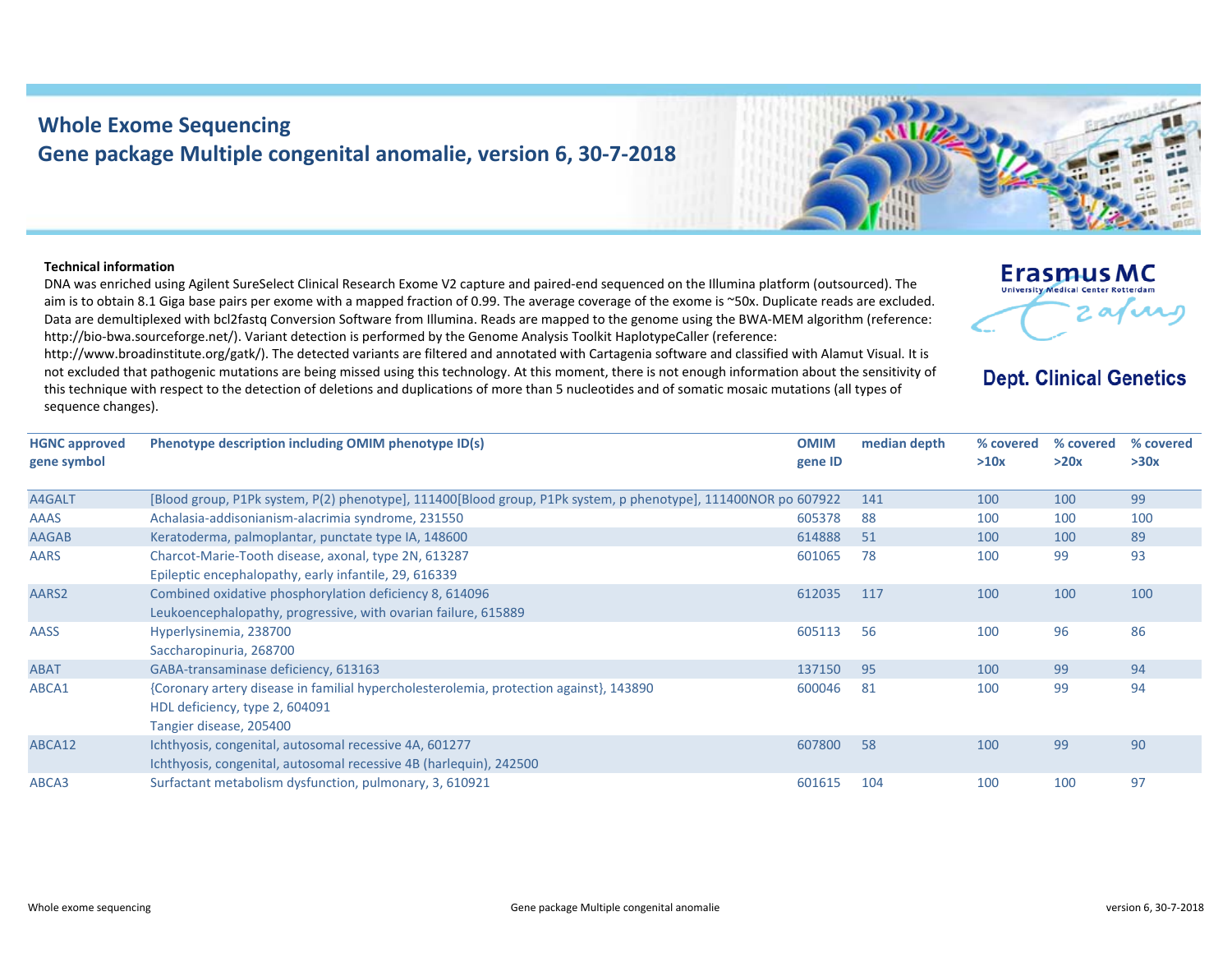| <b>HGNC approved</b><br>gene symbol | Phenotype description including OMIM phenotype ID(s)                                                                                                                                                                                                            | <b>OMIM</b><br>gene ID | median depth | % covered<br>>10x | % covered<br>>20x | % covered<br>>30x |
|-------------------------------------|-----------------------------------------------------------------------------------------------------------------------------------------------------------------------------------------------------------------------------------------------------------------|------------------------|--------------|-------------------|-------------------|-------------------|
| ABCA4                               | Cone-rod dystrophy 3, 604116<br>Fundus flavimaculatus, 248200<br>{Macular degeneration, age-related, 2}, 153800<br>Retinal dystrophy, early-onset severe, 248200<br>Retinitis pigmentosa 19, 601718<br>Stargardt disease 1, 248200                              | 601691                 | 85           | 100               | 99                | 95                |
| ABCB11                              | Cholestasis, benign recurrent intrahepatic, 2, 605479<br>Cholestasis, progressive familial intrahepatic 2, 601847                                                                                                                                               | 603201                 | 56           | 100               | 99                | 90                |
| ABCB4                               | Cholestasis, intrahepatic, of pregnancy, 3, 614972<br>Cholestasis, progressive familial intrahepatic 3, 602347<br>Gallbladder disease 1, 600803                                                                                                                 | 171060                 | 57           | 100               | 98                | 85                |
| ABCB6                               | [Blood group, Langereis system], 111600<br>Dyschromatosis universalis hereditaria 3, 615402<br>Microphthalmia, isolated, with coloboma 7, 614497<br>Pseudohyperkalemia, familial, 2, due to red cell leak, 609153                                               | 605452                 | 96           | 100               | 100               | 98                |
| ABCB7                               | Anemia, sideroblastic, with ataxia, 301310                                                                                                                                                                                                                      | 300135                 | 53           | 100               | 98                | 81                |
| ABCC <sub>2</sub>                   | Dubin-Johnson syndrome, 237500                                                                                                                                                                                                                                  | 601107                 | 64           | 100               | 99                | 91                |
| ABCC6                               | Arterial calcification, generalized, of infancy, 2, 614473<br>Pseudoxanthoma elasticum, 264800<br>Pseudoxanthoma elasticum, forme fruste, 177850                                                                                                                | 603234                 | 124          | 100               | 100               | 99                |
| ABCC8                               | Diabetes mellitus, noninsulin-dependent, 125853<br>Diabetes mellitus, permanent neonatal, 606176<br>Diabetes mellitus, transient neonatal 2, 610374<br>Hyperinsulinemic hypoglycemia, familial, 1, 256450<br>Hypoglycemia of infancy, leucine-sensitive, 240800 | 600509                 | 99           | 100               | 100               | 98                |
| ABCC9                               | Atrial fibrillation, familial, 12, 614050<br>Cardiomyopathy, dilated, 10, 608569<br>Hypertrichotic osteochondrodysplasia, 239850                                                                                                                                | 601439                 | 55           | 100               | 98                | 90                |
| ABCD1                               | Adrenoleukodystrophy, 300100<br>Adrenomyeloneuropathy, adult, 300100                                                                                                                                                                                            | 300371                 | 75           | 85                | 76                | 72                |
| ABCD4                               | Methylmalonic aciduria and homocystinuria, cblJ type, 614857                                                                                                                                                                                                    | 603214                 | 98           | 100               | 100               | 98                |
| ABCG5                               | Sitosterolemia, 210250                                                                                                                                                                                                                                          | 605459                 | 70           | 100               | 100               | 98                |
| ABCG8                               | {Gallbladder disease 4}, 611465<br>Sitosterolemia, 210250                                                                                                                                                                                                       | 605460                 | 138          | 100               | 97                | 95                |
| ABHD12                              | Polyneuropathy, hearing loss, ataxia, retinitis pigmentosa, and cataract, 612674                                                                                                                                                                                | 613599                 | 57           | 100               | 100               | 91                |
| ABHD5                               | Chanarin-Dorfman syndrome, 275630                                                                                                                                                                                                                               | 604780                 | 62           | 100               | 100               | 95                |
| ABL1                                | Congenital heart defects and skeletal malformations syndrome, 617602<br>Leukemia, Philadelphia chromosome-positive, resistant to imatinib                                                                                                                       | 189980                 | 129          | 100               | 100               | 99                |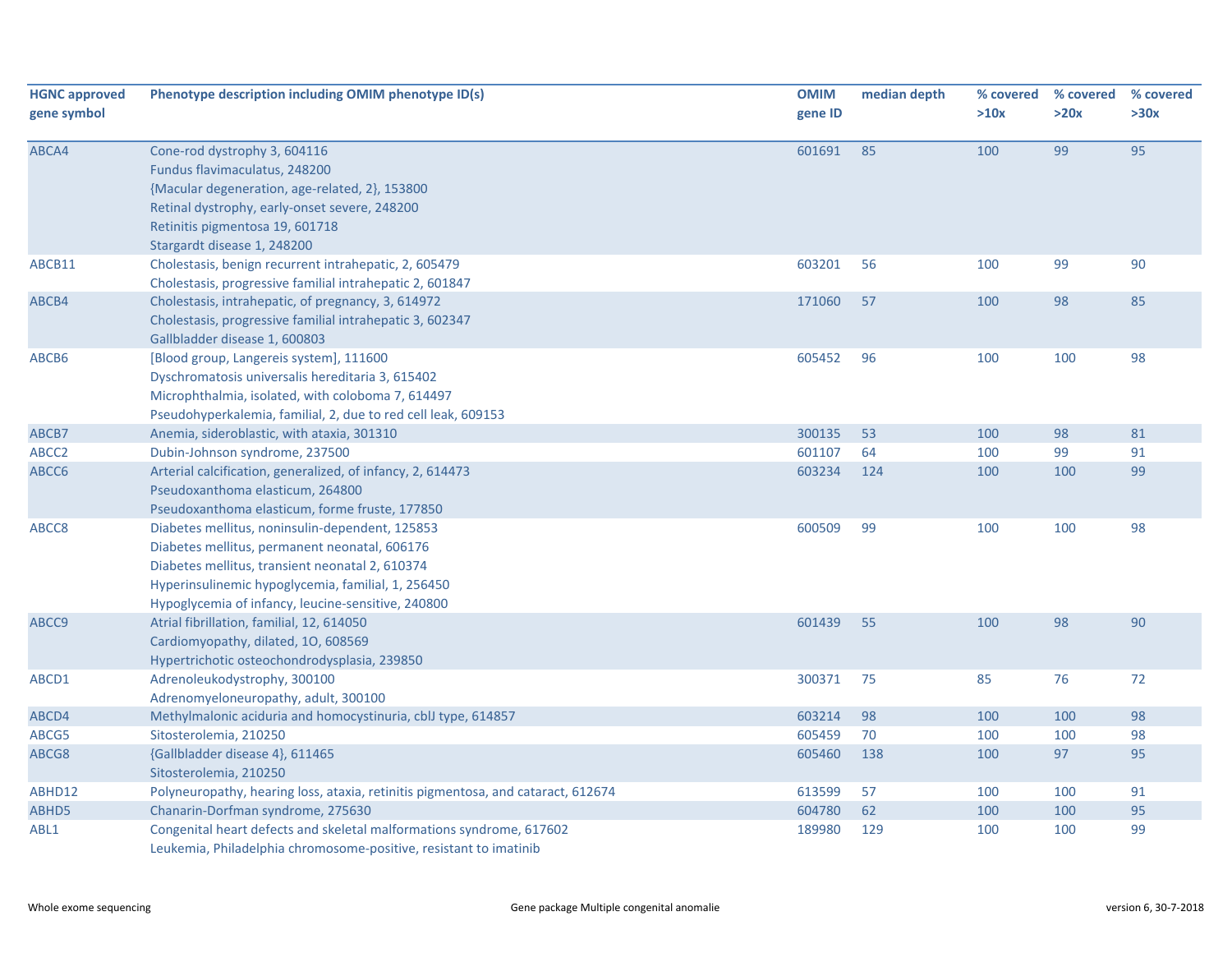| <b>HGNC approved</b> | Phenotype description including OMIM phenotype ID(s)                                                                                                                                                                                                                                                  | <b>OMIM</b> | median depth | % covered | % covered | % covered |
|----------------------|-------------------------------------------------------------------------------------------------------------------------------------------------------------------------------------------------------------------------------------------------------------------------------------------------------|-------------|--------------|-----------|-----------|-----------|
| gene symbol          |                                                                                                                                                                                                                                                                                                       | gene ID     |              | >10x      | >20x      | >30x      |
| ACAD <sub>8</sub>    | Isobutyryl-CoA dehydrogenase deficiency, 611283                                                                                                                                                                                                                                                       | 604773      | 163          | 100       | 100       | 100       |
| ACAD9                | Mitochondrial complex I deficiency due to ACAD9 deficiency, 611126                                                                                                                                                                                                                                    | 611103      | 88           | 100       | 100       | 99        |
| <b>ACADM</b>         | Acyl-CoA dehydrogenase, medium chain, deficiency of, 201450                                                                                                                                                                                                                                           | 607008      | 58           | 100       | 99        | 90        |
| <b>ACADS</b>         | Acyl-CoA dehydrogenase, short-chain, deficiency of, 201470                                                                                                                                                                                                                                            | 606885      | 118          | 100       | 100       | 100       |
| <b>ACADSB</b>        | 2-methylbutyrylglycinuria, 610006                                                                                                                                                                                                                                                                     | 600301      | 59           | 100       | 99        | 86        |
| <b>ACADVL</b>        | VLCAD deficiency, 201475                                                                                                                                                                                                                                                                              | 609575      | 109          | 100       | 100       | 97        |
| <b>ACAN</b>          | Short stature and advanced bone age, with or without early-onset osteoarthritis and/or osteochondritis<br>dissecans, 165800                                                                                                                                                                           | 155760      | 221          | 100       | 100       | 98        |
|                      | ?Spondyloepimetaphyseal dysplasia, aggrecan type, 612813<br>?Spondyloepiphyseal dysplasia, Kimberley type, 608361                                                                                                                                                                                     |             |              |           |           |           |
| ACAT1                | Alpha-methylacetoacetic aciduria, 203750                                                                                                                                                                                                                                                              | 607809      | 62           | 100       | 98        | 89        |
| <b>ACE</b>           | [Angiotensin I-converting enzyme, benign serum increase]<br>{Microvascular complications of diabetes 3}, 612624<br>{Myocardial infarction, susceptibility to}<br>Renal tubular dysgenesis, 267430<br>{SARS, progression of}<br>{Stroke, hemorrhagic}, 614519                                          | 106180      | 99           | 100       | 100       | 99        |
| ACO <sub>2</sub>     | Infantile cerebellar-retinal degeneration, 614559                                                                                                                                                                                                                                                     | 100850      | 138          | 100       | 97        | 94        |
|                      | ?Optic atrophy 9, 616289                                                                                                                                                                                                                                                                              |             |              |           |           |           |
| ACOX1                | Peroxisomal acyl-CoA oxidase deficiency, 264470                                                                                                                                                                                                                                                       | 609751      | 95           | 100       | 100       | 98        |
| ACP5                 | Spondyloenchondrodysplasia with immune dysregulation, 607944                                                                                                                                                                                                                                          | 171640      | 133          | 100       | 100       | 100       |
| ACSF3                | Combined malonic and methylmalonic aciduria, 614265                                                                                                                                                                                                                                                   | 614245      | 144          | 100       | 100       | 99        |
| ACSL4                | Mental retardation, X-linked 63, 300387                                                                                                                                                                                                                                                               | 300157      | 49           | 100       | 98        | 83        |
| ACSL6                | Myelodysplastic syndrome<br>Myelogenous leukemia, acute                                                                                                                                                                                                                                               | 604443      | 74           | 100       | 100       | 95        |
| ACTA1                | Myopathy, actin, congenital, with cores, 161800<br>Myopathy, actin, congenital, with excess of thin myofilaments, 161800<br>Myopathy, congenital, with fiber-type disproportion 1, 255310<br>?Myopathy, scapulohumeroperoneal, 616852<br>Nemaline myopathy 3, autosomal dominant or recessive, 161800 | 102610      | 126          | 100       | 100       | 100       |
| ACTA <sub>2</sub>    | Aortic aneurysm, familial thoracic 6, 611788<br>Moyamoya disease 5, 614042<br>Multisystemic smooth muscle dysfunction syndrome, 613834                                                                                                                                                                | 102620      | 163          | 100       | 100       | 100       |
| ACTB                 | Baraitser-Winter syndrome 1, 243310<br>?Dystonia, juvenile-onset, 607371                                                                                                                                                                                                                              | 102630      | 208          | 100       | 100       | 100       |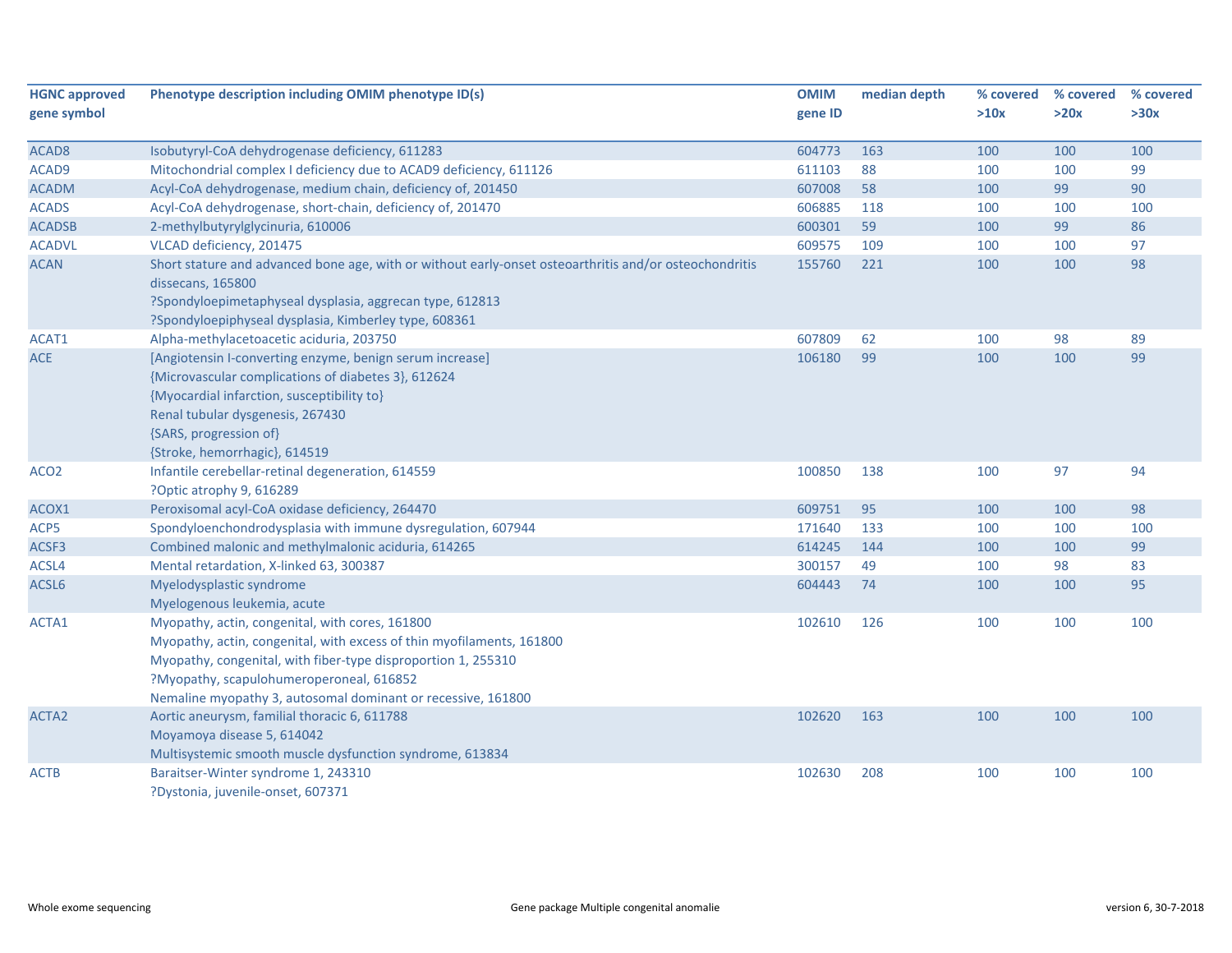| <b>HGNC approved</b><br>gene symbol | Phenotype description including OMIM phenotype ID(s)                                                                                                          | <b>OMIM</b><br>gene ID | median depth | % covered<br>>10x | % covered<br>>20x | % covered<br>>30x |
|-------------------------------------|---------------------------------------------------------------------------------------------------------------------------------------------------------------|------------------------|--------------|-------------------|-------------------|-------------------|
| ACTC1                               | Atrial septal defect 5, 612794<br>Cardiomyopathy, dilated, 1R, 613424<br>Cardiomyopathy, hypertrophic, 11, 612098<br>Left ventricular noncompaction 4, 613424 | 102540                 | 180          | 100               | 100               | 100               |
| ACTG1                               | Baraitser-Winter syndrome 2, 614583<br>Deafness, autosomal dominant 20/26, 604717                                                                             | 102560                 | 174          | 100               | 100               | 100               |
| ACTN1                               | Bleeding disorder, platelet-type, 15, 615193                                                                                                                  | 102575                 | 109          | 100               | 100               | 99                |
| ACTN4                               | Glomerulosclerosis, focal segmental, 1, 603278                                                                                                                | 604638                 | 112          | 100               | 100               | 99                |
| ACVR1                               | Fibrodysplasia ossificans progressiva, 135100                                                                                                                 | 102576                 | 65           | 100               | 100               | 96                |
| ACVR1B                              | Pancreatic cancer, somatic                                                                                                                                    | 601300                 | 68           | 100               | 100               | 96                |
| ACVR2B                              | Heterotaxy, visceral, 4, autosomal, 613751                                                                                                                    | 602730                 | 100          | 100               | 100               | 97                |
| <b>ACVRL1</b>                       | Telangiectasia, hereditary hemorrhagic, type 2, 600376                                                                                                        | 601284                 | 92           | 100               | 100               | 94                |
| ACY1                                | Aminoacylase 1 deficiency, 609924                                                                                                                             | 104620                 | 99           | 100               | 100               | 100               |
| <b>ADA</b>                          | Adenosine deaminase deficiency, partial, 102700<br>Severe combined immunodeficiency due to ADA deficiency, 102700                                             | 608958                 | 79           | 100               | 100               | 95                |
| ADA2                                | Polyarteritis nodosa, childhood-onset, 615688<br>?Sneddon syndrome, 182410                                                                                    | 607575                 | 91           | 100               | 100               | 97                |
| ADAM10                              | {Alzheimer disease 18, susceptibility to}, 615590<br>Reticulate acropigmentation of Kitamura, 615537                                                          | 602192                 | 49           | 100               | 98                | 82                |
| ADAM17                              | ?Inflammatory skin and bowel disease, neonatal, 1, 614328                                                                                                     | 603639                 | 58           | 100               | 98                | 89                |
| ADAM9                               | Cone-rod dystrophy 9, 612775                                                                                                                                  | 602713                 | 50           | 100               | 98                | 84                |
| ADAMTS10                            | Weill-Marchesani syndrome 1, recessive, 277600                                                                                                                | 608990                 | 103          | 100               | 100               | 99                |
| ADAMTS13                            | Thrombotic thrombocytopenic purpura, familial, 274150                                                                                                         | 604134                 | 92           | 98                | 97                | 95                |
| ADAMTS17                            | Weill-Marchesani 4 syndrome, recessive, 613195                                                                                                                | 607511                 | 96           | 97                | 96                | 93                |
| ADAMTS18                            | Microcornea, myopic chorioretinal atrophy, and telecanthus, 615458                                                                                            | 607512                 | 69           | 100               | 99                | 96                |
| ADAMTS2                             | Ehlers-Danlos syndrome, dermatosparaxis type, 225410                                                                                                          | 604539                 | 108          | 100               | 100               | 99                |
| <b>ADAMTSL2</b>                     | Geleophysic dysplasia 1, 231050                                                                                                                               | 612277                 | 89           | 100               | 100               | 97                |
| ADAMTSL4                            | Ectopia lentis et pupillae, 225200<br>Ectopia lentis, isolated, autosomal recessive, 225100                                                                   | 610113                 | 110          | 100               | 100               | 99                |
| <b>ADAR</b>                         | Aicardi-Goutieres syndrome 6, 615010<br>Dyschromatosis symmetrica hereditaria, 127400                                                                         | 146920                 | 79           | 100               | 100               | 98                |
| ADAT3                               | Mental retardation, autosomal recessive 36, 615286                                                                                                            | 615302                 | 126          | 100               | 100               | 100               |
| ADCY5                               | Dyskinesia, familial, with facial myokymia, 606703                                                                                                            | 600293                 | 109          | 99                | 96                | 93                |
| ADGRG1                              | Polymicrogyria, bilateral frontoparietal, 606854<br>Polymicrogyria, bilateral perisylvian, 615752                                                             | 604110                 | 112          | 100               | 100               | 99                |
| ADGRV1                              | ?Febrile seizures, familial, 4, 604352<br>Usher syndrome, type 2C, 605472<br>Usher syndrome, type 2C, GPR98/PDZD7 digenic, 605472                             | 602851                 | 67           | 100               | 99                | 93                |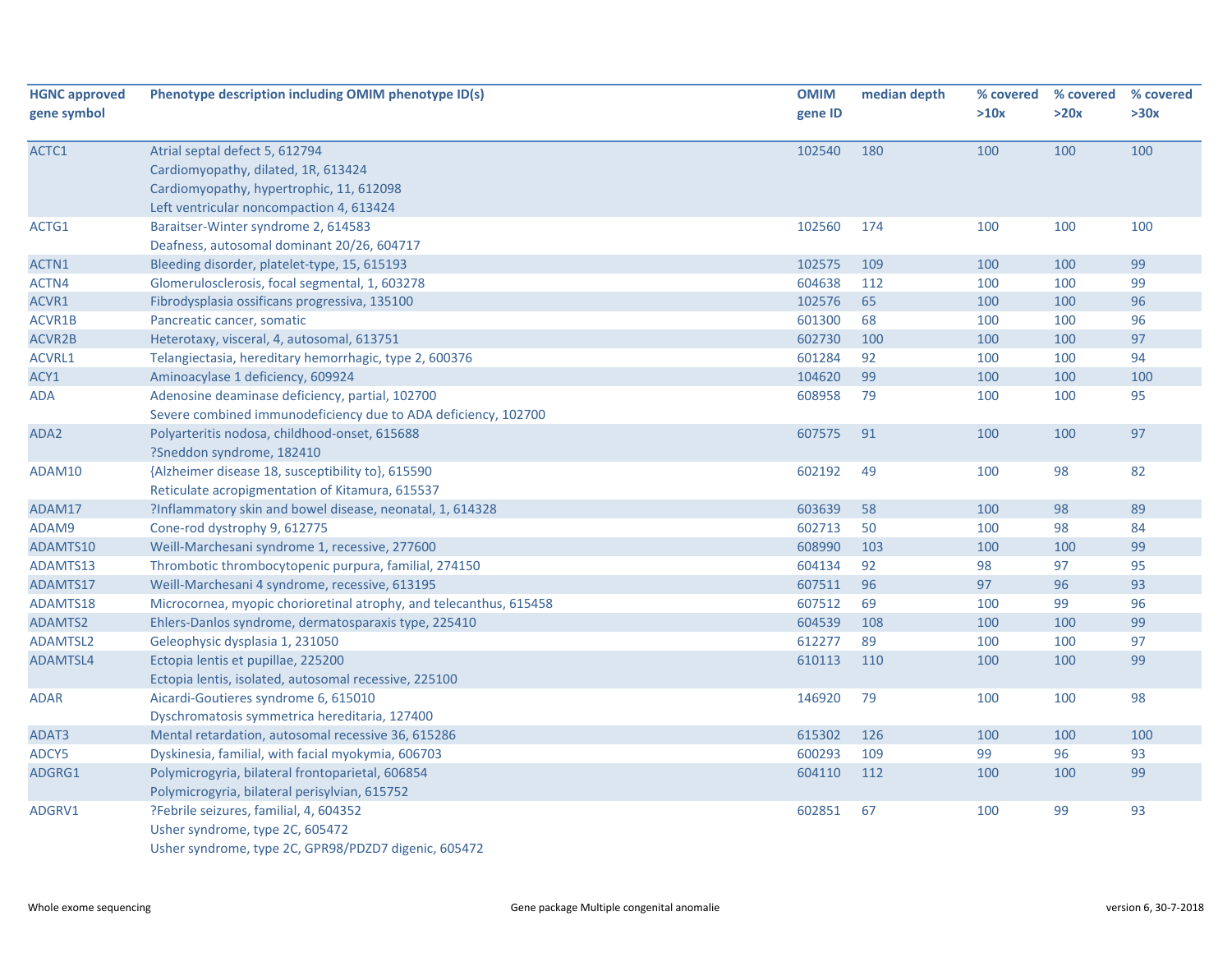| <b>HGNC approved</b> | Phenotype description including OMIM phenotype ID(s)                           | <b>OMIM</b>    | median depth | % covered | % covered | % covered |
|----------------------|--------------------------------------------------------------------------------|----------------|--------------|-----------|-----------|-----------|
| gene symbol          |                                                                                | gene ID        |              | >10x      | >20x      | >30x      |
| <b>ADIPOQ</b>        | Adiponectin deficiency, 612556                                                 | 605441         | 73           | 100       | 100       | 100       |
| <b>ADK</b>           | Hypermethioninemia due to adenosine kinase deficiency, 614300                  | 102750         | 44           | 100       | 91        | 70        |
| ADRB2                | {Asthma, nocturnal, susceptibility to}, 600807                                 | 109690         | 106          | 100       | 100       | 100       |
|                      | Beta-2-adrenoreceptor agonist, reduced response to                             |                |              |           |           |           |
|                      | {Obesity, susceptibility to}, 601665                                           |                |              |           |           |           |
| <b>ADSL</b>          | Adenylosuccinase deficiency, 103050                                            | 608222         | 78           | 100       | 99        | 92        |
| AFF <sub>2</sub>     | Mental retardation, X-linked, FRAXE type, 309548                               | 300806         | 46           | 100       | 98        | 82        |
| AFG3L2               | Spastic ataxia 5, autosomal recessive, 614487                                  | 604581         | 65           | 100       | 95        | 87        |
|                      | Spinocerebellar ataxia 28, 610246                                              |                |              |           |           |           |
| <b>AGA</b>           | Aspartylglucosaminuria, 208400                                                 | 613228         | 62           | 100       | 99        | 92        |
| AGBL1                | Corneal dystrophy, Fuchs endothelial, 8, 615523                                | 615496         | 63           | 98        | 98        | 95        |
| <b>AGK</b>           | Cataract 38, autosomal recessive, 614691                                       | 610345         | 49           | 100       | 98        | 88        |
|                      | Sengers syndrome, 212350                                                       |                |              |           |           |           |
| AGL                  | Glycogen storage disease IIIa, 232400                                          | 610860         | 59           | 100       | 99        | 90        |
|                      | Glycogen storage disease IIIb, 232400                                          |                |              |           |           |           |
| AGPAT2               | Lipodystrophy, congenital generalized, type 1, 608594                          | 603100         | 128          | 100       | 100       | 99        |
| <b>AGPS</b>          | Rhizomelic chondrodysplasia punctata, type 3, 600121                           | 603051         | 56           | 100       | 97        | 82        |
| <b>AGRN</b>          | Myasthenic syndrome, congenital, 8, with pre- and postsynaptic defects, 615120 | 103320         | 139          | 100       | 98        | 95        |
| <b>AGT</b>           | {Hypertension, essential, susceptibility to}, 145500                           | 106150         | 120          | 100       | 100       | 100       |
|                      | {Preeclampsia, susceptibility to}                                              |                |              |           |           |           |
|                      | Renal tubular dysgenesis, 267430                                               |                |              |           |           |           |
| AGTR1                | {Hypertension, essential}, 145500                                              | 106165         | 48           | 100       | 100       | 98        |
|                      | Renal tubular dysgenesis, 267430                                               |                |              |           |           |           |
| <b>AGXT</b>          | Hyperoxaluria, primary, type 1, 259900                                         | 604285         | 124          | 100       | 100       | 100       |
| <b>AHCY</b>          | Hypermethioninemia with deficiency of S-adenosylhomocysteine hydrolase, 613752 | 180960         | 143          | 96        | 96        | 96        |
| AHI1                 | Joubert syndrome 3, 608629                                                     | 608894         | 58           | 100       | 96        | 82        |
| AHNAK2               | No OMIM phenotype                                                              | $\overline{0}$ | 261          | 100       | 100       | 99        |
| <b>AICDA</b>         | Immunodeficiency with hyper-IgM, type 2, 605258                                | 605257         | 128          | 100       | 100       | 92        |
| AIFM1                | Combined oxidative phosphorylation deficiency 6, 300816                        | 300169         | 45           | 100       | 95        | 78        |
|                      | Cowchock syndrome, 310490                                                      |                |              |           |           |           |
|                      | Deafness, X-linked 5, 300614                                                   |                |              |           |           |           |
| AIMP1                | Leukodystrophy, hypomyelinating, 3, 260600                                     | 603605         | 69           | 100       | 100       | 95        |
| <b>AIP</b>           | Pituitary adenoma 1, multiple types, 102200                                    | 605555         | 125          | 100       | 100       | 100       |
|                      | Pituitary adenoma predisposition, 102000                                       |                |              |           |           |           |
| AIPL1                | Cone-rod dystrophy, 604393                                                     | 604392         | 131          | 100       | 100       | 100       |
|                      | Leber congenital amaurosis 4, 604393                                           |                |              |           |           |           |
|                      | Retinitis pigmentosa, juvenile, 604393                                         |                |              |           |           |           |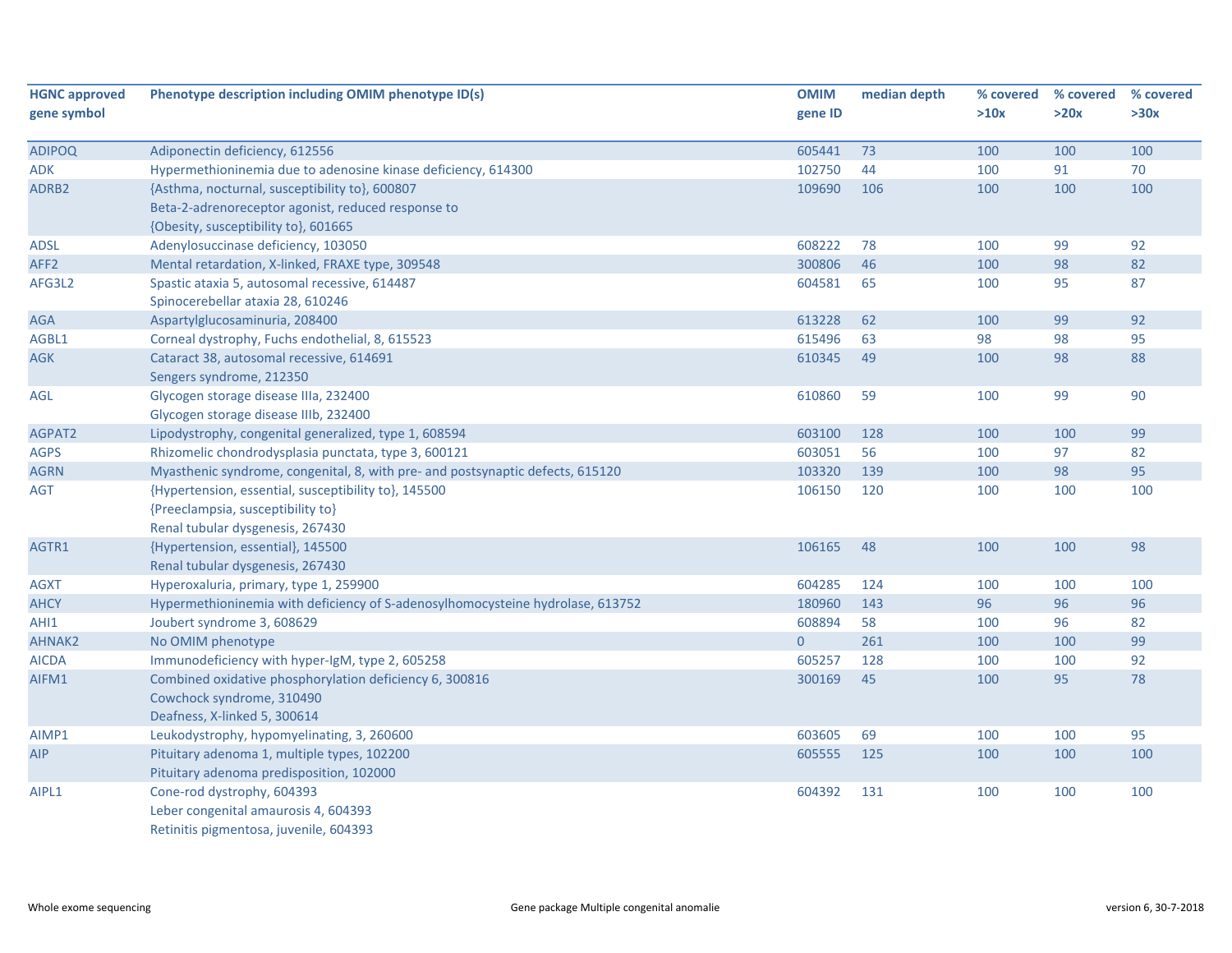| <b>HGNC approved</b><br>gene symbol | Phenotype description including OMIM phenotype ID(s)                                                        | <b>OMIM</b><br>gene ID | median depth | % covered<br>>10x | % covered<br>>20x | % covered<br>>30x |
|-------------------------------------|-------------------------------------------------------------------------------------------------------------|------------------------|--------------|-------------------|-------------------|-------------------|
| <b>AIRE</b>                         | Autoimmune polyendocrinopathy syndrome, type I, with or without reversible metaphyseal dysplasia,<br>240300 | 607358                 | 98           | 100               | 100               | 99                |
| AK1                                 | Hemolytic anemia due to adenylate kinase deficiency, 612631                                                 | 103000                 | 119          | 100               | 100               | 100               |
| AK <sub>2</sub>                     | Reticular dysgenesis, 267500                                                                                | 103020                 | 69           | 100               | 100               | 92                |
| AKAP9                               | ?Long QT syndrome-11, 611820                                                                                | 604001                 | 65           | 100               | 99                | 92                |
| AKR1C2                              | 46XY sex reversal 8, 614279                                                                                 | 600450                 | 89           | 100               | 100               | 95                |
| AKR1D1                              | Bile acid synthesis defect, congenital, 2, 235555                                                           | 604741                 | 54           | 100               | 100               | 91                |
| AKT1                                | Breast cancer, somatic, 114480                                                                              | 164730                 | 136          | 100               | 100               | 100               |
|                                     | Colorectal cancer, somatic, 114500                                                                          |                        |              |                   |                   |                   |
|                                     | Cowden syndrome 6, 615109                                                                                   |                        |              |                   |                   |                   |
|                                     | Ovarian cancer, somatic, 167000                                                                             |                        |              |                   |                   |                   |
|                                     | Proteus syndrome, somatic, 176920                                                                           |                        |              |                   |                   |                   |
|                                     | {Schizophrenia, susceptibility to}, 181500                                                                  |                        |              |                   |                   |                   |
| AKT <sub>2</sub>                    | Diabetes mellitus, type II, 125853                                                                          | 164731                 | 107          | 100               | 100               | 100               |
|                                     | Hypoinsulinemic hypoglycemia with hemihypertrophy, 240900                                                   |                        |              |                   |                   |                   |
| AKT3                                | Megalencephaly-polymicrogyria-polydactyly-hydrocephalus syndrome 2, 615937                                  | 611223                 | 59           | 100               | 97                | 82                |
| <b>ALAD</b>                         | {Lead poisoning, susceptibility to}, 612740                                                                 | 125270                 | 96           | 100               | 100               | 100               |
|                                     | Porphyria, acute hepatic, 612740                                                                            |                        |              |                   |                   |                   |
| ALAS2                               | Anemia, sideroblastic, 1, 300751                                                                            | 301300                 | 51           | 100               | 98                | 87                |
|                                     | Protoporphyria, erythropoietic, 300752                                                                      |                        |              |                   |                   |                   |
| <b>ALB</b>                          | Analbuminemia, 616000                                                                                       | 103600                 | 56           | 100               | 99                | 89                |
|                                     | [Dysalbuminemic hyperthyroxinemia], 615999                                                                  |                        |              |                   |                   |                   |
| ALDH18A1                            | Cutis laxa, autosomal dominant 3, 616603                                                                    | 138250                 | 68           | 100               | 100               | 95                |
|                                     | Cutis laxa, autosomal recessive, type IIIA, 219150                                                          |                        |              |                   |                   |                   |
|                                     | Spastic paraplegia 9A, autosomal dominant, 601162                                                           |                        |              |                   |                   |                   |
|                                     | Spastic paraplegia 9B, autosomal recessive, 616586                                                          |                        |              |                   |                   |                   |
| ALDH1A3                             | Microphthalmia, isolated 8, 615113                                                                          | 600463                 | 82           | 100               | 100               | 92                |
| ALDH <sub>2</sub>                   | Alcohol sensitivity, acute, 610251                                                                          | 100650                 | 126          | 100               | 100               | 100               |
|                                     | {Esophageal cancer, alcohol-related, susceptibility to}                                                     |                        |              |                   |                   |                   |
|                                     | {Hangover, susceptibility to}, 610251                                                                       |                        |              |                   |                   |                   |
|                                     | {Sublingual nitroglycerin, susceptibility to poor response to}                                              |                        |              |                   |                   |                   |
| ALDH3A2                             | Sjogren-Larsson syndrome, 270200                                                                            | 609523                 | 58           | 100               | 98                | 92                |
| ALDH4A1                             | Hyperprolinemia, type II, 239510                                                                            | 606811                 | 115          | 100               | 100               | 100               |
| ALDH5A1                             | Succinic semialdehyde dehydrogenase deficiency, 271980                                                      | 610045                 | 61           | 100               | 97                | 91                |
| ALDH6A1                             | Methylmalonate semialdehyde dehydrogenase deficiency, 614105                                                | 603178                 | 94           | 100               | 100               | 95                |
| ALDH7A1                             | Epilepsy, pyridoxine-dependent, 266100                                                                      | 107323                 | 60           | 100               | 98                | 81                |
| <b>ALDOA</b>                        | Glycogen storage disease XII, 611881                                                                        | 103850                 | 134          | 100               | 100               | 100               |
| <b>ALDOB</b>                        | Fructose intolerance, hereditary, 229600                                                                    | 612724                 | 89           | 100               | 100               | 100               |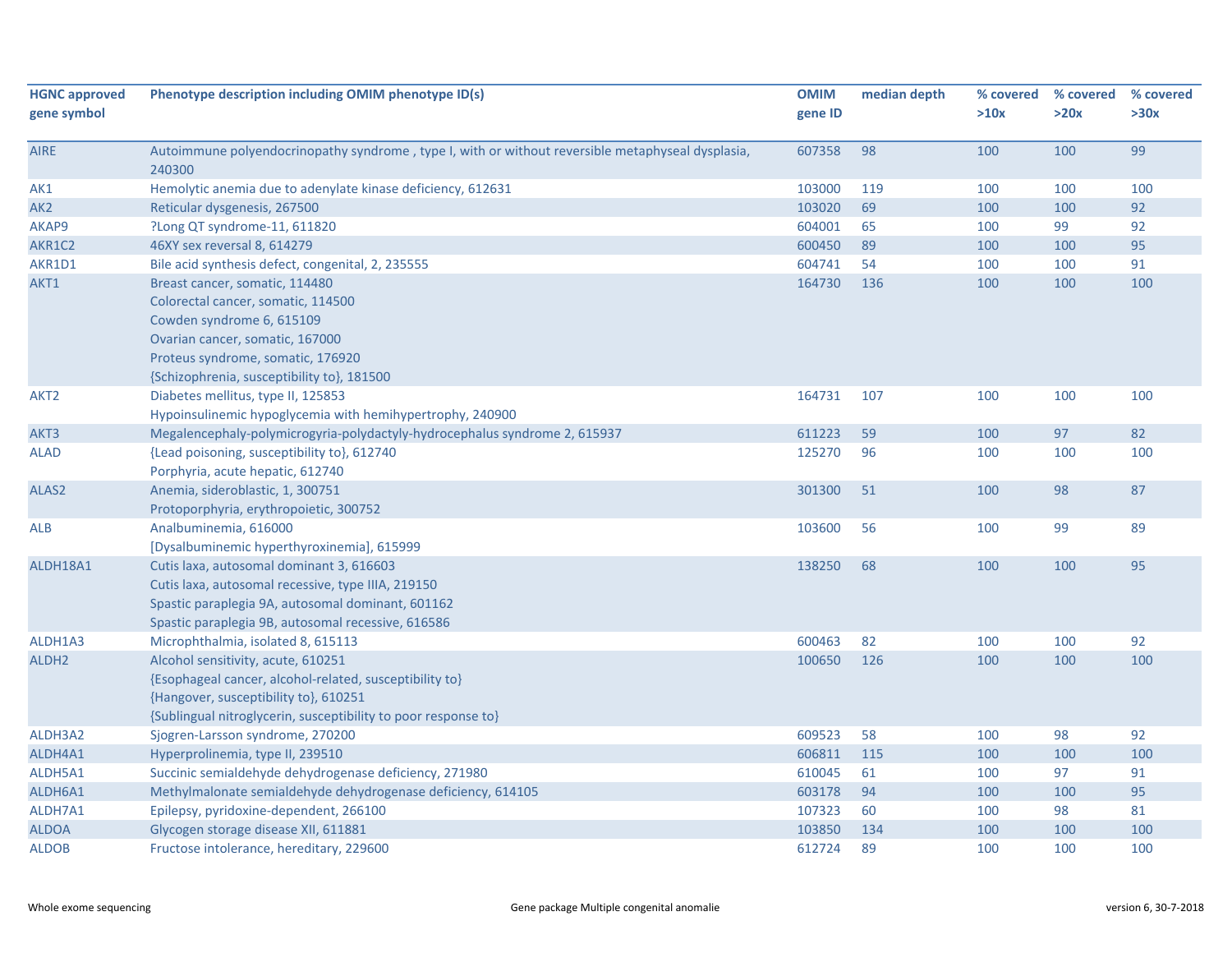| <b>HGNC approved</b><br>gene symbol | Phenotype description including OMIM phenotype ID(s)                 | <b>OMIM</b><br>gene ID | median depth | % covered<br>>10x | % covered<br>>20x | % covered<br>>30x |
|-------------------------------------|----------------------------------------------------------------------|------------------------|--------------|-------------------|-------------------|-------------------|
| ALG1                                | Congenital disorder of glycosylation, type Ik, 608540                | 605907                 | 59           | 91                | 79                | 72                |
| <b>ALG11</b>                        | Congenital disorder of glycosylation, type Ip, 613661                | 613666                 | 61           | 100               | 100               | 97                |
| ALG12                               | Congenital disorder of glycosylation, type Ig, 607143                | 607144                 | 152          | 100               | 100               | 100               |
| ALG13                               | ?Congenital disorder of glycosylation, type Is, 300884               | 300776                 | 41           | 100               | 93                | 68                |
|                                     | Epileptic encephalopathy, early infantile, 36, 300884                |                        |              |                   |                   |                   |
| ALG <sub>2</sub>                    | ?Congenital disorder of glycosylation, type Ii, 607906               | 607905                 | 70           | 100               | 100               | 97                |
|                                     | Myasthenic syndrome, congenital, 14, with tubular aggregates, 616228 |                        |              |                   |                   |                   |
| ALG3                                | Congenital disorder of glycosylation, type Id, 601110                | 608750                 | 78           | 100               | 100               | 100               |
| ALG6                                | Congenital disorder of glycosylation, type Ic, 603147                | 604566                 | 63           | 100               | 100               | 90                |
| ALG8                                | Congenital disorder of glycosylation, type Ih, 608104                | 608103                 | 54           | 100               | 99                | 88                |
|                                     | Polycystic liver disease 3 with or without kidney cysts, 617874      |                        |              |                   |                   |                   |
| ALG9                                | Congenital disorder of glycosylation, type II, 608776                | 606941                 | 54           | 100               | 99                | 89                |
|                                     | Gillessen-Kaesbach-Nishimura syndrome, 263210                        |                        |              |                   |                   |                   |
| ALMS1                               | Alstrom syndrome, 203800                                             | 606844                 | 84           | 100               | 99                | 97                |
| ALOX12B                             | Ichthyosis, congenital, autosomal recessive 2, 242100                | 603741                 | 106          | 100               | 100               | 99                |
| ALOXE3                              | Ichthyosis, congenital, autosomal recessive 3, 606545                | 607206                 | 109          | 100               | 100               | 98                |
| <b>ALPL</b>                         | Hypophosphatasia, adult, 146300                                      | 171760                 | 113          | 100               | 100               | 99                |
|                                     | Hypophosphatasia, childhood, 241510                                  |                        |              |                   |                   |                   |
|                                     | Hypophosphatasia, infantile, 241500                                  |                        |              |                   |                   |                   |
|                                     | Odontohypophosphatasia, 146300                                       |                        |              |                   |                   |                   |
| ALS <sub>2</sub>                    | Amyotrophic lateral sclerosis 2, juvenile, 205100                    | 606352                 | 62           | 100               | 99                | 93                |
|                                     | Primary lateral sclerosis, juvenile, 606353                          |                        |              |                   |                   |                   |
|                                     | Spastic paralysis, infantile onset ascending, 607225                 |                        |              |                   |                   |                   |
| ALX1                                | ?Frontonasal dysplasia 3, 613456                                     | 601527                 | 68           | 100               | 100               | 98                |
| ALX3                                | Frontonasal dysplasia 1, 136760                                      | 606014                 | 113          | 98                | 92                | 88                |
| ALX4                                | {Craniosynostosis 5, susceptibility to}, 615529                      | 605420                 | 137          | 100               | 100               | 100               |
|                                     | Frontonasal dysplasia 2, 613451                                      |                        |              |                   |                   |                   |
|                                     | Parietal foramina 2, 609597                                          |                        |              |                   |                   |                   |
| <b>AMACR</b>                        | Alpha-methylacyl-CoA racemase deficiency, 614307                     | 604489                 | 80           | 100               | 100               | 96                |
|                                     | Bile acid synthesis defect, congenital, 4, 214950                    |                        |              |                   |                   |                   |
| <b>AMELX</b>                        | Amelogenesis imperfecta, type 1E, 301200                             | 300391                 | 125          | 100               | 100               | 100               |
| AMER1                               | Osteopathia striata with cranial sclerosis, 300373                   | 300647                 | 62           | 100               | 99                | 95                |
| <b>AMH</b>                          | Persistent Mullerian duct syndrome, type I, 261550                   | 600957                 | 97           | 100               | 100               | 100               |
| AMHR <sub>2</sub>                   | Persistent Mullerian duct syndrome, type II, 261550                  | 600956                 | 105          | 100               | 100               | 98                |
| <b>AMN</b>                          | Megaloblastic anemia-1, Norwegian type, 261100                       | 605799                 | 90           | 100               | 96                | 85                |
| AMPD1                               | Myopathy due to myoadenylate deaminase deficiency, 615511            | 102770                 | 58           | 100               | 98                | 89                |
| <b>AMT</b>                          | Glycine encephalopathy, 605899                                       | 238310                 | 108          | 100               | 100               | 100               |
| <b>ANG</b>                          | Amyotrophic lateral sclerosis 9, 611895                              | 105850                 | 110          | 100               | 100               | 100               |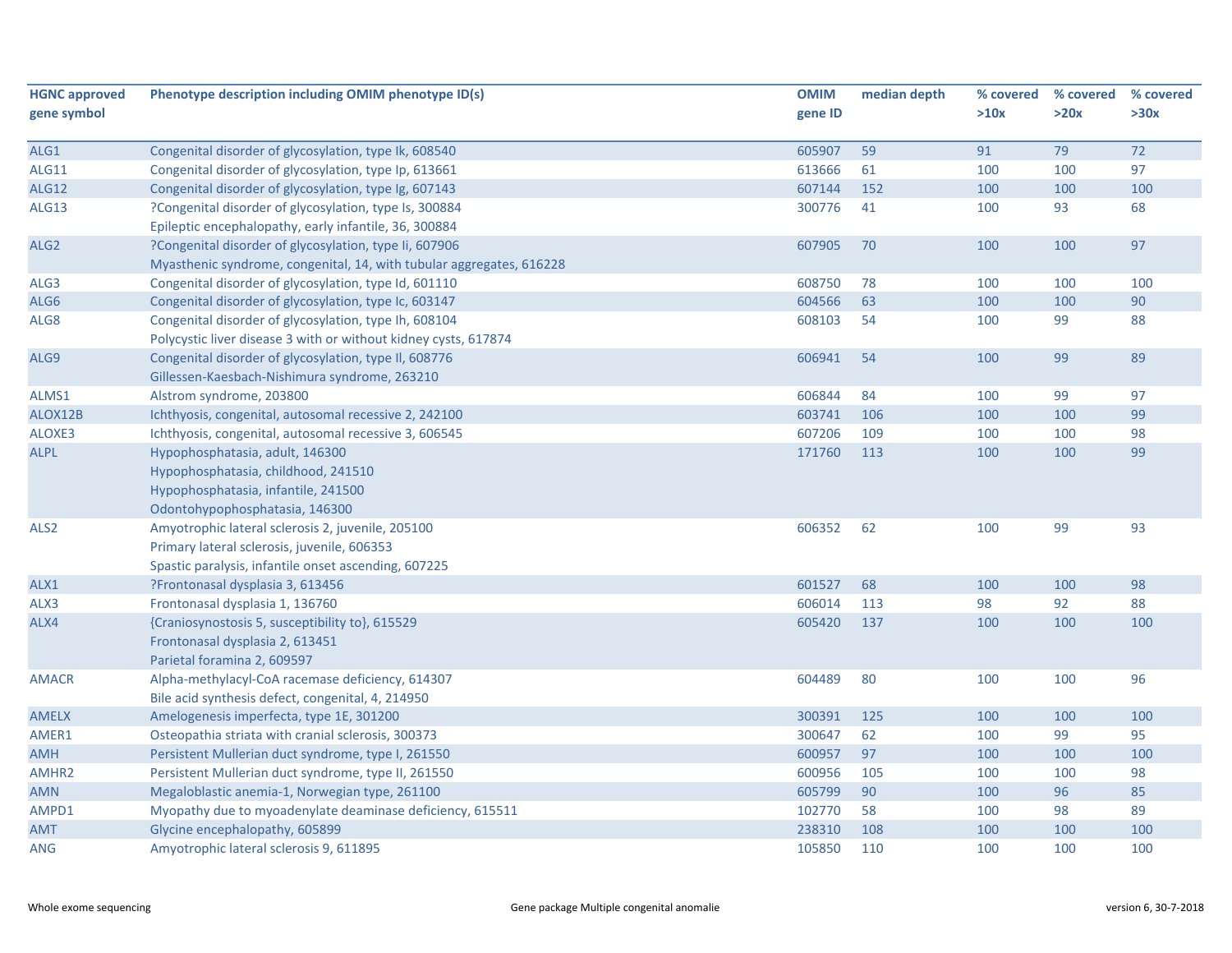| <b>HGNC approved</b> | Phenotype description including OMIM phenotype ID(s)                                  | <b>OMIM</b> | median depth | % covered | % covered | % covered |
|----------------------|---------------------------------------------------------------------------------------|-------------|--------------|-----------|-----------|-----------|
| gene symbol          |                                                                                       | gene ID     |              | >10x      | >20x      | >30x      |
|                      |                                                                                       |             |              |           |           |           |
| ANGPTL3              | Hypobetalipoproteinemia, familial, 2, 605019                                          | 604774      | 52           | 100       | 100       | 89        |
| ANK1                 | Spherocytosis, type 1, 182900                                                         | 612641      | 108          | 100       | 99        | 97        |
| ANK <sub>2</sub>     | Cardiac arrhythmia, ankyrin-B-related, 600919                                         | 106410      | 61           | 100       | 100       | 95        |
|                      | Long QT syndrome 4, 600919                                                            |             |              |           |           |           |
| ANKH                 | Chondrocalcinosis 2, 118600                                                           | 605145      | 79           | 100       | 100       | 99        |
|                      | Craniometaphyseal dysplasia, 123000                                                   |             |              |           |           |           |
| ANKK1                | No OMIM phenotype                                                                     | 608774      | 105          | 100       | 100       | 100       |
| ANKRD11              | KBG syndrome, 148050                                                                  | 611192      | 111          | 100       | 100       | 98        |
| ANKRD26              | Thrombocytopenia 2, 188000                                                            | 610855      | 58           | 100       | 96        | 82        |
| ANKS6                | Nephronophthisis 16, 615382                                                           | 615370      | 84           | 95        | 93        | 88        |
| <b>ANO10</b>         | Spinocerebellar ataxia, autosomal recessive 10, 613728                                | 613726      | 49           | 100       | 96        | 81        |
| ANO3                 | Dystonia 24, 615034                                                                   | 610110      | 50           | 93        | 91        | 82        |
| ANO <sub>5</sub>     | Gnathodiaphyseal dysplasia, 166260                                                    | 608662      | 65           | 100       | 99        | 92        |
|                      | Miyoshi muscular dystrophy 3, 613319                                                  |             |              |           |           |           |
|                      | Muscular dystrophy, limb-girdle, type 2L, 611307                                      |             |              |           |           |           |
| ANO <sub>6</sub>     | Scott syndrome, 262890                                                                | 608663      | 58           | 100       | 99        | 90        |
| ANOS1                | Hypogonadotropic hypogonadism 1 with or without anosmia (Kallmann syndrome 1), 308700 | 300836      | 48           | 100       | 92        | 72        |
| ANTXR1               | GAPO syndrome, 230740                                                                 | 606410      | 49           | 98        | 96        | 84        |
|                      | {?Hemangioma, capillary infantile, susceptibility to}, 602089                         |             |              |           |           |           |
| ANTXR2               | Hyaline fibromatosis syndrome, 228600                                                 | 608041      | 55           | 100       | 99        | 89        |
| AP1S1                | MEDNIK syndrome, 609313                                                               | 603531      | 73           | 100       | 97        | 96        |
| <b>AP1S2</b>         | Mental retardation, X-linked syndromic 5, 304340                                      | 300629      | 40           | 100       | 87        | 62        |
| AP2S1                | Hypocalciuric hypercalcemia, type III, 600740                                         | 602242      | 96           | 100       | 100       | 100       |
| AP3B1                | Hermansky-Pudlak syndrome 2, 608233                                                   | 603401      | 57           | 100       | 96        | 80        |
| AP4B1                | Spastic paraplegia 47, autosomal recessive, 614066                                    | 607245      | 70           | 100       | 100       | 98        |
| AP4E1                | Spastic paraplegia 51, autosomal recessive, 613744                                    | 607244      | 55           | 100       | 99        | 90        |
|                      | Stuttering, familial persistent, 1, 184450                                            |             |              |           |           |           |
| AP4M1                | Spastic paraplegia 50, autosomal recessive, 612936                                    | 602296      | 117          | 100       | 100       | 99        |
| AP4S1                | Spastic paraplegia 52, autosomal recessive, 614067                                    | 607243      | 38           | 100       | 97        | 74        |
| AP5Z1                | Spastic paraplegia 48, autosomal recessive, 613647                                    | 613653      | 106          | 100       | 100       | 99        |
| APCDD1               | Hypotrichosis 1, 605389                                                               | 607479      | 112          | 100       | 100       | 99        |
| APOA1                | Amyloidosis, 3 or more types, 105200                                                  | 107680      | 134          | 100       | 100       | 100       |
|                      | ApoA-I and apoC-III deficiency, combined                                              |             |              |           |           |           |
|                      | Corneal clouding, autosomal recessive                                                 |             |              |           |           |           |
|                      | Hypoalphalipoproteinemia, 604091                                                      |             |              |           |           |           |
| APOA2                | Apolipoprotein A-II deficiency                                                        | 107670      | 82           | 100       | 100       | 99        |
|                      | {Hypercholesterolemia, familial, modifier of}, 143890                                 |             |              |           |           |           |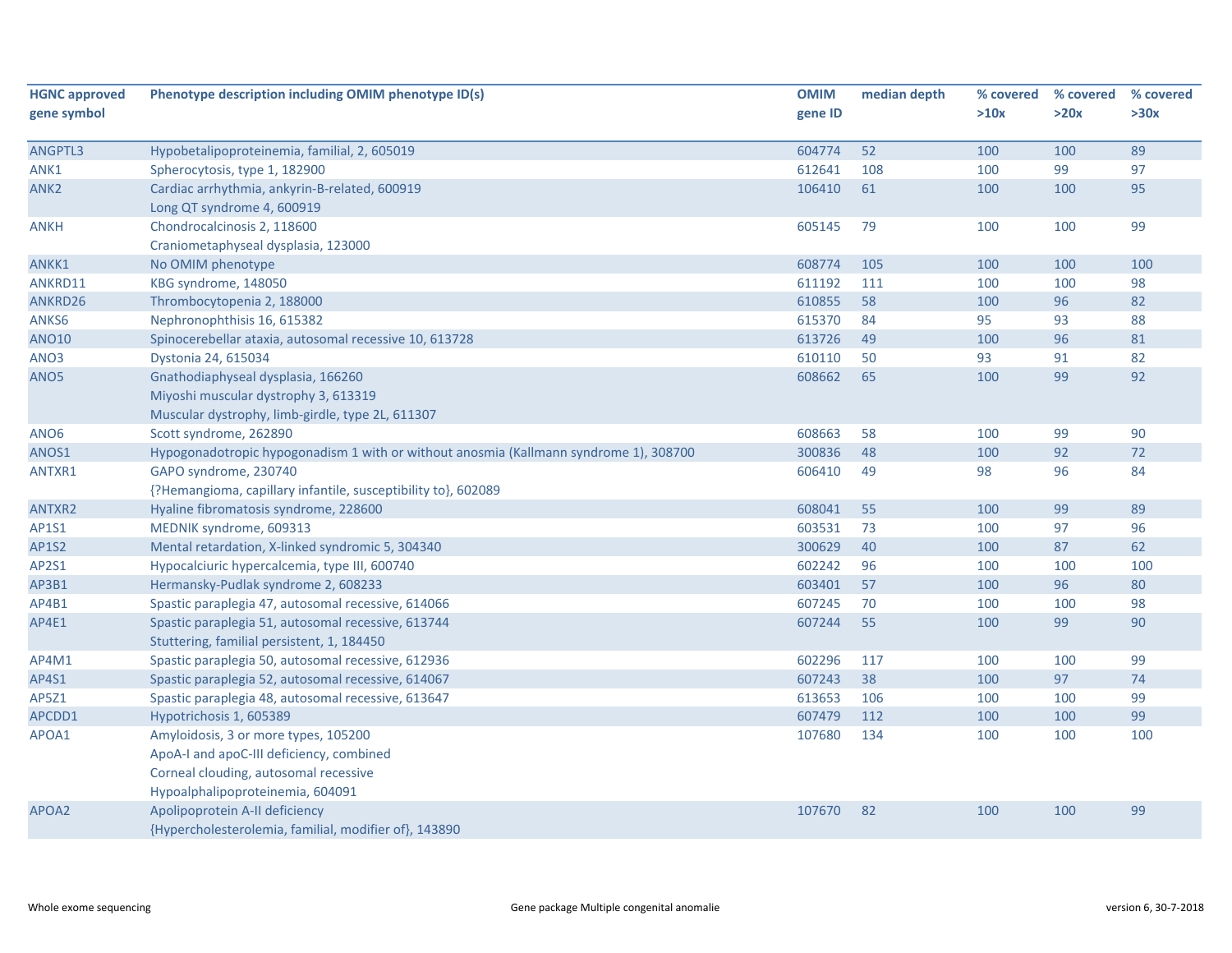| <b>HGNC approved</b> | Phenotype description including OMIM phenotype ID(s)                     | <b>OMIM</b> | median depth | % covered | % covered | % covered |
|----------------------|--------------------------------------------------------------------------|-------------|--------------|-----------|-----------|-----------|
| gene symbol          |                                                                          | gene ID     |              | >10x      | >20x      | >30x      |
|                      |                                                                          |             |              |           |           |           |
| APOA5                | Hyperchylomicronemia, late-onset, 144650                                 | 606368      | 180          | 100       | 100       | 100       |
|                      | {Hypertriglyceridemia, susceptibility to}, 145750                        |             |              |           |           |           |
| <b>APOB</b>          | Hypercholesterolemia, due to ligand-defective apo B, 144010              | 107730      | 143          | 100       | 100       | 99        |
|                      | Hypobetalipoproteinemia, 615558                                          |             |              |           |           |           |
| APOC2                | Hyperlipoproteinemia, type Ib, 207750                                    | 608083      | 79           | 100       | 100       | 100       |
| APOC3                | Apolipoprotein C-III deficiency, 614028                                  | 107720      | 135          | 100       | 100       | 100       |
| <b>APRT</b>          | Adenine phosphoribosyltransferase deficiency, 614723                     | 102600      | 86           | 100       | 100       | 100       |
| <b>APTX</b>          | Ataxia, early-onset, with oculomotor apraxia and hypoalbuminemia, 208920 | 606350      | 67           | 100       | 98        | 87        |
| AQP2                 | Diabetes insipidus, nephrogenic, 125800                                  | 107777      | 111          | 100       | 100       | 100       |
| AQP5                 | Palmoplantar keratoderma, Bothnian type, 600231                          | 600442      | 111          | 100       | 100       | 100       |
| AR                   | Androgen insensitivity, 300068                                           | 313700      | 73           | 100       | 98        | 88        |
|                      | Androgen insensitivity, partial, with or without breast cancer, 312300   |             |              |           |           |           |
|                      | Hypospadias 1, X-linked, 300633                                          |             |              |           |           |           |
|                      | {Prostate cancer, susceptibility to}, 176807                             |             |              |           |           |           |
|                      | Spinal and bulbar muscular atrophy of Kennedy, 313200                    |             |              |           |           |           |
| ARFGEF2              | Periventricular heterotopia with microcephaly, 608097                    | 605371      | 74           | 100       | 99        | 92        |
| ARG1                 | Argininemia, 207800                                                      | 608313      | 63           | 100       | 100       | 92        |
| ARHGAP26             | Leukemia, juvenile myelomonocytic, somatic, 607785                       | 605370      | 75           | 100       | 100       | 97        |
| ARHGAP31             | Adams-Oliver syndrome 1, 100300                                          | 610911      | 89           | 100       | 100       | 98        |
| ARHGEF10             | ?Slowed nerve conduction velocity, AD, 608236                            | 608136      | 102          | 100       | 100       | 96        |
| ARHGEF12             | No OMIM phenotype                                                        | 604763      | 58           | 100       | 99        | 90        |
| ARHGEF6              | ?Mental retardation, X-linked 46, 300436                                 | 300267      | 39           | 100       | 93        | 75        |
| ARHGEF9              | Epileptic encephalopathy, early infantile, 8, 300607                     | 300429      | 44           | 100       | 96        | $71\,$    |
| ARID1A               | Coffin-Siris syndrome 2, 614607                                          | 603024      | 99           | 100       | 99        | 95        |
| ARID1B               | Coffin-Siris syndrome 1, 135900                                          | 614556      | 87           | 100       | 99        | 97        |
| ARL13B               | Joubert syndrome 8, 612291                                               | 608922      | 53           | 100       | 99        | 90        |
| ARL2BP               | Retinitis pigmentosa with or without situs inversus, 615434              | 615407      | 53           | 100       | 100       | 95        |
| ARL6                 | {Bardet-Biedl syndrome 1, modifier of}, 209900                           | 608845      | 35           | 96        | 93        | $71$      |
|                      | Bardet-Biedl syndrome 3, 600151                                          |             |              |           |           |           |
|                      | ?Retinitis pigmentosa 55, 613575                                         |             |              |           |           |           |
| ARMC4                | Ciliary dyskinesia, primary, 23, 615451                                  | 615408      | 62           | 100       | 99        | 90        |
| <b>ARNT</b>          | No OMIM phenotype                                                        | 126110      | 47           | 100       | 98        | 84        |
| <b>ARSA</b>          | Metachromatic leukodystrophy, 250100                                     | 607574      | 136          | 100       | 100       | 100       |
| <b>ARSB</b>          | Mucopolysaccharidosis type VI (Maroteaux-Lamy), 253200                   | 611542      | 68           | 100       | 100       | 95        |
| <b>ARSE</b>          | Chondrodysplasia punctata, X-linked recessive, 302950                    | 300180      | 69           | 100       | 97        | 83        |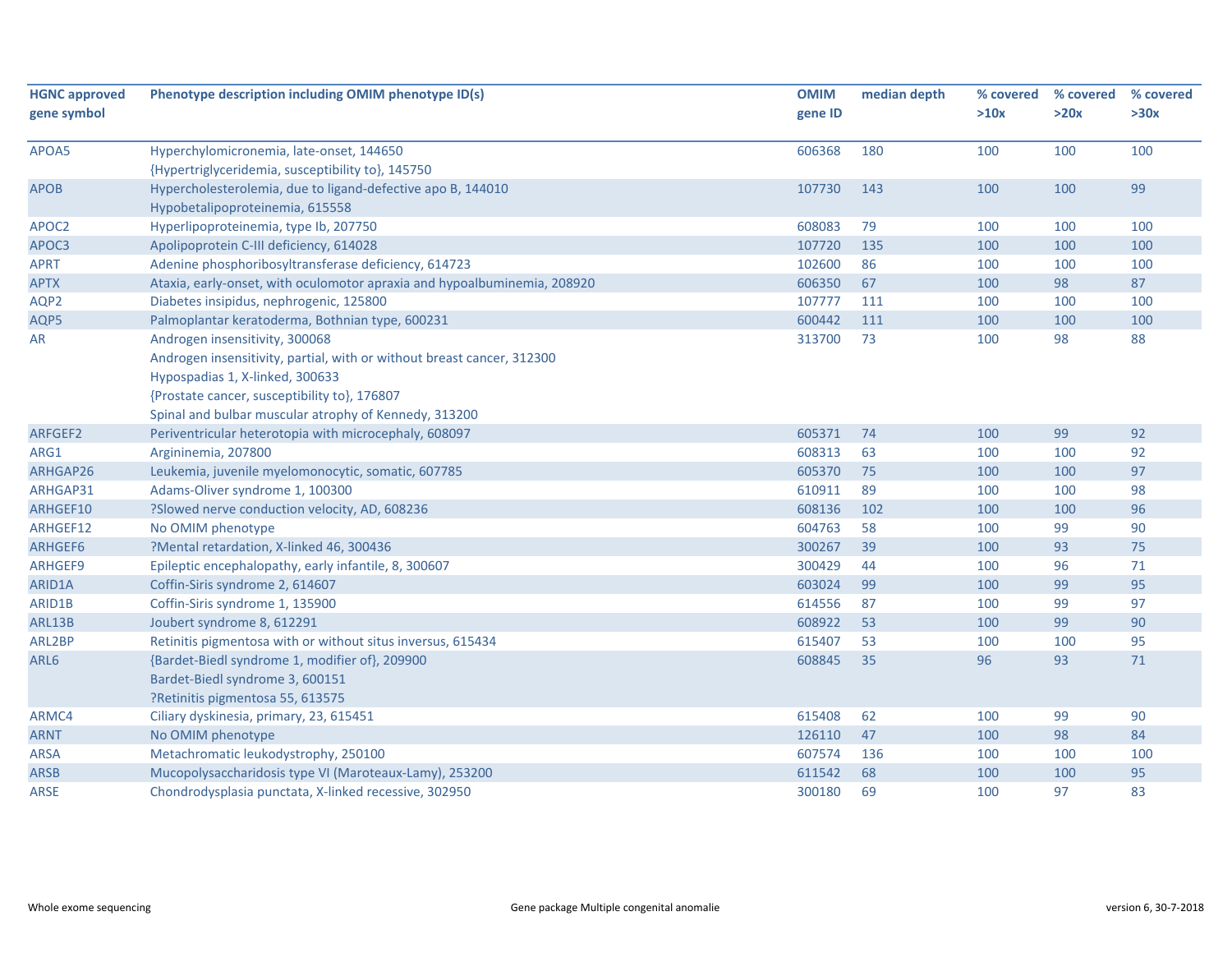| <b>HGNC approved</b> | Phenotype description including OMIM phenotype ID(s)                | <b>OMIM</b> | median depth | % covered<br>>10x | % covered<br>>20x | % covered<br>>30x |
|----------------------|---------------------------------------------------------------------|-------------|--------------|-------------------|-------------------|-------------------|
| gene symbol          |                                                                     | gene ID     |              |                   |                   |                   |
| <b>ARX</b>           | Epileptic encephalopathy, early infantile, 1, 308350                | 300382      | 46           | 91                | 81                | 72                |
|                      | Hydranencephaly with abnormal genitalia, 300215                     |             |              |                   |                   |                   |
|                      | Lissencephaly, X-linked 2, 300215                                   |             |              |                   |                   |                   |
|                      | Mental retardation, X-linked 29 and others, 300419                  |             |              |                   |                   |                   |
|                      | Partington syndrome, 309510                                         |             |              |                   |                   |                   |
|                      | Proud syndrome, 300004                                              |             |              |                   |                   |                   |
| ASAH1                | Farber lipogranulomatosis, 228000                                   | 613468      | 57           | 100               | 98                | 85                |
|                      | Spinal muscular atrophy with progressive myoclonic epilepsy, 159950 |             |              |                   |                   |                   |
| <b>ASB10</b>         | Glaucoma 1, open angle, F, 603383                                   | 615054      | 93           | 100               | 100               | 98                |
| ASCC1                | Barrett esophagus/esophageal adenocarcinoma, 614266                 | 614215      | 43           | 100               | 92                | 74                |
|                      | ?Spinal muscular atrophy with congenital bone fractures 2, 616867   |             |              |                   |                   |                   |
| ASCL1                | Central hypoventilation syndrome, congenital, 209880                | 100790      | 230          | 100               | 100               | 100               |
|                      | Haddad syndrome, 209880                                             |             |              |                   |                   |                   |
| ASL                  | Argininosuccinic aciduria, 207900                                   | 608310      | 110          | 100               | 100               | 98                |
| ASNA1                | No OMIM phenotype                                                   | 601913      | 105          | 100               | 100               | 100               |
| <b>ASNS</b>          | Asparagine synthetase deficiency, 615574                            | 108370      | 64           | 100               | 99                | 90                |
| <b>ASPA</b>          | Canavan disease, 271900                                             | 608034      | 49           | 100               | 98                | 86                |
| <b>ASPM</b>          | Microcephaly 5, primary, autosomal recessive, 608716                | 605481      | 61           | 100               | 100               | 95                |
| ASPSCR1              | Alveolar soft-part sarcoma, 606243                                  | 606236      | 107          | 100               | 99                | 97                |
| ASS1                 | Citrullinemia, 215700                                               | 603470      | 111          | 100               | 97                | 88                |
| ASXL1                | Bohring-Opitz syndrome, 605039                                      | 612990      | 94           | 100               | 100               | 98                |
|                      | Myelodysplastic syndrome, somatic, 614286                           |             |              |                   |                   |                   |
| ASXL3                | Bainbridge-Ropers syndrome, 615485                                  | 615115      | 59           | 99                | 98                | 95                |
| <b>ATCAY</b>         | Ataxia, cerebellar, Cayman type, 601238                             | 608179      | 104          | 100               | 98                | 96                |
| <b>ATIC</b>          | AICA-ribosiduria due to ATIC deficiency, 608688                     | 601731      | 54           | 100               | 99                | 93                |
| ATL1                 | Neuropathy, hereditary sensory, type ID, 613708                     | 606439      | 63           | 100               | 99                | 89                |
|                      | Spastic paraplegia 3A, autosomal dominant, 182600                   |             |              |                   |                   |                   |
| ATL3                 | Neuropathy, hereditary sensory, type IF, 615632                     | 609369      | 48           | 100               | 98                | 89                |
| <b>ATM</b>           | Ataxia-telangiectasia, 208900                                       | 607585      | 64           | 100               | 98                | 90                |
|                      | {Breast cancer, susceptibility to}, 114480                          |             |              |                   |                   |                   |
|                      | Lymphoma, B-cell non-Hodgkin, somatic                               |             |              |                   |                   |                   |
|                      | Lymphoma, mantle cell, somatic                                      |             |              |                   |                   |                   |
|                      | T-cell prolymphocytic leukemia, somatic                             |             |              |                   |                   |                   |
| ATN1                 | Dentatorubro-pallidoluysian atrophy, 125370                         | 607462      | 131          | 100               | 100               | 98                |
| ATP13A2              | Kufor-Rakeb syndrome, 606693                                        | 610513      | 107          | 100               | 100               | 98                |
|                      | Spastic paraplegia 78, autosomal recessive, 617225                  |             |              |                   |                   |                   |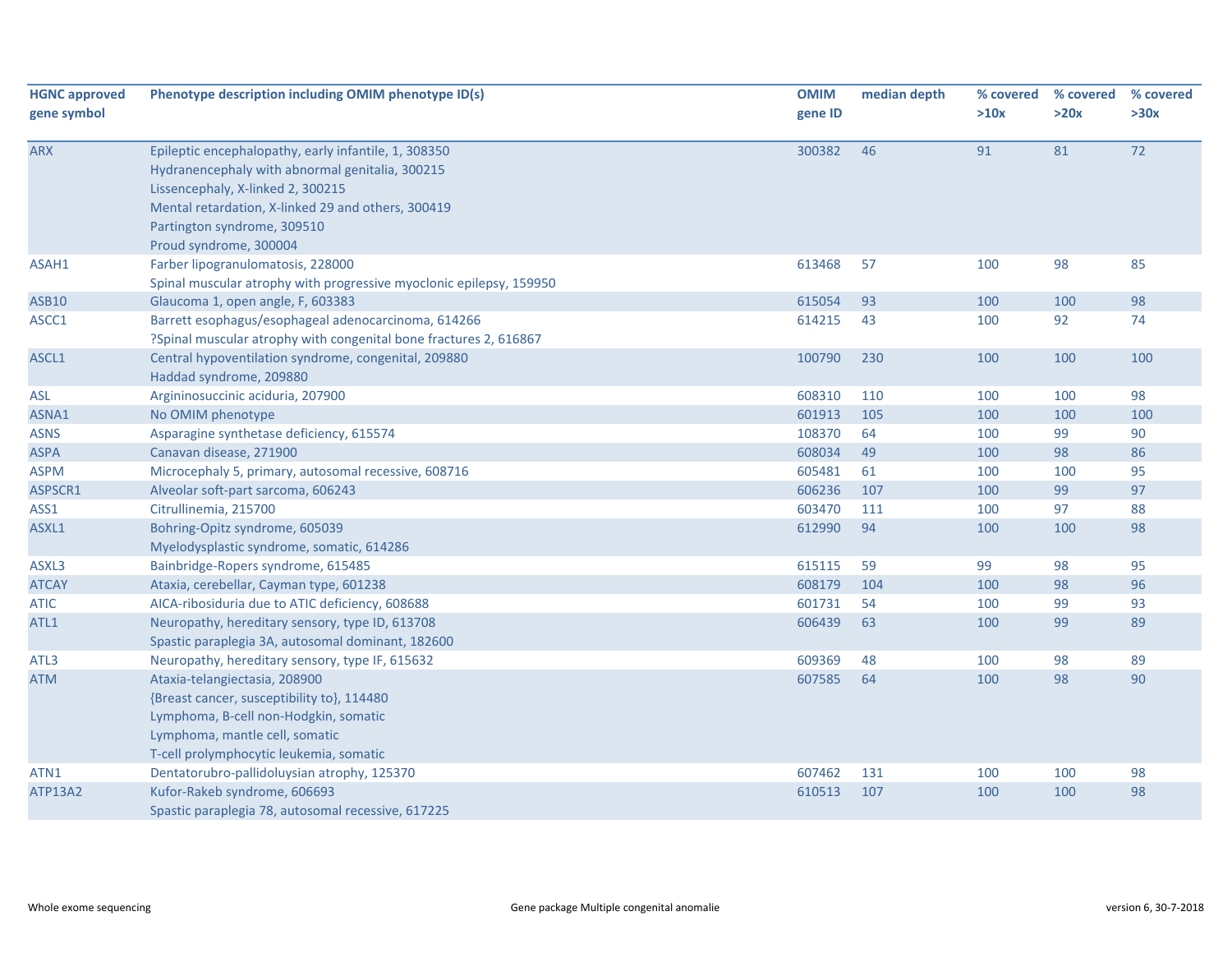| <b>HGNC approved</b><br>gene symbol | Phenotype description including OMIM phenotype ID(s)                                                                                                                                  | <b>OMIM</b><br>gene ID | median depth     | % covered<br>>10x | % covered<br>>20x | % covered<br>>30x |
|-------------------------------------|---------------------------------------------------------------------------------------------------------------------------------------------------------------------------------------|------------------------|------------------|-------------------|-------------------|-------------------|
| ATP1A2                              | Alternating hemiplegia of childhood 1, 104290<br>Migraine, familial basilar, 602481<br>Migraine, familial hemiplegic, 2, 602481                                                       | 182340                 | 119              | 100               | 100               | 100               |
| ATP1A3                              | Alternating hemiplegia of childhood 2, 614820<br>CAPOS syndrome, 601338<br>Dystonia-12, 128235                                                                                        | 182350                 | 134              | 100               | 100               | 100               |
| ATP2A1                              | Brody myopathy, 601003                                                                                                                                                                | 108730                 | 100              | 100               | 100               | 98                |
| ATP2A2                              | Acrokeratosis verruciformis, 101900<br>Darier disease, 124200                                                                                                                         | 108740                 | 83               | 100               | 100               | 99                |
| ATP2C1                              | Hailey-Hailey disease, 169600                                                                                                                                                         | 604384                 | 51               | 99                | 97                | 87                |
| ATP5F1C                             | No OMIM phenotype                                                                                                                                                                     | 108729                 | 43               | 100               | 90                | 64                |
| ATP5F1E                             | ?Mitochondrial complex V (ATP synthase) deficiency, nuclear type 3, 614053                                                                                                            | 606153                 | 81               | 100               | 100               | 100               |
| ATP6V0A2                            | Cutis laxa, autosomal recessive, type IIA, 219200<br>Wrinkly skin syndrome, 278250                                                                                                    | 611716                 | 70               | 100               | 99                | 94                |
| ATP6V0A4                            | Renal tubular acidosis, distal, autosomal recessive, 602722                                                                                                                           | 605239                 | 69               | 100               | 99                | 93                |
| ATP6V1B1                            | Renal tubular acidosis with deafness, 267300                                                                                                                                          | 192132                 | 120              | 100               | 100               | 100               |
| ATP7A                               | Menkes disease, 309400<br>Occipital horn syndrome, 304150<br>Spinal muscular atrophy, distal, X-linked 3, 300489                                                                      | 300011                 | 40               | 100               | 95                | 71                |
| ATP7B                               | Wilson disease, 277900                                                                                                                                                                | 606882                 | 88               | 100               | 100               | 98                |
| ATP8B1                              | Cholestasis, benign recurrent intrahepatic, 243300<br>Cholestasis, intrahepatic, of pregnancy, 1, 147480<br>Cholestasis, progressive familial intrahepatic 1, 211600                  | 602397                 | 60               | 100               | 98                | 89                |
| ATPAF2                              | ?Mitochondrial complex V (ATP synthase) deficiency, nuclear type 1, 604273                                                                                                            | 608918                 | 68               | 100               | 100               | 98                |
| <b>ATR</b>                          | ?Cutaneous telangiectasia and cancer syndrome, familial, 614564<br>Seckel syndrome 1, 210600                                                                                          | 601215                 | 79               | 100               | 97                | 85                |
| <b>ATRX</b>                         | Alpha-thalassemia myelodysplasia syndrome, somatic, 300448<br>Alpha-thalassemia/mental retardation syndrome, 301040<br>Mental retardation-hypotonic facies syndrome, X-linked, 309580 | 300032                 | 33               | 100               | 90                | 59                |
| ATXN1                               | Spinocerebellar ataxia 1, 164400                                                                                                                                                      | 601556                 | 114              | 100               | 100               | 100               |
| ATXN10                              | Spinocerebellar ataxia 10, 603516                                                                                                                                                     | 611150                 | 52               | 100               | 99                | 86                |
| ATXN2                               | {Amyotrophic lateral sclerosis, susceptibility to, 13}, 183090<br>{Parkinson disease, late-onset, susceptibility to}, 168600<br>Spinocerebellar ataxia 2, 183090                      | 601517                 | 69               | 97                | 93                | 83                |
| ATXN3                               | Machado-Joseph disease, 109150                                                                                                                                                        | 607047                 | 75               | 100               | 98                | $90\,$            |
| ATXN7                               | Spinocerebellar ataxia 7, 164500                                                                                                                                                      | 607640                 | 78               | 100               | 97                | 93                |
| ATXN8OS                             | Spinocerebellar ataxia 8, 608768                                                                                                                                                      | 603680                 | No coverage data |                   |                   |                   |
| AUH                                 | 3-methylglutaconic aciduria, type I, 250950                                                                                                                                           | 600529                 | 84               | 100               | 100               | 95                |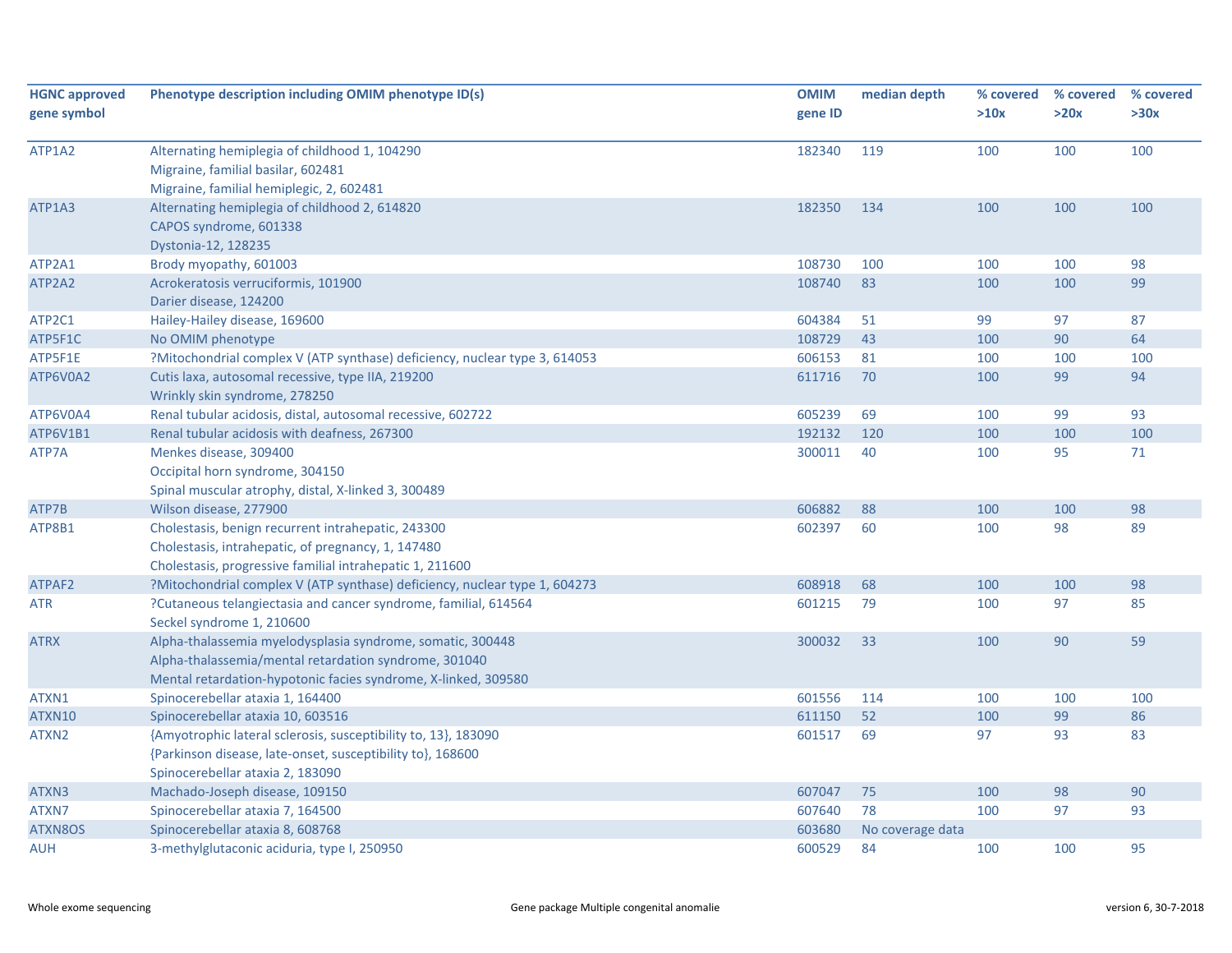| <b>HGNC approved</b> | Phenotype description including OMIM phenotype ID(s)                                                                             | <b>OMIM</b> | median depth | % covered | % covered | % covered |
|----------------------|----------------------------------------------------------------------------------------------------------------------------------|-------------|--------------|-----------|-----------|-----------|
| gene symbol          |                                                                                                                                  | gene ID     |              | >10x      | >20x      | >30x      |
| <b>AURKC</b>         | Spermatogenic failure 5, 243060                                                                                                  | 603495      | 68           | 100       | 100       | 97        |
| <b>AVP</b>           | Diabetes insipidus, neurohypophyseal, 125700                                                                                     | 192340      | 65           | 100       | 96        | 90        |
| AVPR <sub>2</sub>    | Diabetes insipidus, nephrogenic, 304800                                                                                          | 300538      | 77           | 100       | 100       | 98        |
|                      | Nephrogenic syndrome of inappropriate antidiuresis, 300539                                                                       |             |              |           |           |           |
| AXIN1                | ?Caudal duplication anomaly, 607864                                                                                              | 603816      | 124          | 100       | 99        | 97        |
|                      | Hepatocellular carcinoma, somatic, 114550                                                                                        |             |              |           |           |           |
| AXIN <sub>2</sub>    | Colorectal cancer, somatic, 114500                                                                                               | 604025      | 108          | 100       | 100       | 98        |
|                      | Oligodontia-colorectal cancer syndrome, 608615                                                                                   |             |              |           |           |           |
| B2M                  | ?Amyloidosis, familial visceral, 105200                                                                                          | 109700      | 143          | 100       | 100       | 100       |
|                      | Immunodeficiency 43, 241600                                                                                                      |             |              |           |           |           |
| <b>B3GALNT2</b>      | Muscular dystrophy-dystroglycanopathy (congenital with brain and eye anomalies, type A, 11, 615181                               | 610194      | 52           | 100       | 99        | 89        |
| <b>B3GALT6</b>       | Ehlers-Danlos syndrome, spondylodysplastic type, 2, 615349                                                                       | 615291      | 66           | 79        | 75        | 72        |
|                      | Spondyloepimetaphyseal dysplasia with joint laxity, type 1, with or without fractures, 271640                                    |             |              |           |           |           |
| B3GAT3               | Multiple joint dislocations, short stature, craniofacial dysmorphism, with or without congenital heart defects, 606374<br>245600 |             | 125          | 100       | 100       | 100       |
| <b>B3GLCT</b>        | Peters-plus syndrome, 261540                                                                                                     | 610308      | 60           | 100       | 95        | 79        |
| <b>B4GALNT1</b>      | Spastic paraplegia 26, autosomal recessive, 609195                                                                               | 601873      | 108          | 100       | 100       | 100       |
| B4GALT1              | Congenital disorder of glycosylation, type IId, 607091                                                                           | 137060      | 98           | 100       | 100       | 98        |
| B4GALT7              | Ehlers-Danlos syndrome, spondylodysplastic type, 1, 130070                                                                       | 604327      | 129          | 100       | 100       | 98        |
| B4GAT1               | Muscular dystrophy-dystroglycanopathy (congenital with brain and eye anomalies), type A, 13, 615287                              | 605517      | 160          | 100       | 100       | 100       |
| <b>B9D1</b>          | Joubert syndrome 27, 617120                                                                                                      | 614144      | 83           | 100       | 100       | 100       |
|                      | ?Meckel syndrome 9, 614209                                                                                                       |             |              |           |           |           |
| <b>B9D2</b>          | Joubert syndrome 34, 614175                                                                                                      | 611951      | 73           | 100       | 100       | 100       |
|                      | ?Meckel syndrome 10, 614175                                                                                                      |             |              |           |           |           |
| <b>BAAT</b>          | Hypercholanemia, familial, 607748                                                                                                | 602938      | 62           | 100       | 97        | 83        |
| BAG3                 | Cardiomyopathy, dilated, 1HH, 613881                                                                                             | 603883      | 168          | 100       | 100       | 100       |
|                      | Myopathy, myofibrillar, 6, 612954                                                                                                |             |              |           |           |           |
| <b>BANF1</b>         | Nestor-Guillermo progeria syndrome, 614008                                                                                       | 603811      | 109          | 100       | 100       | 100       |
| BAP1                 | Tumor predisposition syndrome, 614327                                                                                            | 603089      | 108          | 100       | 100       | 100       |
| <b>BAX</b>           | Colorectal cancer, somatic, 114500                                                                                               | 600040      | 89           | 100       | 100       | 93        |
|                      | T-cell acute lymphoblastic leukemia, somatic, 613065                                                                             |             |              |           |           |           |
| BBS1                 | Bardet-Biedl syndrome 1, 209900                                                                                                  | 209901      | 109          | 100       | 100       | 100       |
| <b>BBS10</b>         | Bardet-Biedl syndrome 10, 615987                                                                                                 | 610148      | 57           | 100       | 100       | 99        |
| <b>BBS12</b>         | Bardet-Biedl syndrome 12, 615989                                                                                                 | 610683      | 51           | 100       | 100       | 98        |
| BBS2                 | Bardet-Biedl syndrome 2, 615981                                                                                                  | 606151      | 68           | 100       | 100       | 93        |
|                      | Retinitis pigmentosa 74, 616562                                                                                                  |             |              |           |           |           |
| BBS4                 | Bardet-Biedl syndrome 4, 615982                                                                                                  | 600374      | 68           | 100       | 99        | 91        |
| BBS5                 | Bardet-Biedl syndrome 5, 615983                                                                                                  | 603650      | 57           | 100       | 97        | 83        |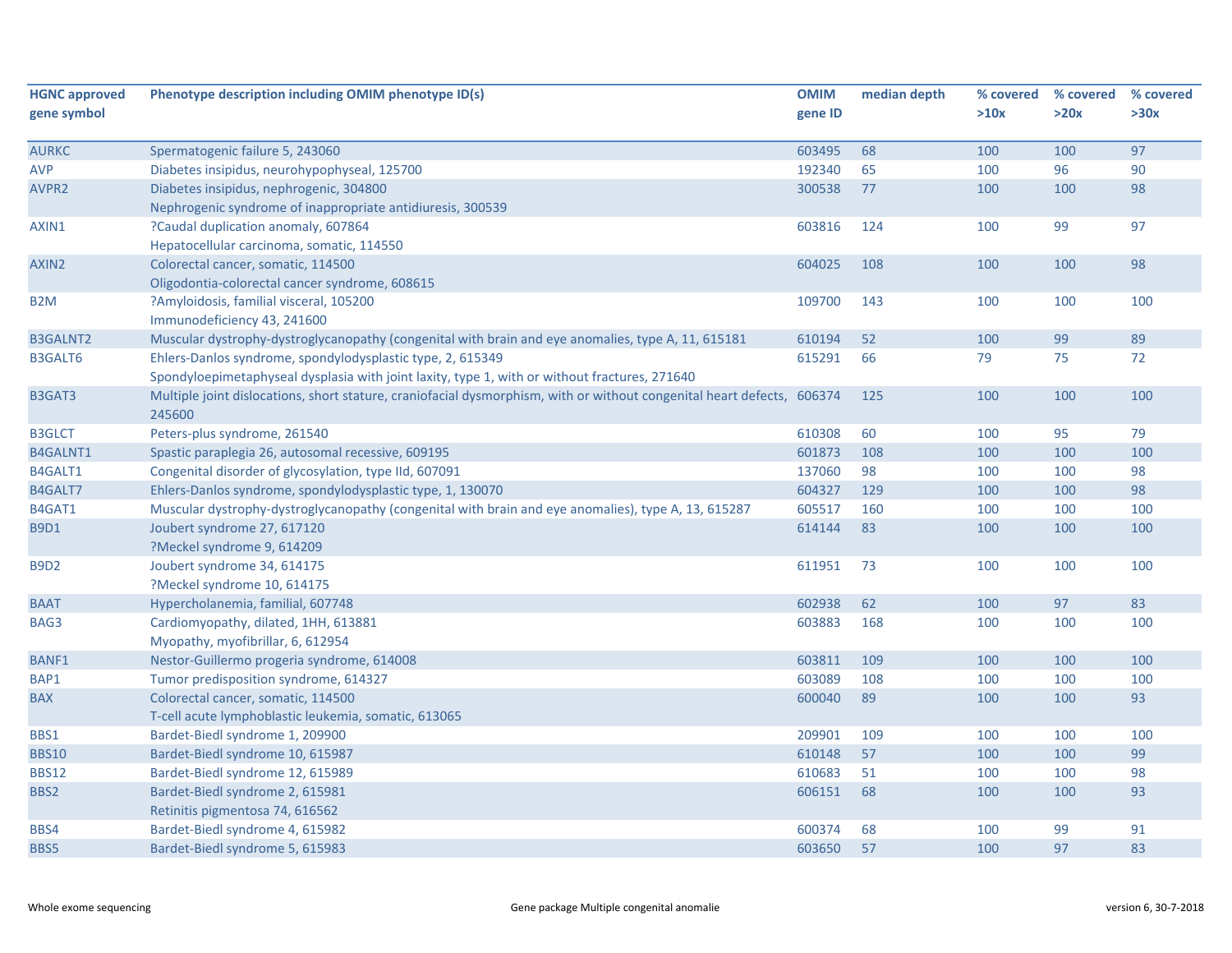| <b>HGNC approved</b><br>gene symbol | Phenotype description including OMIM phenotype ID(s)                        | <b>OMIM</b><br>gene ID | median depth | % covered<br>>10x | % covered<br>>20x | % covered<br>>30x |
|-------------------------------------|-----------------------------------------------------------------------------|------------------------|--------------|-------------------|-------------------|-------------------|
|                                     |                                                                             |                        |              |                   |                   |                   |
| BBS7                                | Bardet-Biedl syndrome 7, 615984                                             | 607590                 | 56           | 100               | 99                | 92                |
| BBS9                                | Bardet-Biedl syndrome 9, 615986                                             | 607968                 | 49           | 96                | 93                | 85                |
| BCAP31                              | Deafness, dystonia, and cerebral hypomyelination, 300475                    | 300398                 | 77           | 100               | 100               | 95                |
| <b>BCHE</b>                         | {Apnea, postanesthetic, susceptibility to, due to BCHE deficiency}, 617936  | 177400                 | 61           | 100               | 100               | 97                |
|                                     | Butyrylcholinesterase deficiency, 617936                                    |                        |              |                   |                   |                   |
| <b>BCKDHA</b>                       | Maple syrup urine disease, type Ia, 248600                                  | 608348                 | 146          | 100               | 100               | 99                |
| <b>BCKDHB</b>                       | Maple syrup urine disease, type Ib, 248600                                  | 248611                 | 56           | 100               | 98                | 89                |
| <b>BCKDK</b>                        | Branched-chain ketoacid dehydrogenase kinase deficiency, 614923             | 614901                 | 138          | 100               | 100               | 100               |
| <b>BCL10</b>                        | ?Immunodeficiency 37, 616098                                                | 603517                 | 57           | 100               | 100               | 91                |
|                                     | Lymphoma, MALT, somatic, 137245                                             |                        |              |                   |                   |                   |
|                                     | {Lymphoma, follicular, somatic}, 605027                                     |                        |              |                   |                   |                   |
|                                     | {Male germ cell tumor, somatic},, 273300                                    |                        |              |                   |                   |                   |
|                                     | {Mesothelioma, somatic}, 156240                                             |                        |              |                   |                   |                   |
|                                     | {Sezary syndrome, somatic}                                                  |                        |              |                   |                   |                   |
| BCL <sub>2</sub>                    | Leukemia/lymphoma, B-cell, 2                                                | 151430                 | 125          | 100               | 100               | 100               |
| BCL7A                               | B-cell non-Hodgkin lymphoma, high-grade                                     | 601406                 | 100          | 100               | 100               | 100               |
| BCO <sub>1</sub>                    | ?Hypercarotenemia and vitamin A deficiency, autosomal dominant, 115300      | 605748                 | 63           | 100               | 100               | 94                |
| <b>BCOR</b>                         | Microphthalmia, syndromic 2, 300166                                         | 300485                 | 69           | 100               | 98                | 91                |
| <b>BCR</b>                          | Leukemia, acute lymphocytic, somatic, 613065                                | 151410                 | 141          | 100               | 100               | 100               |
|                                     | Leukemia, chronic myeloid, somatic, 608232                                  |                        |              |                   |                   |                   |
| BCS1L                               | Bjornstad syndrome, 262000                                                  | 603647                 | 165          | 100               | 100               | 100               |
|                                     | GRACILE syndrome, 603358                                                    |                        |              |                   |                   |                   |
|                                     | Leigh syndrome, 256000                                                      |                        |              |                   |                   |                   |
|                                     | Mitochondrial complex III deficiency, nuclear type 1, 124000                |                        |              |                   |                   |                   |
| <b>BDNF</b>                         | No OMIM phenotype                                                           | 113505                 | 97           | 100               | 100               | 99                |
| BEAN1                               | Spinocerebellar ataxia 31, 117210                                           | 612051                 | 131          | 100               | 100               | 100               |
| BEST1                               | Bestrophinopathy, autosomal recessive, 611809                               | 607854                 | 82           | 100               | 100               | 98                |
|                                     | Macular dystrophy, vitelliform, 2, 153700                                   |                        |              |                   |                   |                   |
|                                     | Microcornea, rod-cone dystrophy, cataract, and posterior staphyloma, 193220 |                        |              |                   |                   |                   |
|                                     | Retinitis pigmentosa, concentric, 613194                                    |                        |              |                   |                   |                   |
|                                     | Retinitis pigmentosa-50, 613194                                             |                        |              |                   |                   |                   |
|                                     | Vitreoretinochoroidopathy, 193220                                           |                        |              |                   |                   |                   |
| BFSP1                               | Cataract 33, multiple types, 611391                                         | 603307                 | 95           | 100               | 100               | 95                |
| BFSP2                               | Cataract 12, multiple types, 611597                                         | 603212                 | 72           | 100               | 98                | 88                |
| <b>BGN</b>                          | Meester-Loeys syndrome, 300989                                              | 301870                 | 78           | 100               | 100               | 97                |
|                                     | Spondyloepimetaphyseal dysplasia, X-linked, 300106                          |                        |              |                   |                   |                   |
| BICD <sub>2</sub>                   | Spinal muscular atrophy, lower extremity-predominant, 2, AD, 615290         | 609797                 | 126          | 100               | 100               | 99                |
| BIN1                                | Centronuclear myopathy 2, 255200                                            | 601248                 | 108          | 100               | 100               | 96                |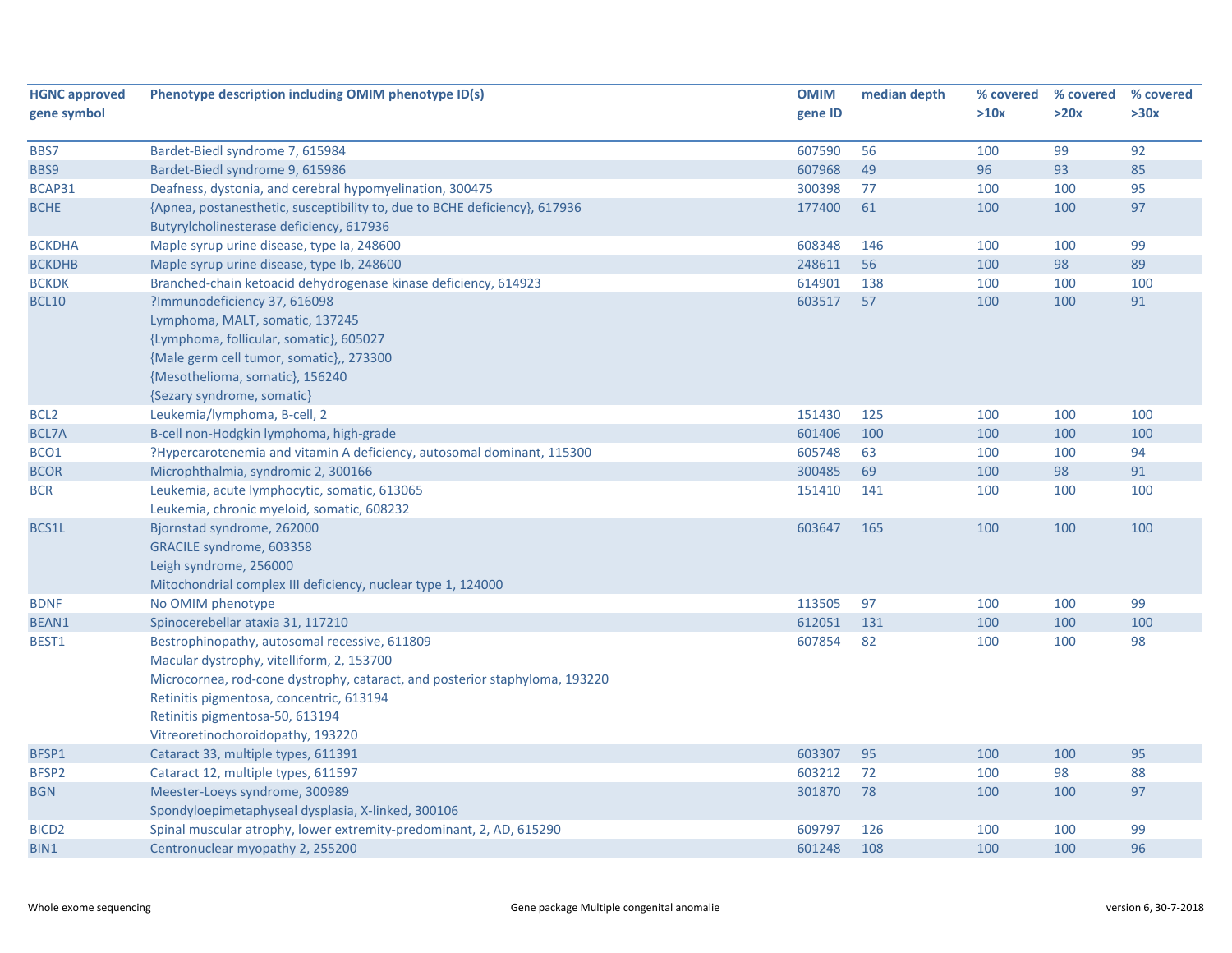| <b>HGNC approved</b> | Phenotype description including OMIM phenotype ID(s)                                                | <b>OMIM</b> | median depth | % covered | % covered | % covered |
|----------------------|-----------------------------------------------------------------------------------------------------|-------------|--------------|-----------|-----------|-----------|
| gene symbol          |                                                                                                     | gene ID     |              | >10x      | >20x      | >30x      |
|                      |                                                                                                     |             |              |           |           |           |
| <b>BLK</b>           | Maturity-onset diabetes of the young, type 11, 613375                                               | 191305      | 107          | 100       | 100       | 100       |
| <b>BLM</b>           | Bloom syndrome, 210900                                                                              | 604610      | 71           | 100       | 99        | 92        |
| <b>BLNK</b>          | ?Agammaglobulinemia 4, 613502                                                                       | 604515      | 53           | 100       | 96        | 82        |
| BLOC1S3              | Hermansky-Pudlak syndrome 8, 614077                                                                 | 609762      | 113          | 100       | 100       | 100       |
| BLOC1S6              | ?Hermansky-pudlak syndrome 9, 614171                                                                | 604310      | 41           | 100       | 98        | 75        |
| <b>BLVRA</b>         | Hyperbiliverdinemia, 614156                                                                         | 109750      | 70           | 100       | 100       | 96        |
| BMP1                 | Osteogenesis imperfecta, type XIII, 614856                                                          | 112264      | 107          | 100       | 100       | 100       |
| <b>BMP15</b>         | Ovarian dysgenesis 2, 300510                                                                        | 300247      | 47           | 100       | 100       | 94        |
|                      | Premature ovarian failure 4, 300510                                                                 |             |              |           |           |           |
| BMP <sub>2</sub>     | Brachydactyly, type A2, 112600                                                                      | 112261      | 112          | 100       | 100       | 98        |
|                      | {HFE hemochromatosis, modifier of}, 235200                                                          |             |              |           |           |           |
|                      | Short stature, facial dysmorphism, and skeletal anomalies with or without cardiac anomalies, 617877 |             |              |           |           |           |
| BMP4                 | Microphthalmia, syndromic 6, 607932                                                                 | 112262      | 95           | 100       | 95        | 89        |
|                      | Orofacial cleft 11, 600625                                                                          |             |              |           |           |           |
| <b>BMPER</b>         | Diaphanospondylodysostosis, 608022                                                                  | 608699      | 83           | 100       | 100       | 94        |
| <b>BMPR1A</b>        | Juvenile polyposis syndrome, infantile form, 174900                                                 | 601299      | 66           | 100       | 100       | 96        |
|                      | Polyposis syndrome, hereditary mixed, 2, 610069                                                     |             |              |           |           |           |
|                      | Polyposis, juvenile intestinal, 174900                                                              |             |              |           |           |           |
| BMPR1B               | Acromesomelic dysplasia, Demirhan type, 609441                                                      | 603248      | 61           | 100       | 100       | 98        |
|                      | Brachydactyly, type A1, D, 616849                                                                   |             |              |           |           |           |
|                      | Brachydactyly, type A2, 112600                                                                      |             |              |           |           |           |
| <b>BMPR2</b>         | Pulmonary hypertension, familial primary, 1, with or without HHT, 178600                            | 600799      | 56           | 100       | 100       | 96        |
|                      | Pulmonary hypertension, primary, fenfluramine or dexfenfluramine-associated, 178600                 |             |              |           |           |           |
|                      | Pulmonary venoocclusive disease 1, 265450                                                           |             |              |           |           |           |
| BOLA3                | Multiple mitochondrial dysfunctions syndrome 2 with hyperglycinemia, 614299                         | 613183      | 67           | 100       | 99        | 82        |
| <b>BPGM</b>          | Erythrocytosis due to bisphosphoglycerate mutase deficiency, 222800                                 | 613896      | 59           | 100       | 100       | 96        |
| <b>BRAF</b>          | Adenocarcinoma of lung, somatic, 211980                                                             | 164757      | 60           | 100       | 99        | 90        |
|                      | Cardiofaciocutaneous syndrome, 115150                                                               |             |              |           |           |           |
|                      | Colorectal cancer, somatic                                                                          |             |              |           |           |           |
|                      | LEOPARD syndrome 3, 613707                                                                          |             |              |           |           |           |
|                      | Melanoma, malignant, somatic                                                                        |             |              |           |           |           |
|                      | Nonsmall cell lung cancer, somatic                                                                  |             |              |           |           |           |
|                      | Noonan syndrome 7, 613706                                                                           |             |              |           |           |           |
| BRAT1                | Rigidity and multifocal seizure syndrome, lethal neonatal, 614498                                   | 614506      | 121          | 100       | 100       | 100       |
| BRIP1                | Breast cancer, early-onset, 114480                                                                  | 605882      | 46           | 100       | 97        | 85        |
|                      | Fanconi anemia, complementation group J, 609054                                                     |             |              |           |           |           |
| BRWD3                | Mental retardation, X-linked 93, 300659                                                             | 300553      | 39           | 100       | 94        | 69        |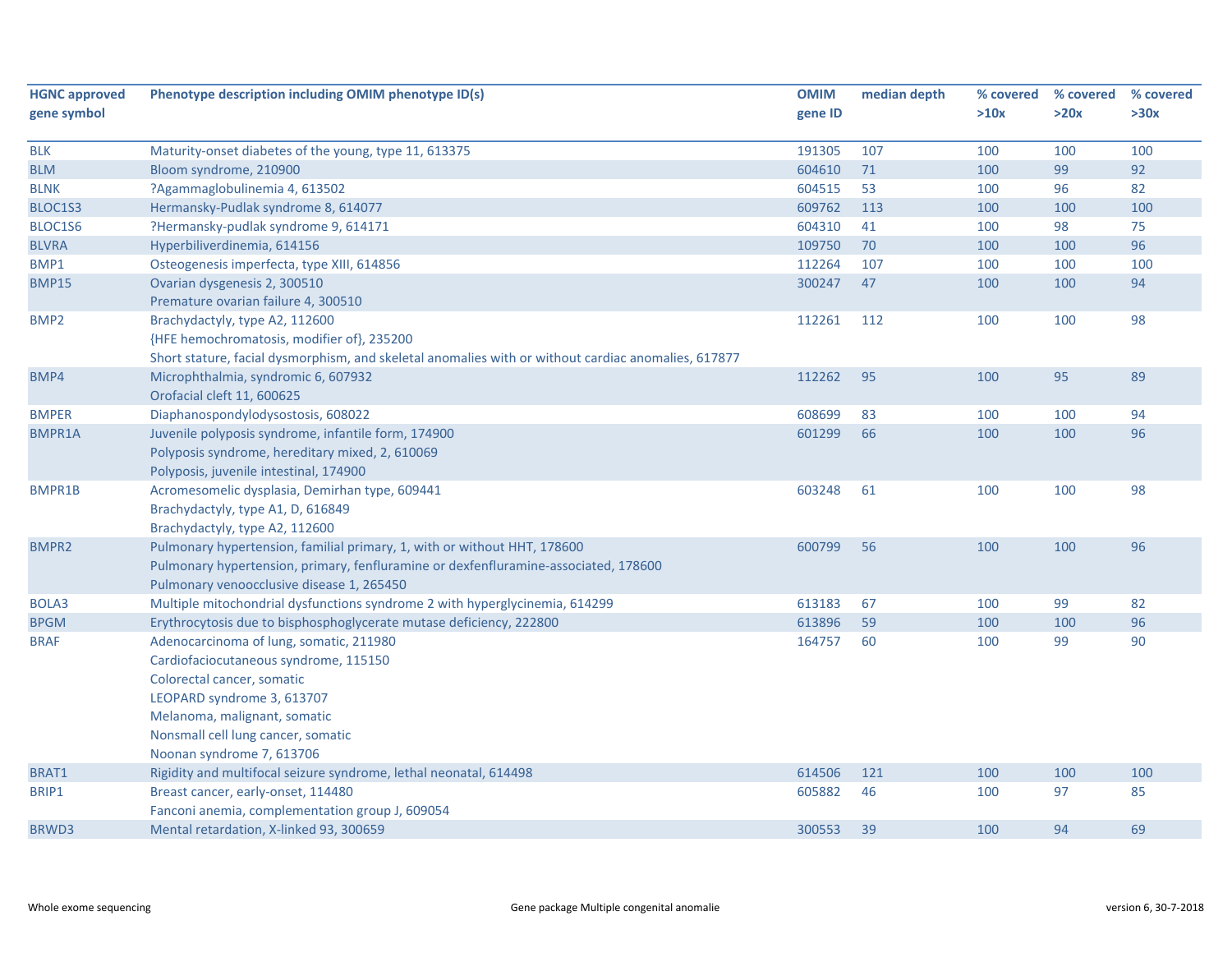| <b>HGNC approved</b> | Phenotype description including OMIM phenotype ID(s)                                                                                                                                                                              | <b>OMIM</b> | median depth | % covered | % covered | % covered |
|----------------------|-----------------------------------------------------------------------------------------------------------------------------------------------------------------------------------------------------------------------------------|-------------|--------------|-----------|-----------|-----------|
| gene symbol          |                                                                                                                                                                                                                                   | gene ID     |              | >10x      | >20x      | >30x      |
| <b>BSCL2</b>         | Encephalopathy, progressive, with or without lipodystrophy, 615924<br>Lipodystrophy, congenital generalized, type 2, 269700<br>Neuropathy, distal hereditary motor, type VA, 600794<br>Silver spastic paraplegia syndrome, 270685 | 606158      | 90           | 100       | 100       | 99        |
| <b>BSND</b>          | Bartter syndrome, type 4a, 602522<br>Sensorineural deafness with mild renal dysfunction, 602522                                                                                                                                   | 606412      | 114          | 100       | 100       | 100       |
| <b>BTD</b>           | Biotinidase deficiency, 253260                                                                                                                                                                                                    | 609019      | 82           | 100       | 100       | 98        |
| <b>BTK</b>           | Agammaglobulinemia and isolated hormone deficiency, 307200<br>Agammaglobulinemia, X-linked 1, 300755                                                                                                                              | 300300      | 41           | 100       | 96        | 68        |
| BUB1                 | Colorectal cancer with chromosomal instability, somatic                                                                                                                                                                           | 602452      | 70           | 100       | 99        | 93        |
| <b>BUB1B</b>         | Colorectal cancer, somatic, 114500<br>Mosaic variegated aneuploidy syndrome 1, 257300<br>[Premature chromatid separation trait], 176430                                                                                           | 602860      | 60           | 100       | 98        | 89        |
| C12orf57             | Temtamy syndrome, 218340                                                                                                                                                                                                          | 615140      | 140          | 100       | 100       | 100       |
| C12orf65             | Combined oxidative phosphorylation deficiency 7, 613559<br>Spastic paraplegia 55, autosomal recessive, 615035                                                                                                                     | 613541      | 69           | 100       | 100       | 99        |
| C15orf41             | Dyserythropoietic anemia, congenital, type Ib, 615631                                                                                                                                                                             | 615626      | 54           | 100       | 100       | 93        |
| C19orf12             | Neurodegeneration with brain iron accumulation 4, 614298<br>?Spastic paraplegia 43, autosomal recessive, 615043                                                                                                                   | 614297      | 166          | 100       | 100       | 100       |
| C1GALT1C1            | Tn polyagglutination syndrome, somatic, 300622                                                                                                                                                                                    | 300611      | 40           | 100       | 100       | 85        |
| C <sub>1</sub> QA    | C1q deficiency, 613652                                                                                                                                                                                                            | 120550      | 134          | 100       | 100       | 100       |
| C <sub>1QB</sub>     | C1q deficiency, 613652                                                                                                                                                                                                            | 120570      | 112          | 100       | 100       | 99        |
| C <sub>1</sub> QC    | C1q deficiency, 613652                                                                                                                                                                                                            | 120575      | 143          | 100       | 100       | 100       |
| C1QTNF5              | Retinal degeneration, late-onset, autosomal dominant, 605670                                                                                                                                                                      | 608752      | 93           | 100       | 100       | 95        |
| C1S                  | C1s deficiency, 613783<br>Ehlers-Danlos syndrome, periodontal type, 2, 617174                                                                                                                                                     | 120580      | 86           | 100       | 100       | 96        |
| C <sub>2</sub>       | C2 deficiency, 217000<br>{Macular degeneration, age-related, 14, reduced risk of}, 615489                                                                                                                                         | 613927      | 95           | 100       | 100       | 99        |
| C <sub>3</sub>       | C3 deficiency, 613779<br>{Hemolytic uremic syndrome, atypical, susceptibility to, 5}, 612925<br>{Macular degeneration, age-related, 9}, 611378                                                                                    | 120700      | 117          | 100       | 100       | 99        |
| C <sub>4</sub> A     | [Blood group, Rodgers], 614374<br>C4a deficiency, 614380                                                                                                                                                                          | 120810      | 359          | 100       | 100       | 99        |
| C4B                  | C4B deficiency, 614379                                                                                                                                                                                                            | 120820      | 352          | 100       | 100       | 100       |
| C5                   | C5 deficiency, 609536<br>[Eculizumab, poor response to], 615749                                                                                                                                                                   | 120900      | 61           | 100       | 97        | 90        |
| C <sub>6</sub>       | C6 deficiency, 612446<br>Combined C6/C7 deficiency                                                                                                                                                                                | 217050      | 56           | 100       | 98        | 90        |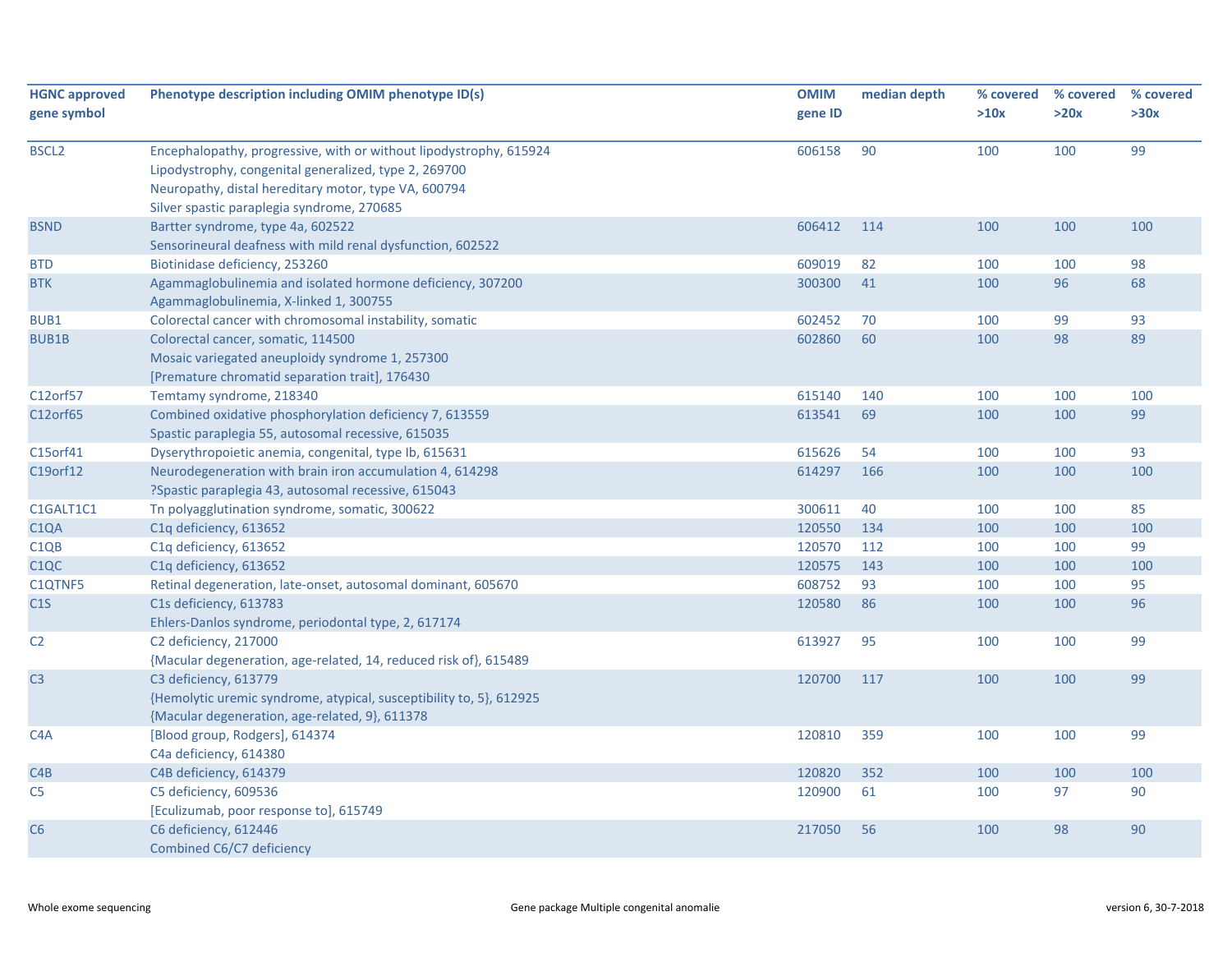| <b>HGNC approved</b> | Phenotype description including OMIM phenotype ID(s)                                      | <b>OMIM</b> | median depth | % covered | % covered | % covered |
|----------------------|-------------------------------------------------------------------------------------------|-------------|--------------|-----------|-----------|-----------|
| gene symbol          |                                                                                           | gene ID     |              | >10x      | >20x      | >30x      |
| C7                   | C7 deficiency, 610102                                                                     | 217070      | 69           | 100       | 99        | 94        |
| C8A                  | C8 deficiency, type I, 613790                                                             | 120950      | 62           | 100       | 100       | 96        |
| C8B                  | C8 deficiency, type II, 613789                                                            | 120960      | 95           | 100       | 100       | 98        |
| C8orf37              | Bardet-Biedl syndrome 21, 617406                                                          | 614477      | 71           | 100       | 100       | 91        |
|                      | Cone-rod dystrophy 16, 614500                                                             |             |              |           |           |           |
|                      | Retinitis pigmentosa 64, 614500                                                           |             |              |           |           |           |
| C <sub>9</sub>       | C9 deficiency, 613825                                                                     | 120940      | 56           | 100       | 100       | 93        |
|                      | {Macular degeneration, age-related, 15, susceptibility to}, 615591                        |             |              |           |           |           |
| C9orf72              | Frontotemporal dementia and/or amyotrophic lateral sclerosis 1, 105550                    | 614260      | 47           | 100       | 99        | 90        |
| <b>CA12</b>          | Hyperchlorhidrosis, isolated, 143860                                                      | 603263      | 66           | 100       | 100       | 97        |
| CA <sub>2</sub>      | Osteopetrosis, autosomal recessive 3, with renal tubular acidosis, 259730                 | 611492      | 80           | 100       | 100       | 99        |
| CA4                  | Retinitis pigmentosa 17, 600852                                                           | 114760      | 96           | 100       | 100       | 100       |
| CA5A                 | Hyperammonemia due to carbonic anhydrase VA deficiency, 615751                            | 114761      | 164          | 100       | 100       | 100       |
| CA <sub>8</sub>      | Cerebellar ataxia and mental retardation with or without quadrupedal locomotion 3, 613227 | 114815      | 66           | 100       | 99        | 86        |
| CABP2                | Deafness, autosomal recessive 93, 614899                                                  | 607314      | 81           | 100       | 100       | 95        |
| CABP4                | Cone-rod synaptic disorder, congenital nonprogressive, 610427                             | 608965      | 144          | 100       | 100       | 100       |
| CACNA1A              | Epileptic encephalopathy, early infantile, 42, 617106                                     | 601011      | 80           | 100       | 98        | 92        |
|                      | Episodic ataxia, type 2, 108500                                                           |             |              |           |           |           |
|                      | Migraine, familial hemiplegic, 1, 141500                                                  |             |              |           |           |           |
|                      | Migraine, familial hemiplegic, 1, with progressive cerebellar ataxia, 141500              |             |              |           |           |           |
|                      | Spinocerebellar ataxia 6, 183086                                                          |             |              |           |           |           |
| CACNA1C              | Brugada syndrome 3, 611875                                                                | 114205      | 108          | 100       | 99        | 98        |
|                      | Timothy syndrome, 601005                                                                  |             |              |           |           |           |
| CACNA1D              | Primary aldosteronism, seizures, and neurologic abnormalities, 615474                     | 114206      | 90           | 100       | 99        | 96        |
|                      | Sinoatrial node dysfunction and deafness, 614896                                          |             |              |           |           |           |
| CACNA1F              | Aland Island eye disease, 300600                                                          | 300110      | 66           | 100       | 99        | 91        |
|                      | Cone-rod dystrophy, X-linked, 3, 300476                                                   |             |              |           |           |           |
|                      | Night blindness, congenital stationary (incomplete), 2A, X-linked, 300071                 |             |              |           |           |           |
| CACNA1G              | Spinocerebellar ataxia 42, 616795                                                         | 604065      | 133          | 100       | 100       | 100       |
| <b>CACNA1S</b>       | Hypokalemic periodic paralysis, type 1, 170400                                            | 114208      | 110          | 100       | 100       | 99        |
|                      | {Malignant hyperthermia susceptibility 5}, 601887                                         |             |              |           |           |           |
|                      | {Thyrotoxic periodic paralysis, susceptibility to, 1}, 188580                             |             |              |           |           |           |
| CACNA2D4             | Retinal cone dystrophy 4, 610478                                                          | 608171      | 80           | 100       | 100       | 97        |
| CACNB <sub>2</sub>   | Brugada syndrome 4, 611876                                                                | 600003      | 83           | 100       | 100       | 99        |
| CACNB4               | {Epilepsy, idiopathic generalized, susceptibility to, 9}, 607682                          | 601949      | 50           | 100       | 99        | 86        |
|                      | {Epilepsy, juvenile myoclonic, susceptibility to, 6}, 607682                              |             |              |           |           |           |
|                      | Episodic ataxia, type 5, 613855                                                           |             |              |           |           |           |
| CACNG <sub>2</sub>   | ?Mental retardation, autosomal dominant 10, 614256                                        | 602911      | 92           | 100       | 100       | 98        |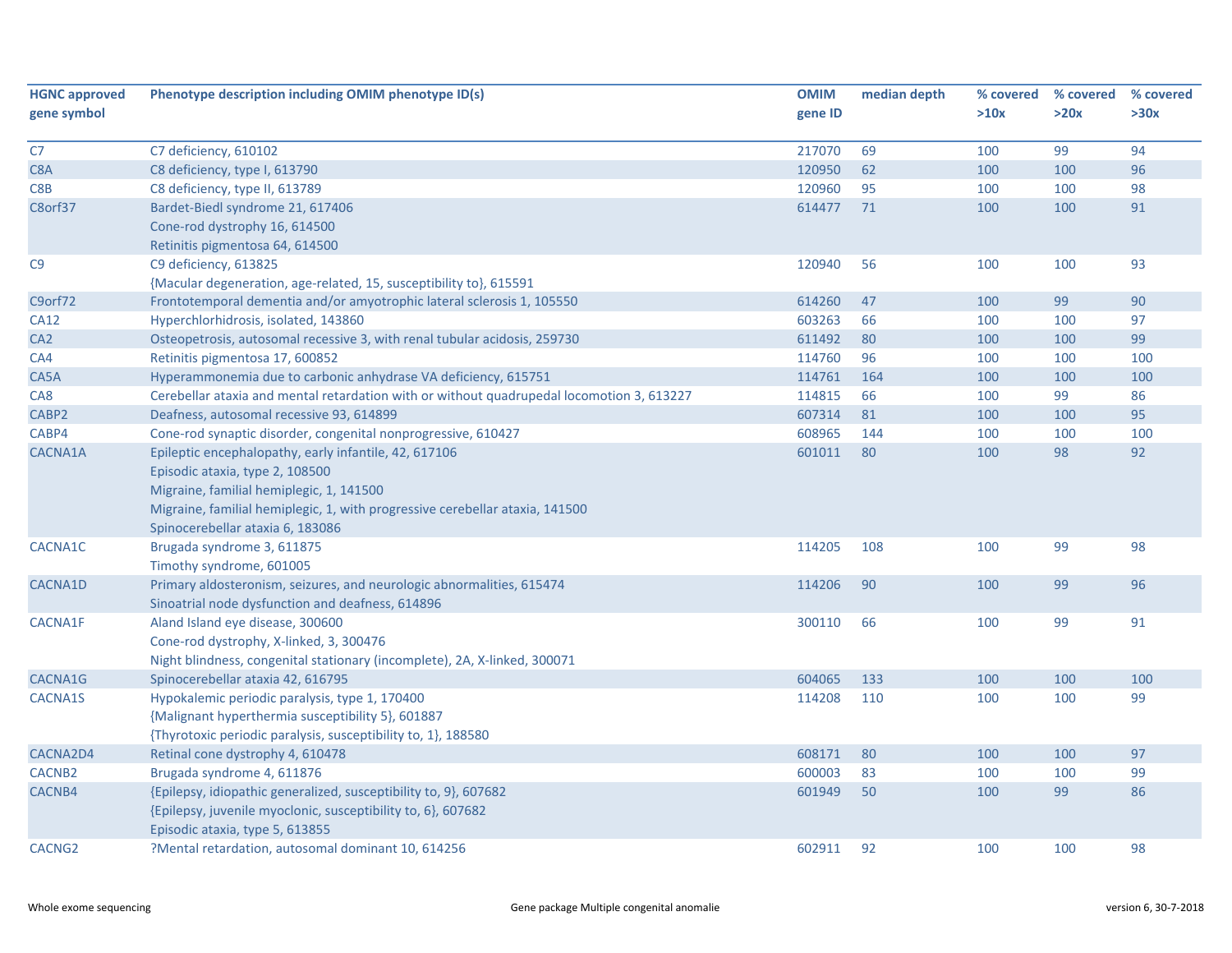| <b>HGNC approved</b><br>gene symbol | Phenotype description including OMIM phenotype ID(s)                               | <b>OMIM</b><br>gene ID | median depth | % covered<br>>10x | % covered<br>>20x | % covered<br>>30x |
|-------------------------------------|------------------------------------------------------------------------------------|------------------------|--------------|-------------------|-------------------|-------------------|
| CALCOCO1                            | No OMIM phenotype                                                                  | No id                  | 77           | 100               | 100               | 96                |
| CALM1                               | Long QT syndrome 14, 616247                                                        | 114180                 | 57           | 100               | 100               | 99                |
|                                     | Ventricular tachycardia, catecholaminergic polymorphic, 4, 614916                  |                        |              |                   |                   |                   |
| <b>CALR</b>                         | Myelofibrosis, somatic, 254450<br>Thrombocythemia, somatic, 187950                 | 109091                 | 129          | 100               | 100               | 100               |
| CALR3                               | ?Cardiomyopathy, hypertrophic, 19, 613875                                          | 611414                 | 57           | 100               | 99                | 91                |
| CAMTA1                              | Cerebellar ataxia, nonprogressive, with mental retardation, 614756                 | 611501                 | 142          | 100               | 99                | 96                |
| CANT1                               | Desbuquois dysplasia 1, 251450                                                     | 613165                 | 124          | 100               | 100               | 100               |
|                                     | Epiphyseal dysplasia, multiple, 7, 617719                                          |                        |              |                   |                   |                   |
| CAPN3                               | Muscular dystrophy, limb-girdle, type 2A, 253600                                   | 114240                 | 83           | 100               | 100               | 96                |
| CAPN5                               | Vitreoretinopathy, neovascular inflammatory, 193235                                | 602537                 | 129          | 100               | 100               | 96                |
| CARD11                              | B-cell expansion with NFKB and T-cell anergy, 616452                               | 607210                 | 102          | 100               | 100               | 99                |
|                                     | Immunodeficiency 11A, 615206                                                       |                        |              |                   |                   |                   |
|                                     | Immunodeficiency 11B with atopic dermatitis, 617638                                |                        |              |                   |                   |                   |
| CARD14                              | Pityriasis rubra pilaris, 173200                                                   | 607211                 | 108          | 100               | 99                | 98                |
|                                     | Psoriasis 2, 602723                                                                |                        |              |                   |                   |                   |
| CARD9                               | Candidiasis, familial, 2, autosomal recessive, 212050                              | 607212                 | 117          | 100               | 100               | 100               |
| CASK                                | FG syndrome 4, 300422                                                              | 300172                 | 44           | 100               | 94                | 67                |
|                                     | Mental retardation and microcephaly with pontine and cerebellar hypoplasia, 300749 |                        |              |                   |                   |                   |
|                                     | Mental retardation, with or without nystagmus, 300422                              |                        |              |                   |                   |                   |
| CASP10                              | Autoimmune lymphoproliferative syndrome, type II, 603909                           | 601762                 | 66           | 100               | 100               | 93                |
|                                     | Gastric cancer, somatic, 613659                                                    |                        |              |                   |                   |                   |
|                                     | Lymphoma, non-Hodgkin, somatic, 605027                                             |                        |              |                   |                   |                   |
| CASP8                               | ?Autoimmune lymphoproliferative syndrome, type IIB, 607271                         | 601763                 | 82           | 100               | 100               | 95                |
|                                     | {Breast cancer, protection against}, 114480                                        |                        |              |                   |                   |                   |
|                                     | Hepatocellular carcinoma, somatic, 114550                                          |                        |              |                   |                   |                   |
|                                     | {Lung cancer, protection against}, 211980                                          |                        |              |                   |                   |                   |
| CASQ <sub>2</sub>                   | Ventricular tachycardia, catecholaminergic polymorphic, 2, 611938                  | 114251                 | 59           | 100               | 99                | 94                |
| CASR                                | {Calcium, serum level of}                                                          | 601199                 | 130          | 100               | 100               | 100               |
|                                     | {Epilepsy idiopathic generalized, susceptibility to, 8}, 612899                    |                        |              |                   |                   |                   |
|                                     | Hypercalciuric hypercalcemia                                                       |                        |              |                   |                   |                   |
|                                     | Hyperparathyroidism, neonatal, 239200                                              |                        |              |                   |                   |                   |
|                                     | Hypocalcemia, autosomal dominant, 601198                                           |                        |              |                   |                   |                   |
|                                     | Hypocalcemia, autosomal dominant, with Bartter syndrome, 601198                    |                        |              |                   |                   |                   |
|                                     | Hypocalciuric hypercalcemia, type I, 145980                                        |                        |              |                   |                   |                   |
| <b>CAT</b>                          | Acatalasemia, 614097                                                               | 115500                 | 61           | 100               | 98                | 87                |
| CATSPER1                            | Spermatogenic failure 7, 612997                                                    | 606389                 | 98           | 100               | 100               | 98                |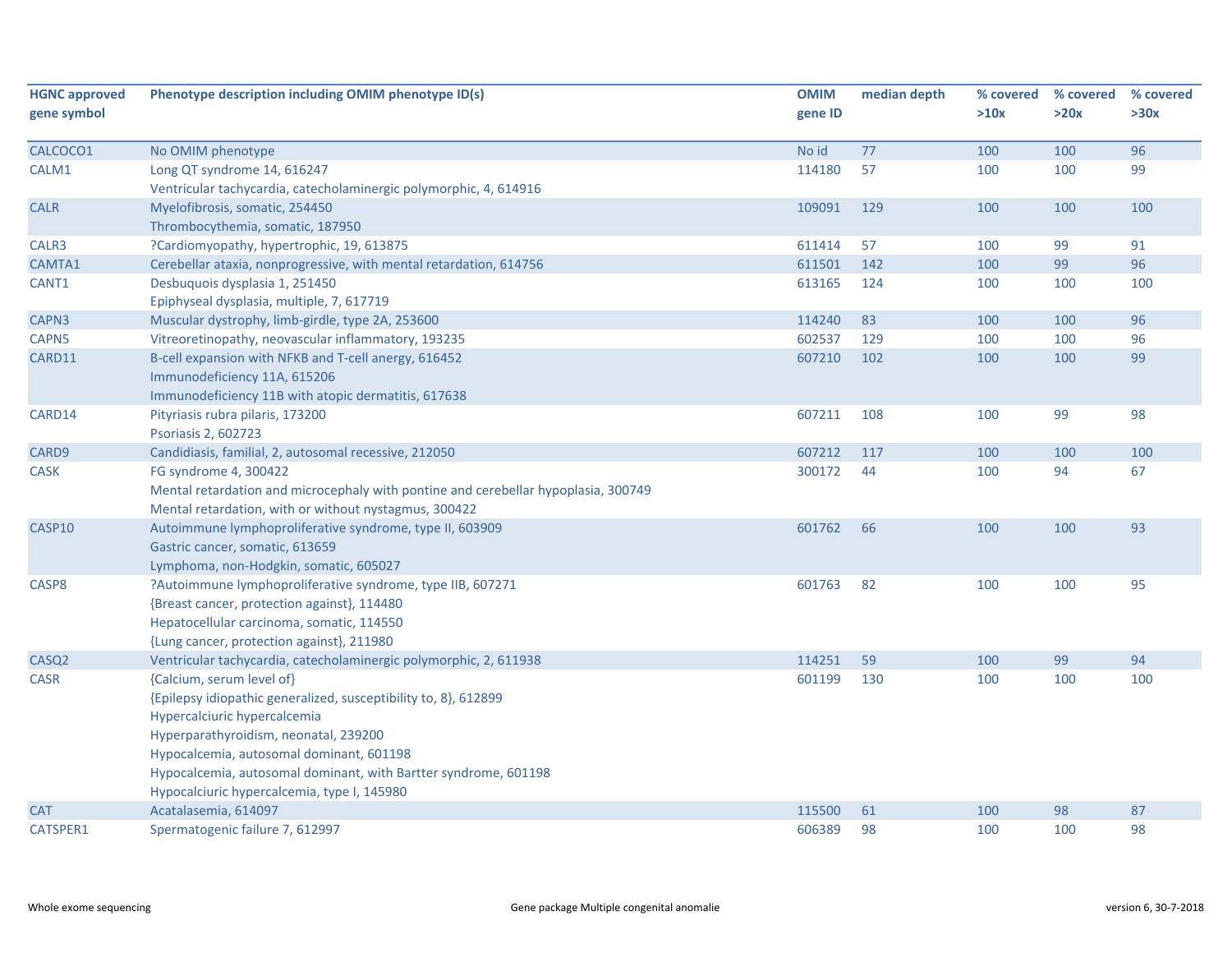| <b>HGNC approved</b> | Phenotype description including OMIM phenotype ID(s)                                   | <b>OMIM</b> | median depth     | % covered | % covered | % covered |
|----------------------|----------------------------------------------------------------------------------------|-------------|------------------|-----------|-----------|-----------|
| gene symbol          |                                                                                        | gene ID     |                  | >10x      | >20x      | >30x      |
|                      |                                                                                        |             |                  |           |           |           |
| CAV1                 | ?Lipodystrophy, congenital generalized, type 3, 612526                                 | 601047      | 74               | 100       | 100       | 98        |
|                      | ?Partial lipodystrophy, congenital cataracts, and neurodegeneration syndrome, 606721   |             |                  |           |           |           |
|                      | Pulmonary hypertension, primary, 3, 615343                                             |             |                  |           |           |           |
| CAV3                 | Cardiomyopathy, familial hypertrophic, 192600                                          | 601253      | 140              | 100       | 100       | 100       |
|                      | Creatine phosphokinase, elevated serum, 123320                                         |             |                  |           |           |           |
|                      | Long QT syndrome 9, 611818                                                             |             |                  |           |           |           |
|                      | Muscular dystrophy, limb-girdle, type IC, 607801                                       |             |                  |           |           |           |
|                      | Myopathy, distal, Tateyama type, 614321                                                |             |                  |           |           |           |
|                      | Rippling muscle disease, 606072                                                        |             |                  |           |           |           |
| CAVIN1               | Lipodystrophy, congenital generalized, type 4, 613327                                  | 603198      | No coverage data |           |           |           |
| <b>CBL</b>           | ?Juvenile myelomonocytic leukemia, 607785                                              | 165360      | 69               | 100       | 100       | 99        |
|                      | Noonan syndrome-like disorder with or without juvenile myelomonocytic leukemia, 613563 |             |                  |           |           |           |
| <b>CBS</b>           | Homocystinuria, B6-responsive and nonresponsive types, 236200                          | 613381      | 122              | 100       | 100       | 100       |
|                      | Thrombosis, hyperhomocysteinemic, 236200                                               |             |                  |           |           |           |
| CBX2                 | ?46XY sex reversal 5, 613080                                                           | 602770      | 157              | 100       | 100       | 100       |
| CC2D1A               | Mental retardation, autosomal recessive 3, 608443                                      | 610055      | 124              | 100       | 100       | 100       |
| CC2D2A               | COACH syndrome, 216360                                                                 | 612013      | 56               | 100       | 99        | 90        |
|                      | Joubert syndrome 9, 612285                                                             |             |                  |           |           |           |
|                      | Meckel syndrome 6, 612284                                                              |             |                  |           |           |           |
| CCBE1                | Hennekam lymphangiectasia-lymphedema syndrome 1, 235510                                | 612753      | 71               | 100       | 98        | 95        |
| <b>CCDC103</b>       | Ciliary dyskinesia, primary, 17, 614679                                                | 614677      | 77               | 100       | 100       | 98        |
| CCDC114              | Ciliary dyskinesia, primary, 20, 615067                                                | 615038      | 120              | 100       | 100       | 100       |
| CCDC39               | Ciliary dyskinesia, primary, 14, 613807                                                | 613798      | 68               | 100       | 98        | 91        |
| CCDC40               | Ciliary dyskinesia, primary, 15, 613808                                                | 613799      | 90               | 100       | 100       | 99        |
| CCDC50               | ?Deafness, autosomal dominant 44, 607453                                               | 611051      | 62               | 100       | 100       | 94        |
| CCDC65               | Ciliary dyskinesia, primary, 27, 615504                                                | 611088      | 48               | 100       | 99        | 87        |
| CCDC78               | ?Centronuclear myopathy 4, 614807                                                      | 614666      | 121              | 100       | 100       | 100       |
| CCDC8                | 3-M syndrome 3, 614205                                                                 | 614145      | 194              | 100       | 100       | 100       |
| CCDC88C              | Hydrocephalus, nonsyndromic, autosomal recessive, 236600                               | 611204      | 104              | 100       | 99        | 97        |
|                      | ?Spinocerebellar ataxia 40, 616053                                                     |             |                  |           |           |           |
| CCM <sub>2</sub>     | Cerebral cavernous malformations-2, 603284                                             | 607929      | 148              | 100       | 99        | 94        |
| <b>CCNQ</b>          | STAR syndrome, 300707                                                                  | 300708      | 58               | 81        | 81        | 80        |
| CCT5                 | Neuropathy, hereditary sensory, with spastic paraplegia, 256840                        | 610150      | 72               | 100       | 95        | 86        |
| CD151                | [Blood group, Raph], 179620                                                            | 602243      | 84               | 100       | 100       | 99        |
|                      | Nephropathy with pretibial epidermolysis bullosa and deafness, 609057                  |             |                  |           |           |           |
| CD19                 | Immunodeficiency, common variable, 3, 613493                                           | 107265      | 99               | 100       | 100       | 98        |
| CD247                | ?Immunodeficiency 25, 610163                                                           | 186780      | 69               | 100       | 100       | 98        |
| <b>CD27</b>          | Lymphoproliferative syndrome 2, 615122                                                 | 186711      | 87               | 100       | 100       | 100       |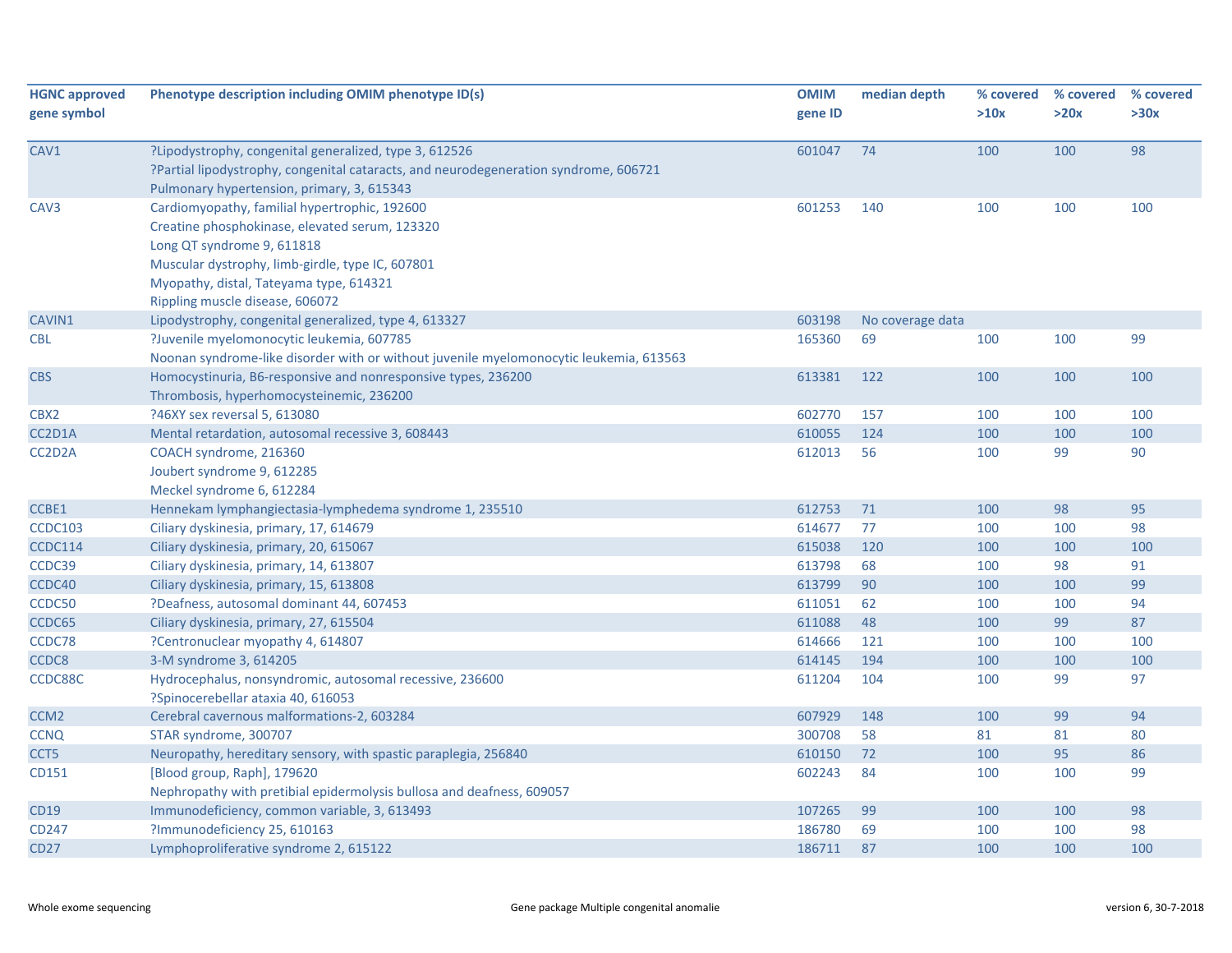| <b>HGNC approved</b> | Phenotype description including OMIM phenotype ID(s)                                    | <b>OMIM</b> | median depth | % covered | % covered | % covered |
|----------------------|-----------------------------------------------------------------------------------------|-------------|--------------|-----------|-----------|-----------|
| gene symbol          |                                                                                         | gene ID     |              | >10x      | >20x      | >30x      |
| CD <sub>2</sub> AP   | Glomerulosclerosis, focal segmental, 3, 607832                                          | 604241      | 58           | 100       | 99        | 89        |
| <b>CD320</b>         | Methylmalonic aciduria, transient, due to transcobalamin receptor defect, 613646        | 606475      | 90           | 100       | 100       | 99        |
| <b>CD36</b>          | {Coronary heart disease, susceptibility to, 7}, 610938                                  | 173510      | 57           | 100       | 98        | 86        |
|                      | [Macrothrombocytopenia]                                                                 |             |              |           |           |           |
|                      | {Malaria, cerebral, reduced risk of}, 611162                                            |             |              |           |           |           |
|                      | {Malaria, cerebral, susceptibility to}, 611162                                          |             |              |           |           |           |
|                      | Platelet glycoprotein IV deficiency, 608404                                             |             |              |           |           |           |
| CD <sub>3</sub> D    | Immunodeficiency 19, 615617                                                             | 186790      | 85           | 100       | 100       | 98        |
| CD3E                 | Immunodeficiency 18, 615615                                                             | 186830      | 104          | 100       | 100       | 100       |
|                      | Immunodeficiency 18, SCID variant, 615615                                               |             |              |           |           |           |
| CD3G                 | Immunodeficiency 17, CD3 gamma deficient, 615607                                        | 186740      | 66           | 100       | 100       | 94        |
| CD4                  | OKT4 epitope deficiency, 613949                                                         | 186940      | 94           | 100       | 100       | 99        |
| <b>CD40</b>          | Immunodeficiency with hyper-IgM, type 3, 606843                                         | 109535      | 97           | 100       | 100       | 100       |
| CD40LG               | Immunodeficiency, X-linked, with hyper-IgM, 308230                                      | 300386      | 59           | 100       | 100       | 97        |
| <b>CD59</b>          | Hemolytic anemia, CD59-mediated, with or without immune-mediated polyneuropathy, 612300 | 107271      | 74           | 100       | 100       | 99        |
| CD79A                | Agammaglobulinemia 3, 613501                                                            | 112205      | 78           | 100       | 95        | 87        |
| CD79B                | Agammaglobulinemia 6, 612692                                                            | 147245      | 141          | 100       | 100       | 100       |
| <b>CD81</b>          | Immunodeficiency, common variable, 6, 613496                                            | 186845      | 140          | 97        | 90        | 90        |
| CD8A                 | CD8 deficiency, familial, 608957                                                        | 186910      | 104          | 100       | 100       | 98        |
| CD96                 | C syndrome, 211750                                                                      | 606037      | 61           | 100       | 99        | 93        |
| CDAN1                | Dyserythropoietic anemia, congenital, type Ia, 224120                                   | 607465      | 88           | 100       | 100       | 97        |
| CDC6                 | ?Meier-Gorlin syndrome 5, 613805                                                        | 602627      | 54           | 100       | 100       | 95        |
| CDC73                | Hyperparathyroidism, familial primary, 145000                                           | 607393      | 65           | 100       | 100       | 93        |
|                      | Hyperparathyroidism-jaw tumor syndrome, 145001                                          |             |              |           |           |           |
|                      | Parathyroid adenoma with cystic changes, 145001                                         |             |              |           |           |           |
|                      | Parathyroid carcinoma, 608266                                                           |             |              |           |           |           |
| CDH1                 | Blepharocheilodontic syndrome 1, 119580                                                 | 192090      | 84           | 100       | 100       | 98        |
|                      | {Breast cancer, lobular}, 114480                                                        |             |              |           |           |           |
|                      | Endometrial carcinoma, somatic, 608089                                                  |             |              |           |           |           |
|                      | Gastric cancer, familial diffuse, with or without cleft lip and/or palate, 137215       |             |              |           |           |           |
|                      | Ovarian carcinoma, somatic, 167000                                                      |             |              |           |           |           |
|                      | {Prostate cancer, susceptibility to}, 176807                                            |             |              |           |           |           |
| CDH15                | Mental retardation, autosomal dominant 3, 612580                                        | 114019      | 114          | 100       | 100       | 99        |
| CDH <sub>23</sub>    | Deafness, autosomal recessive 12, 601386                                                | 605516      | 123          | 100       | 100       | 100       |
|                      | {Pituitary adenoma 5, multiple types}, 617540                                           |             |              |           |           |           |
|                      | Usher syndrome, type 1D, 601067                                                         |             |              |           |           |           |
|                      | Usher syndrome, type 1D/F digenic, 601067                                               |             |              |           |           |           |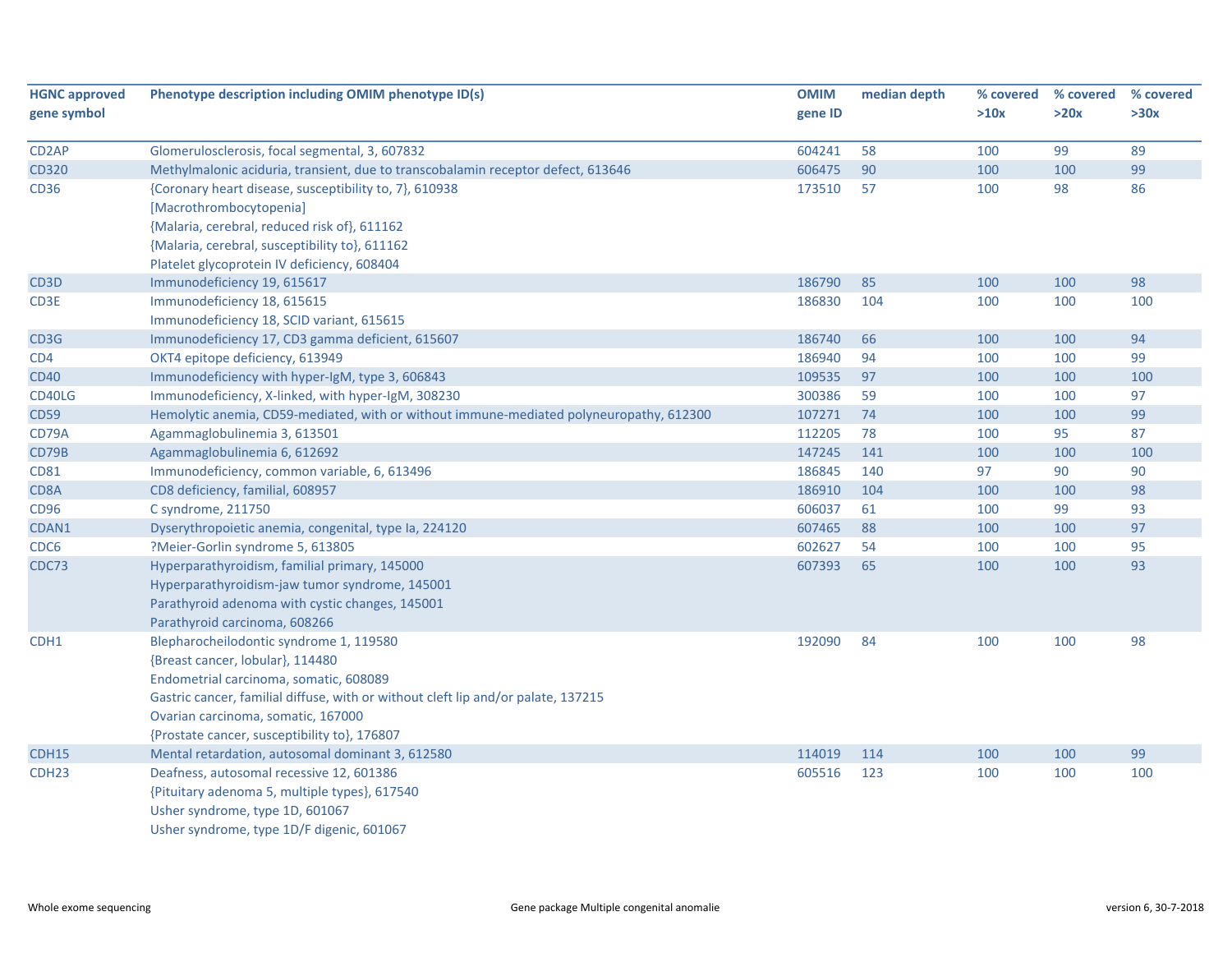| <b>HGNC approved</b> | Phenotype description including OMIM phenotype ID(s)               | <b>OMIM</b> | median depth | % covered | % covered | % covered |
|----------------------|--------------------------------------------------------------------|-------------|--------------|-----------|-----------|-----------|
| gene symbol          |                                                                    | gene ID     |              | >10x      | >20x      | >30x      |
|                      |                                                                    |             |              |           |           |           |
| CDH <sub>3</sub>     | Ectodermal dysplasia, ectrodactyly, and macular dystrophy, 225280  | 114021      | 115          | 100       | 100       | 99        |
|                      | Hypotrichosis, congenital, with juvenile macular dystrophy, 601553 |             |              |           |           |           |
| CDHR1                | Cone-rod dystrophy 15, 613660                                      | 609502      | 100          | 100       | 100       | 98        |
|                      | Retinitis pigmentosa 65, 613660                                    |             |              |           |           |           |
| CDK5RAP2             | Microcephaly 3, primary, autosomal recessive, 604804               | 608201      | 63           | 100       | 98        | 88        |
| CDKL5                | Epileptic encephalopathy, early infantile, 2, 300672               | 300203      | 48           | 100       | 95        | 79        |
| CDKN1B               | Multiple endocrine neoplasia, type IV, 610755                      | 600778      | 143          | 100       | 100       | 100       |
| CDKN1C               | Beckwith-Wiedemann syndrome, 130650                                | 600856      | 80           | 92        | 85        | 78        |
|                      | IMAGE syndrome, 614732                                             |             |              |           |           |           |
| <b>CDKN2A</b>        | Melanoma and neural system tumor syndrome, 155755                  | 600160      | 115          | 100       | 100       | 100       |
|                      | {Melanoma, cutaneous malignant, 2}, 155601                         |             |              |           |           |           |
|                      | Orolaryngeal cancer, multiple                                      |             |              |           |           |           |
|                      | Pancreatic cancer/melanoma syndrome, 606719                        |             |              |           |           |           |
| <b>CDON</b>          | Holoprosencephaly 11, 614226                                       | 608707      | 76           | 100       | 100       | 96        |
| <b>CDSN</b>          | Hypotrichosis 2, 146520                                            | 602593      | 98           | 100       | 100       | 100       |
|                      | Peeling skin syndrome 1, 270300                                    |             |              |           |           |           |
| CDT1                 | Meier-Gorlin syndrome 4, 613804                                    | 605525      | 114          | 100       | 99        | 95        |
| CEACAM16             | Deafness, autosomal dominant 4B, 614614                            | 614591      | 84           | 100       | 100       | 100       |
| <b>CEBPA</b>         | ?Leukemia, acute myeloid, 601626                                   | 116897      | 136          | 100       | 93        | 76        |
|                      | Leukemia, acute myeloid, somatic, 601626                           |             |              |           |           |           |
| <b>CEBPE</b>         | Specific granule deficiency, 245480                                | 600749      | 54           | 100       | 100       | 98        |
| <b>CEL</b>           | Maturity-onset diabetes of the young, type VIII, 609812            | 114840      | 145          | 97        | 93        | 91        |
| <b>CENPJ</b>         | Microcephaly 6, primary, autosomal recessive, 608393               | 609279      | 64           | 100       | 100       | 95        |
|                      | ?Seckel syndrome 4, 613676                                         |             |              |           |           |           |
| <b>CEP135</b>        | Microcephaly 8, primary, autosomal recessive, 614673               | 611423      | 72           | 100       | 97        | 86        |
| <b>CEP152</b>        | Microcephaly 9, primary, autosomal recessive, 614852               | 613529      | 57           | 100       | 97        | 89        |
|                      | Seckel syndrome 5, 613823                                          |             |              |           |           |           |
| <b>CEP164</b>        | Nephronophthisis 15, 614845                                        | 614848      | 85           | 100       | 100       | 96        |
| <b>CEP19</b>         | Morbid obesity and spermatogenic failure, 615703                   | 615586      | 64           | 100       | 100       | 100       |
| <b>CEP290</b>        | ?Bardet-Biedl syndrome 14, 615991                                  | 610142      | 59           | 100       | 96        | 81        |
|                      | Joubert syndrome 5, 610188                                         |             |              |           |           |           |
|                      | Leber congenital amaurosis 10, 611755                              |             |              |           |           |           |
|                      | Meckel syndrome 4, 611134                                          |             |              |           |           |           |
|                      | Senior-Loken syndrome 6, 610189                                    |             |              |           |           |           |
| <b>CEP41</b>         | Joubert syndrome 15, 614464                                        | 610523      | 61           | 100       | 99        | 92        |
| <b>CEP57</b>         | Mosaic variegated aneuploidy syndrome 2, 614114                    | 607951      | 58           | 100       | 100       | 92        |
| <b>CERKL</b>         | Retinitis pigmentosa 26, 608380                                    | 608381      | 63           | 100       | 99        | 89        |
| CERS3                | Ichthyosis, congenital, autosomal recessive 9, 615023              | 615276      | 57           | 100       | 99        | 91        |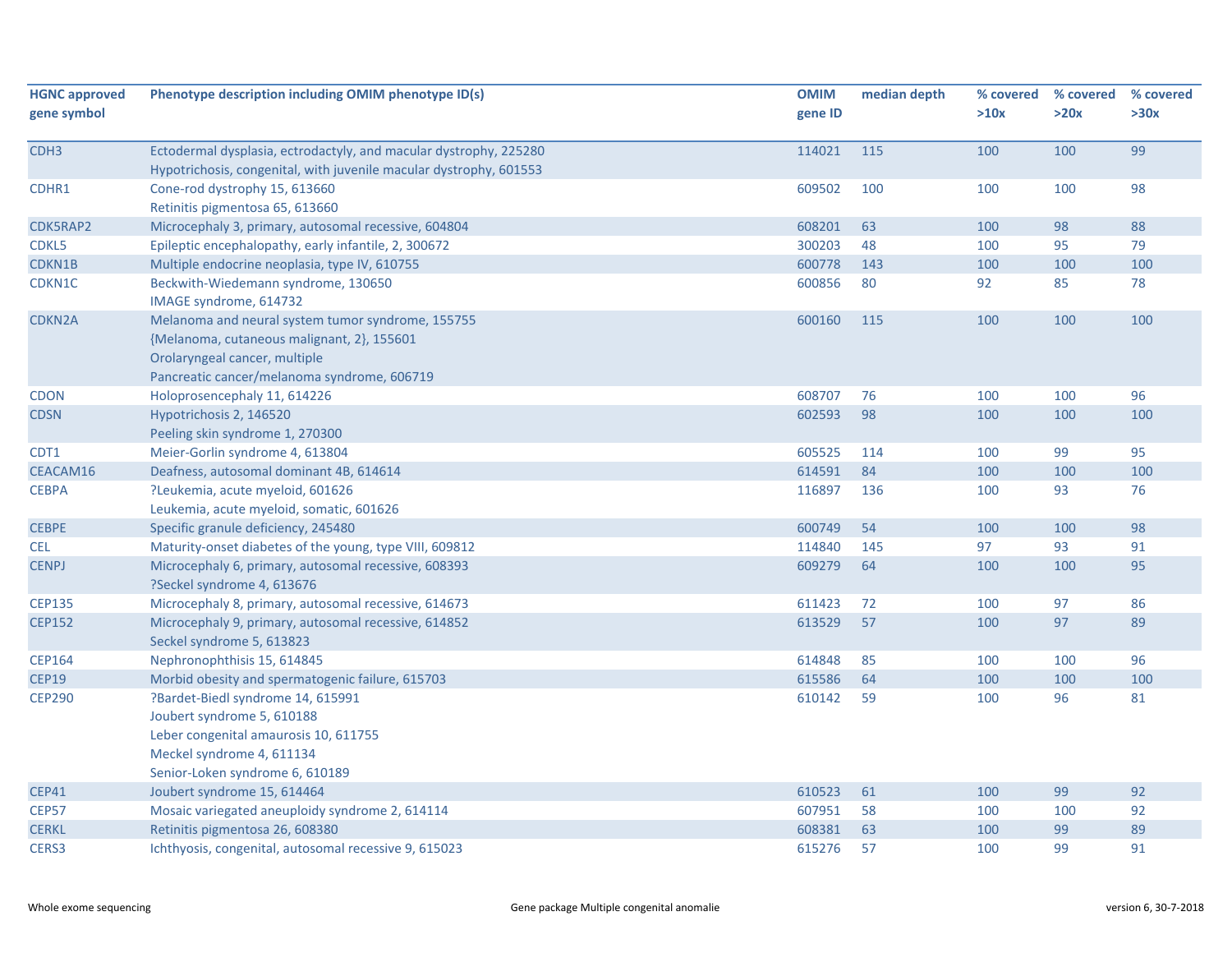| <b>HGNC approved</b> | Phenotype description including OMIM phenotype ID(s)                            | <b>OMIM</b> | median depth | % covered | % covered | % covered |
|----------------------|---------------------------------------------------------------------------------|-------------|--------------|-----------|-----------|-----------|
| gene symbol          |                                                                                 | gene ID     |              | >10x      | >20x      | >30x      |
|                      |                                                                                 |             |              |           |           |           |
| CES1                 | Carboxylesterase 1 deficiency                                                   | 114835      | 144          | 100       | 98        | 95        |
| <b>CETP</b>          | [High density lipoprotein cholesterol level QTL 10], 143470                     | 118470      | 86           | 100       | 100       | 100       |
|                      | Hyperalphalipoproteinemia, 143470                                               |             |              |           |           |           |
| <b>CFAP298</b>       | Ciliary dyskinesia, primary, 26, 615500                                         | 615494      | 63           | 100       | 99        | 93        |
| CFAP53               | Heterotaxy, visceral, 6, autosomal recessive, 614779                            | 614759      | 91           | 100       | 99        | 97        |
| CFC1                 | Heterotaxy, visceral, 2, autosomal, 605376                                      | 605194      | 166          | 100       | 96        | 83        |
| <b>CFD</b>           | Complement factor D deficiency, 613912                                          | 134350      | 96           | 100       | 100       | 93        |
| <b>CFH</b>           | Basal laminar drusen, 126700                                                    | 134370      | 65           | 100       | 99        | 91        |
|                      | Complement factor H deficiency, 609814                                          |             |              |           |           |           |
|                      | {Hemolytic uremic syndrome, atypical, susceptibility to, 1}, 235400             |             |              |           |           |           |
|                      | {Macular degeneration, age-related, 4}, 610698                                  |             |              |           |           |           |
| CFHR5                | Nephropathy due to CFHR5 deficiency, 614809                                     | 608593      | 63           | 100       | 99        | 92        |
| <b>CFI</b>           | Complement factor I deficiency, 610984                                          | 217030      | 59           | 100       | 98        | 89        |
|                      | {Hemolytic uremic syndrome, atypical, susceptibility to, 3}, 612923             |             |              |           |           |           |
|                      | {Macular degeneration, age-related, 13, susceptibility to}, 615439              |             |              |           |           |           |
| CFL <sub>2</sub>     | Nemaline myopathy 7, autosomal recessive, 610687                                | 601443      | 40           | 100       | 92        | 70        |
| <b>CFP</b>           | Properdin deficiency, X-linked, 312060                                          | 300383      | 63           | 100       | 94        | 84        |
| <b>CFTR</b>          | {Bronchiectasis with or without elevated sweat chloride 1, modifier of}, 211400 | 602421      | 80           | 100       | 99        | 93        |
|                      | Congenital bilateral absence of vas deferens, 277180                            |             |              |           |           |           |
|                      | Cystic fibrosis, 219700                                                         |             |              |           |           |           |
|                      | {Hypertrypsinemia, neonatal}                                                    |             |              |           |           |           |
|                      | {Pancreatitis, hereditary}, 167800                                              |             |              |           |           |           |
|                      | Sweat chloride elevation without CF                                             |             |              |           |           |           |
| <b>CHAT</b>          | Myasthenic syndrome, congenital, 6, presynaptic, 254210                         | 118490      | 130          | 99        | 91        | 88        |
| CHD <sub>2</sub>     | Epileptic encephalopathy, childhood-onset, 615369                               | 602119      | 60           | 100       | 99        | 91        |
| CHD7                 | CHARGE syndrome, 214800                                                         | 608892      | 74           | 100       | 99        | 94        |
|                      | Hypogonadotropic hypogonadism 5 with or without anosmia, 612370                 |             |              |           |           |           |
| <b>CHKB</b>          | Muscular dystrophy, congenital, megaconial type, 602541                         | 612395      | 104          | 100       | 100       | 100       |
| <b>CHM</b>           | Choroideremia, 303100                                                           | 300390      | 44           | 100       | 92        | 73        |
| CHMP1A               | Pontocerebellar hypoplasia, type 8, 614961                                      | 164010      | 91           | 100       | 100       | 100       |
| CHMP2B               | Amyotrophic lateral sclerosis 17, 614696                                        | 609512      | 75           | 100       | 100       | 94        |
|                      | Dementia, familial, nonspecific, 600795                                         |             |              |           |           |           |
| CHMP4B               | Cataract 31, multiple types, 605387                                             | 610897      | 154          | 100       | 100       | 100       |
| CHN1                 | Duane retraction syndrome 2, 604356                                             | 118423      | 52           | 100       | 99        | 88        |
| CHRDL1               | Megalocornea 1, X-linked, 309300                                                | 300350      | 40           | 100       | 97        | 81        |
| CHRM3                | ?Prune belly syndrome, 100100                                                   | 118494      | 100          | 100       | 100       | 100       |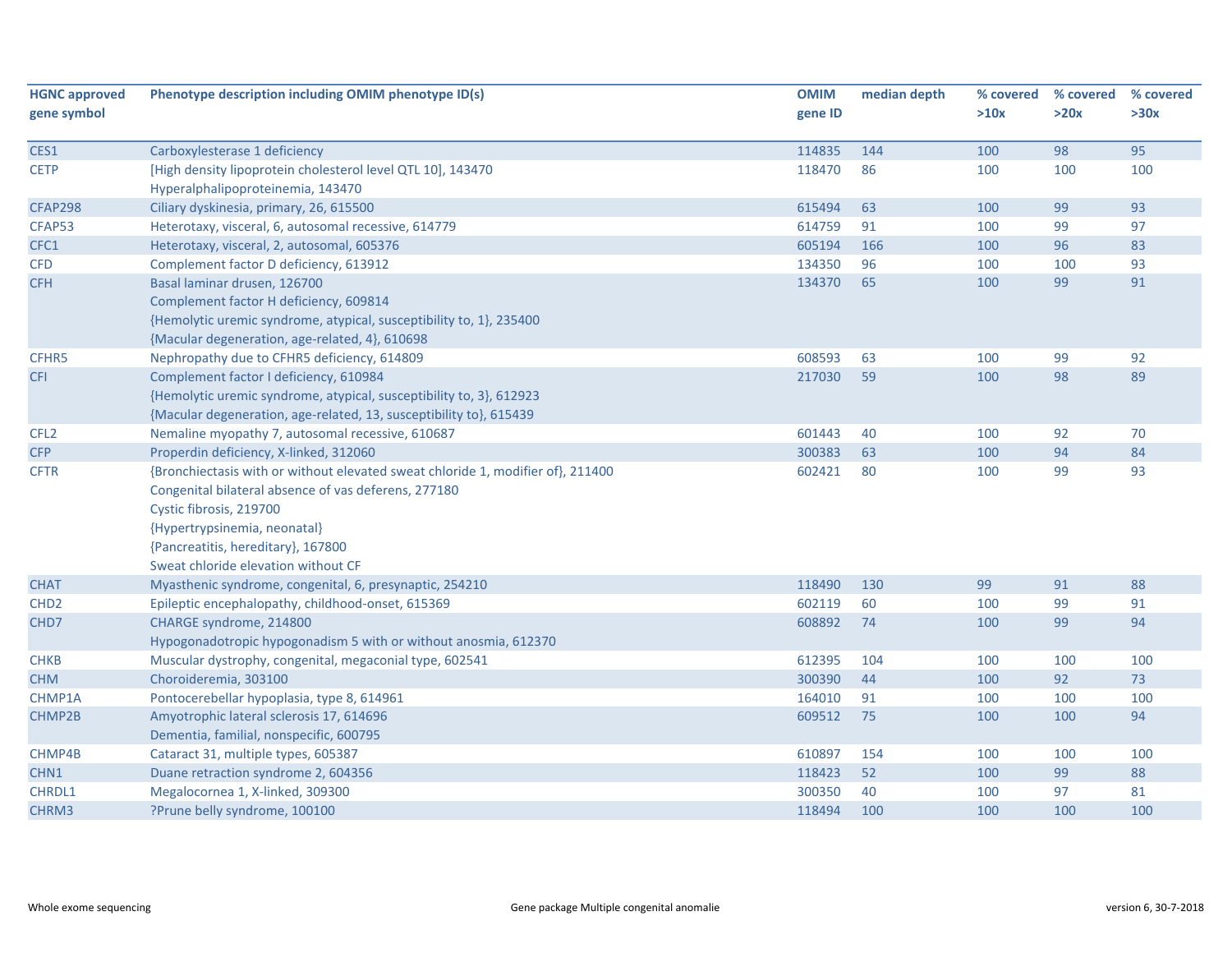| <b>HGNC approved</b><br>gene symbol | Phenotype description including OMIM phenotype ID(s)                                                                                                                                                                                                                           | <b>OMIM</b><br>gene ID | median depth | % covered<br>>10x | % covered<br>>20x | % covered<br>>30x |
|-------------------------------------|--------------------------------------------------------------------------------------------------------------------------------------------------------------------------------------------------------------------------------------------------------------------------------|------------------------|--------------|-------------------|-------------------|-------------------|
| CHRNA1                              | Multiple pterygium syndrome, lethal type, 253290<br>Myasthenic syndrome, congenital, 1A, slow-channel, 601462<br>Myasthenic syndrome, congenital, 1B, fast-channel, 608930                                                                                                     | 100690                 | 77           | 100               | 99                | 95                |
| CHRNA2                              | Epilepsy, nocturnal frontal lobe, type 4, 610353                                                                                                                                                                                                                               | 118502                 | 156          | 100               | 100               | 100               |
| CHRNA4                              | Epilepsy, nocturnal frontal lobe, 1, 600513<br>{Nicotine addiction, susceptibility to}, 188890                                                                                                                                                                                 | 118504                 | 132          | 100               | 100               | 96                |
| CHRNB1                              | Myasthenic syndrome, congenital, 2A, slow-channel, 616313<br>?Myasthenic syndrome, congenital, 2C, associated with acetylcholine receptor deficiency, 616314                                                                                                                   | 100710                 | 119          | 100               | 100               | 100               |
| <b>CHRNB2</b>                       | Epilepsy, nocturnal frontal lobe, 3, 605375                                                                                                                                                                                                                                    | 118507                 | 122          | 100               | 100               | 99                |
| <b>CHRND</b>                        | Multiple pterygium syndrome, lethal type, 253290<br>?Myasthenic syndrome, congenital, 3A, slow-channel, 616321<br>Myasthenic syndrome, congenital, 3B, fast-channel, 616322<br>?Myasthenic syndrome, congenital, 3C, associated with acetylcholine receptor deficiency, 616323 | 100720                 | 120          | 100               | 100               | 99                |
| <b>CHRNE</b>                        | Myasthenic syndrome, congenital, 4A, slow-channel, 605809<br>Myasthenic syndrome, congenital, 4B, fast-channel, 616324<br>Myasthenic syndrome, congenital, 4C, associated with acetylcholine receptor deficiency, 608931                                                       | 100725                 | 128          | 100               | 100               | 100               |
| <b>CHRNG</b>                        | Escobar syndrome, 265000<br>Multiple pterygium syndrome, lethal type, 253290                                                                                                                                                                                                   | 100730                 | 105          | 100               | 100               | 98                |
| CHST14                              | Ehlers-Danlos syndrome, musculocontractural type 1, 601776                                                                                                                                                                                                                     | 608429                 | 123          | 100               | 98                | 97                |
| CHST3                               | Spondyloepiphyseal dysplasia with congenital joint dislocations, 143095                                                                                                                                                                                                        | 603799                 | 120          | 100               | 100               | 100               |
| CHST6                               | Macular corneal dystrophy, 217800                                                                                                                                                                                                                                              | 605294                 | 240          | 100               | 100               | 100               |
| CHSY1                               | Temtamy preaxial brachydactyly syndrome, 605282                                                                                                                                                                                                                                | 608183                 | 71           | 99                | 96                | 92                |
| <b>CHUK</b>                         | Cocoon syndrome, 613630                                                                                                                                                                                                                                                        | 600664                 | 55           | 100               | 98                | 84                |
| CIB <sub>2</sub>                    | Deafness, autosomal recessive 48, 609439<br>Usher syndrome, type IJ, 614869                                                                                                                                                                                                    | 605564                 | 175          | 100               | 100               | 100               |
| <b>CIITA</b>                        | Bare lymphocyte syndrome, type II, complementation group A, 209920<br>{Rheumatoid arthritis, susceptibility to}, 180300                                                                                                                                                        | 600005                 | 111          | 100               | 100               | 99                |
| CISD <sub>2</sub>                   | Wolfram syndrome 2, 604928                                                                                                                                                                                                                                                     | 611507                 | 132          | 100               | 100               | 100               |
| CITED <sub>2</sub>                  | Atrial septal defect 8, 614433<br>Ventricular septal defect 2, 614431                                                                                                                                                                                                          | 602937                 | 87           | 100               | 100               | 100               |
| CLCF1                               | Cold-induced sweating syndrome 2, 610313                                                                                                                                                                                                                                       | 607672                 | 57           | 100               | 97                | 91                |
| CLCN1                               | Myotonia congenita, dominant, 160800<br>Myotonia congenita, recessive, 255700<br>Myotonia levior, recessive                                                                                                                                                                    | 118425                 | 91           | 100               | 100               | 99                |
| CLCN <sub>2</sub>                   | {Epilepsy, idiopathic generalized, susceptibility to, 11}, 607628<br>{Epilepsy, juvenile absence, susceptibility to, 2}, 607628<br>{Epilepsy, juvenile myoclonic, susceptibility to, 8}, 607628<br>Leukoencephalopathy with ataxia, 615651                                     | 600570                 | 95           | 100               | 100               | 99                |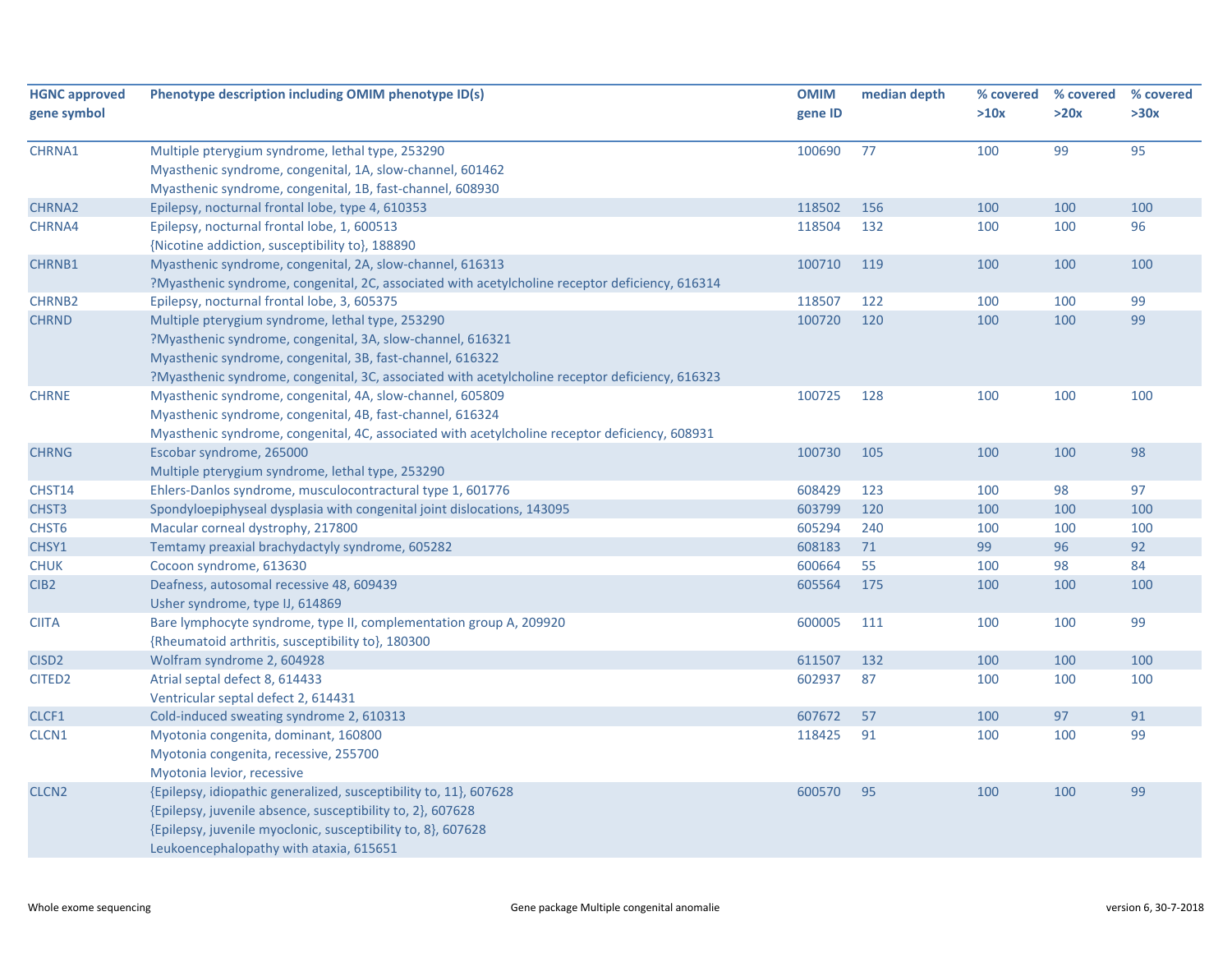| <b>HGNC approved</b> | Phenotype description including OMIM phenotype ID(s)                            | <b>OMIM</b> | median depth | % covered | % covered | % covered |
|----------------------|---------------------------------------------------------------------------------|-------------|--------------|-----------|-----------|-----------|
| gene symbol          |                                                                                 | gene ID     |              | >10x      | >20x      | >30x      |
|                      |                                                                                 |             |              |           |           |           |
| CLCN <sub>5</sub>    | Dent disease, 300009                                                            | 300008      | 51           | 100       | 99        | 91        |
|                      | Hypophosphatemic rickets, 300554                                                |             |              |           |           |           |
|                      | Nephrolithiasis, type I, 310468                                                 |             |              |           |           |           |
|                      | Proteinuria, low molecular weight, with hypercalciuric nephrocalcinosis, 308990 |             |              |           |           |           |
| CLCN7                | Osteopetrosis, autosomal dominant 2, 166600                                     | 602727      | 119          | 100       | 100       | 99        |
|                      | Osteopetrosis, autosomal recessive 4, 611490                                    |             |              |           |           |           |
| <b>CLCNKA</b>        | Bartter syndrome, type 4b, digenic, 613090                                      | 602024      | 157          | 100       | 100       | 99        |
| <b>CLCNKB</b>        | Bartter syndrome, type 3, 607364                                                | 602023      | 147          | 100       | 100       | 100       |
|                      | Bartter syndrome, type 4b, digenic, 613090                                      |             |              |           |           |           |
| CLDN1                | Ichthyosis, leukocyte vacuoles, alopecia, and sclerosing cholangitis, 607626    | 603718      | 111          | 100       | 100       | 99        |
| CLDN14               | Deafness, autosomal recessive 29, 614035                                        | 605608      | 59           | 100       | 94        | 87        |
| CLDN16               | Hypomagnesemia 3, renal, 248250                                                 | 603959      | 64           | 100       | 100       | 95        |
| CLDN19               | Hypomagnesemia 5, renal, with ocular involvement, 248190                        | 610036      | 143          | 100       | 100       | 100       |
| CLEC7A               | {Aspergillosis, susceptibility to}, 614079                                      | 606264      | 51           | 100       | 98        | 82        |
|                      | Candidiasis, familial, 4, autosomal recessive, 613108                           |             |              |           |           |           |
| CLIC <sub>2</sub>    | ?Mental retardation, X-linked, syndromic 32, 300886                             | 300138      | 32           | 100       | 85        | 56        |
| <b>CLMP</b>          | Congenital short bowel syndrome, 615237                                         | 611693      | 59           | 100       | 100       | 99        |
| CLN3                 | Ceroid lipofuscinosis, neuronal, 3, 204200                                      | 607042      | 101          | 100       | 100       | 99        |
| CLN <sub>5</sub>     | Ceroid lipofuscinosis, neuronal, 5, 256731                                      | 608102      | 62           | 100       | 100       | 99        |
| CLN6                 | Ceroid lipofuscinosis, neuronal, 6, 601780                                      | 606725      | 117          | 100       | 100       | 99        |
|                      | Ceroid lipofuscinosis, neuronal, Kufs type, adult onset, 204300                 |             |              |           |           |           |
| CLN8                 | Ceroid lipofuscinosis, neuronal, 8, 600143                                      | 607837      | 123          | 100       | 100       | 100       |
|                      | Ceroid lipofuscinosis, neuronal, 8, Northern epilepsy variant, 610003           |             |              |           |           |           |
| <b>CLPP</b>          | Perrault syndrome 3, 614129                                                     | 601119      | 120          | 100       | 100       | 100       |
| CLRN1                | Retinitis pigmentosa 61, 614180                                                 | 606397      | 77           | 100       | 100       | 93        |
|                      | Usher syndrome, type 3A, 276902                                                 |             |              |           |           |           |
| <b>CNBP</b>          | Myotonic dystrophy 2, 602668                                                    | 116955      | 48           | 100       | 100       | 97        |
| CNGA1                | Retinitis pigmentosa 49, 613756                                                 | 123825      | 54           | 97        | 93        | 85        |
| CNGA3                | Achromatopsia 2, 216900                                                         | 600053      | 101          | 100       | 100       | 100       |
| CNGB1                | Retinitis pigmentosa 45, 613767                                                 | 600724      | 99           | 100       | 100       | 98        |
| CNGB3                | Achromatopsia 3, 262300                                                         | 605080      | 51           | 100       | 99        | 88        |
|                      | Macular degeneration, juvenile, 248200                                          |             |              |           |           |           |
| CNNM <sub>2</sub>    | Hypomagnesemia 6, renal, 613882                                                 | 607803      | 148          | 100       | 100       | 97        |
|                      | Hypomagnesemia, seizures, and mental retardation, 616418                        |             |              |           |           |           |
| CNNM4                | Jalili syndrome, 217080                                                         | 607805      | 124          | 100       | 99        | 98        |
| CNTN1                | ?Myopathy, congenital, Compton-North, 612540                                    | 600016      | 61           | 100       | 99        | 92        |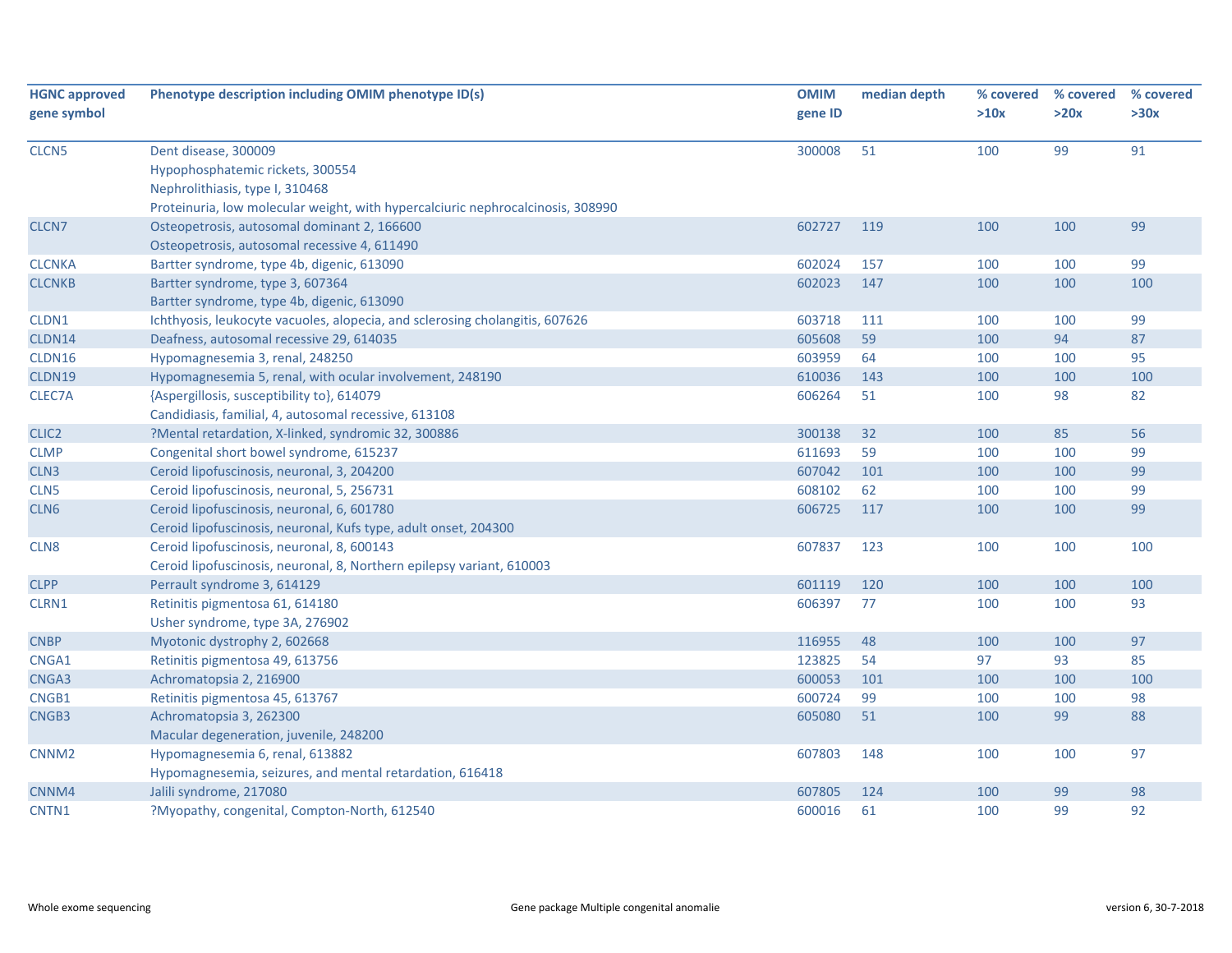| <b>HGNC approved</b> | Phenotype description including OMIM phenotype ID(s)                                        | <b>OMIM</b> | median depth | % covered | % covered | % covered |
|----------------------|---------------------------------------------------------------------------------------------|-------------|--------------|-----------|-----------|-----------|
| gene symbol          |                                                                                             | gene ID     |              | >10x      | >20x      | >30x      |
|                      |                                                                                             |             |              |           |           |           |
| CNTNAP2              | {Autism susceptibility 15}, 612100                                                          | 604569      | 60           | 100       | 100       | 96        |
|                      | Cortical dysplasia-focal epilepsy syndrome, 610042                                          |             |              |           |           |           |
|                      | Pitt-Hopkins like syndrome 1, 610042                                                        |             |              |           |           |           |
| CNTNAP4              | No OMIM phenotype                                                                           | 610518      | 75           | 100       | 98        | 91        |
| COA5                 | ?Cardioencephalomyopathy, fatal infantile, due to cytochrome c oxidase deficiency 3, 616500 | 613920      | 81           | 100       | 100       | 79        |
| <b>COASY</b>         | Neurodegeneration with brain iron accumulation 6, 615643                                    | 609855      | 129          | 100       | 100       | 100       |
| <b>COCH</b>          | Deafness, autosomal dominant 9, 601369                                                      | 603196      | 60           | 98        | 95        | 92        |
| COG1                 | Congenital disorder of glycosylation, type IIg, 611209                                      | 606973      | 89           | 100       | 99        | 95        |
| COG4                 | Congenital disorder of glycosylation, type IIj, 613489                                      | 606976      | 75           | 100       | 100       | 96        |
| COG5                 | Congenital disorder of glycosylation, type IIi, 613612                                      | 606821      | 58           | 100       | 98        | 87        |
| COG <sub>6</sub>     | Congenital disorder of glycosylation, type III, 614576<br>Shaheen syndrome, 615328          | 606977      | 58           | 100       | 98        | 82        |
| COG7                 | Congenital disorder of glycosylation, type IIe, 608779                                      | 606978      | 77           | 100       | 100       | 96        |
| COG8                 | Congenital disorder of glycosylation, type IIh, 611182                                      | 606979      | 120          | 100       | 100       | 100       |
| <b>COL10A1</b>       | Metaphyseal chondrodysplasia, Schmid type, 156500                                           | 120110      | 84           | 100       | 100       | 99        |
| <b>COL11A1</b>       | Fibrochondrogenesis 1, 228520                                                               | 120280      | 53           | 100       | 98        | 84        |
|                      | {Lumbar disc herniation, susceptibility to}, 603932                                         |             |              |           |           |           |
|                      | Marshall syndrome, 154780                                                                   |             |              |           |           |           |
|                      | Stickler syndrome, type II, 604841                                                          |             |              |           |           |           |
| <b>COL11A2</b>       | Deafness, autosomal dominant 13, 601868                                                     | 120290      | 96           | 100       | 100       | 98        |
|                      | Deafness, autosomal recessive 53, 609706                                                    |             |              |           |           |           |
|                      | Fibrochondrogenesis 2, 614524                                                               |             |              |           |           |           |
|                      | Otospondylomegaepiphyseal dysplasia, autosomal dominant, 184840                             |             |              |           |           |           |
|                      | Otospondylomegaepiphyseal dysplasia, autosomal recessive, 215150                            |             |              |           |           |           |
| <b>COL17A1</b>       | Epidermolysis bullosa, junctional, localisata variant, 226650                               | 113811      | 91           | 100       | 100       | 98        |
|                      | Epidermolysis bullosa, junctional, non-Herlitz type, 226650                                 |             |              |           |           |           |
|                      | Epithelial recurrent erosion dystrophy, 122400                                              |             |              |           |           |           |
| <b>COL18A1</b>       | Knobloch syndrome, type 1, 267750                                                           | 120328      | 138          | 100       | 100       | 98        |
| COL1A1               | {Bone mineral density variation QTL, osteoporosis}, 166710                                  | 120150      | 120          | 100       | 100       | 99        |
|                      | Caffey disease, 114000                                                                      |             |              |           |           |           |
|                      | Ehlers-Danlos syndrome, arthrochalasia type, 1, 130060                                      |             |              |           |           |           |
|                      | Osteogenesis imperfecta, type I, 166200                                                     |             |              |           |           |           |
|                      | Osteogenesis imperfecta, type II, 166210                                                    |             |              |           |           |           |
|                      | Osteogenesis imperfecta, type III, 259420                                                   |             |              |           |           |           |
|                      | Osteogenesis imperfecta, type IV, 166220                                                    |             |              |           |           |           |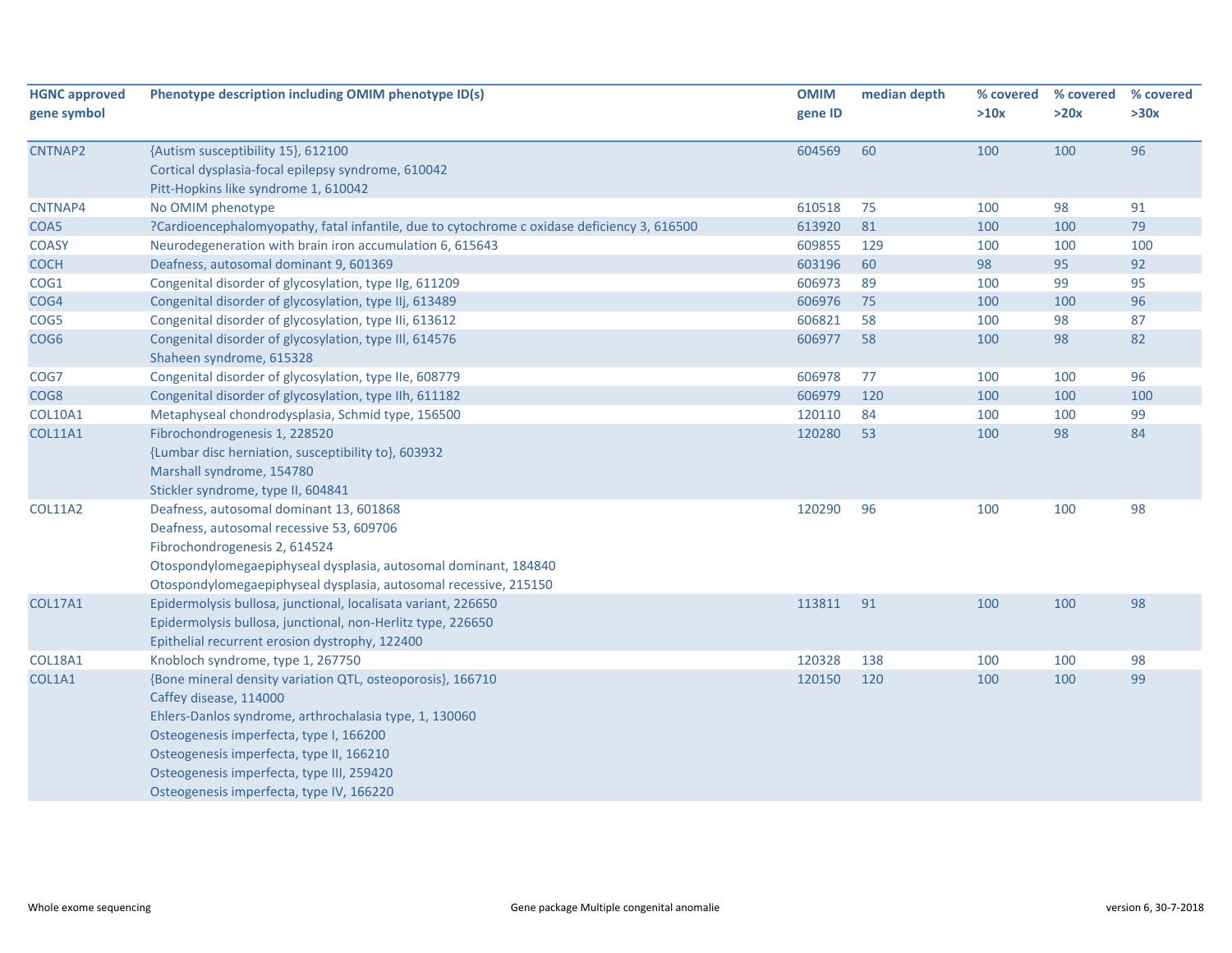| <b>HGNC approved</b><br>gene symbol | Phenotype description including OMIM phenotype ID(s)                                                                                                                                                                                                                                                                                                                                                                                                                                                                                                                                                                                                                                                      | <b>OMIM</b><br>gene ID | median depth | % covered<br>>10x | % covered<br>>20x | % covered<br>>30x |
|-------------------------------------|-----------------------------------------------------------------------------------------------------------------------------------------------------------------------------------------------------------------------------------------------------------------------------------------------------------------------------------------------------------------------------------------------------------------------------------------------------------------------------------------------------------------------------------------------------------------------------------------------------------------------------------------------------------------------------------------------------------|------------------------|--------------|-------------------|-------------------|-------------------|
| COL1A2                              | Ehlers-Danlos syndrome, arthrochalasia type, 2, 617821<br>Ehlers-Danlos syndrome, cardiac valvular type, 225320<br>imperfecta, type III, 259420<br>Osteogenesis imperfecta, type II, 166210<br>Osteogenesis imperfecta, type IV, 166220<br>{Osteoporosis, postmenopausal}, 166710                                                                                                                                                                                                                                                                                                                                                                                                                         | 120160                 | 62           | 100               | 99                | 94                |
| COL2A1                              | Achondrogenesis, type II or hypochondrogenesis, 200610<br>Avascular necrosis of the femoral head, 608805<br>Czech dysplasia, 609162<br>Epiphyseal dysplasia, multiple, with myopia and deafness, 132450<br>Kniest dysplasia, 156550<br>Legg-Calve-Perthes disease, 150600<br>Osteoarthritis with mild chondrodysplasia, 604864<br>Platyspondylic skeletal dysplasia, Torrance type, 151210<br>SED congenita, 183900<br>SMED Strudwick type, 184250<br>Spondyloepiphyseal dysplasia, Stanescu type, 616583<br>Spondyloperipheral dysplasia, 271700<br>Stickler sydrome, type I, nonsyndromic ocular, 609508<br>Stickler syndrome, type I, 108300<br>Vitreoretinopathy with phalangeal epiphyseal dysplasia | 120140                 | 92           | 100               | 100               | 98                |
| COL3A1                              | Ehlers-Danlos syndrome, vascular type, 130050                                                                                                                                                                                                                                                                                                                                                                                                                                                                                                                                                                                                                                                             | 120180                 | 110          | 100               | 100               | 99                |
| COL4A1                              | Angiopathy, hereditary, with nephropathy, aneurysms, and muscle cramps, 611773<br>Brain small vessel disease with or without ocular anomalies, 607595<br>{Hemorrhage, intracerebral, susceptibility to}, 614519<br>Porencephaly 1, 175780<br>?Retinal arteries, tortuosity of, 180000<br>Schizencephaly, 269160                                                                                                                                                                                                                                                                                                                                                                                           | 120130                 | 80           | 100               | 100               | 96                |
| COL4A2                              | {Hemorrhage, intracerebral, susceptibility to}, 614519<br>Porencephaly 2, 614483                                                                                                                                                                                                                                                                                                                                                                                                                                                                                                                                                                                                                          | 120090                 | 97           | 100               | 100               | 98                |
| COL4A3                              | Alport syndrome, autosomal dominant, 104200<br>Alport syndrome, autosomal recessive, 203780<br>Hematuria, benign familial, 141200                                                                                                                                                                                                                                                                                                                                                                                                                                                                                                                                                                         | 120070                 | 54           | 100               | 95                | 83                |
| COL4A4                              | Alport syndrome, autosomal recessive, 203780<br>Hematuria, familial benign                                                                                                                                                                                                                                                                                                                                                                                                                                                                                                                                                                                                                                | 120131                 | 61           | 100               | 99                | 91                |
| COL4A5                              | Alport syndrome, 301050                                                                                                                                                                                                                                                                                                                                                                                                                                                                                                                                                                                                                                                                                   | 303630                 | 35           | 99                | 84                | 54                |
| COL5A1                              | Ehlers-Danlos syndrome, classic type, 1, 130000                                                                                                                                                                                                                                                                                                                                                                                                                                                                                                                                                                                                                                                           | 120215                 | 130          | 100               | 100               | 98                |
| COL5A2                              | Ehlers-Danlos syndrome, classic type, 2, 130010                                                                                                                                                                                                                                                                                                                                                                                                                                                                                                                                                                                                                                                           | 120190                 | 56           | 100               | 99                | 88                |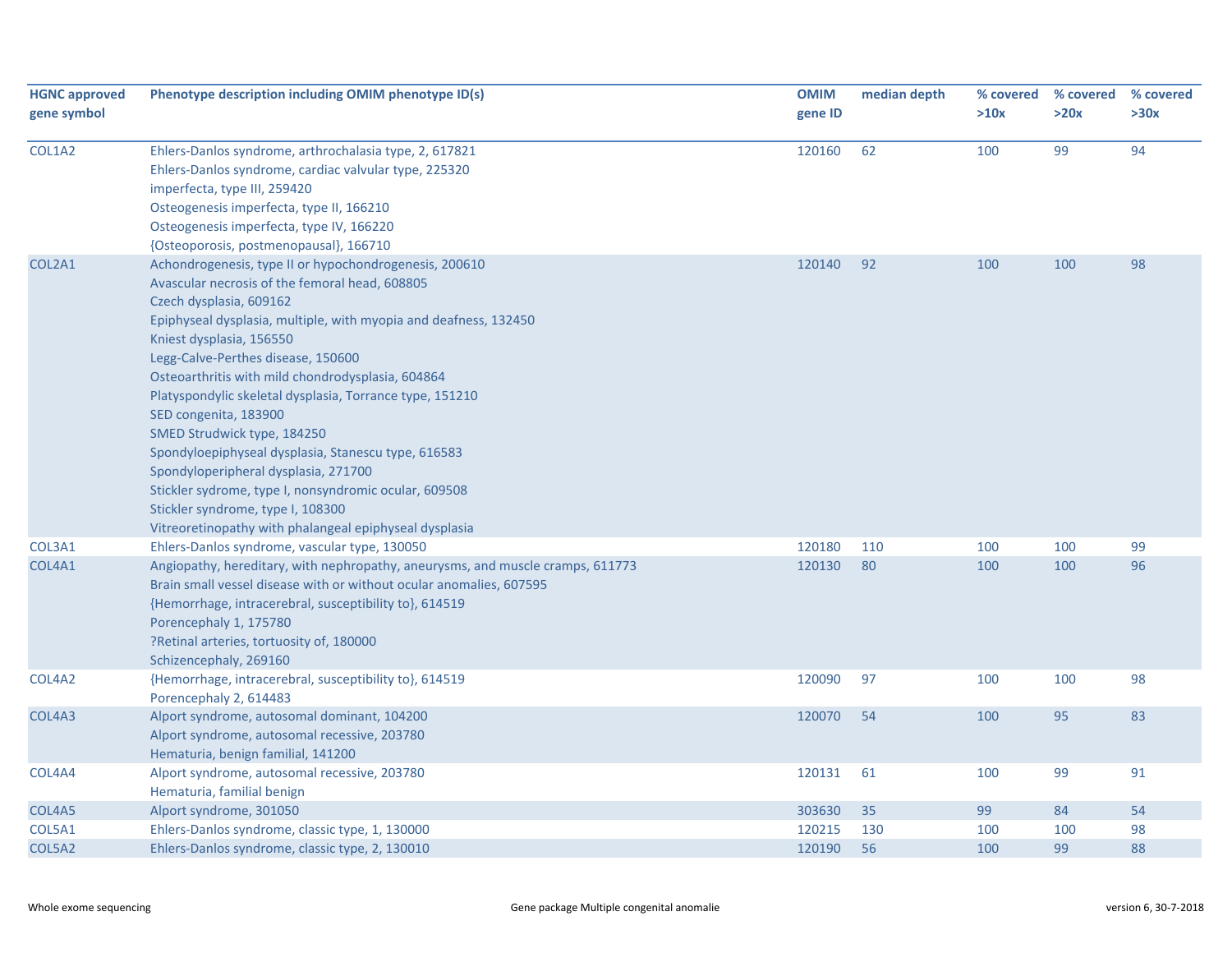| <b>HGNC approved</b><br>gene symbol | Phenotype description including OMIM phenotype ID(s)                | <b>OMIM</b><br>gene ID | median depth | % covered<br>>10x | % covered<br>>20x | % covered<br>>30x |
|-------------------------------------|---------------------------------------------------------------------|------------------------|--------------|-------------------|-------------------|-------------------|
|                                     |                                                                     |                        |              |                   |                   |                   |
| COL6A1                              | Bethlem myopathy 1, 158810                                          | 120220                 | 139          | 100               | 100               | 100               |
|                                     | Ullrich congenital muscular dystrophy 1, 254090                     | 120240                 | 138          | 100               | 100               | 99                |
| COL6A2                              | Bethlem myopathy 1, 158810<br>?Myosclerosis, congenital, 255600     |                        |              |                   |                   |                   |
|                                     | Ullrich congenital muscular dystrophy 1, 254090                     |                        |              |                   |                   |                   |
| COL6A3                              | Bethlem myopathy 1, 158810                                          | 120250                 | 94           | 100               | 100               | 98                |
|                                     | Dystonia 27, 616411                                                 |                        |              |                   |                   |                   |
|                                     | Ullrich congenital muscular dystrophy 1, 254090                     |                        |              |                   |                   |                   |
| COL7A1                              | EBD inversa, 226600                                                 | 120120                 | 115          | 100               | 100               | 100               |
|                                     | EBD, Bart type, 132000                                              |                        |              |                   |                   |                   |
|                                     | EBD, localisata variant                                             |                        |              |                   |                   |                   |
|                                     | Epidermolysis bullosa dystrophica, AD, 131750                       |                        |              |                   |                   |                   |
|                                     | Epidermolysis bullosa dystrophica, AR, 226600                       |                        |              |                   |                   |                   |
|                                     | Epidermolysis bullosa pruriginosa, 604129                           |                        |              |                   |                   |                   |
|                                     | Epidermolysis bullosa, pretibial, 131850                            |                        |              |                   |                   |                   |
|                                     | Toenail dystrophy, isolated, 607523                                 |                        |              |                   |                   |                   |
|                                     | Transient bullous of the newborn, 131705                            |                        |              |                   |                   |                   |
| COL8A2                              | Corneal dystrophy, Fuchs endothelial, 1, 136800                     | 120252                 | 91           | 100               | 100               | 100               |
|                                     | Corneal dystrophy, posterior polymorphous 2, 609140                 |                        |              |                   |                   |                   |
| COL9A1                              | ?Epiphyseal dysplasia, multiple, 6, 614135                          | 120210                 | 57           | 100               | 97                | 87                |
|                                     | Stickler syndrome, type IV, 614134                                  |                        |              |                   |                   |                   |
| COL9A2                              | Epiphyseal dysplasia, multiple, 2, 600204                           | 120260                 | 99           | 100               | 100               | 96                |
|                                     | ?Stickler syndrome, type V, 614284                                  |                        |              |                   |                   |                   |
| COL9A3                              | Epiphyseal dysplasia, multiple, 3, with or without myopathy, 600969 | 120270                 | 89           | 98                | 97                | 92                |
|                                     | {Intervertebral disc disease, susceptibility to}, 603932            |                        |              |                   |                   |                   |
| COLEC11                             | 3MC syndrome 2, 265050                                              | 612502                 | 158          | 100               | 100               | 100               |
| <b>COLQ</b>                         | Myasthenic syndrome, congenital, 5, 603034                          | 603033                 | 74           | 100               | 100               | 92                |
| <b>COMP</b>                         | Epiphyseal dysplasia, multiple, 1, 132400                           | 600310                 | 107          | 100               | 98                | 95                |
|                                     | Pseudoachondroplasia, 177170                                        |                        |              |                   |                   |                   |
| COQ <sub>2</sub>                    | Coenzyme Q10 deficiency, primary, 1, 607426                         | 609825                 | 60           | 100               | 99                | 89                |
|                                     | {Multiple system atrophy, susceptibility to}, 146500                |                        |              |                   |                   |                   |
| COQ <sub>6</sub>                    | Coenzyme Q10 deficiency, primary, 6, 614650                         | 614647                 | 73           | 100               | 99                | 90                |
| COQ8A                               | Coenzyme Q10 deficiency, primary, 4, 612016                         | 606980                 | 125          | 100               | 100               | 99                |
| COQ8B                               | Nephrotic syndrome, type 9, 615573                                  | 615567                 | 89           | 100               | 100               | 98                |
| COQ9                                | Coenzyme Q10 deficiency, primary, 5, 614654                         | 612837                 | 109          | 100               | 100               | 100               |
| <b>CORIN</b>                        | Preeclampsia/eclampsia 5, 614595                                    | 605236                 | 66           | 100               | 100               | 97<br>99          |
| CORO1A                              | Immunodeficiency 8, 615401                                          | 605000                 | 136          | 100               | 100               |                   |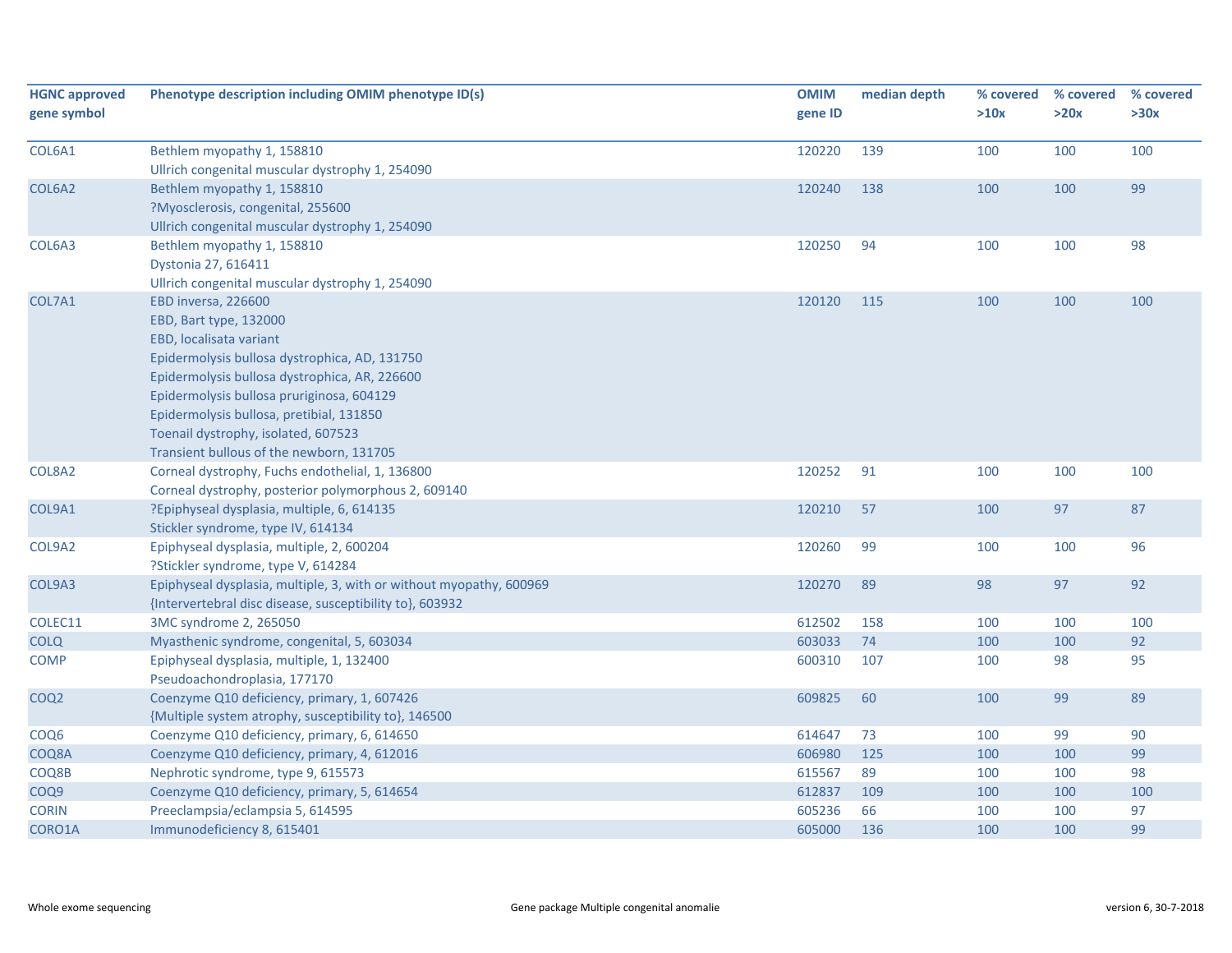| <b>HGNC approved</b><br>gene symbol | Phenotype description including OMIM phenotype ID(s)                                                                                                                                                                   | <b>OMIM</b><br>gene ID | median depth | % covered<br>>10x | % covered<br>>20x | % covered<br>>30x |
|-------------------------------------|------------------------------------------------------------------------------------------------------------------------------------------------------------------------------------------------------------------------|------------------------|--------------|-------------------|-------------------|-------------------|
| <b>COX10</b>                        | Leigh syndrome due to mitochondrial COX4 deficiency, 256000<br>Mitochondrial complex IV deficiency, 220110                                                                                                             | 602125                 | 131          | 100               | 100               | 96                |
| <b>COX14</b>                        | ?Mitochondrial complex IV deficiency, 220110                                                                                                                                                                           | 614478                 | 120          | 100               | 100               | 100               |
| <b>COX15</b>                        | Cardioencephalomyopathy, fatal infantile, due to cytochrome c oxidase deficiency 2, 615119<br>Leigh syndrome due to cytochrome c oxidase deficiency, 256000                                                            | 603646                 | 56           | 100               | 97                | 87                |
| COX <sub>20</sub>                   | Mitochondrial complex IV deficiency, 220110                                                                                                                                                                            | 614698                 | 48           | 100               | 96                | 74                |
| <b>COX412</b>                       | Exocrine pancreatic insufficiency, dyserythropoietic anemia, and calvarial hyperostosis, 612714                                                                                                                        | 607976                 | 87           | 100               | 100               | 100               |
| COX7B                               | Linear skin defects with multiple congenital anomalies 2, 300887                                                                                                                                                       | 300885                 | 55           | 100               | 100               | 100               |
| $\mathsf{CP}$                       | Cerebellar ataxia, 604290<br>Hemosiderosis, systemic, due to aceruloplasminemia, 604290<br>[Hypoceruloplasminemia, hereditary], 604290                                                                                 | 117700                 | 54           | 100               | 99                | 89                |
| CPA <sub>6</sub>                    | Epilepsy, familial temporal lobe, 5, 614417<br>Febrile seizures, familial, 11, 614418                                                                                                                                  | 609562                 | 67           | 100               | 98                | 89                |
| <b>CPLANE1</b>                      | Joubert syndrome 17, 614615<br>Orofaciodigital syndrome VI, 277170                                                                                                                                                     | 614571                 | 59           | 100               | 98                | 90                |
| CPN1                                | Carboxypeptidase N deficiency, 212070                                                                                                                                                                                  | 603103                 | 78           | 100               | 100               | 94                |
| <b>CPOX</b>                         | Coproporphyria, 121300<br>Harderoporphyria, 121300                                                                                                                                                                     | 612732                 | 69           | 100               | 100               | 93                |
| CPS1                                | Carbamoylphosphate synthetase I deficiency, 237300<br>{Pulmonary hypertension, neonatal, susceptibility to}, 615371<br>{Venoocclusive disease after bone marrow transplantation}                                       | 608307                 | 52           | 100               | 99                | 91                |
| CPT1A                               | CPT deficiency, hepatic, type IA, 255120                                                                                                                                                                               | 600528                 | 100          | 100               | 100               | 97                |
| CPT <sub>2</sub>                    | CPT II deficiency, infantile, 600649<br>CPT II deficiency, lethal neonatal, 608836<br>CPT II deficiency, myopathic, stress-induced, 255110<br>{Encephalopathy, acute, infection-induced, 4, susceptibility to}, 614212 | 600650                 | 93           | 100               | 100               | 99                |
| CR <sub>2</sub>                     | Immunodeficiency, common variable, 7, 614699<br>{Systemic lupus erythematosus, susceptibility to, 9}, 610927                                                                                                           | 120650                 | 52           | 100               | 100               | 93                |
| <b>CRADD</b>                        | Mental retardation, autosomal recessive 34, with variant lissencephaly, 614499                                                                                                                                         | 603454                 | 139          | 100               | 100               | 100               |
| CRB1                                | Leber congenital amaurosis 8, 613835<br>Pigmented paravenous chorioretinal atrophy, 172870<br>Retinitis pigmentosa-12, autosomal recessive, 600105                                                                     | 604210                 | 62           | 100               | 100               | 98                |
| <b>CRBN</b>                         | Mental retardation, autosomal recessive 2, 607417                                                                                                                                                                      | 609262                 | 60           | 100               | 98                | 84                |
| CREB1                               | Histiocytoma, angiomatoid fibrous, somatic, 612160                                                                                                                                                                     | 123810                 | 67           | 100               | 100               | 97                |
| <b>CREBBP</b>                       | Rubinstein-Taybi syndrome 1, 180849                                                                                                                                                                                    | 600140                 | 82           | 100               | 98                | 93                |
| CRELD1                              | Atrioventricular septal defect, partial, with heterotaxy syndrome, 606217<br>{Atrioventricular septal defect, susceptibility to, 2}, 606217                                                                            | 607170                 | 95           | 100               | 100               | 100               |
| CRLF1                               | Cold-induced sweating syndrome 1, 272430                                                                                                                                                                               | 604237                 | 104          | 95                | 90                | 87                |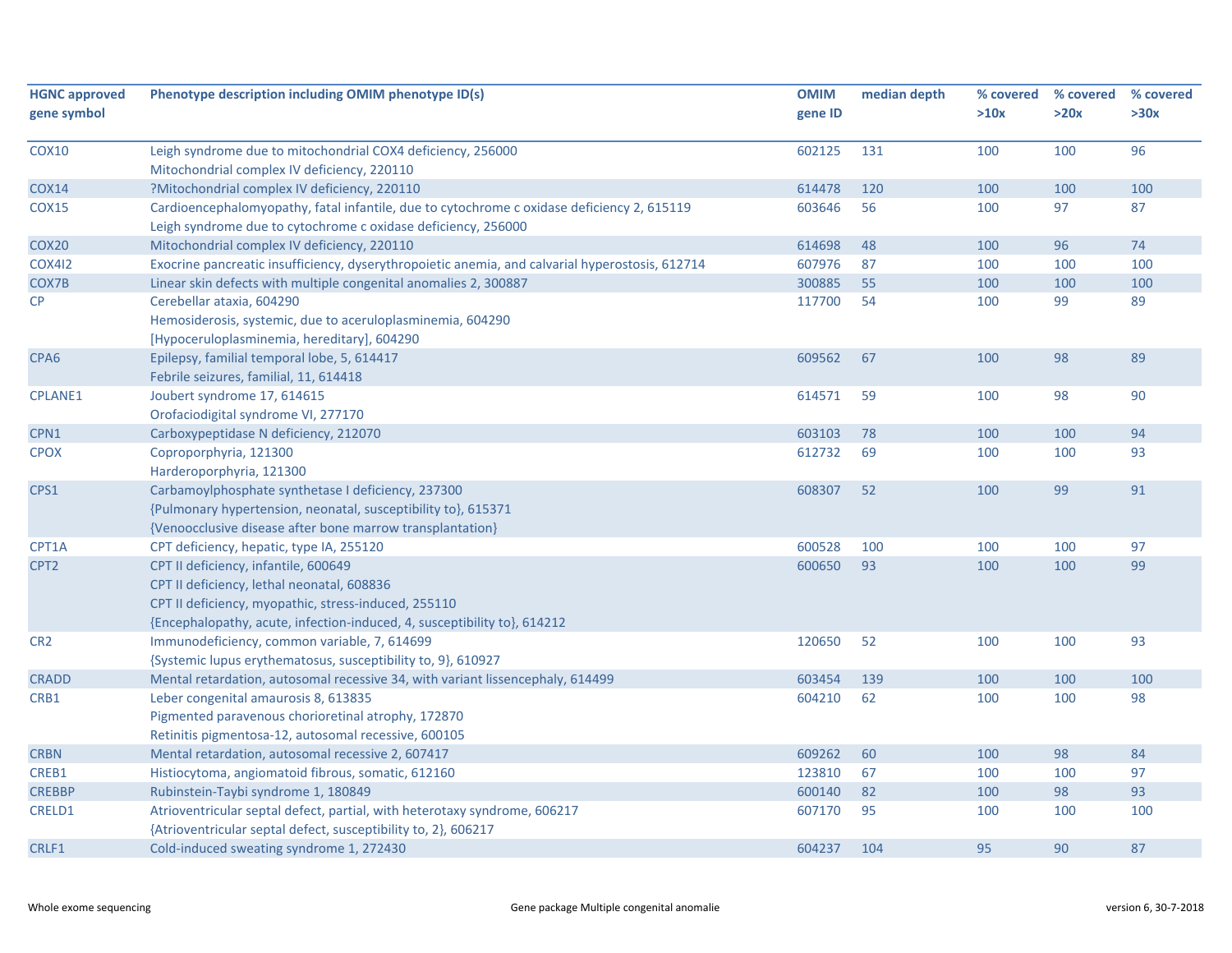| <b>HGNC approved</b> | Phenotype description including OMIM phenotype ID(s)                                   | <b>OMIM</b> | median depth | % covered | % covered | % covered |
|----------------------|----------------------------------------------------------------------------------------|-------------|--------------|-----------|-----------|-----------|
| gene symbol          |                                                                                        | gene ID     |              | >10x      | >20x      | >30x      |
|                      |                                                                                        |             |              |           |           |           |
| <b>CRTAP</b>         | Osteogenesis imperfecta, type VII, 610682                                              | 605497      | 79           | 100       | 100       | 97        |
| CRTC1                | Mucoepidermoid salivary gland carcinoma                                                | 607536      | 123          | 100       | 100       | 97        |
| <b>CRX</b>           | Cone-rod retinal dystrophy-2, 120970                                                   | 602225      | 169          | 100       | 100       | 100       |
|                      | Leber congenital amaurosis 7, 613829                                                   |             |              |           |           |           |
| <b>CRYAA</b>         | Cataract 9, multiple types, 604219                                                     | 123580      | 130          | 100       | 100       | 100       |
| <b>CRYAB</b>         | Cardiomyopathy, dilated, 1II, 615184                                                   | 123590      | 71           | 100       | 100       | 100       |
|                      | Cataract 16, multiple types, 613763                                                    |             |              |           |           |           |
|                      | Myopathy, myofibrillar, 2, 608810                                                      |             |              |           |           |           |
|                      | Myopathy, myofibrillar, fatal infantile hypertonic, alpha-B crystallin-related, 613869 |             |              |           |           |           |
| CRYBA1               | Cataract 10, multiple types, 600881                                                    | 123610      | 62           | 100       | 100       | 99        |
| CRYBA4               | Cataract 23, 610425                                                                    | 123631      | 93           | 100       | 100       | 100       |
| CRYBB1               | Cataract 17, multiple types, 611544                                                    | 600929      | 93           | 100       | 100       | 100       |
| CRYBB2               | Cataract 3, multiple types, 601547                                                     | 123620      | 160          | 100       | 100       | 100       |
| CRYBB3               | Cataract 22, 609741                                                                    | 123630      | 99           | 100       | 100       | 100       |
| <b>CRYGB</b>         | Cataract 39, multiple types, autosomal dominant, 615188                                | 123670      | 76           | 100       | 100       | 99        |
| <b>CRYGC</b>         | Cataract 2, multiple types, 604307                                                     | 123680      | 76           | 100       | 100       | 98        |
| <b>CRYGD</b>         | Cataract 4, multiple types, 115700                                                     | 123690      | 100          | 100       | 100       | 100       |
| <b>CRYGS</b>         | Cataract 20, multiple types, 116100                                                    | 123730      | 95           | 100       | 100       | 96        |
| <b>CRYM</b>          | Deafness, autosomal dominant 40, 616357                                                | 123740      | 66           | 100       | 100       | 97        |
| CSF1R                | Leukoencephalopathy, diffuse hereditary, with spheroids, 221820                        | 164770      | 92           | 100       | 100       | 99        |
| CSF2RA               | Surfactant metabolism dysfunction, pulmonary, 4, 300770                                | 306250      | 52           | 92        | 85        | 70        |
| CSF2RB               | Surfactant metabolism dysfunction, pulmonary, 5, 614370                                | 138981      | 126          | 100       | 100       | 100       |
| CSF3R                | Neutropenia, severe congenital, 7, autosomal recessive, 617014                         | 138971      | 96           | 100       | 100       | 100       |
| <b>CSNK1D</b>        | Advanced sleep-phase syndrome, familial, 2, 615224                                     | 600864      | 94           | 100       | 100       | 100       |
| CSPP1                | Joubert syndrome 21, 615636                                                            | 611654      | 73           | 100       | 99        | 93        |
| CSRP3                | ?Cardiomyopathy, dilated, 1M, 607482                                                   | 600824      | 92           | 100       | 100       | 100       |
|                      | Cardiomyopathy, hypertrophic, 12, 612124                                               |             |              |           |           |           |
| CST <sub>3</sub>     | Cerebral amyloid angiopathy, 105150                                                    | 604312      | 90           | 100       | 100       | 96        |
|                      | {Macular degeneration, age-related, 11}, 611953                                        |             |              |           |           |           |
| <b>CSTA</b>          | Peeling skin syndrome 4, 607936                                                        | 184600      | 54           | 100       | 100       | 94        |
| <b>CSTB</b>          | Epilepsy, progressive myoclonic 1A (Unverricht and Lundborg), 254800                   | 601145      | 75           | 100       | 100       | 100       |
| CTC1                 | Cerebroretinal microangiopathy with calcifications and cysts, 612199                   | 613129      | 90           | 100       | 100       | 99        |
| <b>CTCF</b>          | Mental retardation, autosomal dominant 21, 615502                                      | 604167      | 88           | 100       | 100       | 100       |
| CTDP1                | Congenital cataracts, facial dysmorphism, and neuropathy, 604168                       | 604927      | 119          | 99        | 91        | 88        |
| <b>CTH</b>           | Cystathioninuria, 219500                                                               | 607657      | 66           | 100       | 100       | 94        |
|                      | Homocysteine, total plasma, elevated                                                   |             |              |           |           |           |
| <b>CTHRC1</b>        | Barrett esophagus/esophageal adenocarcinoma, 614266                                    | 610635      | 65           | 100       | 99        | 91        |
| CTNNA3               | Arrhythmogenic right ventricular dysplasia, familial, 13, 615616                       | 607667      | 51           | 100       | 99        | 92        |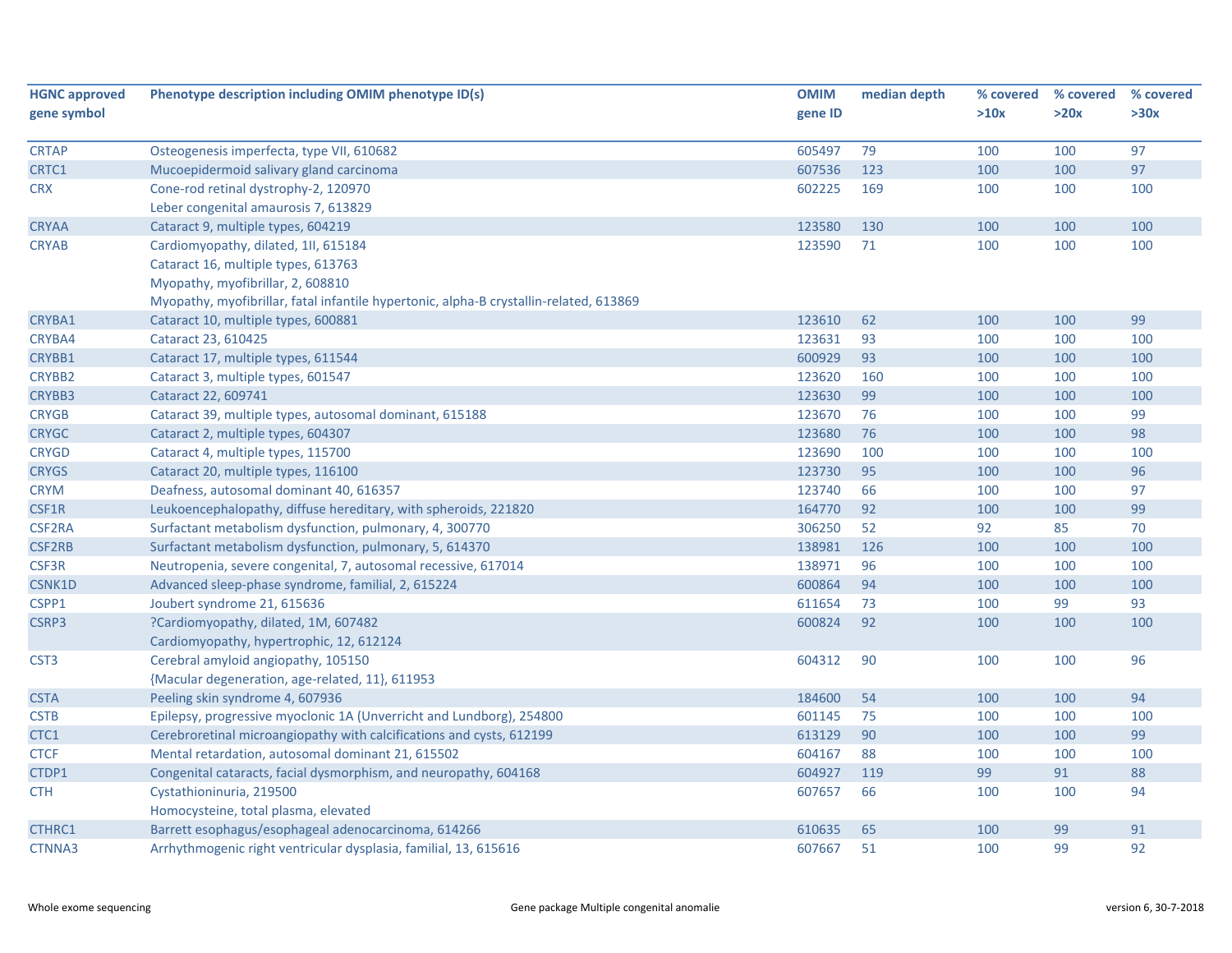| <b>HGNC approved</b><br>gene symbol | Phenotype description including OMIM phenotype ID(s)                                                                                                                                                                                                                                   | <b>OMIM</b><br>gene ID | median depth | % covered<br>>10x | % covered<br>>20x | % covered<br>>30x |
|-------------------------------------|----------------------------------------------------------------------------------------------------------------------------------------------------------------------------------------------------------------------------------------------------------------------------------------|------------------------|--------------|-------------------|-------------------|-------------------|
| CTNNB1                              | Colorectal cancer, somatic, 114500<br>Exudative vitreoretinopathy 7, 617572<br>Hepatocellular carcinoma, somatic, 114550<br>Medulloblastoma, somatic, 155255<br>Mental retardation, autosomal dominant 19, 615075<br>Ovarian cancer, somatic, 167000<br>Pilomatricoma, somatic, 132600 | 116806                 | 52           | 100               | 99                | 94                |
| <b>CTNS</b>                         | Cystinosis, atypical nephropathic, 219800<br>Cystinosis, late-onset juvenile or adolescent nephropathic, 219900<br>Cystinosis, nephropathic, 219800<br>Cystinosis, ocular nonnephropathic, 219750                                                                                      | 606272                 | 112          | 100               | 100               | 100               |
| <b>CTSA</b>                         | Galactosialidosis, 256540                                                                                                                                                                                                                                                              | 613111                 | 118          | 100               | 100               | 100               |
| <b>CTSC</b>                         | Haim-Munk syndrome, 245010<br>Papillon-Lefevre syndrome, 245000<br>Periodontitis 1, juvenile, 170650                                                                                                                                                                                   | 602365                 | 64           | 100               | 100               | 94                |
| <b>CTSD</b>                         | Ceroid lipofuscinosis, neuronal, 10, 610127                                                                                                                                                                                                                                            | 116840                 | 138          | 100               | 100               | 100               |
| <b>CTSF</b>                         | Ceroid lipofuscinosis, neuronal, 13, Kufs type, 615362                                                                                                                                                                                                                                 | 603539                 | 86           | 100               | 96                | 92                |
| <b>CTSK</b>                         | Pycnodysostosis, 265800                                                                                                                                                                                                                                                                | 601105                 | 51           | 100               | 100               | 95                |
| <b>CUBN</b>                         | Megaloblastic anemia-1, Finnish type, 261100                                                                                                                                                                                                                                           | 602997                 | 71           | 100               | 99                | 90                |
| CUL3                                | Pseudohypoaldosteronism, type IIE, 614496                                                                                                                                                                                                                                              | 603136                 | 62           | 100               | 94                | 83                |
| CUL4B                               | Mental retardation, X-linked, syndromic 15 (Cabezas type), 300354                                                                                                                                                                                                                      | 300304                 | 44           | 100               | 93                | 74                |
| CUL7                                | 3-M syndrome 1, 273750                                                                                                                                                                                                                                                                 | 609577                 | 100          | 100               | 100               | 99                |
| CXCR4                               | Myelokathexis, isolated<br>WHIM syndrome, 193670                                                                                                                                                                                                                                       | 162643                 | 77           | 83                | 83                | 83                |
| CYB5A                               | Methemoglobinemia and ambiguous genitalia, 250790                                                                                                                                                                                                                                      | 613218                 | 65           | 100               | 100               | 97                |
| CYB5R3                              | Methemoglobinemia, type I, 250800<br>Methemoglobinemia, type II, 250800                                                                                                                                                                                                                | 613213                 | 120          | 100               | 100               | 100               |
| <b>CYBA</b>                         | Chronic granulomatous disease, autosomal, due to deficiency of CYBA, 233690                                                                                                                                                                                                            | 608508                 | 116          | 99                | 99                | 91                |
| <b>CYBB</b>                         | Chronic granulomatous disease, X-linked, 306400<br>Immunodeficiency 34, mycobacteriosis, X-linked, 300645                                                                                                                                                                              | 300481                 | 43           | 100               | 97                | 83                |
| CYC1                                | Mitochondrial complex III deficiency, nuclear type 6, 615453                                                                                                                                                                                                                           | 123980                 | 154          | 100               | 100               | 100               |
| <b>CYCS</b>                         | Thrombocytopenia 4, 612004                                                                                                                                                                                                                                                             | 123970                 | 48           | 100               | 100               | 89                |
| <b>CYLD</b>                         | Brooke-Spiegler syndrome, 605041<br>Cylindromatosis, familial, 132700<br>Trichoepithelioma, multiple familial, 1, 601606                                                                                                                                                               | 605018                 | 48           | 100               | 97                | 85                |
| <b>CYP11A1</b>                      | Adrenal insufficiency, congenital, with 46XY sex reversal, partial or complete, 613743                                                                                                                                                                                                 | 118485                 | 99           | 100               | 100               | 100               |
| <b>CYP11B1</b>                      | Adrenal hyperplasia, congenital, due to 11-beta-hydroxylase deficiency, 202010<br>Aldosteronism, glucocorticoid-remediable, 103900                                                                                                                                                     | 610613                 | 206          | 100               | 100               | 100               |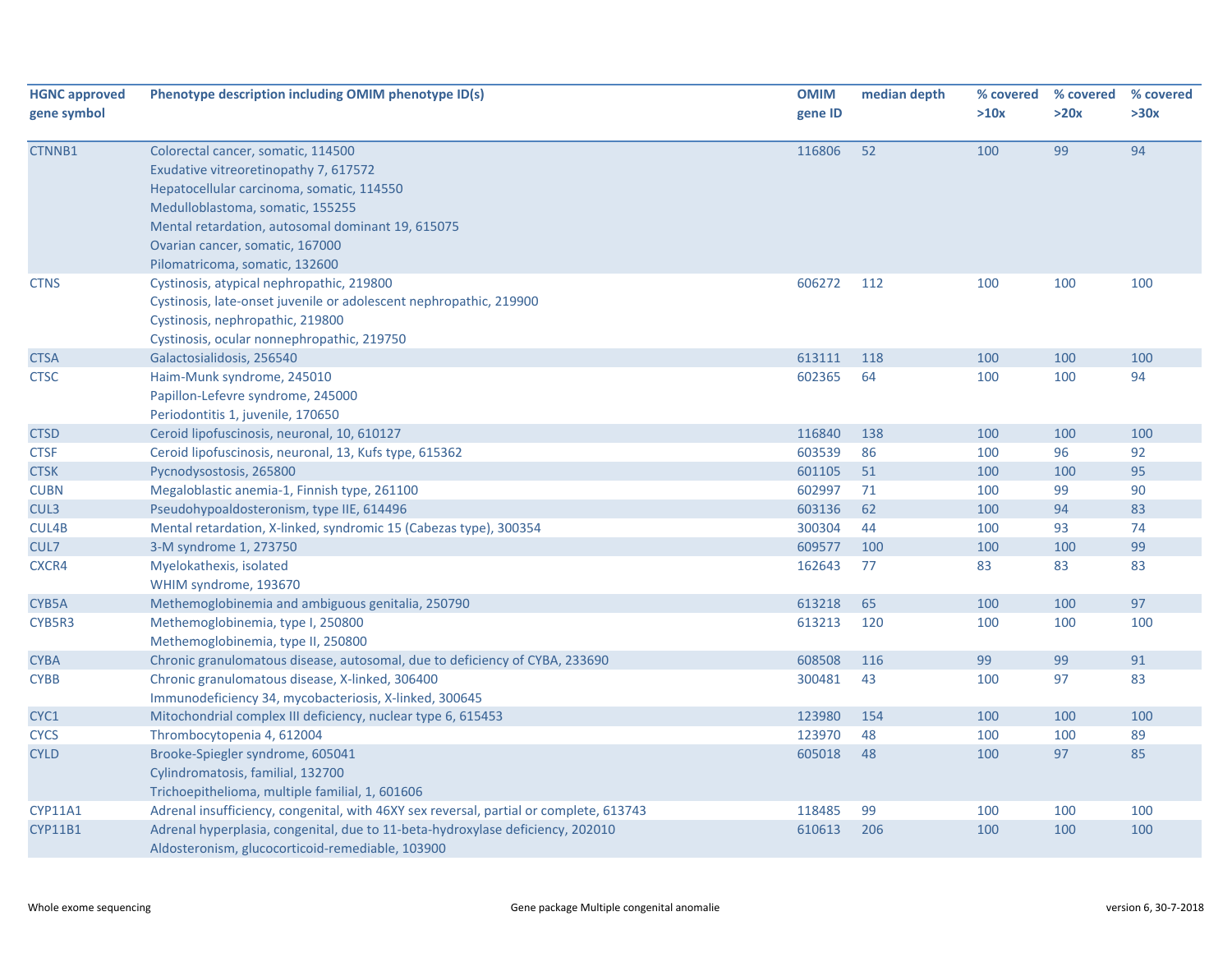| <b>HGNC approved</b><br>gene symbol | Phenotype description including OMIM phenotype ID(s)                                                                                                                                                                  | <b>OMIM</b><br>gene ID | median depth | % covered<br>>10x | % covered<br>>20x | % covered<br>>30x |
|-------------------------------------|-----------------------------------------------------------------------------------------------------------------------------------------------------------------------------------------------------------------------|------------------------|--------------|-------------------|-------------------|-------------------|
| <b>CYP11B2</b>                      | Aldosterone to renin ratio raised<br>Hypoaldosteronism, congenital, due to CMO I deficiency, 203400<br>Hypoaldosteronism, congenital, due to CMO II deficiency, 610600<br>{Low renin hypertension, susceptibility to} | 124080                 | 212          | 100               | 100               | 100               |
| CYP17A1                             | 17-alpha-hydroxylase/17,20-lyase deficiency, 202110<br>17,20-lyase deficiency, isolated, 202110                                                                                                                       | 609300                 | 105          | 100               | 100               | 99                |
| CYP19A1                             | Aromatase deficiency, 613546<br>Aromatase excess syndrome, 139300                                                                                                                                                     | 107910                 | 56           | 100               | 98                | 86                |
| CYP1B1                              | Anterior segment dysgenesis 6, multiple subtypes, 617315<br>Glaucoma 3A, primary open angle, congenital, juvenile, or adult onset, 231300                                                                             | 601771                 | 94           | 100               | 100               | 100               |
| <b>CYP21A2</b>                      | Adrenal hyperplasia, congenital, due to 21-hydroxylase deficiency, 201910<br>Hyperandrogenism, nonclassic type, due to 21-hydroxylase deficiency, 201910                                                              | 613815                 | 219          | 100               | 100               | 100               |
| <b>CYP24A1</b>                      | Hypercalcemia, infantile, 1, 143880                                                                                                                                                                                   | 126065                 | 82           | 100               | 100               | 95                |
| <b>CYP26B1</b>                      | Craniosynostosis with radiohumeral fusions and other skeletal and craniofacial anomalies, 614416                                                                                                                      | 605207                 | 158          | 100               | 100               | 100               |
| <b>CYP26C1</b>                      | Focal facial dermal dysplasia 4, 614974                                                                                                                                                                               | 608428                 | 127          | 100               | 100               | 100               |
| <b>CYP27A1</b>                      | Cerebrotendinous xanthomatosis, 213700                                                                                                                                                                                | 606530                 | 126          | 100               | 100               | 100               |
| CYP27B1                             | Vitamin D-dependent rickets, type I, 264700                                                                                                                                                                           | 609506                 | 109          | 100               | 100               | 100               |
| CYP2A6                              | Coumarin resistance, 122700<br>{Lung cancer, resistance to}, 211980<br>{Nicotine addiction, protection from}, 188890                                                                                                  | 122720                 | 187          | 100               | 100               | 100               |
| CYP2B6                              | {Efavirenz central nervous system toxicity, susceptibility to}, 614546<br>Efavirenz, poor metabolism of, 614546                                                                                                       | 123930                 | 93           | 100               | 100               | 98                |
| <b>CYP2C19</b>                      | Clopidogrel, impaired responsiveness to, 609535<br>Mephenytoin poor metabolizer, 609535<br>Omeprazole poor metabolizer, 609535<br>Proguanil poor metabolizer, 609535                                                  | 124020                 | 89           | 100               | 100               | 98                |
| CYP2C8                              | {Drug metabolism, altered, CYP2C8-related}, 618018                                                                                                                                                                    | 601129                 | 72           | 99                | 96                | 92                |
| CYP2C9                              | Tolbutamide poor metabolizer<br>Warfarin sensitivity, 122700                                                                                                                                                          | 601130                 | 88           | 100               | 99                | 95                |
| CYP2R1                              | Rickets due to defect in vitamin D 25-hydroxylation, 600081                                                                                                                                                           | 608713                 | 69           | 100               | 100               | 96                |
| CYP2U1                              | Spastic paraplegia 56, autosomal recessive, 615030                                                                                                                                                                    | 610670                 | 58           | 100               | 100               | 95                |
| <b>CYP46A1</b>                      | No OMIM phenotype                                                                                                                                                                                                     | 604087                 | 61           | 100               | 96                | 84                |
| CYP4F22                             | Ichthyosis, congenital, autosomal recessive 5, 604777                                                                                                                                                                 | 611495                 | 100          | 100               | 100               | 100               |
| CYP4V2                              | Bietti crystalline corneoretinal dystrophy, 210370                                                                                                                                                                    | 608614                 | 73           | 100               | 99                | 95                |
| CYP7B1                              | Bile acid synthesis defect, congenital, 3, 613812<br>Spastic paraplegia 5A, autosomal recessive, 270800                                                                                                               | 603711                 | 60           | 100               | 100               | 96                |
| D2HGDH                              | D-2-hydroxyglutaric aciduria, 600721                                                                                                                                                                                  | 609186                 | 148          | 100               | 100               | 100               |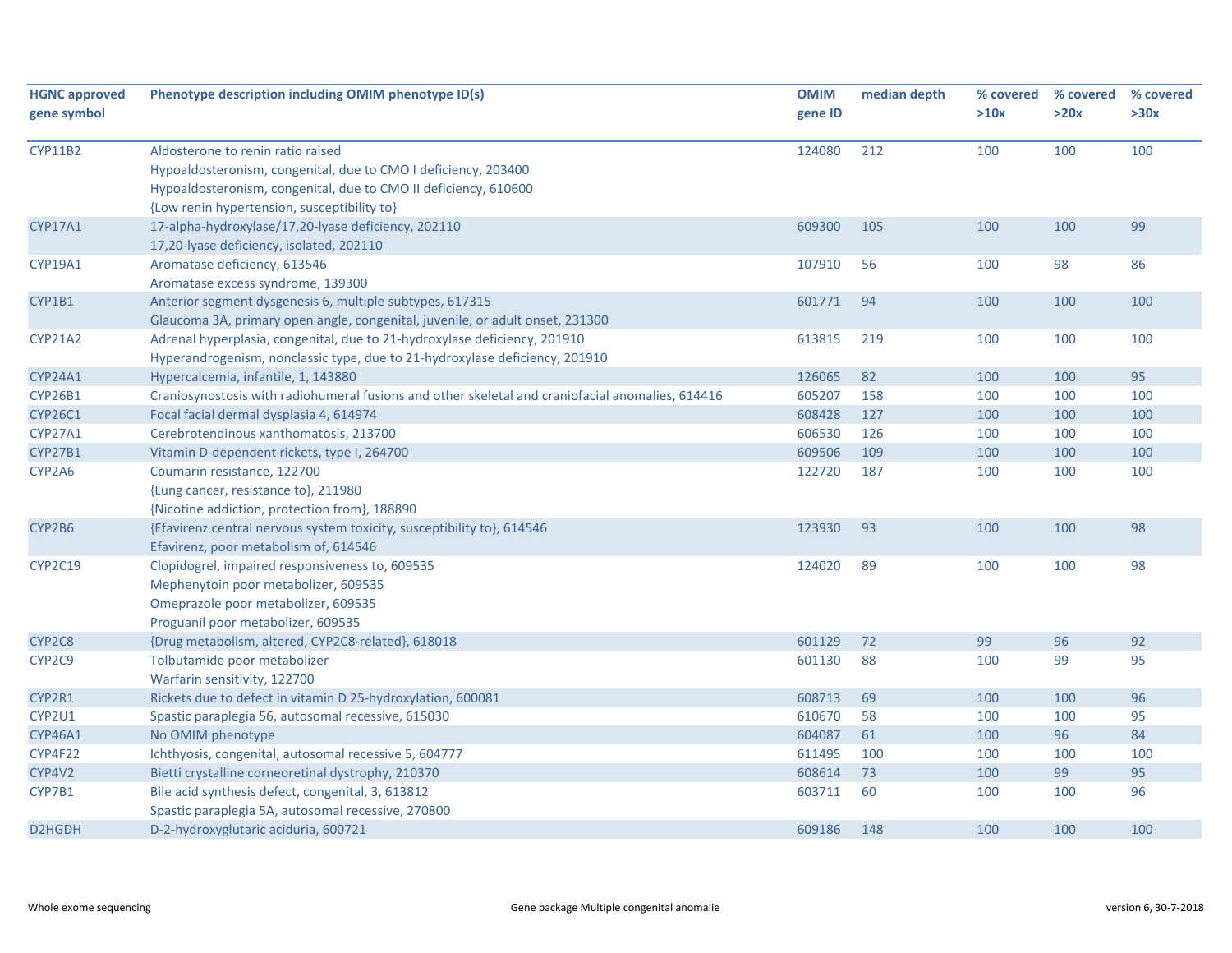| <b>HGNC approved</b><br>gene symbol | Phenotype description including OMIM phenotype ID(s)                                               | <b>OMIM</b><br>gene ID | median depth | % covered<br>>10x | % covered<br>>20x | % covered<br>>30x |
|-------------------------------------|----------------------------------------------------------------------------------------------------|------------------------|--------------|-------------------|-------------------|-------------------|
| DAG1                                | Muscular dystrophy-dystroglycanopathy (congenital with brain and eye anomalies), type A, 9, 616538 | 128239                 | 136          | 100               | 100               | 100               |
|                                     | Muscular dystrophy-dystroglycanopathy (limb-girdle), type C, 9, 613818                             |                        |              |                   |                   |                   |
| <b>DARS</b>                         | Hypomyelination with brainstem and spinal cord involvement and leg spasticity, 615281              | 603084                 | 52           | 100               | 97                | 82                |
| DARS <sub>2</sub>                   | Leukoencephalopathy with brain stem and spinal cord involvement and lactate elevation, 611105      | 610956                 | 53           | 100               | 100               | 92                |
| <b>DBH</b>                          | Dopamine beta-hydroxylase deficiency, 223360                                                       | 609312                 | 126          | 100               | 100               | 100               |
|                                     | [Dopamine-beta-hydroxylase activity levels, plasma]                                                |                        |              |                   |                   |                   |
| <b>DBT</b>                          | Maple syrup urine disease, type II, 248600                                                         | 248610                 | 99           | 100               | 100               | 98                |
| DCAF17                              | Woodhouse-Sakati syndrome, 241080                                                                  | 612515                 | 66           | 100               | 98                | 91                |
| <b>DCC</b>                          | Colorectal cancer, somatic, 114500                                                                 | 120470                 | 58           | 100               | 100               | 95                |
|                                     | Esophageal carcinoma, somatic, 133239                                                              |                        |              |                   |                   |                   |
|                                     | Gaze palsy, familial horizontal, with progressive scoliosis, 2, 617542                             |                        |              |                   |                   |                   |
|                                     | Mirror movements 1 and/or agenesis of the corpus callosum, 157600                                  |                        |              |                   |                   |                   |
| DCHS1                               | Mitral valve prolapse 2, 607829                                                                    | 603057                 | 118          | 100               | 100               | 100               |
|                                     | Van Maldergem syndrome 1, 601390                                                                   |                        |              |                   |                   |                   |
| <b>DCLRE1C</b>                      | Omenn syndrome, 603554                                                                             | 605988                 | 54           | 100               | 99                | 87                |
|                                     | Severe combined immunodeficiency, Athabascan type, 602450                                          |                        |              |                   |                   |                   |
| <b>DCN</b>                          | Corneal dystrophy, congenital stromal, 610048                                                      | 125255                 | 58           | 100               | 100               | 98                |
| DCTN1                               | {Amyotrophic lateral sclerosis, susceptibility to}, 105400                                         | 601143                 | 85           | 100               | 100               | 99                |
|                                     | Neuropathy, distal hereditary motor, type VIIB, 607641                                             |                        |              |                   |                   |                   |
|                                     | Perry syndrome, 168605                                                                             |                        |              |                   |                   |                   |
| DCX                                 | Lissencephaly, X-linked, 300067                                                                    | 300121                 | 48           | 100               | 97                | 87                |
|                                     | Subcortical laminal heterotopia, X-linked, 300067                                                  |                        |              |                   |                   |                   |
| DDB <sub>2</sub>                    | Xeroderma pigmentosum, group E, DDB-negative subtype, 278740                                       | 600811                 | 102          | 100               | 100               | 98                |
| <b>DDC</b>                          | Aromatic L-amino acid decarboxylase deficiency, 608643                                             | 107930                 | 75           | 100               | 97                | 89                |
| DDHD1                               | Spastic paraplegia 28, autosomal recessive, 609340                                                 | 614603                 | 96           | 100               | 98                | 88                |
| DDHD <sub>2</sub>                   | Spastic paraplegia 54, autosomal recessive, 615033                                                 | 615003                 | 66           | 100               | 100               | 94                |
| <b>DDOST</b>                        | ?Congenital disorder of glycosylation, type Ir, 614507                                             | 602202                 | 85           | 100               | 100               | 100               |
| DDR <sub>2</sub>                    | Spondylometaepiphyseal dysplasia, short limb-hand type, 271665                                     | 191311                 | 78           | 100               | 100               | 96                |
| <b>DDX11</b>                        | Warsaw breakage syndrome, 613398                                                                   | 601150                 | 250          | 100               | 100               | 100               |
| DDX59                               | Orofaciodigital syndrome V, 174300                                                                 | 615464                 | 53           | 100               | 97                | 88                |
| DEPDC5                              | Epilepsy, familial focal, with variable foci 1, 604364                                             | 614191                 | 76           | 100               | 99                | 94                |
| <b>DES</b>                          | Cardiomyopathy, dilated, 1I, 604765                                                                | 125660                 | 103          | 100               | 100               | 100               |
|                                     | ?Muscular dystrophy, limb-girdle, type 2R, 615325                                                  |                        |              |                   |                   |                   |
|                                     | Myopathy, myofibrillar, 1, 601419                                                                  |                        |              |                   |                   |                   |
|                                     | Scapuloperoneal syndrome, neurogenic, Kaeser type, 181400                                          |                        |              |                   |                   |                   |
| <b>DGKE</b>                         | {Hemolytic uremic syndrome, atypical, susceptibility to, 7}, 615008                                | 601440                 | 92           | 100               | 100               | 93                |
|                                     | Nephrotic syndrome, type 7, 615008                                                                 |                        |              |                   |                   |                   |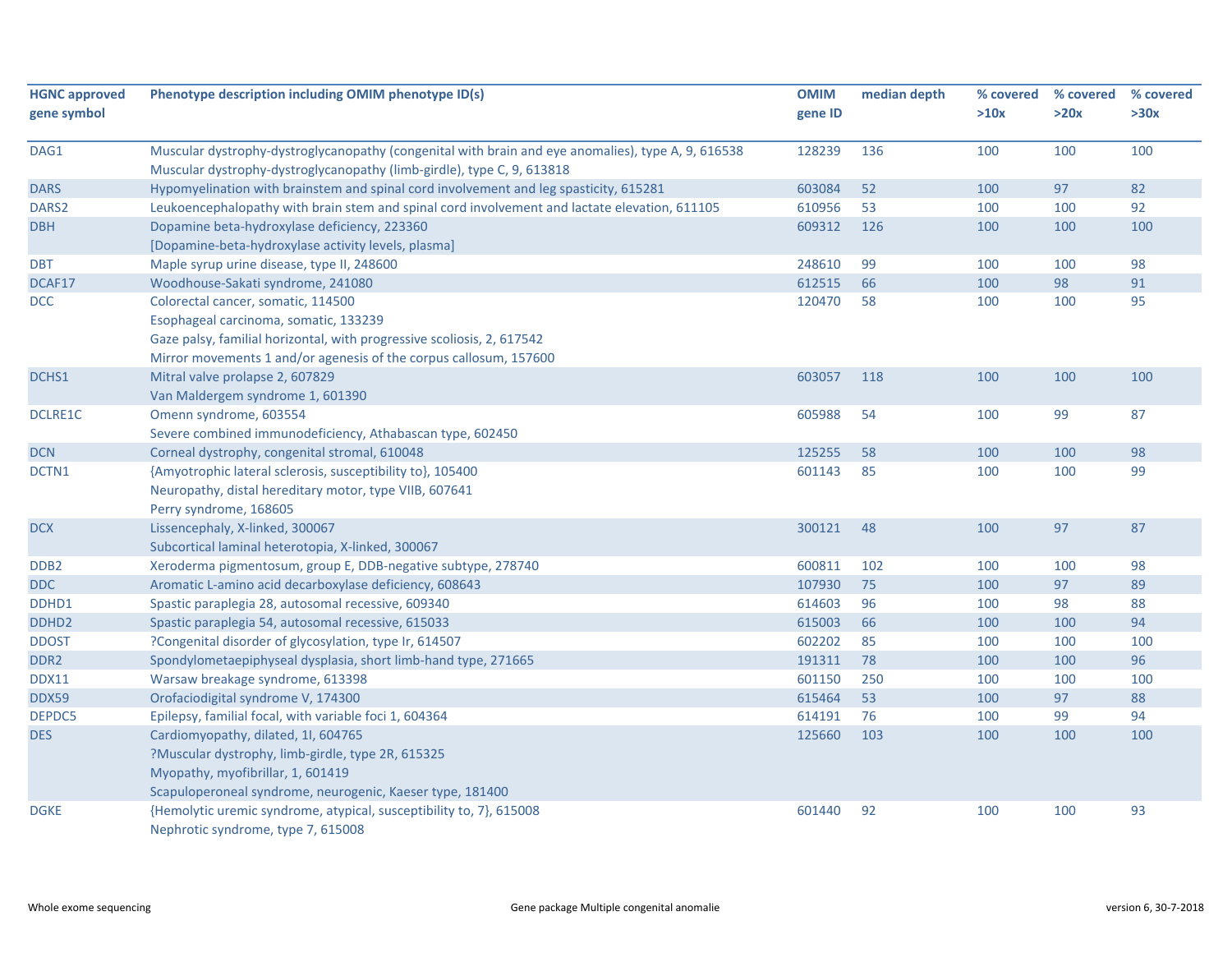| <b>HGNC approved</b><br>gene symbol | Phenotype description including OMIM phenotype ID(s)                                                                                                                                                                      | <b>OMIM</b><br>gene ID | median depth | % covered<br>>10x | % covered<br>>20x | % covered<br>>30x |
|-------------------------------------|---------------------------------------------------------------------------------------------------------------------------------------------------------------------------------------------------------------------------|------------------------|--------------|-------------------|-------------------|-------------------|
| <b>DGUOK</b>                        | Mitochondrial DNA depletion syndrome 3 (hepatocerebral type), 251880<br>Portal hypertension, noncirrhotic, 617068<br>Progressive external ophthalmoplegia with mitochondrial DNA deletions, autosomal recessive 4, 617070 | 601465                 | 67           | 100               | 99                | 83                |
| DHCR24                              | Desmosterolosis, 602398                                                                                                                                                                                                   | 606418                 | 113          | 100               | 100               | 100               |
| DHCR7                               | Smith-Lemli-Opitz syndrome, 270400                                                                                                                                                                                        | 602858                 | 98           | 100               | 100               | 100               |
| <b>DHDDS</b>                        | ?Congenital disorder of glycosylation, type 1bb, 613861<br>Developmental delay and seizures with or without movement abnormalities, 617836<br>Retinitis pigmentosa 59, 613861                                             | 608172                 | 61           | 100               | 100               | 99                |
| <b>DHFR</b>                         | Megaloblastic anemia due to dihydrofolate reductase deficiency, 613839                                                                                                                                                    | 126060                 | 74           | 100               | 100               | 97                |
| <b>DHH</b>                          | 46XY partial gonadal dysgenesis, with minifascicular neuropathy, 607080<br>46XY sex reversal 7, 233420                                                                                                                    | 605423                 | 120          | 100               | 100               | 100               |
| <b>DHODH</b>                        | Miller syndrome, 263750                                                                                                                                                                                                   | 126064                 | 83           | 100               | 100               | 92                |
| DHTKD1                              | 2-aminoadipic 2-oxoadipic aciduria, 204750<br>?Charcot-Marie-Tooth disease, axonal, type 2Q, 615025                                                                                                                       | 614984                 | 76           | 100               | 100               | 96                |
| <b>DIABLO</b>                       | Deafness, autosomal dominant 64, 614152                                                                                                                                                                                   | 605219                 | 96           | 100               | 100               | 98                |
| DIAPH1                              | Deafness, autosomal dominant 1, 124900<br>Seizures, cortical blindness, microcephaly syndrome, 616632                                                                                                                     | 602121                 | 77           | 100               | 98                | 88                |
| DIAPH <sub>2</sub>                  | ?Premature ovarian failure 2A, 300511                                                                                                                                                                                     | 300108                 | 39           | 100               | 92                | 61                |
| DIAPH <sub>3</sub>                  | Auditory neuropathy, autosomal dominant, 1, 609129                                                                                                                                                                        | 614567                 | 55           | 100               | 98                | 85                |
| DICER1                              | Goiter, multinodular 1, with or without Sertoli-Leydig cell tumors, 138800<br>Pleuropulmonary blastoma, 601200<br>Rhabdomyosarcoma, embryonal, 2, 180295                                                                  | 606241                 | 68           | 100               | 99                | 93                |
| DIP2B                               | Mental retardation, FRA12A type, 136630                                                                                                                                                                                   | 611379                 | 57           | 100               | 99                | 93                |
| DIS3L2                              | Perlman syndrome, 267000                                                                                                                                                                                                  | 614184                 | 85           | 100               | 99                | 95                |
| DKC1                                | Dyskeratosis congenita, X-linked, 305000                                                                                                                                                                                  | 300126                 | 43           | 100               | 97                | 79                |
| <b>DLAT</b>                         | Pyruvate dehydrogenase E2 deficiency, 245348                                                                                                                                                                              | 608770                 | 70           | 100               | 96                | 83                |
| DLC1                                | Colorectal cancer, somatic, 114500                                                                                                                                                                                        | 604258                 | 88           | 100               | 100               | 97                |
| <b>DLD</b>                          | Dihydrolipoamide dehydrogenase deficiency, 246900                                                                                                                                                                         | 238331                 | 66           | 100               | 100               | 94                |
| DLG3                                | Mental retardation, X-linked 90, 300850                                                                                                                                                                                   | 300189                 | 57           | 100               | 96                | 80                |
| DLL3                                | Spondylocostal dysostosis 1, autosomal recessive, 277300                                                                                                                                                                  | 602768                 | 95           | 100               | 97                | 91                |
| DLX3                                | Amelogenesis imperfecta, type IV, 104510<br>Trichodontoosseous syndrome, 190320                                                                                                                                           | 600525                 | 139          | 100               | 99                | 77                |
| DLX5                                | ?Split-hand/foot malformation 1 with sensorineural hearing loss, 220600                                                                                                                                                   | 600028                 | 101          | 100               | 100               | 100               |
| <b>DMD</b>                          | Becker muscular dystrophy, 300376<br>Cardiomyopathy, dilated, 3B, 302045<br>Duchenne muscular dystrophy, 310200                                                                                                           | 300377                 | 37           | 100               | 92                | 67                |
| <b>DMGDH</b>                        | Dimethylglycine dehydrogenase deficiency, 605850                                                                                                                                                                          | 605849                 | 64           | 100               | 100               | 96                |
| DMP1                                | Hypophosphatemic rickets, AR, 241520                                                                                                                                                                                      | 600980                 | 59           | 100               | 99                | 96                |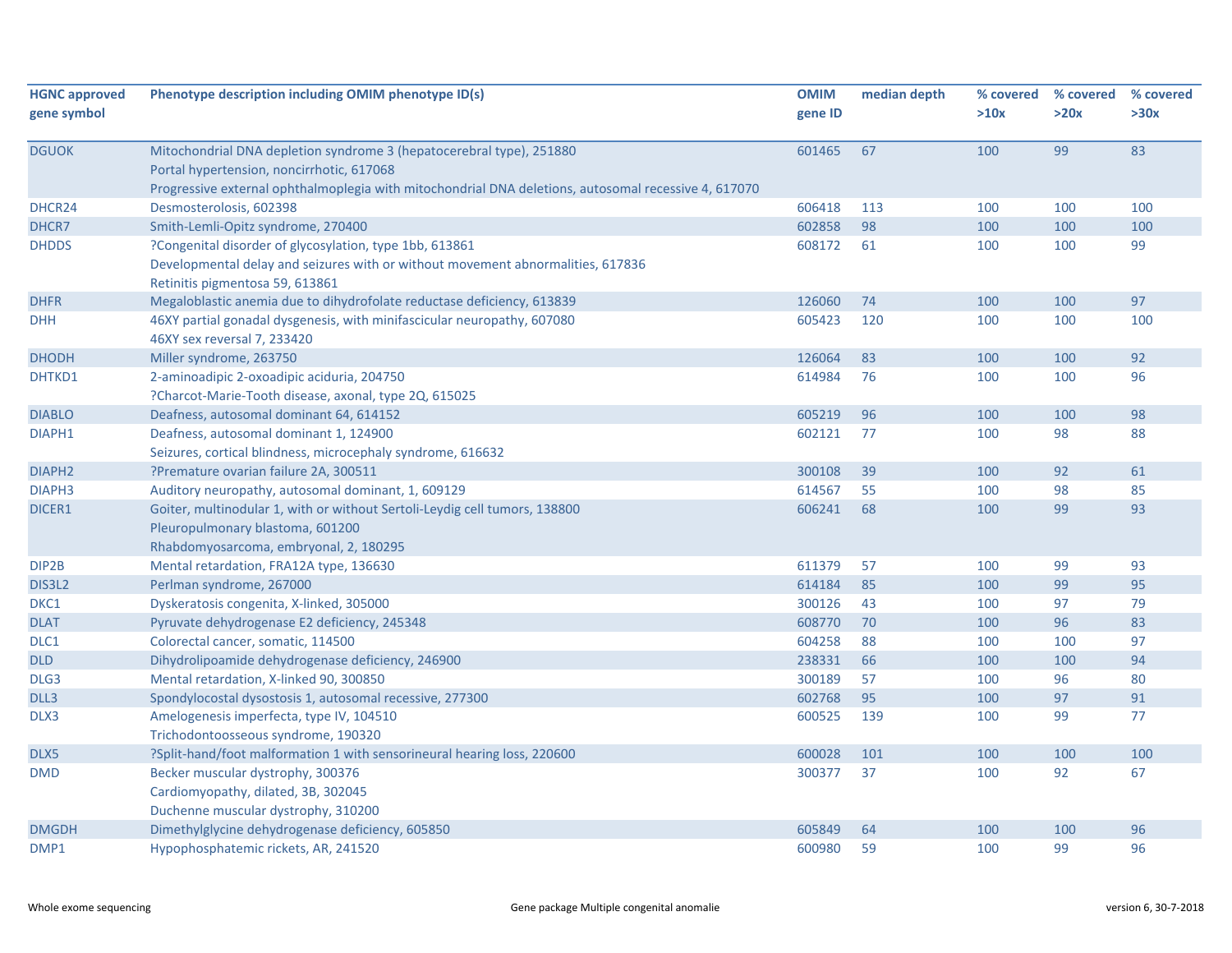| <b>HGNC approved</b> | Phenotype description including OMIM phenotype ID(s)                                                                                                                                                        | <b>OMIM</b> | median depth | % covered | % covered | % covered |
|----------------------|-------------------------------------------------------------------------------------------------------------------------------------------------------------------------------------------------------------|-------------|--------------|-----------|-----------|-----------|
| gene symbol          |                                                                                                                                                                                                             | gene ID     |              | >10x      | >20x      | >30x      |
| <b>DMPK</b>          | Myotonic dystrophy 1, 160900                                                                                                                                                                                | 605377      | 109          | 100       | 100       | 99        |
| DNA <sub>2</sub>     | Progressive external ophthalmoplegia with mitochondrial DNA deletions, autosomal dominant 6, 615156<br>?Seckel syndrome 8, 615807                                                                           | 601810      | 81           | 100       | 99        | 93        |
| DNAAF1               | Ciliary dyskinesia, primary, 13, 613193                                                                                                                                                                     | 613190      | 117          | 100       | 100       | 97        |
| DNAAF <sub>2</sub>   | Ciliary dyskinesia, primary, 10, 612518                                                                                                                                                                     | 612517      | 117          | 100       | 100       | 99        |
| DNAAF3               | Ciliary dyskinesia, primary, 2, 606763                                                                                                                                                                      | 614566      | 92           | 100       | 100       | 99        |
| DNAAF4               | Ciliary dyskinesia, primary, 25, 615482                                                                                                                                                                     | 608706      | 45           | 100       | 95        | 77        |
|                      | {Dyslexia, susceptibility to, 1}, 127700                                                                                                                                                                    |             |              |           |           |           |
| DNAAF5               | Ciliary dyskinesia, primary, 18, 614874                                                                                                                                                                     | 614864      | 99           | 97        | 89        | 79        |
| DNAH11               | Ciliary dyskinesia, primary, 7, with or without situs inversus, 611884                                                                                                                                      | 603339      | 63           | 100       | 99        | 92        |
| DNAH5                | Ciliary dyskinesia, primary, 3, with or without situs inversus, 608644                                                                                                                                      | 603335      | 63           | 100       | 99        | 91        |
| DNAI1                | Ciliary dyskinesia, primary, 1, with or without situs inversus, 244400                                                                                                                                      | 604366      | 82           | 100       | 98        | 96        |
| DNAI2                | Ciliary dyskinesia, primary, 9, with or without situs inversus, 612444                                                                                                                                      | 605483      | 119          | 100       | 100       | 99        |
| DNAJB <sub>2</sub>   | Spinal muscular atrophy, distal, autosomal recessive, 5, 614881                                                                                                                                             | 604139      | 101          | 100       | 100       | 100       |
| DNAJB6               | Muscular dystrophy, limb-girdle, type 1E, 603511                                                                                                                                                            | 611332      | 63           | 100       | 98        | 90        |
| DNAJC19              | 3-methylglutaconic aciduria, type V, 610198                                                                                                                                                                 | 608977      | 65           | 100       | 100       | 89        |
| DNAJC5               | Ceroid lipofuscinosis, neuronal, 4, Parry type, 162350                                                                                                                                                      | 611203      | 218          | 100       | 100       | 100       |
| DNAJC6               | Parkinson disease 19a, juvenile-onset, 615528                                                                                                                                                               | 608375      | 72           | 100       | 100       | 97        |
|                      | Parkinson disease 19b, early-onset, 615528                                                                                                                                                                  |             |              |           |           |           |
| DNAL1                | Ciliary dyskinesia, primary, 16, 614017                                                                                                                                                                     | 610062      | 67           | 100       | 100       | 89        |
| DNASE1L3             | Systemic lupus erythematosus 16, 614420                                                                                                                                                                     | 602244      | 57           | 100       | 100       | 89        |
| DNHD1                | No OMIM phenotype                                                                                                                                                                                           | 617277      | 105          | 100       | 100       | 99        |
| DNM1L                | Encephalopathy, lethal, due to defective mitochondrial peroxisomal fission 1, 614388<br>Optic atrophy 5, 610708                                                                                             | 603850      | 61           | 100       | 98        | 89        |
| DNM <sub>2</sub>     | Centronuclear myopathy 1, 160150<br>Charcot-Marie-Tooth disease, axonal type 2M, 606482<br>Charcot-Marie-Tooth disease, dominant intermediate B, 606482<br>Lethal congenital contracture syndrome 5, 615368 | 602378      | 94           | 100       | 100       | 99        |
| DNMT1                | Cerebellar ataxia, deafness, and narcolepsy, autosomal dominant, 604121<br>Neuropathy, hereditary sensory, type IE, 614116                                                                                  | 126375      | 87           | 100       | 99        | 95        |
| DNMT3B               | Immunodeficiency-centromeric instability-facial anomalies syndrome 1, 242860                                                                                                                                | 602900      | 105          | 100       | 100       | 97        |
| DOCK6                | Adams-Oliver syndrome 2, 614219                                                                                                                                                                             | 614194      | 101          | 100       | 98        | 95        |
| DOCK8                | Hyper-IgE recurrent infection syndrome, autosomal recessive, 243700                                                                                                                                         | 611432      | 64           | 100       | 98        | 91        |
| DOK7                 | ?Fetal akinesia deformation sequence, 208150<br>Myasthenic syndrome, congenital, 10, 254300                                                                                                                 | 610285      | 106          | 96        | 93        | 93        |
| <b>DOLK</b>          | Congenital disorder of glycosylation, type Im, 610768                                                                                                                                                       | 610746      | 123          | 100       | 100       | 100       |
| DPAGT1               | Congenital disorder of glycosylation, type Ij, 608093<br>Myasthenic syndrome, congenital, 13, with tubular aggregates, 614750                                                                               | 191350      | 66           | 100       | 100       | 97        |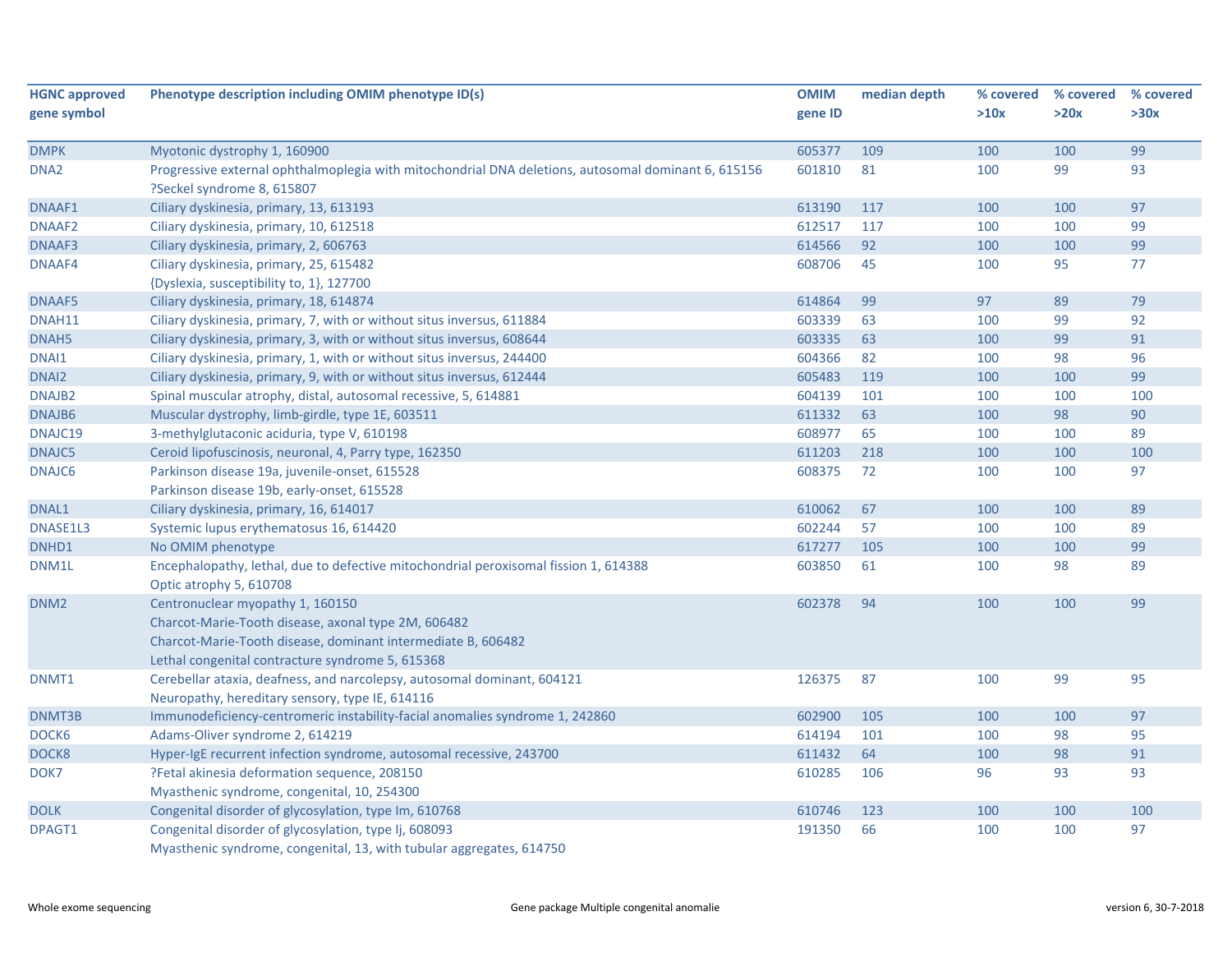| <b>HGNC approved</b> | Phenotype description including OMIM phenotype ID(s)                                                            | <b>OMIM</b> | median depth | % covered | % covered | % covered |
|----------------------|-----------------------------------------------------------------------------------------------------------------|-------------|--------------|-----------|-----------|-----------|
| gene symbol          |                                                                                                                 | gene ID     |              | >10x      | >20x      | >30x      |
|                      |                                                                                                                 |             |              |           |           |           |
| DPM1                 | Congenital disorder of glycosylation, type Ie, 608799                                                           | 603503      | 70           | 93        | 89        | 83        |
| DPM <sub>2</sub>     | Congenital disorder of glycosylation, type Iu, 615042                                                           | 603564      | 67           | 100       | 100       | 96        |
| DPM3                 | Congenital disorder of glycosylation, type Io, 612937                                                           | 605951      | 227          | 100       | 100       | 100       |
| DPP6                 | Mental retardation, autosomal dominant 33, 616311<br>{Ventricular fibrillation, paroxysmal familial, 2}, 612956 | 126141      | 72           | 100       | 96        | 85        |
|                      |                                                                                                                 | 613893      | 90           |           | 97        | 88        |
| <b>DPY19L2</b>       | Spermatogenic failure 9, 613958                                                                                 |             | 54           | 100       | 99        | 90        |
| <b>DPYD</b>          | Dihydropyrimidine dehydrogenase deficiency, 274270<br>5-fluorouracil toxicity, 274270                           | 612779      |              | 100       |           |           |
| <b>DPYS</b>          | Dihydropyrimidinuria, 222748                                                                                    | 613326      | 63           | 100       | 100       | 96        |
| DRC1                 | Ciliary dyskinesia, primary, 21, 615294                                                                         | 615288      | 71           | 100       | 100       | 96        |
| DRD <sub>2</sub>     | No OMIM phenotype                                                                                               | 126450      | 103          | 100       | 100       | 100       |
| DRD4                 | {Attention deficit-hyperactivity disorder}, 143465                                                              | 126452      | 98           | 99        | 89        | 80        |
|                      | Autonomic nervous system dysfunction                                                                            |             |              |           |           |           |
|                      | [Novelty seeking personality], 601696                                                                           |             |              |           |           |           |
| DRD5                 | {Attention deficit-hyperactivity disorder, susceptibility to}, 143465                                           | 126453      | 223          | 100       | 100       | 100       |
|                      | {Blepharospasm, primary benign}, 606798                                                                         |             |              |           |           |           |
| DSC <sub>2</sub>     | Arrhythmogenic right ventricular dysplasia 11, 610476                                                           | 125645      | 166          | 100       | 100       | 100       |
|                      | Arrhythmogenic right ventricular dysplasia 11 with mild palmoplantar keratoderma and woolly hair, 610476        |             |              |           |           |           |
| DSC <sub>3</sub>     | ?Hypotrichosis and recurrent skin vesicles, 613102                                                              | 600271      | 62           | 100       | 96        | 82        |
| DSG1                 | Erythroderma, congenital, with palmoplantar keratoderma, hypotrichosis, and hyper IgE, 615508                   | 125670      | 69           | 100       | 99        | 92        |
|                      | Keratosis palmoplantaris striata I, AD, 148700                                                                  |             |              |           |           |           |
| DSG <sub>2</sub>     | Arrhythmogenic right ventricular dysplasia 10, 610193                                                           | 125671      | 141          | 100       | 100       | 99        |
|                      | Cardiomyopathy, dilated, 1BB, 612877                                                                            |             |              |           |           |           |
| DSG4                 | Hypotrichosis 6, 607903                                                                                         | 607892      | 66           | 100       | 100       | 95        |
| <b>DSP</b>           | Arrhythmogenic right ventricular dysplasia 8, 607450                                                            | 125647      | 138          | 100       | 100       | 100       |
|                      | Cardiomyopathy, dilated, with woolly hair and keratoderma, 605676                                               |             |              |           |           |           |
|                      | Dilated cardiomyopathy with woolly hair, keratoderma, and tooth agenesis, 615821                                |             |              |           |           |           |
|                      | Epidermolysis bullosa, lethal acantholytic, 609638                                                              |             |              |           |           |           |
|                      | Keratosis palmoplantaris striata II, 612908                                                                     |             |              |           |           |           |
|                      | Skin fragility-woolly hair syndrome, 607655                                                                     |             |              |           |           |           |
| <b>DSPP</b>          | Deafness, autosomal dominant 39, with dentinogenesis, 605594                                                    | 125485      | 31           | 78        | 56        | 46        |
|                      | Dentin dysplasia, type II, 125420                                                                               |             |              |           |           |           |
|                      | Dentinogenesis imperfecta, Shields type II, 125490                                                              |             |              |           |           |           |
|                      | Dentinogenesis imperfecta, Shields type III, 125500                                                             |             |              |           |           |           |
| <b>DST</b>           | Epidermolysis bullosa simplex, autosomal recessive 2, 615425                                                    | 113810      | 57           | 100       | 98        | 91        |
|                      | ?Neuropathy, hereditary sensory and autonomic, type VI, 614653                                                  |             |              |           |           |           |
| <b>DTNA</b>          | Left ventricular noncompaction 1, with or without congenital heart defects, 604169                              | 601239      | 71           | 100       | 100       | 98        |
| DTNBP1               | Hermansky-Pudlak syndrome 7, 614076                                                                             | 607145      | 85           | 100       | 100       | 94        |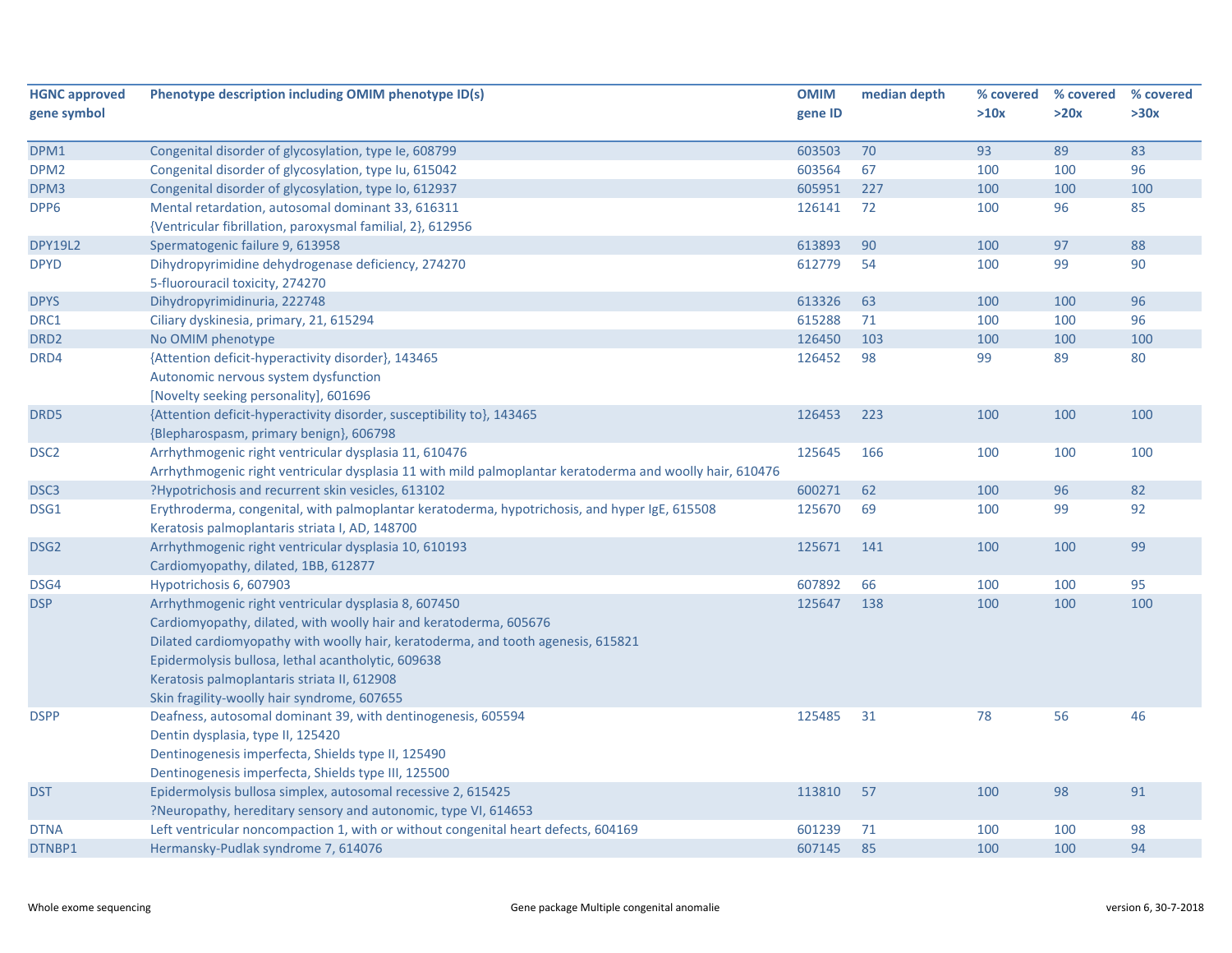| <b>HGNC approved</b> | Phenotype description including OMIM phenotype ID(s)                                | <b>OMIM</b> | median depth | % covered | % covered | % covered |
|----------------------|-------------------------------------------------------------------------------------|-------------|--------------|-----------|-----------|-----------|
| gene symbol          |                                                                                     | gene ID     |              | >10x      | >20x      | >30x      |
| DUOX2                | Thyroid dyshormonogenesis 6, 607200                                                 | 606759      | 110          | 100       | 100       | 99        |
| <b>DUOXA2</b>        | Thyroid dyshormonogenesis 5, 274900                                                 | 612772      | 112          | 100       | 100       | 100       |
| DUSP6                | Hypogonadotropic hypogonadism 19 with or without anosmia, 615269                    | 602748      | 129          | 100       | 100       | 100       |
| <b>DYM</b>           | Dyggve-Melchior-Clausen disease, 223800                                             | 607461      | 56           | 100       | 96        | 81        |
|                      | Smith-McCort dysplasia, 607326                                                      |             |              |           |           |           |
| DYNC1H1              | Charcot-Marie-Tooth disease, axonal, type 20, 614228                                | 600112      | 86           | 100       | 100       | 96        |
|                      | Mental retardation, autosomal dominant 13, 614563                                   |             |              |           |           |           |
|                      | Spinal muscular atrophy, lower extremity-predominant 1, AD, 158600                  |             |              |           |           |           |
| DYNC2H1              | Short-rib thoracic dysplasia 3 with or without polydactyly, 613091                  | 603297      | 61           | 100       | 97        | 84        |
| DYRK1A               | Mental retardation, autosomal dominant 7, 614104                                    | 600855      | 64           | 100       | 100       | 94        |
| <b>DYSF</b>          | Miyoshi muscular dystrophy 1, 254130                                                | 603009      | 101          | 100       | 100       | 99        |
|                      | Muscular dystrophy, limb-girdle, type 2B, 253601                                    |             |              |           |           |           |
|                      | Myopathy, distal, with anterior tibial onset, 606768                                |             |              |           |           |           |
| EARS2                | Combined oxidative phosphorylation deficiency 12, 614924                            | 612799      | 83           | 100       | 100       | 97        |
| <b>EBP</b>           | Chondrodysplasia punctata, X-linked dominant, 302960                                | 300205      | 76           | 100       | 100       | 100       |
|                      | MEND syndrome, 300960                                                               |             |              |           |           |           |
| ECE1                 | ?Hirschsprung disease, cardiac defects, and autonomic dysfunction, 613870           | 600423      | 104          | 97        | 97        | 97        |
|                      | {Hypertension, essential, susceptibility to}, 145500                                |             |              |           |           |           |
| ECEL1                | Arthrogryposis, distal, type 5D, 615065                                             | 605896      | 89           | 100       | 98        | 93        |
| ECM1                 | Urbach-Wiethe disease, 247100                                                       | 602201      | 107          | 100       | 100       | 100       |
| <b>EDA</b>           | Ectodermal dysplasia 1, hypohidrotic, X-linked, 305100                              | 300451      | 74           | 100       | 97        | 91        |
|                      | Tooth agenesis, selective, X-linked 1, 313500                                       |             |              |           |           |           |
| <b>EDAR</b>          | Ectodermal dysplasia 10A, hypohidrotic/hair/nail type, autosomal dominant, 129490   | 604095      | 95           | 100       | 100       | 100       |
|                      | Ectodermal dysplasia 10B, hypohidrotic/hair/tooth type, autosomal recessive, 224900 |             |              |           |           |           |
|                      | [Hair morphology 1, hair thickness], 612630                                         |             |              |           |           |           |
| <b>EDARADD</b>       | Ectodermal dysplasia 11A, hypohidrotic/hair/tooth type, autosomal dominant, 614940  | 606603      | 59           | 100       | 100       | 91        |
|                      | Ectodermal dysplasia 11B, hypohidrotic/hair/tooth type, autosomal recessive, 614941 |             |              |           |           |           |
| EDN1                 | Auriculocondylar syndrome 3, 615706                                                 | 131240      | 81           | 100       | 100       | 83        |
|                      | {High density lipoprotein cholesterol level QTL 7}                                  |             |              |           |           |           |
|                      | Question mark ears, isolated, 612798                                                |             |              |           |           |           |
| EDN3                 | Central hypoventilation syndrome, congenital, 209880                                | 131242      | 85           | 100       | 100       | 100       |
|                      | {Hirschsprung disease, susceptibility to, 4}, 613712                                |             |              |           |           |           |
|                      | Waardenburg syndrome, type 4B, 613265                                               |             |              |           |           |           |
| <b>EDNRA</b>         | Mandibulofacial dysostosis with alopecia, 616367                                    | 131243      | 60           | 100       | 100       | 95        |
|                      | {Migraine, resistance to}, 157300                                                   |             |              |           |           |           |
| <b>EDNRB</b>         | ABCD syndrome, 600501                                                               | 131244      | 86           | 100       | 100       | 99        |
|                      | {Hirschsprung disease, susceptibility to, 2}, 600155                                |             |              |           |           |           |
|                      | Waardenburg syndrome, type 4A, 277580                                               |             |              |           |           |           |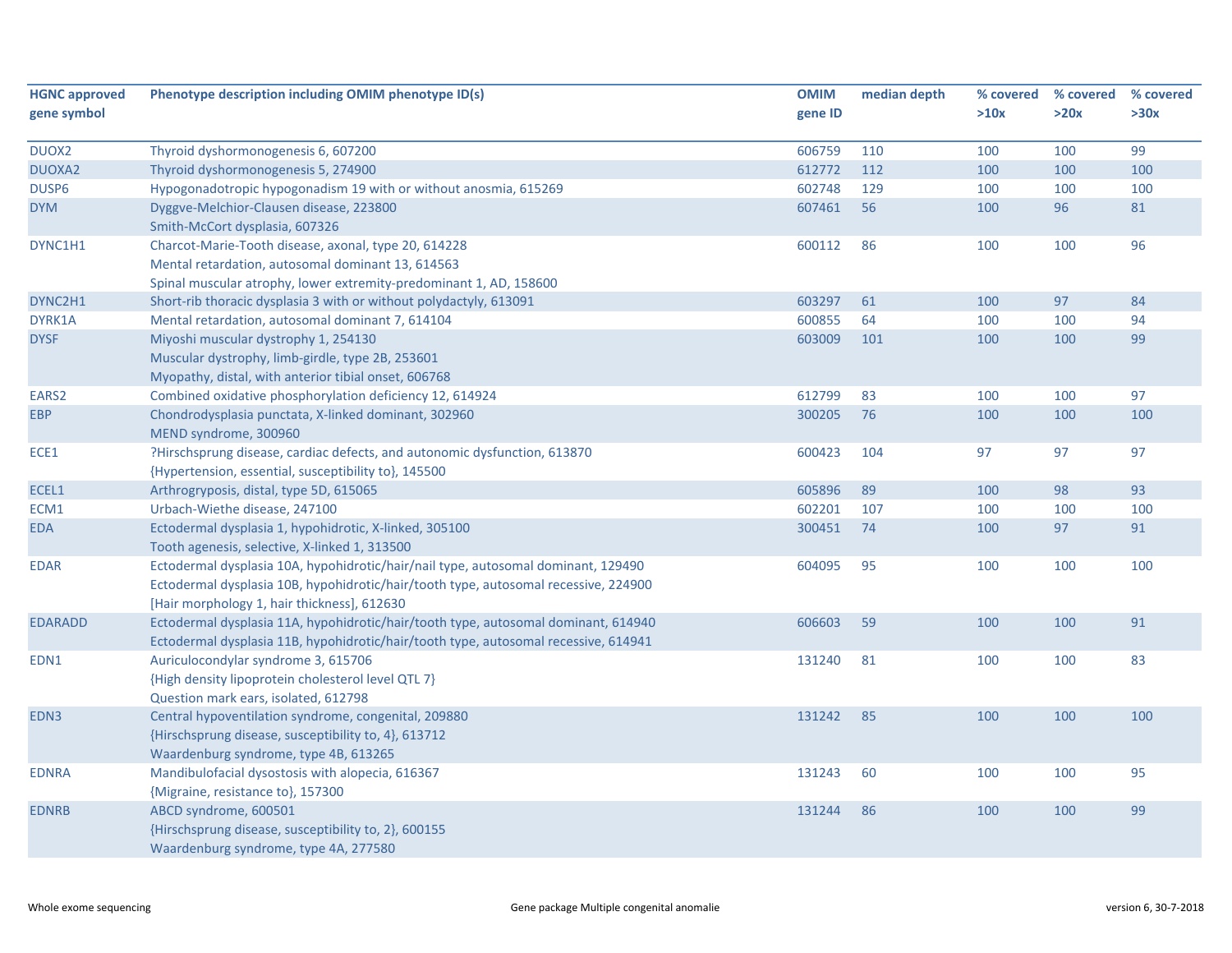| <b>HGNC approved</b> | Phenotype description including OMIM phenotype ID(s)                        | <b>OMIM</b> | median depth     | % covered | % covered | % covered |
|----------------------|-----------------------------------------------------------------------------|-------------|------------------|-----------|-----------|-----------|
| gene symbol          |                                                                             | gene ID     |                  | >10x      | >20x      | >30x      |
|                      |                                                                             |             |                  |           |           |           |
| EFEMP1               | Doyne honeycomb degeneration of retina, 126600                              | 601548      | 89               | 100       | 100       | 98        |
| EFEMP2               | Cutis laxa, autosomal recessive, type IB, 614437                            | 604633      | 97               | 100       | 100       | 100       |
| EFNB1                | Craniofrontonasal dysplasia, 304110                                         | 300035      | 64               | 100       | 100       | 100       |
| EFTUD2               | Mandibulofacial dysostosis, Guion-Almeida type, 610536                      | 603892      | 76               | 100       | 100       | 95        |
| EGF                  | Hypomagnesemia 4, renal, 611718                                             | 131530      | 63               | 100       | 99        | 92        |
| <b>EGFR</b>          | Adenocarcinoma of lung, response to tyrosine kinase inhibitor in, 211980    | 131550      | 77               | 100       | 100       | 97        |
|                      | ?Inflammatory skin and bowel disease, neonatal, 2, 616069                   |             |                  |           |           |           |
|                      | Nonsmall cell lung cancer, response to tyrosine kinase inhibitor in, 211980 |             |                  |           |           |           |
|                      | {Nonsmall cell lung cancer, susceptibility to}, 211980                      |             |                  |           |           |           |
| EGLN1                | Erythrocytosis, familial, 3, 609820                                         | 606425      | 118              | 100       | 98        | 87        |
|                      | [Hemoglobin, high altitude adaptation], 609070                              |             |                  |           |           |           |
| EGR2                 | Charcot-Marie-Tooth disease, type 1D, 607678                                | 129010      | 86               | 100       | 100       | 100       |
|                      | Dejerine-Sottas disease, 145900                                             |             |                  |           |           |           |
|                      | Neuropathy, congenital hypomyelinating, 1, 605253                           |             |                  |           |           |           |
| EHMT1                | Kleefstra syndrome 1, 610253                                                | 607001      | 119              | 99        | 99        | 99        |
| EIF2AK3              | Wolcott-Rallison syndrome, 226980                                           | 604032      | 62               | 100       | 99        | 91        |
| EIF2AK4              | Pulmonary venoocclusive disease 2, 234810                                   | 609280      | 67               | 100       | 98        | 89        |
| EIF2B1               | Leukoencephalopathy with vanishing white matter, 603896                     | 606686      | 67               | 100       | 100       | 96        |
| EIF2B2               | Leukoencephalopathy with vanishing white matter, 603896                     | 606454      | 66               | 100       | 96        | 88        |
|                      | Ovarioleukodystrophy, 603896                                                |             |                  |           |           |           |
| EIF2B3               | Leukoencephalopathy with vanishing white matter, 603896                     | 606273      | 51               | 100       | 99        | 91        |
| EIF2B4               | Leukoencephalopathy with vanishing white matter, 603896                     | 606687      | 79               | 100       | 100       | 100       |
|                      | Ovarioleukodystrophy, 603896                                                |             |                  |           |           |           |
| <b>EIF2B5</b>        | Leukoencephalopathy with vanishing white matter, 603896                     | 603945      | 64               | 100       | 100       | 96        |
|                      | Ovarioleukodystrophy, 603896                                                |             |                  |           |           |           |
| EIF4A3               | Robin sequence with cleft mandible and limb anomalies, 268305               | 608546      | 61               | 100       | 100       | 92        |
| EIF4G1               | {Parkinson disease 18}, 614251                                              | 600495      | 89               | 100       | 100       | 99        |
| ELAC <sub>2</sub>    | Combined oxidative phosphorylation deficiency 17, 615440                    | 605367      | 76               | 100       | 100       | 96        |
|                      | {Prostate cancer, hereditary, 2, susceptibility to}, 614731                 |             |                  |           |           |           |
| <b>ELANE</b>         | Neutropenia, cyclic, 162800                                                 | 130130      | 125              | 100       | 100       | 100       |
|                      | Neutropenia, severe congenital 1, autosomal dominant, 202700                |             |                  |           |           |           |
| ELF4                 | No OMIM phenotype                                                           | 300775      | 57               | 100       | 100       | 98        |
| <b>ELN</b>           | Cutis laxa, autosomal dominant, 123700                                      | 130160      | 81               | 100       | 100       | 97        |
|                      | Supravalvar aortic stenosis, 185500                                         |             |                  |           |           |           |
| ELOVL4               | Ichthyosis, spastic quadriplegia, and mental retardation, 614457            | 605512      | 61               | 100       | 100       | 93        |
|                      | Spinocerebellar ataxia 34, 133190                                           |             |                  |           |           |           |
|                      | Stargardt disease 3, 600110                                                 |             |                  |           |           |           |
| ELP1                 | Dysautonomia, familial, 223900                                              | 603722      | No coverage data |           |           |           |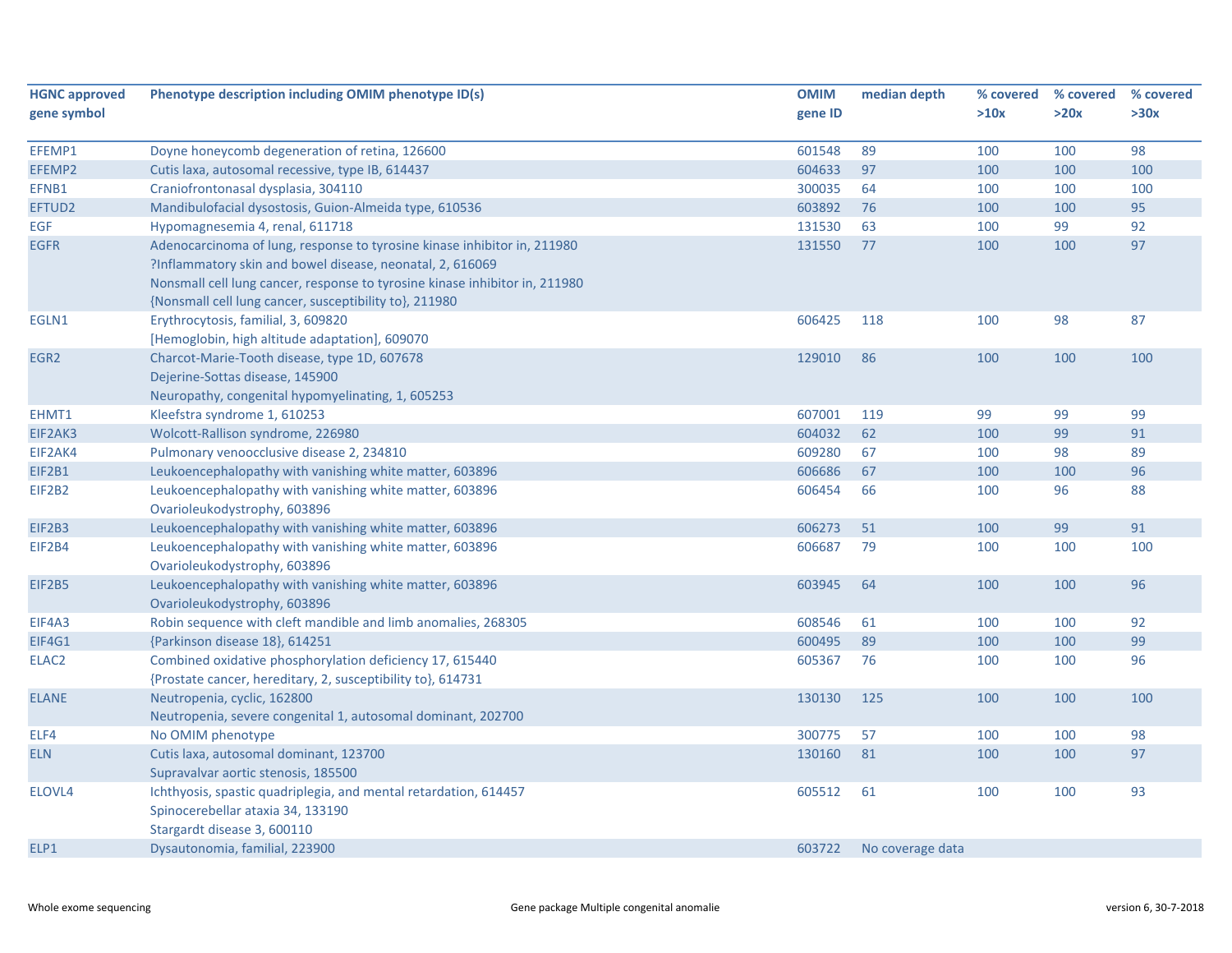| <b>HGNC approved</b> | Phenotype description including OMIM phenotype ID(s)                  | <b>OMIM</b> | median depth | % covered | % covered | % covered |
|----------------------|-----------------------------------------------------------------------|-------------|--------------|-----------|-----------|-----------|
| gene symbol          |                                                                       | gene ID     |              | >10x      | >20x      | >30x      |
| <b>EMD</b>           | Emery-Dreifuss muscular dystrophy 1, X-linked, 310300                 | 300384      | 95           | 100       | 100       | 100       |
| EMG1                 | Bowen-Conradi syndrome, 211180                                        | 611531      | 63           | 100       | 100       | 100       |
| EMX <sub>2</sub>     | Schizencephaly, 269160                                                | 600035      | 143          | 100       | 100       | 100       |
| <b>ENAM</b>          | Amelogenesis imperfecta, type IB, 104500                              | 606585      | 50           | 100       | 100       | 95        |
|                      | Amelogenesis imperfecta, type IC, 204650                              |             |              |           |           |           |
| <b>ENG</b>           | Telangiectasia, hereditary hemorrhagic, type 1, 187300                | 131195      | 96           | 100       | 100       | 99        |
| ENO <sub>3</sub>     | ?Glycogen storage disease XIII, 612932                                | 131370      | 138          | 100       | 100       | 100       |
| ENPP1                | Arterial calcification, generalized, of infancy, 1, 208000            | 173335      | 48           | 97        | 91        | 77        |
|                      | Cole disease, 615522                                                  |             |              |           |           |           |
|                      | {Diabetes mellitus, non-insulin-dependent, susceptibility to}, 125853 |             |              |           |           |           |
|                      | Hypophosphatemic rickets, autosomal recessive, 2, 613312              |             |              |           |           |           |
|                      | {Obesity, susceptibility to}, 601665                                  |             |              |           |           |           |
| ENTPD1               | Spastic paraplegia 64, autosomal recessive, 615683                    | 601752      | 57           | 100       | 99        | 88        |
| <b>EOGT</b>          | Adams-Oliver syndrome 4, 615297                                       | 614789      | 50           | 100       | 99        | 86        |
| EP300                | Colorectal cancer, somatic, 114500                                    | 602700      | 89           | 100       | 99        | 95        |
|                      | Rubinstein-Taybi syndrome 2, 613684                                   |             |              |           |           |           |
| EPAS1                | Erythrocytosis, familial, 4, 611783                                   | 603349      | 100          | 100       | 100       | 99        |
| <b>EPB41</b>         | Elliptocytosis-1, 611804                                              | 130500      | 56           | 100       | 100       | 94        |
| <b>EPB42</b>         | Spherocytosis, type 5, 612690                                         | 177070      | 120          | 100       | 100       | 100       |
| <b>EPCAM</b>         | Colorectal cancer, hereditary nonpolyposis, type 8, 613244            | 185535      | 50           | 100       | 98        | 84        |
|                      | Diarrhea 5, with tufting enteropathy, congenital, 613217              |             |              |           |           |           |
| EPG5                 | Vici syndrome, 242840                                                 | 615068      | 61           | 100       | 99        | 93        |
| EPHA <sub>2</sub>    | Cataract 6, multiple types, 116600                                    | 176946      | 128          | 100       | 100       | 99        |
| EPHB2                | {Prostate cancer/brain cancer susceptibility, somatic}, 603688        | 600997      | 136          | 98        | 98        | 98        |
| EPHX1                | ?Hypercholanemia, familial, 607748                                    | 132810      | 120          | 100       | 100       | 99        |
| EPM2A                | Epilepsy, progressive myoclonic 2A (Lafora), 254780                   | 607566      | 76           | 89        | 87        | 84        |
| <b>EPX</b>           | [Eosinophil peroxidase deficiency], 261500                            | 131399      | 107          | 100       | 100       | 100       |
| ERBB2                | Adenocarcinoma of lung, somatic, 211980                               | 164870      | 126          | 100       | 99        | 98        |
|                      | Gastric cancer, somatic, 613659                                       |             |              |           |           |           |
|                      | Glioblastoma, somatic, 137800                                         |             |              |           |           |           |
|                      | Ovarian cancer, somatic                                               |             |              |           |           |           |
| ERBB3                | Lethal congenital contractural syndrome 2, 607598                     | 190151      | 94           | 100       | 100       | 99        |
| ERBB4                | Amyotrophic lateral sclerosis 19, 615515                              | 600543      | 57           | 100       | 99        | 89        |
| ERCC1                | Cerebrooculofacioskeletal syndrome 4, 610758                          | 126380      | 69           | 100       | 100       | 93        |
| ERCC <sub>2</sub>    | ?Cerebrooculofacioskeletal syndrome 2, 610756                         | 126340      | 91           | 100       | 99        | 97        |
|                      | Trichothiodystrophy 1, photosensitive, 601675                         |             |              |           |           |           |
|                      | Xeroderma pigmentosum, group D, 278730                                |             |              |           |           |           |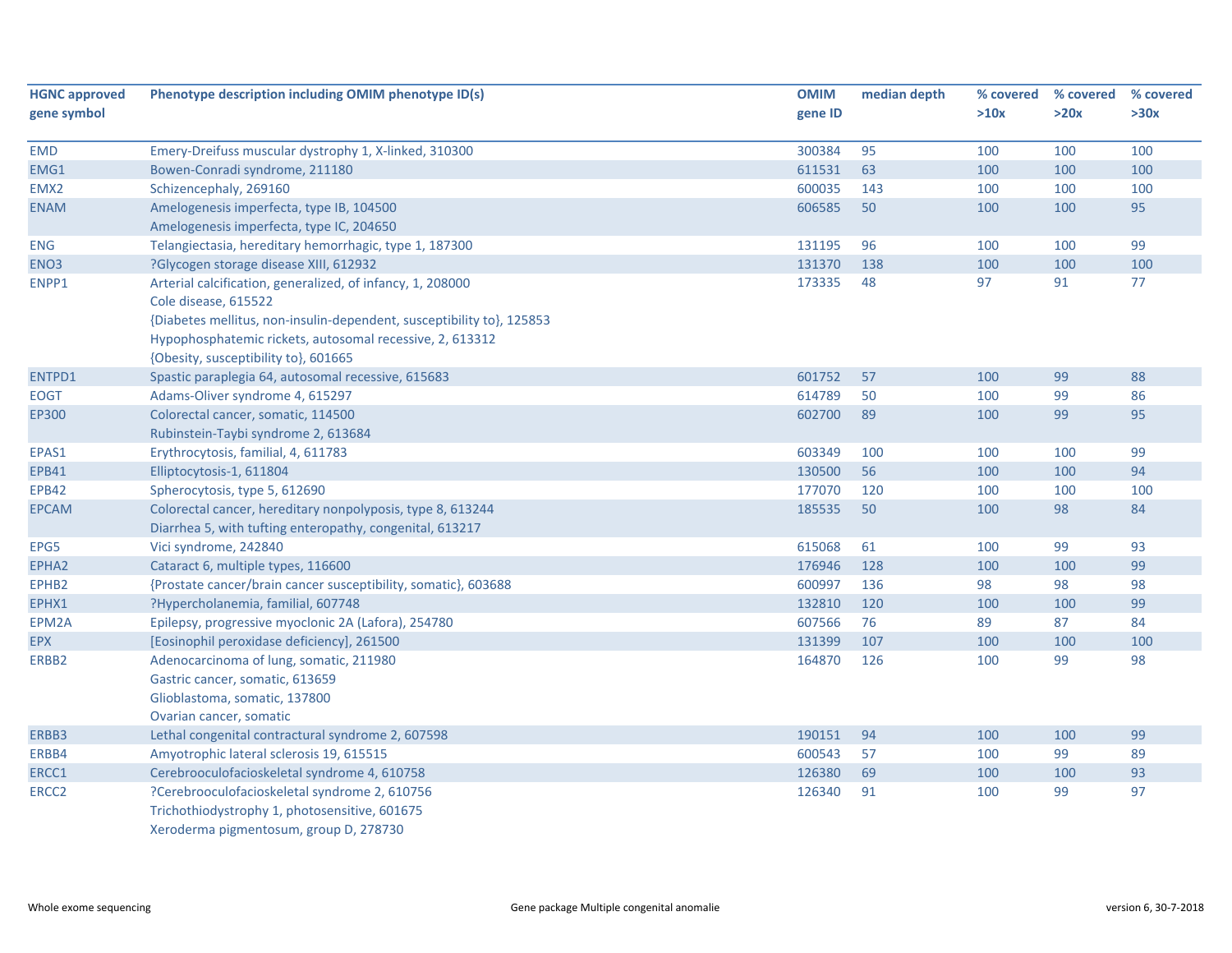| <b>HGNC approved</b> | Phenotype description including OMIM phenotype ID(s)                       | <b>OMIM</b> | median depth | % covered | % covered | % covered |
|----------------------|----------------------------------------------------------------------------|-------------|--------------|-----------|-----------|-----------|
| gene symbol          |                                                                            | gene ID     |              | >10x      | >20x      | >30x      |
| ERCC3                | Trichothiodystrophy 2, photosensitive, 616390                              | 133510      | 70           | 100       | 100       | 96        |
|                      | Xeroderma pigmentosum, group B, 610651                                     |             |              |           |           |           |
| ERCC4                | Fanconi anemia, complementation group Q, 615272                            | 133520      | 72           | 100       | 100       | 94        |
|                      | ?XFE progeroid syndrome, 610965                                            |             |              |           |           |           |
|                      | Xeroderma pigmentosum, group F, 278760                                     |             |              |           |           |           |
|                      | Xeroderma pigmentosum, type F/Cockayne syndrome, 278760                    |             |              |           |           |           |
| ERCC5                | Cerebrooculofacioskeletal syndrome 3, 616570                               | 133530      | 75           | 100       | 100       | 96        |
|                      | Xeroderma pigmentosum, group G, 278780                                     |             |              |           |           |           |
|                      | Xeroderma pigmentosum, group G/Cockayne syndrome, 278780                   |             |              |           |           |           |
| ERCC6                | Cerebrooculofacioskeletal syndrome 1, 214150                               | 609413      | 74           | 100       | 99        | 94        |
|                      | Cockayne syndrome, type B, 133540                                          |             |              |           |           |           |
|                      | De Sanctis-Cacchione syndrome, 278800                                      |             |              |           |           |           |
|                      | {Lung cancer, susceptibility to}, 211980                                   |             |              |           |           |           |
|                      | {Macular degeneration, age-related, susceptibility to, 5}, 613761          |             |              |           |           |           |
|                      | Premature ovarian failure 11, 616946                                       |             |              |           |           |           |
|                      | UV-sensitive syndrome 1, 600630                                            |             |              |           |           |           |
| ERCC6L2              | Bone marrow failure syndrome 2, 615715                                     | 615667      | 50           | 100       | 97        | 88        |
| ERCC <sub>8</sub>    | Cockayne syndrome, type A, 216400                                          | 609412      | 74           | 100       | 97        | 86        |
|                      | UV-sensitive syndrome 2, 614621                                            |             |              |           |           |           |
| <b>ERF</b>           | Chitayat syndrome, 617180                                                  | 611888      | 129          | 100       | 100       | 100       |
|                      | Craniosynostosis 4, 600775                                                 |             |              |           |           |           |
| ERLIN2               | Spastic paraplegia 18, autosomal recessive, 611225                         | 611605      | 59           | 100       | 99        | 92        |
| ESCO <sub>2</sub>    | Roberts syndrome, 268300                                                   | 609353      | 51           | 100       | 99        | 92        |
|                      | SC phocomelia syndrome, 269000                                             |             |              |           |           |           |
| <b>ESPN</b>          | Deafness, autosomal recessive 36, 609006                                   | 606351      | 101          | 98        | 89        | 81        |
|                      | Deafness, neurosensory, without vestibular involvement, autosomal dominant |             |              |           |           |           |
| ESR1                 | {Atherosclerosis, susceptibility to}                                       | 133430      | 96           | 100       | 100       | 97        |
|                      | {Breast cancer}, 114480                                                    |             |              |           |           |           |
|                      | Estrogen resistance, 615363                                                |             |              |           |           |           |
|                      | {HDL response to hormone replacement, augmented}                           |             |              |           |           |           |
|                      | {Migraine, susceptibility to}, 157300                                      |             |              |           |           |           |
|                      | {Myocardial infarction, susceptibility to}, 608446                         |             |              |           |           |           |
| <b>ESRRB</b>         | Deafness, autosomal recessive 35, 608565                                   | 602167      | 143          | 100       | 100       | 100       |
| <b>ETFA</b>          | Glutaric acidemia IIA, 231680                                              | 608053      | 53           | 100       | 100       | 92        |
| <b>ETFB</b>          | Glutaric acidemia IIB, 231680                                              | 130410      | 102          | 100       | 100       | 100       |
| <b>ETFDH</b>         | Glutaric acidemia IIC, 231680                                              | 231675      | 73           | 100       | 100       | 97        |
| ETHE1                | Ethylmalonic encephalopathy, 602473                                        | 608451      | 108          | 100       | 100       | 93        |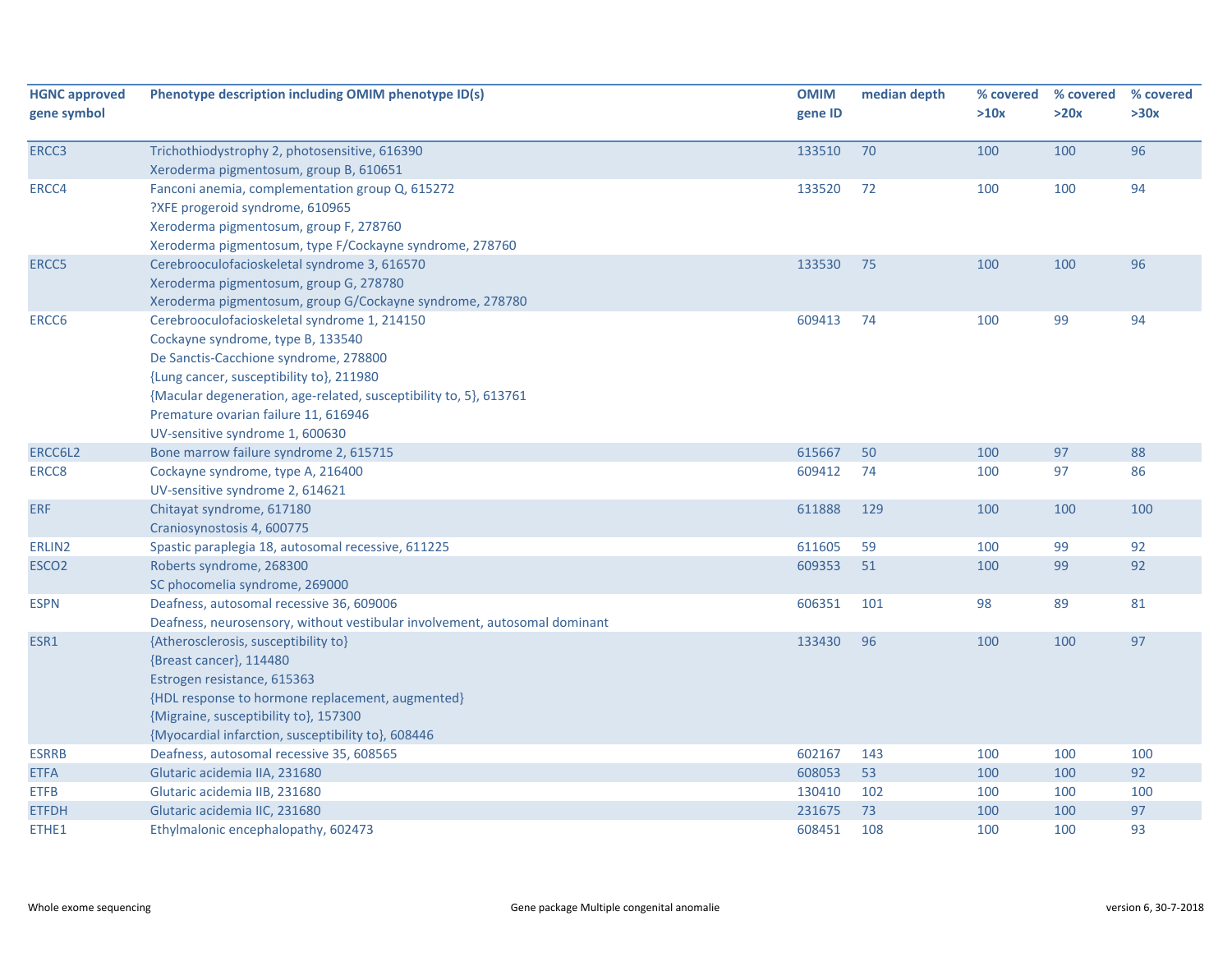| <b>HGNC approved</b><br>gene symbol | Phenotype description including OMIM phenotype ID(s)                                                                                                                                                                    | <b>OMIM</b><br>gene ID | median depth | % covered<br>>10x | % covered<br>>20x | % covered<br>>30x |
|-------------------------------------|-------------------------------------------------------------------------------------------------------------------------------------------------------------------------------------------------------------------------|------------------------|--------------|-------------------|-------------------|-------------------|
|                                     |                                                                                                                                                                                                                         |                        |              |                   |                   |                   |
| ETV6                                | Leukemia, acute myeloid, somatic, 601626<br>Thrombocytopenia 5, 616216                                                                                                                                                  | 600618                 | 107          | 100               | 100               | 98                |
| <b>EVC</b>                          | Ellis-van Creveld syndrome, 225500<br>?Weyers acrofacial dysostosis, 193530                                                                                                                                             | 604831                 | 92           | 96                | 95                | 93                |
| EVC <sub>2</sub>                    | Ellis-van Creveld syndrome, 225500<br>Weyers acrofacial dysostosis, 193530                                                                                                                                              | 607261                 | 80           | 100               | 99                | 94                |
| EWSR1                               | Ewing sarcoma, 612219<br>Neuroepithelioma, 612219                                                                                                                                                                       | 133450                 | 63           | 100               | 99                | 90                |
| EXOSC3                              | Pontocerebellar hypoplasia, type 1B, 614678                                                                                                                                                                             | 606489                 | 93           | 100               | 100               | 88                |
| EXPH <sub>5</sub>                   | Epidermolysis bullosa, nonspecific, autosomal recessive, 615028                                                                                                                                                         | 612878                 | 52           | 100               | 100               | 96                |
| EXT1                                | Chondrosarcoma, 215300<br>Exostoses, multiple, type 1, 133700                                                                                                                                                           | 608177                 | 63           | 100               | 98                | 92                |
| EXT <sub>2</sub>                    | Exostoses, multiple, type 2, 133701<br>?Seizures, scoliosis, and macrocephaly syndrome, 616682                                                                                                                          | 608210                 | 89           | 100               | 99                | 94                |
| EXTL3                               | Immunoskeletal dysplasia with neurodevelopmental abnormalities, 617425                                                                                                                                                  | 605744                 | 133          | 100               | 100               | 100               |
| EYA1                                | Anterior segment anomalies with or without cataract, 602588<br>Branchiootic syndrome 1, 602588<br>Branchiootorenal syndrome 1, with or without cataracts, 113650<br>?Otofaciocervical syndrome, 166780                  | 601653                 | 80           | 100               | 100               | 92                |
| EYA4                                | ?Cardiomyopathy, dilated, 1J, 605362<br>Deafness, autosomal dominant 10, 601316                                                                                                                                         | 603550                 | 53           | 100               | 99                | 88                |
| <b>EYS</b>                          | Retinitis pigmentosa 25, 602772                                                                                                                                                                                         | 612424                 | 62           | 100               | 99                | 94                |
| EZH <sub>2</sub>                    | Weaver syndrome, 277590                                                                                                                                                                                                 | 601573                 | 69           | 100               | 100               | 94                |
| F <sub>10</sub>                     | Factor X deficiency, 227600                                                                                                                                                                                             | 613872                 | 156          | 100               | 99                | 97                |
| F11                                 | Factor XI deficiency, autosomal dominant, 612416<br>Factor XI deficiency, autosomal recessive, 612416                                                                                                                   | 264900                 | 56           | 100               | 99                | 91                |
| F <sub>12</sub>                     | Angioedema, hereditary, type III, 610618<br>Factor XII deficiency, 234000                                                                                                                                               | 610619                 | 134          | 100               | 100               | 99                |
| F13A1                               | Factor XIIIA deficiency, 613225<br>{Myocardial infarction, protection against}, 608446<br>{Venous thrombosis, protection against}, 188050                                                                               | 134570                 | 64           | 100               | 100               | 96                |
| <b>F13B</b>                         | Factor XIIIB deficiency, 613235                                                                                                                                                                                         | 134580                 | 73           | 100               | 100               | 94                |
| F <sub>2</sub>                      | Dysprothrombinemia, 613679<br>Hypoprothrombinemia, 613679<br>{Pregnancy loss, recurrent, susceptibility to, 2}, 614390<br>{Stroke, ischemic, susceptibility to}, 601367<br>Thrombophilia due to thrombin defect, 188050 | 176930                 | 95           | 100               | 100               | 100               |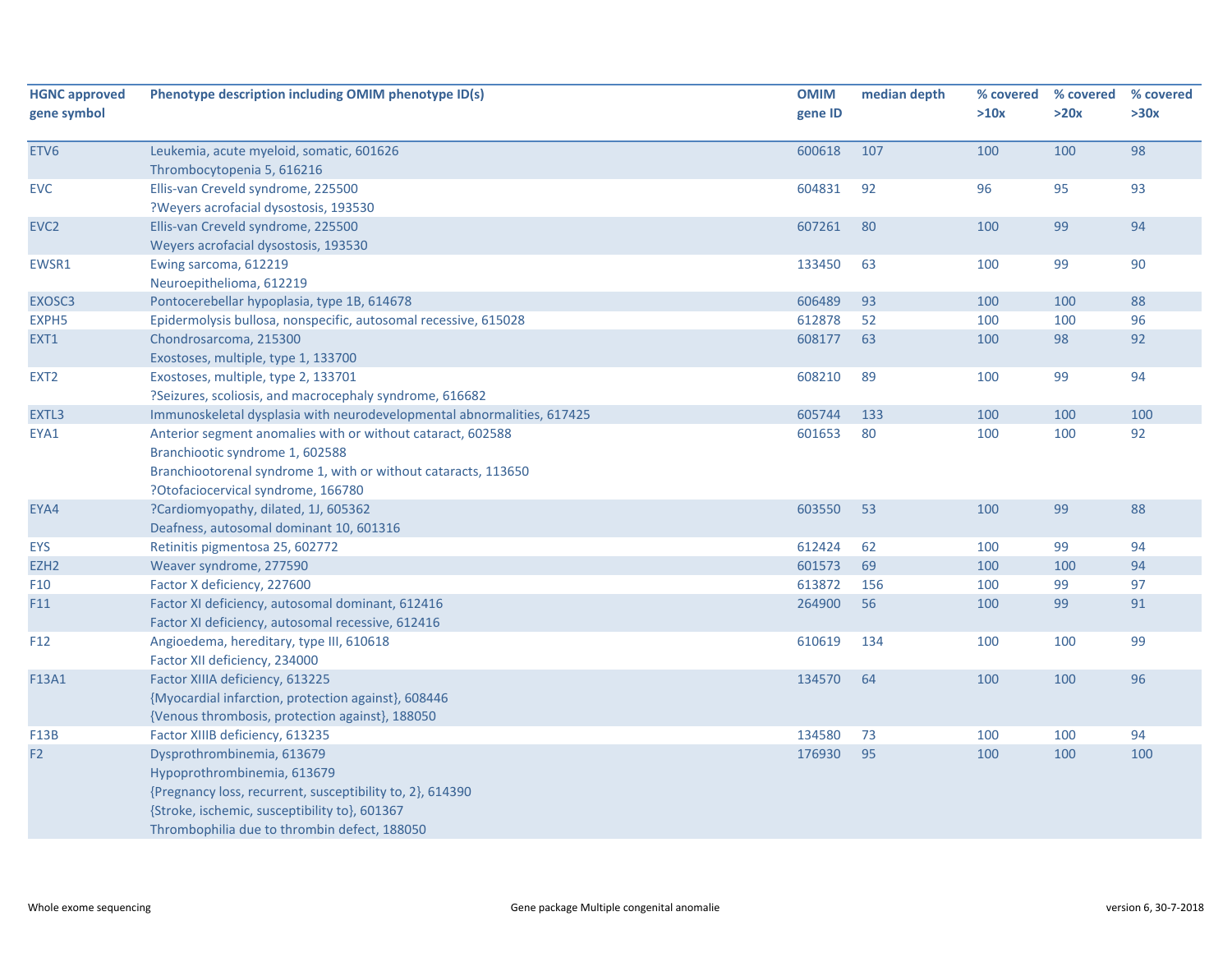| <b>HGNC approved</b><br>gene symbol | Phenotype description including OMIM phenotype ID(s)                                                      | <b>OMIM</b><br>gene ID | median depth | % covered<br>>10x | % covered<br>>20x | % covered<br>>30x |
|-------------------------------------|-----------------------------------------------------------------------------------------------------------|------------------------|--------------|-------------------|-------------------|-------------------|
|                                     |                                                                                                           |                        |              |                   |                   |                   |
| F <sub>5</sub>                      | {Budd-Chiari syndrome}, 600880                                                                            | 612309                 | 93           | 100               | 99                | 95                |
|                                     | Factor V deficiency, 227400                                                                               |                        |              |                   |                   |                   |
|                                     | {Pregnancy loss, recurrent, susceptibility to, 1}, 614389                                                 |                        |              |                   |                   |                   |
|                                     | {Stroke, ischemic, susceptibility to}, 601367                                                             |                        |              |                   |                   |                   |
|                                     | Thrombophilia due to activated protein C resistance, 188055                                               |                        |              |                   |                   |                   |
|                                     | {Thrombophilia, susceptibility to, due to factor V Leiden}, 188055                                        |                        |              |                   |                   |                   |
| F7                                  | Factor VII deficiency, 227500                                                                             | 613878                 | 134          | 100               | 100               | 100               |
|                                     | {Myocardial infarction, decreased susceptibility to}, 608446                                              |                        |              |                   |                   |                   |
| F <sub>8</sub>                      | Hemophilia A, 306700                                                                                      | 300841                 | 38           | 100               | 96                | 72                |
| F <sub>9</sub>                      | {Deep venous thrombosis, protection against}, 300807                                                      | 300746                 | 49           | 100               | 99                | 88                |
|                                     | Hemophilia B, 306900                                                                                      |                        |              |                   |                   |                   |
|                                     | Thrombophilia, X-linked, due to factor IX defect, 300807                                                  |                        |              |                   |                   |                   |
|                                     | {Warfarin sensitivity}, 122700                                                                            |                        |              |                   |                   |                   |
| FA <sub>2</sub> H                   | Spastic paraplegia 35, autosomal recessive, 612319                                                        | 611026                 | 73           | 100               | 100               | 95                |
| FADD                                | Infections, recurrent, with encephalopathy, hepatic dysfunction, and cardiovascular malformations, 613759 | 602457                 | 131          | 100               | 100               | 100               |
| FAH                                 | Tyrosinemia, type I, 276700                                                                               | 613871                 | 91           | 100               | 100               | 98                |
| <b>FAM111A</b>                      | Gracile bone dysplasia, 602361                                                                            | 615292                 | 62           | 100               | 100               | 99                |
|                                     | Kenny-Caffey syndrome, type 2, 127000                                                                     |                        |              |                   |                   |                   |
| <b>FAM111B</b>                      | Poikiloderma, hereditary fibrosing, with tendon contractures, myopathy, and pulmonary fibrosis, 615704    | 615584                 | 56           | 100               | 100               | 96                |
| <b>FAM126A</b>                      | Leukodystrophy, hypomyelinating, 5, 610532                                                                | 610531                 | 54           | 100               | 100               | 95                |
| <b>FAM161A</b>                      | Retinitis pigmentosa 28, 606068                                                                           | 613596                 | 56           | 100               | 99                | 92                |
| FAM20A                              | Amelogenesis imperfecta, type IG (enamel-renal syndrome), 204690                                          | 611062                 | 118          | 100               | 100               | 100               |
| FAM20C                              | Raine syndrome, 259775                                                                                    | 611061                 | 119          | 100               | 100               | 100               |
| FAM83H                              | Amelogenesis imperfecta, type IIIA, 130900                                                                | 611927                 | 112          | 100               | 100               | 97                |
| FAN1                                | Interstitial nephritis, karyomegalic, 614817                                                              | 613534                 | 69           | 100               | 100               | 94                |
| <b>FANCA</b>                        | Fanconi anemia, complementation group A, 227650                                                           | 607139                 | 97           | 100               | 99                | 94                |
| <b>FANCB</b>                        | Fanconi anemia, complementation group B, 300514                                                           | 300515                 | 42           | 100               | 96                | 75                |
| <b>FANCC</b>                        | Fanconi anemia, complementation group C, 227645                                                           | 613899                 | 60           | 100               | 97                | 83                |
| <b>FANCD2</b>                       | Fanconi anemia, complementation group D2, 227646                                                          | 613984                 | 60           | 100               | 99                | 92                |
| <b>FANCE</b>                        | Fanconi anemia, complementation group E, 600901                                                           | 613976                 | 119          | 100               | 99                | 91                |
| <b>FANCF</b>                        | Fanconi anemia, complementation group F, 603467                                                           | 613897                 | 170          | 100               | 100               | 100               |
| <b>FANCG</b>                        | Fanconi anemia, complementation group G, 614082                                                           | 602956                 | 118          | 100               | 100               | 100               |
| <b>FANCI</b>                        | Fanconi anemia, complementation group I, 609053                                                           | 611360                 | 59           | 100               | 100               | 94                |
| <b>FANCL</b>                        | Fanconi anemia, complementation group L, 614083                                                           | 608111                 | 49           | 100               | 97                | 81                |
| <b>FANCM</b>                        | No OMIM phenotype                                                                                         | 609644                 | 63           | 100               | 98                | 92                |
| FARS <sub>2</sub>                   | Combined oxidative phosphorylation deficiency 14, 614946                                                  | 611592                 | 100          | 100               | 100               | 98                |
|                                     | Spastic paraplegia 77, autosomal recessive, 617046                                                        |                        |              |                   |                   |                   |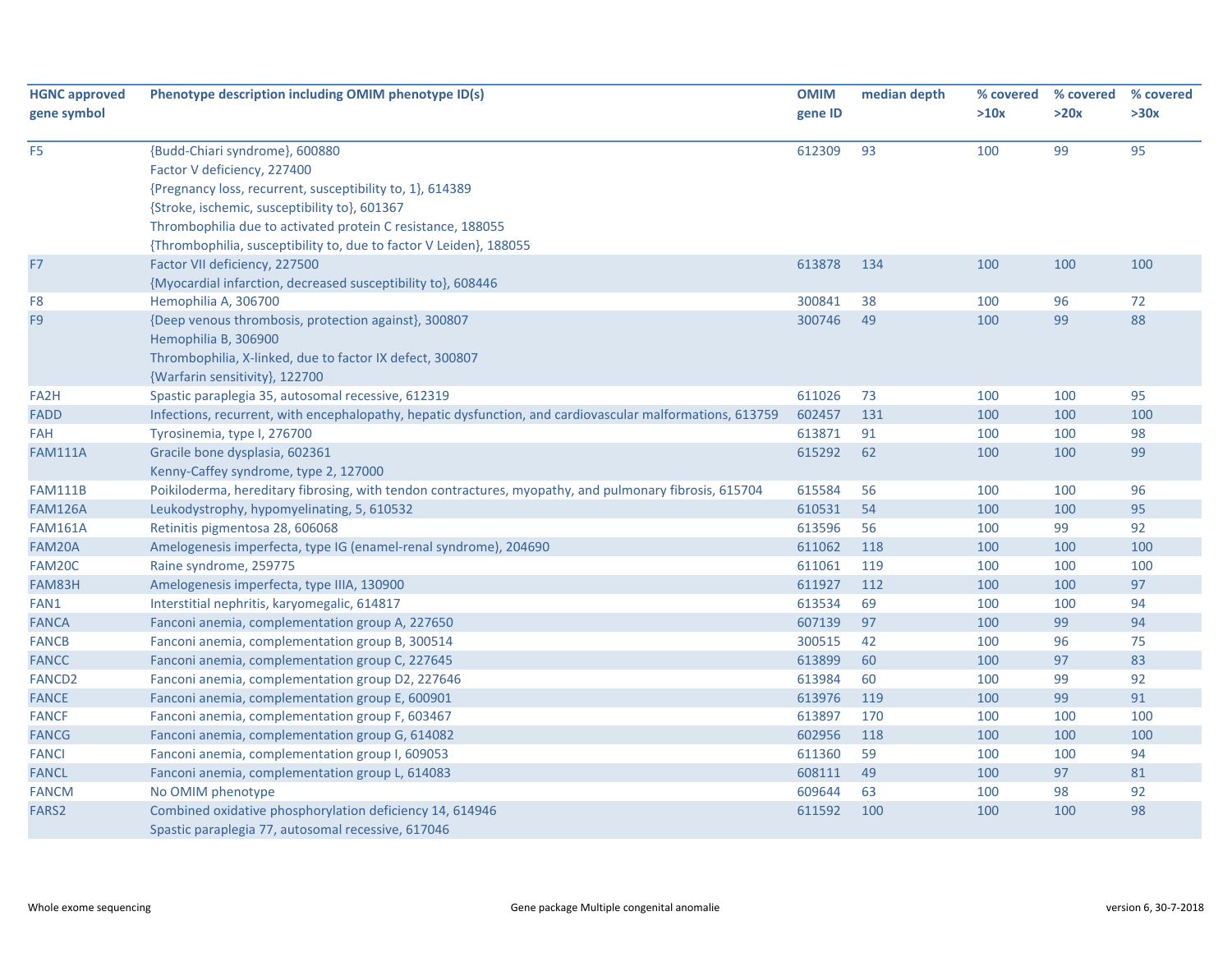| <b>HGNC approved</b> | Phenotype description including OMIM phenotype ID(s)                                | <b>OMIM</b> | median depth | % covered | % covered | % covered |
|----------------------|-------------------------------------------------------------------------------------|-------------|--------------|-----------|-----------|-----------|
| gene symbol          |                                                                                     | gene ID     |              | >10x      | >20x      | >30x      |
| FAS                  | Autoimmune lymphoproliferative syndrome, type IA, 601859                            | 134637      | 239          | 100       | 99        | 90        |
|                      | {Autoimmune lymphoproliferative syndrome}, 601859                                   |             |              |           |           |           |
|                      | Squamous cell carcinoma, burn scar-related, somatic                                 |             |              |           |           |           |
| <b>FASLG</b>         | Autoimmune lymphoproliferative syndrome, type IB, 601859                            | 134638      | 51           | 100       | 100       | 97        |
|                      | {Lung cancer, susceptibility to}, 211980                                            |             |              |           |           |           |
| FAT1                 | No OMIM phenotype                                                                   | 600976      | 63           | 100       | 100       | 97        |
| FAT4                 | Hennekam lymphangiectasia-lymphedema syndrome 2, 616006                             | 612411      | 78           | 100       | 100       | 98        |
|                      | Van Maldergem syndrome 2, 615546                                                    |             |              |           |           |           |
| FBLN1                | Synpolydactyly, 3/3'4, associated with metacarpal and metatarsal synostoses, 608180 | 135820      | 107          | 100       | 100       | 99        |
| FBLN5                | Cutis laxa, autosomal dominant 2, 614434                                            | 604580      | 91           | 100       | 100       | 99        |
|                      | Cutis laxa, autosomal recessive, type IA, 219100                                    |             |              |           |           |           |
|                      | Macular degeneration, age-related, 3, 608895                                        |             |              |           |           |           |
|                      | Neuropathy, hereditary, with or without age-related macular degeneration, 608895    |             |              |           |           |           |
| FBN1                 | Acromicric dysplasia, 102370                                                        | 134797      | 175          | 100       | 100       | 100       |
|                      | Ectopia lentis, familial, 129600                                                    |             |              |           |           |           |
|                      | Geleophysic dysplasia 2, 614185                                                     |             |              |           |           |           |
|                      | MASS syndrome, 604308                                                               |             |              |           |           |           |
|                      | Marfan lipodystrophy syndrome, 616914                                               |             |              |           |           |           |
|                      | Marfan syndrome, 154700                                                             |             |              |           |           |           |
|                      | Stiff skin syndrome, 184900                                                         |             |              |           |           |           |
|                      | Weill-Marchesani syndrome 2, dominant, 608328                                       |             |              |           |           |           |
| FBN <sub>2</sub>     | Contractural arachnodactyly, congenital, 121050                                     | 612570      | 66           | 100       | 99        | 94        |
|                      | Macular degeneration, early-onset, 616118                                           |             |              |           |           |           |
| FBP1                 | Fructose-1,6-bisphosphatase deficiency, 229700                                      | 611570      | 121          | 100       | 100       | 100       |
| FBXL4                | Mitochondrial DNA depletion syndrome 13 (encephalomyopathic type), 615471           | 605654      | 59           | 100       | 100       | 96        |
| <b>FBXO38</b>        | Neuronopathy, distal hereditary motor, type IID, 615575                             | 608533      | 72           | 100       | 99        | 91        |
| FBXO7                | Parkinson disease 15, autosomal recessive, 260300                                   | 605648      | 74           | 100       | 100       | 96        |
| FCGR3A               | Immunodeficiency 20, 615707                                                         | 146740      | 248          | 100       | 100       | 97        |
| FCGR3B               | Neutropenia, alloimmune neonatal                                                    | 610665      | 217          | 100       | 100       | 100       |
| FCN3                 | Immunodeficiency due to ficolin 3 deficiency, 613860                                | 604973      | 91           | 100       | 100       | 95        |
| <b>FECH</b>          | Protoporphyria, erythropoietic, 1, 177000                                           | 612386      | 57           | 100       | 100       | 90        |
| FERMT1               | Kindler syndrome, 173650                                                            | 607900      | 62           | 100       | 96        | 83        |
| FERMT3               | Leukocyte adhesion deficiency, type III, 612840                                     | 607901      | 109          | 100       | 100       | 95        |
| <b>FGA</b>           | Afibrinogenemia, congenital, 202400                                                 | 134820      | 95           | 100       | 99        | 96        |
|                      | Amyloidosis, familial visceral, 105200                                              |             |              |           |           |           |
|                      | Dysfibrinogenemia, congenital, 616004                                               |             |              |           |           |           |
|                      | Hypodysfibrinogenemia, congenital, 616004                                           |             |              |           |           |           |
|                      |                                                                                     |             |              |           |           |           |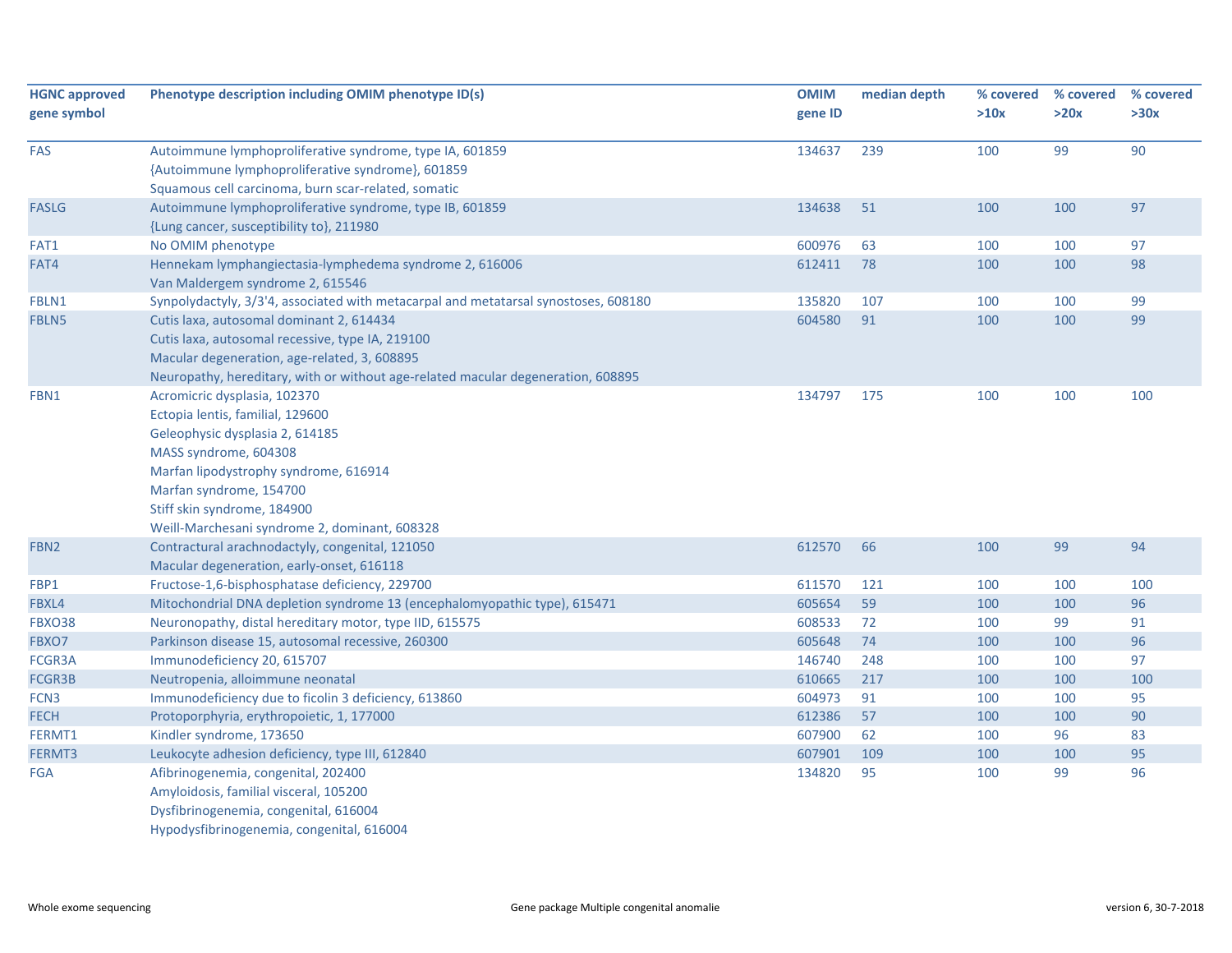| <b>HGNC approved</b> | Phenotype description including OMIM phenotype ID(s)                                   | <b>OMIM</b> | median depth | % covered | % covered | % covered |
|----------------------|----------------------------------------------------------------------------------------|-------------|--------------|-----------|-----------|-----------|
| gene symbol          |                                                                                        | gene ID     |              | >10x      | >20x      | >30x      |
|                      |                                                                                        |             |              |           |           |           |
| FGB                  | Afibrinogenemia, congenital, 202400                                                    | 134830      | 66           | 100       | 100       | 96        |
|                      | Dysfibrinogenemia, congenital, 616004                                                  |             |              |           |           |           |
|                      | Hypofibrinogenemia, congenital, 202400                                                 |             |              |           |           |           |
| FGD1                 | Aarskog-Scott syndrome, 305400                                                         | 300546      | 65           | 100       | 99        | 95        |
|                      | Mental retardation, X-linked syndromic 16, 305400                                      |             |              |           |           |           |
| FGD4                 | Charcot-Marie-Tooth disease, type 4H, 609311                                           | 611104      | 57           | 100       | 96        | 87        |
| FGF10                | Aplasia of lacrimal and salivary glands, 180920                                        | 602115      | 47           | 100       | 97        | 86        |
|                      | LADD syndrome, 149730                                                                  |             |              |           |           |           |
| FGF14                | Spinocerebellar ataxia 27, 609307                                                      | 601515      | 58           | 100       | 100       | 96        |
| FGF16                | Metacarpal 4-5 fusion, 309630                                                          | 300827      | 86           | 100       | 100       | 90        |
| <b>FGF17</b>         | Hypogonadotropic hypogonadism 20 with or without anosmia, 615270                       | 603725      | 128          | 100       | 100       | 100       |
| FGF23                | Hypophosphatemic rickets, autosomal dominant, 193100                                   | 605380      | 86           | 100       | 100       | 96        |
|                      | Osteomalacia, tumor-induced                                                            |             |              |           |           |           |
|                      | Tumoral calcinosis, hyperphosphatemic, familial, 2, 617993                             |             |              |           |           |           |
| FGF3                 | Deafness, congenital with inner ear agenesis, microtia, and microdontia, 610706        | 164950      | 118          | 100       | 100       | 100       |
| FGF8                 | Hypogonadotropic hypogonadism 6 with or without anosmia, 612702                        | 600483      | 133          | 100       | 95        | 94        |
| FGF9                 | Multiple synostoses syndrome 3, 612961                                                 | 600921      | 70           | 100       | 100       | 100       |
| FGFR1                | Encephalocraniocutaneous lipomatosis, 613001                                           | 136350      | 94           | 100       | 100       | 98        |
|                      | Hartsfield syndrome, 615465                                                            |             |              |           |           |           |
|                      | Hypogonadotropic hypogonadism 2 with or without anosmia, 147950                        |             |              |           |           |           |
|                      | Jackson-Weiss syndrome, 123150                                                         |             |              |           |           |           |
|                      | Osteoglophonic dysplasia, 166250                                                       |             |              |           |           |           |
|                      | Pfeiffer syndrome, 101600                                                              |             |              |           |           |           |
|                      | Trigonocephaly 1, 190440                                                               |             |              |           |           |           |
| FGFR <sub>2</sub>    | Antley-Bixler syndrome without genital anomalies or disordered steroidogenesis, 207410 | 176943      | 63           | 100       | 99        | 90        |
|                      | Apert syndrome, 101200                                                                 |             |              |           |           |           |
|                      | Beare-Stevenson cutis gyrata syndrome, 123790                                          |             |              |           |           |           |
|                      | Bent bone dysplasia syndrome, 614592                                                   |             |              |           |           |           |
|                      | Craniofacial-skeletal-dermatologic dysplasia, 101600                                   |             |              |           |           |           |
|                      | Craniosynostosis, nonspecific                                                          |             |              |           |           |           |
|                      | Crouzon syndrome, 123500                                                               |             |              |           |           |           |
|                      | Gastric cancer, somatic, 613659<br>Jackson-Weiss syndrome, 123150                      |             |              |           |           |           |
|                      |                                                                                        |             |              |           |           |           |
|                      | LADD syndrome, 149730                                                                  |             |              |           |           |           |
|                      | Pfeiffer syndrome, 101600<br>Saethre-Chotzen syndrome, 101400                          |             |              |           |           |           |
|                      | Scaphocephaly and Axenfeld-Rieger anomaly                                              |             |              |           |           |           |
|                      | Scaphocephaly, maxillary retrusion, and mental retardation, 609579                     |             |              |           |           |           |
|                      |                                                                                        |             |              |           |           |           |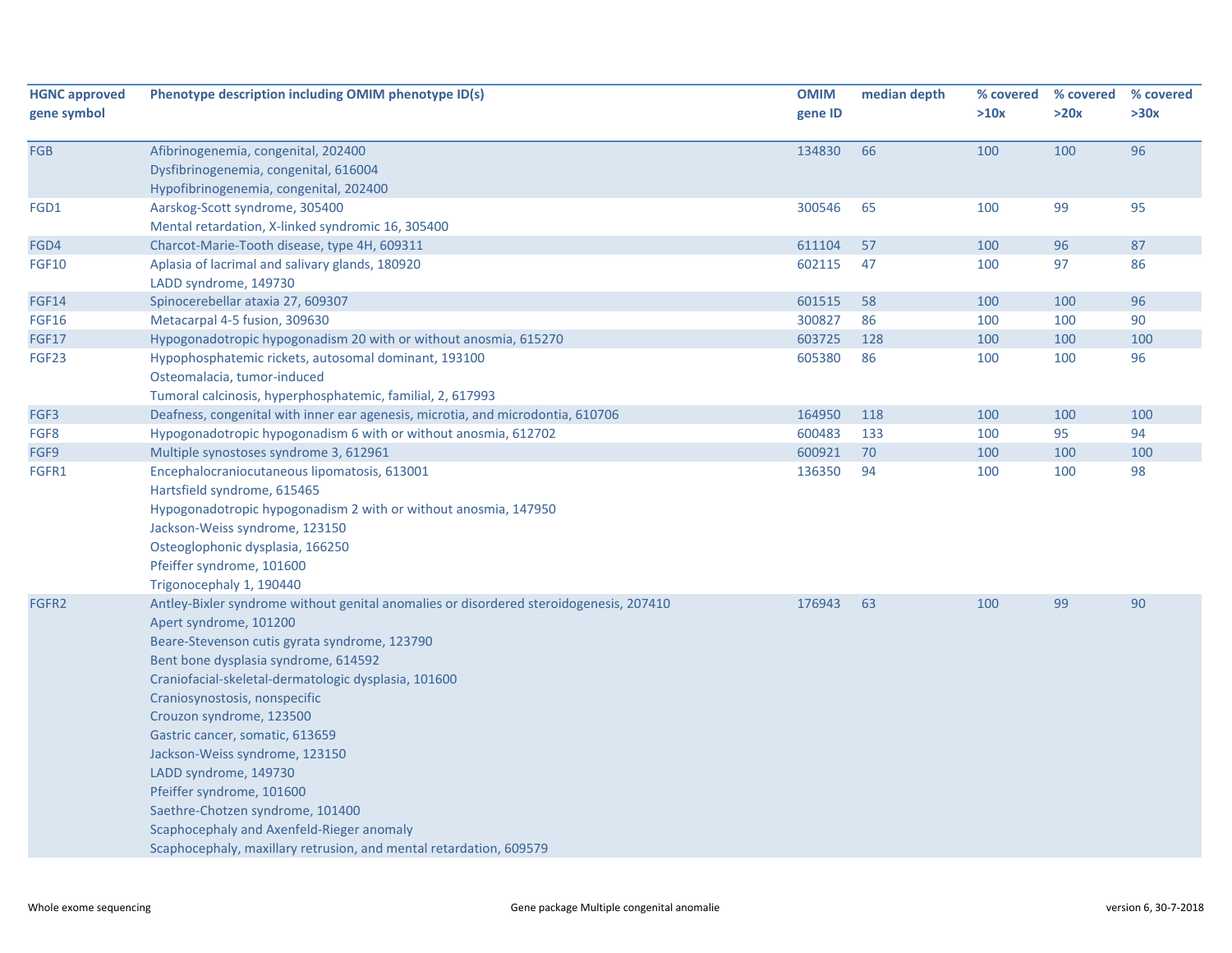| <b>HGNC approved</b><br>gene symbol | Phenotype description including OMIM phenotype ID(s)                                                     | <b>OMIM</b><br>gene ID | median depth | % covered<br>>10x | % covered<br>>20x | % covered<br>>30x |
|-------------------------------------|----------------------------------------------------------------------------------------------------------|------------------------|--------------|-------------------|-------------------|-------------------|
|                                     |                                                                                                          |                        |              |                   |                   |                   |
| FGFR3                               | Achondroplasia, 100800                                                                                   | 134934                 | 112          | 100               | 100               | 99                |
|                                     | Bladder cancer, somatic, 109800                                                                          |                        |              |                   |                   |                   |
|                                     | CATSHL syndrome, 610474                                                                                  |                        |              |                   |                   |                   |
|                                     | Cervical cancer, somatic, 603956                                                                         |                        |              |                   |                   |                   |
|                                     | Colorectal cancer, somatic, 114500                                                                       |                        |              |                   |                   |                   |
|                                     | Crouzon syndrome with acanthosis nigricans, 612247                                                       |                        |              |                   |                   |                   |
|                                     | Hypochondroplasia, 146000                                                                                |                        |              |                   |                   |                   |
|                                     | LADD syndrome, 149730                                                                                    |                        |              |                   |                   |                   |
|                                     | Muenke syndrome, 602849                                                                                  |                        |              |                   |                   |                   |
|                                     | Nevus, epidermal, somatic, 162900                                                                        |                        |              |                   |                   |                   |
|                                     | SADDAN, 616482                                                                                           |                        |              |                   |                   |                   |
|                                     | Spermatocytic seminoma, somatic, 273300                                                                  |                        |              |                   |                   |                   |
|                                     | Thanatophoric dysplasia, type I, 187600                                                                  |                        |              |                   |                   |                   |
|                                     | Thanatophoric dysplasia, type II, 187601                                                                 |                        |              |                   |                   |                   |
| <b>FGG</b>                          | Afibrinogenemia, congenital, 202400                                                                      | 134850                 | 59           | 100               | 99                | 91                |
|                                     | Dysfibrinogenemia, congenital, 616004                                                                    |                        |              |                   |                   |                   |
|                                     | Hypodysfibrinogenemia, 616004                                                                            |                        |              |                   |                   |                   |
|                                     | Hypofibrinogenemia, congenital, 202400                                                                   |                        |              |                   |                   |                   |
| FH                                  | Fumarase deficiency, 606812                                                                              | 136850                 | 70           | 99                | 94                | 86                |
|                                     | Leiomyomatosis and renal cell cancer, 150800                                                             |                        |              |                   |                   |                   |
| FHL1                                | Emery-Dreifuss muscular dystrophy 6, X-linked, 300696                                                    | 300163                 | 81           | 100               | 100               | 94                |
|                                     | Myopathy, X-linked, with postural muscle atrophy, 300696                                                 |                        |              |                   |                   |                   |
|                                     | Reducing body myopathy, X-linked 1a, severe, infantile or early childhood onset, 300717                  |                        |              |                   |                   |                   |
|                                     | Reducing body myopathy, X-linked 1b, with late childhood or adult onset, 300718, X-linked                |                        |              |                   |                   |                   |
|                                     | Scapuloperoneal myopathy, X-linked dominant, 300695                                                      |                        |              |                   |                   |                   |
|                                     | ?Uruguay faciocardiomusculoskeletal syndrome, 300280                                                     |                        |              |                   |                   |                   |
| FIG4                                | Amyotrophic lateral sclerosis 11, 612577                                                                 | 609390                 | 53           | 100               | 99                | 88                |
|                                     | Charcot-Marie-Tooth disease, type 4J, 611228                                                             |                        |              |                   |                   |                   |
|                                     | ?Polymicrogyria, bilateral temporooccipital, 612691                                                      |                        |              |                   |                   |                   |
|                                     | Yunis-Varon syndrome, 216340                                                                             |                        |              |                   |                   |                   |
| <b>FIGLA</b>                        | Premature ovarian failure 6, 612310                                                                      | 608697                 | 78           | 100               | 100               | 95                |
| FKBP10                              | Bruck syndrome 1, 259450                                                                                 | 607063                 | 123          | 100               | 100               | 100               |
|                                     | Osteogenesis imperfecta, type XI, 610968                                                                 |                        |              |                   |                   |                   |
| FKBP14                              | Ehlers-Danlos syndrome, kyphoscoliotic type, 2, 614557                                                   | 614505                 | 80           | 100               | 100               | 96                |
| <b>FKRP</b>                         | Muscular dystrophy-dystroglycanopathy (congenital with brain and eye anomalies), type A, 5, 613153       | 606596                 | 130          | 100               | 100               | 100               |
|                                     | Muscular dystrophy-dystroglycanopathy (congenital with or without mental retardation), type B, 5, 606612 |                        |              |                   |                   |                   |
|                                     | Muscular dystrophy-dystroglycanopathy (limb-girdle), type C, 5, 607155                                   |                        |              |                   |                   |                   |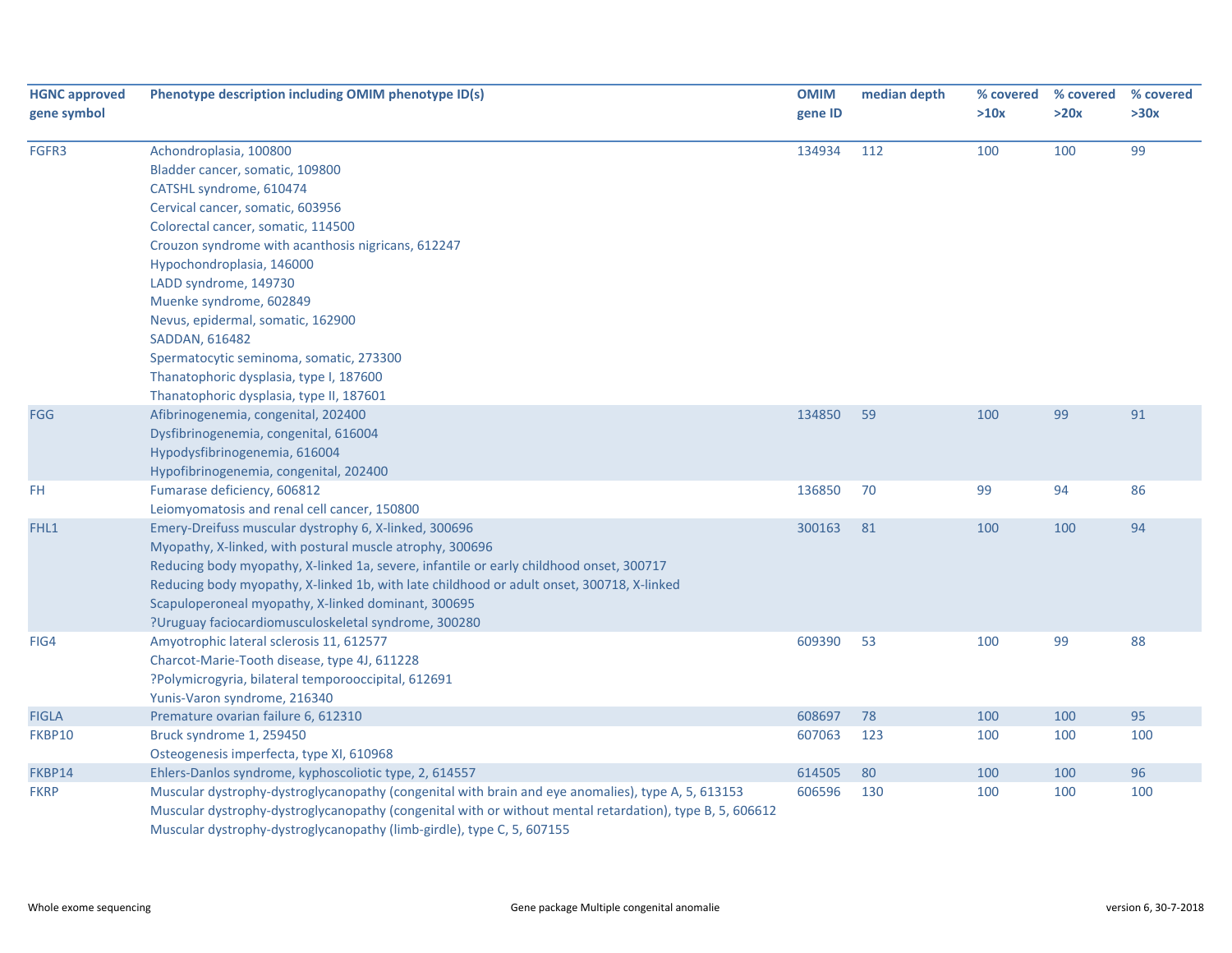| <b>HGNC approved</b> | Phenotype description including OMIM phenotype ID(s)                                               | <b>OMIM</b> | median depth | % covered | % covered | % covered |
|----------------------|----------------------------------------------------------------------------------------------------|-------------|--------------|-----------|-----------|-----------|
| gene symbol          |                                                                                                    | gene ID     |              | >10x      | >20x      | >30x      |
|                      |                                                                                                    |             |              |           |           |           |
| <b>FKTN</b>          | Cardiomyopathy, dilated, 1X, 611615                                                                | 607440      | 72           | 100       | 100       | 98        |
|                      | Muscular dystrophy-dystroglycanopathy (congenital with brain and eye anomalies), type A, 4, 253800 |             |              |           |           |           |
|                      | Muscular dystrophy-dystroglycanopathy (congenital without mental retardation), type B, 4, 613152   |             |              |           |           |           |
|                      | Muscular dystrophy-dystroglycanopathy (limb-girdle), type C, 4, 611588                             |             |              |           |           |           |
| <b>FLCN</b>          | Birt-Hogg-Dube syndrome, 135150                                                                    | 607273      | 119          | 100       | 100       | 100       |
|                      | Colorectal cancer, somatic, 114500                                                                 |             |              |           |           |           |
|                      | Pneumothorax, primary spontaneous, 173600                                                          |             |              |           |           |           |
|                      | Renal carcinoma, chromophobe, somatic, 144700                                                      |             | 429          |           | 100       | 100       |
| <b>FLG</b>           | {Dermatitis, atopic, susceptibility to, 2}, 605803<br>Ichthyosis vulgaris, 146700                  | 135940      |              | 100       |           |           |
| <b>FLNA</b>          | Cardiac valvular dysplasia, 314400                                                                 | 300017      | 98           | 100       | 100       | 99        |
|                      | Congenital short bowel syndrome, 300048                                                            |             |              |           |           |           |
|                      | ?FG syndrome 2, 300321                                                                             |             |              |           |           |           |
|                      | Frontometaphyseal dysplasia 1, 305620                                                              |             |              |           |           |           |
|                      | Heterotopia, periventricular, 300049                                                               |             |              |           |           |           |
|                      | Intestinal pseudoobstruction, neuronal, 300048                                                     |             |              |           |           |           |
|                      | Melnick-Needles syndrome, 309350                                                                   |             |              |           |           |           |
|                      | Otopalatodigital syndrome, type I, 311300                                                          |             |              |           |           |           |
|                      | Otopalatodigital syndrome, type II, 304120                                                         |             |              |           |           |           |
|                      | Terminal osseous dysplasia, 300244                                                                 |             |              |           |           |           |
| <b>FLNB</b>          | Atelosteogenesis, type I, 108720                                                                   | 603381      | 100          | 100       | 100       | 97        |
|                      | Atelosteogenesis, type III, 108721                                                                 |             |              |           |           |           |
|                      | Boomerang dysplasia, 112310                                                                        |             |              |           |           |           |
|                      | Larsen syndrome, 150250                                                                            |             |              |           |           |           |
|                      | Spondylocarpotarsal synostosis syndrome, 272460                                                    |             |              |           |           |           |
| <b>FLNC</b>          | Cardiomyopathy, familial hypertrophic, 26                                                          | 102565      | 124          | 100       | 100       | 99        |
|                      | Cardiomyopathy, familial restrictive 5, 617047                                                     |             |              |           |           |           |
|                      | Myopathy, distal, 4, 614065                                                                        |             |              |           |           |           |
|                      | Myopathy, myofibrillar, 5, 609524                                                                  |             |              |           |           |           |
| FLRT3                | Hypogonadotropic hypogonadism 21 with anosmia, 615271                                              | 604808      | 61           | 100       | 100       | 100       |
| FLT3                 | Leukemia, acute lymphoblastic, somatic, 613065                                                     | 136351      | 60           | 100       | 99        | 86        |
|                      | Leukemia, acute myeloid, reduced survival in, somatic, 601626                                      |             |              |           |           |           |
|                      | Leukemia, acute myeloid, somatic, 601626                                                           |             |              |           |           |           |
| FLT4                 | Hemangioma, capillary infantile, somatic, 602089                                                   | 136352      | 124          | 100       | 100       | 100       |
|                      | Lymphedema, hereditary, IA, 153100                                                                 |             |              |           |           |           |
| FLVCR1               | Ataxia, posterior column, with retinitis pigmentosa, 609033                                        | 609144      | 87           | 100       | 99        | 93        |
| <b>FLVCR2</b>        | Proliferative vasculopathy and hydranencephaly-hydrocephaly syndrome, 225790                       | 610865      | 128          | 100       | 100       | 96        |
| FMO <sub>3</sub>     | Trimethylaminuria, 602079                                                                          | 136132      | 59           | 100       | 99        | 92        |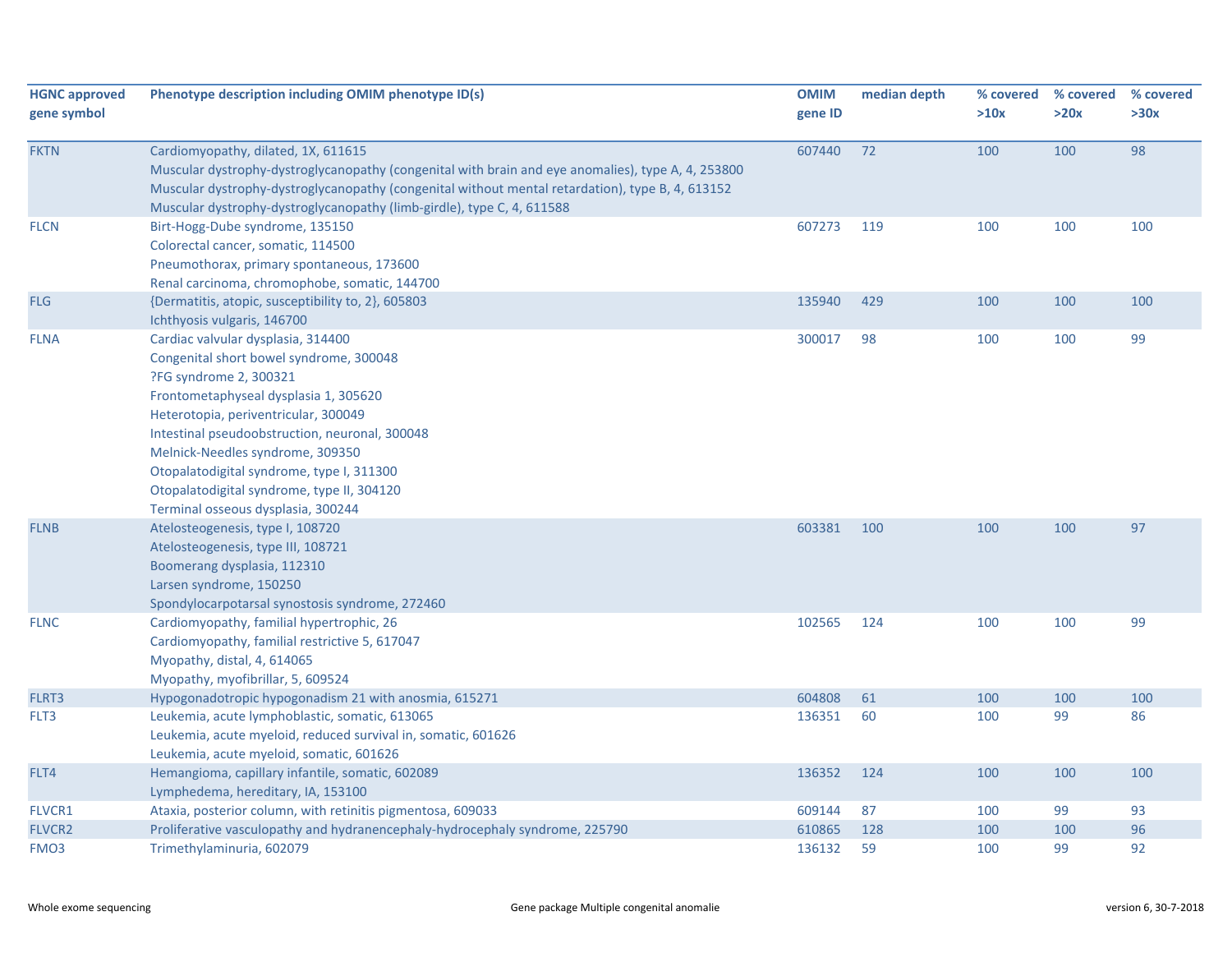| <b>HGNC approved</b><br>gene symbol | Phenotype description including OMIM phenotype ID(s)                                                                                                                          | <b>OMIM</b><br>gene ID | median depth | % covered<br>>10x | % covered<br>>20x | % covered<br>>30x |
|-------------------------------------|-------------------------------------------------------------------------------------------------------------------------------------------------------------------------------|------------------------|--------------|-------------------|-------------------|-------------------|
| FMR1                                | Fragile X syndrome, 300624<br>Fragile X tremor/ataxia syndrome, 300623<br>Premature ovarian failure 1, 311360                                                                 | 309550                 | 34           | 100               | 89                | 59                |
| FN1                                 | Glomerulopathy with fibronectin deposits 2, 601894<br>Plasma fibronectin deficiency, 614101<br>Spondylometaphyseal dysplasia, corner fracture type, 184255                    | 135600                 | 69           | 100               | 99                | 93                |
| FOLR1                               | Neurodegeneration due to cerebral folate transport deficiency, 613068                                                                                                         | 136430                 | 96           | 100               | 100               | 100               |
| FOXC1                               | Anterior segment dysgenesis 3, multiple subtypes, 601631<br>Axenfeld-Rieger syndrome, type 3, 602482                                                                          | 601090                 | 72           | 100               | 96                | 90                |
| FOXC2                               | Lymphedema-distichiasis syndrome, 153400<br>Lymphedema-distichiasis syndrome with renal disease and diabetes mellitus, 153400                                                 | 602402                 | 121          | 100               | 100               | 100               |
| FOXE1                               | Bamforth-Lazarus syndrome, 241850<br>{Thyroid cancer, nonmedullary, 4}, 616534                                                                                                | 602617                 | 118          | 100               | 100               | 98                |
| FOXE3                               | Anterior segment dysgenesis 2, multiple subtypes, 610256<br>{Aortic aneurysm, familial thoracic 11, susceptibility to}, 617349<br>Cataract 34, multiple types, 612968         | 601094                 | 60           | 88                | 78                | 70                |
| FOXF1                               | Alveolar capillary dysplasia with misalignment of pulmonary veins, 265380                                                                                                     | 601089                 | 140          | 100               | 100               | 100               |
| FOXG1                               | Rett syndrome, congenital variant, 613454                                                                                                                                     | 164874                 | 103          | 98                | 91                | 83                |
| FOXI1                               | Enlarged vestibular aqueduct, 600791                                                                                                                                          | 601093                 | 135          | 100               | 100               | 100               |
| FOXL <sub>2</sub>                   | Blepharophimosis, epicanthus inversus, and ptosis, type 1, 110100<br>Blepharophimosis, epicanthus inversus, and ptosis, type 2, 110100<br>Premature ovarian failure 3, 608996 | 605597                 | 112          | 100               | 95                | 89                |
| FOXN1                               | T-cell immunodeficiency, congenital alopecia, and nail dystrophy, 601705                                                                                                      | 600838                 | 119          | 100               | 100               | 100               |
| FOXO1                               | Rhabdomyosarcoma, alveolar, 268220                                                                                                                                            | 136533                 | 88           | 100               | 99                | 96                |
| FOXP1                               | Mental retardation with language impairment and with or without autistic features, 613670                                                                                     | 605515                 | 72           | 100               | 100               | 96                |
| FOXP2                               | Speech-language disorder-1, 602081                                                                                                                                            | 605317                 | 58           | 100               | 100               | 93                |
| FOXP3                               | {Diabetes mellitus, type I, susceptibility to}, 222100<br>Immunodysregulation, polyendocrinopathy, and enteropathy, X-linked, 304790                                          | 300292                 | 60           | 100               | 99                | 90                |
| <b>FOXRED1</b>                      | Leigh syndrome due to mitochondrial complex I deficiency, 256000<br>Mitochondrial complex I deficiency, 252010                                                                | 613622                 | 85           | 100               | 100               | 100               |
| FRAS1                               | Fraser syndrome 1, 219000                                                                                                                                                     | 607830                 | 70           | 100               | 99                | 94                |
| FREM1                               | Bifid nose with or without anorectal and renal anomalies, 608980<br>Manitoba oculotrichoanal syndrome, 248450<br>Trigonocephaly 2, 614485                                     | 608944                 | 72           | 100               | 100               | 96                |
| FREM2                               | Fraser syndrome 2, 617666                                                                                                                                                     | 608945                 | 93           | 100               | 100               | 98                |
| FRMD7                               | Nystagmus 1, congenital, X-linked, 310700, X-linked<br>Nystagmus, infantile periodic alternating, X-linked, 310700                                                            | 300628                 | 42           | 100               | 96                | 81                |
| FSCN <sub>2</sub>                   | Retinitis pigmentosa 30, 607921                                                                                                                                               | 607643                 | 133          | 100               | 100               | 100               |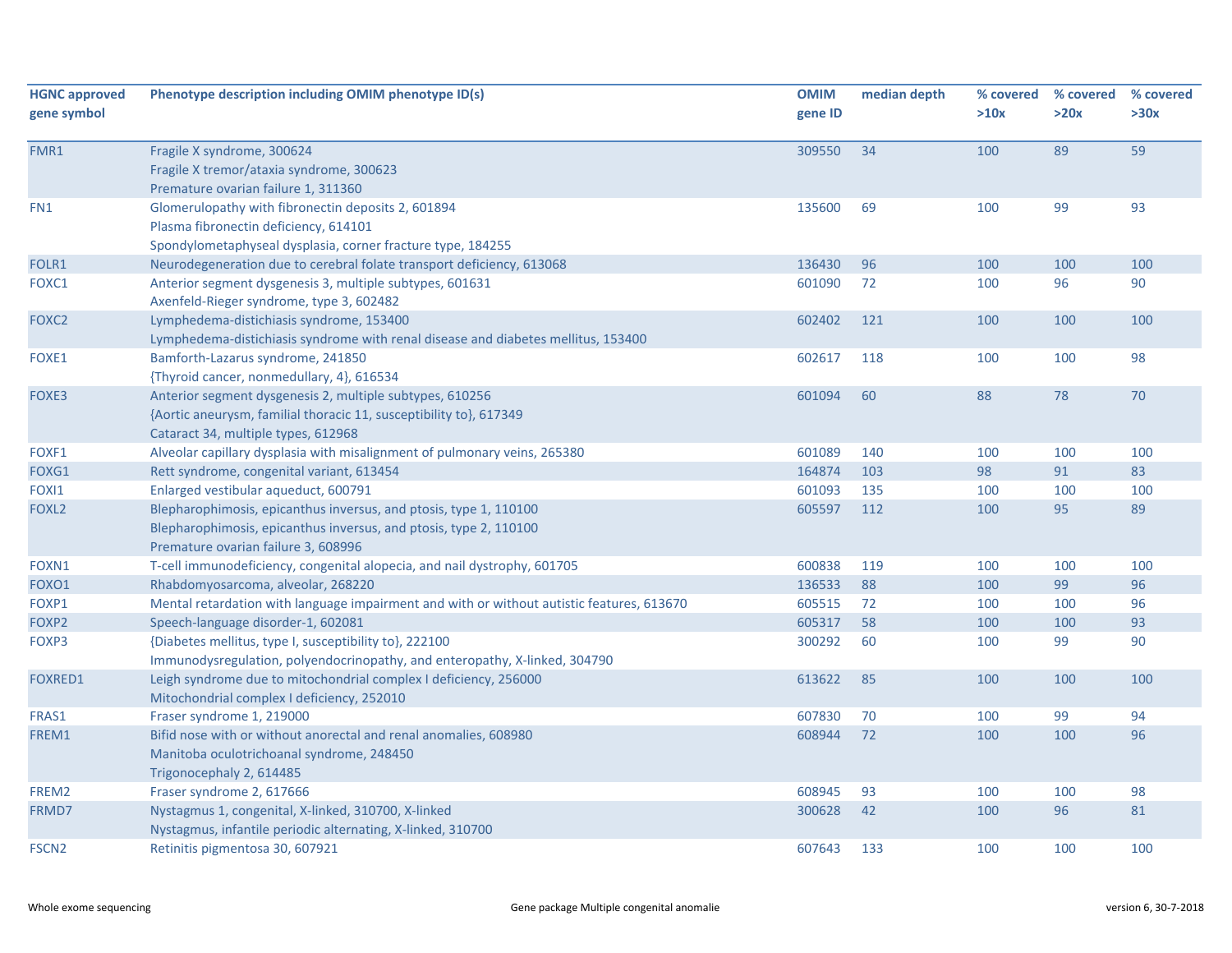| <b>HGNC approved</b> | Phenotype description including OMIM phenotype ID(s)                             | <b>OMIM</b> | median depth | % covered | % covered | % covered |
|----------------------|----------------------------------------------------------------------------------|-------------|--------------|-----------|-----------|-----------|
| gene symbol          |                                                                                  | gene ID     |              | >10x      | >20x      | >30x      |
| <b>FSHB</b>          | Hypogonadotropic hypogonadism 24 without anosmia, 229070                         | 136530      | 69           | 100       | 100       | 100       |
| <b>FSHR</b>          | Ovarian dysgenesis 1, 233300                                                     | 136435      | 58           | 100       | 100       | 94        |
|                      | Ovarian hyperstimulation syndrome, 608115                                        |             |              |           |           |           |
|                      | Ovarian response to FSH stimulation, 276400                                      |             |              |           |           |           |
| <b>FTCD</b>          | Glutamate formiminotransferase deficiency, 229100                                | 606806      | 93           | 99        | 96        | 93        |
| <b>FTL</b>           | Hyperferritinemia-cataract syndrome, 600886                                      | 134790      | 137          | 100       | 100       | 100       |
|                      | L-ferritin deficiency, dominant and recessive, 615604                            |             |              |           |           |           |
|                      | Neurodegeneration with brain iron accumulation 3, 606159                         |             |              |           |           |           |
| <b>FTO</b>           | Growth retardation, developmental delay, facial dysmorphism, 612938              | 610966      | 73           | 100       | 100       | 95        |
|                      | {Obesity, susceptibility to, BMIQ14}, 612460                                     |             |              |           |           |           |
| FTSJ1                | Mental retardation, X-linked 9/44, 309549                                        | 300499      | 77           | 100       | 99        | 90        |
| FUCA1                | Fucosidosis, 230000                                                              | 612280      | 79           | 100       | 100       | 94        |
| <b>FUS</b>           | Amyotrophic lateral sclerosis 6, with or without frontotemporal dementia, 608030 | 137070      | 65           | 100       | 100       | 97        |
|                      | Essential tremor, hereditary, 4, 614782                                          |             |              |           |           |           |
| FUT <sub>6</sub>     | Fucosyltransferase 6 deficiency, 613852                                          | 136836      | 229          | 100       | 100       | 100       |
| <b>FUZ</b>           | Neural tube defects, 182940                                                      | 610622      | 94           | 100       | 100       | 100       |
| <b>FXN</b>           | Friedreich ataxia, 229300                                                        | 606829      | 36           | 100       | 82        | 54        |
|                      | Friedreich ataxia with retained reflexes, 229300                                 |             |              |           |           |           |
| FXYD2                | Hypomagnesemia 2, renal, 154020                                                  | 601814      | 89           | 100       | 100       | 100       |
| FYCO1                | Cataract 18, autosomal recessive, 610019                                         | 607182      | 113          | 100       | 100       | 98        |
| FZD4                 | Exudative vitreoretinopathy 1, 133780                                            | 604579      | 74           | 100       | 100       | 97        |
|                      | Retinopathy of prematurity, 133780                                               |             |              |           |           |           |
| FZD6                 | Nail disorder, nonsyndromic congenital, 10, (claw-shaped nails), 614157          | 603409      | 53           | 100       | 99        | 94        |
| G6PC                 | Glycogen storage disease la, 232200                                              | 613742      | 96           | 100       | 100       | 100       |
| G6PC3                | Dursun syndrome, 612541                                                          | 611045      | 96           | 100       | 100       | 100       |
|                      | Neutropenia, severe congenital 4, autosomal recessive, 612541                    |             |              |           |           |           |
| G6PD                 | Hemolytic anemia, G6PD deficient (favism), 300908                                | 305900      | 90           | 100       | 100       | 99        |
|                      | {Resistance to malaria due to G6PD deficiency}, 611162                           |             |              |           |           |           |
| <b>GAA</b>           | Glycogen storage disease II, 232300                                              | 606800      | 140          | 100       | 100       | 100       |
| GABRA1               | {Epilepsy, childhood absence, susceptibility to, 4}, 611136                      | 137160      | 63           | 100       | 100       | 96        |
|                      | {Epilepsy, juvenile myoclonic, susceptibility to, 5}, 611136                     |             |              |           |           |           |
|                      | Epileptic encephalopathy, early infantile, 19, 615744                            |             |              |           |           |           |
| GABRB3               | {Epilepsy, childhood absence, susceptibility to, 5}, 612269                      | 137192      | 85           | 100       | 99        | 97        |
|                      | Epileptic encephalopathy, early infantile, 43, 617113                            |             |              |           |           |           |
| GABRG2               | {Epilepsy, childhood absence, susceptibility to, 2}, 607681                      | 137164      | 63           | 98        | 92        | 89        |
|                      | Epilepsy, generalized, with febrile seizures plus, type 3, 611277                |             |              |           |           |           |
|                      | Febrile seizures, familial, 8, 611277                                            |             |              |           |           |           |
| GAD1                 | ?Cerebral palsy, spastic quadriplegic, 1, 603513                                 | 605363      | 78           | 100       | 100       | 96        |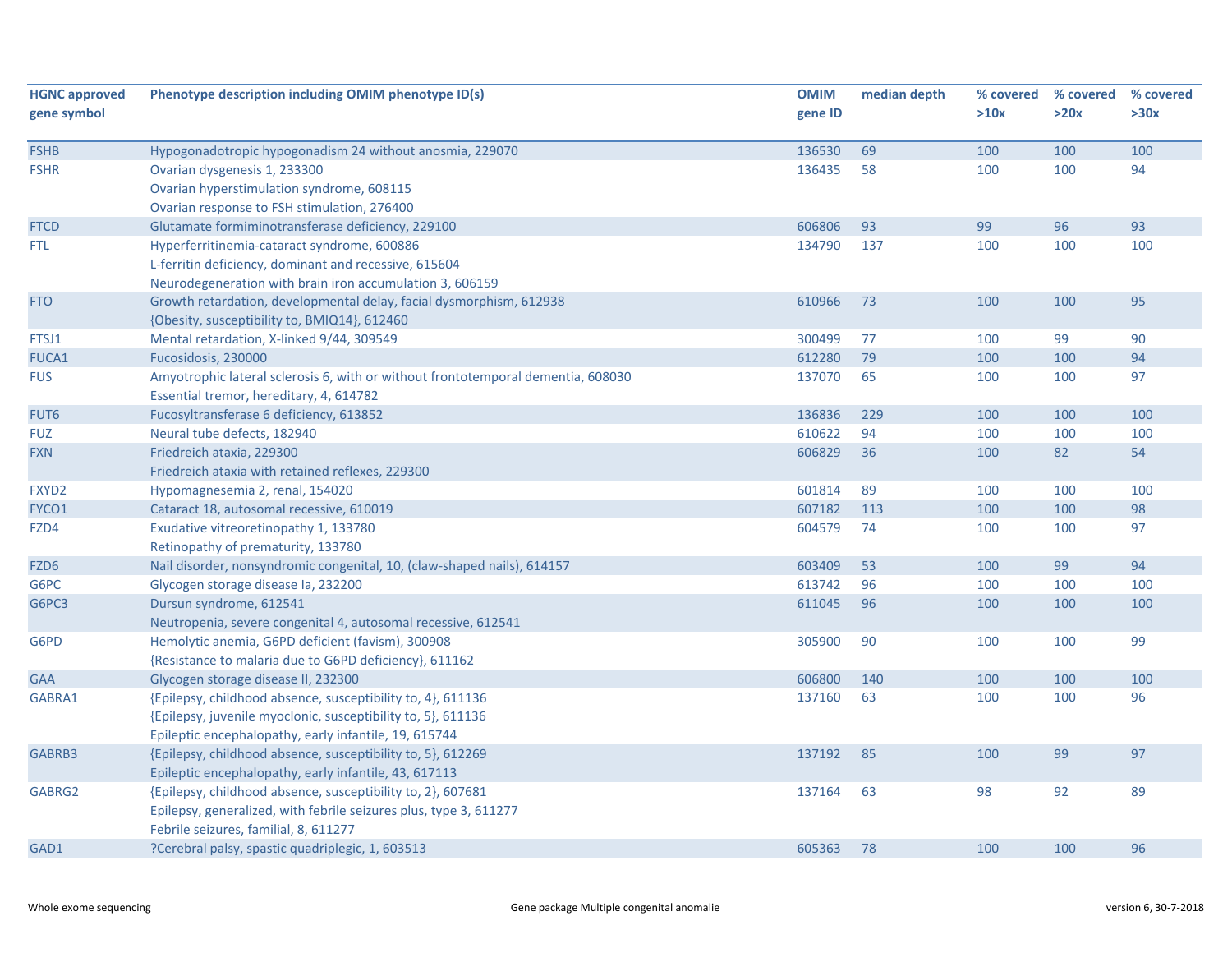| <b>HGNC approved</b> | Phenotype description including OMIM phenotype ID(s)                                                                                                                                                                                                                                                       | <b>OMIM</b> | median depth | % covered | % covered | % covered |
|----------------------|------------------------------------------------------------------------------------------------------------------------------------------------------------------------------------------------------------------------------------------------------------------------------------------------------------|-------------|--------------|-----------|-----------|-----------|
| gene symbol          |                                                                                                                                                                                                                                                                                                            | gene ID     |              | >10x      | >20x      | >30x      |
| <b>GALC</b>          | Krabbe disease, 245200                                                                                                                                                                                                                                                                                     | 606890      | 47           | 100       | 97        | 82        |
| <b>GALE</b>          | Galactose epimerase deficiency, 230350                                                                                                                                                                                                                                                                     | 606953      | 109          | 100       | 100       | 100       |
| GALK1                | Galactokinase deficiency with cataracts, 230200                                                                                                                                                                                                                                                            | 604313      | 133          | 100       | 100       | 98        |
| <b>GALNS</b>         | Mucopolysaccharidosis IVA, 253000                                                                                                                                                                                                                                                                          | 612222      | 76           | 100       | 98        | 93        |
| GALNT3               | Tumoral calcinosis, hyperphosphatemic, familial, 1, 211900                                                                                                                                                                                                                                                 | 601756      | 60           | 100       | 100       | 95        |
| <b>GALT</b>          | Galactosemia, 230400                                                                                                                                                                                                                                                                                       | 606999      | 146          | 100       | 100       | 100       |
| <b>GAMT</b>          | Cerebral creatine deficiency syndrome 2, 612736                                                                                                                                                                                                                                                            | 601240      | 80           | 100       | 99        | 95        |
| <b>GAN</b>           | Giant axonal neuropathy-1, 256850                                                                                                                                                                                                                                                                          | 605379      | 77           | 100       | 100       | 97        |
| <b>GARS</b>          | Charcot-Marie-Tooth disease, type 2D, 601472                                                                                                                                                                                                                                                               | 600287      | 61           | 100       | 99        | 92        |
|                      | Neuropathy, distal hereditary motor, type VA, 600794                                                                                                                                                                                                                                                       |             |              |           |           |           |
| GATA1                | Anemia, X-linked, with/without neutropenia and/or platelet abnormalities, 300835<br>Leukemia, megakaryoblastic, with or without Down syndrome, somatic, 190685<br>Thrombocytopenia with beta-thalassemia, X-linked, 314050<br>Thrombocytopenia, X-linked, with or without dyserythropoietic anemia, 300367 | 305371      | 72           | 100       | 100       | 95        |
| GATA2                | Emberger syndrome, 614038<br>Immunodeficiency 21, 614172<br>{Leukemia, acute myeloid, susceptibility to}, 601626<br>{Myelodysplastic syndrome, susceptibility to}, 614286                                                                                                                                  | 137295      | 97           | 100       | 100       | 100       |
| GATA3                | Hypoparathyroidism, sensorineural deafness, and renal dysplasia, 146255                                                                                                                                                                                                                                    | 131320      | 158          | 100       | 100       | 100       |
| GATA4                | Atrial septal defect 2, 607941<br>Atrioventricular septal defect 4, 614430<br>?Testicular anomalies with or without congenital heart disease, 615542<br>Tetralogy of Fallot, 187500<br>Ventricular septal defect 1, 614429                                                                                 | 600576      | 71           | 100       | 88        | 78        |
| GATA5                | Congenital heart defects, multiple types, 5, 617912                                                                                                                                                                                                                                                        | 611496      | 77           | 100       | 99        | 96        |
| GATA6                | Atrial septal defect 9, 614475<br>Atrioventricular septal defect 5, 614474<br>Pancreatic agenesis and congenital heart defects, 600001<br>Persistent truncus arteriosus, 217095<br>Tetralogy of Fallot, 187500                                                                                             | 601656      | 110          | 100       | 93        | 87        |
| GATAD1               | ?Cardiomyopathy, dilated, 2B, 614672                                                                                                                                                                                                                                                                       | 614518      | 66           | 100       | 100       | 93        |
| GATAD2B              | Mental retardation, autosomal dominant 18, 615074                                                                                                                                                                                                                                                          | 614998      | 61           | 100       | 100       | 97        |
| <b>GATM</b>          | Cerebral creatine deficiency syndrome 3, 612718                                                                                                                                                                                                                                                            | 602360      | 56           | 100       | 100       | 93        |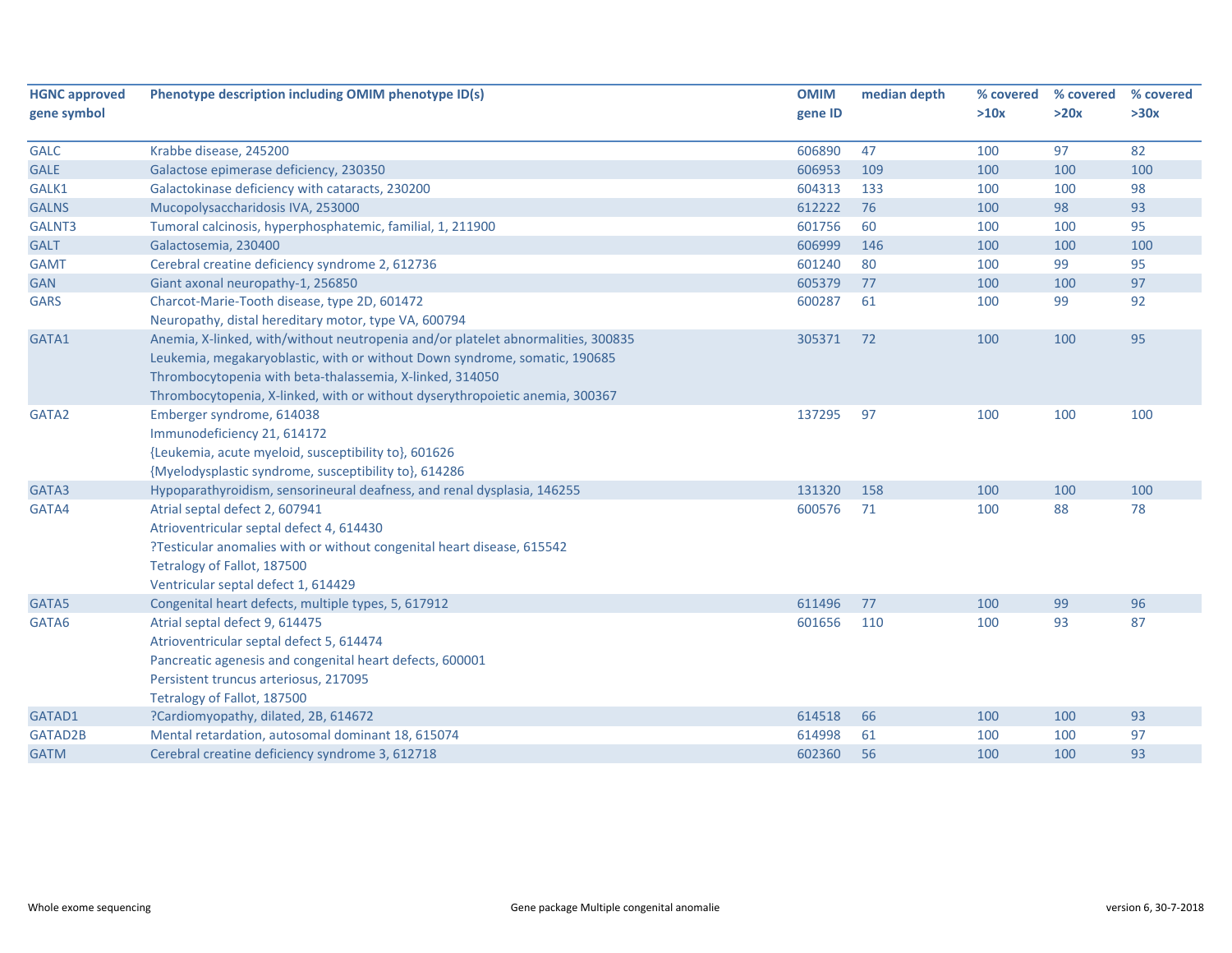| <b>HGNC approved</b> | Phenotype description including OMIM phenotype ID(s)                                                                                                                                                                                           | <b>OMIM</b> | median depth | % covered | % covered | % covered |
|----------------------|------------------------------------------------------------------------------------------------------------------------------------------------------------------------------------------------------------------------------------------------|-------------|--------------|-----------|-----------|-----------|
| gene symbol          |                                                                                                                                                                                                                                                | gene ID     |              | >10x      | >20x      | >30x      |
| <b>GBA</b>           | Gaucher disease, perinatal lethal, 608013                                                                                                                                                                                                      | 606463      | 173          | 100       | 100       | 100       |
|                      | Gaucher disease, type I, 230800                                                                                                                                                                                                                |             |              |           |           |           |
|                      | Gaucher disease, type II, 230900                                                                                                                                                                                                               |             |              |           |           |           |
|                      | Gaucher disease, type III, 231000                                                                                                                                                                                                              |             |              |           |           |           |
|                      | Gaucher disease, type IIIC, 231005                                                                                                                                                                                                             |             |              |           |           |           |
|                      | {Lewy body dementia, susceptibility to}, 127750                                                                                                                                                                                                |             |              |           |           |           |
|                      | {Parkinson disease, late-onset, susceptibility to}, 168600                                                                                                                                                                                     |             |              |           |           |           |
| GBA2                 | Spastic paraplegia 46, autosomal recessive, 614409                                                                                                                                                                                             | 609471      | 129          | 100       | 100       | 100       |
| GBE1                 | Glycogen storage disease IV, 232500                                                                                                                                                                                                            | 607839      | 55           | 100       | 97        | 83        |
|                      | Polyglucosan body disease, adult form, 263570                                                                                                                                                                                                  |             |              |           |           |           |
| <b>GCDH</b>          | Glutaricaciduria, type I, 231670                                                                                                                                                                                                               | 608801      | 104          | 100       | 100       | 100       |
| GCH1                 | Dystonia, DOPA-responsive, with or without hyperphenylalaninemia, 128230<br>Hyperphenylalaninemia, BH4-deficient, B, 233910                                                                                                                    | 600225      | 49           | 100       | 100       | 91        |
| <b>GCK</b>           | Diabetes mellitus, noninsulin-dependent, late onset, 125853<br>Diabetes mellitus, permanent neonatal, 606176<br>Hyperinsulinemic hypoglycemia, familial, 3, 602485<br>MODY, type II, 125851                                                    | 138079      | 117          | 100       | 100       | 100       |
| <b>GCLC</b>          | Hemolytic anemia due to gamma-glutamylcysteine synthetase deficiency, 230450                                                                                                                                                                   | 606857      | 76           | 100       | 100       | 93        |
|                      | {Myocardial infarction, susceptibility to}, 608446                                                                                                                                                                                             |             |              |           |           |           |
| GCM2                 | Hyperparathyroidism 4, 617343<br>Hypoparathyroidism, familial isolated, 146200                                                                                                                                                                 | 603716      | 76           | 100       | 100       | 99        |
| GCNT <sub>2</sub>    | Adult i phenotype without cataract, 110800<br>[Blood group, li], 110800<br>Cataract 13 with adult i phenotype, 116700                                                                                                                          | 600429      | 69           | 100       | 99        | 96        |
| <b>GCSH</b>          | ?Glycine encephalopathy, 605899                                                                                                                                                                                                                | 238330      | 88           | 100       | 91        | 63        |
| GDAP1                | Charcot-Marie-Tooth disease, axonal, type 2K, 607831<br>Charcot-Marie-Tooth disease, axonal, with vocal cord paresis, 607706<br>Charcot-Marie-Tooth disease, recessive intermediate, A, 608340<br>Charcot-Marie-Tooth disease, type 4A, 214400 | 606598      | 65           | 100       | 100       | 100       |
| GDF1                 | Congenital heart defects, multiple types, 6, 613854<br>Right atrial isomerism (Ivemark), 208530                                                                                                                                                | 602880      | 68           | 100       | 93        | 81        |
| GDF <sub>2</sub>     | Telangiectasia, hereditary hemorrhagic, type 5, 615506                                                                                                                                                                                         | 605120      | 111          | 100       | 100       | 100       |
| GDF3                 | Klippel-Feil syndrome 3, autosomal dominant, 613702<br>Microphthalmia with coloboma 6, 613703<br>Microphthalmia, isolated 7, 613704                                                                                                            | 606522      | 105          | 100       | 100       | 100       |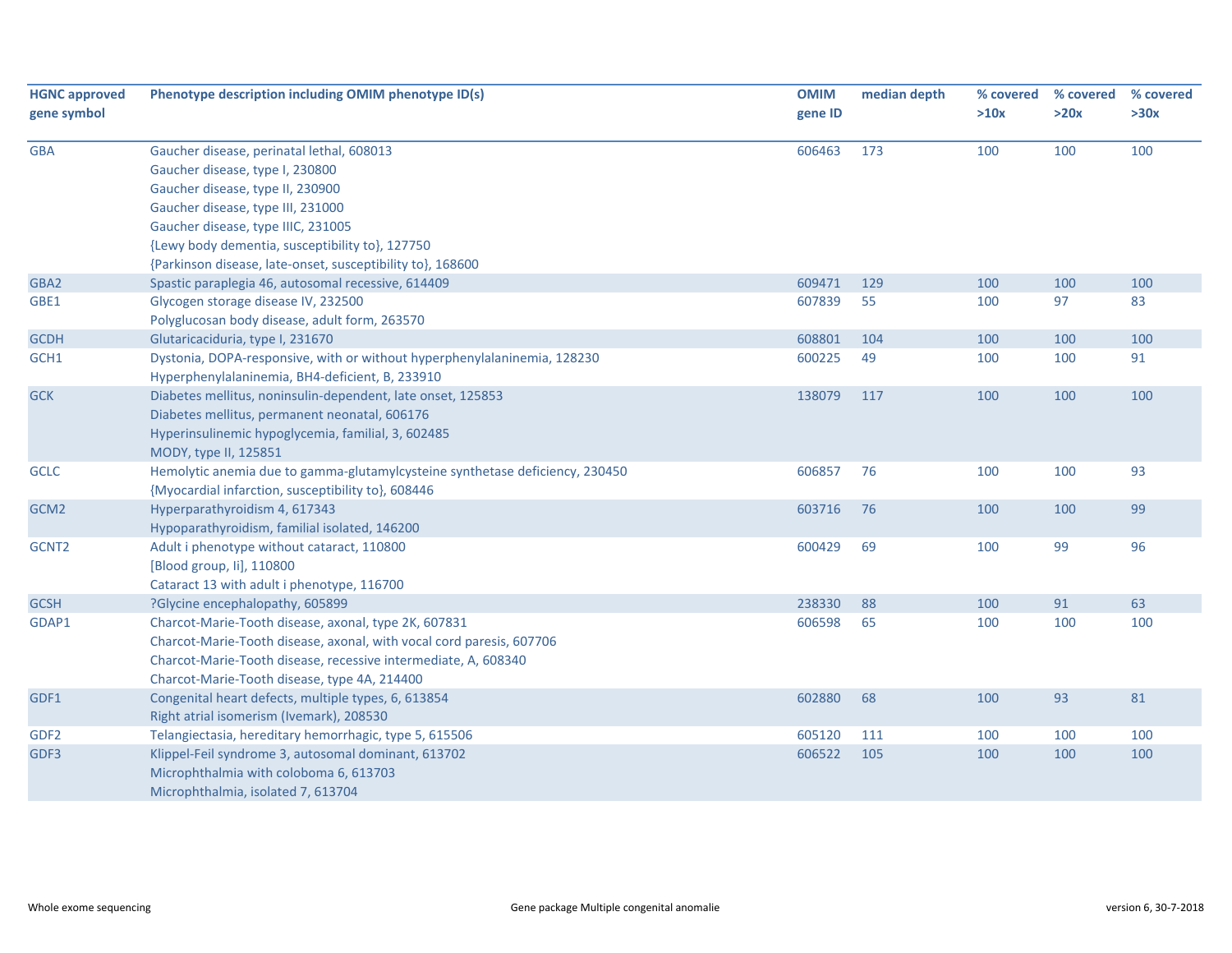| <b>HGNC approved</b><br>gene symbol | Phenotype description including OMIM phenotype ID(s)                                                                                                                                                                                                                                                                                             | <b>OMIM</b><br>gene ID | median depth | % covered<br>>10x | % covered<br>>20x | % covered<br>>30x |
|-------------------------------------|--------------------------------------------------------------------------------------------------------------------------------------------------------------------------------------------------------------------------------------------------------------------------------------------------------------------------------------------------|------------------------|--------------|-------------------|-------------------|-------------------|
| GDF5                                | ?Acromesomelic dysplasia, Hunter-Thompson type, 201250<br>Brachydactyly, type A1, C, 615072<br>Brachydactyly, type A2, 112600<br>Brachydactyly, type C, 113100<br>Chondrodysplasia, Grebe type, 200700<br>Du Pan syndrome, 228900<br>Multiple synostoses syndrome 2, 610017<br>{Osteoarthritis-5}, 612400<br>Symphalangism, proximal, 1B, 615298 | 601146                 | 139          | 100               | 100               | 100               |
| GDF <sub>6</sub>                    | Klippel-Feil syndrome 1, autosomal dominant, 118100<br>Leber congenital amaurosis 17, 615360<br>Microphthalmia with coloboma 6, digenic, 613703<br>Microphthalmia, isolated 4, 613094<br>Multiple synostoses syndrome 4, 617898                                                                                                                  | 601147                 | 127          | 100               | 100               | 100               |
| GDI1<br><b>GDNF</b>                 | Mental retardation, X-linked 41, 300849<br>Central hypoventilation syndrome, 209880<br>{Hirschsprung disease, susceptibility to, 3}, 613711<br>{Pheochromocytoma, modifier of}, 171300                                                                                                                                                           | 300104<br>600837       | 86<br>73     | 100<br>100        | 100<br>100        | 99<br>100         |
| <b>GFAP</b>                         | Alexander disease, 203450                                                                                                                                                                                                                                                                                                                        | 137780                 | 79           | 100               | 100               | 99                |
| <b>GFER</b>                         | Myopathy, mitochondrial progressive, with congenital cataract, hearing loss, and developmental delay,<br>613076                                                                                                                                                                                                                                  | 600924                 | 88           | 100               | 100               | 100               |
| GFI1                                | ?Neutropenia, nonimmune chronic idiopathic, of adults, 607847<br>?Neutropenia, severe congenital 2, autosomal dominant, 613107                                                                                                                                                                                                                   | 600871                 | 134          | 100               | 100               | 100               |
| GFI1B                               | Bleeding disorder, platelet-type, 17, 187900                                                                                                                                                                                                                                                                                                     | 604383                 | 168          | 100               | 100               | 100               |
| GFM1                                | Combined oxidative phosphorylation deficiency 1, 609060                                                                                                                                                                                                                                                                                          | 606639                 | 61           | 100               | 99                | 92                |
| GFPT1                               | Myasthenia, congenital, 12, with tubular aggregates, 610542                                                                                                                                                                                                                                                                                      | 138292                 | 49           | 100               | 98                | 84                |
| <b>GGCX</b>                         | Pseudoxanthoma elasticum-like disorder with multiple coagulation factor deficiency, 610842<br>Vitamin K-dependent clotting factors, combined deficiency of, 1, 277450                                                                                                                                                                            | 137167                 | 73           | 100               | 100               | 99                |
| GH <sub>1</sub>                     | Growth hormone deficiency, isolated, type IA, 262400<br>Growth hormone deficiency, isolated, type IB, 612781<br>Growth hormone deficiency, isolated, type II, 173100<br>Kowarski syndrome, 262650                                                                                                                                                | 139250                 | 167          | 100               | 100               | 100               |
| <b>GHR</b>                          | Growth hormone insensitivity, partial, 604271<br>{Hypercholesterolemia, familial, modifier of}, 143890<br>Increased responsiveness to growth hormone, 604271<br>Laron dwarfism, 262500                                                                                                                                                           | 600946                 | 63           | 100               | 100               | 96                |
| <b>GHRHR</b>                        | Growth hormone deficiency, isolated, type IB, 612781                                                                                                                                                                                                                                                                                             | 139191                 | 77           | 100               | 100               | 97                |
| <b>GHSR</b>                         | Growth hormone deficiency, isolated partial, 615925                                                                                                                                                                                                                                                                                              | 601898                 | 118          | 100               | 100               | 100               |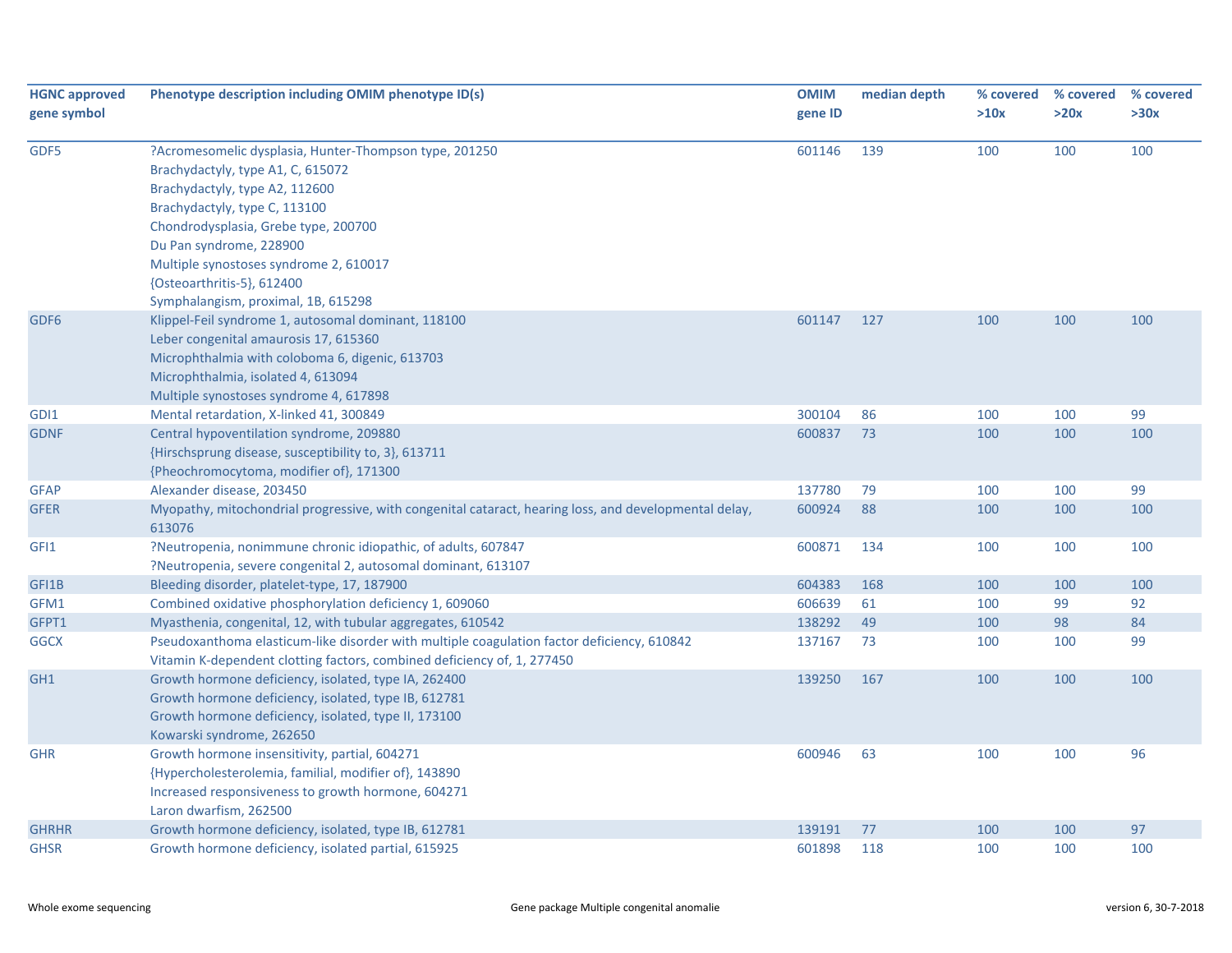| <b>HGNC approved</b> | Phenotype description including OMIM phenotype ID(s)         | <b>OMIM</b> | median depth | % covered | % covered | % covered |
|----------------------|--------------------------------------------------------------|-------------|--------------|-----------|-----------|-----------|
| gene symbol          |                                                              | gene ID     |              | >10x      | >20x      | >30x      |
| GIF                  | Intrinsic factor deficiency, 261000                          | 609342      | 72           | 100       | 100       | 96        |
| GIGYF2               | {Parkinson disease 11}, 607688                               | 612003      | 54           | 100       | 99        | 89        |
| GIPC3                | Deafness, autosomal recessive 15, 601869                     | 608792      | 107          | 99        | 93        | 91        |
| GJA1                 | Atrioventricular septal defect 3, 600309                     | 121014      | 82           | 100       | 100       | 97        |
|                      | Craniometaphyseal dysplasia, autosomal recessive, 218400     |             |              |           |           |           |
|                      | Erythrokeratodermia variabilis et progressiva 3, 617525      |             |              |           |           |           |
|                      | Hypoplastic left heart syndrome 1, 241550                    |             |              |           |           |           |
|                      | Oculodentodigital dysplasia, 164200                          |             |              |           |           |           |
|                      | Oculodentodigital dysplasia, autosomal recessive, 257850     |             |              |           |           |           |
|                      | Palmoplantar keratoderma with congenital alopecia, 104100    |             |              |           |           |           |
|                      | Syndactyly, type III, 186100                                 |             |              |           |           |           |
| GJA3                 | Cataract 14, multiple types, 601885                          | 121015      | 135          | 100       | 100       | 100       |
| GJA5                 | Atrial fibrillation, familial, 11, 614049                    | 121013      | 192          | 100       | 100       | 100       |
|                      | Atrial standstill, digenic (GJA5/SCN5A), 108770              |             |              |           |           |           |
| GJA8                 | Cataract 1, multiple types, 116200                           | 600897      | 131          | 100       | 100       | 100       |
| GJB1                 | Charcot-Marie-Tooth neuropathy, X-linked dominant, 1, 302800 | 304040      | 76           | 100       | 100       | 98        |
| GJB <sub>2</sub>     | Bart-Pumphrey syndrome, 149200                               | 121011      | 140          | 100       | 100       | 100       |
|                      | Deafness, autosomal dominant 3A, 601544                      |             |              |           |           |           |
|                      | Deafness, autosomal recessive 1A, 220290                     |             |              |           |           |           |
|                      | Hystrix-like ichthyosis with deafness, 602540                |             |              |           |           |           |
|                      | Keratitis-ichthyosis-deafness syndrome, 148210               |             |              |           |           |           |
|                      | Keratoderma, palmoplantar, with deafness, 148350             |             |              |           |           |           |
|                      | Vohwinkel syndrome, 124500                                   |             |              |           |           |           |
| GJB3                 | Deafness, autosomal dominant 2B, 612644                      | 603324      | 156          | 100       | 100       | 100       |
|                      | Deafness, autosomal dominant, with peripheral neuropathy     |             |              |           |           |           |
|                      | Deafness, autosomal recessive                                |             |              |           |           |           |
|                      | Deafness, digenic, GJB2/GJB3, 220290                         |             |              |           |           |           |
|                      | Erythrokeratodermia variabilis et progressiva 1, 133200      |             |              |           |           |           |
| GJB4                 | Erythrokeratodermia variabilis et progressiva 2, 617524      | 605425      | 179          | 100       | 100       | 100       |
| GJB6                 | Deafness, autosomal dominant 3B, 612643                      | 604418      | 65           | 100       | 100       | 96        |
|                      | Deafness, autosomal recessive 1B, 612645                     |             |              |           |           |           |
|                      | Deafness, digenic GJB2/GJB6, 220290                          |             |              |           |           |           |
|                      | Ectodermal dysplasia 2, Clouston type, 129500                |             |              |           |           |           |
| GJC <sub>2</sub>     | Leukodystrophy, hypomyelinating, 2, 608804                   | 608803      | 92           | 98        | 88        | 81        |
|                      | Lymphedema, hereditary, IC, 613480                           |             |              |           |           |           |
|                      | Spastic paraplegia 44, autosomal recessive, 613206           |             |              |           |           |           |
| <b>GK</b>            | Glycerol kinase deficiency, 307030                           | 300474      | 40           | 99        | 86        | 60        |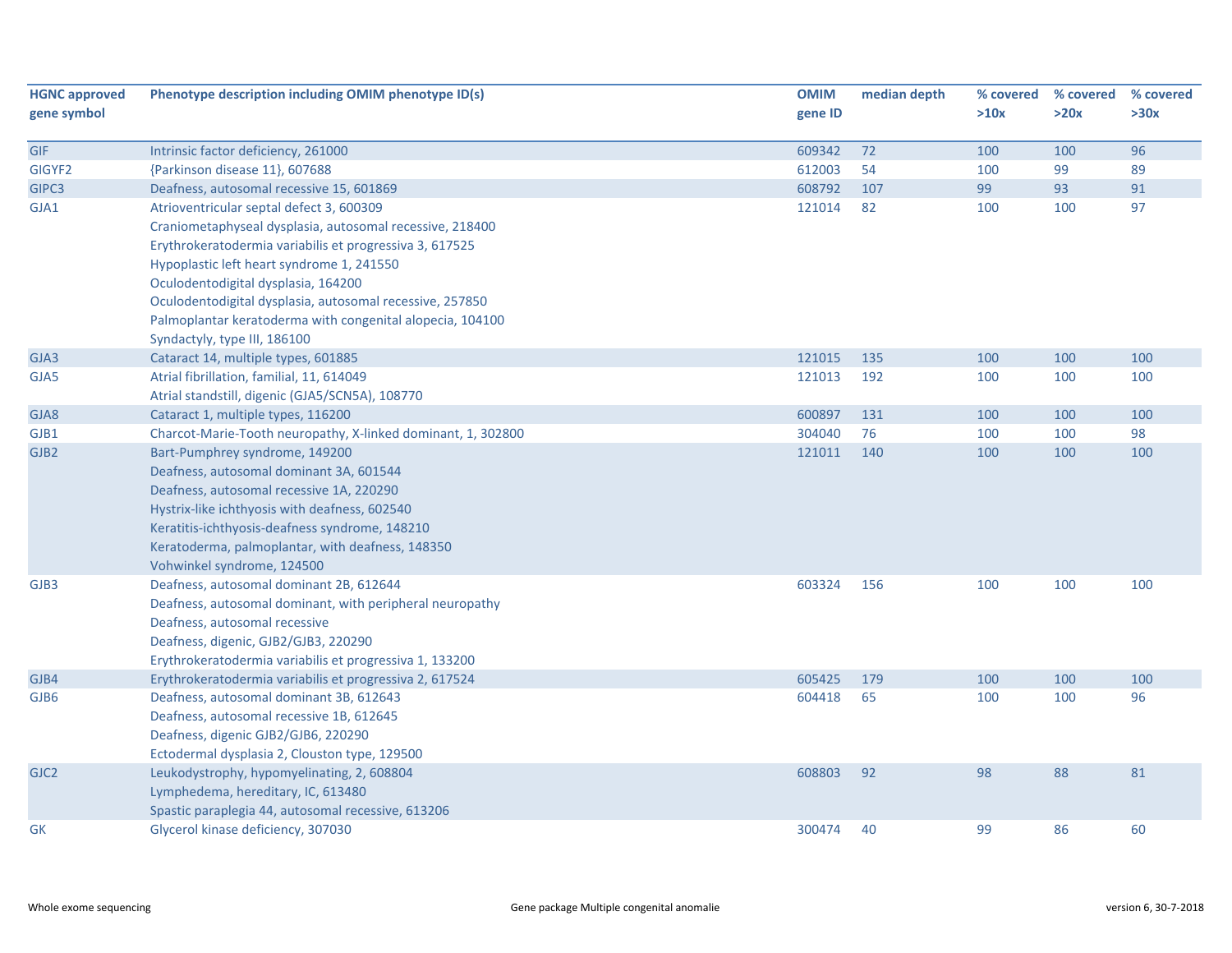| <b>HGNC approved</b><br>gene symbol | Phenotype description including OMIM phenotype ID(s)                                                                                                                                                  | <b>OMIM</b><br>gene ID | median depth | % covered<br>>10x | % covered<br>>20x | % covered<br>>30x |
|-------------------------------------|-------------------------------------------------------------------------------------------------------------------------------------------------------------------------------------------------------|------------------------|--------------|-------------------|-------------------|-------------------|
| <b>GLA</b>                          | Fabry disease, 301500                                                                                                                                                                                 | 300644                 | 88           | 100               | 100               | 100               |
|                                     | Fabry disease, cardiac variant, 301500                                                                                                                                                                |                        |              |                   |                   |                   |
| GLB1                                | GM1-gangliosidosis, type I, 230500                                                                                                                                                                    | 611458                 | 96           | 100               | 100               | 96                |
|                                     | GM1-gangliosidosis, type II, 230600                                                                                                                                                                   |                        |              |                   |                   |                   |
|                                     | GM1-gangliosidosis, type III, 230650                                                                                                                                                                  |                        |              |                   |                   |                   |
|                                     | Mucopolysaccharidosis type IVB (Morquio), 253010                                                                                                                                                      |                        |              |                   |                   |                   |
| <b>GLDC</b>                         | Glycine encephalopathy, 605899                                                                                                                                                                        | 238300                 | 61           | 100               | 97                | 87                |
| GLE1                                | Arthrogryposis, lethal, with anterior horn cell disease, 611890<br>Lethal congenital contracture syndrome 1, 253310                                                                                   | 603371                 | 66           | 100               | 100               | 92                |
| GLI <sub>2</sub>                    | Culler-Jones syndrome, 615849                                                                                                                                                                         | 165230                 | 144          | 100               | 100               | 98                |
|                                     | Holoprosencephaly 9, 610829                                                                                                                                                                           |                        |              |                   |                   |                   |
| GLI3                                | Greig cephalopolysyndactyly syndrome, 175700                                                                                                                                                          | 165240                 | 102          | 100               | 100               | 98                |
|                                     | {Hypothalamic hamartomas, somatic}, 241800                                                                                                                                                            |                        |              |                   |                   |                   |
|                                     | Pallister-Hall syndrome, 146510                                                                                                                                                                       |                        |              |                   |                   |                   |
|                                     | Polydactyly, postaxial, types A1 and B, 174200                                                                                                                                                        |                        |              |                   |                   |                   |
|                                     | Polydactyly, preaxial, type IV, 174700                                                                                                                                                                |                        |              |                   |                   |                   |
| GLIS2                               | Nephronophthisis 7, 611498                                                                                                                                                                            | 608539                 | 106          | 100               | 100               | 100               |
| GLIS3                               | Diabetes mellitus, neonatal, with congenital hypothyroidism, 610199                                                                                                                                   | 610192                 | 106          | 100               | 100               | 100               |
| <b>GLMN</b>                         | Glomuvenous malformations, 138000                                                                                                                                                                     | 601749                 | 61           | 100               | 97                | 83                |
| GLRA1                               | Hyperekplexia 1, 149400                                                                                                                                                                               | 138491                 | 77           | 100               | 99                | 93                |
| <b>GLRB</b>                         | Hyperekplexia 2, 614619                                                                                                                                                                               | 138492                 | 54           | 100               | 99                | 93                |
| GLRX5                               | Anemia, sideroblastic, 3, pyridoxine-refractory, 616860                                                                                                                                               | 609588                 | 66           | 100               | 91                | 81                |
|                                     | Spasticity, childhood-onset, with hyperglycinemia, 616859                                                                                                                                             |                        |              |                   |                   |                   |
| GLUD1                               | Hyperinsulinism-hyperammonemia syndrome, 606762                                                                                                                                                       | 138130                 | 89           | 99                | 96                | 88                |
| <b>GLUL</b>                         | Glutamine deficiency, congenital, 610015                                                                                                                                                              | 138290                 | 82           | 100               | 100               | 100               |
| <b>GLYCTK</b>                       | D-glyceric aciduria, 220120                                                                                                                                                                           | 610516                 | 135          | 100               | 100               | 100               |
| GM <sub>2</sub> A                   | GM2-gangliosidosis, AB variant, 272750                                                                                                                                                                | 613109                 | 85           | 100               | 100               | 100               |
| <b>GMPPA</b>                        | Alacrima, achalasia, and mental retardation syndrome, 615510                                                                                                                                          | 615495                 | 99           | 100               | 100               | 99                |
| <b>GMPPB</b>                        | Muscular dystrophy-dystroglycanopathy (congenital with brain and eye anomalies), type A, 14, 615350<br>Muscular dystrophy-dystroglycanopathy (congenital with mental retardation), type B, 14, 615351 | 615320                 | 168          | 100               | 100               | 100               |
|                                     | Muscular dystrophy-dystroglycanopathy (limb-girdle), type C, 14, 615352                                                                                                                               |                        |              |                   |                   |                   |
| <b>GMPS</b>                         | No OMIM phenotype                                                                                                                                                                                     | 600358                 | 66           | 100               | 99                | 92                |
| <b>GNA11</b>                        | Hypocalcemia, autosomal dominant 2, 615361<br>Hypocalciuric hypercalcemia, type II, 145981                                                                                                            | 139313                 | 116          | 100               | 100               | 100               |
| GNAI <sub>2</sub>                   | Pituitary ACTH-secreting adenoma                                                                                                                                                                      | 139360                 | 133          | 100               | 100               | 99                |
|                                     | Ventricular tachycardia, idiopathic, 192605                                                                                                                                                           |                        |              |                   |                   |                   |
| GNAI3                               | Auriculocondylar syndrome 1, 602483                                                                                                                                                                   | 139370                 | 55           | 100               | 100               | 94                |
| <b>GNAL</b>                         | Dystonia 25, 615073                                                                                                                                                                                   | 139312                 | 66           | 100               | 99                | 91                |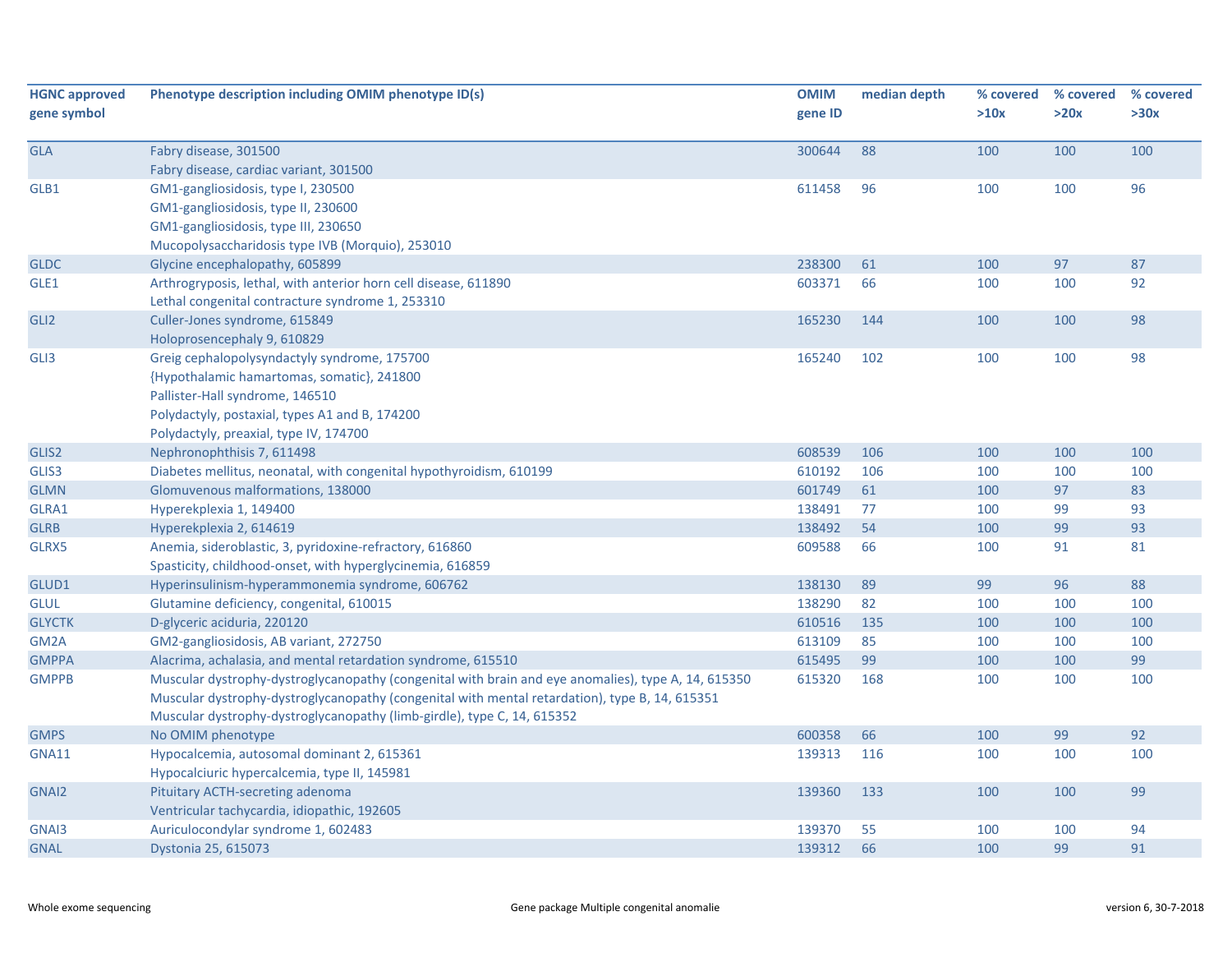| <b>HGNC approved</b><br>gene symbol | Phenotype description including OMIM phenotype ID(s)                                                                              | <b>OMIM</b><br>gene ID | median depth | % covered<br>>10x | % covered<br>>20x | % covered<br>>30x |
|-------------------------------------|-----------------------------------------------------------------------------------------------------------------------------------|------------------------|--------------|-------------------|-------------------|-------------------|
| GNAO1                               | Epileptic encephalopathy, early infantile, 17, 615473                                                                             | 139311                 | 89           | 100               | 100               | 96                |
| <b>GNAQ</b>                         | Neurodevelopmental disorder with involuntary movements, 617493<br>Capillary malformations, congenital, 1, somatic, mosaic, 163000 | 600998                 | 85           | 100               | 100               | 100               |
|                                     | Sturge-Weber syndrome, somatic, mosaic, 185300                                                                                    |                        |              |                   |                   |                   |
| <b>GNAS</b>                         | ACTH-independent macronodular adrenal hyperplasia, 219080                                                                         | 139320                 | 164          | 100               | 99                | 97                |
|                                     | McCune-Albright syndrome, somatic, mosaic, 174800                                                                                 |                        |              |                   |                   |                   |
|                                     | Osseous heteroplasia, progressive, 166350                                                                                         |                        |              |                   |                   |                   |
|                                     | Pituitary adenoma 3, multiple types, somatic, 617686                                                                              |                        |              |                   |                   |                   |
|                                     | Pseudohypoparathyroidism Ia, 103580                                                                                               |                        |              |                   |                   |                   |
|                                     | Pseudohypoparathyroidism Ib, 603233                                                                                               |                        |              |                   |                   |                   |
|                                     | Pseudohypoparathyroidism Ic, 612462                                                                                               |                        |              |                   |                   |                   |
|                                     | Pseudopseudohypoparathyroidism, 612463                                                                                            |                        |              |                   |                   |                   |
| GNAT1                               | Night blindness, congenital stationary, autosomal dominant 3, 610444                                                              | 139330                 | 152          | 100               | 100               | 100               |
|                                     | Night blindness, congenital stationary, type 1G, 616389                                                                           |                        |              |                   |                   |                   |
| GNAT <sub>2</sub>                   | Achromatopsia 4, 613856                                                                                                           | 139340                 | 61           | 100               | 100               | 96                |
| GNB4                                | Charcot-Marie-Tooth disease, dominant intermediate F, 615185                                                                      | 610863                 | 64           | 100               | 99                | 91                |
| <b>GNE</b>                          | Nonaka myopathy, 605820                                                                                                           | 603824                 | 80           | 100               | 100               | 97                |
|                                     | Sialuria, 269921                                                                                                                  |                        |              |                   |                   |                   |
| <b>GNMT</b>                         | Glycine N-methyltransferase deficiency, 606664                                                                                    | 606628                 | 109          | 100               | 100               | 100               |
| <b>GNPAT</b>                        | Rhizomelic chondrodysplasia punctata, type 2, 222765                                                                              | 602744                 | 66           | 100               | 99                | 91                |
| <b>GNPTAB</b>                       | Mucolipidosis II alpha/beta, 252500                                                                                               | 607840                 | 54           | 100               | 98                | 89                |
|                                     | Mucolipidosis III alpha/beta, 252600                                                                                              |                        |              |                   |                   |                   |
| <b>GNPTG</b>                        | Mucolipidosis III gamma, 252605                                                                                                   | 607838                 | 149          | 100               | 100               | 95                |
| GNRH1                               | ?Hypogonadotropic hypogonadism 12 with or without anosmia, 614841                                                                 | 152760                 | 48           | 100               | 100               | 99                |
| <b>GNRHR</b>                        | Hypogonadotropic hypogonadism 7 without anosmia, 146110                                                                           | 138850                 | 85           | 100               | 100               | 97                |
| <b>GNS</b>                          | Mucopolysaccharidosis type IIID, 252940                                                                                           | 607664                 | 60           | 100               | 100               | 96                |
| GOLGA5                              | No OMIM phenotype                                                                                                                 | 606918                 | 47           | 100               | 98                | 88                |
| <b>GORAB</b>                        | Geroderma osteodysplasticum, 231070                                                                                               | 607983                 | 55           | 100               | 100               | 95                |
| GOSR2                               | Epilepsy, progressive myoclonic 6, 614018                                                                                         | 604027                 | 61           | 99                | 92                | 86                |
| GOT1                                | Aspartate aminotransferase, serum level of, QTL1, 614419                                                                          | 138180                 | 75           | 100               | 100               | 99                |
| GP1BA                               | Bernard-Soulier syndrome, type A1 (recessive), 231200                                                                             | 606672                 | 118          | 100               | 100               | 98                |
|                                     | Bernard-Soulier syndrome, type A2 (dominant), 153670                                                                              |                        |              |                   |                   |                   |
|                                     | {Nonarteritic anterior ischemic optic neuropathy, susceptibility to }, 258660                                                     |                        |              |                   |                   |                   |
|                                     | von Willebrand disease, platelet-type, 177820                                                                                     |                        |              |                   |                   |                   |
| GP1BB                               | Bernard-Soulier syndrome, type B, 231200                                                                                          | 138720                 | 70           | 100               | 100               | 87                |
|                                     | Giant platelet disorder, isolated, 231200                                                                                         |                        |              |                   |                   |                   |
| GP <sub>6</sub>                     | Bleeding disorder, platelet-type, 11, 614201                                                                                      | 605546                 | 84           | 100               | 100               | 97                |
| GP9                                 | Bernard-Soulier syndrome, type C, 231200                                                                                          | 173515                 | 154          | 100               | 100               | 100               |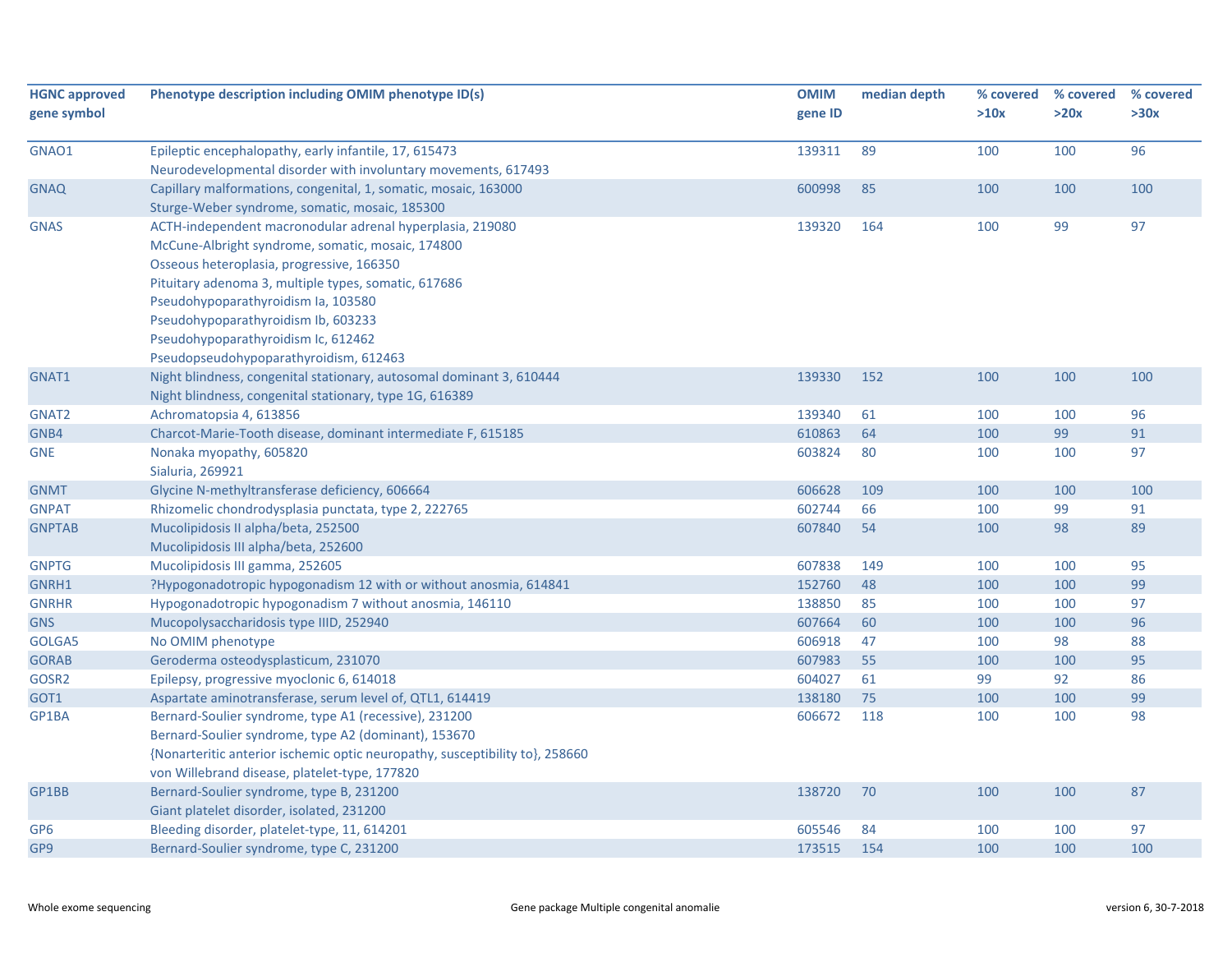| gene symbol<br>>10x<br>>20x<br>>30x<br>gene ID<br>79<br>Simpson-Golabi-Behmel syndrome, type 1, 312870<br>300037<br>46<br>100<br>97<br>Wilms tumor, somatic, 194070<br>96<br>Omodysplasia 1, 258315<br>604404<br>69<br>100<br>100<br>Hypertriglyceridemia, transient infantile, 614480<br>138420<br>100<br>100<br>99<br>GPD1<br>71<br>611778<br>100<br>100<br>98<br>Brugada syndrome 2, 611777<br>100<br>Molybdenum cofactor deficiency C, 615501<br>59<br>603930<br>100<br>100<br>93 |  |
|---------------------------------------------------------------------------------------------------------------------------------------------------------------------------------------------------------------------------------------------------------------------------------------------------------------------------------------------------------------------------------------------------------------------------------------------------------------------------------------|--|
| GPC3<br>GPC6<br>GPD1L<br><b>GPHN</b>                                                                                                                                                                                                                                                                                                                                                                                                                                                  |  |
|                                                                                                                                                                                                                                                                                                                                                                                                                                                                                       |  |
|                                                                                                                                                                                                                                                                                                                                                                                                                                                                                       |  |
|                                                                                                                                                                                                                                                                                                                                                                                                                                                                                       |  |
|                                                                                                                                                                                                                                                                                                                                                                                                                                                                                       |  |
|                                                                                                                                                                                                                                                                                                                                                                                                                                                                                       |  |
|                                                                                                                                                                                                                                                                                                                                                                                                                                                                                       |  |
|                                                                                                                                                                                                                                                                                                                                                                                                                                                                                       |  |
| <b>GPI</b><br>Hemolytic anemia, nonspherocytic, due to glucose phosphate isomerase deficiency, 613470<br>172400<br>117<br>100<br>100<br>100                                                                                                                                                                                                                                                                                                                                           |  |
| <b>GPR143</b><br>Nystagmus 6, congenital, X-linked, 300814<br>300808<br>38<br>100<br>89<br>66                                                                                                                                                                                                                                                                                                                                                                                         |  |
| Ocular albinism, type I, Nettleship-Falls type, 300500                                                                                                                                                                                                                                                                                                                                                                                                                                |  |
| <b>GPR179</b><br>Night blindness, congenital stationary (complete), 1E, autosomal recessive, 614565<br>614515<br>125<br>100<br>100<br>100                                                                                                                                                                                                                                                                                                                                             |  |
| GPSM2<br>Chudley-McCullough syndrome, 604213<br>609245<br>80<br>100<br>99<br>93                                                                                                                                                                                                                                                                                                                                                                                                       |  |
| 608576<br>96<br>GRHL2<br>Corneal dystrophy, posterior polymorphous, 4, 618031<br>69<br>100<br>100                                                                                                                                                                                                                                                                                                                                                                                     |  |
| Deafness, autosomal dominant 28, 608641                                                                                                                                                                                                                                                                                                                                                                                                                                               |  |
| Ectodermal dysplasia/short stature syndrome, 616029                                                                                                                                                                                                                                                                                                                                                                                                                                   |  |
| GRHL3<br>Van der Woude syndrome 2, 606713<br>608317<br>110<br>100<br>100<br>100                                                                                                                                                                                                                                                                                                                                                                                                       |  |
| 604296<br>Hyperoxaluria, primary, type II, 260000<br>84<br>100<br>100<br>100<br><b>GRHPR</b>                                                                                                                                                                                                                                                                                                                                                                                          |  |
| Mental retardation, X-linked 94, 300699<br>305915<br>94<br>75<br>GRIA3<br>40<br>100                                                                                                                                                                                                                                                                                                                                                                                                   |  |
| 96<br>GRIK2<br>Mental retardation, autosomal recessive, 6, 611092<br>138244<br>79<br>100<br>100                                                                                                                                                                                                                                                                                                                                                                                       |  |
| Neurodevelopmental disorder with or without hyperkinetic movements and seizures, autosomal dominant,<br>138249<br>126<br>100<br>100<br>100<br>GRIN1                                                                                                                                                                                                                                                                                                                                   |  |
| 614254                                                                                                                                                                                                                                                                                                                                                                                                                                                                                |  |
| Neurodevelopmental disorder with or without hyperkinetic movements and seizures, autosomal recessive,                                                                                                                                                                                                                                                                                                                                                                                 |  |
| 617820                                                                                                                                                                                                                                                                                                                                                                                                                                                                                |  |
| Epilepsy, focal, with speech disorder and with or without mental retardation, 245570<br>99<br>138253<br>89<br>100<br>100<br><b>GRIN2A</b>                                                                                                                                                                                                                                                                                                                                             |  |
| Epileptic encephalopathy, early infantile, 27, 616139<br>98<br>GRIN2B<br>138252<br>113<br>100<br>100                                                                                                                                                                                                                                                                                                                                                                                  |  |
| Mental retardation, autosomal dominant 6, 613970                                                                                                                                                                                                                                                                                                                                                                                                                                      |  |
| 75<br>GRIP1<br>Fraser syndrome 3, 617667<br>604597<br>100<br>100<br>94                                                                                                                                                                                                                                                                                                                                                                                                                |  |
| Oguchi disease-2, 613411<br>180381<br>100<br>99<br>GRK1<br>112<br>100                                                                                                                                                                                                                                                                                                                                                                                                                 |  |
| 604473<br>98<br>Spinocerebellar ataxia 44, 617691<br>114<br>100<br>100<br>GRM1                                                                                                                                                                                                                                                                                                                                                                                                        |  |
| Spinocerebellar ataxia, autosomal recessive 13, 614831                                                                                                                                                                                                                                                                                                                                                                                                                                |  |
| 95<br>90<br>GRM6<br>Night blindness, congenital stationary (complete), 1B, autosomal recessive, 257270<br>604096<br>118<br>100                                                                                                                                                                                                                                                                                                                                                        |  |
| 138945<br>148<br>Aphasia, primary progressive, 607485<br>100<br>100<br>100<br><b>GRN</b>                                                                                                                                                                                                                                                                                                                                                                                              |  |
| Ceroid lipofuscinosis, neuronal, 11, 614706                                                                                                                                                                                                                                                                                                                                                                                                                                           |  |
| Frontotemporal lobar degeneration with ubiquitin-positive inclusions, 607485                                                                                                                                                                                                                                                                                                                                                                                                          |  |
| Deafness, autosomal recessive 25, 613285<br>613283<br>80<br>100<br>100<br>97<br>GRXCR1                                                                                                                                                                                                                                                                                                                                                                                                |  |
| 100<br>Short stature, auditory canal atresia, mandibular hypoplasia, skeletal abnormalities, 602471<br>138890<br>135<br>100<br>100<br><b>GSC</b>                                                                                                                                                                                                                                                                                                                                      |  |
| Deafness, autosomal dominant 5, 600994<br>608798<br>91<br>100<br>100<br>99<br><b>GSDME</b>                                                                                                                                                                                                                                                                                                                                                                                            |  |
| 92<br>97<br>Amyloidosis, Finnish type, 105120<br>137350<br>100<br>100<br><b>GSN</b>                                                                                                                                                                                                                                                                                                                                                                                                   |  |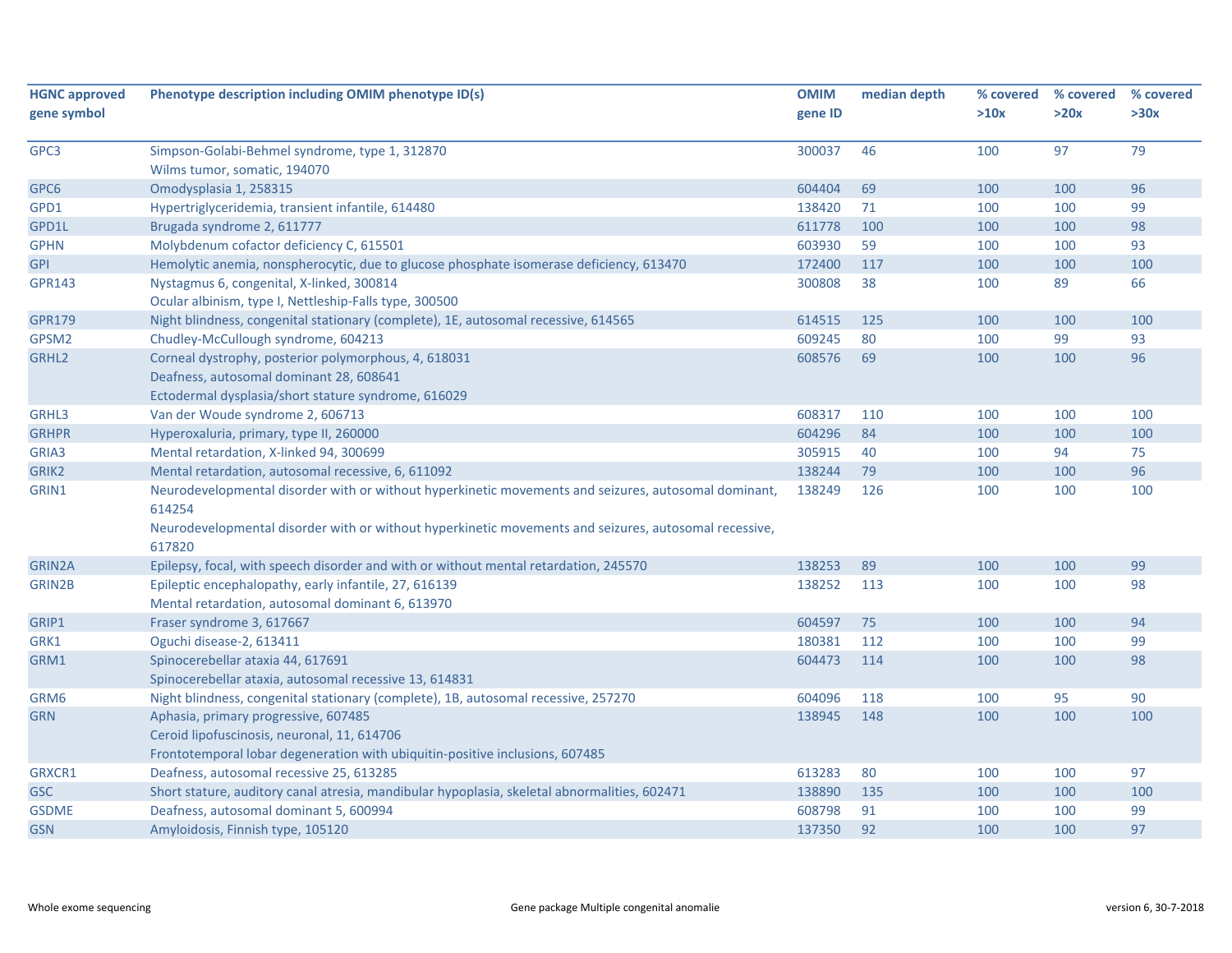| <b>HGNC approved</b>          | Phenotype description including OMIM phenotype ID(s)              | <b>OMIM</b> | median depth   | % covered        | % covered      | % covered      |
|-------------------------------|-------------------------------------------------------------------|-------------|----------------|------------------|----------------|----------------|
| gene symbol                   |                                                                   | gene ID     |                | >10x             | >20x           | >30x           |
| <b>GSS</b>                    | Glutathione synthetase deficiency, 266130                         | 601002      | 82             | 100              | 100            | 98             |
|                               | Hemolytic anemia due to glutathione synthetase deficiency, 231900 |             |                |                  |                |                |
| GTF2H5                        | Trichothiodystrophy 3, photosensitive, 616395                     | 608780      | 44             | 100              | 100            | 90             |
| GTPBP3                        | Combined oxidative phosphorylation deficiency 23, 616198          | 608536      | 141            | 100              | 100            | 100            |
| GUCA1A                        | Cone dystrophy-3, 602093                                          | 600364      | 99             | 100              | 100            | 100            |
|                               | Cone-rod dystrophy 14, 602093                                     |             |                |                  |                |                |
| GUCA1B                        | Retinitis pigmentosa 48, 613827                                   | 602275      | 142            | 100              | 100            | 100            |
| GUCY1A1                       | Moyamoya 6 with achalasia, 615750                                 | 139396      | 62             | 100              | 99             | 93             |
| GUCY2C                        | Diarrhea 6, 614616                                                | 601330      | 70             | 100              | 99             | 91             |
|                               | Meconium ileus, 614665                                            |             |                |                  |                |                |
| GUCY2D                        | ?Central areolar choroidal dystrophy 1, 215500                    | 600179      | 110            | 100              | 100            | 99             |
|                               | Cone-rod dystrophy 6, 601777                                      |             |                |                  |                |                |
|                               | Leber congenital amaurosis 1, 204000                              |             |                |                  |                |                |
| GUCY2F                        | No OMIM phenotype                                                 | 300041      | 36             | 100              | 94             | 69             |
| <b>GUSB</b>                   | Mucopolysaccharidosis VII, 253220                                 | 611499      | 100            | 100              | 100            | 97             |
| GYG1                          | ?Glycogen storage disease XV, 613507                              | 603942      | 51             | 100              | 100            | 85             |
|                               | Polyglucosan body myopathy 2, 616199                              |             |                |                  |                |                |
| GYS1                          | Glycogen storage disease 0, muscle, 611556                        | 138570      | 115            | 100              | 100            | 100            |
| GYS2                          | Glycogen storage disease 0, liver, 240600                         | 138571      | 54             | 100              | 99             | 92             |
| H19                           | Beckwith-Wiedemann syndrome, 130650                               | 103280      | $\overline{0}$ | $\boldsymbol{0}$ | $\overline{0}$ | $\overline{0}$ |
|                               | Silver-Russell syndrome, 180860                                   |             |                |                  |                |                |
|                               | Wilms tumor 2, 194071                                             |             |                |                  |                |                |
| H <sub>6</sub> P <sub>D</sub> | Cortisone reductase deficiency 1, 604931                          | 138090      | 162            | 100              | 100            | 100            |
| <b>HADH</b>                   | 3-hydroxyacyl-CoA dehydrogenase deficiency, 231530                | 601609      | 67             | 100              | 100            | 98             |
|                               | Hyperinsulinemic hypoglycemia, familial, 4, 609975                |             |                |                  |                |                |
| <b>HADHA</b>                  | Fatty liver, acute, of pregnancy, 609016                          | 600890      | 90             | 100              | 100            | 93             |
|                               | HELLP syndrome, maternal, of pregnancy, 609016                    |             |                |                  |                |                |
|                               | LCHAD deficiency, 609016                                          |             |                |                  |                |                |
|                               | Trifunctional protein deficiency, 609015                          |             |                |                  |                |                |
| <b>HADHB</b>                  | Trifunctional protein deficiency, 609015                          | 143450      | 58             | 100              | 100            | 91             |
| <b>HAMP</b>                   | Hemochromatosis, type 2B, 613313                                  | 606464      | 154            | 100              | 100            | 100            |
| <b>HARS</b>                   | Charcot-Marie-Tooth disease, axonal, type 2W, 616625              | 142810      | 90             | 100              | 100            | 98             |
|                               | Usher syndrome type 3B, 614504                                    |             |                |                  |                |                |
| HARS2                         | ?Perrault syndrome 2, 614926                                      | 600783      | 66             | 100              | 100            | 97             |
| HAX1                          | Neutropenia, severe congenital 3, autosomal recessive, 610738     | 605998      | 90             | 100              | 100            | 98             |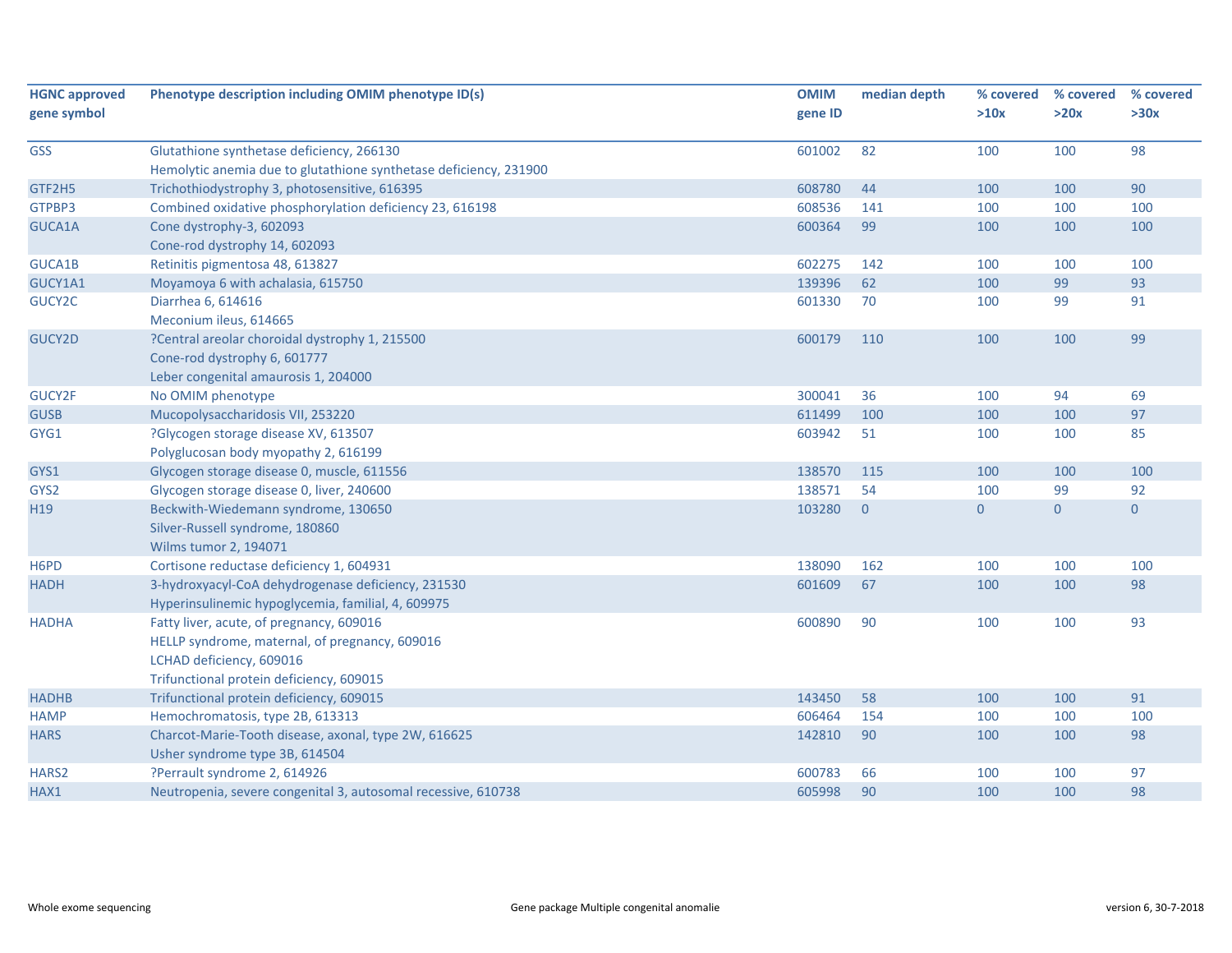| <b>HGNC approved</b> | Phenotype description including OMIM phenotype ID(s)                                                                                                                                                                                                                                                                                     | <b>OMIM</b> | median depth | % covered | % covered | % covered |
|----------------------|------------------------------------------------------------------------------------------------------------------------------------------------------------------------------------------------------------------------------------------------------------------------------------------------------------------------------------------|-------------|--------------|-----------|-----------|-----------|
| gene symbol          |                                                                                                                                                                                                                                                                                                                                          | gene ID     |              | >10x      | >20x      | >30x      |
| HBA1                 | Erythrocytosis, 7, 617981<br>Heinz body anemias, alpha-, 140700<br>Hemoglobin H disease, nondeletional, 613978<br>Methemoglobinemia, alpha type, 617973<br>Thalassemias, alpha-, 604131                                                                                                                                                  | 141800      | 398          | 100       | 100       | 100       |
| HBA2                 | Erythrocytosis 7, 617981<br>Heinz body anemia, 140700<br>Hemoglobin H disease, deletional and nondeletional, 613978<br>Thalassemia, alpha-, 604131                                                                                                                                                                                       | 141850      | 299          | 100       | 100       | 100       |
| <b>HBB</b>           | Delta-beta thalassemia, 141749<br>Erythrocytosis 6, 617980<br>Heinz body anemia, 140700<br>Hereditary persistence of fetal hemoglobin, 141749<br>{Malaria, resistance to}, 611162<br>Methmoglobinemia, beta type, 617971<br>Sickle cell anemia, 603903<br>Thalassemia, beta, 613985<br>Thalassemia-beta, dominant inclusion-body, 603902 | 141900      | 104          | 100       | 100       | 100       |
| <b>HBD</b>           | Thalassemia due to Hb Lepore<br>Thalassemia, delta-                                                                                                                                                                                                                                                                                      | 142000      | 118          | 100       | 100       | 100       |
| HBG1                 | Fetal hemoglobin quantitative trait locus 1, 141749                                                                                                                                                                                                                                                                                      | 142200      | 226          | 100       | 100       | 94        |
| HBG <sub>2</sub>     | Cyanosis, transient neonatal, 613977<br>Fetal hemoglobin quantitative trait locus 1, 141749                                                                                                                                                                                                                                              | 142250      | 360          | 100       | 100       | 100       |
| <b>HCCS</b>          | Linear skin defects with multiple congenital anomalies 1, 309801                                                                                                                                                                                                                                                                         | 300056      | 36           | 100       | 95        | 75        |
| HCFC1                | Mental retardation, X-linked 3 (methylmalonic acidemia and homocysteinemia, cblX type), 309541                                                                                                                                                                                                                                           | 300019      | 71           | 100       | 98        | 89        |
| HCN4                 | Brugada syndrome 8, 613123<br>Sick sinus syndrome 2, 163800                                                                                                                                                                                                                                                                              | 605206      | 102          | 100       | 100       | 98        |
| <b>HCRT</b>          | ?Narcolepsy 1, 161400                                                                                                                                                                                                                                                                                                                    | 602358      | 148          | 100       | 100       | 100       |
| HDAC4                | No OMIM phenotype                                                                                                                                                                                                                                                                                                                        | 605314      | 104          | 100       | 100       | 99        |
| HDAC <sub>6</sub>    | ?Chondrodysplasia with platyspondyly, distinctive brachydactyly, hydrocephaly, and microphthalmia, 300863 300272                                                                                                                                                                                                                         |             | 71           | 100       | 99        | 91        |
| HDAC8                | Cornelia de Lange syndrome 5, 300882                                                                                                                                                                                                                                                                                                     | 300269      | 40           | 100       | 97        | 80        |
| <b>HEPACAM</b>       | Megalencephalic leukoencephalopathy with subcortical cysts 2A, 613925<br>Megalencephalic leukoencephalopathy with subcortical cysts 2B, remitting, with or without mental<br>retardation, 613926                                                                                                                                         | 611642      | 86           | 100       | 100       | 97        |
| HERC <sub>2</sub>    | Mental retardation, autosomal recessive 38, 615516<br>[Skin/hair/eye pigmentation 1, blond/brown hair], 227220<br>[Skin/hair/eye pigmentation 1, blue/nonblue eyes], 227220                                                                                                                                                              | 605837      | 100          | 100       | 100       | 97        |
| HES7                 | Spondylocostal dysostosis 4, autosomal recessive, 613686                                                                                                                                                                                                                                                                                 | 608059      | 65           | 95        | 86        | 77        |
|                      |                                                                                                                                                                                                                                                                                                                                          |             |              |           |           |           |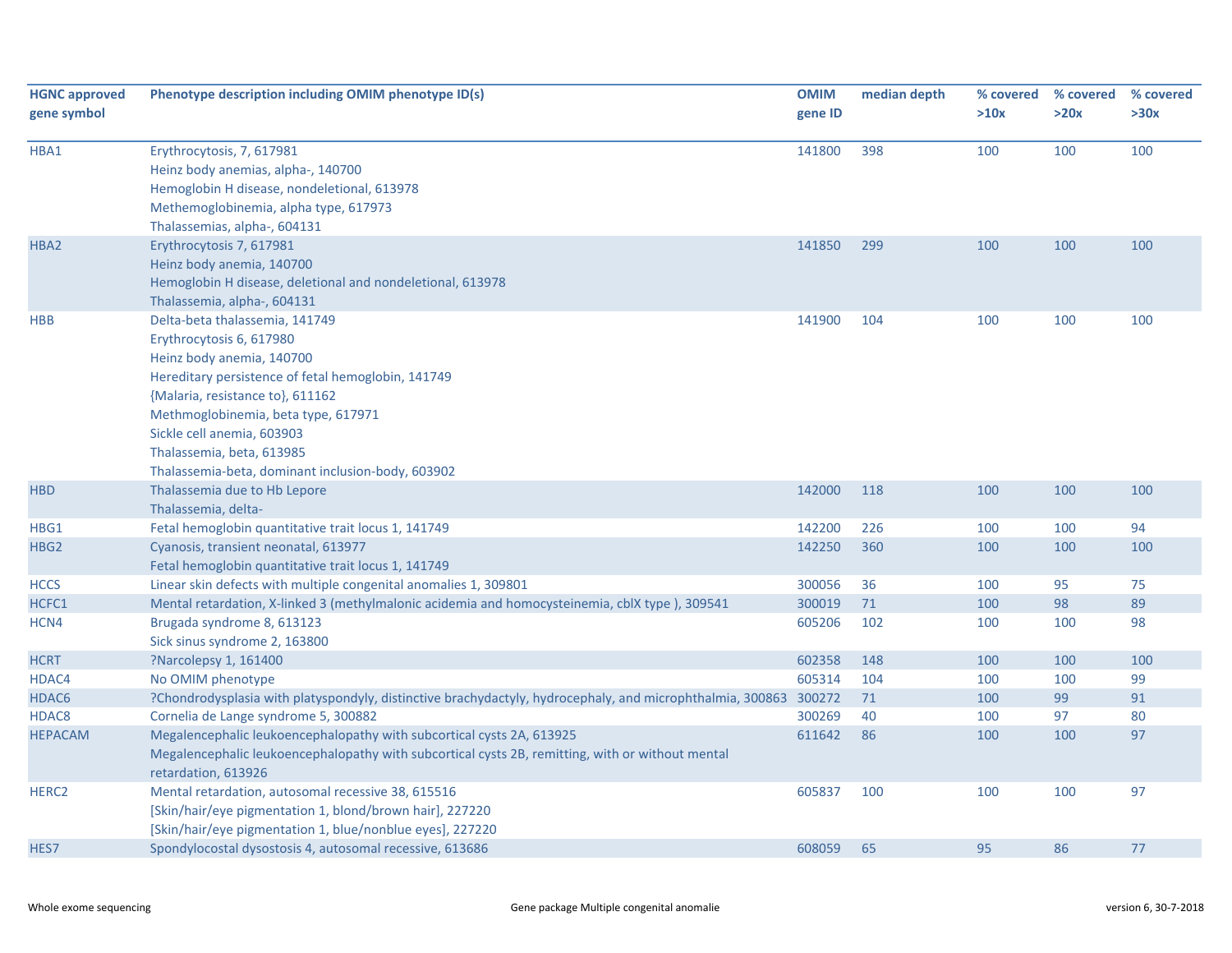| <b>HGNC approved</b><br>gene symbol | Phenotype description including OMIM phenotype ID(s)                                                                                                                                                                                                                                                                                                     | <b>OMIM</b><br>gene ID | median depth | % covered<br>>10x | % covered<br>>20x | % covered<br>>30x |
|-------------------------------------|----------------------------------------------------------------------------------------------------------------------------------------------------------------------------------------------------------------------------------------------------------------------------------------------------------------------------------------------------------|------------------------|--------------|-------------------|-------------------|-------------------|
| HESX1                               | Growth hormone deficiency with pituitary anomalies, 182230<br>Pituitary hormone deficiency, combined, 5, 182230<br>Septooptic dysplasia, 182230                                                                                                                                                                                                          | 601802                 | 60           | 100               | 100               | 88                |
| <b>HEXA</b>                         | GM2-gangliosidosis, several forms, 272800<br>[Hex A pseudodeficiency], 272800<br>Tay-Sachs disease, 272800                                                                                                                                                                                                                                               | 606869                 | 79           | 100               | 100               | 96                |
| <b>HEXB</b><br>HFE                  | Sandhoff disease, infantile, juvenile, and adult forms, 268800<br>{Alzheimer disease, susceptibility to}, 104300<br>Hemochromatosis, 235200<br>{Microvascular complications of diabetes 7}, 612635<br>{Porphyria cutanea tarda, susceptibility to}, 176100<br>{Porphyria variegata, susceptibility to}, 176200<br>[Transferrin serum level QTL2], 614193 | 606873<br>613609       | 106<br>81    | 100<br>100        | 100<br>100        | 95<br>97          |
| HFM1                                | Premature ovarian failure 9, 615724                                                                                                                                                                                                                                                                                                                      | 615684                 | 55           | 100               | 94                | 74                |
| <b>HGD</b>                          | Alkaptonuria, 203500                                                                                                                                                                                                                                                                                                                                     | 607474                 | 54           | 100               | 99                | 91                |
| <b>HGF</b>                          | Deafness, autosomal recessive 39, 608265                                                                                                                                                                                                                                                                                                                 | 142409                 | 61           | 100               | 99                | 93                |
| <b>HGSNAT</b>                       | Mucopolysaccharidosis type IIIC (Sanfilippo C), 252930<br>Retinitis pigmentosa 73, 616544                                                                                                                                                                                                                                                                | 610453                 | 60           | 94                | 94                | 88                |
| <b>HIBCH</b>                        | 3-hydroxyisobutryl-CoA hydrolase deficiency, 250620                                                                                                                                                                                                                                                                                                      | 610690                 | 45           | 100               | 91                | 67                |
| HINT1                               | Neuromyotonia and axonal neuropathy, autosomal recessive, 137200                                                                                                                                                                                                                                                                                         | 601314                 | 84           | 100               | 100               | 100               |
| <b>HJV</b>                          | Hemochromatosis, type 2A, 602390                                                                                                                                                                                                                                                                                                                         | 608374                 | 102          | 100               | 100               | 100               |
| HK1                                 | Hemolytic anemia due to hexokinase deficiency, 235700<br>Neuropathy, hereditary motor and sensory, Russe type, 605285<br>Retinitis pigmentosa 79, 617460                                                                                                                                                                                                 | 142600                 | 93           | 100               | 99                | 98                |
| <b>HLCS</b>                         | Holocarboxylase synthetase deficiency, 253270                                                                                                                                                                                                                                                                                                            | 609018                 | 85           | 100               | 100               | 97                |
| <b>HMBS</b>                         | Porphyria, acute intermittent, 176000<br>Porphyria, acute intermittent, nonerythroid variant, 176000                                                                                                                                                                                                                                                     | 609806                 | 82           | 100               | 100               | 100               |
| <b>HMGCL</b>                        | HMG-CoA lyase deficiency, 246450                                                                                                                                                                                                                                                                                                                         | 613898                 | 78           | 100               | 100               | 100               |
| HMGCS2                              | HMG-CoA synthase-2 deficiency, 605911                                                                                                                                                                                                                                                                                                                    | 600234                 | 69           | 100               | 100               | 97                |
| HMOX1                               | Heme oxygenase-1 deficiency, 614034<br>{Pulmonary disease, chronic obstructive, susceptibility to}, 606963                                                                                                                                                                                                                                               | 141250                 | 102          | 100               | 100               | 100               |
| HMX1                                | Oculoauricular syndrome, 612109                                                                                                                                                                                                                                                                                                                          | 142992                 | 38           | 93                | 73                | 52                |
| HNF1A                               | Diabetes mellitus, insulin-dependent, 20, 612520<br>{Diabetes mellitus, insulin-dependent}, 222100<br>{Diabetes mellitus, noninsulin-dependent, 2}, 125853<br>Hepatic adenoma, somatic, 142330<br>MODY, type III, 600496<br>Renal cell carcinoma, 144700                                                                                                 | 142410                 | 141          | 100               | 100               | 100               |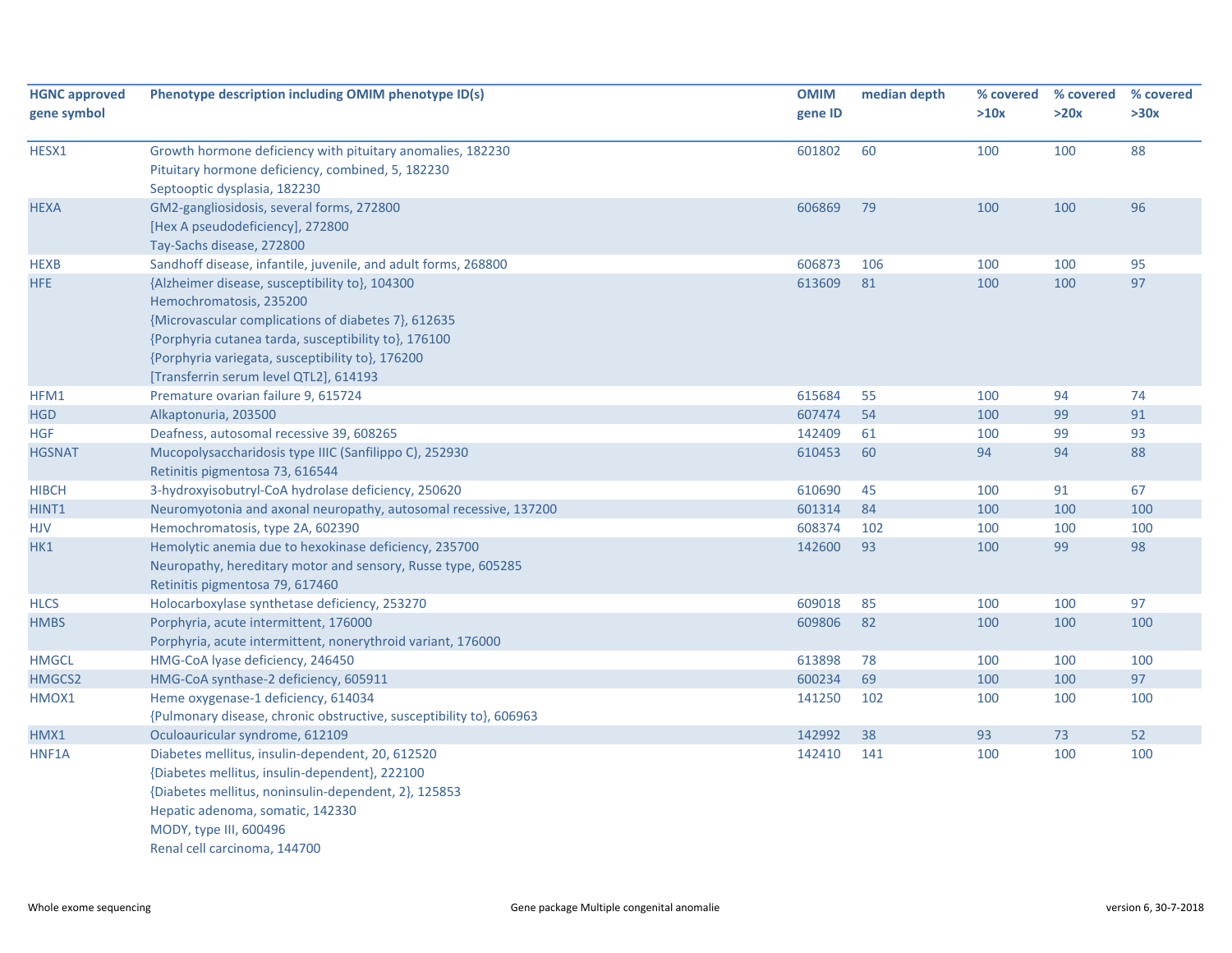| <b>HGNC approved</b> | Phenotype description including OMIM phenotype ID(s)                                                      | <b>OMIM</b> | median depth | % covered | % covered | % covered |
|----------------------|-----------------------------------------------------------------------------------------------------------|-------------|--------------|-----------|-----------|-----------|
| gene symbol          |                                                                                                           | gene ID     |              | >10x      | >20x      | >30x      |
| HNF1B                | Diabetes mellitus, noninsulin-dependent, 125853                                                           | 189907      | 105          | 100       | 100       | 100       |
|                      | {Renal cell carcinoma}, 144700                                                                            |             |              |           |           |           |
|                      | Renal cysts and diabetes syndrome, 137920                                                                 |             |              |           |           |           |
| HNF4A                | {Diabetes mellitus, noninsulin-dependent}, 125853                                                         | 600281      | 108          | 100       | 99        | 96        |
|                      | Fanconi renotubular syndrome 4, with maturity-onset diabetes of the young, 616026<br>MODY, type I, 125850 |             |              |           |           |           |
| HNRNPA1              | Amyotrophic lateral sclerosis 20, 615426                                                                  | 164017      | 56           | 100       | 98        | 94        |
|                      | ?Inclusion body myopathy with early-onset Paget disease without frontotemporal dementia 3, 615424         |             |              |           |           |           |
| HOGA1                | Hyperoxaluria, primary, type III, 613616                                                                  | 613597      | 125          | 100       | 100       | 100       |
| HOXA1                | Athabaskan brainstem dysgenesis syndrome, 601536                                                          | 142955      | 115          | 100       | 100       | 100       |
|                      | Bosley-Salih-Alorainy syndrome, 601536                                                                    |             |              |           |           |           |
| HOXA11               | Radioulnar synostosis with amegakaryocytic thrombocytopenia 1, 605432                                     | 142958      | 69           | 100       | 100       | 100       |
| HOXA13               | Guttmacher syndrome, 176305                                                                               | 142959      | 79           | 86        | 79        | 75        |
|                      | Hand-foot-uterus syndrome, 140000                                                                         |             |              |           |           |           |
| HOXB1                | Facial paresis, hereditary congenital, 3, 614744                                                          | 142968      | 118          | 100       | 100       | 100       |
| HOXC13               | Ectodermal dysplasia 9, hair/nail type, 614931                                                            | 142976      | 173          | 100       | 100       | 100       |
| HOXD10               | Charcot-Marie-Tooth disease, foot deformity of, 192950                                                    | 142984      | 126          | 100       | 100       | 100       |
|                      | Vertical talus, congenital, 192950                                                                        |             |              |           |           |           |
| HOXD13               | Brachydactyly, type D, 113200                                                                             | 142989      | 121          | 100       | 100       | 100       |
|                      | Brachydactyly, type E, 113300                                                                             |             |              |           |           |           |
|                      | ?Brachydactyly-syndactyly syndrome, 610713                                                                |             |              |           |           |           |
|                      | Syndactyly, type V, 186300                                                                                |             |              |           |           |           |
|                      | Synpolydactyly 1, 186000                                                                                  |             |              |           |           |           |
| <b>HPD</b>           | Hawkinsinuria, 140350                                                                                     | 609695      | 94           | 100       | 100       | 96        |
|                      | Tyrosinemia, type III, 276710                                                                             |             |              |           |           |           |
| <b>HPGD</b>          | Cranioosteoarthropathy, 259100                                                                            | 601688      | 65           | 100       | 100       | 93        |
|                      | Digital clubbing, isolated congenital, 119900                                                             |             |              |           |           |           |
|                      | Hypertrophic osteoarthropathy, primary, autosomal recessive 1, 259100                                     |             |              |           |           |           |
| HPRT1                | HPRT-related gout, 300323                                                                                 | 308000      | 34           | 100       | 93        | 70        |
|                      | Lesch-Nyhan syndrome, 300322                                                                              |             |              |           |           |           |
| HPS1                 | Hermansky-Pudlak syndrome 1, 203300                                                                       | 604982      | 97           | 100       | 100       | 97        |
| HPS3                 | Hermansky-Pudlak syndrome 3, 614072                                                                       | 606118      | 58           | 100       | 99        | 90        |
| HPS4                 | Hermansky-Pudlak syndrome 4, 614073                                                                       | 606682      | 99           | 100       | 100       | 97        |
| HPS5                 | Hermansky-Pudlak syndrome 5, 614074                                                                       | 607521      | 58           | 100       | 100       | 93        |
| HPS6                 | Hermansky-Pudlak syndrome 6, 614075                                                                       | 607522      | 127          | 100       | 100       | 99        |
| HPSE2                | Urofacial syndrome 1, 236730                                                                              | 613469      | 64           | 100       | 98        | 90        |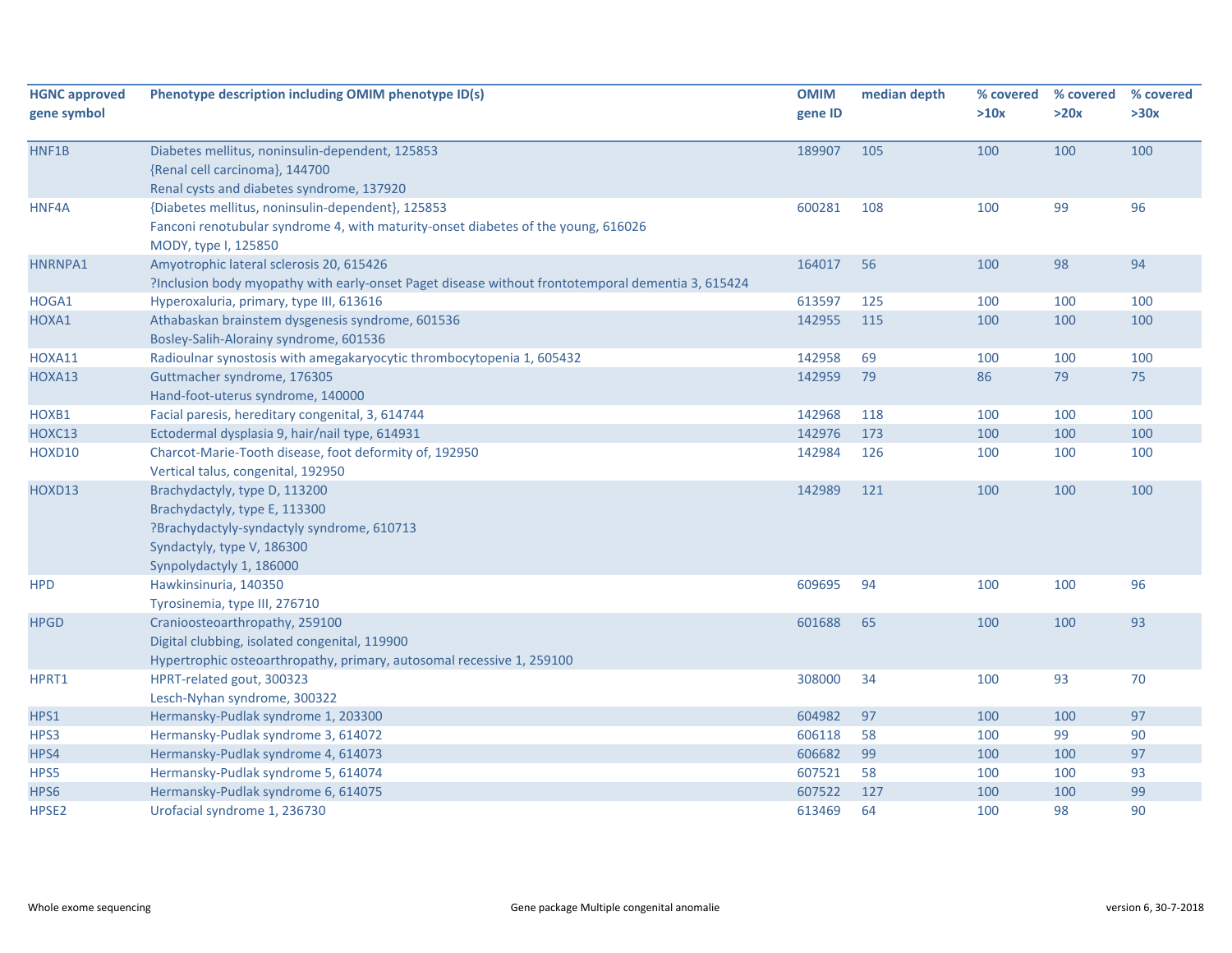| <b>HGNC approved</b> | Phenotype description including OMIM phenotype ID(s)                                                  | <b>OMIM</b> | median depth | % covered | % covered | % covered |
|----------------------|-------------------------------------------------------------------------------------------------------|-------------|--------------|-----------|-----------|-----------|
| gene symbol          |                                                                                                       | gene ID     |              | >10x      | >20x      | >30x      |
| HR                   | Alopecia universalis, 203655                                                                          | 602302      | 112          | 100       | 99        | 98        |
|                      | Atrichia with papular lesions, 209500                                                                 |             |              |           |           |           |
|                      | Hypotrichosis 4, 146550                                                                               |             |              |           |           |           |
| <b>HRAS</b>          | {Bladder cancer, somatic}, 109800                                                                     | 190020      | 178          | 100       | 100       | 100       |
|                      | Congenital myopathy with excess of muscle spindles, 218040                                            |             |              |           |           |           |
|                      | Costello syndrome, 218040                                                                             |             |              |           |           |           |
|                      | {Nevus sebaceous or woolly hair nevus, somatic}, 162900                                               |             |              |           |           |           |
|                      | Schimmelpenning-Feuerstein-Mims syndrome, somatic mosaic, 163200                                      |             |              |           |           |           |
|                      | {Spitz nevus or nevus spilus, somatic}, 137550                                                        |             |              |           |           |           |
|                      | {Thyroid carcinoma, follicular, somatic}, 188470                                                      |             |              |           |           |           |
| <b>HRG</b>           | Thrombophilia due to HRG deficiency, 613116                                                           | 142640      | 73           | 100       | 100       | 97        |
|                      | Thrombophilia due to elevated HRG, 613116                                                             |             |              |           |           |           |
| <b>HSD11B1</b>       | Cortisone reductase deficiency 2, 614662                                                              | 600713      | 54           | 100       | 100       | 96        |
| <b>HSD11B2</b>       | Apparent mineralocorticoid excess, 218030                                                             | 614232      | 136          | 92        | 87        | 83        |
| <b>HSD17B10</b>      | HSD10 mitochondrial disease, 300438                                                                   | 300256      | 62           | 100       | 100       | 100       |
| <b>HSD17B3</b>       | Pseudohermaphroditism, male, with gynecomastia, 264300                                                | 605573      | 56           | 100       | 98        | 88        |
| <b>HSD17B4</b>       | D-bifunctional protein deficiency, 261515                                                             | 601860      | 54           | 100       | 96        | 87        |
|                      | Perrault syndrome 1, 233400                                                                           |             |              |           |           |           |
| HSD3B2               | Adrenal hyperplasia, congenital, due to 3-beta-hydroxysteroid dehydrogenase 2 deficiency, 201810      | 613890      | 122          | 100       | 100       | 100       |
| HSD3B7               | Bile acid synthesis defect, congenital, 1, 607765                                                     | 607764      | 110          | 100       | 100       | 100       |
| HSF4                 | Cataract 5, multiple types, 116800                                                                    | 602438      | 110          | 100       | 100       | 98        |
| HSPB1                | Charcot-Marie-Tooth disease, axonal, type 2F, 606595                                                  | 602195      | 107          | 100       | 100       | 96        |
|                      | Neuropathy, distal hereditary motor, type IIB, 608634                                                 |             |              |           |           |           |
| HSPB3                | ?Neuronopathy, distal hereditary motor, type IIC, 613376                                              | 604624      | 117          | 100       | 100       | 100       |
| HSPB8                | Charcot-Marie-Tooth disease, axonal, type 2L, 608673                                                  | 608014      | 218          | 100       | 100       | 95        |
|                      | Neuropathy, distal hereditary motor, type IIA, 158590                                                 |             |              |           |           |           |
| HSPD1                | Leukodystrophy, hypomyelinating, 4, 612233                                                            | 118190      | 56           | 100       | 97        | 81        |
|                      | Spastic paraplegia 13, autosomal dominant, 605280                                                     |             |              |           |           |           |
| HSPG2                | Dyssegmental dysplasia, Silverman-Handmaker type, 224410                                              | 142461      | 102          | 99        | 99        | 98        |
|                      | Schwartz-Jampel syndrome, type 1, 255800                                                              |             |              |           |           |           |
| HTR1A                | Periodic fever, menstrual cycle dependent, 614674                                                     | 109760      | 135          | 100       | 100       | 100       |
| HTRA1                | CARASIL syndrome, 600142                                                                              | 602194      | 87           | 94        | 86        | 80        |
|                      | Cerebral arteriopathy, autosomal dominant, with subcortical infarcts and leukoencephalopathy, type 2, |             |              |           |           |           |
|                      | 616779                                                                                                |             |              |           |           |           |
|                      | {Macular degeneration, age-related, 7}, 610149                                                        |             |              |           |           |           |
|                      | {Macular degeneration, age-related, neovascular type}, 610149                                         |             |              |           |           |           |
| HTRA2                | 3-methylglutaconic aciduria, type VIII, 617248                                                        | 606441      | 137          | 100       | 100       | 97        |
|                      | {Parkinson disease 13}, 610297                                                                        |             |              |           |           |           |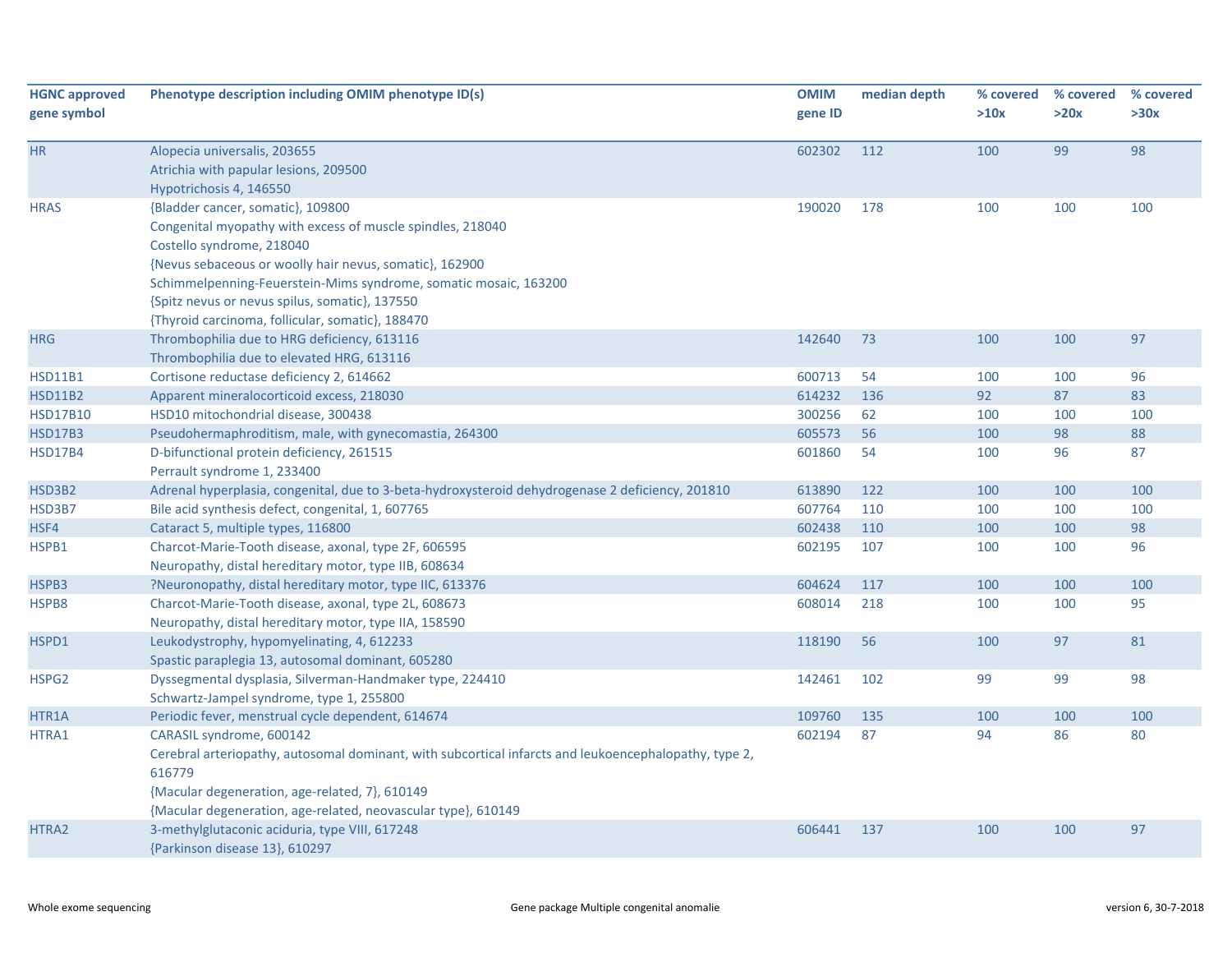| <b>HGNC approved</b> | Phenotype description including OMIM phenotype ID(s)                                            | <b>OMIM</b> | median depth | % covered | % covered | % covered |
|----------------------|-------------------------------------------------------------------------------------------------|-------------|--------------|-----------|-----------|-----------|
| gene symbol          |                                                                                                 | gene ID     |              | >10x      | >20x      | >30x      |
| <b>HTT</b>           | Huntington disease, 143100                                                                      | 613004      | 77           | 99        | 99        | 95        |
|                      | Lopes-Maciel-Rodan syndrome, 617435                                                             |             |              |           |           |           |
| HUWE1                | Mental retardation, X-linked syndromic, Turner type, 300706                                     | 300697      | 45           | 100       | 92        | 72        |
| HYAL1                | ?Mucopolysaccharidosis type IX, 601492                                                          | 607071      | 99           | 100       | 100       | 100       |
| <b>HYDIN</b>         | Ciliary dyskinesia, primary, 5, 608647                                                          | 610812      | 58           | 100       | 95        | 82        |
| HYLS1                | Hydrolethalus syndrome, 236680                                                                  | 610693      | 61           | 100       | 100       | 100       |
| <b>ICK</b>           | Endocrine-cerebroosteodysplasia, 612651                                                         | 612325      | 53           | 100       | 97        | 86        |
|                      | {Epilepsy, juvenile myoclonic, susceptibility to, 10}, 617924                                   |             |              |           |           |           |
| <b>ICOS</b>          | Immunodeficiency, common variable, 1, 607594                                                    | 604558      | 49           | 100       | 99        | 90        |
| IDH <sub>2</sub>     | D-2-hydroxyglutaric aciduria 2, 613657                                                          | 147650      | 99           | 100       | 100       | 99        |
| <b>IDH3B</b>         | Retinitis pigmentosa 46, 612572                                                                 | 604526      | 97           | 100       | 100       | 100       |
| <b>IDS</b>           | Mucopolysaccharidosis II, 309900                                                                | 300823      | 68           | 100       | 98        | 84        |
| <b>IDUA</b>          | Mucopolysaccharidosis Ih, 607014                                                                | 252800      | 127          | 100       | 99        | 94        |
|                      | Mucopolysaccharidosis Ih/s, 607015                                                              |             |              |           |           |           |
|                      | Mucopolysaccharidosis Is, 607016                                                                |             |              |           |           |           |
| IER3IP1              | Microcephaly, epilepsy, and diabetes syndrome, 614231                                           | 609382      | 65           | 100       | 98        | 76        |
| <b>IFITM5</b>        | Osteogenesis imperfecta, type V, 610967                                                         | 614757      | 132          | 100       | 100       | 100       |
| IFNGR1               | {H. pylori infection, susceptibility to}, 600263                                                | 107470      | 61           | 100       | 99        | 90        |
|                      | {Hepatitis B virus infection, susceptibility to}, 610424                                        |             |              |           |           |           |
|                      | Immunodeficiency 27A, mycobacteriosis, AR, 209950                                               |             |              |           |           |           |
|                      | Immunodeficiency 27B, mycobacteriosis, AD, 615978                                               |             |              |           |           |           |
|                      | {Tuberculosis infection, protection against}, 607948                                            |             |              |           |           |           |
|                      | {Tuberculosis, susceptibility to}, 607948                                                       |             |              |           |           |           |
| <b>IFT122</b>        | Cranioectodermal dysplasia 1, 218330                                                            | 606045      | 108          | 100       | 100       | 98        |
| <b>IFT140</b>        | Retinitis pigmentosa 80, 617781                                                                 | 614620      | 110          | 100       | 99        | 97        |
|                      | Short-rib thoracic dysplasia 9 with or without polydactyly, 266920                              |             |              |           |           |           |
| <b>IFT172</b>        | Retinitis pigmentosa 71, 616394                                                                 | 607386      | 65           | 100       | 99        | 92        |
|                      | Short-rib thoracic dysplasia 10 with or without polydactyly, 615630                             |             |              |           |           |           |
| IFT43                | ?Cranioectodermal dysplasia 3, 614099                                                           | 614068      | 70           | 100       | 100       | 98        |
|                      | ?Retinitis pigmentosa 81, 617871                                                                |             |              |           |           |           |
|                      | Short-rib thoracic dysplasia 18 with polydactyly, 617866                                        |             |              |           |           |           |
| IFT80                | Short-rib thoracic dysplasia 2 with or without polydactyly, 611263                              | 611177      | 55           | 100       | 96        | 80        |
| IGBP1                | Corpus callosum, agenesis of, with mental retardation, ocular coloboma and micrognathia, 300472 | 300139      | 59           | 100       | 99        | 79        |
| IGF1                 | Growth retardation with deafness and mental retardation due to IGF1 deficiency, 608747          | 147440      | 63           | 100       | 100       | 99        |
| IGF1R                | Insulin-like growth factor I, resistance to, 270450                                             | 147370      | 108          | 100       | 100       | 99        |
| IGF2R                | Hepatocellular carcinoma, somatic, 114550                                                       | 147280      | 90           | 100       | 99        | 95        |
| <b>IGFALS</b>        | Acid-labile subunit, deficiency of, 615961                                                      | 601489      | 115          | 100       | 100       | 100       |
| <b>IGFBP7</b>        | Retinal arterial macroaneurysm with supravalvular pulmonic stenosis, 614224                     | 602867      | 57           | 100       | 96        | 85        |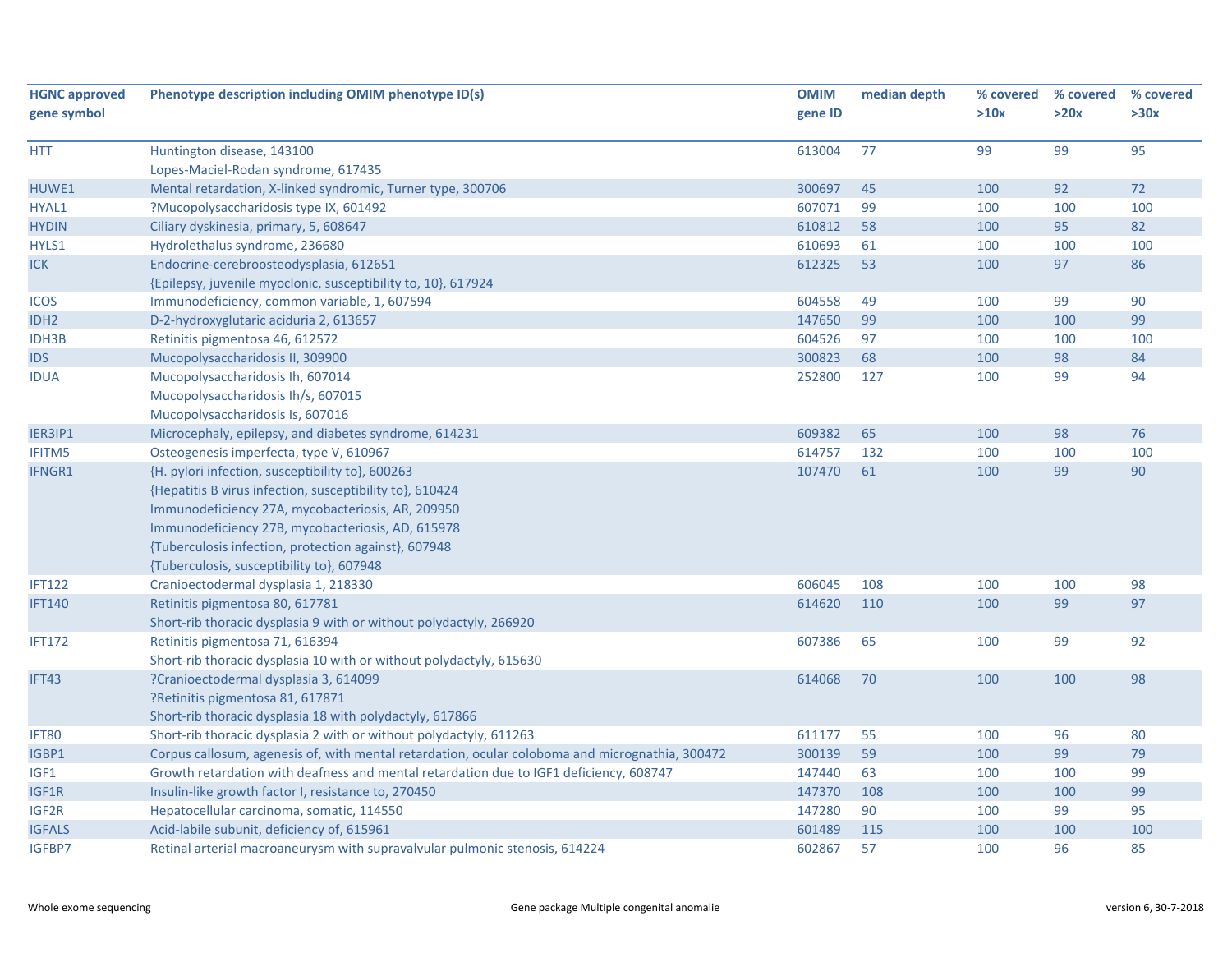| <b>HGNC approved</b> | Phenotype description including OMIM phenotype ID(s)                                                | <b>OMIM</b> | median depth | % covered | % covered | % covered |
|----------------------|-----------------------------------------------------------------------------------------------------|-------------|--------------|-----------|-----------|-----------|
| gene symbol          |                                                                                                     | gene ID     |              | >10x      | >20x      | >30x      |
| IGHMBP2              | Charcot-Marie-Tooth disease, axonal, type 2S, 616155                                                | 600502      | 96           | 100       | 100       | 99        |
|                      | Neuronopathy, distal hereditary motor, type VI, 604320                                              |             |              |           |           |           |
| IGLL1                | Agammaglobulinemia 2, 613500                                                                        | 146770      | 127          | 100       | 100       | 100       |
| IGSF1                | Hypothyroidism, central, and testicular enlargement, 300888                                         | 300137      | 51           | 100       | 97        | 87        |
| <b>IHH</b>           | Acrocapitofemoral dysplasia, 607778                                                                 | 600726      | 129          | 100       | 100       | 100       |
|                      | Brachydactyly, type A1, 112500                                                                      |             |              |           |           |           |
| <b>IKBKB</b>         | Immunodeficiency 15, 615592                                                                         | 603258      | 79           | 100       | 99        | 95        |
| <b>IKBKG</b>         | Ectodermal dysplasia, hypohidrotic, with immune deficiency, 300291                                  | 300248      | 77           | 100       | 100       | 96        |
|                      | Ectodermal, dysplasia, anhidrotic, lymphedema and immunodeficiency, 300301                          |             |              |           |           |           |
|                      | Immunodeficiency 33, 300636                                                                         |             |              |           |           |           |
|                      | Immunodeficiency, isolated, 300584                                                                  |             |              |           |           |           |
|                      | Incontinentia pigmenti, 308300                                                                      |             |              |           |           |           |
|                      | Invasive pneumococcal disease, recurrent isolated, 2, 300640                                        |             |              |           |           |           |
| IKZF1                | Immunodeficiency, common variable, 13, 616873                                                       | 603023      | 140          | 100       | 100       | 99        |
| IKZF5                | No OMIM phenotype                                                                                   | 606238      | 71           | 100       | 100       | 98        |
| IL10RA               | Inflammatory bowel disease 28, early onset, autosomal recessive, 613148                             | 146933      | 119          | 100       | 100       | 99        |
| IL10RB               | {Hepatitis B virus, susceptibility to}, 610424                                                      | 123889      | 60           | 100       | 99        | 93        |
|                      | Inflammatory bowel disease 25, early onset, autosomal recessive, 612567                             |             |              |           |           |           |
| IL11RA               | Craniosynostosis and dental anomalies, 614188                                                       | 600939      | 94           | 100       | 100       | 99        |
| IL17F                | ?Candidiasis, familial, 6, autosomal dominant, 613956                                               | 606496      | 72           | 100       | 100       | 100       |
| IL17RA               | Immunodeficiency 51, 613953                                                                         | 605461      | 114          | 100       | 100       | 100       |
| IL17RD               | Hypogonadotropic hypogonadism 18 with or without anosmia, 615267                                    | 606807      | 94           | 100       | 100       | 96        |
| IL1RAPL1             | Mental retardation, X-linked 21/34, 300143                                                          | 300206      | 42           | 100       | 96        | 81        |
| IL1RN                | {Gastric cancer risk after H. pylori infection}, 137215                                             | 147679      | 72           | 100       | 99        | 86        |
|                      | Interleukin 1 receptor antagonist deficiency, 612852                                                |             |              |           |           |           |
|                      | {Microvascular complications of diabetes 4}, 612628                                                 |             |              |           |           |           |
| IL21R                | [IgE, elevated level of], 147050                                                                    | 605383      | 104          | 100       | 100       | 100       |
|                      | Immunodeficiency 56, 615207                                                                         |             |              |           |           |           |
| <b>IL2RA</b>         | {Diabetes, mellitus, insulin-dependent, susceptibility to, 10}, 601942                              | 147730      | 89           | 100       | 100       | 99        |
|                      | Immunodeficiency 41 with lymphoproliferation and autoimmunity, 606367                               |             |              |           |           |           |
| IL2RG                | Combined immunodeficiency, X-linked, moderate, 312863                                               | 308380      | 49           | 100       | 99        | 81        |
|                      | Severe combined immunodeficiency, X-linked, 300400                                                  |             |              |           |           |           |
| IL31RA               | ?Amyloidosis, primary localized cutaneous, 2, 613955                                                | 609510      | 65           | 100       | 99        | 93        |
| IL36RN               | Psoriasis 14, pustular, 614204                                                                      | 605507      | 79           | 100       | 100       | 100       |
| IL7R                 | Severe combined immunodeficiency, T-cell negative, B-cell/natural killer cell-positive type, 608971 | 146661      | 52           | 100       | 100       | 94        |
| ILDR1                | Deafness, autosomal recessive 42, 609646                                                            | 609739      | 89           | 100       | 98        | 93        |
| IMPAD1               | Chondrodysplasia with joint dislocations, GPAPP type, 614078                                        | 614010      | 125          | 100       | 99        | 94        |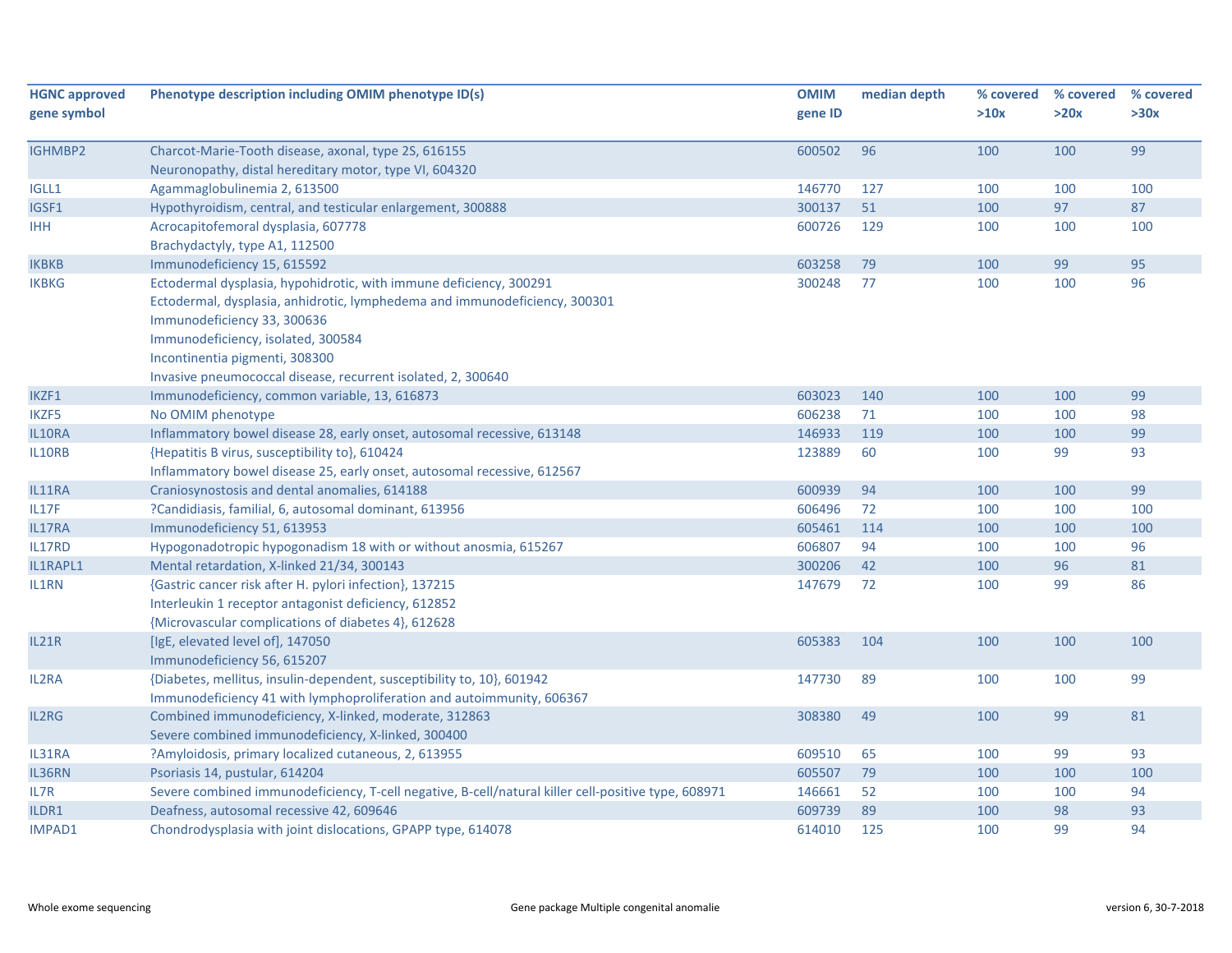| <b>HGNC approved</b> | Phenotype description including OMIM phenotype ID(s)                                      | <b>OMIM</b> | median depth | % covered | % covered | % covered |
|----------------------|-------------------------------------------------------------------------------------------|-------------|--------------|-----------|-----------|-----------|
| gene symbol          |                                                                                           | gene ID     |              | >10x      | >20x      | >30x      |
|                      |                                                                                           |             |              |           |           |           |
| IMPDH1               | Leber congenital amaurosis 11, 613837                                                     | 146690      | 99           | 100       | 99        | 94        |
|                      | Retinitis pigmentosa 10, 180105                                                           |             |              |           |           |           |
| IMPG2                | Macular dystrophy, vitelliform, 5, 616152                                                 | 607056      | 57           | 100       | 99        | 93        |
|                      | Retinitis pigmentosa 56, 613581                                                           |             |              |           |           |           |
| INF <sub>2</sub>     | Charcot-Marie-Tooth disease, dominant intermediate E, 614455                              | 610982      | 118          | 95        | 93        | 92        |
|                      | Glomerulosclerosis, focal segmental, 5, 613237                                            |             |              |           |           |           |
| ING1                 | Squamous cell carcinoma, head and neck, somatic, 275355                                   | 601566      | 143          | 100       | 100       | 100       |
| <b>INPP5E</b>        | Joubert syndrome 1, 213300                                                                | 613037      | 115          | 100       | 100       | 98        |
|                      | Mental retardation, truncal obesity, retinal dystrophy, and micropenis, 610156            |             |              |           |           |           |
| <b>INPPL1</b>        | Opsismodysplasia, 258480                                                                  | 600829      | 101          | 100       | 100       | 99        |
| <b>INS</b>           | Diabetes mellitus, insulin-dependent, 2, 125852                                           | 176730      | 111          | 100       | 100       | 100       |
|                      | Diabetes mellitus, permanent neonatal, 606176                                             |             |              |           |           |           |
|                      | Hyperproinsulinemia, 616214                                                               |             |              |           |           |           |
|                      | Maturity-onset diabetes of the young, type 10, 613370                                     |             |              |           |           |           |
| INSL3                | Cryptorchidism, 219050                                                                    | 146738      | 65           | 91        | 78        | 78        |
| <b>INSR</b>          | Diabetes mellitus, insulin-resistant, with acanthosis nigricans, 610549                   | 147670      | 102          | 100       | 98        | 95        |
|                      | Hyperinsulinemic hypoglycemia, familial, 5, 609968                                        |             |              |           |           |           |
|                      | Leprechaunism, 246200                                                                     |             |              |           |           |           |
|                      | Rabson-Mendenhall syndrome, 262190                                                        |             |              |           |           |           |
| <b>INVS</b>          | Nephronophthisis 2, infantile, 602088                                                     | 243305      | 74           | 100       | 99        | 94        |
| IQCB1                | Senior-Loken syndrome 5, 609254                                                           | 609237      | 48           | 100       | 92        | 74        |
| IQSEC2               | Mental retardation, X-linked 1/78, 309530                                                 | 300522      | 57           | 98        | 92        | 84        |
| IRAK4                | IRAK4 deficiency, 607676                                                                  | 606883      | 63           | 100       | 98        | 86        |
|                      | Invasive pneumococcal disease, recurrent isolated, 1, 610799                              |             |              |           |           |           |
| IRF1                 | Gastric cancer, somatic, 613659                                                           | 147575      | 95           | 100       | 100       | 97        |
|                      | Myelodysplastic syndrome, preleukemic                                                     |             |              |           |           |           |
|                      | Myelogenous leukemia, acute                                                               |             |              |           |           |           |
|                      | Nonsmall cell lung cancer, somatic, 211980                                                |             |              |           |           |           |
| IRF4                 | [Skin/hair/eye pigmentation, variation in, 8], 611724                                     | 601900      | 140          | 100       | 100       | 100       |
| IRF <sub>6</sub>     | {Orofacial cleft 6}, 608864                                                               | 607199      | 111          | 100       | 100       | 98        |
|                      | Popliteal pterygium syndrome 1, 119500                                                    |             |              |           |           |           |
|                      | van der Woude syndrome, 119300                                                            |             |              |           |           |           |
| IRF8                 | Immunodeficiency 32A, mycobacteriosis, autosomal dominant, 614893                         | 601565      | 135          | 100       | 100       | 99        |
|                      | Immunodeficiency 32B, monocyte and dendritic cell deficiency, autosomal recessive, 226990 |             |              |           |           |           |
| <b>IRGM</b>          | {Inflammatory bowel disease (Crohn disease) 19}, 612278                                   | 608212      | 45           | 78        | 78        | 78        |
|                      | {Mycobacterium tuberculosis, protection against}, 607948                                  |             |              |           |           |           |
| IRX5                 | Hamamy syndrome, 611174                                                                   | 606195      | 91           | 100       | 100       | 100       |
| <b>ISCU</b>          | Myopathy with lactic acidosis, hereditary, 255125                                         | 611911      | 72           | 100       | 100       | 97        |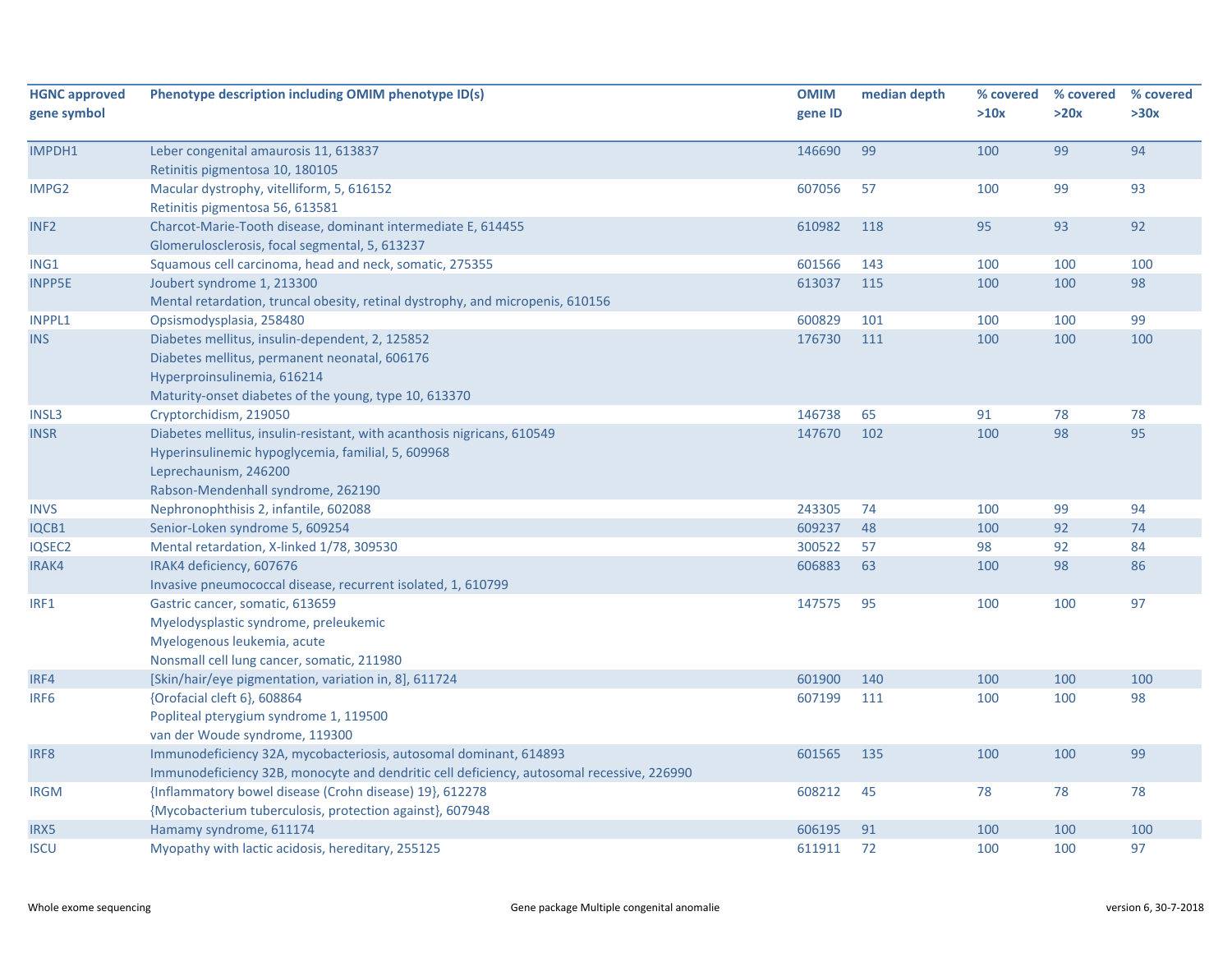| <b>HGNC approved</b><br>gene symbol | Phenotype description including OMIM phenotype ID(s)                                                                                                                                                                            | <b>OMIM</b><br>gene ID | median depth | % covered<br>>10x | % covered<br>>20x | % covered<br>>30x |
|-------------------------------------|---------------------------------------------------------------------------------------------------------------------------------------------------------------------------------------------------------------------------------|------------------------|--------------|-------------------|-------------------|-------------------|
| <b>ISPD</b>                         | Muscular dystrophy-dystroglycanopathy (congenital with brain and eye anomalies), type A, 7, 614643<br>Muscular dystrophy-dystroglycanopathy (limb-girdle), type C, 7, 616052                                                    | 614631                 | 77           | 100               | 99                | 92                |
| <b>ITCH</b>                         | Autoimmune disease, multisystem, with facial dysmorphism, 613385                                                                                                                                                                | 606409                 | 52           | 96                | 94                | 86                |
| ITGA2                               | ?Glycoprotein la deficiency, 614200                                                                                                                                                                                             | 192974                 | 62           | 100               | 99                | 94                |
| <b>ITGA2B</b>                       | Bleeding disorder, platelet-type, 16, autosomal dominant, 187800<br>Glanzmann thrombasthenia, 273800<br>Thrombocytopenia, neonatal alloimmune, BAK antigen related                                                              | 607759                 | 118          | 100               | 100               | 97                |
| ITGA3                               | Interstitial lung disease, nephrotic syndrome, and epidermolysis bullosa, congenital, 614748                                                                                                                                    | 605025                 | 126          | 100               | 100               | 100               |
| ITGA6                               | Epidermolysis bullosa, junctional, with pyloric stenosis, 226730                                                                                                                                                                | 147556                 | 77           | 100               | 99                | 91                |
| ITGA7                               | Muscular dystrophy, congenital, due to ITGA7 deficiency, 613204                                                                                                                                                                 | 600536                 | 108          | 99                | 97                | 96                |
| ITGA8                               | Renal hypodysplasia/aplasia 1, 191830                                                                                                                                                                                           | 604063                 | 50           | 100               | 99                | 86                |
| ITGB2                               | Leukocyte adhesion deficiency, 116920                                                                                                                                                                                           | 600065                 | 142          | 100               | 100               | 100               |
| ITGB3                               | Bleeding disorder, platelet-type, 16, autosomal dominant, 187800<br>Glanzmann thrombasthenia, 273800<br>{Myocardial infarction, susceptibility to}, 608446<br>Purpura, posttransfusion<br>Thrombocytopenia, neonatal alloimmune | 173470                 | 79           | 100               | 100               | 96                |
| ITGB4                               | Epidermolysis bullosa of hands and feet, 131800<br>Epidermolysis bullosa, junctional, non-Herlitz type, 226650<br>Epidermolysis bullosa, junctional, with pyloric atresia, 226730                                               | 147557                 | 120          | 99                | 99                | 98                |
| <b>ITK</b>                          | Lymphoproliferative syndrome 1, 613011                                                                                                                                                                                          | 186973                 | 69           | 100               | 100               | 92                |
| ITM2B                               | Dementia, familial British, 176500<br>Dementia, familial Danish, 117300<br>?Retinal dystrophy with inner retinal dysfunction and ganglion cell abnormalities, 616079                                                            | 603904                 | 72           | 100               | 100               | 97                |
| ITPR1                               | Gillespie syndrome, 206700<br>Spinocerebellar ataxia 15, 606658<br>Spinocerebellar ataxia 29, congenital nonprogressive, 117360                                                                                                 | 147265                 | 79           | 100               | 100               | 96                |
| <b>IVD</b>                          | Isovaleric acidemia, 243500                                                                                                                                                                                                     | 607036                 | 105          | 100               | 100               | 98                |
| <b>IYD</b>                          | Thyroid dyshormonogenesis 4, 274800                                                                                                                                                                                             | 612025                 | 90           | 100               | 100               | 99                |
| JAG1                                | Alagille syndrome 1, 118450<br>?Deafness, congenital heart defects, and posterior embryotoxon, 617992<br>Tetralogy of Fallot, 187500                                                                                            | 601920                 | 85           | 100               | 99                | 95                |
| JAK2                                | {Budd-Chiari syndrome, somatic}, 600880<br>Erythrocytosis, somatic, 133100<br>Leukemia, acute myeloid, somatic, 601626<br>Myelofibrosis, somatic, 254450<br>Polycythemia vera, somatic, 263300<br>Thrombocythemia 3, 614521     | 147796                 | 54           | 100               | 97                | 85                |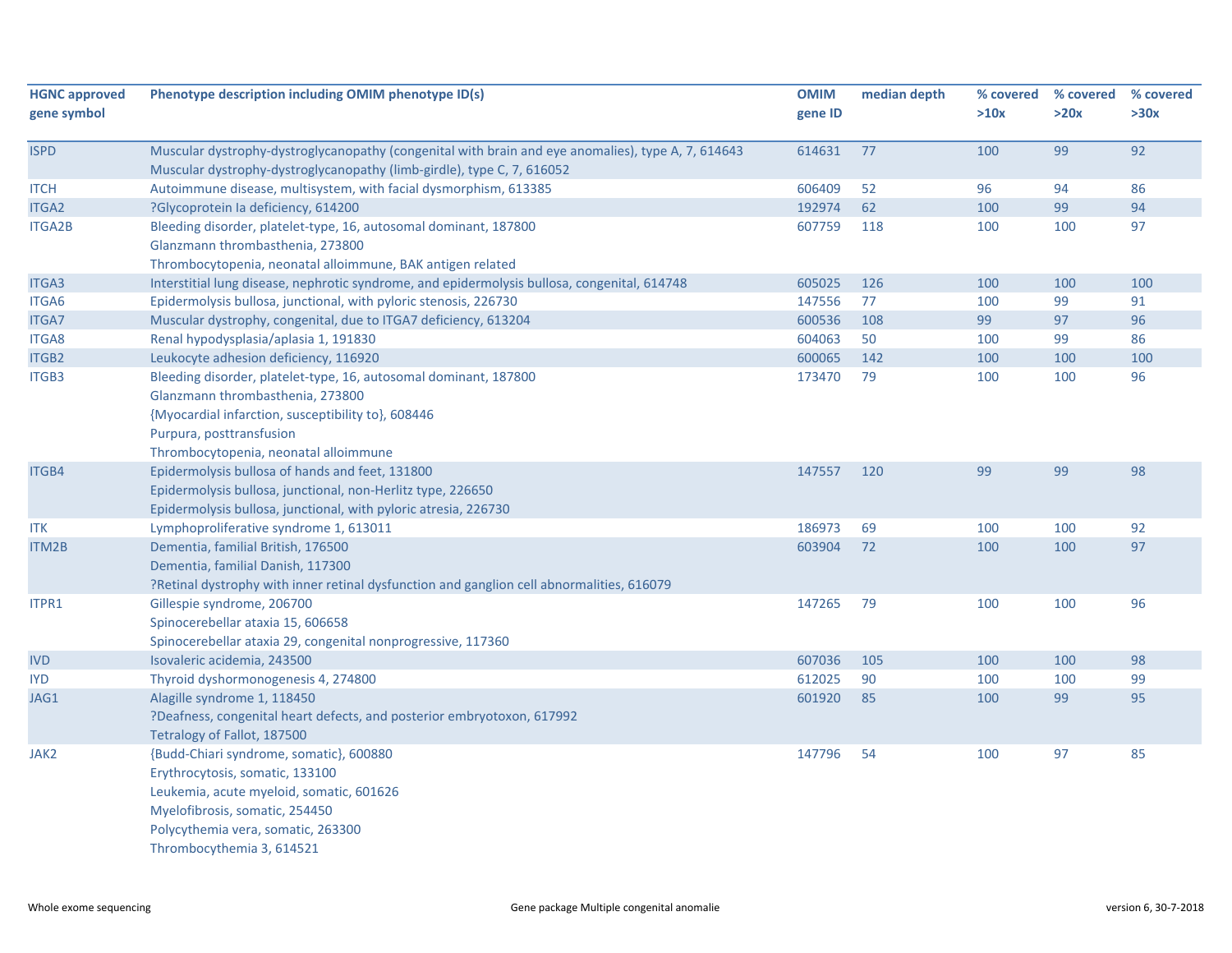| <b>HGNC approved</b> | Phenotype description including OMIM phenotype ID(s)                                                                                                                                                                                                                                                   | <b>OMIM</b> | median depth | % covered | % covered | % covered |
|----------------------|--------------------------------------------------------------------------------------------------------------------------------------------------------------------------------------------------------------------------------------------------------------------------------------------------------|-------------|--------------|-----------|-----------|-----------|
| gene symbol          |                                                                                                                                                                                                                                                                                                        | gene ID     |              | >10x      | >20x      | >30x      |
| JAK3                 | SCID, autosomal recessive, T-negative/B-positive type, 600802                                                                                                                                                                                                                                          | 600173      | 99           | 100       | 100       | 99        |
| JAM3                 | Hemorrhagic destruction of the brain, subependymal calcification, and cataracts, 613730                                                                                                                                                                                                                | 606871      | 61           | 100       | 100       | 93        |
| JPH <sub>2</sub>     | Cardiomyopathy, hypertrophic, 17, 613873                                                                                                                                                                                                                                                               | 605267      | 115          | 100       | 100       | 98        |
| JPH3                 | ?Huntington disease-like 2, 606438                                                                                                                                                                                                                                                                     | 605268      | 162          | 100       | 100       | 98        |
| <b>JUP</b>           | Arrhythmogenic right ventricular dysplasia 12, 611528<br>Naxos disease, 601214                                                                                                                                                                                                                         | 173325      | 98           | 100       | 100       | 96        |
| <b>KANK1</b>         | Cerebral palsy, spastic quadriplegic, 2, 612900                                                                                                                                                                                                                                                        | 607704      | 89           | 100       | 100       | 97        |
| <b>KANSL1</b>        | Koolen-De Vries syndrome, 610443                                                                                                                                                                                                                                                                       | 612452      | 79           | 100       | 100       | 96        |
| <b>KARS</b>          | ?Charcot-Marie-Tooth disease, recessive intermediate, B, 613641<br>Deafness, autosomal recessive 89, 613916                                                                                                                                                                                            | 601421      | 117          | 100       | 100       | 95        |
| KAT6B                | Genitopatellar syndrome, 606170<br>SBBYSS syndrome, 603736                                                                                                                                                                                                                                             | 605880      | 89           | 100       | 99        | 95        |
| KBTBD13              | Nemaline myopathy 6, autosomal dominant, 609273                                                                                                                                                                                                                                                        | 613727      | 174          | 100       | 100       | 100       |
| <b>KCNA1</b>         | Episodic ataxia/myokymia syndrome, 160120                                                                                                                                                                                                                                                              | 176260      | 109          | 100       | 100       | 100       |
| <b>KCNA5</b>         | Atrial fibrillation, familial, 7, 612240                                                                                                                                                                                                                                                               | 176267      | 127          | 100       | 100       | 100       |
| KCNC3                | Spinocerebellar ataxia 13, 605259                                                                                                                                                                                                                                                                      | 176264      | 83           | 94        | 79        | 63        |
| <b>KCND3</b>         | Brugada syndrome 9, 616399<br>Spinocerebellar ataxia 19, 607346                                                                                                                                                                                                                                        | 605411      | 160          | 100       | 100       | 98        |
| KCNE1                | Jervell and Lange-Nielsen syndrome 2, 612347<br>Long QT syndrome 5, 613695                                                                                                                                                                                                                             | 176261      | 234          | 100       | 100       | 100       |
| <b>KCNE2</b>         | Atrial fibrillation, familial, 4, 611493<br>Long QT syndrome 6, 613693                                                                                                                                                                                                                                 | 603796      | 70           | 100       | 100       | 100       |
| KCNE3                | Brugada syndrome 6, 613119                                                                                                                                                                                                                                                                             | 604433      | 89           | 100       | 100       | 100       |
| <b>KCNH2</b>         | Long QT syndrome 2, 613688                                                                                                                                                                                                                                                                             | 152427      | 119          | 100       | 100       | 99        |
|                      | {Long QT syndrome 2, acquired, susceptibility to}, 613688<br>Short QT syndrome 1, 609620                                                                                                                                                                                                               |             |              |           |           |           |
| KCNJ1                | Bartter syndrome, type 2, 241200                                                                                                                                                                                                                                                                       | 600359      | 50           | 100       | 100       | 99        |
| KCNJ10               | Enlarged vestibular aqueduct, digenic, 600791<br>SESAME syndrome, 612780                                                                                                                                                                                                                               | 602208      | 155          | 100       | 100       | 100       |
| KCNJ11               | Diabetes mellitus, transient neonatal, 3, 610582<br>{Diabetes mellitus, type 2, susceptibility to}, 125853<br>Diabetes, permanent neonatal, with or without neurologic features, 606176<br>Hyperinsulinemic hypoglycemia, familial, 2, 601820<br>Maturity-onset diabetes of the young, type 13, 616329 | 600937      | 124          | 100       | 100       | 100       |
| KCNJ13               | Leber congenital amaurosis 16, 614186<br>Snowflake vitreoretinal degeneration, 193230                                                                                                                                                                                                                  | 603208      | 63           | 100       | 100       | 97        |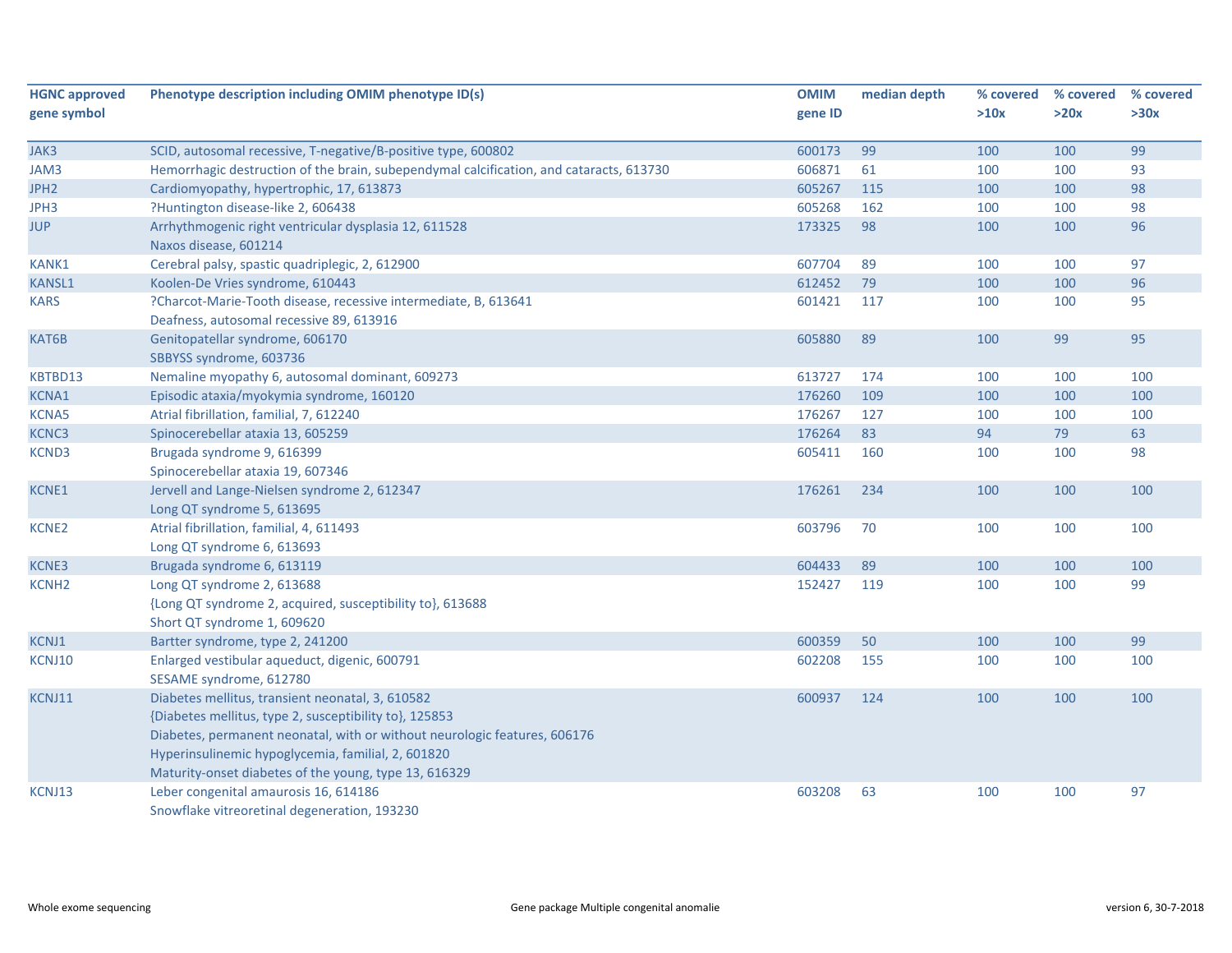| <b>HGNC approved</b><br>gene symbol | Phenotype description including OMIM phenotype ID(s)                                                                                                                                                             | <b>OMIM</b><br>gene ID | median depth     | % covered<br>>10x | % covered<br>>20x | % covered<br>>30x |
|-------------------------------------|------------------------------------------------------------------------------------------------------------------------------------------------------------------------------------------------------------------|------------------------|------------------|-------------------|-------------------|-------------------|
| <b>KCNJ2</b>                        | Andersen syndrome, 170390<br>Atrial fibrillation, familial, 9, 613980<br>Short QT syndrome 3, 609622                                                                                                             | 600681                 | 81               | 100               | 100               | 100               |
| <b>KCNJ5</b>                        | Hyperaldosteronism, familial, type III, 613677<br>Long QT syndrome 13, 613485                                                                                                                                    | 600734                 | 126              | 100               | 100               | 100               |
| KCNK3                               | Pulmonary hypertension, primary, 4, 615344                                                                                                                                                                       | 603220                 | 168              | 100               | 100               | 100               |
| KCNK9                               | Birk-Barel mental retardation dysmorphism syndrome, 612292                                                                                                                                                       | 605874                 | 121              | 100               | 100               | 100               |
| <b>KCNMA1</b>                       | ?Cerebellar atrophy, developmental delay, and seizures, 617643<br>Paroxysmal nonkinesigenic dyskinesia, 3, with or without generalized epilepsy, 609446                                                          | 600150                 | 80               | 100               | 99                | 93                |
| <b>KCNQ1</b>                        | Atrial fibrillation, familial, 3, 607554<br>Jervell and Lange-Nielsen syndrome, 220400<br>Long QT syndrome 1, 192500<br>{Long QT syndrome 1, acquired, susceptibility to}, 192500<br>Short QT syndrome 2, 609621 | 607542                 | 155              | 96                | 93                | 92                |
| KCNQ1OT1                            | Beckwith-Wiedemann syndrome, 130650                                                                                                                                                                              | 604115                 | No coverage data |                   |                   |                   |
| KCNQ <sub>2</sub>                   | Epileptic encephalopathy, early infantile, 7, 613720<br>Myokymia, 121200<br>Seizures, benign neonatal, 1, 121200                                                                                                 | 602235                 | 129              | 100               | 100               | 100               |
| KCNQ3                               | Seizures, benign neonatal, 2, 121201                                                                                                                                                                             | 602232                 | 98               | 100               | 100               | 95                |
| KCNQ4                               | Deafness, autosomal dominant 2A, 600101                                                                                                                                                                          | 603537                 | 139              | 98                | 93                | 89                |
| KCNT1                               | Epilepsy, nocturnal frontal lobe, 5, 615005<br>Epileptic encephalopathy, early infantile, 14, 614959                                                                                                             | 608167                 | 116              | 100               | 99                | 99                |
| KCNV <sub>2</sub>                   | Retinal cone dystrophy 3B, 610356                                                                                                                                                                                | 607604                 | 119              | 100               | 100               | 100               |
| KCTD1                               | Scalp-ear-nipple syndrome, 181270                                                                                                                                                                                | 613420                 | 90               | 99                | 98                | 92                |
| KCTD7                               | Epilepsy, progressive myoclonic 3, with or without intracellular inclusions, 611726                                                                                                                              | 611725                 | 156              | 100               | 100               | 100               |
| KDM5C                               | Mental retardation, X-linked, syndromic, Claes-Jensen type, 300534                                                                                                                                               | 314690                 | 75               | 100               | 99                | 95                |
| KDM6A                               | Kabuki syndrome 2, 300867                                                                                                                                                                                        | 300128                 | 43               | 100               | 95                | 72                |
| <b>KDR</b>                          | Hemangioma, capillary infantile, somatic, 602089<br>{Hemangioma, capillary infantile, susceptibility to}, 602089                                                                                                 | 191306                 | 55               | 100               | 99                | 91                |
| <b>KERA</b>                         | Cornea plana 2, autosomal recessive, 217300                                                                                                                                                                      | 603288                 | 51               | 100               | 100               | 97                |
| KHDC3L                              | Hydatidiform mole, recurrent, 2, 614293                                                                                                                                                                          | 611687                 | 138              | 100               | 100               | 100               |
| <b>KIF11</b>                        | Microcephaly with or without chorioretinopathy, lymphedema, or mental retardation, 152950                                                                                                                        | 148760                 | 63               | 100               | 98                | 86                |
| KIF1A                               | Mental retardation, autosomal dominant 9, 614255<br>Neuropathy, hereditary sensory, type IIC, 614213<br>Spastic paraplegia 30, autosomal recessive, 610357                                                       | 601255                 | 97               | 100               | 100               | 98                |
| KIF1B                               | ?Charcot-Marie-Tooth disease, type 2A1, 118210<br>{Neuroblastoma, susceptibility to, 1}, 256700<br>Pheochromocytoma, 171300                                                                                      | 605995                 | 60               | 100               | 99                | 93                |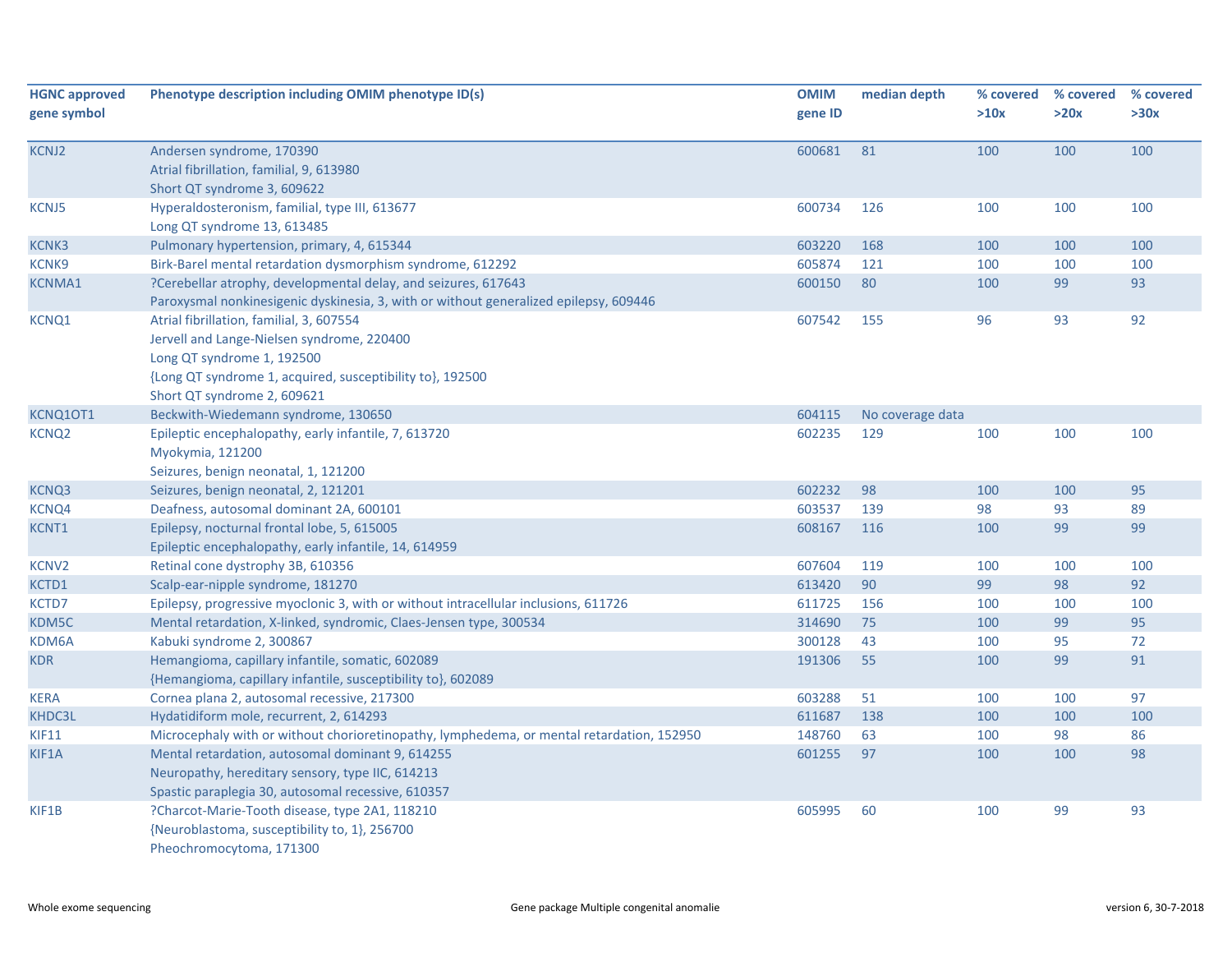| <b>HGNC approved</b> | Phenotype description including OMIM phenotype ID(s)                  | <b>OMIM</b> | median depth | % covered | % covered | % covered |
|----------------------|-----------------------------------------------------------------------|-------------|--------------|-----------|-----------|-----------|
| gene symbol          |                                                                       | gene ID     |              | >10x      | >20x      | >30x      |
|                      |                                                                       |             |              |           |           |           |
| KIF1BP               | Goldberg-Shprintzen megacolon syndrome, 609460                        | 609367      | 69           | 100       | 100       | 96        |
| KIF1C                | Spastic ataxia 2, autosomal recessive, 611302                         | 603060      | 126          | 100       | 100       | 100       |
| KIF20A               | No OMIM phenotype                                                     | 605664      | 65           | 100       | 98        | 91        |
| KIF21A               | Fibrosis of extraocular muscles, congenital, 1, 135700                | 608283      | 57           | 100       | 98        | 88        |
|                      | Fibrosis of extraocular muscles, congenital, 3B, 135700               |             |              |           |           |           |
| KIF <sub>22</sub>    | Spondyloepimetaphyseal dysplasia with joint laxity, type 2, 603546    | 603213      | 144          | 100       | 100       | 100       |
| KIF <sub>2</sub> A   | Cortical dysplasia, complex, with other brain malformations 3, 615411 | 602591      | 72           | 100       | 97        | 85        |
| KIF5A                | {Amyotrophic lateral sclerosis, susceptibility to, 25}, 617921        | 602821      | 81           | 100       | 100       | 94        |
|                      | Myoclonus, intractable, neonatal, 617235                              |             |              |           |           |           |
|                      | Spastic paraplegia 10, autosomal dominant, 604187                     |             |              |           |           |           |
| KIF7                 | Acrocallosal syndrome, 200990                                         | 611254      | 104          | 99        | 96        | 93        |
|                      | ?Al-Gazali-Bakalinova syndrome, 607131                                |             |              |           |           |           |
|                      | ?Hydrolethalus syndrome 2, 614120                                     |             |              |           |           |           |
|                      | Joubert syndrome 12, 200990                                           |             |              |           |           |           |
| KIRREL3              | No OMIM phenotype                                                     | 607761      | 113          | 100       | 100       | 100       |
| KISS1                | ?Hypogonadotropic hypogonadism 13 with or without anosmia, 614842     | 603286      | 124          | 100       | 100       | 99        |
| KISS1R               | Hypogonadotropic hypogonadism 8 with or without anosmia, 614837       | 604161      | 146          | 100       | 100       | 100       |
|                      | ?Precocious puberty, central, 1, 176400                               |             |              |           |           |           |
| KIT                  | Gastrointestinal stromal tumor, familial, 606764                      | 164920      | 69           | 100       | 100       | 98        |
|                      | Germ cell tumors, somatic, 273300                                     |             |              |           |           |           |
|                      | Leukemia, acute myeloid, 601626                                       |             |              |           |           |           |
|                      | Mastocytosis, cutaneous, 154800                                       |             |              |           |           |           |
|                      | Mastocytosis, systemic, somatic, 154800                               |             |              |           |           |           |
|                      | Piebaldism, 172800                                                    |             |              |           |           |           |
| <b>KITLG</b>         | Deafness, autosomal dominant 69, unilateral or asymmetric, 616697     | 184745      | 72           | 100       | 100       | 91        |
|                      | Hyperpigmentation with or without hypopigmentation, 145250            |             |              |           |           |           |
|                      | [Skin/hair/eye pigmentation 7, blond/brown hair], 611664              |             |              |           |           |           |
| KL                   | ?Tumoral calcinosis, hyperphosphatemic, familial, 3, 617994           | 604824      | 103          | 99        | 98        | 97        |
| KLF1                 | Blood group--Lutheran inhibitor, 111150                               | 600599      | 112          | 100       | 100       | 100       |
|                      | Dyserythropoietic anemia, congenital, type IV, 613673                 |             |              |           |           |           |
|                      | [Hereditary persistence of fetal hemoglobin], 613566                  |             |              |           |           |           |
| KLF11                | Maturity-onset diabetes of the young, type VII, 610508                | 603301      | 128          | 100       | 100       | 100       |
| KLF6                 | Gastric cancer, somatic, 613659                                       | 602053      | 140          | 100       | 100       | 100       |
|                      | Prostate cancer, somatic, 176807                                      |             |              |           |           |           |
| <b>KLHDC8B</b>       | {Hodgkin lymphoma, susceptibility to}, 236000                         | 613169      | 86           | 100       | 100       | 100       |
| KLHL10               | Spermatogenic failure 11, 615081                                      | 608778      | 75           | 100       | 100       | 100       |
| KLHL3                | Pseudohypoaldosteronism, type IID, 614495                             | 605775      | 71           | 100       | 100       | 92        |
| KLHL40               | Nemaline myopathy 8, autosomal recessive, 615348                      | 615340      | 124          | 100       | 100       | 99        |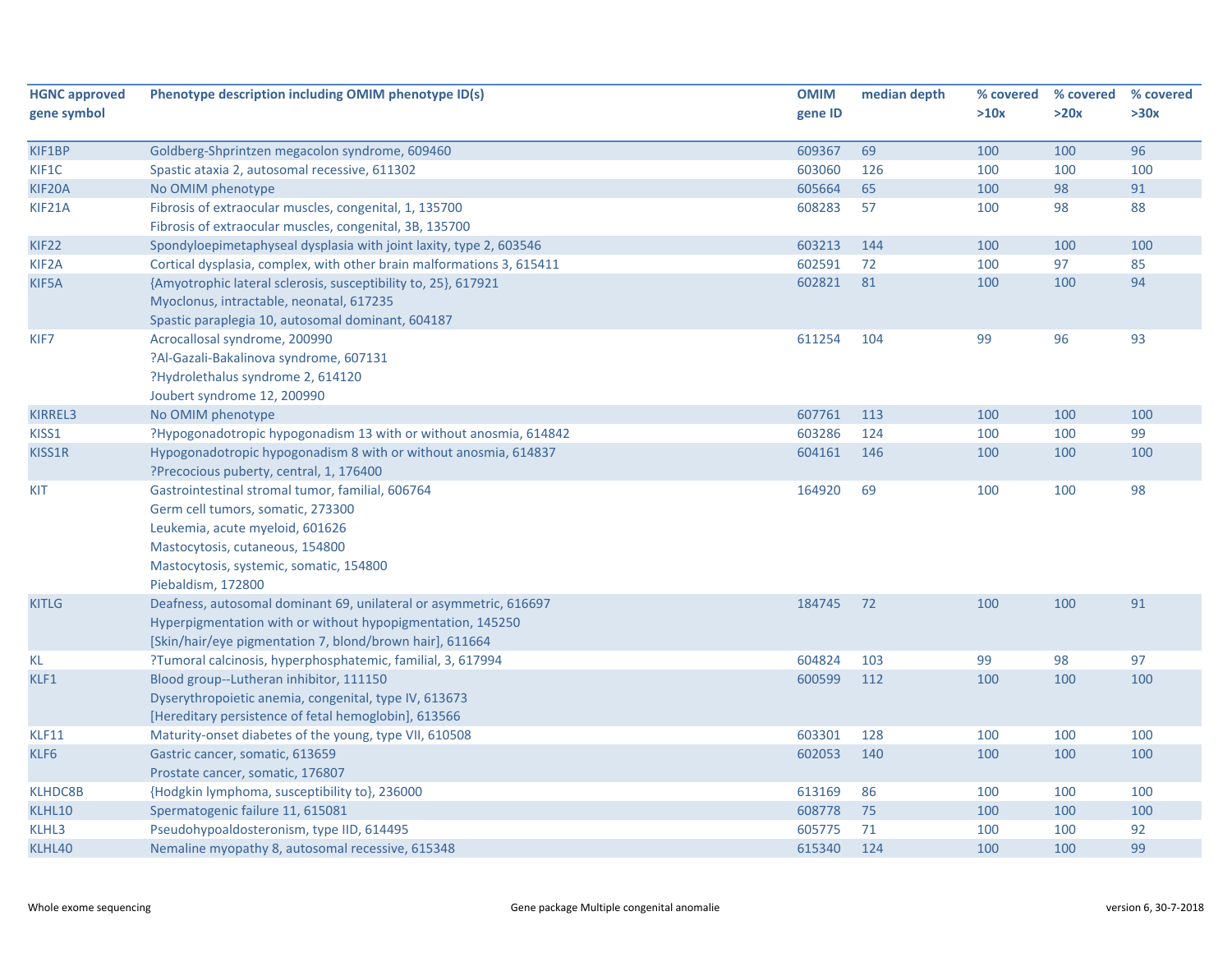| gene ID<br>>10x<br>>20x<br>>30x<br>98<br>607701<br>66<br>100<br>100<br>KLHL41<br>Nemaline myopathy 9, 615731<br>KLHL7<br>611119<br>60<br>100<br>100<br>93<br>Cold-induced sweating syndrome 3, 617055<br>Retinitis pigmentosa 42, 612943<br>Amelogenesis imperfecta, type IIA1, 204700<br>100<br>KLK4<br>603767<br>129<br>100<br>100<br>62<br>99<br>91<br>Fletcher factor (prekallikrein) deficiency, 612423<br>229000<br>100<br>KLKB1<br>612105<br>89<br>100<br><b>KLLN</b><br>Cowden syndrome 4, 615107<br>100<br>100<br>Leukemia, myeloid/lymphoid or mixed-lineage, 159555<br>159555<br>60<br>95<br>KMT2A<br>100<br>100<br>Wiedemann-Steiner syndrome, 605130<br>Kabuki syndrome 1, 147920<br>99<br>KMT2D<br>602113<br>106<br>100<br>100<br>609173<br>98<br>93<br>KNL1<br>Microcephaly 4, primary, autosomal recessive, 604321<br>51<br>100<br>Mental retardation, autosomal recessive 41, 615637<br>615620<br>133<br>100<br>98<br><b>KPTN</b><br>100<br>Arteriovenous malformation of the brain, somatic, 108010<br>190070<br>73<br>97<br>72<br><b>KRAS</b><br>100<br>Bladder cancer, somatic, 109800<br>Breast cancer, somatic, 114480<br>Cardiofaciocutaneous syndrome 2, 615278<br>Gastric cancer, somatic, 137215<br>Leukemia, acute myeloid, 601626<br>Lung cancer, somatic, 211980<br>Noonan syndrome 3, 609942<br>Pancreatic carcinoma, somatic, 260350<br>RAS-associated autoimmune leukoproliferative disorder, 614470<br>Schimmelpenning-Feuerstein-Mims syndrome, somatic mosaic, 163200<br>Cavernous malformations of CNS and retina, 116860<br>604214<br>57<br>99<br>87<br>KRIT1<br>100<br>Cerebral cavernous malformations-1, 116860<br>Hyperkeratotic cutaneous capillary-venous malformations associated with cerebral capillary malformations,<br>116860<br>KRT1<br>Epidermolytic hyperkeratosis, 113800<br>139350<br>91<br>100<br>100<br>99<br>Ichthyosis histrix, Curth-Macklin type, 146590<br>Ichthyosis, cyclic, with epidermolytic hyperkeratosis, 607602<br>Keratosis palmoplantaris striata III, 607654<br>Palmoplantar keratoderma, epidermolytic, 144200<br>Palmoplantar keratoderma, nonepidermolytic, 600962<br>Epidermolytic hyperkeratosis, 113800<br>148080<br>96<br>100<br>100<br>100<br><b>KRT10</b> | <b>HGNC approved</b> | Phenotype description including OMIM phenotype ID(s) | <b>OMIM</b> | median depth | % covered % covered | % covered |
|---------------------------------------------------------------------------------------------------------------------------------------------------------------------------------------------------------------------------------------------------------------------------------------------------------------------------------------------------------------------------------------------------------------------------------------------------------------------------------------------------------------------------------------------------------------------------------------------------------------------------------------------------------------------------------------------------------------------------------------------------------------------------------------------------------------------------------------------------------------------------------------------------------------------------------------------------------------------------------------------------------------------------------------------------------------------------------------------------------------------------------------------------------------------------------------------------------------------------------------------------------------------------------------------------------------------------------------------------------------------------------------------------------------------------------------------------------------------------------------------------------------------------------------------------------------------------------------------------------------------------------------------------------------------------------------------------------------------------------------------------------------------------------------------------------------------------------------------------------------------------------------------------------------------------------------------------------------------------------------------------------------------------------------------------------------------------------------------------------------------------------------------------------------------------------------------------------------------------------------------|----------------------|------------------------------------------------------|-------------|--------------|---------------------|-----------|
|                                                                                                                                                                                                                                                                                                                                                                                                                                                                                                                                                                                                                                                                                                                                                                                                                                                                                                                                                                                                                                                                                                                                                                                                                                                                                                                                                                                                                                                                                                                                                                                                                                                                                                                                                                                                                                                                                                                                                                                                                                                                                                                                                                                                                                             | gene symbol          |                                                      |             |              |                     |           |
|                                                                                                                                                                                                                                                                                                                                                                                                                                                                                                                                                                                                                                                                                                                                                                                                                                                                                                                                                                                                                                                                                                                                                                                                                                                                                                                                                                                                                                                                                                                                                                                                                                                                                                                                                                                                                                                                                                                                                                                                                                                                                                                                                                                                                                             |                      |                                                      |             |              |                     |           |
|                                                                                                                                                                                                                                                                                                                                                                                                                                                                                                                                                                                                                                                                                                                                                                                                                                                                                                                                                                                                                                                                                                                                                                                                                                                                                                                                                                                                                                                                                                                                                                                                                                                                                                                                                                                                                                                                                                                                                                                                                                                                                                                                                                                                                                             |                      |                                                      |             |              |                     |           |
|                                                                                                                                                                                                                                                                                                                                                                                                                                                                                                                                                                                                                                                                                                                                                                                                                                                                                                                                                                                                                                                                                                                                                                                                                                                                                                                                                                                                                                                                                                                                                                                                                                                                                                                                                                                                                                                                                                                                                                                                                                                                                                                                                                                                                                             |                      |                                                      |             |              |                     |           |
|                                                                                                                                                                                                                                                                                                                                                                                                                                                                                                                                                                                                                                                                                                                                                                                                                                                                                                                                                                                                                                                                                                                                                                                                                                                                                                                                                                                                                                                                                                                                                                                                                                                                                                                                                                                                                                                                                                                                                                                                                                                                                                                                                                                                                                             |                      |                                                      |             |              |                     |           |
|                                                                                                                                                                                                                                                                                                                                                                                                                                                                                                                                                                                                                                                                                                                                                                                                                                                                                                                                                                                                                                                                                                                                                                                                                                                                                                                                                                                                                                                                                                                                                                                                                                                                                                                                                                                                                                                                                                                                                                                                                                                                                                                                                                                                                                             |                      |                                                      |             |              |                     |           |
|                                                                                                                                                                                                                                                                                                                                                                                                                                                                                                                                                                                                                                                                                                                                                                                                                                                                                                                                                                                                                                                                                                                                                                                                                                                                                                                                                                                                                                                                                                                                                                                                                                                                                                                                                                                                                                                                                                                                                                                                                                                                                                                                                                                                                                             |                      |                                                      |             |              |                     |           |
|                                                                                                                                                                                                                                                                                                                                                                                                                                                                                                                                                                                                                                                                                                                                                                                                                                                                                                                                                                                                                                                                                                                                                                                                                                                                                                                                                                                                                                                                                                                                                                                                                                                                                                                                                                                                                                                                                                                                                                                                                                                                                                                                                                                                                                             |                      |                                                      |             |              |                     |           |
|                                                                                                                                                                                                                                                                                                                                                                                                                                                                                                                                                                                                                                                                                                                                                                                                                                                                                                                                                                                                                                                                                                                                                                                                                                                                                                                                                                                                                                                                                                                                                                                                                                                                                                                                                                                                                                                                                                                                                                                                                                                                                                                                                                                                                                             |                      |                                                      |             |              |                     |           |
|                                                                                                                                                                                                                                                                                                                                                                                                                                                                                                                                                                                                                                                                                                                                                                                                                                                                                                                                                                                                                                                                                                                                                                                                                                                                                                                                                                                                                                                                                                                                                                                                                                                                                                                                                                                                                                                                                                                                                                                                                                                                                                                                                                                                                                             |                      |                                                      |             |              |                     |           |
|                                                                                                                                                                                                                                                                                                                                                                                                                                                                                                                                                                                                                                                                                                                                                                                                                                                                                                                                                                                                                                                                                                                                                                                                                                                                                                                                                                                                                                                                                                                                                                                                                                                                                                                                                                                                                                                                                                                                                                                                                                                                                                                                                                                                                                             |                      |                                                      |             |              |                     |           |
|                                                                                                                                                                                                                                                                                                                                                                                                                                                                                                                                                                                                                                                                                                                                                                                                                                                                                                                                                                                                                                                                                                                                                                                                                                                                                                                                                                                                                                                                                                                                                                                                                                                                                                                                                                                                                                                                                                                                                                                                                                                                                                                                                                                                                                             |                      |                                                      |             |              |                     |           |
|                                                                                                                                                                                                                                                                                                                                                                                                                                                                                                                                                                                                                                                                                                                                                                                                                                                                                                                                                                                                                                                                                                                                                                                                                                                                                                                                                                                                                                                                                                                                                                                                                                                                                                                                                                                                                                                                                                                                                                                                                                                                                                                                                                                                                                             |                      |                                                      |             |              |                     |           |
|                                                                                                                                                                                                                                                                                                                                                                                                                                                                                                                                                                                                                                                                                                                                                                                                                                                                                                                                                                                                                                                                                                                                                                                                                                                                                                                                                                                                                                                                                                                                                                                                                                                                                                                                                                                                                                                                                                                                                                                                                                                                                                                                                                                                                                             |                      |                                                      |             |              |                     |           |
|                                                                                                                                                                                                                                                                                                                                                                                                                                                                                                                                                                                                                                                                                                                                                                                                                                                                                                                                                                                                                                                                                                                                                                                                                                                                                                                                                                                                                                                                                                                                                                                                                                                                                                                                                                                                                                                                                                                                                                                                                                                                                                                                                                                                                                             |                      |                                                      |             |              |                     |           |
|                                                                                                                                                                                                                                                                                                                                                                                                                                                                                                                                                                                                                                                                                                                                                                                                                                                                                                                                                                                                                                                                                                                                                                                                                                                                                                                                                                                                                                                                                                                                                                                                                                                                                                                                                                                                                                                                                                                                                                                                                                                                                                                                                                                                                                             |                      |                                                      |             |              |                     |           |
|                                                                                                                                                                                                                                                                                                                                                                                                                                                                                                                                                                                                                                                                                                                                                                                                                                                                                                                                                                                                                                                                                                                                                                                                                                                                                                                                                                                                                                                                                                                                                                                                                                                                                                                                                                                                                                                                                                                                                                                                                                                                                                                                                                                                                                             |                      |                                                      |             |              |                     |           |
|                                                                                                                                                                                                                                                                                                                                                                                                                                                                                                                                                                                                                                                                                                                                                                                                                                                                                                                                                                                                                                                                                                                                                                                                                                                                                                                                                                                                                                                                                                                                                                                                                                                                                                                                                                                                                                                                                                                                                                                                                                                                                                                                                                                                                                             |                      |                                                      |             |              |                     |           |
|                                                                                                                                                                                                                                                                                                                                                                                                                                                                                                                                                                                                                                                                                                                                                                                                                                                                                                                                                                                                                                                                                                                                                                                                                                                                                                                                                                                                                                                                                                                                                                                                                                                                                                                                                                                                                                                                                                                                                                                                                                                                                                                                                                                                                                             |                      |                                                      |             |              |                     |           |
|                                                                                                                                                                                                                                                                                                                                                                                                                                                                                                                                                                                                                                                                                                                                                                                                                                                                                                                                                                                                                                                                                                                                                                                                                                                                                                                                                                                                                                                                                                                                                                                                                                                                                                                                                                                                                                                                                                                                                                                                                                                                                                                                                                                                                                             |                      |                                                      |             |              |                     |           |
|                                                                                                                                                                                                                                                                                                                                                                                                                                                                                                                                                                                                                                                                                                                                                                                                                                                                                                                                                                                                                                                                                                                                                                                                                                                                                                                                                                                                                                                                                                                                                                                                                                                                                                                                                                                                                                                                                                                                                                                                                                                                                                                                                                                                                                             |                      |                                                      |             |              |                     |           |
|                                                                                                                                                                                                                                                                                                                                                                                                                                                                                                                                                                                                                                                                                                                                                                                                                                                                                                                                                                                                                                                                                                                                                                                                                                                                                                                                                                                                                                                                                                                                                                                                                                                                                                                                                                                                                                                                                                                                                                                                                                                                                                                                                                                                                                             |                      |                                                      |             |              |                     |           |
|                                                                                                                                                                                                                                                                                                                                                                                                                                                                                                                                                                                                                                                                                                                                                                                                                                                                                                                                                                                                                                                                                                                                                                                                                                                                                                                                                                                                                                                                                                                                                                                                                                                                                                                                                                                                                                                                                                                                                                                                                                                                                                                                                                                                                                             |                      |                                                      |             |              |                     |           |
|                                                                                                                                                                                                                                                                                                                                                                                                                                                                                                                                                                                                                                                                                                                                                                                                                                                                                                                                                                                                                                                                                                                                                                                                                                                                                                                                                                                                                                                                                                                                                                                                                                                                                                                                                                                                                                                                                                                                                                                                                                                                                                                                                                                                                                             |                      |                                                      |             |              |                     |           |
|                                                                                                                                                                                                                                                                                                                                                                                                                                                                                                                                                                                                                                                                                                                                                                                                                                                                                                                                                                                                                                                                                                                                                                                                                                                                                                                                                                                                                                                                                                                                                                                                                                                                                                                                                                                                                                                                                                                                                                                                                                                                                                                                                                                                                                             |                      |                                                      |             |              |                     |           |
|                                                                                                                                                                                                                                                                                                                                                                                                                                                                                                                                                                                                                                                                                                                                                                                                                                                                                                                                                                                                                                                                                                                                                                                                                                                                                                                                                                                                                                                                                                                                                                                                                                                                                                                                                                                                                                                                                                                                                                                                                                                                                                                                                                                                                                             |                      |                                                      |             |              |                     |           |
|                                                                                                                                                                                                                                                                                                                                                                                                                                                                                                                                                                                                                                                                                                                                                                                                                                                                                                                                                                                                                                                                                                                                                                                                                                                                                                                                                                                                                                                                                                                                                                                                                                                                                                                                                                                                                                                                                                                                                                                                                                                                                                                                                                                                                                             |                      |                                                      |             |              |                     |           |
|                                                                                                                                                                                                                                                                                                                                                                                                                                                                                                                                                                                                                                                                                                                                                                                                                                                                                                                                                                                                                                                                                                                                                                                                                                                                                                                                                                                                                                                                                                                                                                                                                                                                                                                                                                                                                                                                                                                                                                                                                                                                                                                                                                                                                                             |                      |                                                      |             |              |                     |           |
|                                                                                                                                                                                                                                                                                                                                                                                                                                                                                                                                                                                                                                                                                                                                                                                                                                                                                                                                                                                                                                                                                                                                                                                                                                                                                                                                                                                                                                                                                                                                                                                                                                                                                                                                                                                                                                                                                                                                                                                                                                                                                                                                                                                                                                             |                      |                                                      |             |              |                     |           |
|                                                                                                                                                                                                                                                                                                                                                                                                                                                                                                                                                                                                                                                                                                                                                                                                                                                                                                                                                                                                                                                                                                                                                                                                                                                                                                                                                                                                                                                                                                                                                                                                                                                                                                                                                                                                                                                                                                                                                                                                                                                                                                                                                                                                                                             |                      |                                                      |             |              |                     |           |
|                                                                                                                                                                                                                                                                                                                                                                                                                                                                                                                                                                                                                                                                                                                                                                                                                                                                                                                                                                                                                                                                                                                                                                                                                                                                                                                                                                                                                                                                                                                                                                                                                                                                                                                                                                                                                                                                                                                                                                                                                                                                                                                                                                                                                                             |                      |                                                      |             |              |                     |           |
|                                                                                                                                                                                                                                                                                                                                                                                                                                                                                                                                                                                                                                                                                                                                                                                                                                                                                                                                                                                                                                                                                                                                                                                                                                                                                                                                                                                                                                                                                                                                                                                                                                                                                                                                                                                                                                                                                                                                                                                                                                                                                                                                                                                                                                             |                      |                                                      |             |              |                     |           |
|                                                                                                                                                                                                                                                                                                                                                                                                                                                                                                                                                                                                                                                                                                                                                                                                                                                                                                                                                                                                                                                                                                                                                                                                                                                                                                                                                                                                                                                                                                                                                                                                                                                                                                                                                                                                                                                                                                                                                                                                                                                                                                                                                                                                                                             |                      |                                                      |             |              |                     |           |
|                                                                                                                                                                                                                                                                                                                                                                                                                                                                                                                                                                                                                                                                                                                                                                                                                                                                                                                                                                                                                                                                                                                                                                                                                                                                                                                                                                                                                                                                                                                                                                                                                                                                                                                                                                                                                                                                                                                                                                                                                                                                                                                                                                                                                                             |                      |                                                      |             |              |                     |           |
|                                                                                                                                                                                                                                                                                                                                                                                                                                                                                                                                                                                                                                                                                                                                                                                                                                                                                                                                                                                                                                                                                                                                                                                                                                                                                                                                                                                                                                                                                                                                                                                                                                                                                                                                                                                                                                                                                                                                                                                                                                                                                                                                                                                                                                             |                      |                                                      |             |              |                     |           |
| Ichthyosis with confetti, 609165                                                                                                                                                                                                                                                                                                                                                                                                                                                                                                                                                                                                                                                                                                                                                                                                                                                                                                                                                                                                                                                                                                                                                                                                                                                                                                                                                                                                                                                                                                                                                                                                                                                                                                                                                                                                                                                                                                                                                                                                                                                                                                                                                                                                            |                      |                                                      |             |              |                     |           |
| Ichthyosis, cyclic, with epidermolytic hyperkeratosis, 607602                                                                                                                                                                                                                                                                                                                                                                                                                                                                                                                                                                                                                                                                                                                                                                                                                                                                                                                                                                                                                                                                                                                                                                                                                                                                                                                                                                                                                                                                                                                                                                                                                                                                                                                                                                                                                                                                                                                                                                                                                                                                                                                                                                               |                      |                                                      |             |              |                     |           |
| Meesmann corneal dystrophy, 122100<br>98<br><b>KRT12</b><br>601687<br>78<br>100<br>100                                                                                                                                                                                                                                                                                                                                                                                                                                                                                                                                                                                                                                                                                                                                                                                                                                                                                                                                                                                                                                                                                                                                                                                                                                                                                                                                                                                                                                                                                                                                                                                                                                                                                                                                                                                                                                                                                                                                                                                                                                                                                                                                                      |                      |                                                      |             |              |                     |           |
| 99<br><b>KRT13</b><br>White sponge nevus 2, 615785<br>148065<br>108<br>100<br>100                                                                                                                                                                                                                                                                                                                                                                                                                                                                                                                                                                                                                                                                                                                                                                                                                                                                                                                                                                                                                                                                                                                                                                                                                                                                                                                                                                                                                                                                                                                                                                                                                                                                                                                                                                                                                                                                                                                                                                                                                                                                                                                                                           |                      |                                                      |             |              |                     |           |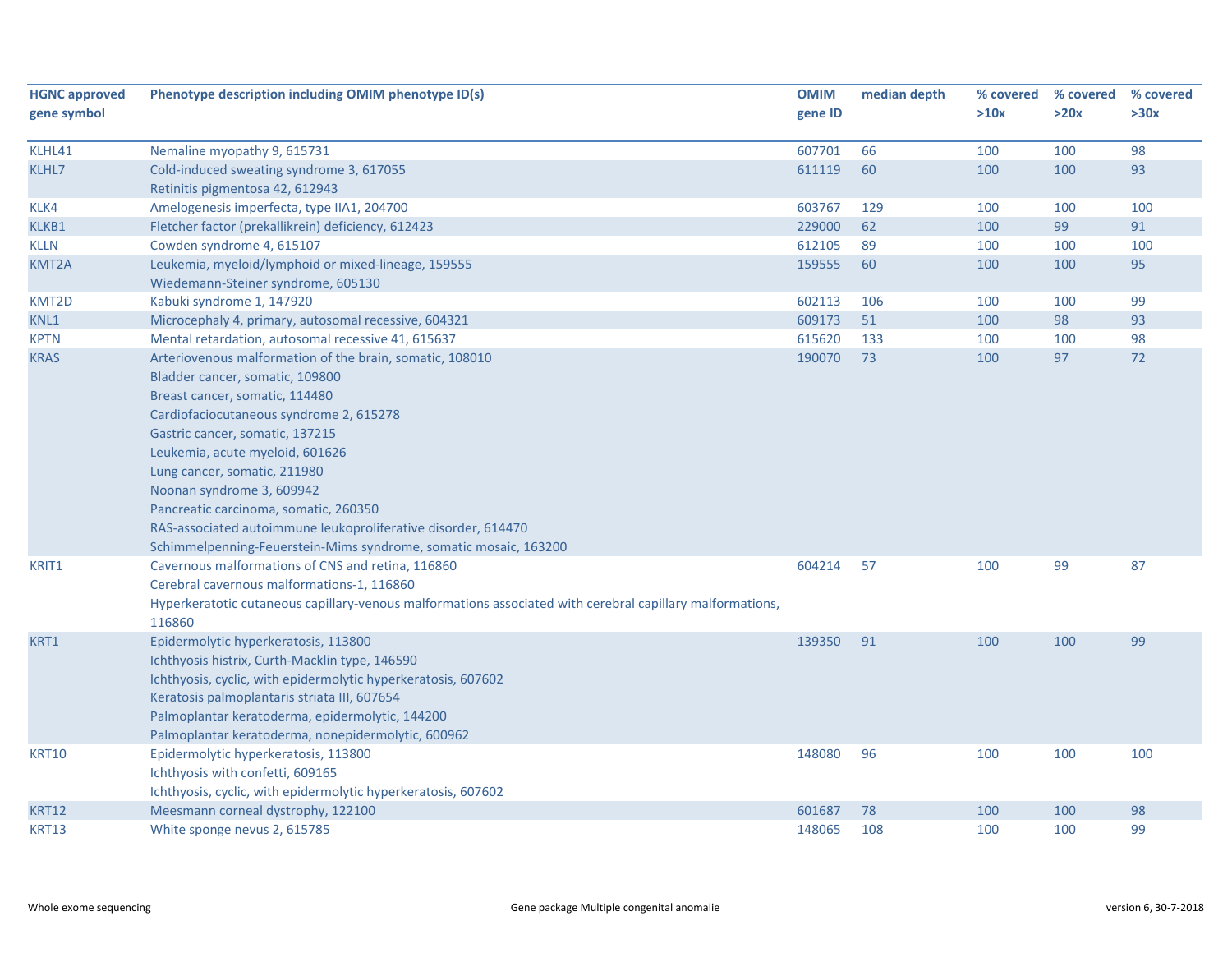| <b>HGNC approved</b> | Phenotype description including OMIM phenotype ID(s)                 | <b>OMIM</b> | median depth | % covered | % covered | % covered |
|----------------------|----------------------------------------------------------------------|-------------|--------------|-----------|-----------|-----------|
| gene symbol          |                                                                      | gene ID     |              | >10x      | >20x      | >30x      |
| <b>KRT14</b>         | Dermatopathia pigmentosa reticularis, 125595                         | 148066      | 107          | 100       | 100       | 98        |
|                      | Epidermolysis bullosa simplex, Dowling-Meara type, 131760            |             |              |           |           |           |
|                      | Epidermolysis bullosa simplex, Koebner type, 131900                  |             |              |           |           |           |
|                      | Epidermolysis bullosa simplex, Weber-Cockayne type, 131800           |             |              |           |           |           |
|                      | Epidermolysis bullosa simplex, recessive 1, 601001                   |             |              |           |           |           |
|                      | Naegeli-Franceschetti-Jadassohn syndrome, 161000                     |             |              |           |           |           |
| <b>KRT16</b>         | Pachyonychia congenita 1, 167200                                     | 148067      | 155          | 100       | 100       | 100       |
|                      | Palmoplantar keratoderma, nonepidermolytic, focal, 613000            |             |              |           |           |           |
| <b>KRT17</b>         | Pachyonychia congenita 2, 167210                                     | 148069      | 90           | 100       | 99        | 95        |
|                      | Steatocystoma multiplex, 184500                                      |             |              |           |           |           |
| <b>KRT18</b>         | Cirrhosis, cryptogenic, 215600                                       | 148070      | 86           | 100       | 100       | 100       |
|                      | {Cirrhosis, noncryptogenic, susceptibility to}, 215600               |             |              |           |           |           |
| KRT2                 | Ichthyosis bullosa of Siemens, 146800                                | 600194      | 105          | 100       | 100       | 99        |
| KRT3                 | Meesmann corneal dystrophy, 122100                                   | 148043      | 106          | 100       | 100       | 98        |
| KRT4                 | White sponge nevus 1, 193900                                         | 123940      | 120          | 100       | 100       | 99        |
| KRT5                 | Dowling-Degos disease 1, 179850                                      | 148040      | 129          | 100       | 100       | 99        |
|                      | Epidermolysis bullosa simplex, Dowling-Meara type, 131760            |             |              |           |           |           |
|                      | Epidermolysis bullosa simplex, Koebner type, 131900                  |             |              |           |           |           |
|                      | Epidermolysis bullosa simplex, Weber-Cockayne type, 131800           |             |              |           |           |           |
|                      | Epidermolysis bullosa simplex, recessive 1, 601001                   |             |              |           |           |           |
|                      | Epidermolysis bullosa simplex-MCR, 609352                            |             |              |           |           |           |
|                      | Epidermolysis bullosa simplex-MP, 131960                             |             |              |           |           |           |
| KRT6A                | Pachyonychia congenita 3, 615726                                     | 148041      | 204          | 100       | 100       | 100       |
| KRT6B                | Pachyonychia congenita 4, 615728                                     | 148042      | 213          | 100       | 100       | 100       |
| KRT6C                | Palmoplantar keratoderma, nonepidermolytic, focal or diffuse, 615735 | 612315      | 162          | 100       | 100       | 100       |
| KRT74                | ?Ectodermal dysplasia 7, hair/nail type, 614929                      | 608248      | 135          | 100       | 100       | 100       |
|                      | ?Hypotrichosis 3, 613981                                             |             |              |           |           |           |
|                      | Woolly hair, autosomal dominant, 194300                              |             |              |           |           |           |
| KRT8                 | Cirrhosis, cryptogenic, 215600                                       | 148060      | 84           | 100       | 100       | 94        |
|                      | {Cirrhosis, noncryptogenic, susceptibility to}, 215600               |             |              |           |           |           |
| <b>KRT81</b>         | Monilethrix, 158000                                                  | 602153      | 154          | 100       | 100       | 100       |
| <b>KRT83</b>         | Erythrokeratodermia variabilis et progressiva 5, 617756              | 602765      | 123          | 100       | 100       | 100       |
|                      | Monilethrix, 158000                                                  |             |              |           |           |           |
| <b>KRT85</b>         | Ectodermal dysplasia 4, hair/nail type, 602032                       | 602767      | 119          | 100       | 100       | 98        |
| <b>KRT86</b>         | Monilethrix, 158000                                                  | 601928      | 165          | 100       | 100       | 100       |
| KRT9                 | Palmoplantar keratoderma, epidermolytic, 144200                      | 607606      | 102          | 100       | 100       | 100       |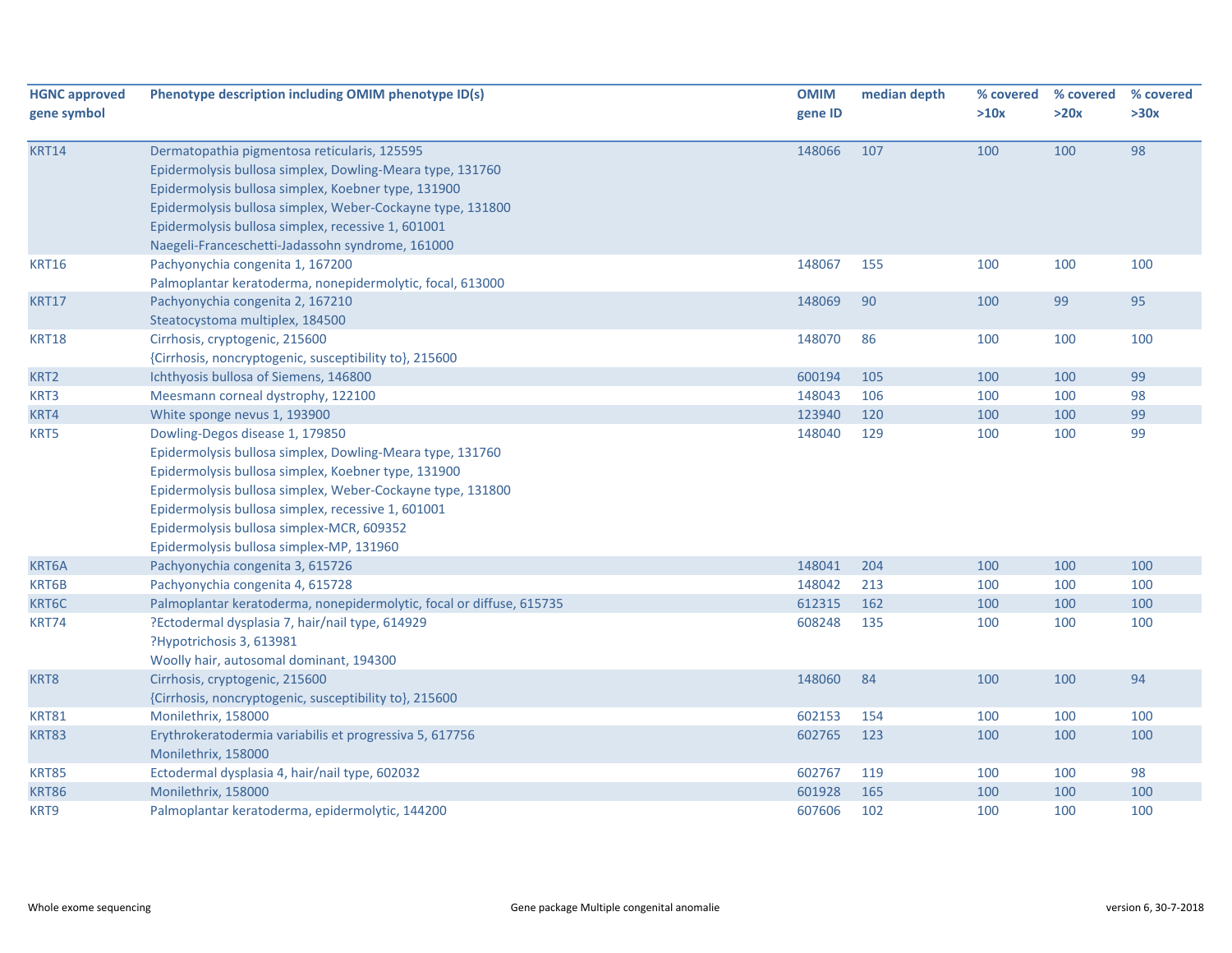| <b>HGNC approved</b><br>gene symbol | Phenotype description including OMIM phenotype ID(s)                                                                                                                                                                                                                                    | <b>OMIM</b><br>gene ID | median depth | % covered<br>>10x | % covered<br>>20x | % covered<br>>30x |
|-------------------------------------|-----------------------------------------------------------------------------------------------------------------------------------------------------------------------------------------------------------------------------------------------------------------------------------------|------------------------|--------------|-------------------|-------------------|-------------------|
| L1CAM                               | CRASH syndrome, 303350<br>Corpus callosum, partial agenesis of, 304100<br>Hydrocephalus due to aqueductal stenosis, 307000<br>Hydrocephalus with Hirschsprung disease, 307000<br>Hydrocephalus with congenital idiopathic intestinal pseudoobstruction, 307000<br>MASA syndrome, 303350 | 308840                 | 85           | 100               | 100               | 99                |
| L2HGDH                              | L-2-hydroxyglutaric aciduria, 236792                                                                                                                                                                                                                                                    | 609584                 | 61           | 100               | 100               | 93                |
| LAMA <sub>2</sub>                   | Muscular dystrophy, congenital merosin-deficient, 607855<br>Muscular dystrophy, congenital, due to partial LAMA2 deficiency, 607855                                                                                                                                                     | 156225                 | 60           | 100               | 99                | 92                |
| LAMA3                               | Epidermolysis bullosa, generalized atrophic benign, 226650<br>Epidermolysis bullosa, junctional, Herlitz type, 226700<br>Laryngoonychocutaneous syndrome, 245660                                                                                                                        | 600805                 | 64           | 100               | 99                | 93                |
| LAMA4                               | Cardiomyopathy, dilated, 1JJ, 615235                                                                                                                                                                                                                                                    | 600133                 | 62           | 100               | 99                | 92                |
| LAMB1                               | Lissencephaly 5, 615191                                                                                                                                                                                                                                                                 | 150240                 | 84           | 100               | 99                | 95                |
| LAMB <sub>2</sub>                   | Nephrotic syndrome, type 5, with or without ocular abnormalities, 614199<br>Pierson syndrome, 609049                                                                                                                                                                                    | 150325                 | 139          | 100               | 100               | 100               |
| LAMB3                               | Amelogenesis imperfecta, type IA, 104530<br>Epidermolysis bullosa, junctional, Herlitz type, 226700<br>Epidermolysis bullosa, junctional, non-Herlitz type, 226650                                                                                                                      | 150310                 | 117          | 100               | 100               | 100               |
| LAMC <sub>2</sub>                   | Epidermolysis bullosa, junctional, Herlitz type, 226700<br>Epidermolysis bullosa, junctional, non-Herlitz type, 226650                                                                                                                                                                  | 150292                 | 93           | 100               | 100               | 97                |
| LAMC3                               | Cortical malformations, occipital, 614115                                                                                                                                                                                                                                               | 604349                 | 121          | 100               | 100               | 99                |
| LAMP <sub>2</sub>                   | Danon disease, 300257                                                                                                                                                                                                                                                                   | 309060                 | 40           | 100               | 91                | 68                |
| LAMTOR2                             | Immunodeficiency due to defect in MAPBP-interacting protein, 610798                                                                                                                                                                                                                     | 610389                 | 96           | 100               | 100               | 100               |
| LARGE1                              | Muscular dystrophy-dystroglycanopathy (congenital with brain and eye anomalies), type A, 6, 613154<br>Muscular dystrophy-dystroglycanopathy (congenital with mental retardation), type B, 6, 608840                                                                                     | 603590                 | 86           | 100               | 100               | 98                |
| LARP7                               | Alazami syndrome, 615071                                                                                                                                                                                                                                                                | 612026                 | 56           | 100               | 97                | 85                |
| LARS <sub>2</sub>                   | ?Hydrops, lactic acidosis, and sideroblastic anemia, 617021<br>Perrault syndrome 4, 615300                                                                                                                                                                                              | 604544                 | 68           | 100               | 100               | 99                |
| <b>LBR</b>                          | Greenberg skeletal dysplasia, 215140<br>Pelger-Huet anomaly, 169400<br>Pelger-Huet anomaly with mild skeletal anomalies, 618019<br>?Reynolds syndrome, 613471                                                                                                                           | 600024                 | 57           | 100               | 99                | 92                |
| LCA5                                | Leber congenital amaurosis 5, 604537                                                                                                                                                                                                                                                    | 611408                 | 63           | 100               | 100               | 97                |
| <b>LCAT</b>                         | Fish-eye disease, 136120<br>Norum disease, 245900                                                                                                                                                                                                                                       | 606967                 | 124          | 100               | 100               | 97                |
| LCT                                 | Lactase deficiency, congenital, 223000                                                                                                                                                                                                                                                  | 603202                 | 103          | 100               | 100               | 100               |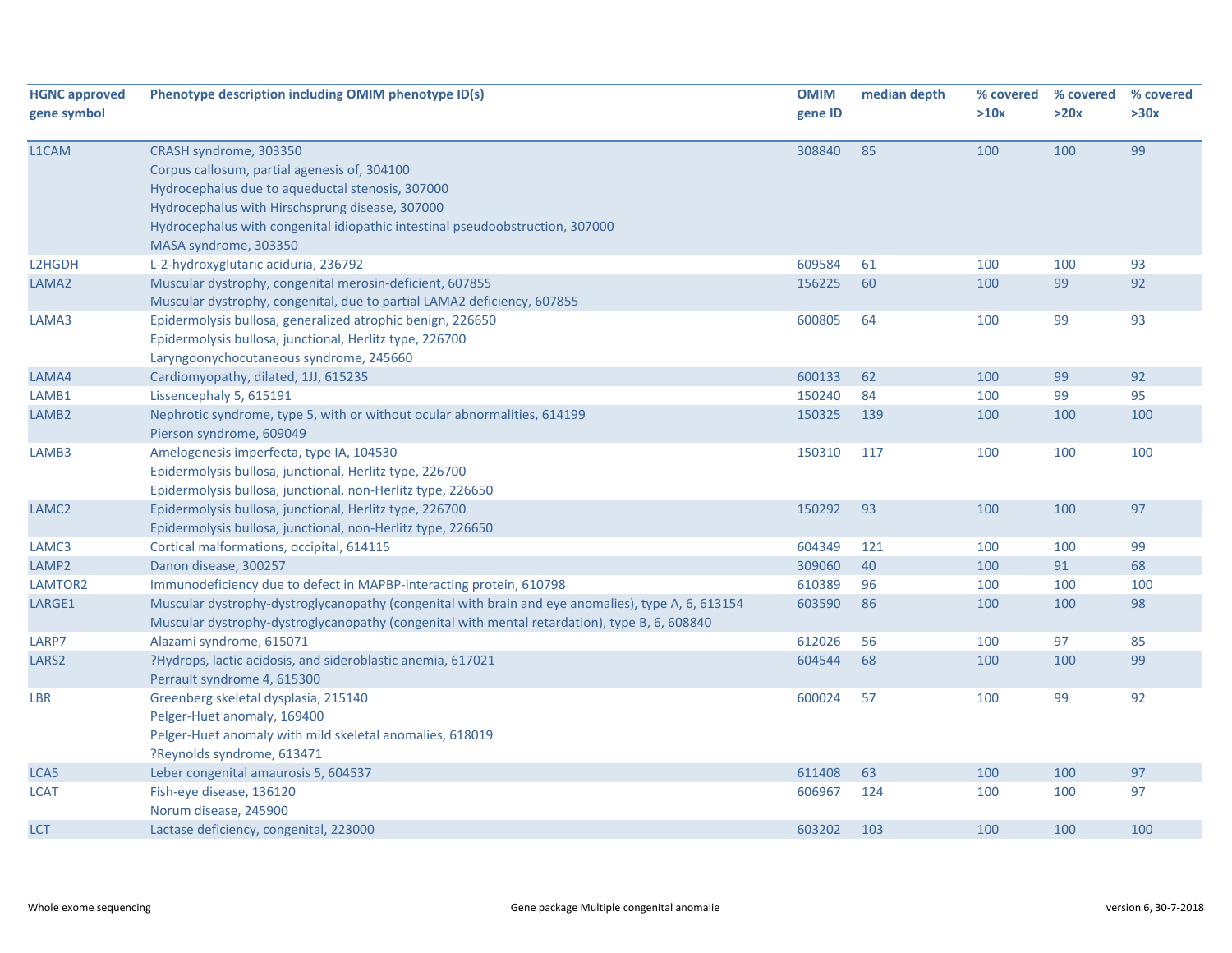| <b>HGNC approved</b>       | Phenotype description including OMIM phenotype ID(s)                                | <b>OMIM</b>      | median depth | % covered  | % covered | % covered |
|----------------------------|-------------------------------------------------------------------------------------|------------------|--------------|------------|-----------|-----------|
| gene symbol                |                                                                                     | gene ID          |              | >10x       | >20x      | >30x      |
| LDB3                       | Cardiomyopathy, dilated, 1C, with or without LVNC, 601493                           | 605906           | 107          | 100        | 100       | 99        |
|                            | Cardiomyopathy, hypertrophic, 24, 601493                                            |                  |              |            |           |           |
|                            | Left ventricular noncompaction 3, 601493                                            |                  |              |            |           |           |
|                            | Myopathy, myofibrillar, 4, 609452                                                   |                  |              |            | 97        | 79        |
| <b>LDHA</b><br><b>LDHB</b> | Glycogen storage disease XI, 612933<br>[Lactate dehydrogenase-B deficiency], 614128 | 150000<br>150100 | 51<br>53     | 100<br>100 | 100       | 96        |
| <b>LDLR</b>                | Hypercholesterolemia, familial, 143890                                              | 606945           | 207          | 100        | 100       | 100       |
|                            | LDL cholesterol level QTL2, 143890                                                  |                  |              |            |           |           |
| LDLRAP1                    | Hypercholesterolemia, familial, autosomal recessive, 603813                         | 605747           | 120          | 100        | 100       | 100       |
| LEF1                       | Sebaceous tumors, somatic                                                           | 153245           | 65           | 100        | 100       | 99        |
| LEFTY2                     | No OMIM phenotype                                                                   | 601877           | 138          | 100        | 100       | 100       |
| LEMD3                      | Buschke-Ollendorff syndrome, 166700                                                 | 607844           | 84           | 100        | 99        | 92        |
|                            | Osteopoikilosis with or without melorheostosis, 166700                              |                  |              |            |           |           |
| <b>LEP</b>                 | Obesity, morbid, due to leptin deficiency, 614962                                   | 164160           | 110          | 100        | 100       | 100       |
| LEPR                       | Obesity, morbid, due to leptin receptor deficiency, 614963                          | 601007           | 68           | 100        | 99        | 93        |
| <b>LFNG</b>                | ?Spondylocostal dysostosis 3, autosomal recessive, 609813                           | 602576           | 112          | 86         | 83        | 82        |
| LGI1                       | Epilepsy, familial temporal lobe, 1, 600512                                         | 604619           | 73           | 100        | 100       | 94        |
| LHB                        | Hypogonadotropic hypogonadism 23 with or without anosmia, 228300                    | 152780           | 108          | 100        | 100       | 100       |
| <b>LHCGR</b>               | Leydig cell adenoma, somatic, with precocious puberty, 176410                       | 152790           | 59           | 100        | 99        | 90        |
|                            | Leydig cell hypoplasia with hypergonadotropic hypogonadism, 238320                  |                  |              |            |           |           |
|                            | Leydig cell hypoplasia with pseudohermaphroditism, 238320                           |                  |              |            |           |           |
|                            | Luteinizing hormone resistance, female, 238320                                      |                  |              |            |           |           |
|                            | Precocious puberty, male, 176410                                                    |                  |              |            |           |           |
| LHFPL5                     | Deafness, autosomal recessive 67, 610265                                            | 609427           | 156          | 100        | 100       | 100       |
| LHX3                       | Pituitary hormone deficiency, combined, 3, 221750                                   | 600577           | 106          | 100        | 100       | 100       |
| LHX4                       | Pituitary hormone deficiency, combined, 4, 262700                                   | 602146           | 87           | 100        | 100       | 100       |
| <b>LIAS</b>                | Hyperglycinemia, lactic acidosis, and seizures, 614462                              | 607031           | 67           | 100        | 99        | 93        |
| <b>LIFR</b>                | Stuve-Wiedemann syndrome/Schwartz-Jampel type 2 syndrome, 601559                    | 151443           | 52           | 100        | 96        | 81        |
| LIG1                       | No OMIM phenotype                                                                   | 126391           | 86           | 100        | 100       | 98        |
| LIG4                       | LIG4 syndrome, 606593                                                               | 601837           | 61           | 100        | 100       | 100       |
|                            | {Multiple myeloma, resistance to}, 254500                                           |                  |              |            |           |           |
| LIM <sub>2</sub>           | Cataract 19, multiple types, 615277                                                 | 154045           | 106          | 100        | 100       | 100       |
| LINS1                      | Mental retardation, autosomal recessive 27, 614340                                  | 610350           | 49           | 100        | 99        | 90        |
| <b>LIPA</b>                | Cholesteryl ester storage disease, 278000<br>Wolman disease, 278000                 | 613497           | 58           | 100        | 100       | 93        |
| <b>LIPC</b>                | {Diabetes mellitus, noninsulin-dependent}, 125853                                   | 151670           | 73           | 100        | 100       | 96        |
|                            | Hepatic lipase deficiency, 614025                                                   |                  |              |            |           |           |
|                            | [High density lipoprotein cholesterol level QTL 12], 612797                         |                  |              |            |           |           |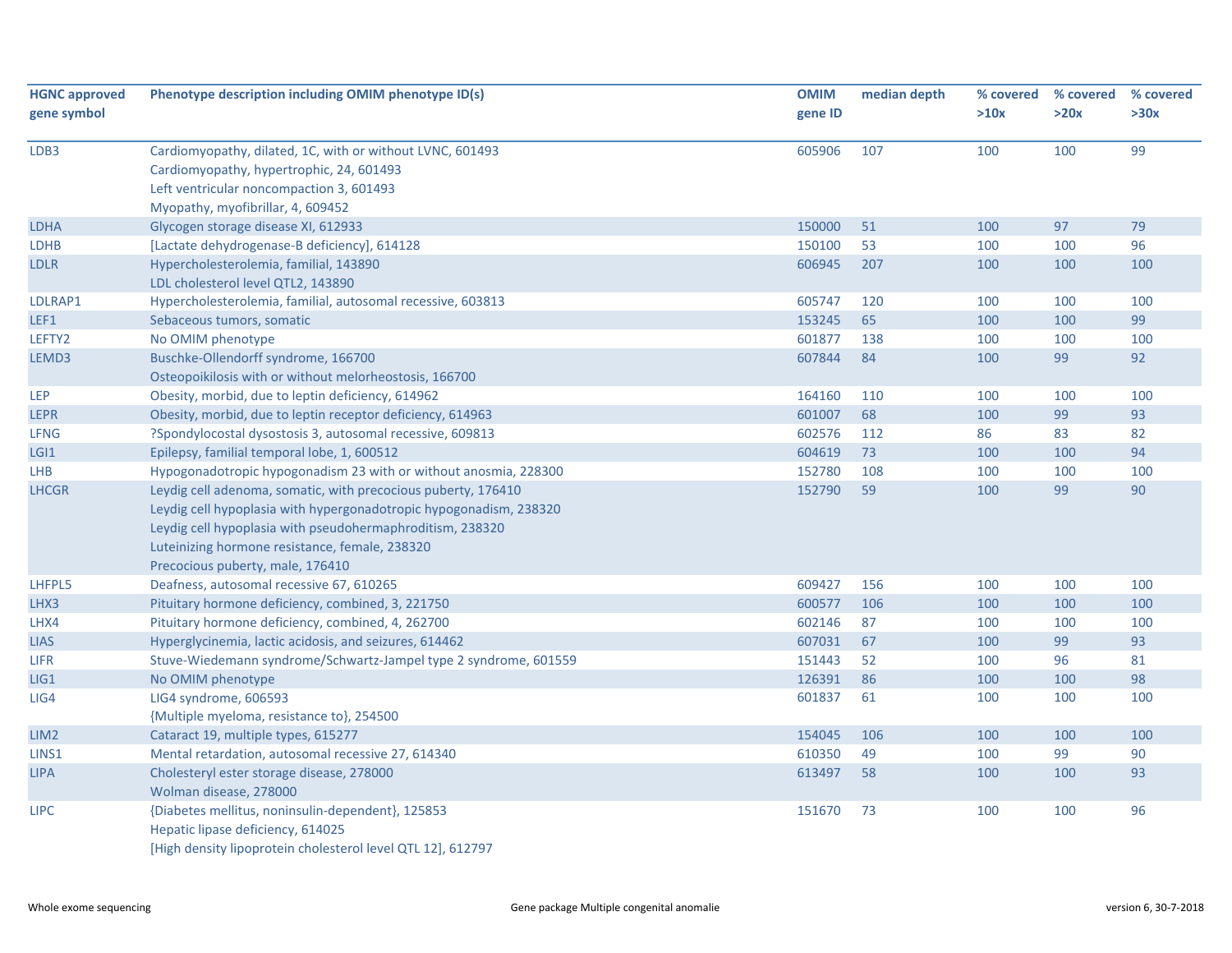| <b>HGNC approved</b> | Phenotype description including OMIM phenotype ID(s)                      | <b>OMIM</b> | median depth | % covered | % covered | % covered |
|----------------------|---------------------------------------------------------------------------|-------------|--------------|-----------|-----------|-----------|
| gene symbol          |                                                                           | gene ID     |              | >10x      | >20x      | >30x      |
| <b>LIPH</b>          | Hypotrichosis 7, 604379                                                   | 607365      | 46           | 100       | 99        | 88        |
|                      | Woolly hair, autosomal recessive 2 with or without hypotrichosis, 604379  |             |              |           |           |           |
| LIPN                 | Ichthyosis, congenital, autosomal recessive 8, 613943                     | 613924      | 66           | 100       | 98        | 91        |
| <b>LITAF</b>         | Charcot-Marie-Tooth disease, type 1C, 601098                              | 603795      | 86           | 100       | 100       | 100       |
| LMAN1                | Combined factor V and VIII deficiency, 227300                             | 601567      | 63           | 100       | 94        | 80        |
| LMBR1                | Acheiropody, 200500                                                       | 605522      | 46           | 100       | 97        | 79        |
|                      | Hypoplastic or aplastic tibia with polydactyly, 188740                    |             |              |           |           |           |
|                      | Laurin-Sandrow syndrome, 135750                                           |             |              |           |           |           |
|                      | Polydactyly, preaxial type II, 174500                                     |             |              |           |           |           |
|                      | Syndactyly, type IV, 186200                                               |             |              |           |           |           |
|                      | Triphalangeal thumb, type I, 174500                                       |             |              |           |           |           |
|                      | Triphalangeal thumb-polysyndactyly syndrome, 174500                       |             |              |           |           |           |
| LMBRD1               | Methylmalonic aciduria and homocystinuria, cblF type, 277380              | 612625      | 57           | 100       | 96        | 76        |
| LMF1                 | Lipase deficiency, combined, 246650                                       | 611761      | 128          | 100       | 100       | 98        |
| LMNA                 | Cardiomyopathy, dilated, 1A, 115200                                       | 150330      | 142          | 100       | 100       | 100       |
|                      | Charcot-Marie-Tooth disease, type 2B1, 605588                             |             |              |           |           |           |
|                      | Emery-Dreifuss muscular dystrophy 2, AD, 181350                           |             |              |           |           |           |
|                      | Emery-Dreifuss muscular dystrophy 3, AR, 616516                           |             |              |           |           |           |
|                      | Heart-hand syndrome, Slovenian type, 610140                               |             |              |           |           |           |
|                      | Hutchinson-Gilford progeria, 176670                                       |             |              |           |           |           |
|                      | Lipodystrophy, familial partial, type 2, 151660                           |             |              |           |           |           |
|                      | Malouf syndrome, 212112                                                   |             |              |           |           |           |
|                      | Mandibuloacral dysplasia, 248370                                          |             |              |           |           |           |
|                      | Muscular dystrophy, congenital, 613205                                    |             |              |           |           |           |
|                      | Muscular dystrophy, limb-girdle, type 1B, 159001                          |             |              |           |           |           |
|                      | Restrictive dermopathy, lethal, 275210                                    |             |              |           |           |           |
| LMNB1                | Leukodystrophy, adult-onset, autosomal dominant, 169500                   | 150340      | 57           | 100       | 99        | 91        |
| LMX1B                | Nail-patella syndrome, 161200                                             | 602575      | 112          | 100       | 100       | 100       |
| <b>LOR</b>           | Vohwinkel syndrome with ichthyosis, 604117                                | 152445      | 84           | 100       | 100       | 100       |
| <b>LOX</b>           | Aortic aneurysm, familial thoracic 10, 617168                             | 153455      | 125          | 100       | 100       | 100       |
| LOXHD1               | Deafness, autosomal recessive 77, 613079                                  | 613072      | 106          | 100       | 100       | 98        |
| LPAR6                | Hypotrichosis 8, 278150                                                   | 609239      | 75           | 100       | 100       | 100       |
|                      | Woolly hair, autosomal recessive 1, with or without hypotrichosis, 278150 |             |              |           |           |           |
| LPIN1                | Myoglobinuria, acute recurrent, autosomal recessive, 268200               | 605518      | 72           | 100       | 99        | 93        |
| LPIN2                | Majeed syndrome, 609628                                                   | 605519      | 65           | 100       | 99        | 93        |
| LPL                  | Combined hyperlipidemia, familial, 144250                                 | 609708      | 102          | 100       | 100       | 98        |
|                      | [High density lipoprotein cholesterol level QTL 11]                       |             |              |           |           |           |
|                      | Lipoprotein lipase deficiency, 238600                                     |             |              |           |           |           |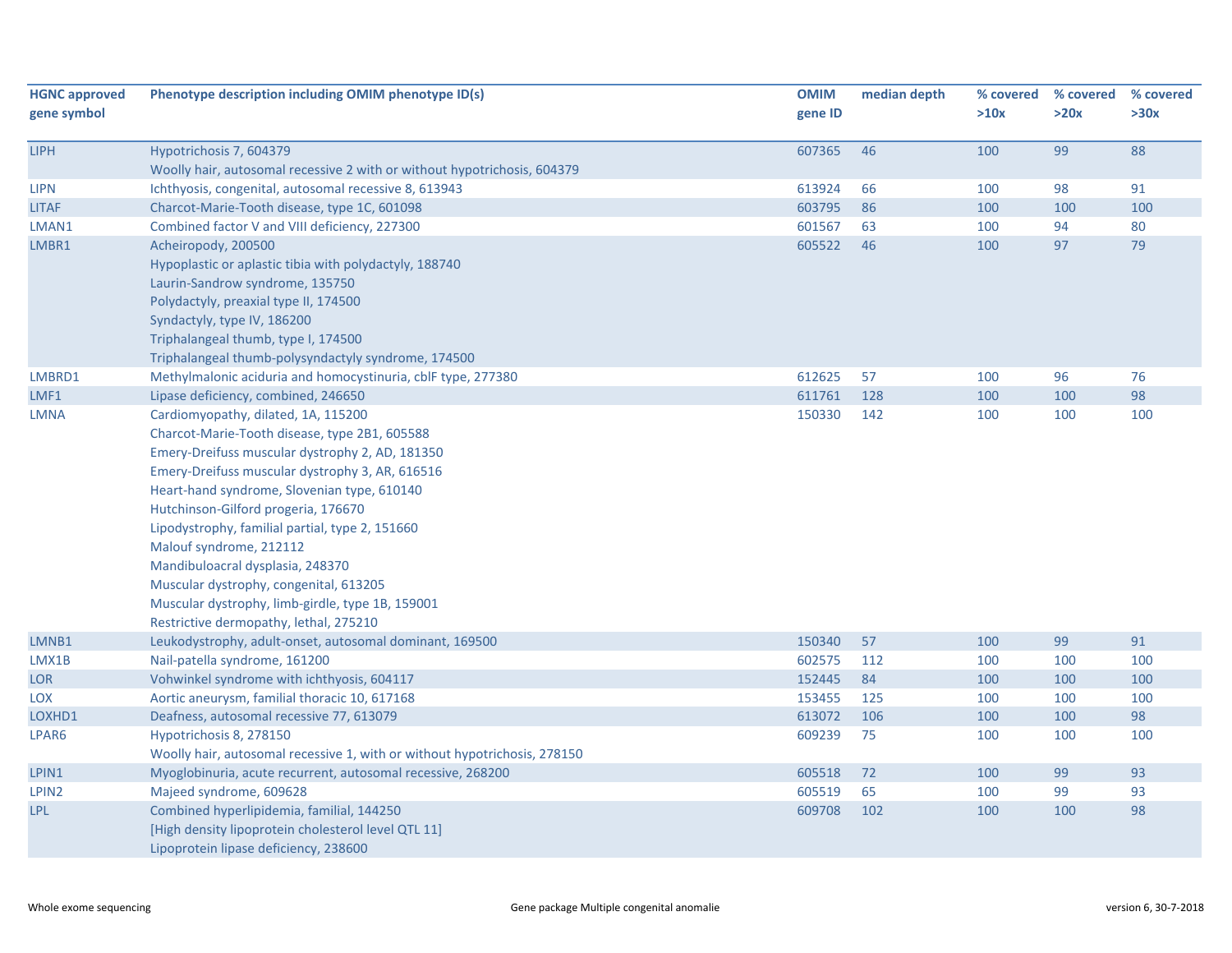| <b>HGNC approved</b><br>gene symbol | Phenotype description including OMIM phenotype ID(s)                                                                                                                                                                                                                                                                                                                               | <b>OMIM</b><br>gene ID | median depth | % covered<br>>10x | % covered<br>>20x | % covered<br>>30x |
|-------------------------------------|------------------------------------------------------------------------------------------------------------------------------------------------------------------------------------------------------------------------------------------------------------------------------------------------------------------------------------------------------------------------------------|------------------------|--------------|-------------------|-------------------|-------------------|
| <b>LPP</b>                          | Leukemia, acute myeloid, 601626<br>Lipoma                                                                                                                                                                                                                                                                                                                                          | 600700                 | 83           | 100               | 100               | 100               |
| <b>LRAT</b>                         | Leber congenital amaurosis 14, 613341<br>Retinal dystrophy, early-onset severe, 613341<br>Retinitis pigmentosa, juvenile, 613341                                                                                                                                                                                                                                                   | 604863                 | 147          | 100               | 100               | 100               |
| LRBA                                | Immunodeficiency, common variable, 8, with autoimmunity, 614700                                                                                                                                                                                                                                                                                                                    | 606453                 | 55           | 100               | 97                | 88                |
| LRIG2                               | Urofacial syndrome 2, 615112                                                                                                                                                                                                                                                                                                                                                       | 608869                 | 72           | 100               | 99                | 94                |
| LRIT <sub>3</sub>                   | Night blindness, congenital stationary (complete), 1F, autosomal recessive, 615058                                                                                                                                                                                                                                                                                                 | 615004                 | 69           | 100               | 100               | 99                |
| <b>LRMDA</b>                        | Albinism, oculocutaneous, type VII, 615179                                                                                                                                                                                                                                                                                                                                         | 614537                 | 88           | 100               | 100               | 91                |
| LRP <sub>2</sub>                    | Donnai-Barrow syndrome, 222448                                                                                                                                                                                                                                                                                                                                                     | 600073                 | 58           | 100               | 99                | 91                |
| LRP4                                | Cenani-Lenz syndactyly syndrome, 212780<br>?Myasthenic syndrome, congenital, 17, 616304<br>Sclerosteosis 2, 614305                                                                                                                                                                                                                                                                 | 604270                 | 93           | 100               | 99                | 98                |
| LRP5                                | [Bone mineral density variability 1], 601884<br>Exudative vitreoretinopathy 4, 601813<br>Hyperostosis, endosteal, 144750<br>Osteopetrosis, autosomal dominant 1, 607634<br>Osteoporosis-pseudoglioma syndrome, 259770<br>{Osteoporosis}, 166710<br>Osteosclerosis, 144750<br>Polycystic liver disease 4 with or without kidney cysts, 617875<br>van Buchem disease, type 2, 607636 | 603506                 | 137          | 100               | 99                | 97                |
| LRPAP1                              | Myopia 23, autosomal recessive, 615431                                                                                                                                                                                                                                                                                                                                             | 104225                 | 131          | 100               | 100               | 100               |
| <b>LRPPRC</b>                       | Leigh syndrome, French-Canadian type, 220111                                                                                                                                                                                                                                                                                                                                       | 607544                 | 51           | 100               | 98                | 84                |
| LRRC6                               | Ciliary dyskinesia, primary, 19, 614935                                                                                                                                                                                                                                                                                                                                            | 614930                 | 68           | 100               | 98                | 88                |
| LRRC8A                              | ?Agammaglobulinemia 5, 613506                                                                                                                                                                                                                                                                                                                                                      | 608360                 | 152          | 100               | 100               | 100               |
| LRRK2                               | {Parkinson disease 8}, 607060                                                                                                                                                                                                                                                                                                                                                      | 609007                 | 68           | 100               | 99                | 92                |
| LRSAM1                              | Charcot-Marie-Tooth disease, axonal, type 2P, 614436                                                                                                                                                                                                                                                                                                                               | 610933                 | 94           | 100               | 100               | 96                |
| <b>LRTOMT</b>                       | Deafness, autosomal recessive 63, 611451                                                                                                                                                                                                                                                                                                                                           | 612414                 | 99           | 100               | 100               | 100               |
| LTBP2                               | Glaucoma 3, primary congenital, D, 613086<br>Microspherophakia and/or megalocornea, with ectopia lentis and with or without secondary glaucoma,<br>251750<br>?Weill-Marchesani syndrome 3, recessive, 614819                                                                                                                                                                       | 602091                 | 105          | 100               | 100               | 99                |
| LTBP3                               | Dental anomalies and short stature, 601216<br>Geleophysic dysplasia 3, 617809                                                                                                                                                                                                                                                                                                      | 602090                 | 125          | 100               | 99                | 96                |
| LTBP4                               | Cutis laxa, autosomal recessive, type IC, 613177                                                                                                                                                                                                                                                                                                                                   | 604710                 | 130          | 100               | 100               | 99                |
| <b>LYST</b>                         | Chediak-Higashi syndrome, 214500                                                                                                                                                                                                                                                                                                                                                   | 606897                 | 62           | 100               | 98                | 91                |
| LYZ                                 | Amyloidosis, renal, 105200                                                                                                                                                                                                                                                                                                                                                         | 153450                 | 58           | 100               | 100               | 98                |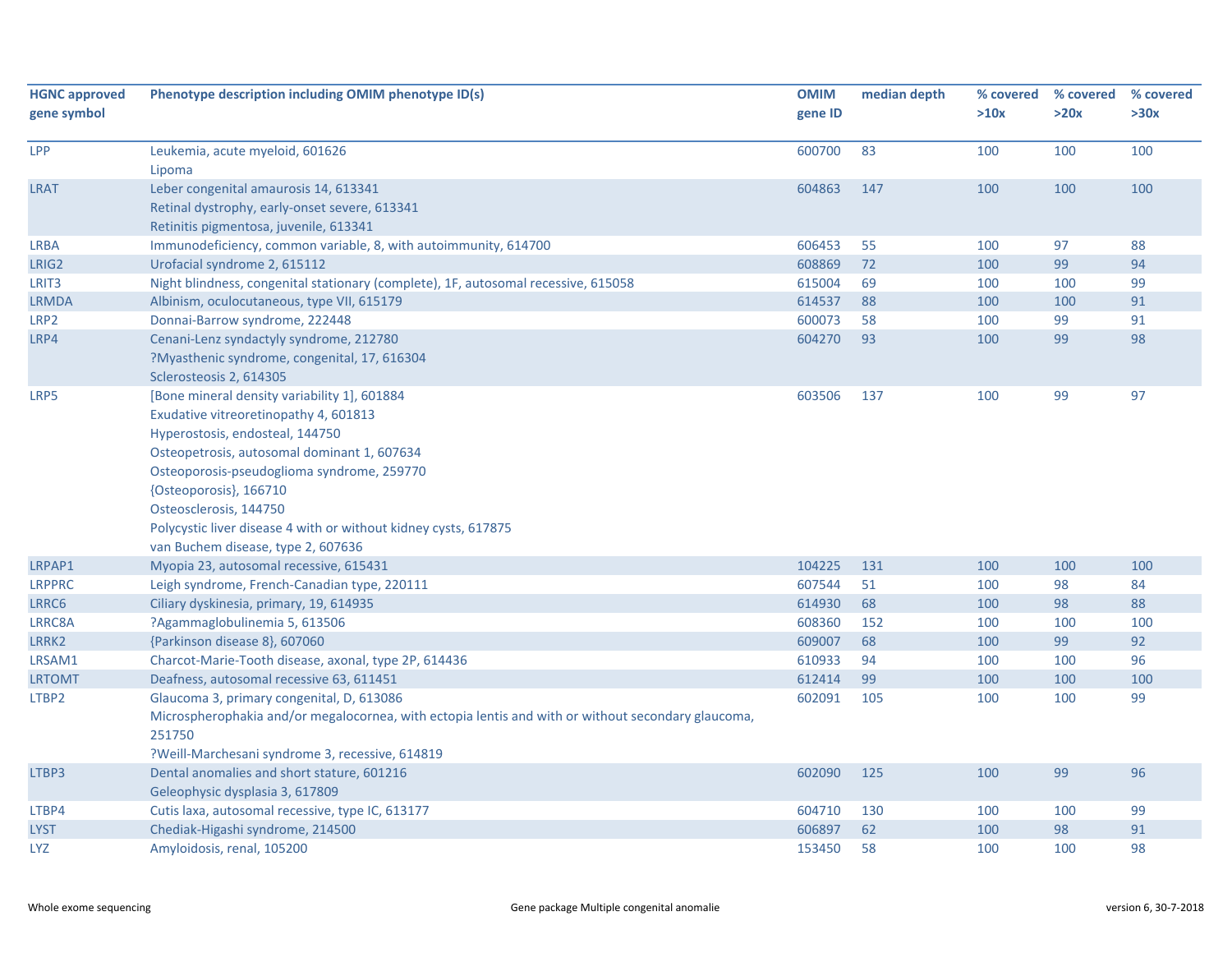| <b>HGNC approved</b> | Phenotype description including OMIM phenotype ID(s)                                                                                     | <b>OMIM</b> | median depth | % covered | % covered | % covered |
|----------------------|------------------------------------------------------------------------------------------------------------------------------------------|-------------|--------------|-----------|-----------|-----------|
| gene symbol          |                                                                                                                                          | gene ID     |              | >10x      | >20x      | >30x      |
| LZTFL1               | Bardet-Biedl syndrome 17, 615994                                                                                                         | 606568      | 66           | 100       | 100       | 89        |
| LZTS1                | Esophageal squamous cell carcinoma, 133239                                                                                               | 606551      | 136          | 100       | 100       | 100       |
| MAD1L1               | Lymphoma, somatic                                                                                                                        | 602686      | 122          | 100       | 100       | 100       |
|                      | Prostate cancer, somatic, 176807                                                                                                         |             |              |           |           |           |
| <b>MAF</b>           | Ayme-Gripp syndrome, 601088                                                                                                              | 177075      | 84           | 85        | 80        | 77        |
|                      | Cataract 21, multiple types, 610202                                                                                                      |             |              |           |           |           |
| <b>MAFB</b>          | Duane retraction syndrome 3, 617041                                                                                                      | 608968      | 128          | 100       | 100       | 100       |
|                      | Multicentric carpotarsal osteolysis syndrome, 166300                                                                                     |             |              |           |           |           |
| MAGEL2               | Schaaf-Yang syndrome, 615547                                                                                                             | 605283      | 91           | 100       | 99        | 95        |
| MAGT1                | Immunodeficiency, X-linked, with magnesium defect, Epstein-Barr virus infection and neoplasia, 300853                                    | 300715      | 44           | 100       | 97        | 81        |
| <b>MAK</b>           | Retinitis pigmentosa 62, 614181                                                                                                          | 154235      | 71           | 100       | 99        | 94        |
| MAML2                | Mucoepidermoid salivary gland carcinoma                                                                                                  | 607537      | 80           | 100       | 100       | 98        |
| MAMLD1               | Hypospadias 2, X-linked, 300758                                                                                                          | 300120      | 80           | 100       | 98        | 93        |
| MAN1B1               | Mental retardation, autosomal recessive 15, 614202                                                                                       | 604346      | 120          | 100       | 100       | 100       |
| MAN2B1               | Mannosidosis, alpha-, types I and II, 248500                                                                                             | 609458      | 110          | 100       | 100       | 100       |
| <b>MANBA</b>         | Mannosidosis, beta, 248510                                                                                                               | 609489      | 76           | 100       | 98        | 92        |
| <b>MAOA</b>          | {Antisocial behavior}, 300615                                                                                                            | 309850      | 42           | 100       | 97        | 83        |
|                      | Brunner syndrome, 300615                                                                                                                 |             |              |           |           |           |
| MAP2K1               | Cardiofaciocutaneous syndrome 3, 615279                                                                                                  | 176872      | 72           | 100       | 100       | 92        |
| MAP2K2               | Cardiofaciocutaneous syndrome 4, 615280                                                                                                  | 601263      | 111          | 100       | 100       | 95        |
| MAP3K1               | 46XY sex reversal 6, 613762                                                                                                              | 600982      | 59           | 100       | 98        | 93        |
| MAP3K8               | Lung cancer, somatic, 211980                                                                                                             | 191195      | 59           | 100       | 100       | 98        |
| <b>MAPT</b>          | Dementia, frontotemporal, with or without parkinsonism, 600274<br>{Parkinson disease, susceptibility to}, 168600<br>Pick disease, 172700 | 157140      | 106          | 100       | 100       | 99        |
|                      | Supranuclear palsy, progressive, 601104                                                                                                  |             |              |           |           |           |
|                      | Supranuclear palsy, progressive atypical, 260540                                                                                         |             |              |           |           |           |
| MARS <sub>2</sub>    | ?Combined oxidative phosphorylation deficiency 25, 616430                                                                                | 609728      | 155          | 100       | 100       | 100       |
|                      | Spastic ataxia 3, autosomal recessive, 611390                                                                                            |             |              |           |           |           |
| MARVELD2             | Deafness, autosomal recessive 49, 610153                                                                                                 | 610572      | 76           | 100       | 100       | 96        |
| MASP1                | 3MC syndrome 1, 257920                                                                                                                   | 600521      | 104          | 100       | 100       | 97        |
| MASP2                | MASP2 deficiency, 613791                                                                                                                 | 605102      | 80           | 100       | 99        | 94        |
| <b>MASTL</b>         | No OMIM phenotype                                                                                                                        | 608221      | 56           | 99        | 98        | 92        |
| MAT <sub>1</sub> A   | Hypermethioninemia, persistent, autosomal dominant, due to methionine adenosyltransferase I/III<br>deficiency, 250850                    | 610550      | 100          | 100       | 100       | 100       |
|                      | Methionine adenosyltransferase deficiency, autosomal recessive, 250850                                                                   |             |              |           |           |           |
| MAT2A                | No OMIM phenotype                                                                                                                        | 601468      | 71           | 100       | 100       | 91        |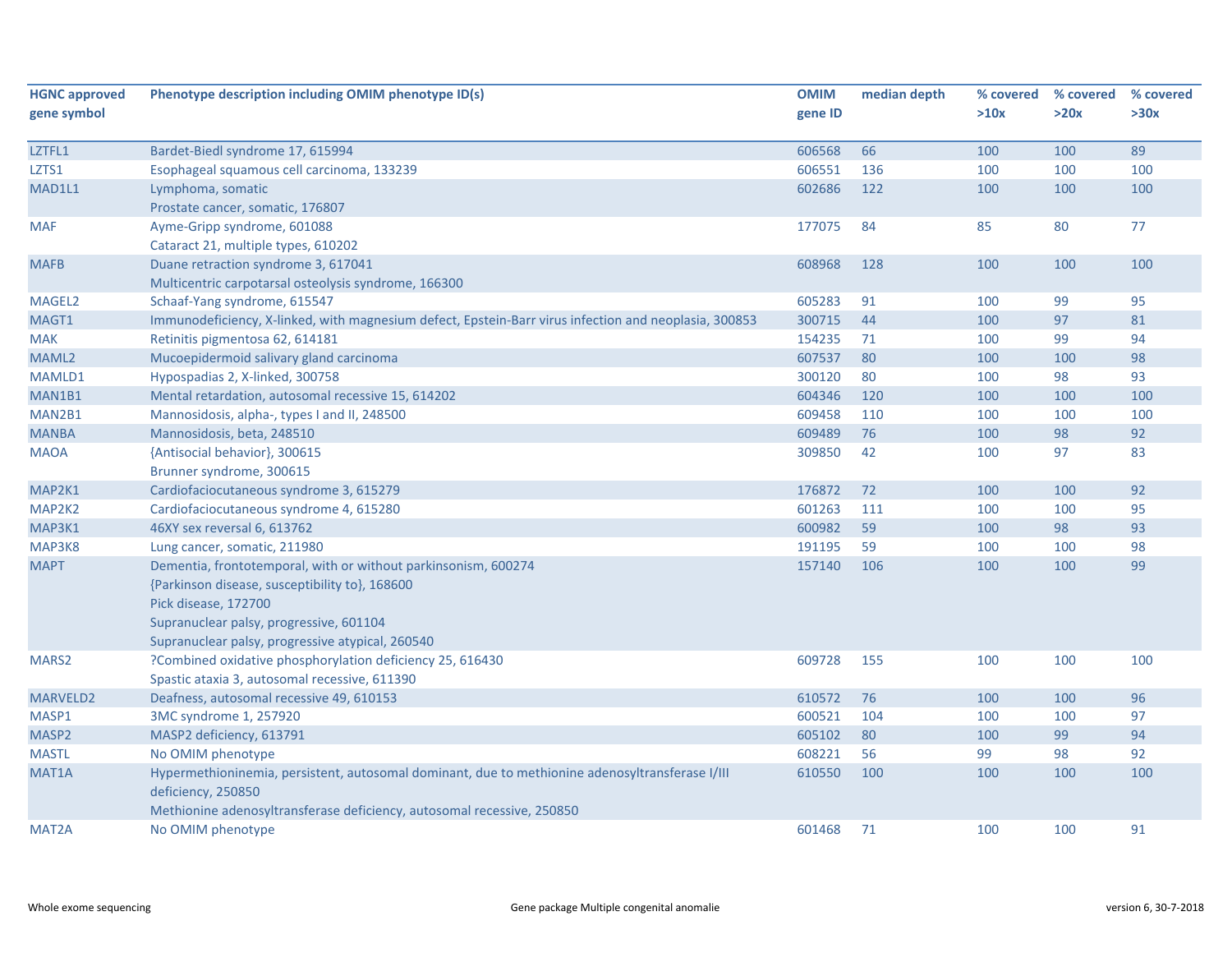| <b>HGNC approved</b> | Phenotype description including OMIM phenotype ID(s)                                       | <b>OMIM</b> | median depth | % covered | % covered | % covered |
|----------------------|--------------------------------------------------------------------------------------------|-------------|--------------|-----------|-----------|-----------|
| gene symbol          |                                                                                            | gene ID     |              | >10x      | >20x      | >30x      |
| MATN3                | Epiphyseal dysplasia, multiple, 5, 607078                                                  | 602109      | 65           | 98        | 89        | 82        |
|                      | {Osteoarthritis susceptibility 2}, 140600                                                  |             |              |           |           |           |
|                      | ?Spondyloepimetaphyseal dysplasia, 608728                                                  |             |              |           |           |           |
| MATR3                | Amyotrophic lateral sclerosis 21, 606070                                                   | 164015      | 54           | 100       | 99        | 91        |
| MBD5                 | Mental retardation, autosomal dominant 1, 156200                                           | 611472      | 66           | 100       | 100       | 98        |
| MBTPS2               | IFAP syndrome with or without BRESHECK syndrome, 308205                                    | 300294      | 39           | 100       | 96        | 79        |
|                      | Keratosis follicularis spinulosa decalvans, X-linked, 308800                               |             |              |           |           |           |
|                      | ?Olmsted syndrome, X-linked, 300918                                                        |             |              |           |           |           |
| MC <sub>2R</sub>     | Glucocorticoid deficiency, due to ACTH unresponsiveness, 202200                            | 607397      | 87           | 100       | 100       | 100       |
| MC4R                 | Obesity, autosomal dominant, 601665                                                        | 155541      | 60           | 100       | 100       | 100       |
| <b>MCC</b>           | Colorectal cancer, somatic, 114500                                                         | 159350      | 87           | 100       | 100       | 96        |
| MCCC1                | 3-Methylcrotonyl-CoA carboxylase 1 deficiency, 210200                                      | 609010      | 60           | 100       | 99        | 89        |
| MCCC2                | 3-Methylcrotonyl-CoA carboxylase 2 deficiency, 210210                                      | 609014      | 56           | 100       | 99        | 90        |
| <b>MCEE</b>          | Methylmalonyl-CoA epimerase deficiency, 251120                                             | 608419      | 69           | 100       | 100       | 91        |
| MCFD <sub>2</sub>    | Factor V and factor VIII, combined deficiency of, 613625                                   | 607788      | 76           | 100       | 100       | 92        |
| MCM4                 | Immunodeficiency 54, 609981                                                                | 602638      | 79           | 100       | 100       | 95        |
| MCM <sub>6</sub>     | Lactase persistence/nonpersistence, 223100                                                 | 601806      | 60           | 100       | 99        | 91        |
| MCOLN1               | Mucolipidosis IV, 252650                                                                   | 605248      | 121          | 100       | 100       | 100       |
| MCPH1                | Microcephaly 1, primary, autosomal recessive, 251200                                       | 607117      | 76           | 94        | 94        | 88        |
| MECP2                | {Autism susceptibility, X-linked 3}, 300496                                                | 300005      | 106          | 100       | 100       | 94        |
|                      | Encephalopathy, neonatal severe, 300673                                                    |             |              |           |           |           |
|                      | Mental retardation, X-linked syndromic, Lubs type, 300260                                  |             |              |           |           |           |
|                      | Mental retardation, X-linked, syndromic 13, 300055                                         |             |              |           |           |           |
|                      | Rett syndrome, 312750                                                                      |             |              |           |           |           |
|                      | Rett syndrome, atypical, 312750                                                            |             |              |           |           |           |
|                      | Rett syndrome, preserved speech variant, 312750                                            |             |              |           |           |           |
| MED12                | Lujan-Fryns syndrome, 309520                                                               | 300188      | 57           | 100       | 99        | 92        |
|                      | Ohdo syndrome, X-linked, 300895                                                            |             |              |           |           |           |
|                      | Opitz-Kaveggia syndrome, 305450                                                            |             |              |           |           |           |
| MED13L               | Mental retardation and distinctive facial features with or without cardiac defects, 616789 | 608771      | 64           | 100       | 100       | 94        |
|                      | Transposition of the great arteries, dextro-looped 1, 608808                               |             |              |           |           |           |
| MED17                | Microcephaly, postnatal progressive, with seizures and brain atrophy, 613668               | 603810      | 81           | 100       | 100       | 96        |
| MED <sub>23</sub>    | Mental retardation, autosomal recessive 18, 614249                                         | 605042      | 54           | 100       | 99        | 90        |
| MED25                | Basel-Vanagait-Smirin-Yosef syndrome, 616449                                               | 610197      | 121          | 100       | 100       | 100       |
|                      | ?Charcot-Marie-Tooth disease, type 2B2, 605589                                             |             |              |           |           |           |
| MEF2C                | Chromosome 5q14.3 deletion syndrome, 613443                                                | 600662      | 79           | 100       | 98        | 92        |
|                      | Mental retardation, stereotypic movements, enjlensy, and/or cerebral malformations, 613443 |             |              |           |           |           |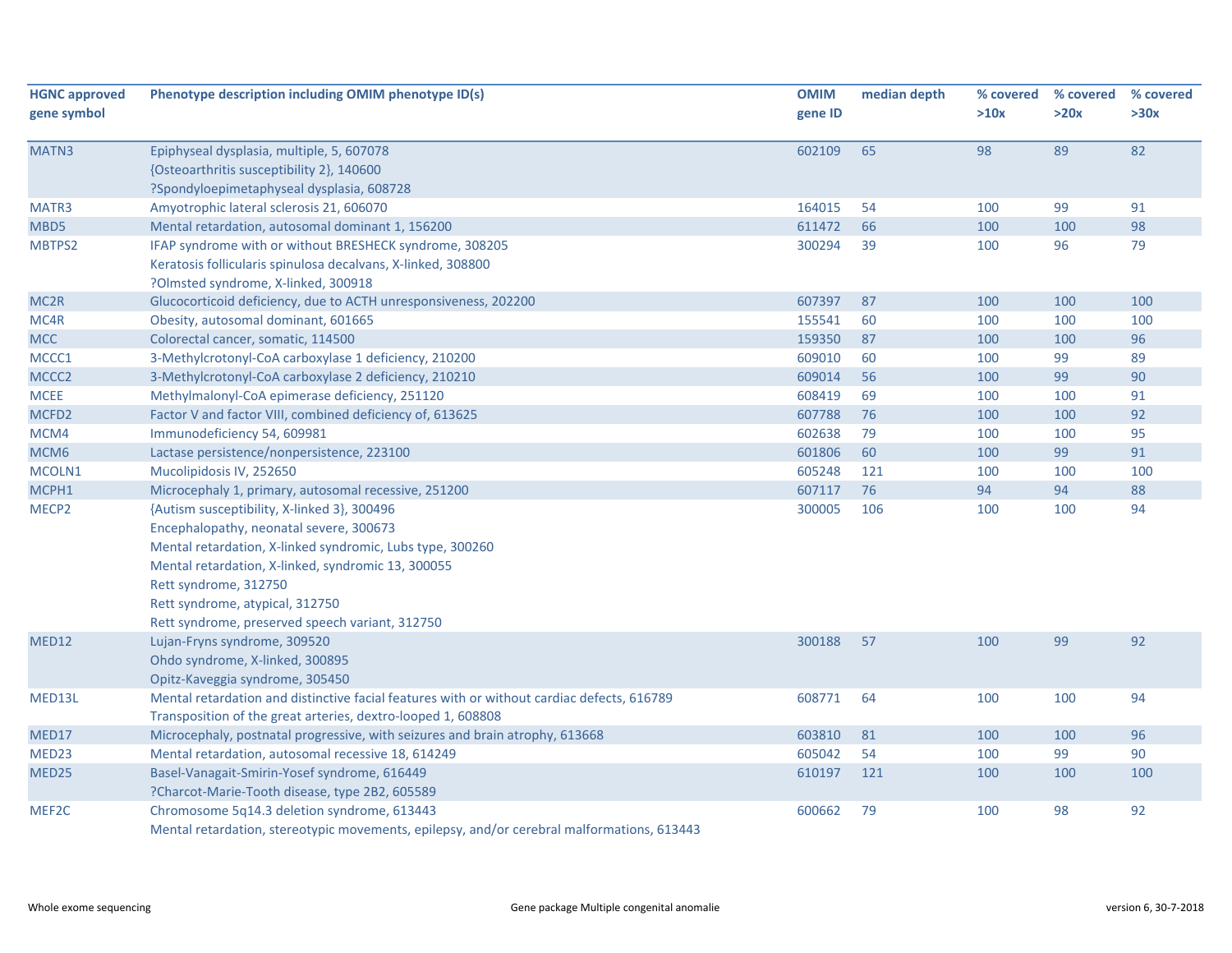| <b>HGNC approved</b><br>gene symbol | Phenotype description including OMIM phenotype ID(s)                                        | <b>OMIM</b><br>gene ID | median depth     | % covered<br>>10x | % covered<br>>20x | % covered<br>>30x |
|-------------------------------------|---------------------------------------------------------------------------------------------|------------------------|------------------|-------------------|-------------------|-------------------|
|                                     |                                                                                             |                        |                  |                   |                   |                   |
| <b>MEFV</b>                         | Familial Mediterranean fever, AD, 134610                                                    | 608107                 | 99               | 100               | 100               | 100               |
|                                     | Familial Mediterranean fever, AR, 249100                                                    |                        |                  |                   |                   |                   |
| MEGF10                              | Myopathy, areflexia, respiratory distress, and dysphagia, early-onset, 614399               | 612453                 | 83               | 100               | 99                | 96                |
|                                     | Myopathy, areflexia, respiratory distress, and dysphagia, early-onset, mild variant, 614399 |                        |                  |                   |                   |                   |
| MEGF8                               | Carpenter syndrome 2, 614976                                                                | 604267                 | 124              | 100               | 99                | 98                |
| MEN1                                | Adrenal adenoma, somatic                                                                    | 613733                 | 182              | 100               | 100               | 100               |
|                                     | Angiofibroma, somatic                                                                       |                        |                  |                   |                   |                   |
|                                     | Carcinoid tumor of lung                                                                     |                        |                  |                   |                   |                   |
|                                     | Lipoma, somatic                                                                             |                        |                  |                   |                   |                   |
|                                     | Multiple endocrine neoplasia 1, 131100                                                      |                        |                  |                   |                   |                   |
|                                     | Parathyroid adenoma, somatic                                                                |                        |                  |                   |                   |                   |
| MEOX1                               | Klippel-Feil syndrome 2, 214300                                                             | 600147                 | 59               | 100               | 100               | 86                |
| <b>MERTK</b>                        | Retinitis pigmentosa 38, 613862                                                             | 604705                 | 85               | 100               | 99                | 95                |
| MESP2                               | Spondylocostal dysostosis 2, autosomal recessive, 608681                                    | 605195                 | 143              | 100               | 100               | 100               |
| <b>MET</b>                          | ?Deafness, autosomal recessive 97, 616705                                                   | 164860                 | 55               | 100               | 99                | 91                |
|                                     | Hepatocellular carcinoma, childhood type, somatic, 114550                                   |                        |                  |                   |                   |                   |
|                                     | {Osteofibrous dysplasia, susceptibility to}, 607278                                         |                        |                  |                   |                   |                   |
|                                     | Renal cell carcinoma, papillary, 1, familial and somatic, 605074                            |                        |                  |                   |                   |                   |
| MFAP5                               | Aortic aneurysm, familial thoracic 9, 616166                                                | 601103                 | 42               | 100               | 96                | 81                |
| MFN <sub>2</sub>                    | Charcot-Marie-Tooth disease, axonal, type 2A2A, 609260                                      | 608507                 | 107              | 100               | 100               | 98                |
|                                     | Charcot-Marie-Tooth disease, axonal, type 2A2B, 617087                                      |                        |                  |                   |                   |                   |
|                                     | Hereditary motor and sensory neuropathy VIA, 601152                                         |                        |                  |                   |                   |                   |
| <b>MFRP</b>                         | Microphthalmia, isolated 5, 611040                                                          | 606227                 | 90               | 100               | 100               | 99                |
|                                     | Nanophthalmos 2, 609549                                                                     |                        |                  |                   |                   |                   |
| MFSD8                               | Ceroid lipofuscinosis, neuronal, 7, 610951                                                  | 611124                 | 56               | 100               | 99                | 89                |
|                                     | Macular dystrophy with central cone involvement, 616170                                     |                        |                  |                   |                   |                   |
| MGAT2                               | Congenital disorder of glycosylation, type IIa, 212066                                      | 602616                 | 94               | 100               | 100               | 100               |
| MGME1                               | Mitochondrial DNA depletion syndrome 11, 615084                                             | 615076                 | 51               | 94                | 94                | 90                |
| <b>MGP</b>                          | Keutel syndrome, 245150                                                                     | 154870                 | 58               | 100               | 98                | 88                |
| MIB1                                | Left ventricular noncompaction 7, 615092                                                    | 608677                 | 59               | 100               | 99                | 90                |
| MICU1                               | Myopathy with extrapyramidal signs, 615673                                                  | 605084                 | 46               | 100               | 96                | 75                |
| MID1                                | Opitz GBBB syndrome, type I, 300000                                                         | 300552                 | 74               | 100               | 97                | 85                |
| MINPP1                              | Thyroid carcinoma, follicular, 188470                                                       | 605391                 | 128              | 100               | 100               | 98                |
| <b>MIP</b>                          | Cataract 15, multiple types, 615274                                                         | 154050                 | 115              | 100               | 100               | 100               |
| MIR17HG                             | Feingold syndrome 2, 614326                                                                 | 609415                 | No coverage data |                   |                   |                   |
| <b>MIR184</b>                       | EDICT syndrome, 614303                                                                      | 613146                 | No coverage data |                   |                   |                   |
| <b>MIR96</b>                        | Deafness, autosomal dominant 50, 613074                                                     | 611606                 | No coverage data |                   |                   |                   |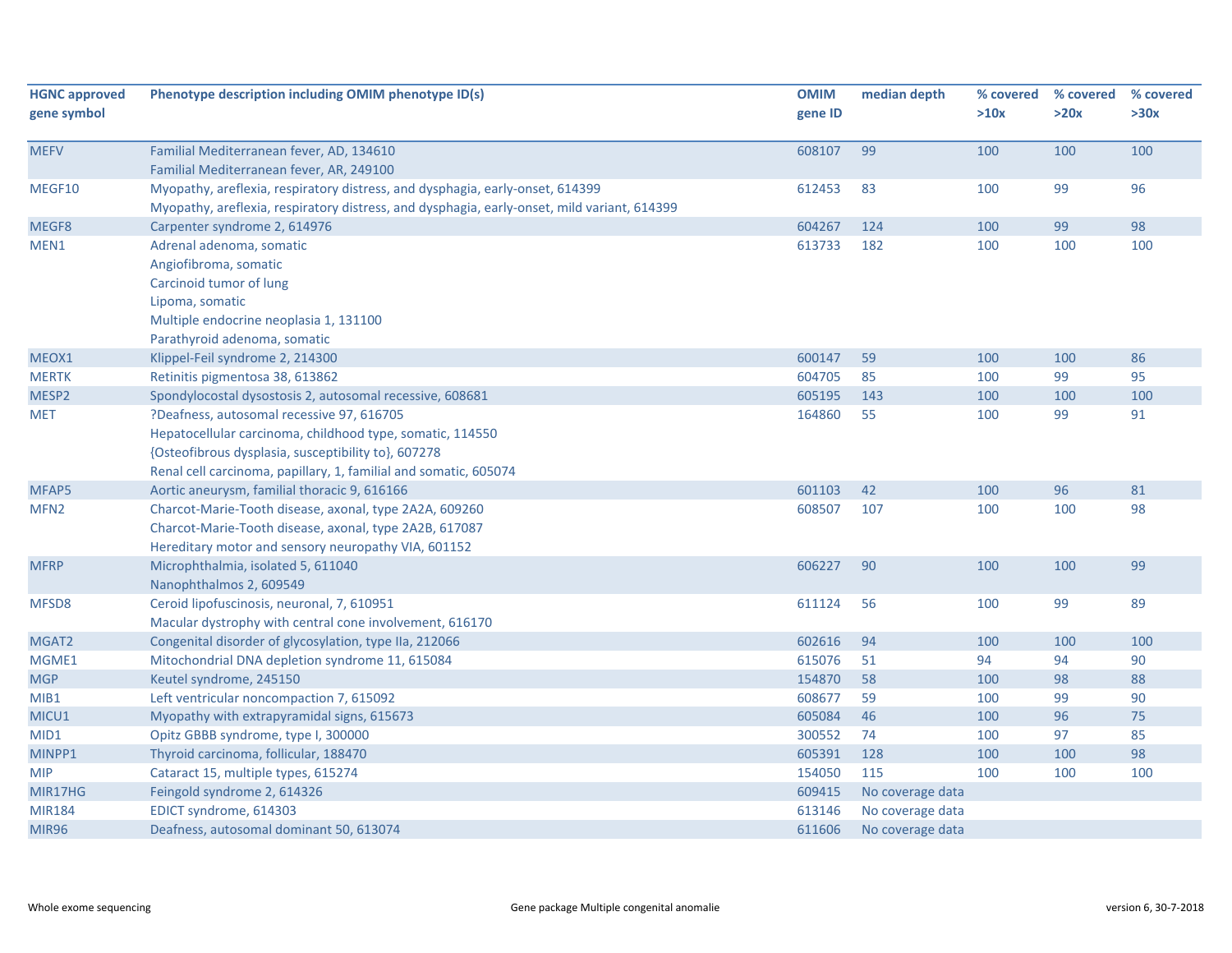| <b>HGNC approved</b><br>gene symbol | Phenotype description including OMIM phenotype ID(s)                                                                                                                                                                                   | <b>OMIM</b><br>gene ID | median depth | % covered<br>>10x | % covered<br>>20x | % covered<br>>30x |
|-------------------------------------|----------------------------------------------------------------------------------------------------------------------------------------------------------------------------------------------------------------------------------------|------------------------|--------------|-------------------|-------------------|-------------------|
| <b>MITF</b>                         | COMMAD syndrome, 617306<br>{Melanoma, cutaneous malignant, susceptibility to, 8}, 614456<br>Tietz albinism-deafness syndrome, 103500<br>Waardenburg syndrome, type 2A, 193510<br>Waardenburg syndrome/ocular albinism, digenic, 103470 | 156845                 | 72           | 100               | 100               | 97                |
| <b>MKKS</b>                         | Bardet-Biedl syndrome 6, 605231<br>McKusick-Kaufman syndrome, 236700                                                                                                                                                                   | 604896                 | 67           | 100               | 100               | 98                |
| MKRN3                               | Precocious puberty, central, 2, 615346                                                                                                                                                                                                 | 603856                 | 99           | 100               | 100               | 100               |
| MKS1                                | Bardet-Biedl syndrome 13, 615990<br>Joubert syndrome 28, 617121<br>Meckel syndrome 1, 249000                                                                                                                                           | 609883                 | 112          | 100               | 100               | 98                |
| MLC1                                | Megalencephalic leukoencephalopathy with subcortical cysts, 604004                                                                                                                                                                     | 605908                 | 76           | 100               | 98                | 90                |
| MLH1                                | Colorectal cancer, hereditary nonpolyposis, type 2, 609310<br>Mismatch repair cancer syndrome, 276300<br>Muir-Torre syndrome, 158320                                                                                                   | 120436                 | 188          | 100               | 100               | 100               |
| MLH3                                | Colorectal cancer, hereditary nonpolyposis, type 7, 614385<br>Colorectal cancer, somatic, 114500<br>{Endometrial cancer, susceptibility to}, 608089                                                                                    | 604395                 | 53           | 100               | 100               | 97                |
| MLLT10                              | Leukemia, acute myeloid, 601626                                                                                                                                                                                                        | 602409                 | 68           | 100               | 99                | 94                |
| MLLT11                              | No OMIM phenotype                                                                                                                                                                                                                      | 604684                 | 63           | 100               | 100               | 100               |
| <b>MLPH</b>                         | Griscelli syndrome, type 3, 609227                                                                                                                                                                                                     | 606526                 | 103          | 100               | 100               | 99                |
| <b>MLYCD</b>                        | Malonyl-CoA decarboxylase deficiency, 248360                                                                                                                                                                                           | 606761                 | 69           | 100               | 98                | 90                |
| <b>MMAA</b>                         | Methylmalonic aciduria, vitamin B12-responsive, 251100                                                                                                                                                                                 | 607481                 | 67           | 100               | 100               | 97                |
| <b>MMAB</b>                         | Methylmalonic aciduria, vitamin B12-responsive, due to defect in synthesis of adenosylcobalamin, cblB<br>complementation type, 251110                                                                                                  | 607568                 | 78           | 100               | 100               | 96                |
| <b>MMACHC</b>                       | Methylmalonic aciduria and homocystinuria, cblC type, 277400                                                                                                                                                                           | 609831                 | 115          | 100               | 100               | 100               |
| <b>MMADHC</b>                       | Homocystinuria, cblD type, variant 1, 277410<br>Methylmalonic aciduria and homocystinuria, cblD type, 277410<br>Methylmalonic aciduria, cblD type, variant 2, 277410                                                                   | 611935                 | 55           | 100               | 99                | 81                |
| MMP1                                | COPD, rate of decline of lung function in, 606963<br>{Epidermolysis bullosa dystrophica, autosomal recessive, modifier of}, 226600                                                                                                     | 120353                 | 52           | 100               | 100               | 94                |
| MMP13                               | Metaphyseal anadysplasia 1, 602111<br>Metaphyseal dysplasia, Spahr type, 250400<br>Spondyloepimetaphyseal dysplasia, Missouri type, 602111                                                                                             | 600108                 | 69           | 100               | 99                | 91                |
| MMP <sub>2</sub>                    | Multicentric osteolysis, nodulosis, and arthropathy, 259600                                                                                                                                                                            | 120360                 | 106          | 100               | 100               | 99                |
| MMP20                               | Amelogenesis imperfecta, type IIA2, 612529                                                                                                                                                                                             | 604629                 | 61           | 100               | 99                | 89                |
| MMP21                               | Heterotaxy, visceral, 7, autosomal, 616749                                                                                                                                                                                             | 608416                 | 73           | 100               | 96                | 85                |
| MMP9                                | Metaphyseal anadysplasia 2, 613073                                                                                                                                                                                                     | 120361                 | 110          | 100               | 100               | 99                |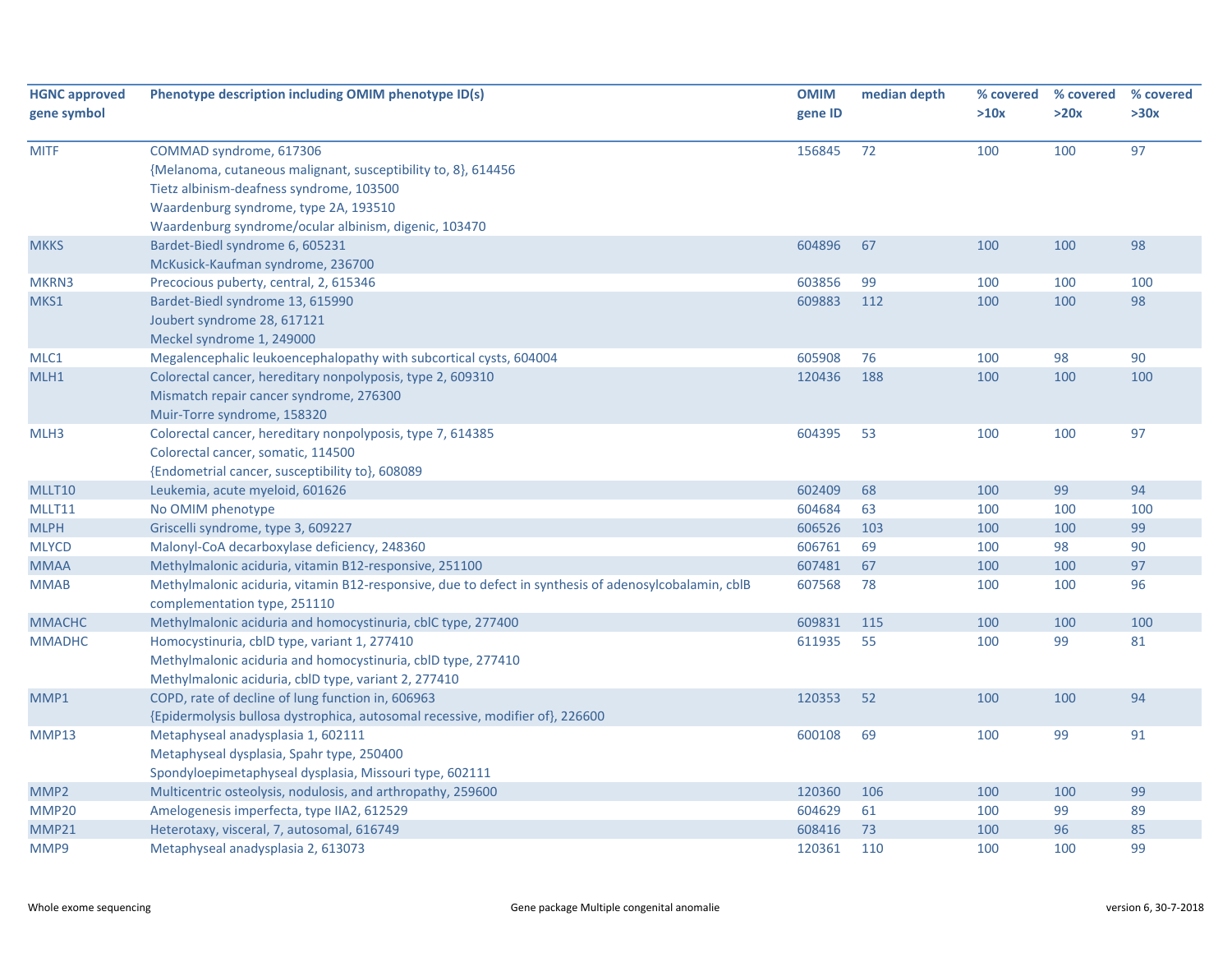| <b>HGNC approved</b> | Phenotype description including OMIM phenotype ID(s)                 | <b>OMIM</b> | median depth | % covered | % covered | % covered |
|----------------------|----------------------------------------------------------------------|-------------|--------------|-----------|-----------|-----------|
| gene symbol          |                                                                      | gene ID     |              | >10x      | >20x      | >30x      |
|                      |                                                                      |             |              |           |           |           |
| MN1                  | Meningioma, 607174                                                   | 156100      | 149          | 100       | 100       | 100       |
| MNX1                 | Currarino syndrome, 176450                                           | 142994      | 47           | 77        | 70        | 61        |
| MOCS1                | Molybdenum cofactor deficiency A, 252150                             | 603707      | 108          | 100       | 100       | 99        |
| MOCS <sub>2</sub>    | Molybdenum cofactor deficiency B, 252160                             | 603708      | 60           | 100       | 100       | 94        |
| <b>MOG</b>           | ?Narcolepsy 7, 614250                                                | 159465      | 79           | 100       | 100       | 98        |
| <b>MOGS</b>          | Congenital disorder of glycosylation, type IIb, 606056               | 601336      | 117          | 100       | 100       | 100       |
| MPC1                 | Mitochondrial pyruvate carrier deficiency, 614741                    | 614738      | 71           | 100       | 100       | 83        |
| MPDU1                | Congenital disorder of glycosylation, type If, 609180                | 604041      | 78           | 100       | 100       | 98        |
| <b>MPDZ</b>          | Hydrocephalus, nonsyndromic, autosomal recessive 2, 615219           | 603785      | 60           | 100       | 99        | 91        |
| <b>MPI</b>           | Congenital disorder of glycosylation, type Ib, 602579                | 154550      | 161          | 100       | 100       | 98        |
| <b>MPL</b>           | Myelofibrosis with myeloid metaplasia, somatic, 254450               | 159530      | 96           | 100       | 100       | 100       |
|                      | Thrombocythemia 2, 601977                                            |             |              |           |           |           |
|                      | Thrombocytopenia, congenital amegakaryocytic, 604498                 |             |              |           |           |           |
| <b>MPLKIP</b>        | Trichothiodystrophy 4, nonphotosensitive, 234050                     | 609188      | 59           | 100       | 100       | 98        |
| <b>MPO</b>           | {Alzheimer disease, susceptibility to}, 104300                       | 606989      | 133          | 100       | 100       | 100       |
|                      | {Lung cancer, protection against, in smokers}                        |             |              |           |           |           |
|                      | Myeloperoxidase deficiency, 254600                                   |             |              |           |           |           |
| <b>MPV17</b>         | Mitochondrial DNA depletion syndrome 6 (hepatocerebral type), 256810 | 137960      | 92           | 100       | 100       | 98        |
| <b>MPZ</b>           | Charcot-Marie-Tooth disease, dominant intermediate D, 607791         | 159440      | 107          | 100       | 100       | 97        |
|                      | Charcot-Marie-Tooth disease, type 1B, 118200                         |             |              |           |           |           |
|                      | Charcot-Marie-Tooth disease, type 2I, 607677                         |             |              |           |           |           |
|                      | Charcot-Marie-Tooth disease, type 2J, 607736                         |             |              |           |           |           |
|                      | Dejerine-Sottas disease, 145900                                      |             |              |           |           |           |
|                      | Neuropathy, congenital hypomyelinating, 605253                       |             |              |           |           |           |
|                      | Roussy-Levy syndrome, 180800                                         |             |              |           |           |           |
| <b>MRAP</b>          | Glucocorticoid deficiency 2, 607398                                  | 609196      | 152          | 100       | 100       | 100       |
| <b>MRE11</b>         | Ataxia-telangiectasia-like disorder 1, 604391                        | 600814      | 47           | 100       | 94        | 74        |
| MRPL3                | Combined oxidative phosphorylation deficiency 9, 614582              | 607118      | 56           | 100       | 99        | 87        |
| MRPS16               | Combined oxidative phosphorylation deficiency 2, 610498              | 609204      | 101          | 100       | 100       | 100       |
| MRPS22               | Combined oxidative phosphorylation deficiency 5, 611719              | 605810      | 70           | 100       | 100       | 91        |
| <b>MRTFA</b>         | Megakaryoblastic leukemia, acute                                     | 606078      | 92           | 98        | 96        | 91        |
| MS4A1                | Immunodeficiency, common variable, 5, 613495                         | 112210      | 72           | 100       | 100       | 96        |
| MSH <sub>2</sub>     | Colorectal cancer, hereditary nonpolyposis, type 1, 120435           | 609309      | 173          | 100       | 100       | 100       |
|                      | Mismatch repair cancer syndrome, 276300                              |             |              |           |           |           |
|                      | Muir-Torre syndrome, 158320                                          |             |              |           |           |           |
| MSH3                 | Endometrial carcinoma, somatic, 608089                               | 600887      | 75           | 100       | 99        | 93        |
|                      | Familial adenomatous polyposis 4, 617100                             |             |              |           |           |           |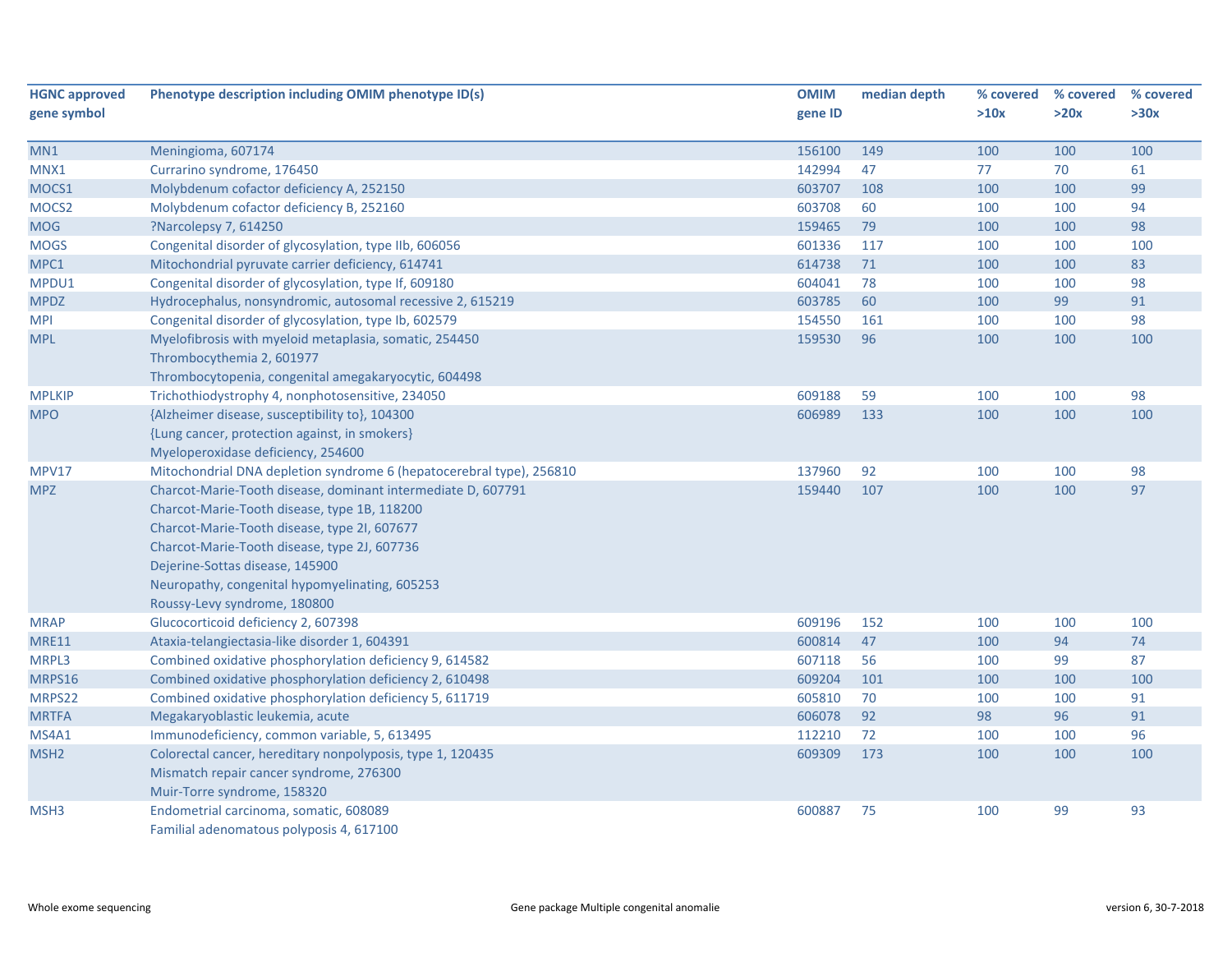| <b>HGNC approved</b> | Phenotype description including OMIM phenotype ID(s)                                          | <b>OMIM</b> | median depth | % covered | % covered | % covered |
|----------------------|-----------------------------------------------------------------------------------------------|-------------|--------------|-----------|-----------|-----------|
| gene symbol          |                                                                                               | gene ID     |              | >10x      | >20x      | >30x      |
| MSH <sub>6</sub>     | Colorectal cancer, hereditary nonpolyposis, type 5, 614350                                    | 600678      | 192          | 100       | 100       | 100       |
|                      | Endometrial cancer, familial, 608089                                                          |             |              |           |           |           |
|                      | Mismatch repair cancer syndrome, 276300                                                       |             |              |           |           |           |
| MSR1                 | Barrett esophagus/esophageal adenocarcinoma, 614266                                           | 153622      | 84           | 100       | 98        | 89        |
| MSRB3                | Deafness, autosomal recessive 74, 613718                                                      | 613719      | 62           | 100       | 98        | 89        |
| <b>MSTN</b>          | Muscle hypertrophy, 614160                                                                    | 601788      | 66           | 100       | 98        | 90        |
| MSX1                 | Ectodermal dysplasia 3, Witkop type, 189500                                                   | 142983      | 142          | 100       | 100       | 100       |
|                      | Orofacial cleft 5, 608874                                                                     |             |              |           |           |           |
|                      | Tooth agenesis, selective, 1, with or without orofacial cleft, 106600                         |             |              |           |           |           |
| MSX <sub>2</sub>     | Craniosynostosis 2, 604757                                                                    | 123101      | 76           | 100       | 100       | 100       |
|                      | Parietal foramina 1, 168500                                                                   |             |              |           |           |           |
|                      | Parietal foramina with cleidocranial dysplasia, 168550                                        |             |              |           |           |           |
| <b>MTAP</b>          | Diaphyseal medullary stenosis with malignant fibrous histiocytoma, 112250                     | 156540      | 65           | 100       | 99        | 85        |
| <b>MTFMT</b>         | Combined oxidative phosphorylation deficiency 15, 614947                                      | 611766      | 67           | 100       | 98        | 83        |
| <b>MTHFR</b>         | Homocystinuria due to MTHFR deficiency, 236250                                                | 607093      | 95           | 100       | 100       | 99        |
|                      | {Neural tube defects, susceptibility to}, 601634                                              |             |              |           |           |           |
|                      | {Schizophrenia, susceptibility to}, 181500                                                    |             |              |           |           |           |
|                      | {Thromboembolism, susceptibility to}, 188050                                                  |             |              |           |           |           |
|                      | {Vascular disease, susceptibility to}                                                         |             |              |           |           |           |
| MTM1                 | Myotubular myopathy, X-linked, 310400                                                         | 300415      | 37           | 100       | 88        | 65        |
| MTMR2                | Charcot-Marie-Tooth disease, type 4B1, 601382                                                 | 603557      | 62           | 100       | 99        | 90        |
| MTO <sub>1</sub>     | Combined oxidative phosphorylation deficiency 10, 614702                                      | 614667      | 112          | 96        | 94        | 92        |
| <b>MTPAP</b>         | ?Spastic ataxia 4, autosomal recessive, 613672                                                | 613669      | 86           | 100       | 100       | 96        |
| <b>MTR</b>           | Homocystinuria-megaloblastic anemia, cblG complementation type, 250940                        | 156570      | 69           | 100       | 99        | 93        |
|                      | {Neural tube defects, folate-sensitive, susceptibility to}, 601634                            |             |              |           |           |           |
| <b>MTRR</b>          | Homocystinuria-megaloblastic anemia, cbl E type, 236270                                       | 602568      | 81           | 100       | 99        | 96        |
|                      | {Neural tube defects, folate-sensitive, susceptibility to}, 601634                            |             |              |           |           |           |
| <b>MTTP</b>          | Abetalipoproteinemia, 200100                                                                  | 157147      | 55           | 100       | 99        | 92        |
|                      | {Metabolic syndrome, protection against}, 605552                                              |             |              |           |           |           |
| MUC1                 | Medullary cystic kidney disease 1, 174000                                                     | 158340      | 66           | 98        | 90        | 84        |
| <b>MUSK</b>          | Fetal akinesia deformation sequence, 208150                                                   | 601296      | 72           | 100       | 100       | 96        |
|                      | Myasthenic syndrome, congenital, 9, associated with acetylcholine receptor deficiency, 616325 |             |              |           |           |           |
| <b>MUT</b>           | Methylmalonic aciduria, mut(0) type, 251000                                                   | 609058      | 62           | 100       | 99        | 91        |
| <b>MUTYH</b>         | Adenomas, multiple colorectal, 608456                                                         | 604933      | 169          | 100       | 100       | 100       |
|                      | Colorectal adenomatous polyposis, autosomal recessive, with pilomatricomas, 132600            |             |              |           |           |           |
|                      | Gastric cancer, somatic, 613659                                                               |             |              |           |           |           |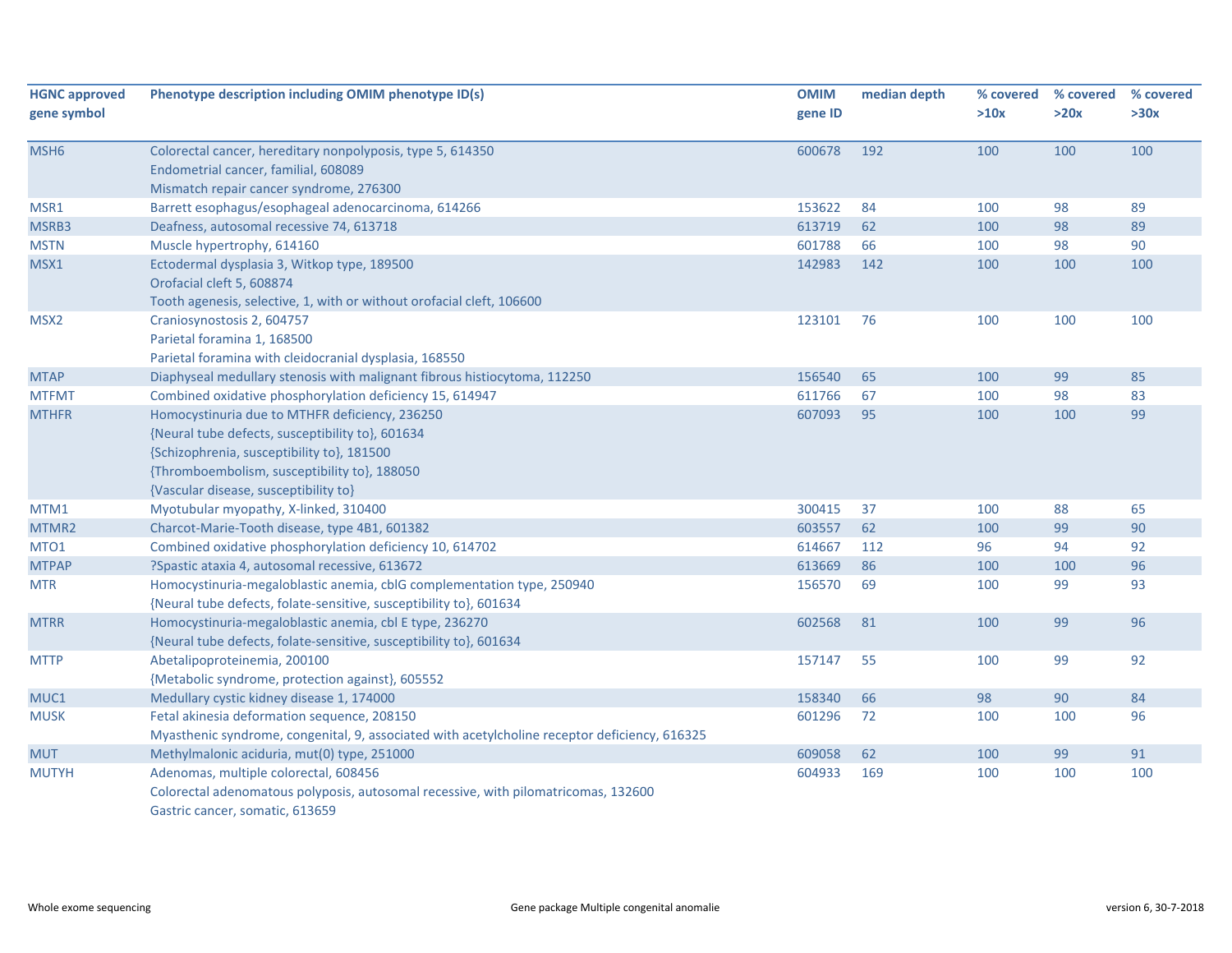| <b>HGNC approved</b><br>gene symbol | Phenotype description including OMIM phenotype ID(s)                                                                                                                                                                                                                                                                             | <b>OMIM</b><br>gene ID | median depth | % covered<br>>10x | % covered<br>>20x | % covered<br>>30x |
|-------------------------------------|----------------------------------------------------------------------------------------------------------------------------------------------------------------------------------------------------------------------------------------------------------------------------------------------------------------------------------|------------------------|--------------|-------------------|-------------------|-------------------|
| <b>MVK</b>                          | Hyper-IgD syndrome, 260920<br>Mevalonic aciduria, 610377<br>Porokeratosis 3, multiple types, 175900                                                                                                                                                                                                                              | 251170                 | 96           | 100               | 100               | 98                |
| MXI1                                | Neurofibrosarcoma<br>{Prostate cancer, susceptibility to}, 176807                                                                                                                                                                                                                                                                | 600020                 | 59           | 95                | 92                | 85                |
| MYBPC1                              | Arthrogryposis, distal, type 1B, 614335<br>Lethal congenital contracture syndrome 4, 614915                                                                                                                                                                                                                                      | 160794                 | 52           | 100               | 99                | 87                |
| MYBPC3                              | Cardiomyopathy, dilated, 1MM, 615396<br>Cardiomyopathy, hypertrophic, 4, 115197<br>Left ventricular noncompaction 10, 615396                                                                                                                                                                                                     | 600958                 | 166          | 100               | 100               | 100               |
| <b>MYCN</b>                         | Feingold syndrome 1, 164280                                                                                                                                                                                                                                                                                                      | 164840                 | 153          | 100               | 100               | 100               |
| <b>MYD88</b>                        | Macroglobulinemia, Waldenstrom, somatic, 153600<br>Pyogenic bacterial infections, recurrent, due to MYD88 deficiency, 612260                                                                                                                                                                                                     | 602170                 | 140          | 100               | 100               | 100               |
| MYF6                                | Centronuclear myopathy 3, 614408                                                                                                                                                                                                                                                                                                 | 159991                 | 121          | 100               | 100               | 100               |
| <b>MYH11</b>                        | Aortic aneurysm, familial thoracic 4, 132900                                                                                                                                                                                                                                                                                     | 160745                 | 128          | 100               | 100               | 96                |
| <b>MYH14</b>                        | Deafness, autosomal dominant 4A, 600652                                                                                                                                                                                                                                                                                          | 608568                 | 112          | 100               | 100               | 98                |
|                                     | ?Peripheral neuropathy, myopathy, hoarseness, and hearing loss, 614369                                                                                                                                                                                                                                                           |                        |              |                   |                   |                   |
| MYH <sub>2</sub>                    | Proximal myopathy and ophthalmoplegia, 605637                                                                                                                                                                                                                                                                                    | 160740                 | 72           | 100               | 100               | 96                |
| MYH3                                | Arthrogryposis, distal, type 2A, 193700<br>Arthrogryposis, distal, type 2B, 601680<br>Arthrogryposis, distal, type 8, 178110                                                                                                                                                                                                     | 160720                 | 86           | 100               | 100               | 96                |
| MYH <sub>6</sub>                    | Atrial septal defect 3, 614089<br>Cardiomyopathy, dilated, 1EE, 613252<br>Cardiomyopathy, hypertrophic, 14, 613251<br>{Sick sinus syndrome 3}, 614090                                                                                                                                                                            | 160710                 | 148          | 100               | 98                | 98                |
| MYH7                                | Cardiomyopathy, dilated, 1S, 613426<br>Cardiomyopathy, hypertrophic, 1, 192600<br>Laing distal myopathy, 160500<br>Left ventricular noncompaction 5, 613426<br>Myopathy, myosin storage, autosomal dominant, 608358<br>Myopathy, myosin storage, autosomal recessive, 255160<br>Scapuloperoneal syndrome, myopathic type, 181430 | 160760                 | 179          | 100               | 100               | 100               |
| MYH7B                               | No OMIM phenotype                                                                                                                                                                                                                                                                                                                | 609928                 | 114          | 100               | 100               | 99                |
| MYH <sub>8</sub>                    | Carney complex variant, 608837<br>Trismus-pseudocamptodactyly syndrome, 158300                                                                                                                                                                                                                                                   | 160741                 | 68           | 100               | 99                | 90                |
| MYH9                                | Deafness, autosomal dominant 17, 603622<br>Macrothrombocytopenia and granulocyte inclusions with or without nephritis or sensorineural hearing loss,<br>155100                                                                                                                                                                   | 160775                 | 121          | 100               | 100               | 99                |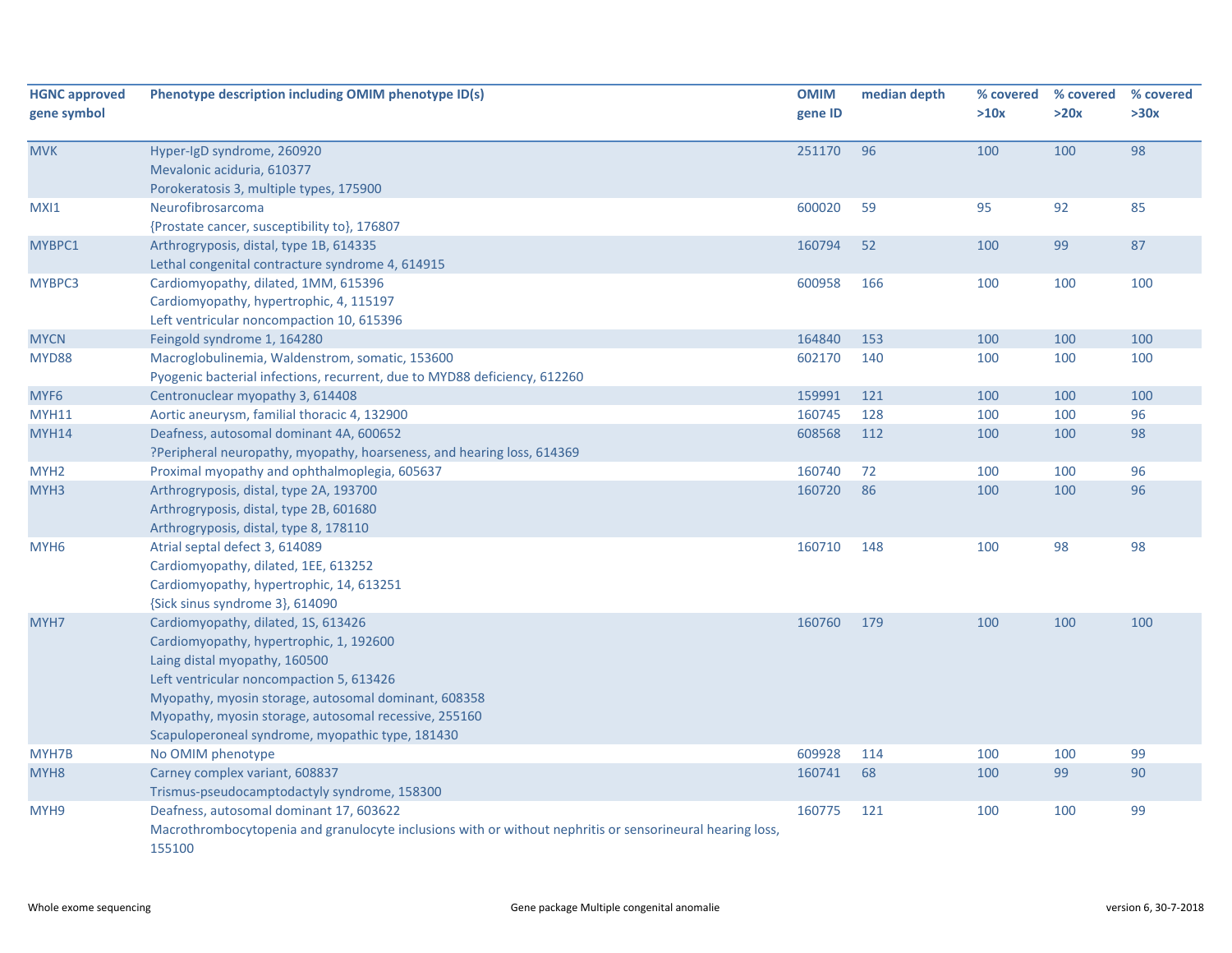| <b>HGNC approved</b> | Phenotype description including OMIM phenotype ID(s)                                      | <b>OMIM</b> | median depth | % covered | % covered | % covered |
|----------------------|-------------------------------------------------------------------------------------------|-------------|--------------|-----------|-----------|-----------|
| gene symbol          |                                                                                           | gene ID     |              | >10x      | >20x      | >30x      |
|                      |                                                                                           |             |              |           |           |           |
| MYL2                 | Cardiomyopathy, hypertrophic, 10, 608758                                                  | 160781      | 154          | 100       | 100       | 100       |
| MYL3                 | Cardiomyopathy, hypertrophic, 8, 608751                                                   | 160790      | 113          | 100       | 100       | 100       |
| <b>MYLK</b>          | Aortic aneurysm, familial thoracic 7, 613780                                              | 600922      | 114          | 100       | 100       | 99        |
| MYLK2                | Cardiomyopathy, hypertrophic, 1, digenic, 192600                                          | 606566      | 99           | 100       | 100       | 99        |
| <b>MYO15A</b>        | Deafness, autosomal recessive 3, 600316                                                   | 602666      | 122          | 100       | 99        | 97        |
| MYO1A                | No OMIM phenotype                                                                         | 601478      | 88           | 100       | 100       | 99        |
| MYO1E                | Glomerulosclerosis, focal segmental, 6, 614131                                            | 601479      | 66           | 100       | 100       | 95        |
| MYO3A                | Deafness, autosomal recessive 30, 607101                                                  | 606808      | 62           | 100       | 98        | 90        |
| MYO5A                | Griscelli syndrome, type 1, 214450                                                        | 160777      | 62           | 100       | 98        | 90        |
| MYO5B                | Microvillus inclusion disease, 251850                                                     | 606540      | 96           | 100       | 100       | 97        |
| MYO <sub>6</sub>     | Deafness, autosomal dominant 22, 606346                                                   | 600970      | 71           | 100       | 98        | 89        |
|                      | Deafness, autosomal dominant 22, with hypertrophic cardiomyopathy, 606346                 |             |              |           |           |           |
|                      | Deafness, autosomal recessive 37, 607821                                                  |             |              |           |           |           |
| MYO7A                | Deafness, autosomal dominant 11, 601317                                                   | 276903      | 105          | 100       | 100       | 99        |
|                      | Deafness, autosomal recessive 2, 600060                                                   |             |              |           |           |           |
|                      | Usher syndrome, type 1B, 276900                                                           |             |              |           |           |           |
| <b>MYOC</b>          | Glaucoma 1A, primary open angle, 137750                                                   | 601652      | 130          | 100       | 100       | 98        |
| <b>MYOT</b>          | Muscular dystrophy, limb-girdle, type 1A, 159000                                          | 604103      | 64           | 100       | 99        | 93        |
|                      | Myopathy, myofibrillar, 3, 609200                                                         |             |              |           |           |           |
|                      | Myopathy, spheroid body, 182920                                                           |             |              |           |           |           |
| MYOZ <sub>2</sub>    | Cardiomyopathy, hypertrophic, 16, 613838                                                  | 605602      | 65           | 100       | 100       | 99        |
| <b>MYPN</b>          | Cardiomyopathy, dilated, 1KK, 615248                                                      | 608517      | 68           | 100       | 98        | 94        |
|                      | Cardiomyopathy, familial restrictive, 4, 615248                                           |             |              |           |           |           |
|                      | Cardiomyopathy, hypertrophic, 22, 615248                                                  |             |              |           |           |           |
|                      | Nemaline myopathy 11, autosomal recessive, 617336                                         |             |              |           |           |           |
| <b>NAA10</b>         | ?Microphthalmia, syndromic 1, 309800                                                      | 300013      | 82           | 100       | 100       | 96        |
|                      | Ogden syndrome, 300855                                                                    |             |              |           |           |           |
| <b>NAGA</b>          | Kanzaki disease, 609242                                                                   | 104170      | 114          | 100       | 100       | 99        |
|                      | Schindler disease, type I, 609241                                                         |             |              |           |           |           |
|                      | Schindler disease, type III, 609241                                                       |             |              |           |           |           |
| <b>NAGLU</b>         | ?Charcot-Marie-Tooth disease, axonal, type 2V, 616491                                     | 609701      | 114          | 100       | 97        | 93        |
|                      | Mucopolysaccharidosis type IIIB (Sanfilippo B), 252920                                    |             |              |           |           |           |
| <b>NAGS</b>          | N-acetylglutamate synthase deficiency, 237310                                             | 608300      | 102          | 100       | 100       | 100       |
| <b>NALCN</b>         | Congenital contractures of the limbs and face, hypotonia, and developmental delay, 616266 | 611549      | 60           | 100       | 99        | 93        |
|                      | Hypotonia, infantile, with psychomotor retardation and characteristic facies 1, 615419    |             |              |           |           |           |
| NANOS1               | Spermatogenic failure 12, 615413                                                          | 608226      | 98           | 99        | 96        | 92        |
| <b>NBAS</b>          | Infantile liver failure syndrome 2, 616483                                                | 608025      | 57           | 100       | 98        | 89        |
|                      | Short stature, optic nerve atrophy, and Pelger-Huet anomaly, 614800                       |             |              |           |           |           |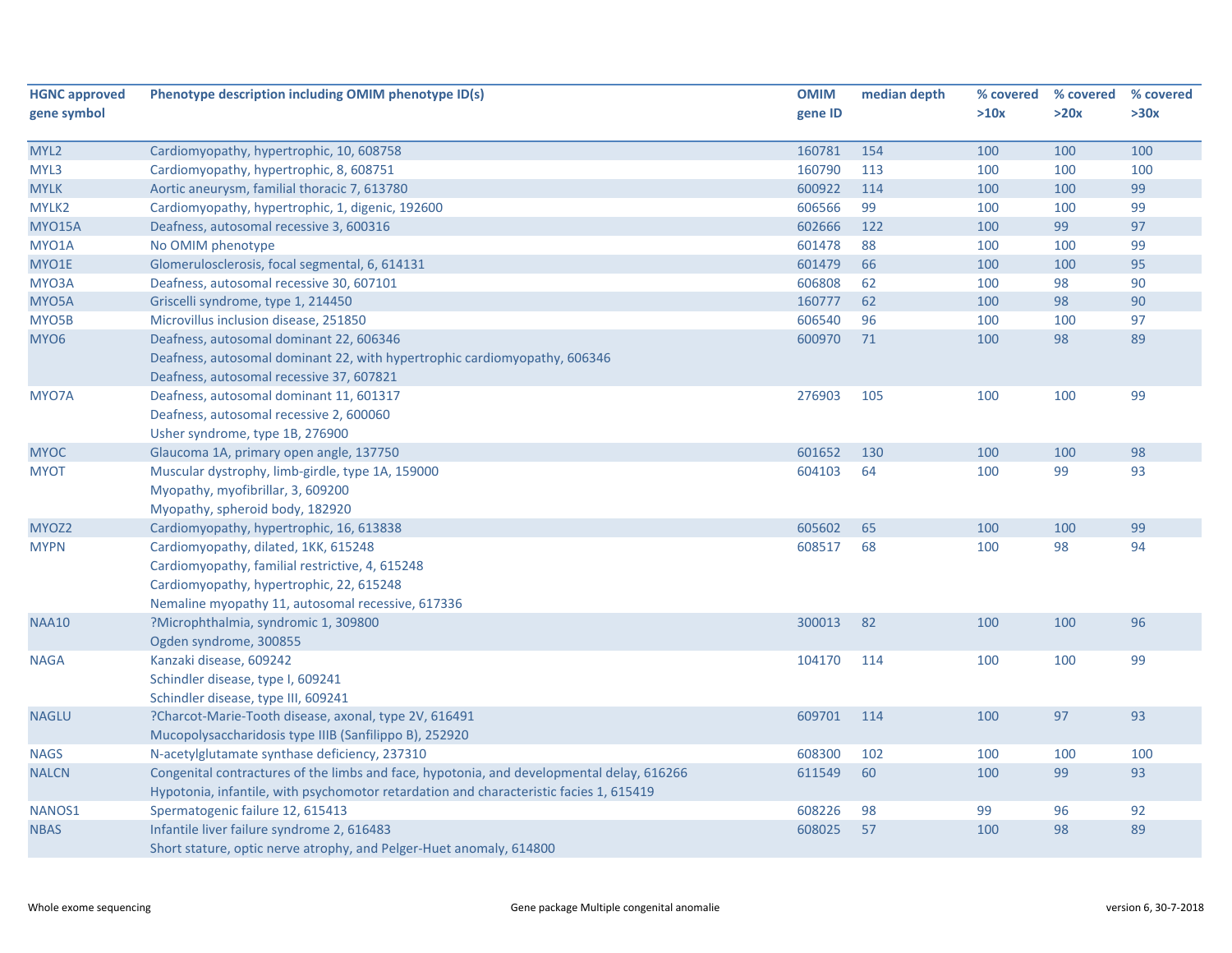| <b>HGNC approved</b> | Phenotype description including OMIM phenotype ID(s)                                          | <b>OMIM</b> | median depth | % covered | % covered | % covered |
|----------------------|-----------------------------------------------------------------------------------------------|-------------|--------------|-----------|-----------|-----------|
| gene symbol          |                                                                                               | gene ID     |              | >10x      | >20x      | >30x      |
|                      |                                                                                               |             |              |           |           |           |
| NBEAL <sub>2</sub>   | Gray platelet syndrome, 139090                                                                | 614169      | 128          | 100       | 99        | 99        |
| <b>NBN</b>           | Aplastic anemia, 609135                                                                       | 602667      | 59           | 100       | 97        | 81        |
|                      | Leukemia, acute lymphoblastic, 613065                                                         |             |              |           |           |           |
|                      | Nijmegen breakage syndrome, 251260                                                            |             |              |           |           |           |
| NCF <sub>1</sub>     | Chronic granulomatous disease due to deficiency of NCF-1, 233700                              | 608512      | 174          | 100       | 100       | 99        |
| NCF <sub>2</sub>     | Chronic granulomatous disease due to deficiency of NCF-2, 233710                              | 608515      | 84           | 100       | 100       | 96        |
| NCF4                 | ?Granulomatous disease, chronic, autosomal recessive, cytochrome b-positive, type III, 613960 | 601488      | 110          | 100       | 100       | 100       |
| NCOA4                | No OMIM phenotype                                                                             | 601984      | 63           | 100       | 100       | 96        |
| <b>NCSTN</b>         | Acne inversa, familial, 1, 142690                                                             | 605254      | 89           | 100       | 100       | 98        |
| NDE1                 | Lissencephaly 4 (with microcephaly), 614019                                                   | 609449      | 99           | 100       | 100       | 97        |
|                      | ?Microhydranencephaly, 605013                                                                 |             |              |           |           |           |
| <b>NDN</b>           | Prader-Willi syndrome, 176270                                                                 | 602117      | 101          | 100       | 100       | 100       |
| <b>NDP</b>           | Exudative vitreoretinopathy 2, X-linked, 305390                                               | 300658      | 73           | 100       | 100       | 100       |
|                      | Norrie disease, 310600                                                                        |             |              |           |           |           |
| NDRG1                | Charcot-Marie-Tooth disease, type 4D, 601455                                                  | 605262      | 90           | 100       | 100       | 99        |
| NDUFA1               | Mitochondrial complex I deficiency, 252010                                                    | 300078      | 99           | 100       | 100       | 100       |
| NDUFA10              | Leigh syndrome, 256000                                                                        | 603835      | 76           | 100       | 94        | 80        |
| NDUFA11              | Mitochondrial complex I deficiency, 252010                                                    | 612638      | 115          | 100       | 100       | 100       |
| NDUFA12              | Leigh syndrome due to mitochondrial complex 1 deficiency, 256000                              | 614530      | 63           | 100       | 100       | 97        |
| NDUFA2               | Leigh syndrome due to mitochondrial complex I deficiency, 256000                              | 602137      | 98           | 100       | 100       | 100       |
| NDUFA9               | Leigh syndrome due to mitochondrial complex I deficiency, 256000                              | 603834      | 69           | 100       | 100       | 98        |
| NDUFAF1              | Mitochondrial complex I deficiency, 252010                                                    | 606934      | 53           | 100       | 100       | 90        |
| NDUFAF2              | Mitochondrial complex I deficiency, 252010                                                    | 609653      | 103          | 100       | 88        | 71        |
| NDUFAF3              | Mitochondrial complex I deficiency, 252010                                                    | 612911      | 125          | 100       | 100       | 100       |
| NDUFAF4              | Mitochondrial complex I deficiency, 252010                                                    | 611776      | 83           | 100       | 100       | 100       |
| <b>NDUFAF5</b>       | Mitochondrial complex 1 deficiency, 252010                                                    | 612360      | 63           | 100       | 99        | 89        |
| NDUFAF6              | Leigh syndrome due to mitochondrial complex I deficiency, 256000                              | 612392      | 42           | 100       | 100       | 88        |
| NDUFB3               | Mitochondrial complex I deficiency, 252010                                                    | 603839      | 26           | 100       | 78        | 32        |
| NDUFS1               | Mitochondrial complex I deficiency, 252010                                                    | 157655      | 61           | 100       | 99        | 87        |
| NDUFS2               | Mitochondrial complex I deficiency, 252010                                                    | 602985      | 71           | 100       | 100       | 96        |
| NDUFS3               | Leigh syndrome due to mitochondrial complex I deficiency, 256000                              | 603846      | 102          | 100       | 100       | 100       |
|                      | Mitochondrial complex I deficiency, 252010                                                    |             |              |           |           |           |
| <b>NDUFS4</b>        | Leigh syndrome, 256000                                                                        | 602694      | 69           | 100       | 100       | 97        |
|                      | Mitochondrial complex I deficiency, 252010                                                    |             |              |           |           |           |
| NDUFS6               | Mitochondrial complex I deficiency, 252010                                                    | 603848      | 69           | 100       | 100       | 97        |
| NDUFS7               | Leigh syndrome, 256000                                                                        | 601825      | 114          | 100       | 100       | 99        |
| <b>NDUFS8</b>        | Leigh syndrome due to mitochondrial complex I deficiency, 256000                              | 602141      | 131          | 100       | 100       | 100       |
| NDUFV1               | Mitochondrial complex I deficiency, 252010                                                    | 161015      | 122          | 100       | 100       | 100       |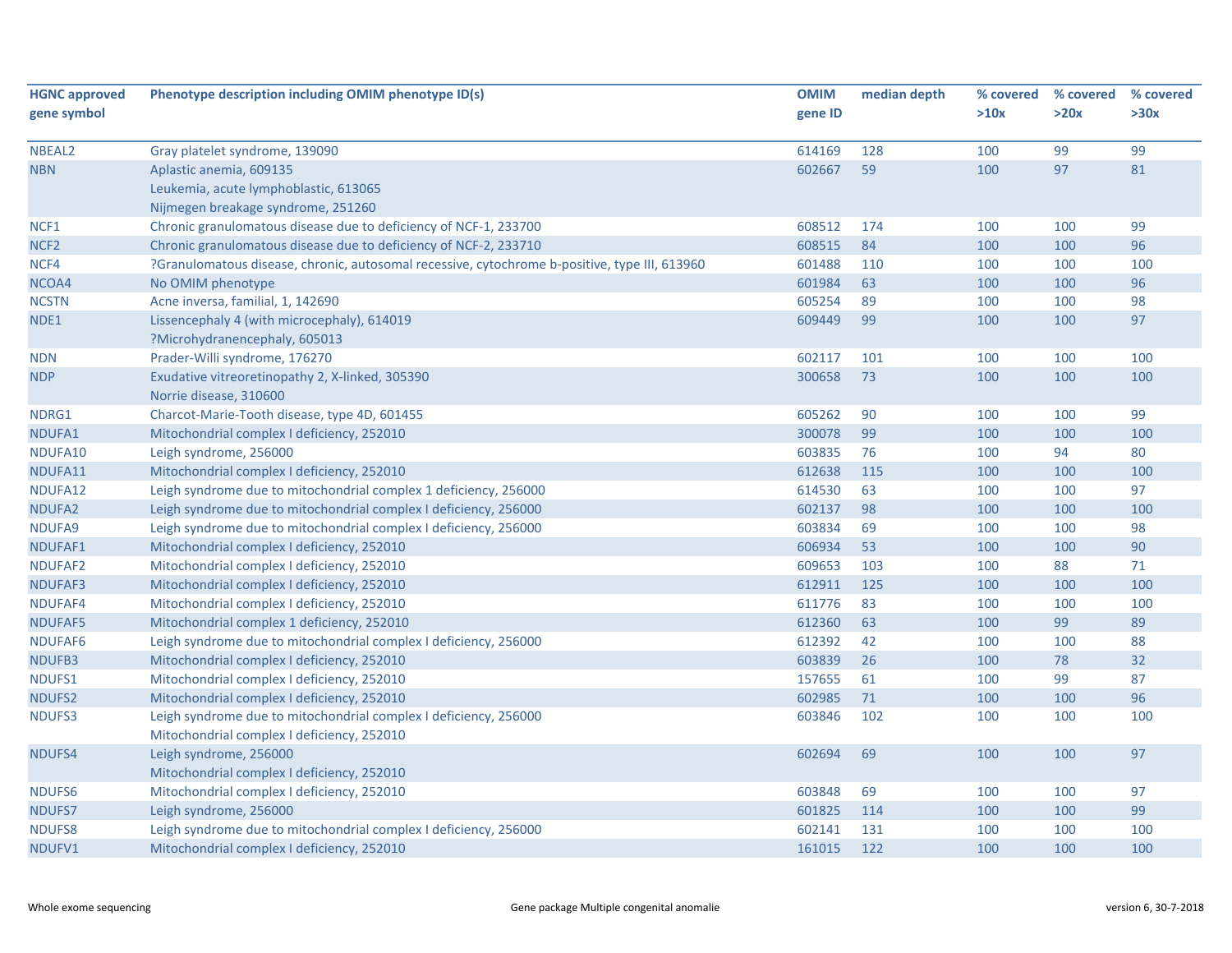| <b>HGNC approved</b> | Phenotype description including OMIM phenotype ID(s)                                                                     | <b>OMIM</b> | median depth | % covered | % covered | % covered |
|----------------------|--------------------------------------------------------------------------------------------------------------------------|-------------|--------------|-----------|-----------|-----------|
| gene symbol          |                                                                                                                          | gene ID     |              | >10x      | >20x      | >30x      |
| NDUFV2               | Mitochondrial complex I deficiency, 252010                                                                               | 600532      | 45           | 100       | 93        | 75        |
| <b>NEB</b>           | Nemaline myopathy 2, autosomal recessive, 256030                                                                         | 161650      | 92           | 100       | 99        | 92        |
| NECTIN1              | Cleft lip/palate-ectodermal dysplasia syndrome, 225060                                                                   | 600644      | 102          | 100       | 100       | 100       |
|                      | Orofacial cleft 7, 225060                                                                                                |             |              |           |           |           |
| NECTIN4              | Ectodermal dysplasia-syndactyly syndrome 1, 613573                                                                       | 609607      | 113          | 100       | 100       | 99        |
| <b>NEFL</b>          | Charcot-Marie-Tooth disease, dominant intermediate G, 617882                                                             | 162280      | 150          | 100       | 100       | 100       |
|                      | Charcot-Marie-Tooth disease, type 1F, 607734                                                                             |             |              |           |           |           |
|                      | Charcot-Marie-Tooth disease, type 2E, 607684                                                                             |             |              |           |           |           |
| NEK1                 | {Amyotrophic lateral sclerosis, susceptibility to, 24}, 617892                                                           | 604588      | 50           | 100       | 97        | 81        |
|                      | Short-rib thoracic dysplasia 6 with or without polydactyly, 263520                                                       |             |              |           |           |           |
| NEU1                 | Sialidosis, type I, 256550                                                                                               | 608272      | 143          | 100       | 100       | 100       |
|                      | Sialidosis, type II, 256550                                                                                              |             |              |           |           |           |
| NEUROD1              | {Diabetes mellitus, noninsulin-dependent}, 125853                                                                        | 601724      | 104          | 100       | 100       | 100       |
|                      | Maturity-onset diabetes of the young 6, 606394                                                                           |             |              |           |           |           |
| NEUROG3              | Diarrhea 4, malabsorptive, congenital, 610370                                                                            | 604882      | 159          | 100       | 100       | 100       |
| <b>NEXMIF</b>        | Mental retardation, X-linked 98, 300912                                                                                  | 300524      | 39           | 100       | 99        | 81        |
| <b>NEXN</b>          | Cardiomyopathy, dilated, 1CC, 613122                                                                                     | 613121      | 73           | 100       | 100       | 95        |
|                      | Cardiomyopathy, hypertrophic, 20, 613876                                                                                 |             |              |           |           |           |
| NF <sub>1</sub>      | Leukemia, juvenile myelomonocytic, 607785                                                                                | 613113      | 47           | 97        | 87        | 74        |
|                      | Neurofibromatosis, familial spinal, 162210                                                                               |             |              |           |           |           |
|                      | Neurofibromatosis, type 1, 162200                                                                                        |             |              |           |           |           |
|                      | Neurofibromatosis-Noonan syndrome, 601321                                                                                |             |              |           |           |           |
|                      | Watson syndrome, 193520                                                                                                  |             |              |           |           |           |
| NF <sub>2</sub>      | Meningioma, NF2-related, somatic, 607174                                                                                 | 607379      | 134          | 100       | 100       | 100       |
|                      | Neurofibromatosis, type 2, 101000                                                                                        |             |              |           |           |           |
|                      | Schwannomatosis, somatic, 162091                                                                                         |             |              |           |           |           |
| <b>NFIX</b>          | Marshall-Smith syndrome, 602535                                                                                          | 164005      | 136          | 100       | 100       | 99        |
|                      | Sotos syndrome 2, 614753                                                                                                 |             |              |           |           |           |
| NFKB <sub>2</sub>    | Immunodeficiency, common variable, 10, 615577                                                                            | 164012      | 136          | 100       | 100       | 94        |
| <b>NFKBIA</b>        | Ectodermal dysplasia, anhidrotic, with T-cell immunodeficiency, 612132                                                   | 164008      | 134          | 100       | 100       | 100       |
| NFU1                 | Multiple mitochondrial dysfunctions syndrome 1, 605711                                                                   | 608100      | 58           | 100       | 100       | 90        |
| <b>NGF</b>           | Neuropathy, hereditary sensory and autonomic, type V, 608654                                                             | 162030      | 116          | 100       | 100       | 100       |
| NGLY1                | Congenital disorder of deglycosylation, 615273                                                                           | 610661      | 68           | 100       | 100       | 92        |
| NHEJ1                | Severe combined immunodeficiency with microcephaly, growth retardation, and sensitivity to ionizing<br>radiation, 611291 | 611290      | 47           | 100       | 100       | 89        |
| NHLRC1               | Epilepsy, progressive myoclonic 2B (Lafora), 254780                                                                      | 608072      | 130          | 100       | 100       | 100       |
| NHP <sub>2</sub>     | Dyskeratosis congenita, autosomal recessive 2, 613987                                                                    | 606470      | 102          | 100       | 100       | 100       |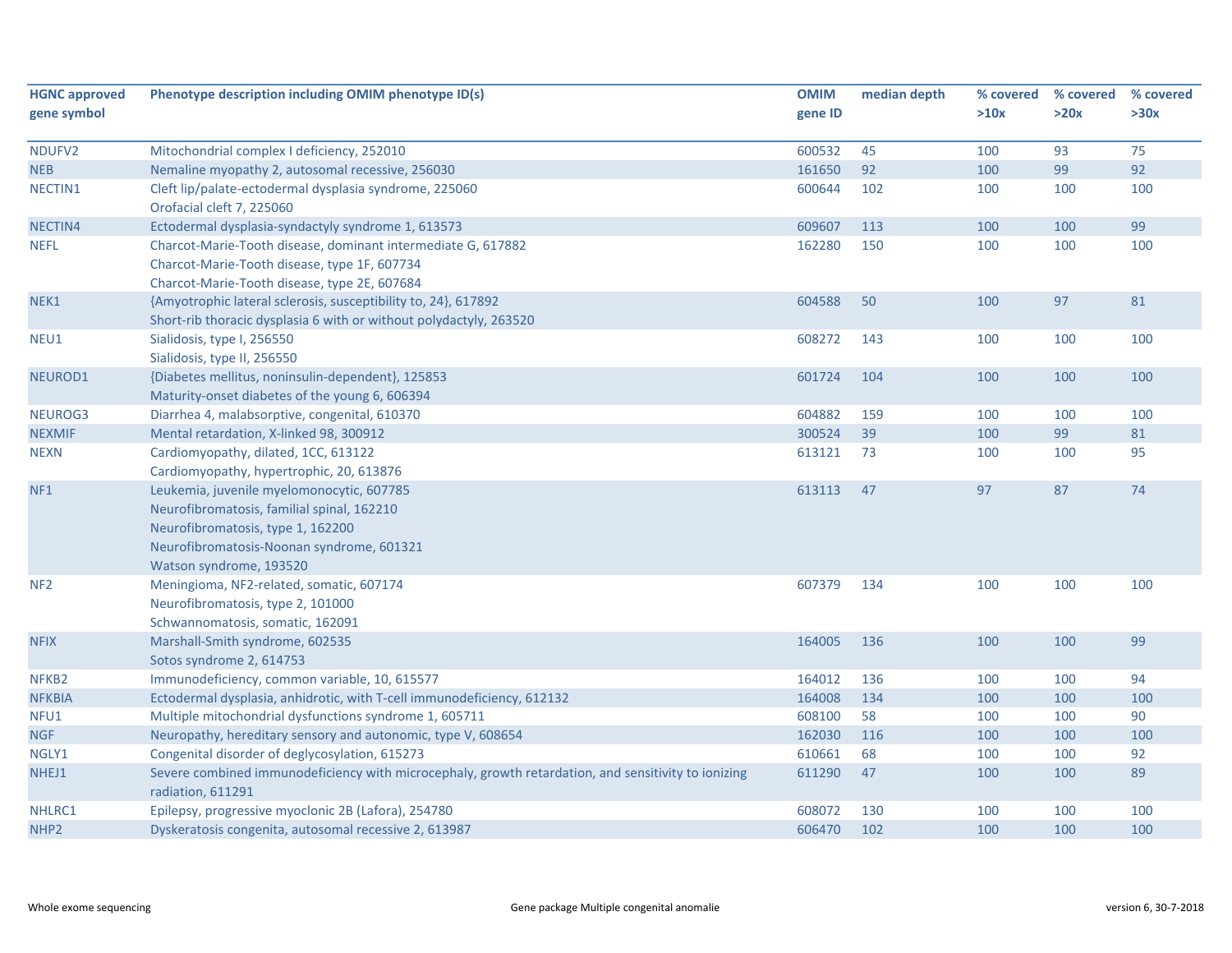| <b>HGNC approved</b> | Phenotype description including OMIM phenotype ID(s)                              | <b>OMIM</b> | median depth | % covered | % covered | % covered |
|----------------------|-----------------------------------------------------------------------------------|-------------|--------------|-----------|-----------|-----------|
| gene symbol          |                                                                                   | gene ID     |              | >10x      | >20x      | >30x      |
| <b>NHS</b>           | Cataract 40, X-linked, 302200                                                     | 300457      | 46           | 100       | 95        | 83        |
|                      | Nance-Horan syndrome, 302350                                                      |             |              |           |           |           |
| <b>NIN</b>           | ?Seckel syndrome 7, 614851                                                        | 608684      | 72           | 100       | 98        | 90        |
| NIPA1                | Spastic paraplegia 6, autosomal dominant, 600363                                  | 608145      | 90           | 100       | 99        | 96        |
| NIPAL4               | Ichthyosis, congenital, autosomal recessive 6, 612281                             | 609383      | 84           | 100       | 100       | 98        |
| <b>NIPBL</b>         | Cornelia de Lange syndrome 1, 122470                                              | 608667      | 55           | 100       | 96        | 84        |
| <b>NKX2-1</b>        | Chorea, hereditary benign, 118700                                                 | 600635      | 89           | 100       | 100       | 100       |
|                      | Choreoathetosis, hypothyroidism, and neonatal respiratory distress, 610978        |             |              |           |           |           |
|                      | {Thyroid cancer, nonmedullary, 1}, 188550                                         |             |              |           |           |           |
| <b>NKX2-5</b>        | Atrial septal defect 7, with or without AV conduction defects, 108900             | 600584      | 106          | 100       | 100       | 98        |
|                      | Conotruncal heart malformations, variable, 217095                                 |             |              |           |           |           |
|                      | Hypoplastic left heart syndrome 2, 614435                                         |             |              |           |           |           |
|                      | Hypothyroidism, congenital nongoitrous, 5, 225250                                 |             |              |           |           |           |
|                      | Tetralogy of Fallot, 187500                                                       |             |              |           |           |           |
|                      | Ventricular septal defect 3, 614432                                               |             |              |           |           |           |
| <b>NKX2-6</b>        | Conotruncal heart malformations, 217095                                           | 611770      | 154          | 100       | 100       | 100       |
|                      | Persistent truncus arteriosus, 217095                                             |             |              |           |           |           |
| <b>NKX3-2</b>        | Spondylo-megaepiphyseal-metaphyseal dysplasia, 613330                             | 602183      | 105          | 100       | 100       | 100       |
| NLGN4X               | {Asperger syndrome susceptibility, X-linked 2}, 300497                            | 300427      | 159          | 100       | 100       | 100       |
|                      | {Autism susceptibility, X-linked 2}, 300495                                       |             |              |           |           |           |
|                      | Mental retardation, X-linked, 300495                                              |             |              |           |           |           |
| NLRP12               | Familial cold autoinflammatory syndrome 2, 611762                                 | 609648      | 127          | 100       | 100       | 100       |
| NLRP3                | CINCA syndrome, 607115                                                            | 606416      | 108          | 100       | 100       | 100       |
|                      | Deafness, autosomal dominant 34, with or without inflammation, 617772             |             |              |           |           |           |
|                      | Familial cold inflammatory syndrome 1, 120100                                     |             |              |           |           |           |
|                      | Keratoendothelitis fugax hereditaria, 148200                                      |             |              |           |           |           |
|                      | Muckle-Wells syndrome, 191900                                                     |             |              |           |           |           |
| NLRP7                | Hydatidiform mole, recurrent, 1, 231090                                           | 609661      | 146          | 100       | 100       | 99        |
| NME8                 | Ciliary dyskinesia, primary, 6, 610852                                            | 607421      | 57           | 100       | 98        | 88        |
| NMNAT1               | Leber congenital amaurosis 9, 608553                                              | 608700      | 75           | 100       | 100       | 95        |
| <b>NNT</b>           | Glucocorticoid deficiency 4, with or without mineralocorticoid deficiency, 614736 | 607878      | 57           | 100       | 99        | 92        |
| <b>NOBOX</b>         | Premature ovarian failure 5, 611548                                               | 610934      | 79           | 100       | 100       | 100       |
| NOD <sub>2</sub>     | Blau syndrome, 186580                                                             | 605956      | 104          | 100       | 100       | 97        |
|                      | {Inflammatory bowel disease 1, Crohn disease}, 266600                             |             |              |           |           |           |
|                      | {Psoriatic arthritis, susceptibility to}, 607507                                  |             |              |           |           |           |
|                      | {Yao syndrome}, 617321                                                            |             |              |           |           |           |
| <b>NODAL</b>         | Heterotaxy, visceral, 5, 270100                                                   | 601265      | 116          | 100       | 100       | 100       |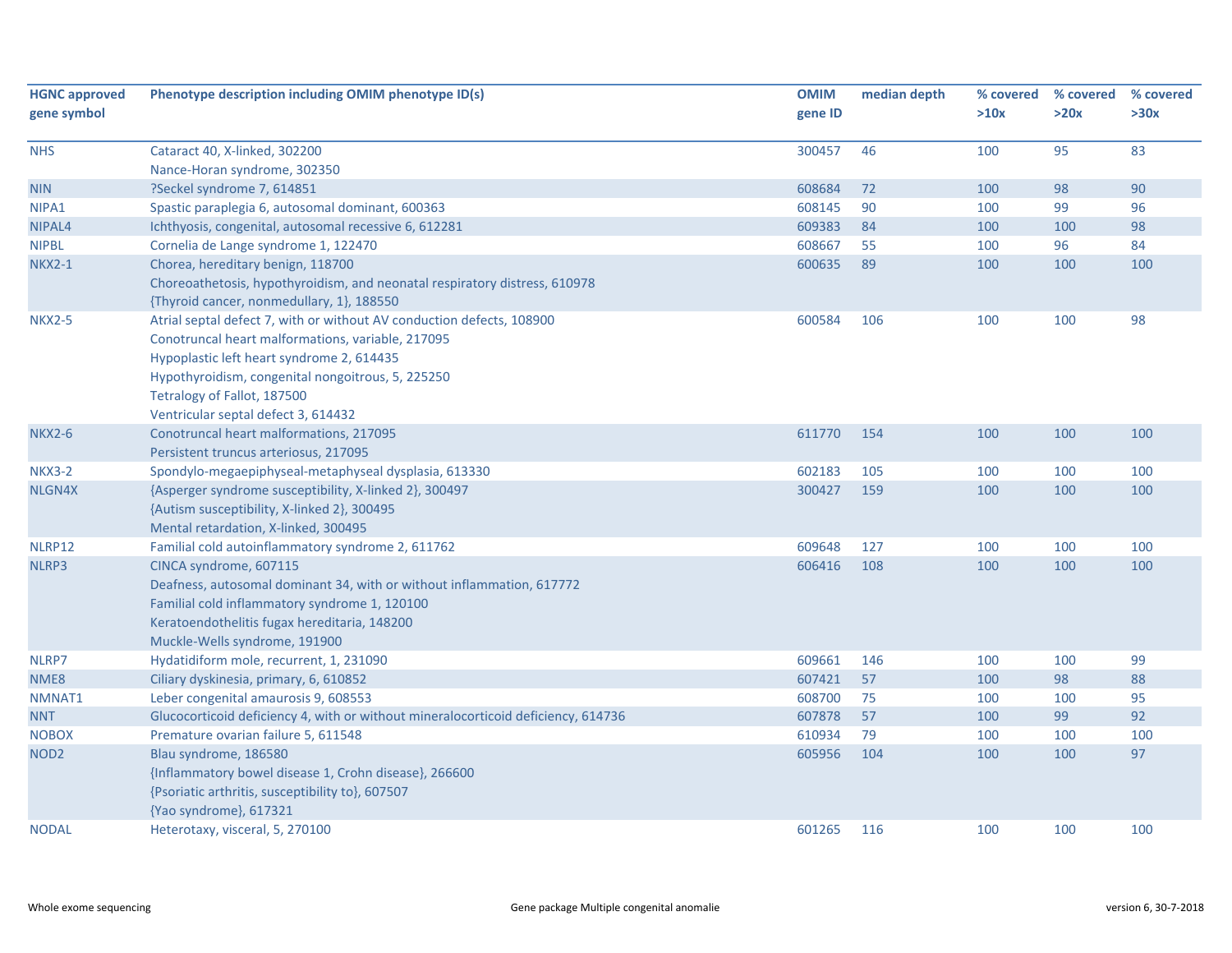| <b>HGNC approved</b> | Phenotype description including OMIM phenotype ID(s)                              | <b>OMIM</b> | median depth | % covered | % covered | % covered |
|----------------------|-----------------------------------------------------------------------------------|-------------|--------------|-----------|-----------|-----------|
| gene symbol          |                                                                                   | gene ID     |              | >10x      | >20x      | >30x      |
| <b>NOG</b>           | Brachydactyly, type B2, 611377                                                    | 602991      | 185          | 100       | 100       | 100       |
|                      | Multiple synostoses syndrome 1, 186500                                            |             |              |           |           |           |
|                      | Stapes ankylosis with broad thumbs and toes, 184460                               |             |              |           |           |           |
|                      | Symphalangism, proximal, 1A, 185800                                               |             |              |           |           |           |
|                      | Tarsal-carpal coalition syndrome, 186570                                          |             |              |           |           |           |
| NOL3                 | Myoclonus, familial cortical, 614937                                              | 605235      | 141          | 100       | 100       | 100       |
| <b>NOP10</b>         | Dyskeratosis congenita, autosomal recessive 1, 224230                             | 606471      | 133          | 100       | 100       | 100       |
| <b>NOP56</b>         | Spinocerebellar ataxia 36, 614153                                                 | 614154      | 78           | 100       | 100       | 99        |
| NOTCH1               | Adams-Oliver syndrome 5, 616028                                                   | 190198      | 114          | 100       | 100       | 98        |
|                      | Aortic valve disease 1, 109730                                                    |             |              |           |           |           |
| NOTCH <sub>2</sub>   | Alagille syndrome 2, 610205                                                       | 600275      | 92           | 100       | 100       | 98        |
|                      | Hajdu-Cheney syndrome, 102500                                                     |             |              |           |           |           |
| NOTCH <sub>3</sub>   | Cerebral arteriopathy with subcortical infarcts and leukoencephalopathy 1, 125310 | 600276      | 108          | 99        | 95        | 91        |
|                      | Lateral meningocele syndrome, 130720                                              |             |              |           |           |           |
|                      | ?Myofibromatosis, infantile 2, 615293                                             |             |              |           |           |           |
| NPC1                 | Niemann-Pick disease, type C1, 257220                                             | 607623      | 74           | 100       | 100       | 97        |
|                      | Niemann-Pick disease, type D, 257220                                              |             |              |           |           |           |
| NPC <sub>2</sub>     | Niemann-pick disease, type C2, 607625                                             | 601015      | 87           | 100       | 100       | 100       |
| NPHP1                | Joubert syndrome 4, 609583                                                        | 607100      | 50           | 100       | 96        | 82        |
|                      | Nephronophthisis 1, juvenile, 256100                                              |             |              |           |           |           |
|                      | Senior-Loken syndrome-1, 266900                                                   |             |              |           |           |           |
| NPHP3                | Meckel syndrome 7, 267010                                                         | 608002      | 57           | 100       | 98        | 88        |
|                      | Nephronophthisis 3, 604387                                                        |             |              |           |           |           |
|                      | Renal-hepatic-pancreatic dysplasia 1, 208540                                      |             |              |           |           |           |
| NPHP4                | Nephronophthisis 4, 606966                                                        | 607215      | 105          | 100       | 100       | 99        |
|                      | Senior-Loken syndrome 4, 606996                                                   |             |              |           |           |           |
| NPHS1                | Nephrotic syndrome, type 1, 256300                                                | 602716      | 95           | 100       | 100       | 99        |
| NPHS <sub>2</sub>    | Nephrotic syndrome, type 2, 600995                                                | 604766      | 74           | 100       | 100       | 97        |
| NPM1                 | Leukemia, acute myeloid, somatic, 601626                                          | 164040      | 62           | 100       | 94        | 92        |
| <b>NPPA</b>          | Atrial fibrillation, familial, 6, 612201                                          | 108780      | 113          | 100       | 100       | 100       |
|                      | Atrial standstill 2, 615745                                                       |             |              |           |           |           |
| NPR <sub>2</sub>     | Acromesomelic dysplasia, Maroteaux type, 602875                                   | 108961      | 106          | 100       | 100       | 99        |
|                      | Epiphyseal chondrodysplasia, Miura type, 615923                                   |             |              |           |           |           |
|                      | Short stature with nonspecific skeletal abnormalities, 616255                     |             |              |           |           |           |
| NR0B1                | Adrenal hypoplasia, congenital, 300200                                            | 300473      | 110          | 100       | 100       | 98        |
|                      | 46XY sex reversal 2, dosage-sensitive, 300018                                     |             |              |           |           |           |
| NR0B2                | Obesity, mild, early-onset, 601665                                                | 604630      | 70           | 100       | 100       | 96        |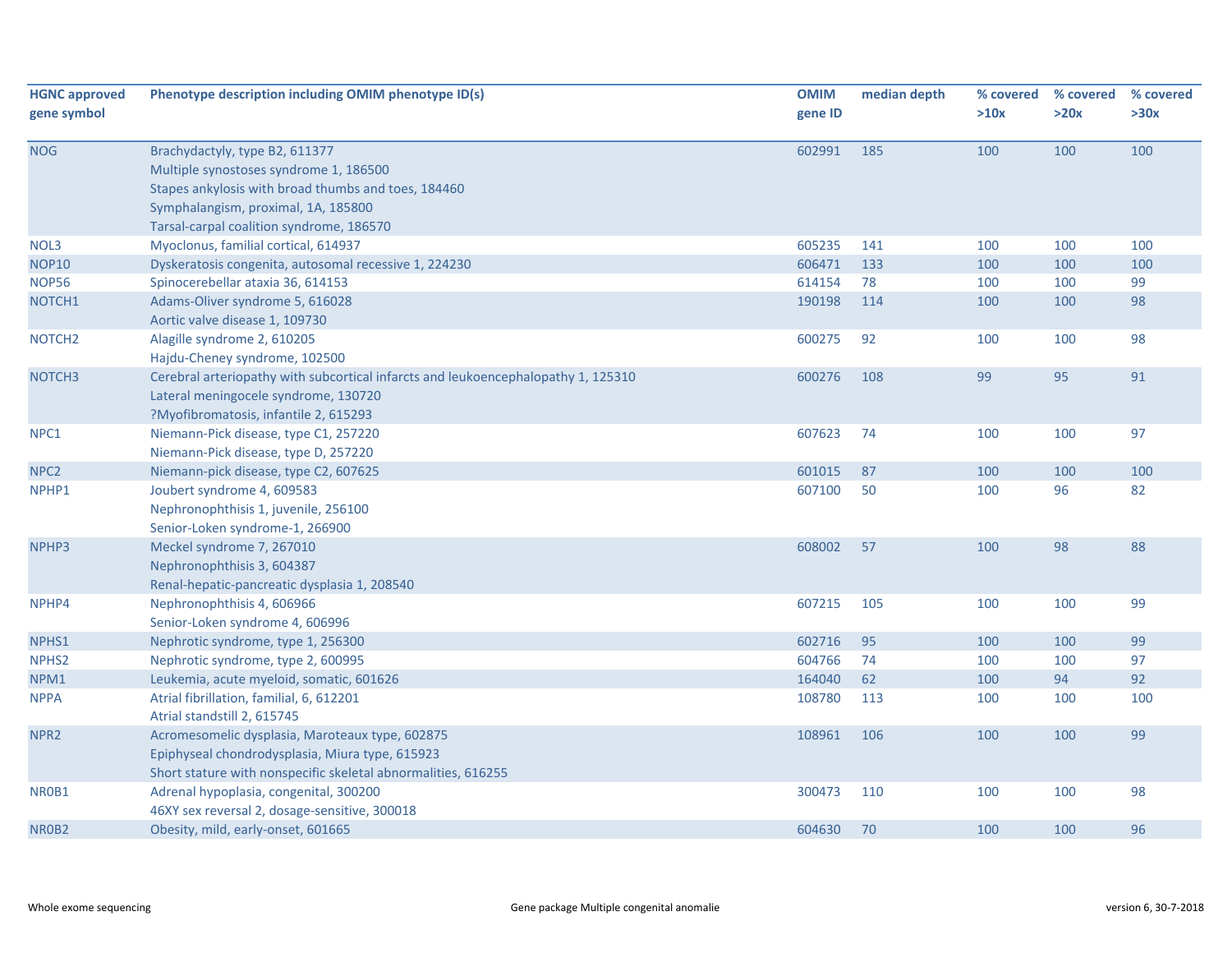| <b>HGNC approved</b> | Phenotype description including OMIM phenotype ID(s)                                  | <b>OMIM</b> | median depth | % covered | % covered | % covered |
|----------------------|---------------------------------------------------------------------------------------|-------------|--------------|-----------|-----------|-----------|
| gene symbol          |                                                                                       | gene ID     |              | >10x      | >20x      | >30x      |
| NR2E3                | Enhanced S-cone syndrome, 268100                                                      | 604485      | 110          | 100       | 100       | 98        |
|                      | Retinitis pigmentosa 37, 611131                                                       |             |              |           |           |           |
| NR2F1                | Bosch-Boonstra-Schaaf optic atrophy syndrome, 615722                                  | 132890      | 169          | 100       | 100       | 100       |
| <b>NR3C1</b>         | Glucocorticoid resistance, 615962                                                     | 138040      | 69           | 100       | 100       | 95        |
| <b>NR3C2</b>         | Hypertension, early-onset, autosomal dominant, with exacerbation in pregnancy, 605115 | 600983      | 77           | 100       | 99        | 96        |
|                      | Pseudohypoaldosteronism type I, autosomal dominant, 177735                            |             |              |           |           |           |
| NR4A3                | Chondrosarcoma, extraskeletal myxoid, 612237                                          | 600542      | 98           | 100       | 100       | 100       |
| <b>NR5A1</b>         | Adrenocortical insufficiency, 612964                                                  | 184757      | 104          | 100       | 100       | 100       |
|                      | Premature ovarian failure 7, 612964                                                   |             |              |           |           |           |
|                      | Spermatogenic failure 8, 613957                                                       |             |              |           |           |           |
|                      | 46, XX sex reversal 4, 617480                                                         |             |              |           |           |           |
|                      | 46XY sex reversal 3, 612965                                                           |             |              |           |           |           |
| <b>NRAS</b>          | Colorectal cancer, somatic, 114500                                                    | 164790      | 53           | 100       | 100       | 95        |
|                      | Epidermal nevus, somatic, 162900                                                      |             |              |           |           |           |
|                      | Melanocytic nevus syndrome, congenital, somatic, 137550                               |             |              |           |           |           |
|                      | Neurocutaneous melanosis, somatic, 249400                                             |             |              |           |           |           |
|                      | Noonan syndrome 6, 613224                                                             |             |              |           |           |           |
|                      | ?RAS-associated autoimmune lymphoproliferative syndrome type IV, somatic, 614470      |             |              |           |           |           |
|                      | Schimmelpenning-Feuerstein-Mims syndrome, somatic mosaic, 163200                      |             |              |           |           |           |
|                      | Thyroid carcinoma, follicular, somatic, 188470                                        |             |              |           |           |           |
| <b>NRL</b>           | Retinal degeneration, autosomal recessive, clumped pigment type                       | 162080      | 107          | 100       | 100       | 100       |
|                      | Retinitis pigmentosa 27, 613750                                                       |             |              |           |           |           |
| NRXN1                | Pitt-Hopkins-like syndrome 2, 614325                                                  | 600565      | 88           | 100       | 99        | 94        |
|                      | {Schizophrenia, susceptibility to, 17}, 614332                                        |             |              |           |           |           |
| NSD1                 | Leukemia, acute myeloid, 601626                                                       | 606681      | 67           | 100       | 99        | 94        |
|                      | Sotos syndrome 1, 117550                                                              |             |              |           |           |           |
| NSD3                 | Leukemia, acute myeloid, 601626                                                       | 607083      | 47           | 100       | 96        | 83        |
| <b>NSDHL</b>         | CHILD syndrome, 308050                                                                | 300275      | 62           | 100       | 98        | 88        |
|                      | CK syndrome, 300831                                                                   |             |              |           |           |           |
| <b>NSMF</b>          | Hypogonadotropic hypogonadism 9 with or without anosmia, 614838                       | 608137      | 98           | 100       | 95        | 95        |
| NSUN <sub>2</sub>    | Mental retardation, autosomal recessive 5, 611091                                     | 610916      | 79           | 100       | 98        | 91        |
| NT5C2                | Spastic paraplegia 45, autosomal recessive, 613162                                    | 600417      | 48           | 100       | 97        | 83        |
| NT5C3A               | Anemia, hemolytic, due to UMPH1 deficiency, 266120                                    | 606224      | 55           | 100       | 98        | 81        |
| NT5E                 | Calcification of joints and arteries, 211800                                          | 129190      | 80           | 100       | 100       | 96        |
| NTF4                 | Glaucoma 1, open angle, 10, 613100                                                    | 162662      | 135          | 100       | 100       | 98        |
| NTRK1                | Insensitivity to pain, congenital, with anhidrosis, 256800                            | 191315      | 115          | 100       | 100       | 100       |
|                      | Medullary thyroid carcinoma, familial, 155240                                         |             |              |           |           |           |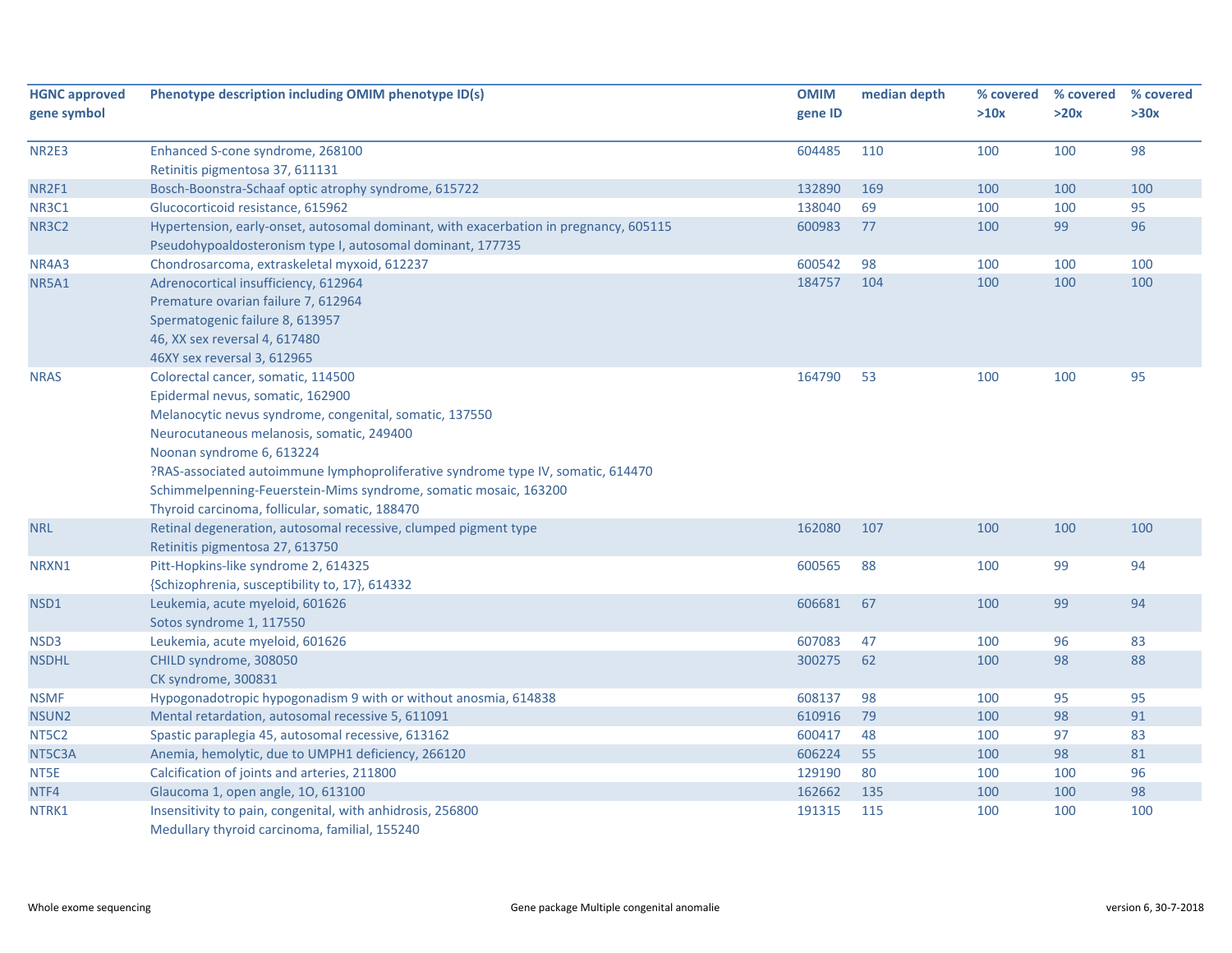| <b>HGNC approved</b> | Phenotype description including OMIM phenotype ID(s)                                               | <b>OMIM</b> | median depth | % covered | % covered | % covered |
|----------------------|----------------------------------------------------------------------------------------------------|-------------|--------------|-----------|-----------|-----------|
| gene symbol          |                                                                                                    | gene ID     |              | >10x      | >20x      | >30x      |
| NTRK2                | Epileptic encephalopathy, early infantile, 58, 617830                                              | 600456      | 80           | 100       | 99        | 93        |
|                      | Obesity, hyperphagia, and developmental delay, 613886                                              |             |              |           |           |           |
| <b>NUBPL</b>         | Mitochondrial complex I deficiency, 252010                                                         | 613621      | 51           | 100       | 100       | 93        |
| NUMA1                | Leukemia, acute promyelocytic, somatic, 612376                                                     | 164009      | 124          | 100       | 99        | 97        |
| <b>NUP214</b>        | Leukemia, T-cell acute lymphoblastic, somatic, 613065                                              | 114350      | 94           | 100       | 99        | 95        |
|                      | Leukemia, acute myeloid, somatic, 601626                                                           |             |              |           |           |           |
| <b>NUP62</b>         | Striatonigral degeneration, infantile, 271930                                                      | 605815      | 100          | 100       | 100       | 100       |
| <b>NYX</b>           | Night blindness, congenital stationary (complete), 1A, X-linked, 310500                            | 300278      | 105          | 100       | 100       | 100       |
| <b>OAT</b>           | Gyrate atrophy of choroid and retina with or without ornithinemia, 258870                          | 613349      | 54           | 100       | 94        | 80        |
| OBSL1                | 3-M syndrome 2, 612921                                                                             | 610991      | 124          | 100       | 100       | 99        |
| OCA <sub>2</sub>     | Albinism, brown oculocutaneous, 203200                                                             | 611409      | 86           | 100       | 99        | 95        |
|                      | Albinism, oculocutaneous, type II, 203200                                                          |             |              |           |           |           |
|                      | [Skin/hair/eye pigmentation 1, blond/brown hair], 227220                                           |             |              |           |           |           |
|                      | [Skin/hair/eye pigmentation 1, blue/nonblue eyes], 227220                                          |             |              |           |           |           |
| <b>OCLN</b>          | Pseudo-TORCH syndrome 1, 251290                                                                    | 602876      | 78           | 100       | 100       | 99        |
| <b>OCRL</b>          | Dent disease 2, 300555                                                                             | 300535      | 35           | 100       | 91        | 67        |
|                      | Lowe syndrome, 309000                                                                              |             |              |           |           |           |
| <b>ODAPH</b>         | Amelogenesis imperfecta, type IIA4, 614832                                                         | 614829      | 72           | 100       | 99        | 93        |
| OFD1                 | Joubert syndrome 10, 300804                                                                        | 300170      | 37           | 100       | 89        | 63        |
|                      | Orofaciodigital syndrome I, 311200                                                                 |             |              |           |           |           |
|                      | ?Retinitis pigmentosa 23, 300424                                                                   |             |              |           |           |           |
|                      | Simpson-Golabi-Behmel syndrome, type 2, 300209                                                     |             |              |           |           |           |
| OGG1                 | Renal cell carcinoma, clear cell, somatic, 144700                                                  | 601982      | 99           | 100       | 100       | 100       |
| OPA1                 | Behr syndrome, 210000                                                                              | 605290      | 53           | 100       | 96        | 83        |
|                      | {Glaucoma, normal tension, susceptibility to}, 606657                                              |             |              |           |           |           |
|                      | ?Mitochondrial DNA depletion syndrome 14 (encephalocardiomyopathic type), 616896                   |             |              |           |           |           |
|                      | Optic atrophy 1, 165500                                                                            |             |              |           |           |           |
|                      | Optic atrophy plus syndrome, 125250                                                                |             |              |           |           |           |
| OPA3                 | 3-methylglutaconic aciduria, type III, 258501                                                      | 606580      | 124          | 100       | 100       | 100       |
|                      | Optic atrophy 3 with cataract, 165300                                                              |             |              |           |           |           |
| OPHN1                | Mental retardation, X-linked, with cerebellar hypoplasia and distinctive facial appearance, 300486 | 300127      | 42           | 100       | 91        | 67        |
| <b>OPLAH</b>         | 5-oxoprolinase deficiency, 260005                                                                  | 614243      | 120          | 100       | 100       | 99        |
| OPN1LW               | Blue cone monochromacy, 303700                                                                     | 300822      | 145          | 100       | 100       | 100       |
|                      | Colorblindness, protan, 303900                                                                     |             |              |           |           |           |
| OPN1MW               | Blue cone monochromacy, 303700                                                                     | 300821      | 163          | 100       | 100       | 100       |
|                      | Colorblindness, deutan, 303800                                                                     |             |              |           |           |           |
| OPN1SW               | Colorblindness, tritan, 190900                                                                     | 613522      | 62           | 100       | 100       | 98        |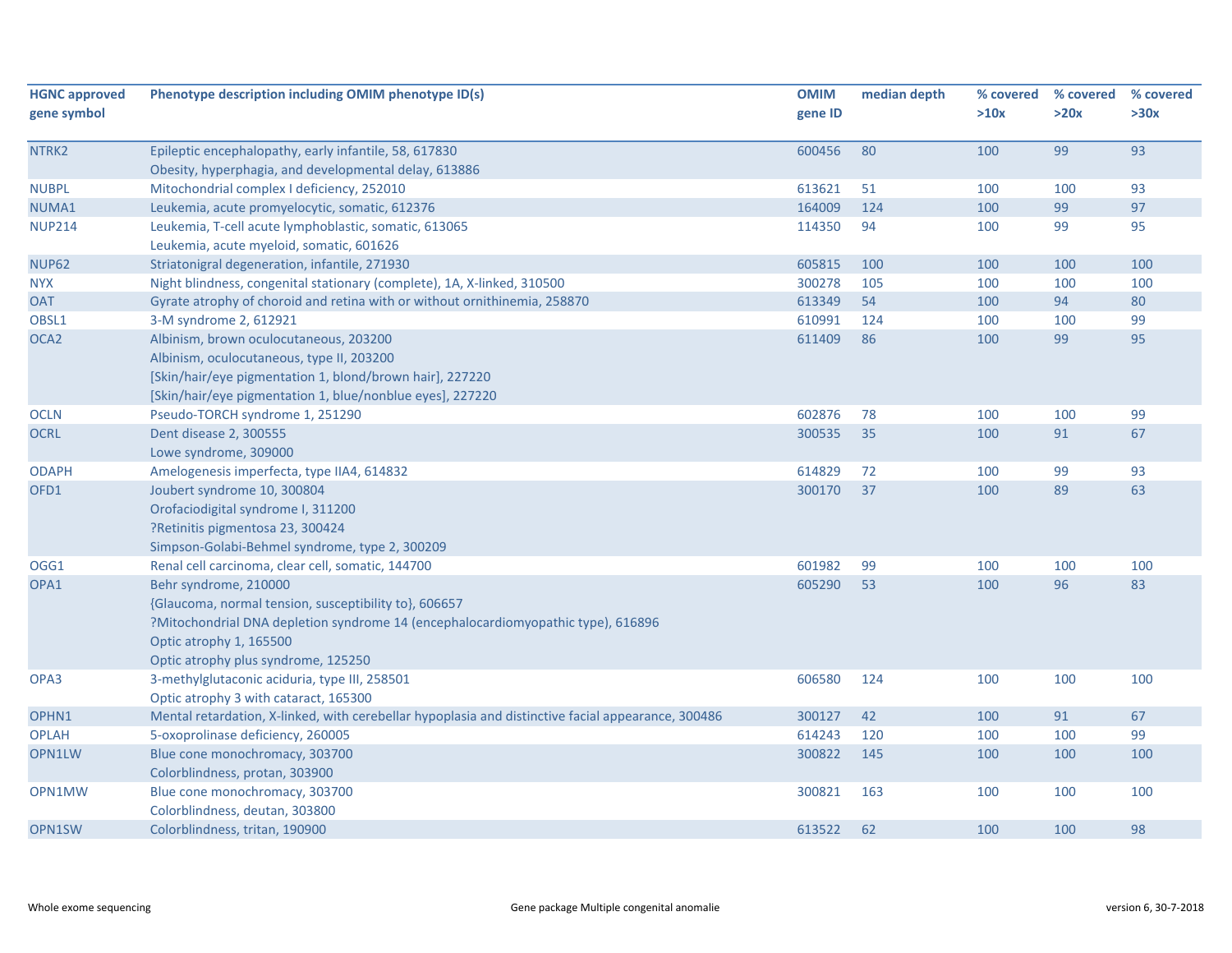| <b>HGNC approved</b><br>gene symbol | Phenotype description including OMIM phenotype ID(s)                          | <b>OMIM</b><br>gene ID | median depth | % covered<br>>10x | % covered<br>>20x | % covered<br>>30x |
|-------------------------------------|-------------------------------------------------------------------------------|------------------------|--------------|-------------------|-------------------|-------------------|
|                                     |                                                                               |                        |              |                   |                   |                   |
| <b>OPTN</b>                         | Amyotrophic lateral sclerosis 12, 613435                                      | 602432                 | 71           | 100               | 99                | 93                |
|                                     | Glaucoma 1, open angle, E, 137760                                             |                        |              |                   |                   |                   |
|                                     | {Glaucoma, normal tension, susceptibility to}, 606657                         |                        |              |                   |                   |                   |
| ORAI1                               | Immunodeficiency 9, 612782                                                    | 610277                 | 155          | 100               | 99                | 97                |
|                                     | Myopathy, tubular aggregate, 2, 615883                                        |                        |              |                   |                   |                   |
| ORC1                                | Meier-Gorlin syndrome 1, 224690                                               | 601902                 | 76           | 100               | 99                | 93                |
| ORC4                                | Meier-Gorlin syndrome 2, 613800                                               | 603056                 | 57           | 100               | 98                | 79                |
| ORC6                                | Meier-Gorlin syndrome 3, 613803                                               | 607213                 | 65           | 100               | 100               | 92                |
| <b>OSMR</b>                         | Amyloidosis, primary localized cutaneous, 1, 105250                           | 601743                 | 64           | 100               | 99                | 94                |
| OSTM1                               | Osteopetrosis, autosomal recessive 5, 259720                                  | 607649                 | 69           | 100               | 99                | 92                |
| <b>OTC</b>                          | Ornithine transcarbamylase deficiency, 311250                                 | 300461                 | 46           | 100               | 94                | 80                |
| <b>OTOA</b>                         | Deafness, autosomal recessive 22, 607039                                      | 607038                 | 92           | 100               | 100               | 96                |
| <b>OTOF</b>                         | Auditory neuropathy, autosomal recessive, 1, 601071                           | 603681                 | 107          | 100               | 100               | 100               |
|                                     | Deafness, autosomal recessive 9, 601071                                       |                        |              |                   |                   |                   |
| <b>OTOG</b>                         | Deafness, autosomal recessive 18B, 614945                                     | 604487                 | 112          | 100               | 100               | 99                |
| <b>OTOGL</b>                        | Deafness, autosomal recessive 84B, 614944                                     | 614925                 | 65           | 100               | 98                | 89                |
| OTX <sub>2</sub>                    | Microphthalmia, syndromic 5, 610125                                           | 600037                 | 86           | 100               | 100               | 100               |
|                                     | Pituitary hormone deficiency, combined, 6, 613986                             |                        |              |                   |                   |                   |
|                                     | Retinal dystrophy, early-onset, with or without pituitary dysfunction, 610125 |                        |              |                   |                   |                   |
| OXCT1                               | Succinyl CoA:3-oxoacid CoA transferase deficiency, 245050                     | 601424                 | 68           | 100               | 100               | 92                |
| P2RX1                               | No OMIM phenotype                                                             | 600845                 | 98           | 100               | 100               | 100               |
| P2RX2                               | Deafness, autosomal dominant 41, 608224                                       | 600844                 | 119          | 100               | 100               | 100               |
| <b>P2RY12</b>                       | Bleeding disorder, platelet-type, 8, 609821                                   | 600515                 | 60           | 100               | 100               | 100               |
| <b>P3H1</b>                         | Osteogenesis imperfecta, type VIII, 610915                                    | 610339                 | 111          | 100               | 100               | 100               |
| P3H <sub>2</sub>                    | Myopia, high, with cataract and vitreoretinal degeneration, 614292            | 610341                 | 64           | 100               | 99                | 91                |
| PABPN1                              | Oculopharyngeal muscular dystrophy, 164300                                    | 602279                 | 84           | 93                | 75                | 68                |
| PACS1                               | Schuurs-Hoeijmakers syndrome, 615009                                          | 607492                 | 84           | 100               | 99                | 96                |
| PAFAH1B1                            | Lissencephaly 1, 607432                                                       | 601545                 | 72           | 100               | 94                | 89                |
|                                     | Subcortical laminar heterotopia, 607432                                       |                        |              |                   |                   |                   |
| <b>PAH</b>                          | [Hyperphenylalaninemia, non-PKU mild], 261600                                 | 612349                 | 57           | 100               | 98                | 91                |
|                                     | Phenylketonuria, 261600                                                       |                        |              |                   |                   |                   |
| PAK3                                | Mental retardation, X-linked 30/47, 300558                                    | 300142                 | 40           | 100               | 93                | 72                |
| PALB <sub>2</sub>                   | {Breast cancer, susceptibility to}, 114480                                    | 610355                 | 60           | 100               | 99                | 94                |
|                                     | Fanconi anemia, complementation group N, 610832                               |                        |              |                   |                   |                   |
|                                     | {Pancreatic cancer, susceptibility to, 3}, 613348                             |                        |              |                   |                   |                   |
| PANK <sub>2</sub>                   | HARP syndrome, 607236                                                         | 606157                 | 72           | 100               | 100               | 96                |
|                                     | Neurodegeneration with brain iron accumulation 1, 234200                      |                        |              |                   |                   |                   |
| PAPSS2                              | Brachyolmia 4 with mild epiphyseal and metaphyseal changes, 612847            | 603005                 | 91           | 100               | 99                | 92                |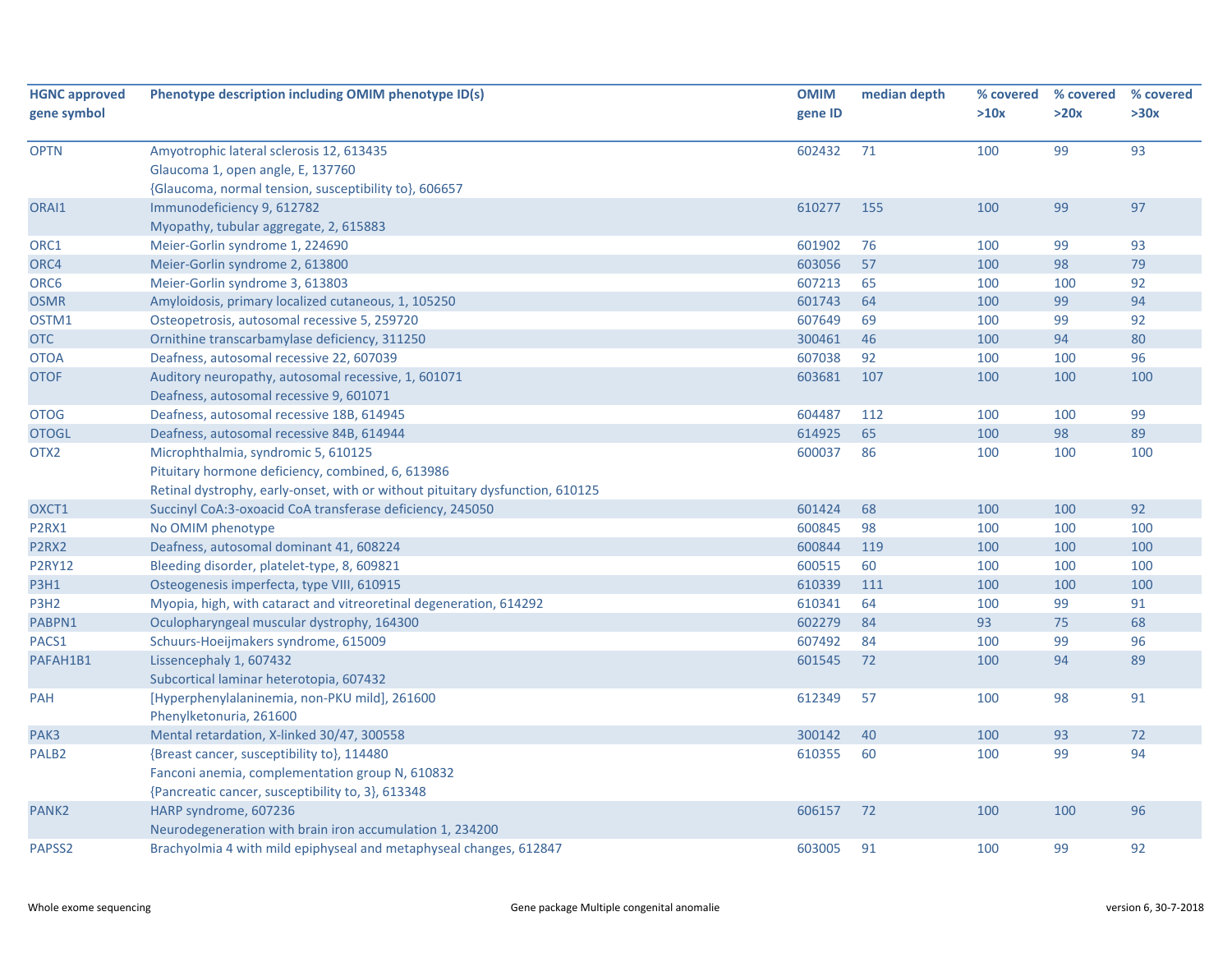| <b>HGNC approved</b> | Phenotype description including OMIM phenotype ID(s)                                                                                                                                                                                                                                                                                    | <b>OMIM</b> | median depth | % covered | % covered | % covered |
|----------------------|-----------------------------------------------------------------------------------------------------------------------------------------------------------------------------------------------------------------------------------------------------------------------------------------------------------------------------------------|-------------|--------------|-----------|-----------|-----------|
| gene symbol          |                                                                                                                                                                                                                                                                                                                                         | gene ID     |              | >10x      | >20x      | >30x      |
| PARK7                | Parkinson disease 7, autosomal recessive early-onset, 606324                                                                                                                                                                                                                                                                            | 602533      | 62           | 100       | 98        | 83        |
| PAX <sub>2</sub>     | Glomerulosclerosis, focal segmental, 7, 616002<br>Papillorenal syndrome, 120330                                                                                                                                                                                                                                                         | 167409      | 133          | 100       | 100       | 97        |
| PAX3                 | Craniofacial-deafness-hand syndrome, 122880<br>Rhabdomyosarcoma 2, alveolar, 268220<br>Waardenburg syndrome, type 1, 193500<br>Waardenburg syndrome, type 3, 148820                                                                                                                                                                     | 606597      | 94           | 100       | 100       | 100       |
| PAX4                 | {Diabetes mellitus, ketosis-prone, susceptibility to}, 612227<br>Diabetes mellitus, type 2, 125853<br>Maturity-onset diabetes of the young, type IX, 612225                                                                                                                                                                             | 167413      | 67           | 100       | 100       | 99        |
| PAX6                 | Aniridia, 106210<br>Anterior segment dysgenesis 5, multiple subtypes, 604229<br>Cataract with late-onset corneal dystrophy, 106210<br>?Coloboma of optic nerve, 120430<br>?Coloboma, ocular, 120200<br>Foveal hypoplasia 1, 136520<br><b>Keratitis, 148190</b><br>?Morning glory disc anomaly, 120430<br>Optic nerve hypoplasia, 165550 | 607108      | 66           | 100       | 99        | 94        |
| PAX8                 | Hypothyroidism, congenital, due to thyroid dysgenesis or hypoplasia, 218700                                                                                                                                                                                                                                                             | 167415      | 105          | 100       | 100       | 95        |
| PAX9                 | Tooth agenesis, selective, 3, 604625                                                                                                                                                                                                                                                                                                    | 167416      | 182          | 100       | 98        | 98        |
| ${\sf PC}$           | Pyruvate carboxylase deficiency, 266150                                                                                                                                                                                                                                                                                                 | 608786      | 135          | 100       | 100       | 99        |
| <b>PCARE</b>         | Retinitis pigmentosa 54, 613428                                                                                                                                                                                                                                                                                                         | 613425      | 98           | 100       | 100       | 97        |
| PCBD1                | Hyperphenylalaninemia, BH4-deficient, D, 264070                                                                                                                                                                                                                                                                                         | 126090      | 75           | 100       | 100       | 94        |
| <b>PCCA</b>          | Propionicacidemia, 606054                                                                                                                                                                                                                                                                                                               | 232000      | 58           | 100       | 99        | 90        |
| <b>PCCB</b>          | Propionicacidemia, 606054                                                                                                                                                                                                                                                                                                               | 232050      | 62           | 100       | 97        | 92        |
| PCDH15               | Deafness, autosomal recessive 23, 609533<br>Usher syndrome, type 1D/F digenic, 601067<br>Usher syndrome, type 1F, 602083                                                                                                                                                                                                                | 605514      | 60           | 100       | 98        | 89        |
| PCDH19               | Epileptic encephalopathy, early infantile, 9, 300088                                                                                                                                                                                                                                                                                    | 300460      | 99           | 100       | 99        | 93        |
| PCM1                 | No OMIM phenotype                                                                                                                                                                                                                                                                                                                       | 600299      | 68           | 100       | 98        | 91        |
| <b>PCNT</b>          | Microcephalic osteodysplastic primordial dwarfism, type II, 210720                                                                                                                                                                                                                                                                      | 605925      | 121          | 100       | 100       | 98        |
| PCSK1                | Obesity with impaired prohormone processing, 600955<br>{Obesity, susceptibility to, BMIQ12}, 612362                                                                                                                                                                                                                                     | 162150      | 58           | 100       | 99        | 92        |
| PCSK9                | Hypercholesterolemia, familial, 3, 603776<br>{Low density lipoprotein cholesterol level QTL 1}, 603776                                                                                                                                                                                                                                  | 607786      | 114          | 100       | 99        | 96        |
| PCYT1A               | Spondylometaphyseal dysplasia with cone-rod dystrophy, 608940                                                                                                                                                                                                                                                                           | 123695      | 67           | 100       | 97        | 75        |
| PDCD10               | Cerebral cavernous malformations 3, 603285                                                                                                                                                                                                                                                                                              | 609118      | 42           | 100       | 96        | 72        |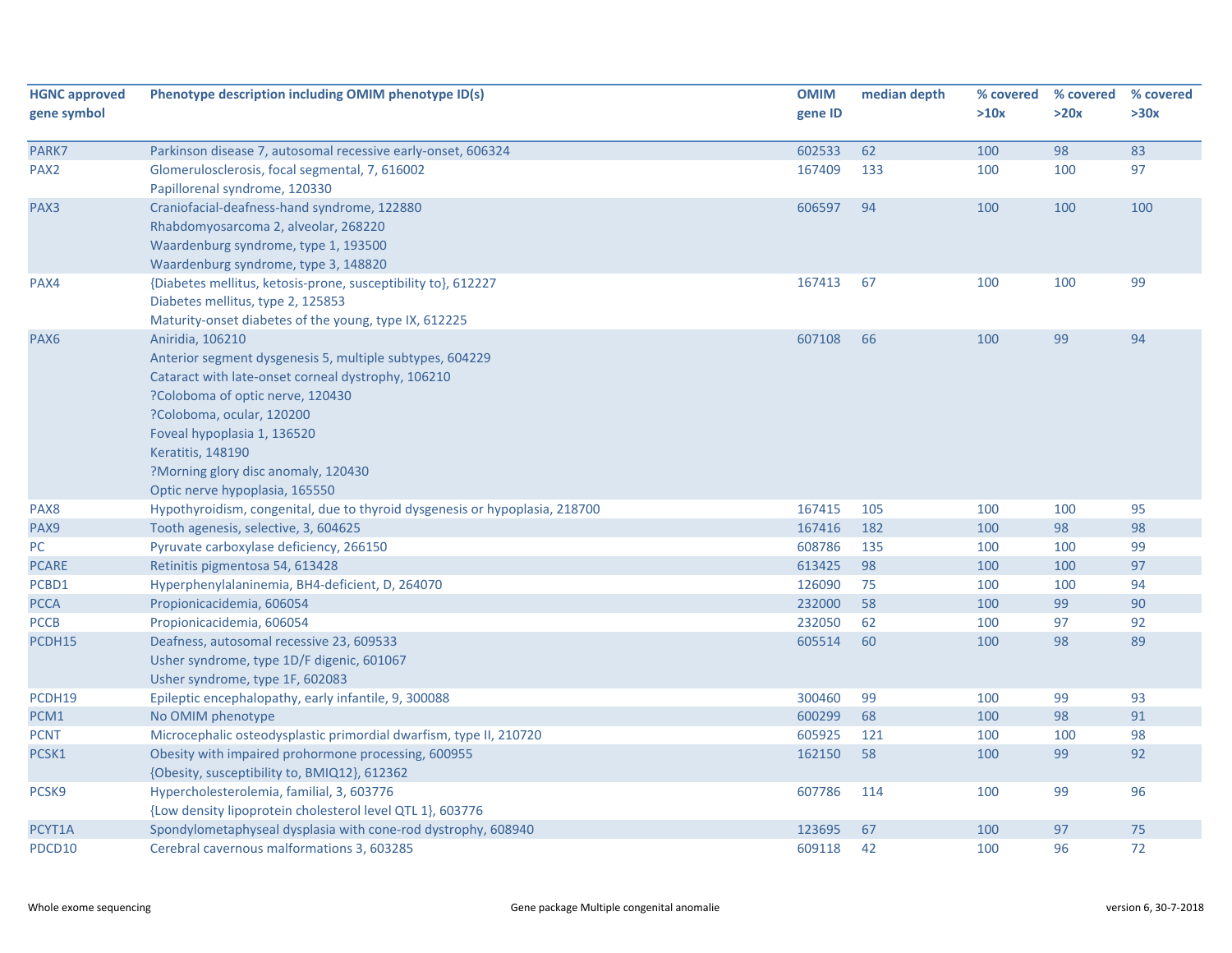| >10x<br>>20x<br>gene symbol<br>gene ID<br>604961<br>68<br>98<br>PDE11A<br>Pigmented nodular adrenocortical disease, primary, 2, 610475<br>100<br>600129<br>PDE4D<br>Acrodysostosis 2, with or without hormone resistance, 614613<br>62<br>100<br>97<br>{Stroke, susceptibility to, 1}, 606799 | >30x<br>89<br>91<br>93<br>100 |
|-----------------------------------------------------------------------------------------------------------------------------------------------------------------------------------------------------------------------------------------------------------------------------------------------|-------------------------------|
|                                                                                                                                                                                                                                                                                               |                               |
|                                                                                                                                                                                                                                                                                               |                               |
|                                                                                                                                                                                                                                                                                               |                               |
|                                                                                                                                                                                                                                                                                               |                               |
|                                                                                                                                                                                                                                                                                               |                               |
| 99<br>PDE6A<br>Retinitis pigmentosa 43, 613810<br>180071<br>67<br>100                                                                                                                                                                                                                         |                               |
| Night blindness, congenital stationary, autosomal dominant 2, 163500<br>180072<br>111<br>100<br>100<br>PDE6B                                                                                                                                                                                  |                               |
| Retinitis pigmentosa-40, 613801                                                                                                                                                                                                                                                               |                               |
| 600827<br>56<br>99<br>PDE6C<br>100<br>Cone dystrophy 4, 613093                                                                                                                                                                                                                                | 89                            |
| 180073<br>149<br>100<br>100<br>PDE6G<br>Retinitis pigmentosa 57, 613582                                                                                                                                                                                                                       | 100                           |
| 40<br>PDE6H<br>Achromatopsia 6, 610024<br>601190<br>100<br>100                                                                                                                                                                                                                                | 80                            |
| Retinal cone dystrophy 3, 610024                                                                                                                                                                                                                                                              |                               |
| Pigmented nodular adrenocortical disease, primary, 3, 614190<br>603390<br>63<br>100<br>98<br>PDE8B                                                                                                                                                                                            | 93                            |
| Striatal degeneration, autosomal dominant, 609161                                                                                                                                                                                                                                             |                               |
| <b>PDGFB</b><br>Basal ganglia calcification, idiopathic, 5, 615483<br>190040<br>97<br>100<br>100                                                                                                                                                                                              | 100                           |
| Dermatofibrosarcoma protuberans, 607907                                                                                                                                                                                                                                                       |                               |
| Meningioma, SIS-related, 607174                                                                                                                                                                                                                                                               |                               |
| 67<br>98<br><b>PDGFRA</b><br>Gastrointestinal stromal tumor, somatic, 606764<br>173490<br>99                                                                                                                                                                                                  | 92                            |
| Hypereosinophilic syndrome, idiopathic, resistant to imatinib, 607685                                                                                                                                                                                                                         |                               |
| 100<br>100<br><b>PDGFRB</b><br>Basal ganglia calcification, idiopathic, 4, 615007<br>173410<br>112                                                                                                                                                                                            | 99                            |
| Kosaki overgrowth syndrome, 616592                                                                                                                                                                                                                                                            |                               |
| Myeloproliferative disorder with eosinophilia, 131440                                                                                                                                                                                                                                         |                               |
| Myofibromatosis, infantile, 1, 228550                                                                                                                                                                                                                                                         |                               |
| Premature aging syndrome, Penttinen type, 601812                                                                                                                                                                                                                                              |                               |
| Colorectal cancer, somatic, 114500<br>604584<br>120<br>100<br>100<br><b>PDGFRL</b>                                                                                                                                                                                                            | 99                            |
| Hepatocellular cancer, somatic, 114550                                                                                                                                                                                                                                                        |                               |
| 99<br>93<br>PDHA1<br>Pyruvate dehydrogenase E1-alpha deficiency, 312170<br>300502<br>41                                                                                                                                                                                                       | $77$                          |
| Pyruvate dehydrogenase E1-beta deficiency, 614111<br>179060<br>59<br>100<br><b>PDHB</b><br>100                                                                                                                                                                                                | 90                            |
| 605993<br>76<br>PDP1<br>Pyruvate dehydrogenase phosphatase deficiency, 608782<br>100<br>100                                                                                                                                                                                                   | 100                           |
| PDS5B<br>No OMIM phenotype<br>605333<br>44<br>100<br>96                                                                                                                                                                                                                                       | 80                            |
| PDSS1<br>Coenzyme Q10 deficiency, primary, 2, 614651<br>607429<br>51<br>99<br>94                                                                                                                                                                                                              | 83                            |
| 610564<br>64<br>100<br>95<br>PDSS2<br>Coenzyme Q10 deficiency, primary, 3, 614652                                                                                                                                                                                                             | 81                            |
| 600733<br>PDX1<br>{Diabetes mellitus, type II, susceptibility to}, 125853<br>72<br>100<br>100                                                                                                                                                                                                 | 96                            |
| MODY, type IV, 606392                                                                                                                                                                                                                                                                         |                               |
| Pancreatic agenesis 1, 260370                                                                                                                                                                                                                                                                 |                               |
| Spinocerebellar ataxia 23, 610245<br>131340<br>117<br>100<br>100<br><b>PDYN</b>                                                                                                                                                                                                               | 100                           |
| 612971<br>Deafness, autosomal recessive 57, 618003<br>82<br>100<br>100<br>PDZD7                                                                                                                                                                                                               | 98                            |
| {Retinal disease in Usher syndrome type IIA, modifier of}, 276901                                                                                                                                                                                                                             |                               |
| Usher syndrome, type IIC, GPR98/PDZD7 digenic, 605472                                                                                                                                                                                                                                         |                               |
| <b>PEPD</b><br>613230<br>92<br>100<br>100<br>Prolidase deficiency, 170100                                                                                                                                                                                                                     | 97                            |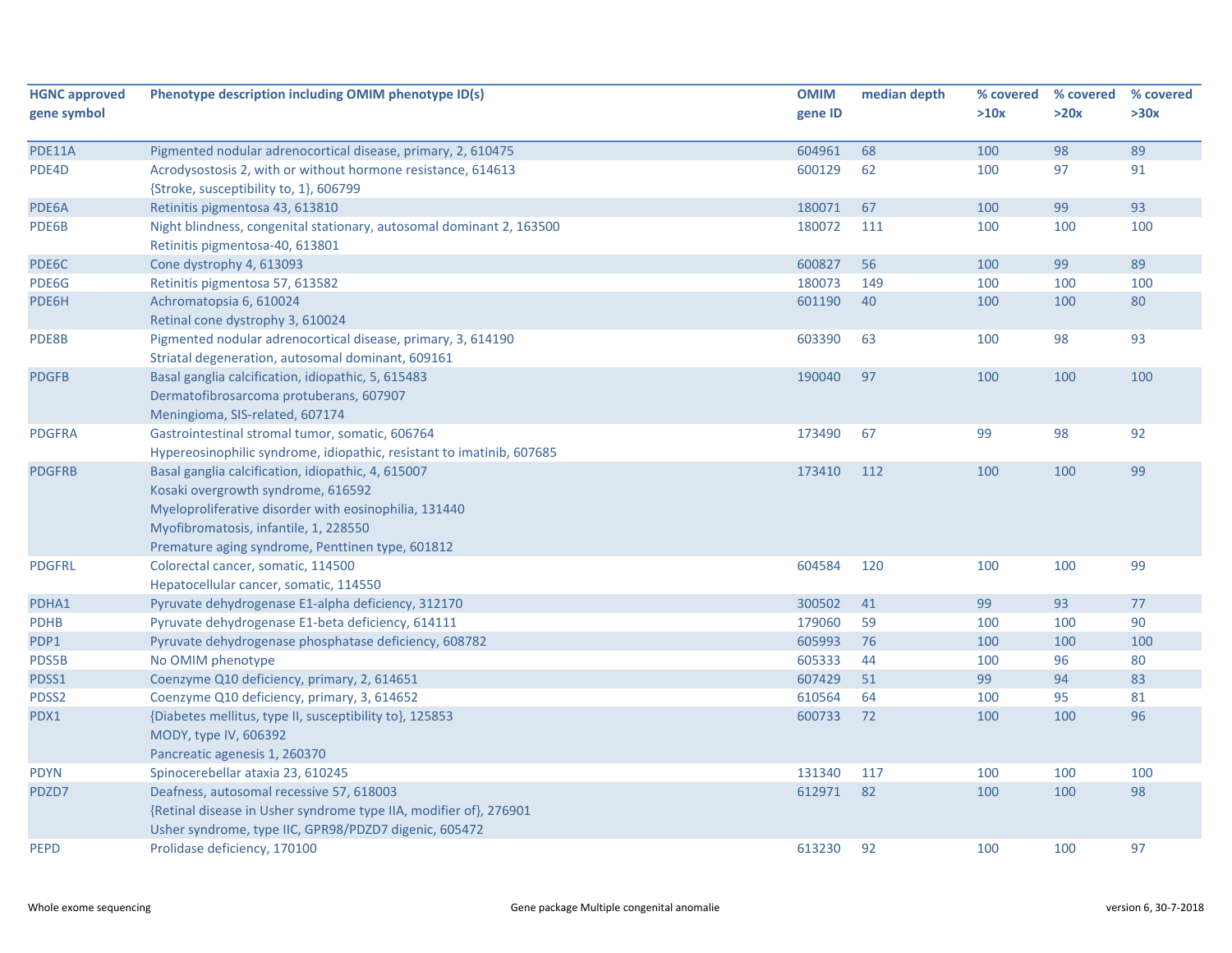| <b>HGNC approved</b> | Phenotype description including OMIM phenotype ID(s)         | <b>OMIM</b> | median depth | % covered | % covered | % covered |
|----------------------|--------------------------------------------------------------|-------------|--------------|-----------|-----------|-----------|
| gene symbol          |                                                              | gene ID     |              | >10x      | >20x      | >30x      |
| PER2                 | Advanced sleep phase syndrome, familial, 1, 604348           | 603426      | 82           | 100       | 100       | 95        |
| <b>PET100</b>        | Mitochondrial complex IV deficiency, 220110                  | 614770      | 70           | 99        | 66        | 66        |
| PEX1                 | Heimler syndrome 1, 234580                                   | 602136      | 52           | 100       | 98        | 90        |
|                      | Peroxisome biogenesis disorder 1A (Zellweger), 214100        |             |              |           |           |           |
|                      | Peroxisome biogenesis disorder 1B (NALD/IRD), 601539         |             |              |           |           |           |
| <b>PEX10</b>         | Peroxisome biogenesis disorder 6A (Zellweger), 614870        | 602859      | 96           | 100       | 100       | 96        |
|                      | Peroxisome biogenesis disorder 6B, 614871                    |             |              |           |           |           |
| PEX11B               | ?Peroxisome biogenesis disorder 14B, 614920                  | 603867      | 136          | 100       | 100       | 100       |
| <b>PEX12</b>         | Peroxisome biogenesis disorder 3A (Zellweger), 614859        | 601758      | 57           | 100       | 99        | 87        |
|                      | Peroxisome biogenesis disorder 3B, 266510                    |             |              |           |           |           |
| <b>PEX13</b>         | Peroxisome biogenesis disorder 11A (Zellweger), 614883       | 601789      | 58           | 100       | 100       | 95        |
|                      | Peroxisome biogenesis disorder 11B, 614885                   |             |              |           |           |           |
| <b>PEX14</b>         | Peroxisome biogenesis disorder 13A (Zellweger), 614887       | 601791      | 123          | 100       | 100       | 100       |
| <b>PEX16</b>         | Peroxisome biogenesis disorder 8A (Zellweger), 614876        | 603360      | 124          | 100       | 96        | 93        |
|                      | Peroxisome biogenesis disorder 8B, 614877                    |             |              |           |           |           |
| <b>PEX19</b>         | Peroxisome biogenesis disorder 12A (Zellweger), 614886       | 600279      | 56           | 100       | 100       | 94        |
| PEX <sub>2</sub>     | Peroxisome biogenesis disorder 5A (Zellweger), 614866        | 170993      | 57           | 100       | 100       | 100       |
|                      | Peroxisome biogenesis disorder 5B, 614867                    |             |              |           |           |           |
| <b>PEX26</b>         | Peroxisome biogenesis disorder 7A (Zellweger), 614872        | 608666      | 123          | 100       | 100       | 100       |
|                      | Peroxisome biogenesis disorder 7B, 614873                    |             |              |           |           |           |
| PEX <sub>3</sub>     | Peroxisome biogenesis disorder 10A (Zellweger), 614882       | 603164      | 50           | 100       | 99        | 90        |
|                      | ?Peroxisome biogenesis disorder 10B, 617370                  |             |              |           |           |           |
| PEX5                 | Peroxisome biogenesis disorder 2A (Zellweger), 214110        | 600414      | 104          | 100       | 100       | 99        |
|                      | Peroxisome biogenesis disorder 2B, 202370                    |             |              |           |           |           |
|                      | Rhizomelic chondrodysplasia punctata, type 5, 616716         |             |              |           |           |           |
| PEX <sub>6</sub>     | Heimler syndrome 2, 616617                                   | 601498      | 97           | 100       | 100       | 96        |
|                      | Peroxisome biogenesis disorder 4A (Zellweger), 614862        |             |              |           |           |           |
|                      | Peroxisome biogenesis disorder 4B, 614863                    |             |              |           |           |           |
| PEX7                 | Peroxisome biogenesis disorder 9B, 614879                    | 601757      | 49           | 100       | 100       | 95        |
|                      | Rhizomelic chondrodysplasia punctata, type 1, 215100         |             |              |           |           |           |
| <b>PFKM</b>          | Glycogen storage disease VII, 232800                         | 610681      | 83           | 100       | 100       | 98        |
| PFN1                 | Amyotrophic lateral sclerosis 18, 614808                     | 176610      | 180          | 100       | 100       | 100       |
| PGAM2                | Glycogen storage disease X, 261670                           | 612931      | 161          | 100       | 100       | 100       |
| PGAP2                | Hyperphosphatasia with mental retardation syndrome 3, 614207 | 615187      | 141          | 100       | 100       | 100       |
| PGAP3                | Hyperphosphatasia with mental retardation syndrome 4, 615716 | 611801      | 107          | 100       | 100       | 100       |
| PGK1                 | Phosphoglycerate kinase 1 deficiency, 300653                 | 311800      | 37           | 100       | 99        | 81        |
| PGM1                 | Congenital disorder of glycosylation, type It, 614921        | 171900      | 61           | 100       | 100       | 96        |
| <b>PHEX</b>          | Hypophosphatemic rickets, X-linked dominant, 307800          | 300550      | 39           | 100       | 96        | 78        |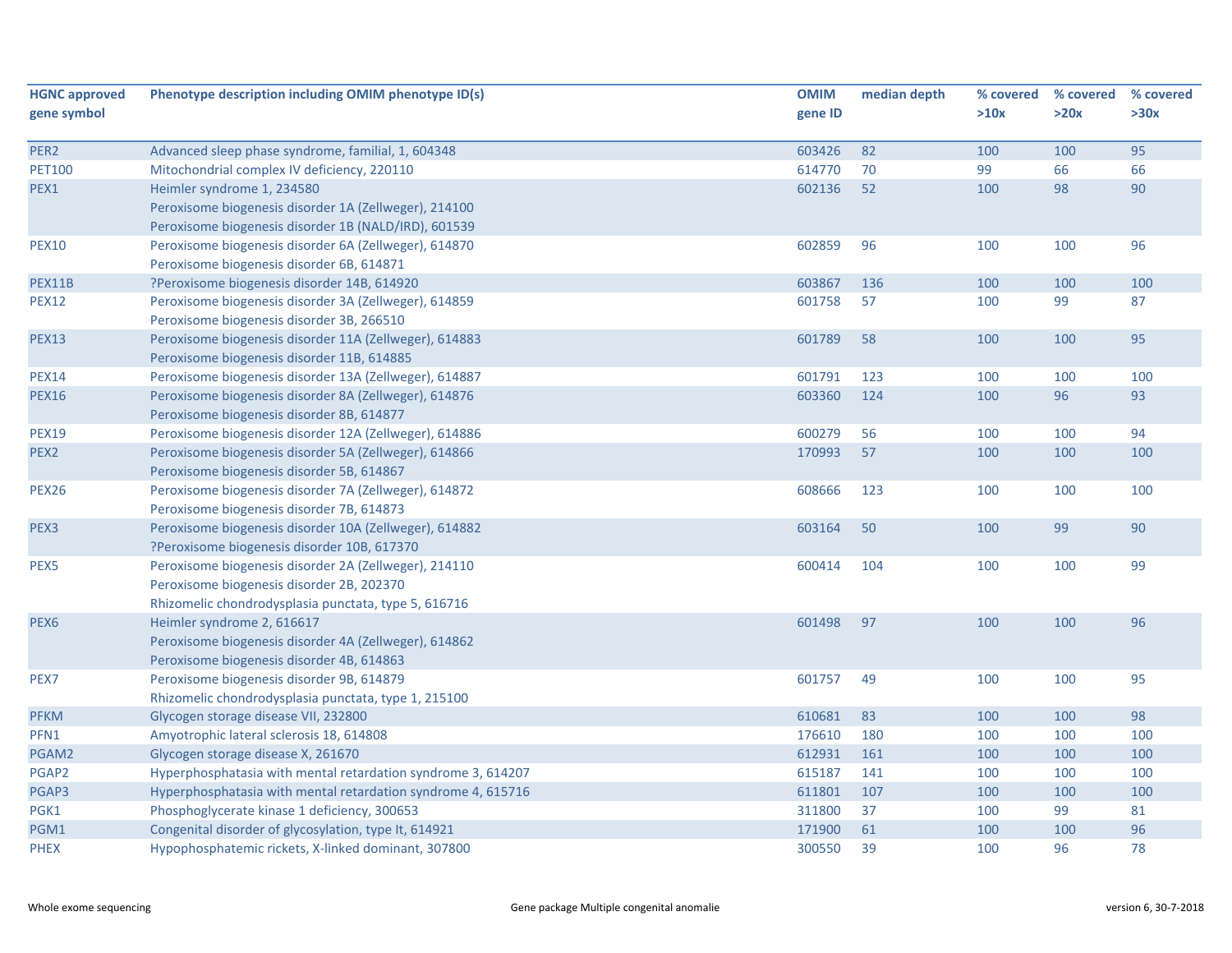| <b>HGNC approved</b><br>gene symbol | Phenotype description including OMIM phenotype ID(s)                                                          | <b>OMIM</b><br>gene ID | median depth | % covered<br>>10x | % covered<br>>20x | % covered<br>>30x |
|-------------------------------------|---------------------------------------------------------------------------------------------------------------|------------------------|--------------|-------------------|-------------------|-------------------|
|                                     |                                                                                                               |                        |              |                   |                   |                   |
| PHF <sub>6</sub>                    | Borjeson-Forssman-Lehmann syndrome, 301900                                                                    | 300414                 | 42           | 100               | 95                | 74                |
| PHF8                                | Mental retardation syndrome, X-linked, Siderius type, 300263                                                  | 300560                 | 51           | 100               | 96                | 73                |
| <b>PHGDH</b>                        | Neu-Laxova syndrome 1, 256520                                                                                 | 606879                 | 135          | 100               | 100               | 99                |
|                                     | Phosphoglycerate dehydrogenase deficiency, 601815                                                             |                        |              |                   |                   |                   |
| PHKA1                               | Muscle glycogenosis, 300559                                                                                   | 311870                 | 40           | 100               | 93                | 69                |
| PHKA2                               | Glycogen storage disease, type IXa1, 306000                                                                   | 300798                 | 47           | 100               | 97                | 84                |
|                                     | Glycogen storage disease, type IXa2, 306000                                                                   |                        |              |                   |                   |                   |
| <b>PHKB</b>                         | Phosphorylase kinase deficiency of liver and muscle, autosomal recessive, 261750                              | 172490                 | 65           | 100               | 100               | 95                |
| PHKG2                               | Cirrhosis due to liver phosphorylase kinase deficiency                                                        | 172471                 | 119          | 100               | 100               | 100               |
|                                     | Glycogen storage disease IXc, 613027                                                                          |                        |              |                   |                   |                   |
| PHOX2A                              | Fibrosis of extraocular muscles, congenital, 2, 602078                                                        | 602753                 | 59           | 100               | 100               | 87                |
| PHOX2B                              | Central hypoventilation syndrome, congenital, with or without Hirschsprung disease, 209880                    | 603851                 | 154          | 100               | 100               | 100               |
|                                     | Neuroblastoma with Hirschsprung disease, 613013                                                               |                        |              |                   |                   |                   |
|                                     | {Neuroblastoma, susceptibility to, 2}, 613013                                                                 |                        |              |                   |                   |                   |
| PHRF1                               | No OMIM phenotype                                                                                             | 611780                 | 135          | 100               | 100               | 98                |
| <b>PHYH</b>                         | Refsum disease, 266500                                                                                        | 602026                 | 109          | 100               | 98                | 87                |
| <b>PICALM</b>                       | Leukemia, acute myeloid, somatic, 601626                                                                      | 603025                 | 53           | 100               | 96                | 76                |
| PIEZO1                              | Dehydrated hereditary stomatocytosis with or without pseudohyperkalemia and/or perinatal edema, 194380 611184 |                        | 131          | 100               | 100               | 99                |
|                                     | Lymphedema, hereditary, III, 616843                                                                           |                        |              |                   |                   |                   |
| PIEZO <sub>2</sub>                  | Arthrogryposis, distal, type 3, 114300                                                                        | 613629                 | 60           | 100               | 98                | 91                |
|                                     | Arthrogryposis, distal, type 5, 108145                                                                        |                        |              |                   |                   |                   |
|                                     | Arthrogryposis, distal, with impaired proprioception and touch, 617146                                        |                        |              |                   |                   |                   |
|                                     | ?Marden-Walker syndrome, 248700                                                                               |                        |              |                   |                   |                   |
| <b>PIGA</b>                         | Multiple congenital anomalies-hypotonia-seizures syndrome 2, 300868                                           | 311770                 | 56           | 100               | 100               | 93                |
|                                     | Paroxysmal nocturnal hemoglobinuria, somatic, 300818                                                          |                        |              |                   |                   |                   |
| <b>PIGL</b>                         | CHIME syndrome, 280000                                                                                        | 605947                 | 87           | 100               | 100               | 97                |
| <b>PIGM</b>                         | Glycosylphosphatidylinositol deficiency, 610293                                                               | 610273                 | 77           | 100               | 100               | 100               |
| <b>PIGN</b>                         | Multiple congenital anomalies-hypotonia-seizures syndrome 1, 614080                                           | 606097                 | 53           | 100               | 97                | 80                |
| <b>PIGO</b>                         | Hyperphosphatasia with mental retardation syndrome 2, 614749                                                  | 614730                 | 112          | 100               | 100               | 100               |
| <b>PIGV</b>                         | Hyperphosphatasia with mental retardation syndrome 1, 239300                                                  | 610274                 | 87           | 100               | 100               | 99                |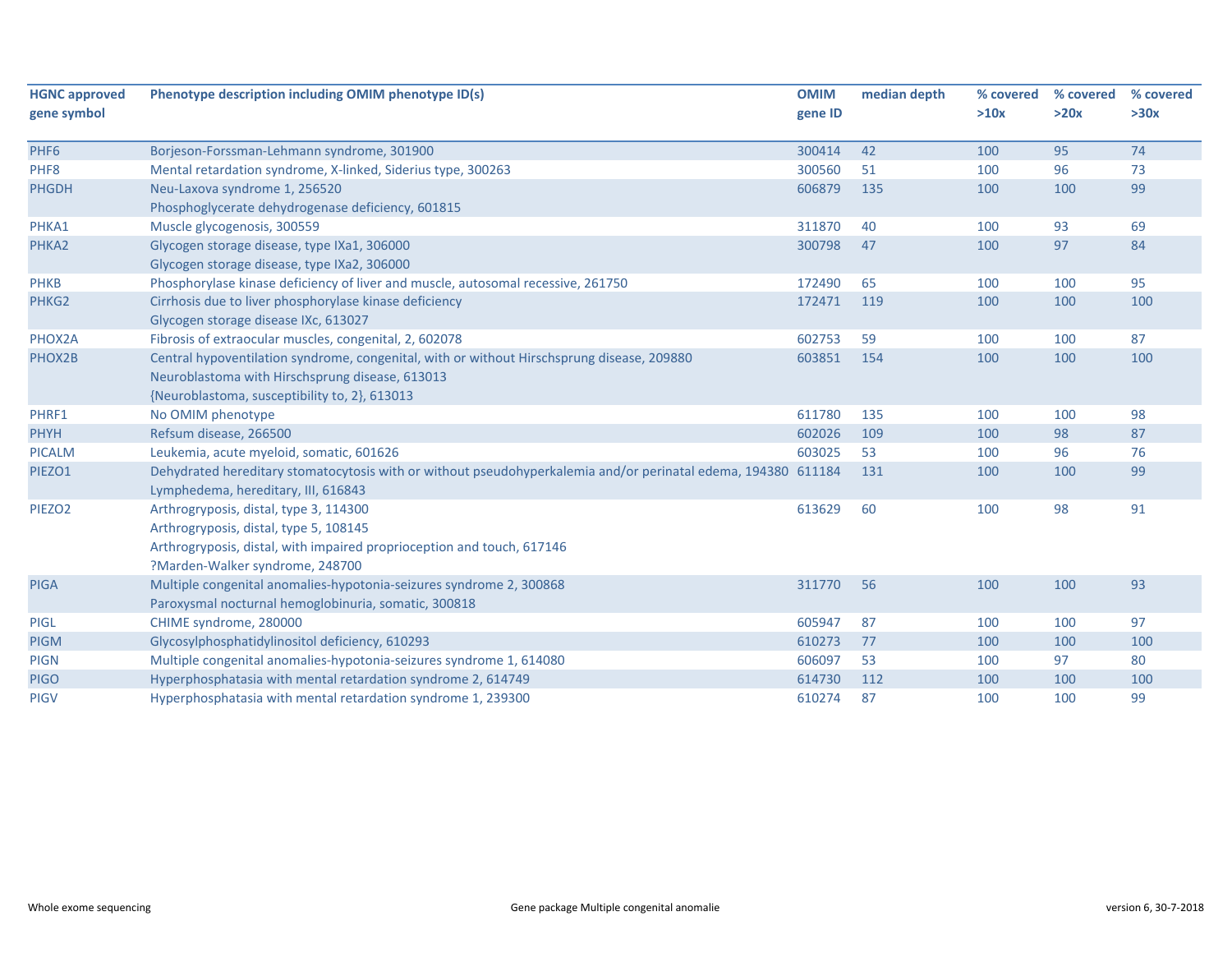| <b>HGNC approved</b><br>gene symbol | Phenotype description including OMIM phenotype ID(s)                                                                                                                                                                                                                                                                                                                                                                                                                   | <b>OMIM</b><br>gene ID | median depth | % covered<br>>10x | % covered<br>>20x | % covered<br>>30x |
|-------------------------------------|------------------------------------------------------------------------------------------------------------------------------------------------------------------------------------------------------------------------------------------------------------------------------------------------------------------------------------------------------------------------------------------------------------------------------------------------------------------------|------------------------|--------------|-------------------|-------------------|-------------------|
| PIK3CA                              | Breast cancer, somatic, 114480<br>CLOVE syndrome, somatic, 612918<br>Colorectal cancer, somatic, 114500<br>Cowden syndrome 5, 615108<br>Gastric cancer, somatic, 613659<br>Hepatocellular carcinoma, somatic, 114550<br>Keratosis, seborrheic, somatic, 182000<br>Megalencephaly-capillary malformation-polymicrogyria syndrome, somatic, 602501<br>Nevus, epidermal, somatic, 162900<br>Nonsmall cell lung cancer, somatic, 211980<br>Ovarian cancer, somatic, 167000 | 171834                 | 73           | 100               | 99                | 93                |
| PIK3CD                              | Immunodeficiency 14, 615513                                                                                                                                                                                                                                                                                                                                                                                                                                            | 602839                 | 127          | 100               | 99                | 98                |
| PIK3R1                              | ?Agammaglobulinemia 7, autosomal recessive, 615214<br>Immunodeficiency 36, 616005<br>SHORT syndrome, 269880                                                                                                                                                                                                                                                                                                                                                            | 171833                 | 72           | 100               | 100               | 94                |
| PIK3R2                              | Megalencephaly-polymicrogyria-polydactyly-hydrocephalus syndrome 1, 603387                                                                                                                                                                                                                                                                                                                                                                                             | 603157                 | 85           | 96                | 92                | 90                |
| PIK3R5                              | Ataxia-oculomotor apraxia 3, 615217                                                                                                                                                                                                                                                                                                                                                                                                                                    | 611317                 | 101          | 100               | 100               | 99                |
| <b>PIKFYVE</b>                      | Corneal fleck dystrophy, 121850                                                                                                                                                                                                                                                                                                                                                                                                                                        | 609414                 | 57           | 100               | 98                | 90                |
| PINK1                               | Parkinson disease 6, early onset, 605909                                                                                                                                                                                                                                                                                                                                                                                                                               | 608309                 | 99           | 99                | 95                | 91                |
| PIP5K1C                             | Lethal congenital contractural syndrome 3, 611369                                                                                                                                                                                                                                                                                                                                                                                                                      | 606102                 | 131          | 100               | 95                | 95                |
| PITPNM3                             | Cone-rod dystrophy 5, 600977                                                                                                                                                                                                                                                                                                                                                                                                                                           | 608921                 | 93           | 100               | 99                | 97                |
| PITX1                               | Clubfoot, congenital, with or without deficiency of long bones and/or mirror-image polydactyly, 119800<br>Liebenberg syndrome, 186550                                                                                                                                                                                                                                                                                                                                  | 602149                 | 99           | 100               | 100               | 96                |
| PITX2                               | Anterior segment dysgenesis 4, 137600<br>Axenfeld-Rieger syndrome, type 1, 180500<br>Ring dermoid of cornea, 180550                                                                                                                                                                                                                                                                                                                                                    | 601542                 | 139          | 100               | 100               | 100               |
| PITX3                               | Anterior segment dysgenesis 1, multiple subtypes, 107250<br>Cataract 11, multiple types, 610623<br>Cataract 11, syndromic, 610623                                                                                                                                                                                                                                                                                                                                      | 602669                 | 108          | 100               | 100               | 100               |
| <b>PJVK</b>                         | Deafness, autosomal recessive 59, 610220                                                                                                                                                                                                                                                                                                                                                                                                                               | 610219                 | 82           | 100               | 100               | 96                |
| PKD1                                | Polycystic kidney disease 1, 173900                                                                                                                                                                                                                                                                                                                                                                                                                                    | 601313                 | 101          | 97                | 96                | 94                |
| PKD <sub>2</sub>                    | Polycystic kidney disease 2, 613095                                                                                                                                                                                                                                                                                                                                                                                                                                    | 173910                 | 55           | 100               | 97                | 82                |
| PKHD1                               | Polycystic kidney disease 4, with or without hepatic disease, 263200                                                                                                                                                                                                                                                                                                                                                                                                   | 606702                 | 70           | 100               | 99                | 95                |
| <b>PKLR</b>                         | Adenosine triphosphate, elevated, of erythrocytes, 102900<br>Pyruvate kinase deficiency, 266200                                                                                                                                                                                                                                                                                                                                                                        | 609712                 | 145          | 100               | 100               | 100               |
| PKP1                                | Ectodermal dysplasia/skin fragility syndrome, 604536                                                                                                                                                                                                                                                                                                                                                                                                                   | 601975                 | 107          | 100               | 100               | 97                |
| PKP <sub>2</sub>                    | Arrhythmogenic right ventricular dysplasia 9, 609040                                                                                                                                                                                                                                                                                                                                                                                                                   | 602861                 | 138          | 100               | 98                | 97                |
| PLA2G4A                             | Phospholipase A2, group IV A, deficiency of                                                                                                                                                                                                                                                                                                                                                                                                                            | 600522                 | 58           | 100               | 99                | 93                |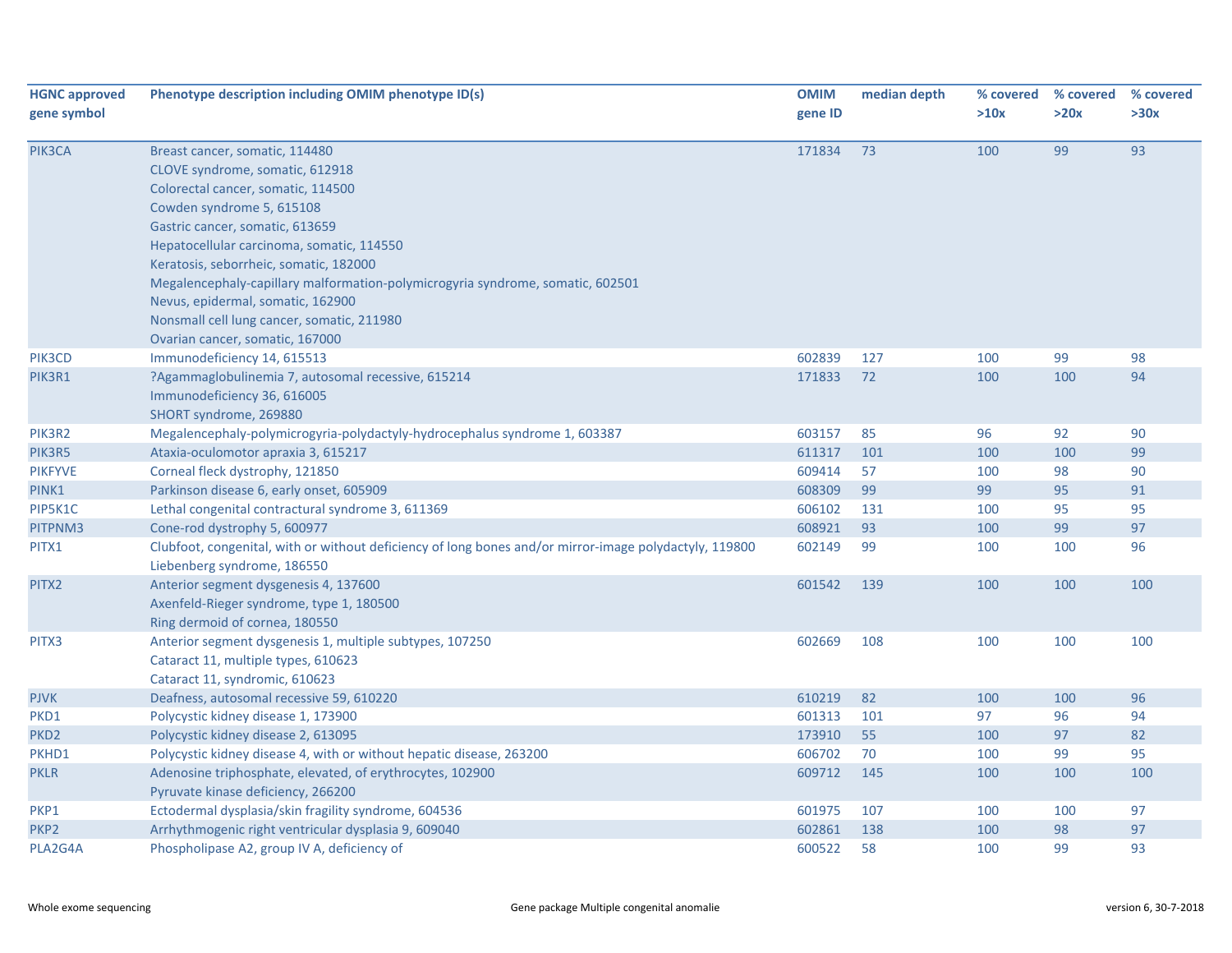| <b>HGNC approved</b> | Phenotype description including OMIM phenotype ID(s)                             | <b>OMIM</b> | median depth | % covered | % covered | % covered |
|----------------------|----------------------------------------------------------------------------------|-------------|--------------|-----------|-----------|-----------|
| gene symbol          |                                                                                  | gene ID     |              | >10x      | >20x      | >30x      |
|                      |                                                                                  |             |              |           |           |           |
| PLA2G5               | [Fleck retina, familial benign], 228980                                          | 601192      | 80           | 100       | 100       | 100       |
| PLA2G6               | Infantile neuroaxonal dystrophy 1, 256600                                        | 603604      | 115          | 100       | 100       | 100       |
|                      | Neurodegeneration with brain iron accumulation 2B, 610217                        |             |              |           |           |           |
|                      | Parkinson disease 14, autosomal recessive, 612953                                |             |              |           |           |           |
| PLA2G7               | {Asthma, susceptibility to}, 600807                                              | 601690      | 87           | 100       | 100       | 92        |
|                      | {Atopy, susceptibility to}, 147050                                               |             |              |           |           |           |
|                      | Platelet-activating factor acetylhydrolase deficiency, 614278                    |             |              |           |           |           |
| PLAG1                | Adenomas, salivary gland pleomorphic, somatic, 181030                            | 603026      | 63           | 100       | 100       | 100       |
| PLAU                 | {Alzheimer disease, late-onset, susceptibility to}, 104300                       | 191840      | 146          | 100       | 100       | 99        |
|                      | Quebec platelet disorder, 601709                                                 |             |              |           |           |           |
| PLCB1                | Epileptic encephalopathy, early infantile, 12, 613722                            | 607120      | 51           | 100       | 99        | 89        |
| PLCB4                | Auriculocondylar syndrome 2, 614669                                              | 600810      | 51           | 100       | 99        | 89        |
| PLCD1                | Nail disorder, nonsyndromic congenital, 3, (leukonychia), 151600                 | 602142      | 111          | 100       | 100       | 100       |
| PLCE1                | Nephrotic syndrome, type 3, 610725                                               | 608414      | 66           | 100       | 99        | 95        |
| PLCG <sub>2</sub>    | Autoinflammation, antibody deficiency, and immune dysregulation syndrome, 614878 | 600220      | 101          | 100       | 100       | 97        |
|                      | Familial cold autoinflammatory syndrome 3, 614468                                |             |              |           |           |           |
| <b>PLEC</b>          | Epidermolysis bullosa simplex with muscular dystrophy, 226670                    | 601282      | 135          | 100       | 100       | 100       |
|                      | ?Epidermolysis bullosa simplex with nail dystrophy, 616487                       |             |              |           |           |           |
|                      | Epidermolysis bullosa simplex with pyloric atresia, 612138                       |             |              |           |           |           |
|                      | Epidermolysis bullosa simplex, Ogna type, 131950                                 |             |              |           |           |           |
|                      | Muscular dystrophy, limb-girdle, type 2Q, 613723                                 |             |              |           |           |           |
| <b>PLEKHG5</b>       | Charcot-Marie-Tooth disease, recessive intermediate C, 615376                    | 611101      | 80           | 100       | 100       | 97        |
|                      | Spinal muscular atrophy, distal, autosomal recessive, 4, 611067                  |             |              |           |           |           |
| PLEKHM1              | Osteopetrosis, autosomal recessive 6, 611497                                     | 611466      | 181          | 100       | 100       | 100       |
| <b>PLG</b>           | Dysplasminogenemia, 217090                                                       | 173350      | 73           | 100       | 100       | 97        |
|                      | Plasminogen deficiency, type I, 217090                                           |             |              |           |           |           |
| PLIN1                | Lipodystrophy, familial partial, type 4, 613877                                  | 170290      | 95           | 100       | 100       | 99        |
| PLN                  | Cardiomyopathy, dilated, 1P, 609909                                              | 172405      | 87           | 100       | 100       | 100       |
|                      | Cardiomyopathy, hypertrophic, 18, 613874                                         |             |              |           |           |           |
| PLOD1                | Ehlers-Danlos syndrome, kyphoscoliotic type, 1, 225400                           | 153454      | 98           | 100       | 100       | 99        |
| PLOD <sub>2</sub>    | Bruck syndrome 2, 609220                                                         | 601865      | 48           | 100       | 96        | 81        |
| PLOD3                | Lysyl hydroxylase 3 deficiency, 612394                                           | 603066      | 97           | 100       | 100       | 99        |
| PLP1                 | Pelizaeus-Merzbacher disease, 312080                                             | 300401      | 86           | 100       | 99        | 95        |
|                      | Spastic paraplegia 2, X-linked, 312920                                           |             |              |           |           |           |
| PLS3                 | Bone mineral density QTL18, osteoporosis, 300910                                 | 300131      | 41           | 100       | 92        | 74        |
| <b>PML</b>           | Leukemia, acute promyelocytic, PML/RARA type                                     | 102578      | 127          | 100       | 100       | 100       |
| PMM <sub>2</sub>     | Congenital disorder of glycosylation, type Ia, 212065                            | 601785      | 66           | 100       | 100       | 93        |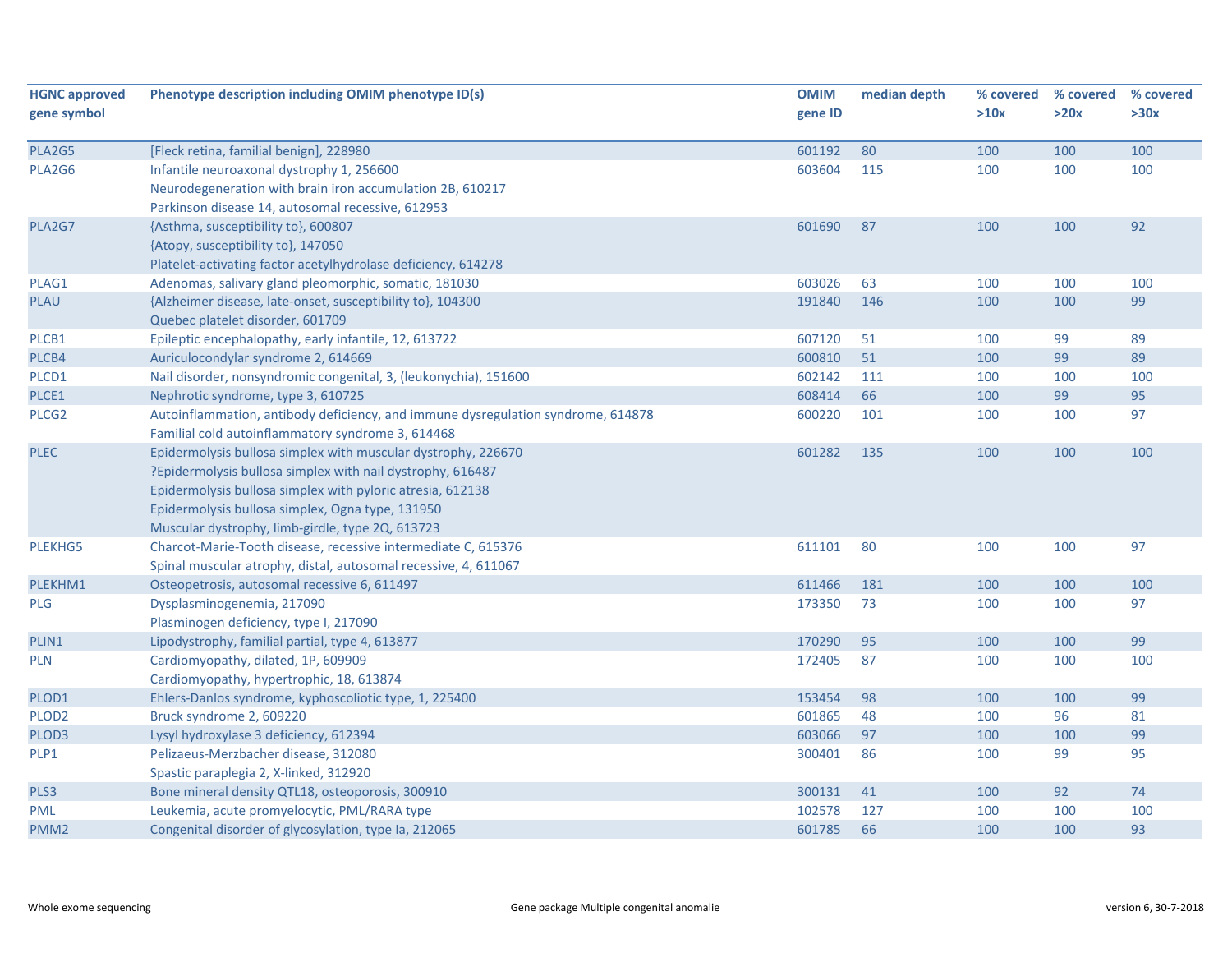| <b>HGNC approved</b> | Phenotype description including OMIM phenotype ID(s)                                                | <b>OMIM</b> | median depth | % covered | % covered | % covered |
|----------------------|-----------------------------------------------------------------------------------------------------|-------------|--------------|-----------|-----------|-----------|
| gene symbol          |                                                                                                     | gene ID     |              | >10x      | >20x      | >30x      |
| <b>PMP22</b>         | Charcot-Marie-Tooth disease, type 1A, 118220                                                        | 601097      | 96           | 100       | 100       | 100       |
|                      | Charcot-Marie-Tooth disease, type 1E, 118300                                                        |             |              |           |           |           |
|                      | Dejerine-Sottas disease, 145900                                                                     |             |              |           |           |           |
|                      | ?Neuropathy, inflammatory demyelinating, 139393                                                     |             |              |           |           |           |
|                      | Neuropathy, recurrent, with pressure palsies, 162500                                                |             |              |           |           |           |
|                      | Roussy-Levy syndrome, 180800                                                                        |             |              |           |           |           |
| <b>PMPCA</b>         | Spinocerebellar ataxia, autosomal recessive 2, 213200                                               | 613036      | 133          | 100       | 100       | 100       |
| PMS <sub>2</sub>     | Colorectal cancer, hereditary nonpolyposis, type 4, 614337                                          | 600259      | 140          | 100       | 100       | 99        |
|                      | Mismatch repair cancer syndrome, 276300                                                             |             |              |           |           |           |
| <b>PNKP</b>          | Ataxia-oculomotor apraxia 4, 616267                                                                 | 605610      | 100          | 100       | 100       | 98        |
|                      | Microcephaly, seizures, and developmental delay, 613402                                             |             |              |           |           |           |
| <b>PNP</b>           | Immunodeficiency due to purine nucleoside phosphorylase deficiency, 613179                          | 164050      | 61           | 100       | 99        | 94        |
| PNPLA1               | Ichthyosis, congenital, autosomal recessive 10, 615024                                              | 612121      | 92           | 100       | 100       | 99        |
| PNPLA2               | Neutral lipid storage disease with myopathy, 610717                                                 | 609059      | 106          | 100       | 100       | 100       |
| PNPLA6               | Boucher-Neuhauser syndrome, 215470                                                                  | 603197      | 113          | 100       | 100       | 98        |
|                      | ?Laurence-Moon syndrome, 245800                                                                     |             |              |           |           |           |
|                      | Oliver-McFarlane syndrome, 275400                                                                   |             |              |           |           |           |
|                      | Spastic paraplegia 39, autosomal recessive, 612020                                                  |             |              |           |           |           |
| <b>PNPO</b>          | Pyridoxamine 5'-phosphate oxidase deficiency, 610090                                                | 603287      | 69           | 100       | 100       | 94        |
| PNPT1                | Combined oxidative phosphorylation deficiency 13, 614932                                            | 610316      | 51           | 100       | 95        | 74        |
|                      | Deafness, autosomal recessive 70, 614934                                                            |             |              |           |           |           |
| POC1A                | Short stature, onychodysplasia, facial dysmorphism, and hypotrichosis, 614813                       | 614783      | 78           | 100       | 100       | 100       |
| POF1B                | ?Premature ovarian failure 2B, 300604                                                               | 300603      | 39           | 100       | 89        | 73        |
| POFUT1               | Dowling-Degos disease 2, 615327                                                                     | 607491      | 103          | 100       | 100       | 100       |
| POGLUT1              | Dowling-Degos disease 4, 615696                                                                     | 615618      | 45           | 100       | 99        | 88        |
|                      | ?Muscular dystrophy, limb-girdle, type 2Z, 617232                                                   |             |              |           |           |           |
| POLD1                | {Colorectal cancer, susceptibility to, 10}, 612591                                                  | 174761      | 106          | 100       | 99        | 96        |
|                      | Mandibular hypoplasia, deafness, progeroid features, and lipodystrophy syndrome, 615381             |             |              |           |           |           |
| <b>POLE</b>          | {Colorectal cancer, susceptibility to, 12}, 615083                                                  | 174762      | 111          | 100       | 100       | 99        |
|                      | FILS syndrome, 615139                                                                               |             |              |           |           |           |
| <b>POLG</b>          | Mitochondrial DNA depletion syndrome 4A (Alpers type), 203700                                       | 174763      | 103          | 100       | 100       | 98        |
|                      | Mitochondrial DNA depletion syndrome 4B (MNGIE type), 613662                                        |             |              |           |           |           |
|                      | Mitochondrial recessive ataxia syndrome (includes SANDO and SCAE), 607459                           |             |              |           |           |           |
|                      | Progressive external ophthalmoplegia, autosomal dominant 1, 157640                                  |             |              |           |           |           |
|                      | Progressive external ophthalmoplegia, autosomal recessive 1, 258450                                 |             |              |           |           |           |
| POLG <sub>2</sub>    | Progressive external ophthalmoplegia with mitochondrial DNA deletions, autosomal dominant 4, 610131 | 604983      | 121          | 100       | 99        | 93        |
| <b>POLH</b>          | Xeroderma pigmentosum, variant type, 278750                                                         | 603968      | 63           | 100       | 99        | 94        |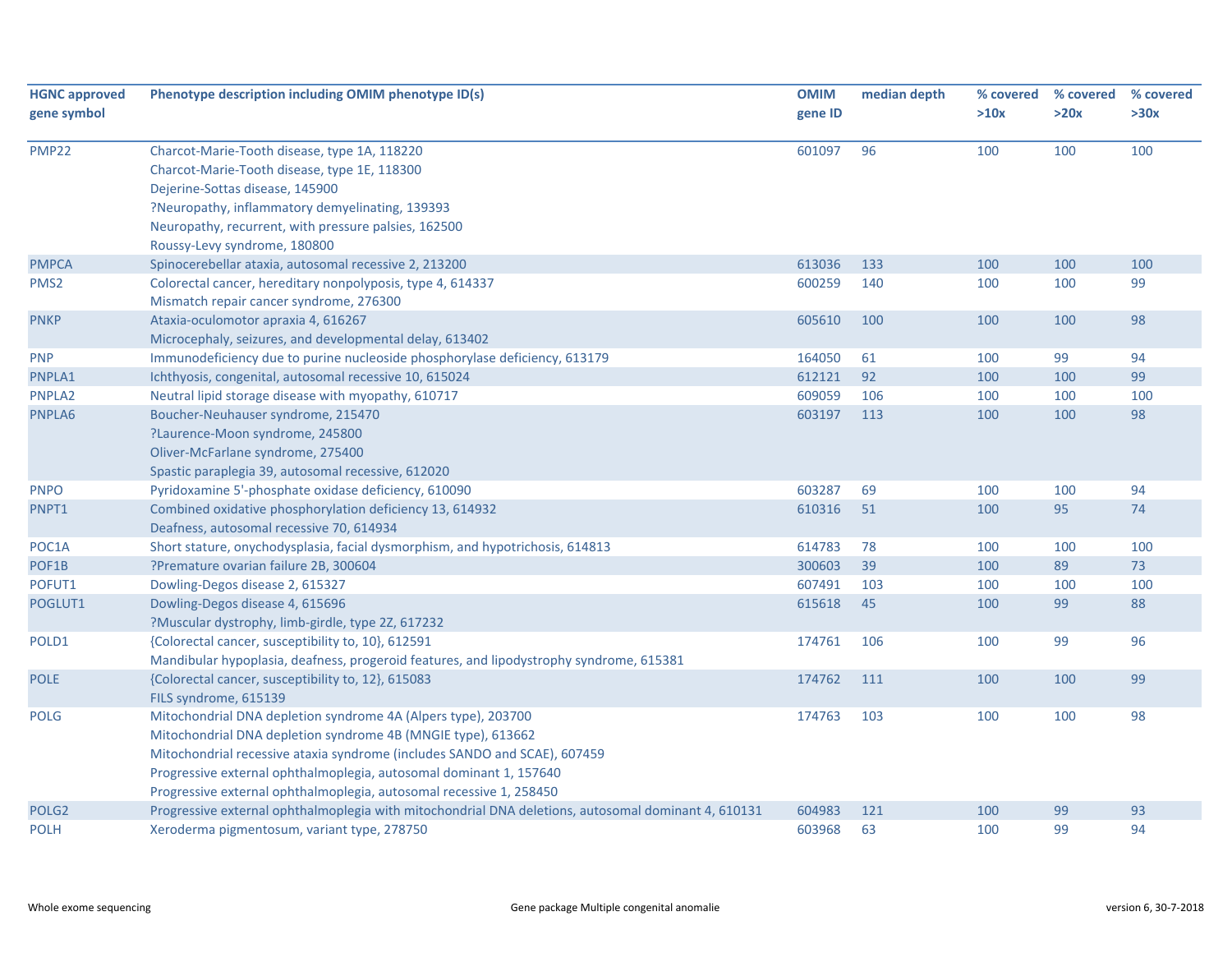| <b>HGNC approved</b><br>gene symbol | Phenotype description including OMIM phenotype ID(s)                                                                                                                                                                                                                                                             | <b>OMIM</b><br>gene ID | median depth | % covered<br>>10x | % covered<br>>20x | % covered<br>>30x |
|-------------------------------------|------------------------------------------------------------------------------------------------------------------------------------------------------------------------------------------------------------------------------------------------------------------------------------------------------------------|------------------------|--------------|-------------------|-------------------|-------------------|
| POLR1C                              | Leukodystrophy, hypomyelinating, 11, 616494<br>Treacher Collins syndrome 3, 248390                                                                                                                                                                                                                               | 610060                 | 79           | 100               | 100               | 93                |
| POLR1D                              | Treacher Collins syndrome 2, 613717                                                                                                                                                                                                                                                                              | 613715                 | 67           | 100               | 100               | 97                |
| POLR3A                              | Leukodystrophy, hypomyelinating, 7, with or without oligodontia and/or hypogonadotropic hypogonadism,<br>607694                                                                                                                                                                                                  | 614258                 | 79           | 100               | 100               | 94                |
| POLR3B                              | Leukodystrophy, hypomyelinating, 8, with or without oligodontia and/or hypogonadotropic hypogonadism,<br>614381                                                                                                                                                                                                  | 614366                 | 66           | 100               | 98                | 88                |
| <b>POMC</b>                         | Obesity, adrenal insufficiency, and red hair due to POMC deficiency, 609734<br>{Obesity, early-onset, susceptibility to}, 601665                                                                                                                                                                                 | 176830                 | 142          | 100               | 100               | 100               |
| POMGNT1                             | Muscular dystrophy-dystroglycanopathy (congenital with brain and eye anomalies), type A, 3, 253280<br>Muscular dystrophy-dystroglycanopathy (congenital with mental retardation), type B, 3, 613151<br>Muscular dystrophy-dystroglycanopathy (limb-girdle), type C, 3, 613157<br>Retinitis pigmentosa 76, 617123 | 606822                 | 80           | 100               | 100               | 98                |
| POMGNT2                             | Muscular dystrophy-dystroglycanopathy (congenital with brain and eye anomalies, type A, 8, 614830                                                                                                                                                                                                                | 614828                 | 145          | 100               | 100               | 100               |
| <b>POMP</b>                         | Keratosis linearis with ichthyosis congenita and sclerosing keratoderma, 601952                                                                                                                                                                                                                                  | 613386                 | 40           | 100               | 99                | 78                |
| POMT1                               | Muscular dystrophy-dystroglycanopathy (congenital with brain and eye anomalies), type A, 1, 236670<br>Muscular dystrophy-dystroglycanopathy (congenital with mental retardation), type B, 1, 613155<br>Muscular dystrophy-dystroglycanopathy (limb-girdle), type C, 1, 609308                                    | 607423                 | 96           | 100               | 100               | 100               |
| POMT <sub>2</sub>                   | Muscular dystrophy-dystroglycanopathy (congenital with brain and eye anomalies), type A, 2, 613150<br>Muscular dystrophy-dystroglycanopathy (congenital with mental retardation), type B, 2, 613156<br>Muscular dystrophy-dystroglycanopathy (limb-girdle), type C, 2, 613158                                    | 607439                 | 78           | 100               | 100               | 95                |
| <b>POR</b>                          | Antley-Bixler syndrome with genital anomalies and disordered steroidogenesis, 201750<br>Disordered steroidogenesis due to cytochrome P450 oxidoreductase, 613571                                                                                                                                                 | 124015                 | 152          | 100               | 100               | 100               |
| <b>PORCN</b>                        | Focal dermal hypoplasia, 305600                                                                                                                                                                                                                                                                                  | 300651                 | 91           | 100               | 100               | 97                |
| POU1F1                              | Pituitary hormone deficiency, combined, 1, 613038                                                                                                                                                                                                                                                                | 173110                 | 68           | 100               | 100               | 99                |
| POU3F4                              | Deafness, X-linked 2, 304400                                                                                                                                                                                                                                                                                     | 300039                 | 97           | 100               | 100               | 100               |
| POU4F3                              | Deafness, autosomal dominant 15, 602459                                                                                                                                                                                                                                                                          | 602460                 | 205          | 100               | 100               | 100               |
| PPA <sub>2</sub>                    | ?Sudden cardiac failure, alcohol-induced, 617223<br>Sudden cardiac failure, infantile, 617222                                                                                                                                                                                                                    | 609988                 | 70           | 100               | 92                | 69                |
| <b>PPARG</b>                        | Carotid intimal medial thickness 1, 609338<br>{Diabetes, type 2}, 125853<br>Insulin resistance, severe, digenic, 604367<br>Lipodystrophy, familial partial, type 3, 604367<br>[Obesity, resistance to]<br>Obesity, severe, 601665                                                                                | 601487                 | 62           | 100               | 100               | 97                |
| PPIB                                | Osteogenesis imperfecta, type IX, 259440                                                                                                                                                                                                                                                                         | 123841                 | 90           | 100               | 100               | 99                |
| PPM1D                               | Breast cancer, somatic, 114480<br>Intellectual developmental disorder with gastrointestinal difficulties and high pain threshold, 617450                                                                                                                                                                         | 605100                 | 84           | 100               | 100               | 98                |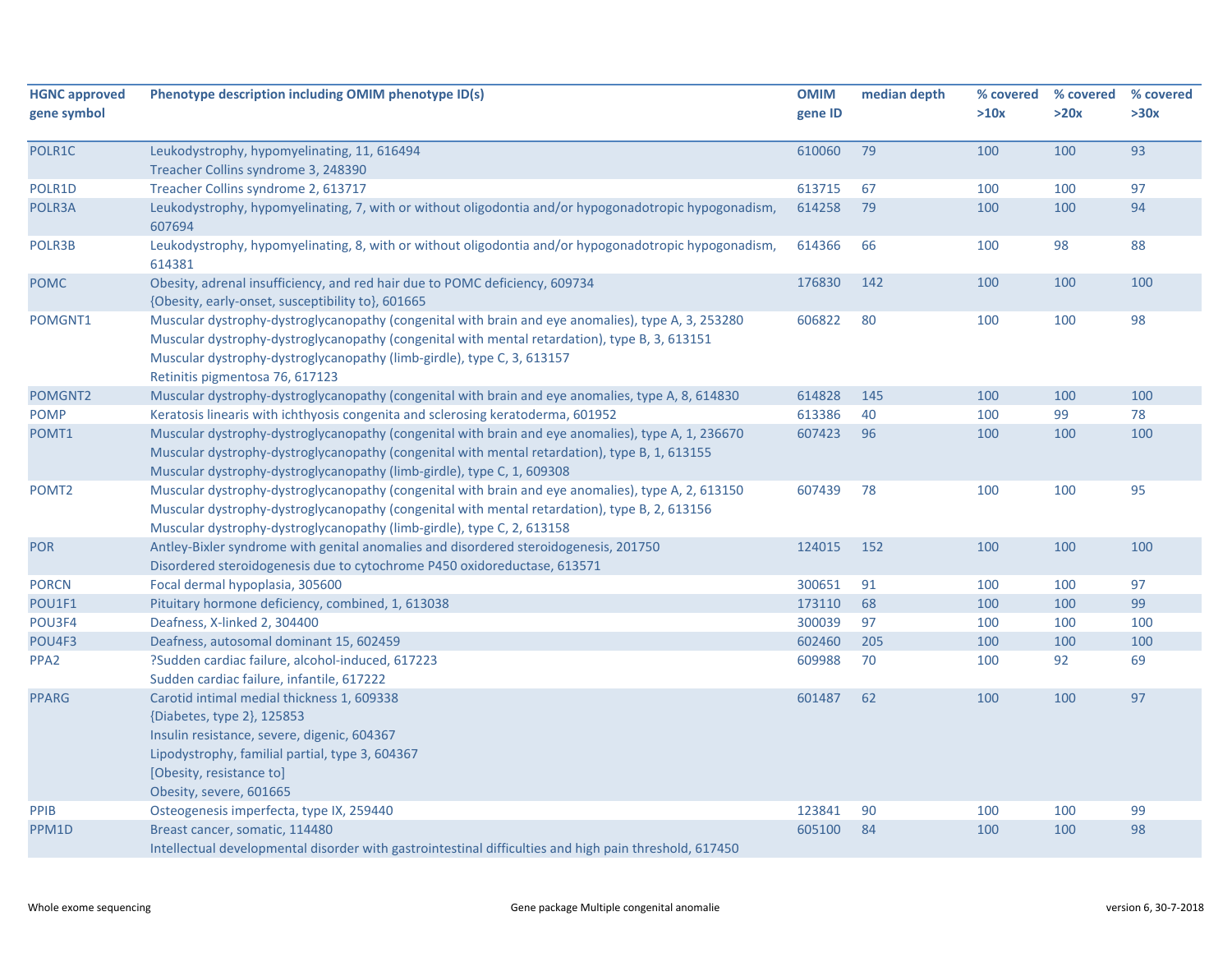| <b>HGNC approved</b> | Phenotype description including OMIM phenotype ID(s)              | <b>OMIM</b> | median depth | % covered | % covered | % covered |
|----------------------|-------------------------------------------------------------------|-------------|--------------|-----------|-----------|-----------|
| gene symbol          |                                                                   | gene ID     |              | >10x      | >20x      | >30x      |
|                      |                                                                   |             |              |           |           |           |
| PPM1K                | ?Maple syrup urine disease, mild variant, 615135                  | 611065      | 68           | 100       | 100       | 93        |
| <b>PPOX</b>          | Porphyria variegata, 176200                                       | 600923      | 103          | 100       | 100       | 99        |
| PPP1CB               | Noonan syndrome-like disorder with loose anagen hair 2, 617506    | 600590      | 47           | 100       | 99        | 89        |
| PPP1R3A              | Insulin resistance, severe, digenic, 125853                       | 600917      | 53           | 100       | 99        | 97        |
| PPP2R1B              | Lung cancer, 211980                                               | 603113      | 70           | 100       | 99        | 91        |
| PPP2R2B              | Spinocerebellar ataxia 12, 604326                                 | 604325      | 68           | 100       | 100       | 93        |
| PPT1                 | Ceroid lipofuscinosis, neuronal, 1, 256730                        | 600722      | 75           | 100       | 100       | 97        |
| PQBP1                | Renpenning syndrome, 309500                                       | 300463      | 85           | 100       | 100       | 100       |
| <b>PRCC</b>          | Renal cell carcinoma, papillary, 605074                           | 179755      | 98           | 100       | 100       | 96        |
| <b>PRCD</b>          | Retinitis pigmentosa 36, 610599                                   | 610598      | 82           | 100       | 100       | 100       |
| PRDM16               | Cardiomyopathy, dilated, 1LL, 615373                              | 605557      | 167          | 100       | 100       | 100       |
|                      | Left ventricular noncompaction 8, 615373                          |             |              |           |           |           |
| PRDM5                | Brittle cornea syndrome 2, 614170                                 | 614161      | 67           | 100       | 99        | 92        |
| PRELID2              | No OMIM phenotype                                                 | No id       | 50           | 100       | 98        | 88        |
| PRF1                 | Aplastic anemia, 609135                                           | 170280      | 114          | 100       | 100       | 100       |
|                      | Hemophagocytic lymphohistiocytosis, familial, 2, 603553           |             |              |           |           |           |
|                      | Lymphoma, non-Hodgkin, 605027                                     |             |              |           |           |           |
| PRG4                 | Camptodactyly-arthropathy-coxa vara-pericarditis syndrome, 208250 | 604283      | 103          | 100       | 100       | 95        |
| <b>PRICKLE1</b>      | Epilepsy, progressive myoclonic 1B, 612437                        | 608500      | 69           | 100       | 100       | 96        |
| <b>PRICKLE2</b>      | No OMIM phenotype                                                 | 608501      | 106          | 100       | 100       | 100       |
| <b>PRIMPOL</b>       | Myopia 22, autosomal dominant, 615420                             | 615421      | 41           | 94        | 86        | 69        |
| PRKAG2               | Cardiomyopathy, hypertrophic 6, 600858                            | 602743      | 111          | 100       | 100       | 97        |
|                      | Glycogen storage disease of heart, lethal congenital, 261740      |             |              |           |           |           |
|                      | Wolff-Parkinson-White syndrome, 194200                            |             |              |           |           |           |
| PRKAR1A              | Acrodysostosis 1, with or without hormone resistance, 101800      | 188830      | 77           | 100       | 100       | 96        |
|                      | Adrenocortical tumor, somatic                                     |             |              |           |           |           |
|                      | Carney complex, type 1, 160980                                    |             |              |           |           |           |
|                      | Myxoma, intracardiac, 255960                                      |             |              |           |           |           |
|                      | Pigmented nodular adrenocortical disease, primary, 1, 610489      |             |              |           |           |           |
| <b>PRKCA</b>         | Pituitary tumor, invasive                                         | 176960      | 117          | 100       | 100       | 99        |
| <b>PRKCG</b>         | Spinocerebellar ataxia 14, 605361                                 | 176980      | 111          | 100       | 100       | 99        |
| <b>PRKCSH</b>        | Polycystic liver disease 1, 174050                                | 177060      | 125          | 100       | 100       | 99        |
| PRKG1                | Aortic aneurysm, familial thoracic 8, 615436                      | 176894      | 56           | 100       | 100       | 93        |
| <b>PRKN</b>          | Adenocarcinoma of lung, somatic, 211980                           | 602544      | 84           | 100       | 100       | 98        |
|                      | Adenocarcinoma, ovarian, somatic, 167000                          |             |              |           |           |           |
|                      | {Leprosy, susceptibility to}, 607572                              |             |              |           |           |           |
|                      | Parkinson disease, juvenile, type 2, 600116                       |             |              |           |           |           |
| <b>PRKRA</b>         | Dystonia 16, 612067                                               | 603424      | 64           | 100       | 99        | 96        |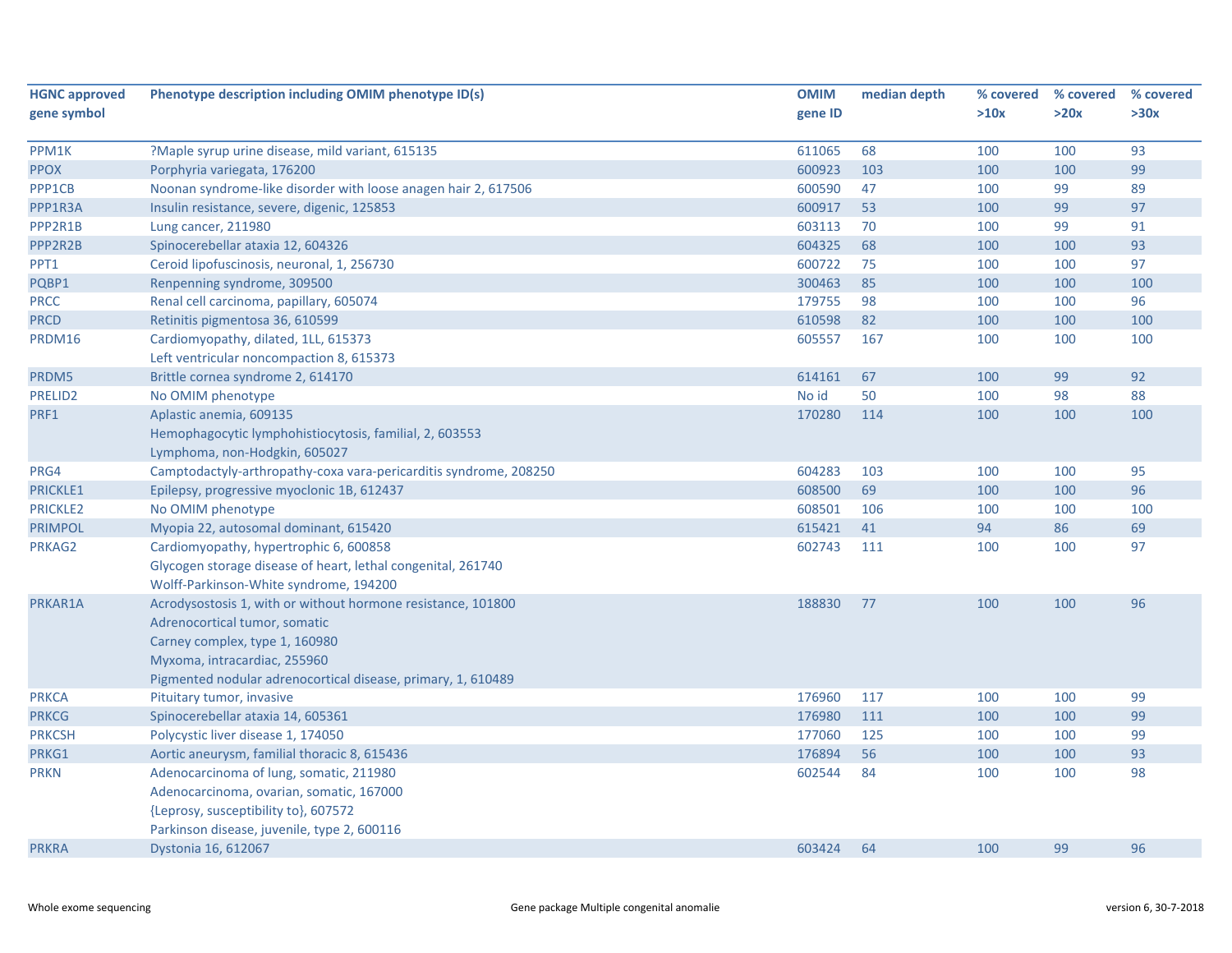| <b>HGNC approved</b> | Phenotype description including OMIM phenotype ID(s)                   | <b>OMIM</b> | median depth | % covered | % covered | % covered |
|----------------------|------------------------------------------------------------------------|-------------|--------------|-----------|-----------|-----------|
| gene symbol          |                                                                        | gene ID     |              | >10x      | >20x      | >30x      |
| <b>PRLR</b>          | ?Hyperprolactinemia, 615555                                            | 176761      | 60           | 100       | 100       | 97        |
|                      | Multiple fibroadenomas of the breast, 615554                           |             |              |           |           |           |
| <b>PRNP</b>          | Cerebral amyloid angiopathy, PRNP-related, 137440                      | 176640      | 135          | 100       | 100       | 100       |
|                      | Creutzfeldt-Jakob disease, 123400                                      |             |              |           |           |           |
|                      | Gerstmann-Straussler disease, 137440                                   |             |              |           |           |           |
|                      | Huntington disease-like 1, 603218                                      |             |              |           |           |           |
|                      | Insomnia, fatal familial, 600072                                       |             |              |           |           |           |
|                      | {Kuru, susceptibility to}, 245300                                      |             |              |           |           |           |
|                      | Prion disease with protracted course, 606688                           |             |              |           |           |           |
| <b>PROC</b>          | Thrombophilia due to protein C deficiency, autosomal dominant, 176860  | 612283      | 134          | 100       | 100       | 100       |
|                      | Thrombophilia due to protein C deficiency, autosomal recessive, 612304 |             |              |           |           |           |
| <b>PRODH</b>         | Hyperprolinemia, type I, 239500                                        | 606810      | 96           | 100       | 96        | 88        |
|                      | {Schizophrenia, susceptibility to, 4}, 600850                          |             |              |           |           |           |
| PROK2                | Hypogonadotropic hypogonadism 4 with or without anosmia, 610628        | 607002      | 52           | 100       | 100       | 96        |
| PROKR2               | Hypogonadotropic hypogonadism 3 with or without anosmia, 244200        | 607123      | 198          | 100       | 100       | 100       |
| PROM1                | Cone-rod dystrophy 12, 612657                                          | 604365      | 79           | 100       | 98        | 83        |
|                      | Macular dystrophy, retinal, 2, 608051                                  |             |              |           |           |           |
|                      | Retinitis pigmentosa 41, 612095                                        |             |              |           |           |           |
|                      | Stargardt disease 4, 603786                                            |             |              |           |           |           |
| PROP1                | Pituitary hormone deficiency, combined, 2, 262600                      | 601538      | 104          | 100       | 100       | 93        |
| PROS1                | Thrombophilia due to protein S deficiency, autosomal dominant, 612336  | 176880      | 48           | 99        | 91        | 69        |
|                      | Thrombophilia due to protein S deficiency, autosomal recessive, 614514 |             |              |           |           |           |
| PRPF3                | Retinitis pigmentosa 18, 601414                                        | 607301      | 64           | 100       | 97        | 93        |
| PRPF31               | Retinitis pigmentosa 11, 600138                                        | 606419      | 92           | 100       | 100       | 99        |
| PRPF6                | Retinitis pigmentosa 60, 613983                                        | 613979      | 105          | 100       | 100       | 97        |
| PRPF8                | Retinitis pigmentosa 13, 600059                                        | 607300      | 89           | 100       | 100       | 96        |
| PRPH <sub>2</sub>    | Choroidal dystrophy, central areolar 2, 613105                         | 179605      | 143          | 100       | 100       | 100       |
|                      | Leber congenital amaurosis 18, 608133                                  |             |              |           |           |           |
|                      | Macular dystrophy, patterned, 1, 169150                                |             |              |           |           |           |
|                      | Macular dystrophy, vitelliform, 3, 608161                              |             |              |           |           |           |
|                      | Retinitis pigmentosa 7 and digenic, 608133                             |             |              |           |           |           |
|                      | Retinitis punctata albescens, 136880                                   |             |              |           |           |           |
| PRPS1                | Arts syndrome, 301835                                                  | 311850      | 44           | 100       | 96        | 81        |
|                      | Charcot-Marie-Tooth disease, X-linked recessive, 5, 311070             |             |              |           |           |           |
|                      | Deafness, X-linked 1, 304500, X-linked                                 |             |              |           |           |           |
|                      | Gout, PRPS-related, 300661                                             |             |              |           |           |           |
|                      | Phosphoribosylpyrophosphate synthetase superactivity, 300661           |             |              |           |           |           |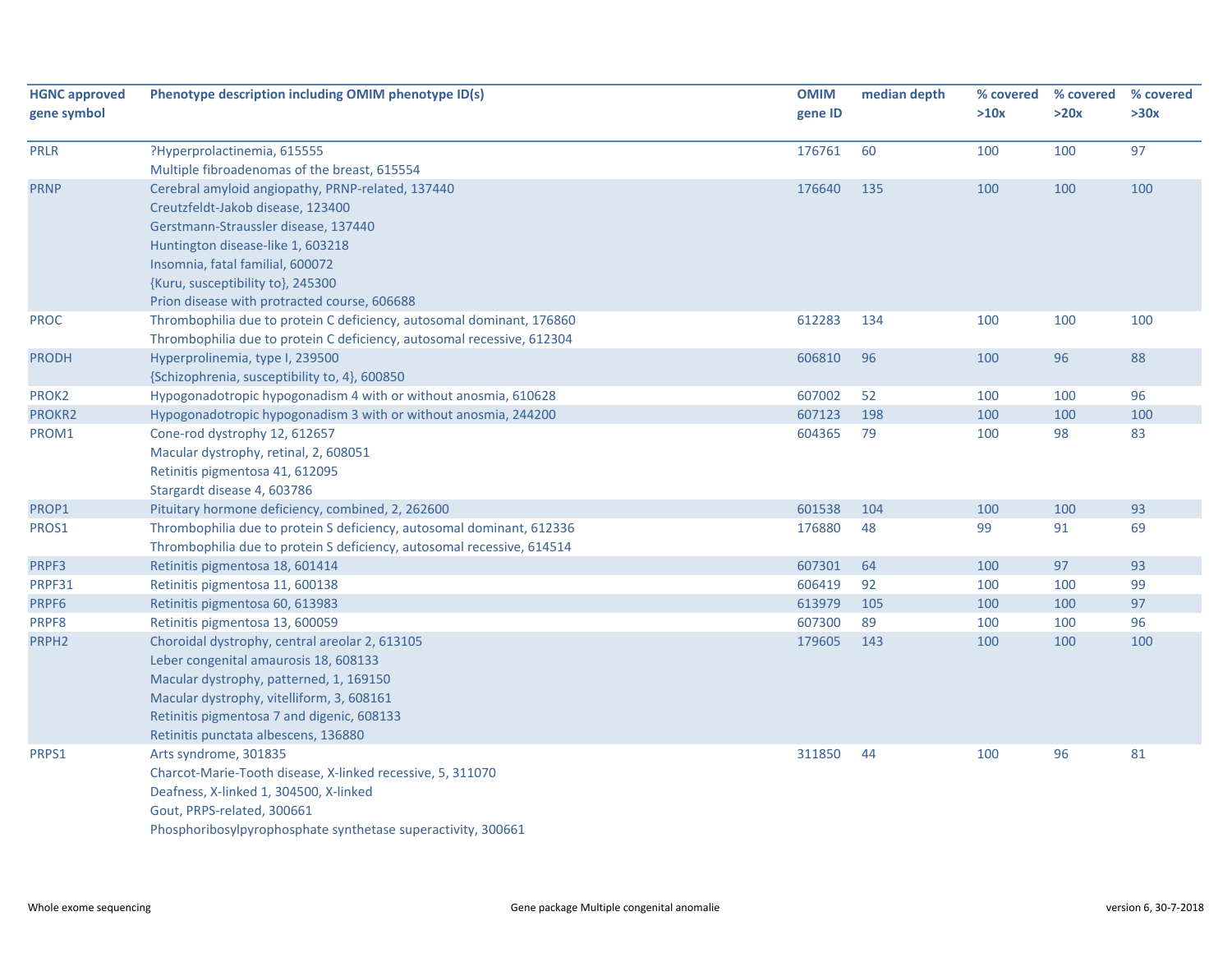| <b>HGNC approved</b><br>gene symbol | Phenotype description including OMIM phenotype ID(s)                                                                                                                     | <b>OMIM</b><br>gene ID | median depth | % covered<br>>10x | % covered<br>>20x | % covered<br>>30x |
|-------------------------------------|--------------------------------------------------------------------------------------------------------------------------------------------------------------------------|------------------------|--------------|-------------------|-------------------|-------------------|
| PRRT2                               | Convulsions, familial infantile, with paroxysmal choreoathetosis, 602066<br>Episodic kinesigenic dyskinesia 1, 128200<br>Seizures, benign familial infantile, 2, 605751  | 614386                 | 113          | 100               | 100               | 100               |
| PRRX1                               | Agnathia-otocephaly complex, 202650                                                                                                                                      | 167420                 | 91           | 100               | 100               | 100               |
| PRSS1                               | Pancreatitis, hereditary, 167800<br>Trypsinogen deficiency, 614044                                                                                                       | 276000                 | 206          | 100               | 100               | 100               |
| PRSS12                              | Mental retardation, autosomal recessive 1, 249500                                                                                                                        | 606709                 | 80           | 100               | 100               | 98                |
| <b>PRSS56</b>                       | Microphthalmia, isolated 6, 613517                                                                                                                                       | 613858                 | 93           | 100               | 100               | 100               |
| <b>PRX</b>                          | Charcot-Marie-Tooth disease, type 4F, 614895<br>Dejerine-Sottas disease, 145900                                                                                          | 605725                 | 180          | 100               | 100               | 100               |
| <b>PSAP</b>                         | Combined SAP deficiency, 611721<br>Gaucher disease, atypical, 610539<br>Krabbe disease, atypical, 611722<br>Metachromatic leukodystrophy due to SAP-b deficiency, 249900 | 176801                 | 122          | 100               | 100               | 97                |
| PSAT1                               | Neu-Laxova syndrome 2, 616038<br>?Phosphoserine aminotransferase deficiency, 610992                                                                                      | 610936                 | 57           | 100               | 100               | 91                |
| <b>PSENEN</b>                       | Acne inversa, familial, 2, with or without Dowling-Degos disease, 613736                                                                                                 | 607632                 | 68           | 100               | 100               | 100               |
| PSMB8                               | Autoinflammation, lipodystrophy, and dermatosis syndrome, 256040                                                                                                         | 177046                 | 119          | 100               | 100               | 99                |
| <b>PSMC3IP</b>                      | Ovarian dysgenesis 3, 614324                                                                                                                                             | 608665                 | 99           | 100               | 100               | 100               |
| <b>PSPH</b>                         | Phosphoserine phosphatase deficiency, 614023                                                                                                                             | 172480                 | 48           | 100               | 94                | 78                |
| PSTPIP1                             | Pyogenic sterile arthritis, pyoderma gangrenosum, and acne, 604416                                                                                                       | 606347                 | 111          | 100               | 100               | 99                |
| PTCH1                               | Basal cell carcinoma, somatic, 605462<br>Basal cell nevus syndrome, 109400<br>Holoprosencephaly 7, 610828                                                                | 601309                 | 85           | 100               | 98                | 94                |
| PTCH <sub>2</sub>                   | Basal cell carcinoma, somatic, 605462<br>Basal cell nevus syndrome, 109400<br>Medulloblastoma, somatic, 155255                                                           | 603673                 | 102          | 100               | 100               | 99                |
| PTDSS1                              | Lenz-Majewski hyperostotic dwarfism, 151050                                                                                                                              | 612792                 | 55           | 100               | 100               | 93                |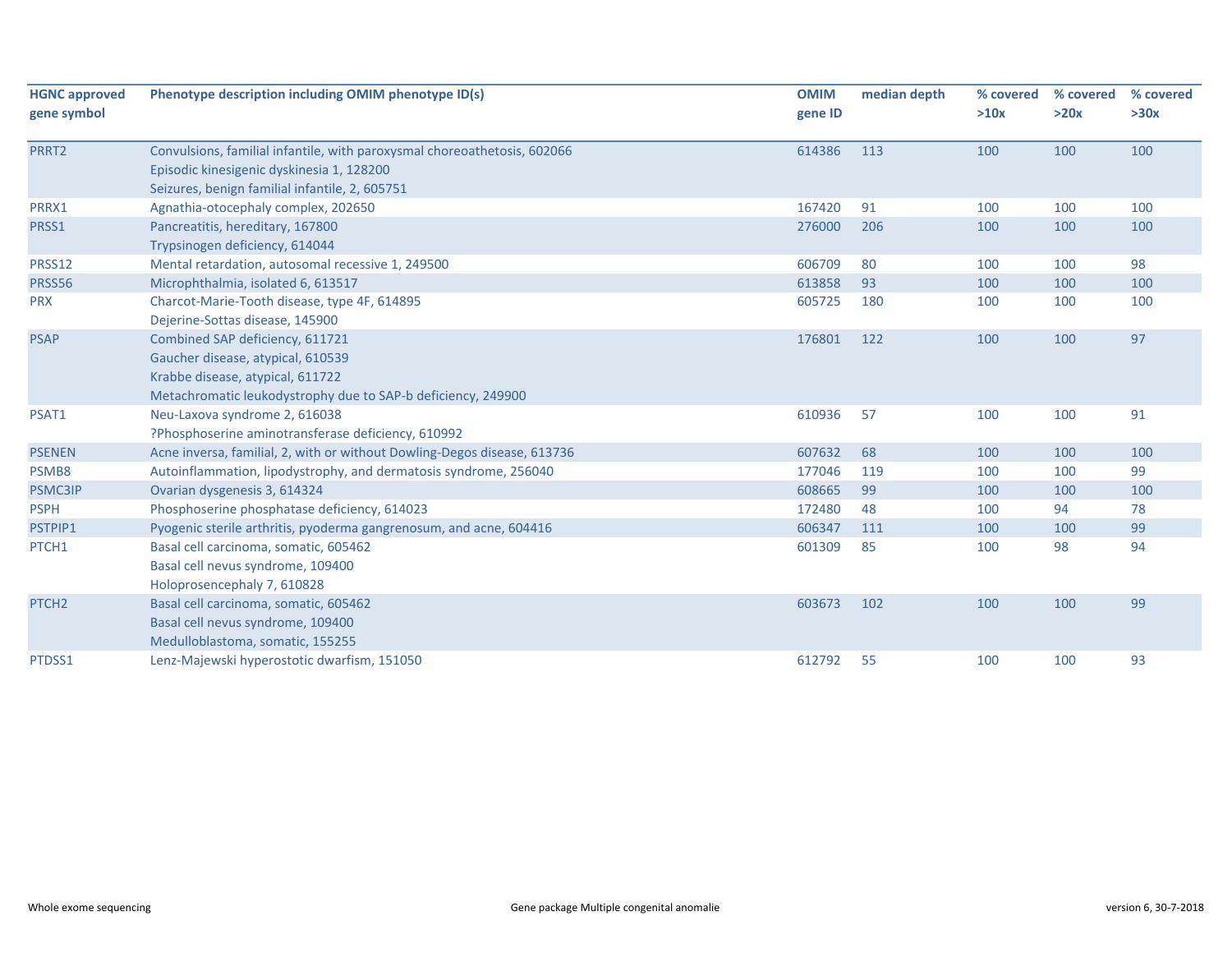| <b>HGNC approved</b><br>gene symbol | Phenotype description including OMIM phenotype ID(s)                                                                                                                                                                                                                                                                                                                                                                                                                                                    | <b>OMIM</b><br>gene ID | median depth | % covered<br>>10x | % covered<br>>20x | % covered<br>>30x |
|-------------------------------------|---------------------------------------------------------------------------------------------------------------------------------------------------------------------------------------------------------------------------------------------------------------------------------------------------------------------------------------------------------------------------------------------------------------------------------------------------------------------------------------------------------|------------------------|--------------|-------------------|-------------------|-------------------|
| <b>PTEN</b>                         | Bannayan-Riley-Ruvalcaba syndrome, 153480<br>Cowden syndrome 1, 158350<br>Endometrial carcinoma, somatic, 608089<br>{Glioma susceptibility 2}, 613028<br>Lhermitte-Duclos syndrome, 158350<br>Macrocephaly/autism syndrome, 605309<br>Malignant melanoma, somatic, 155600<br>{Meningioma}, 607174<br>PTEN hamartoma tumor syndrome<br>{Prostate cancer, somatic}, 176807<br>Squamous cell carcinoma, head and neck, somatic, 275355<br>VATER association with macrocephaly and ventriculomegaly, 276950 | 601728                 | 103          | 88                | 79                | 76                |
| PTF1A                               | Pancreatic agenesis 2, 615935<br>Pancreatic and cerebellar agenesis, 609069                                                                                                                                                                                                                                                                                                                                                                                                                             | 607194                 | 127          | 100               | 100               | 93                |
| <b>PTGIS</b>                        | Hypertension, essential, 145500                                                                                                                                                                                                                                                                                                                                                                                                                                                                         | 601699                 | 97           | 100               | 100               | 97                |
| <b>PTH</b>                          | Hypoparathyroidism, autosomal dominant, 146200<br>Hypoparathyroidism, autosomal recessive, 146200                                                                                                                                                                                                                                                                                                                                                                                                       | 168450                 | 75           | 100               | 91                | 84                |
| PTH <sub>1</sub> R                  | Chondrodysplasia, Blomstrand type, 215045<br>Eiken syndrome, 600002<br>Failure of tooth eruption, primary, 125350<br>Metaphyseal chondrodysplasia, Murk Jansen type, 156400                                                                                                                                                                                                                                                                                                                             | 168468                 | 120          | 100               | 100               | 98                |
| <b>PTHLH</b>                        | Brachydactyly, type E2, 613382                                                                                                                                                                                                                                                                                                                                                                                                                                                                          | 168470                 | 124          | 100               | 100               | 100               |
| PTPN11                              | LEOPARD syndrome 1, 151100<br>Leukemia, juvenile myelomonocytic, somatic, 607785<br>Metachondromatosis, 156250<br>Noonan syndrome 1, 163950                                                                                                                                                                                                                                                                                                                                                             | 176876                 | 66           | 100               | 98                | 84                |
| PTPN12                              | Colon cancer, somatic, 114500                                                                                                                                                                                                                                                                                                                                                                                                                                                                           | 600079                 | 50           | 100               | 98                | 88                |
| PTPN14                              | ?Choanal atresia and lymphedema, 613611                                                                                                                                                                                                                                                                                                                                                                                                                                                                 | 603155                 | 101          | 100               | 100               | 96                |
| <b>PTPRC</b>                        | {Hepatitis C virus, susceptibility to}, 609532<br>Severe combined immunodeficiency, T cell-negative, B-cell/natural killer-cell positive, 608971                                                                                                                                                                                                                                                                                                                                                        | 151460                 | 64           | 100               | 98                | 92                |
| <b>PTPRJ</b>                        | Colon cancer, somatic, 114500                                                                                                                                                                                                                                                                                                                                                                                                                                                                           | 600925                 | 77           | 97                | 97                | 91                |
| <b>PTPRO</b>                        | Nephrotic syndrome, type 6, 614196                                                                                                                                                                                                                                                                                                                                                                                                                                                                      | 600579                 | 63           | 100               | 100               | 95                |
| <b>PTPRQ</b>                        | Deafness, autosomal dominant 73, 617663<br>Deafness, autosomal recessive 84A, 613391                                                                                                                                                                                                                                                                                                                                                                                                                    | 603317                 | 69           | 100               | 98                | 91                |
| <b>PTS</b>                          | Hyperphenylalaninemia, BH4-deficient, A, 261640                                                                                                                                                                                                                                                                                                                                                                                                                                                         | 612719                 | 75           | 100               | 100               | 90                |
| <b>PUF60</b>                        | Verheij syndrome, 615583                                                                                                                                                                                                                                                                                                                                                                                                                                                                                | 604819                 | 127          | 100               | 100               | 100               |
| PUS1                                | Myopathy, lactic acidosis, and sideroblastic anemia 1, 600462                                                                                                                                                                                                                                                                                                                                                                                                                                           | 608109                 | 86           | 100               | 100               | 95                |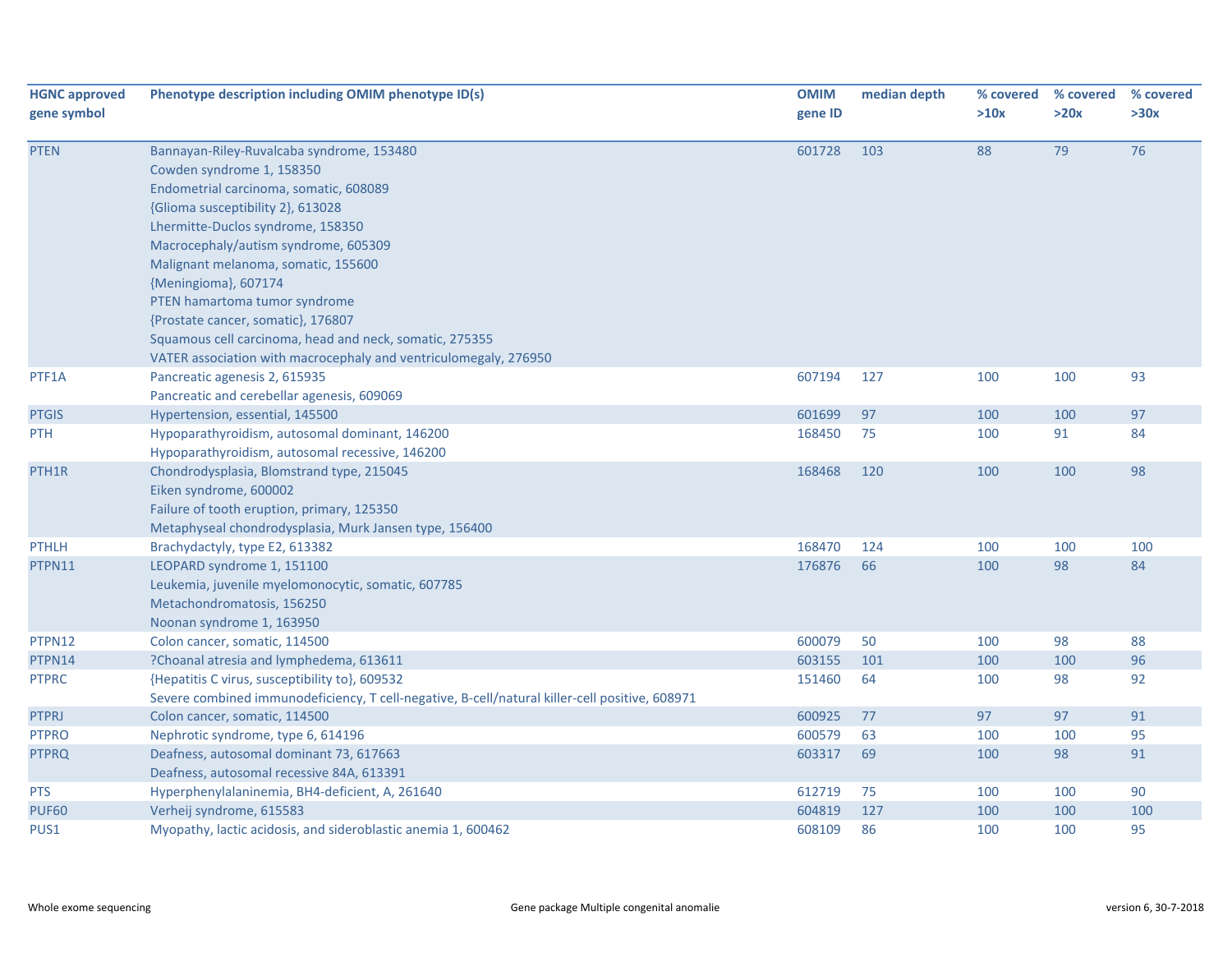| <b>HGNC approved</b> | Phenotype description including OMIM phenotype ID(s)                             | <b>OMIM</b> | median depth | % covered | % covered | % covered |
|----------------------|----------------------------------------------------------------------------------|-------------|--------------|-----------|-----------|-----------|
| gene symbol          |                                                                                  | gene ID     |              | >10x      | >20x      | >30x      |
| PYCR1                | Cutis laxa, autosomal recessive, type IIB, 612940                                | 179035      | 96           | 100       | 100       | 96        |
|                      | Cutis laxa, autosomal recessive, type IIIB, 614438                               |             |              |           |           |           |
| <b>PYGL</b>          | Glycogen storage disease VI, 232700                                              | 613741      | 75           | 100       | 99        | 90        |
| <b>PYGM</b>          | McArdle disease, 232600                                                          | 608455      | 109          | 100       | 100       | 100       |
| QARS                 | Microcephaly, progressive, seizures, and cerebral and cerebellar atrophy, 615760 | 603727      | 92           | 100       | 100       | 98        |
| <b>QDPR</b>          | Hyperphenylalaninemia, BH4-deficient, C, 261630                                  | 612676      | 80           | 100       | 100       | 95        |
| RAB18                | Warburg micro syndrome 3, 614222                                                 | 602207      | 74           | 100       | 100       | 91        |
| <b>RAB23</b>         | Carpenter syndrome, 201000                                                       | 606144      | 87           | 100       | 100       | 99        |
| RAB27A               | Griscelli syndrome, type 2, 607624                                               | 603868      | 44           | 100       | 98        | 81        |
| <b>RAB28</b>         | Cone-rod dystrophy 18, 615374                                                    | 612994      | 51           | 100       | 100       | 87        |
| RAB33B               | Smith-McCort dysplasia 2, 615222                                                 | 605950      | 69           | 100       | 100       | 100       |
| RAB39B               | Mental retardation, X-linked 72, 300271                                          | 300774      | 52           | 100       | 100       | 98        |
|                      | ?Waisman syndrome, 311510                                                        |             |              |           |           |           |
| RAB3GAP1             | Warburg micro syndrome 1, 600118                                                 | 602536      | 55           | 100       | 100       | 93        |
| RAB3GAP2             | Martsolf syndrome, 212720                                                        | 609275      | 57           | 100       | 98        | 86        |
|                      | Warburg micro syndrome 2, 614225                                                 |             |              |           |           |           |
| RAB40AL              | No OMIM phenotype                                                                | 300405      | 208          | 100       | 100       | 100       |
| RAB7A                | Charcot-Marie-Tooth disease, type 2B, 600882                                     | 602298      | 89           | 100       | 100       | 97        |
| RAC <sub>2</sub>     | Neutrophil immunodeficiency syndrome, 608203                                     | 602049      | 99           | 100       | 100       | 100       |
| RAD21                | Cornelia de Lange syndrome 4, 614701                                             | 606462      | 61           | 100       | 98        | 88        |
| <b>RAD50</b>         | Nijmegen breakage syndrome-like disorder, 613078                                 | 604040      | 83           | 100       | 100       | 96        |
| RAD51                | {Breast cancer, susceptibility to}, 114480                                       | 179617      | 43           | 88        | 88        | 81        |
|                      | ?Fanconi anemia, complementation group R, 617244                                 |             |              |           |           |           |
|                      | Mirror movements 2, 614508                                                       |             |              |           |           |           |
| RAD51C               | {Breast-ovarian cancer, familial, susceptibility to, 3}, 613399                  | 602774      | 57           | 100       | 99        | 88        |
|                      | Fanconi anemia, complementation group O, 613390                                  |             |              |           |           |           |
| RAD54B               | Colon cancer, somatic, 114500                                                    | 604289      | 77           | 100       | 99        | 91        |
|                      | Lymphoma, non-Hodgkin, somatic, 605027                                           |             |              |           |           |           |
| RAD54L               | Adenocarcinoma, colonic, somatic                                                 | 603615      | 82           | 100       | 100       | 97        |
|                      | {Breast cancer, invasive ductal}, 114480                                         |             |              |           |           |           |
|                      | Lymphoma, non-Hodgkin, somatic, 605027                                           |             |              |           |           |           |
| RAF1                 | Cardiomyopathy, dilated, 1NN, 615916                                             | 164760      | 66           | 100       | 98        | 90        |
|                      | LEOPARD syndrome 2, 611554                                                       |             |              |           |           |           |
|                      | Noonan syndrome 5, 611553                                                        |             |              |           |           |           |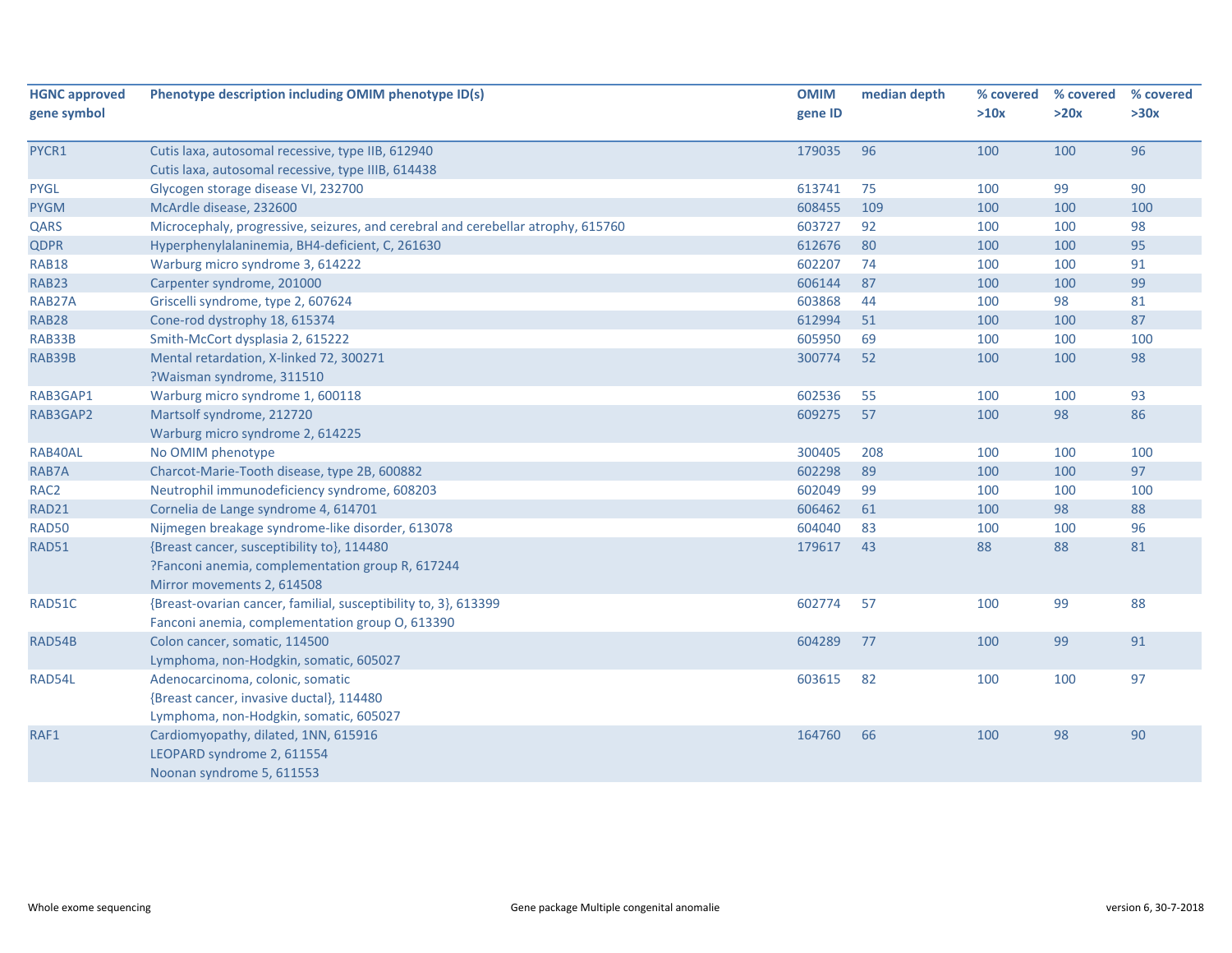| <b>HGNC approved</b> | Phenotype description including OMIM phenotype ID(s)                                                                           | <b>OMIM</b> | median depth | % covered | % covered | % covered |
|----------------------|--------------------------------------------------------------------------------------------------------------------------------|-------------|--------------|-----------|-----------|-----------|
| gene symbol          |                                                                                                                                | gene ID     |              | >10x      | >20x      | >30x      |
|                      |                                                                                                                                |             |              |           |           |           |
| RAG1                 | Alpha/beta T-cell lymphopenia with gamma/delta T-cell expansion, severe cytomegalovirus infection, and<br>autoimmunity, 609889 | 179615      | 81           | 100       | 100       | 100       |
|                      | Combined cellular and humoral immune defects with granulomas, 233650                                                           |             |              |           |           |           |
|                      | Omenn syndrome, 603554                                                                                                         |             |              |           |           |           |
|                      | Severe combined immunodeficiency, B cell-negative, 601457                                                                      |             |              |           |           |           |
| RAG2                 | Combined cellular and humoral immune defects with granulomas, 233650                                                           | 179616      | 58           | 100       | 100       | 98        |
|                      | Omenn syndrome, 603554                                                                                                         |             |              |           |           |           |
|                      | Severe combined immunodeficiency, B cell-negative, 601457                                                                      |             |              |           |           |           |
| RAI1                 | Smith-Magenis syndrome, 182290                                                                                                 | 607642      | 167          | 100       | 100       | 100       |
| RAP1GDS1             | Lymphocytic leukemia, acute T-cell                                                                                             | 179502      | 64           | 100       | 100       | 95        |
| <b>RAPSN</b>         | Fetal akinesia deformation sequence, 208150                                                                                    | 601592      | 135          | 100       | 100       | 100       |
|                      | Myasthenic syndrome, congenital, 11, associated with acetylcholine receptor deficiency, 616326                                 |             |              |           |           |           |
| <b>RARB</b>          | Microphthalmia, syndromic 12, 615524                                                                                           | 180220      | 70           | 100       | 100       | 95        |
| RARS2                | Pontocerebellar hypoplasia, type 6, 611523                                                                                     | 611524      | 57           | 100       | 97        | 85        |
| RASA1                | Basal cell carcinoma, somatic, 605462                                                                                          | 139150      | 56           | 100       | 97        | 84        |
|                      | Capillary malformation-arteriovenous malformation, 608354                                                                      |             |              |           |           |           |
|                      | Parkes Weber syndrome, 608355                                                                                                  |             |              |           |           |           |
| RAX <sub>2</sub>     | Cone-rod dystrophy 11, 610381                                                                                                  | 610362      | 85           | 100       | 100       | 100       |
|                      | ?Macular degeneration, age-related, 6, 613757                                                                                  |             |              |           |           |           |
| RB1                  | Bladder cancer, somatic, 109800                                                                                                | 614041      | 146          | 100       | 99        | 98        |
|                      | Osteosarcoma, somatic, 259500                                                                                                  |             |              |           |           |           |
|                      | Retinoblastoma, 180200                                                                                                         |             |              |           |           |           |
|                      | Retinoblastoma, trilateral, 180200                                                                                             |             |              |           |           |           |
|                      | Small cell cancer of the lung, somatic, 182280                                                                                 |             |              |           |           |           |
| RB1CC1               | Breast cancer, somatic, 114480                                                                                                 | 606837      | 54           | 100       | 98        | 85        |
| RBBP8                | Jawad syndrome, 251255                                                                                                         | 604124      | 49           | 100       | 98        | 81        |
|                      | Pancreatic carcinoma, somatic                                                                                                  |             |              |           |           |           |
|                      | Seckel syndrome 2, 606744                                                                                                      |             |              |           |           |           |
| <b>RBM10</b>         | TARP syndrome, 311900                                                                                                          | 300080      | 69           | 100       | 94        | 87        |
| <b>RBM20</b>         | Cardiomyopathy, dilated, 1DD, 613172                                                                                           | 613171      | 118          | 100       | 100       | 100       |
| <b>RBM28</b>         | ?Alopecia, neurologic defects, and endocrinopathy syndrome, 612079                                                             | 612074      | 61           | 100       | 99        | 92        |
| RBM8A                | Thrombocytopenia-absent radius syndrome, 274000                                                                                | 605313      | 81           | 100       | 100       | 100       |
| RBP4                 | Microphthalmia, isolated, with coloboma 10, 616428                                                                             | 180250      | 121          | 100       | 100       | 100       |
|                      | Retinal dystrophy, iris coloboma, and comedogenic acne syndrome, 615147                                                        |             |              |           |           |           |
| <b>RBPJ</b>          | Adams-Oliver syndrome 3, 614814                                                                                                | 147183      | 64           | 100       | 96        | 83        |
| RD <sub>3</sub>      | Leber congenital amaurosis 12, 610612                                                                                          | 180040      | 163          | 100       | 100       | 100       |
| <b>RDH12</b>         | Leber congenital amaurosis 13, 612712                                                                                          | 608830      | 107          | 100       | 100       | 100       |
| RDH <sub>5</sub>     | Fundus albipunctatus, 136880                                                                                                   | 601617      | 132          | 100       | 100       | 100       |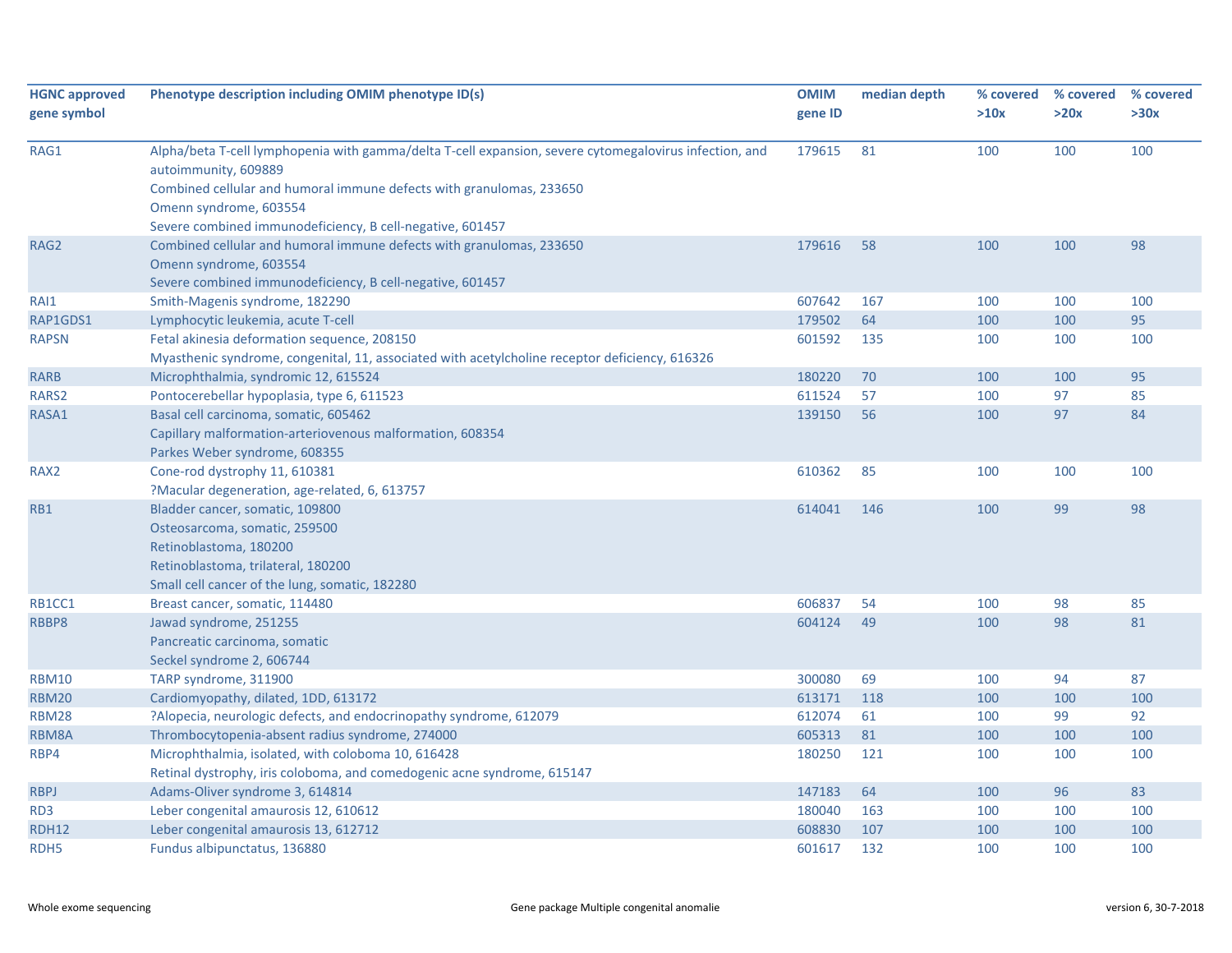| <b>HGNC approved</b> | Phenotype description including OMIM phenotype ID(s)                 | <b>OMIM</b>      | median depth | % covered  | % covered | % covered |
|----------------------|----------------------------------------------------------------------|------------------|--------------|------------|-----------|-----------|
| gene symbol          |                                                                      | gene ID          |              | >10x       | >20x      | >30x      |
| <b>RDX</b>           | Deafness, autosomal recessive 24, 611022                             | 179410           | 47           | 100        | 89        | 72        |
| RECQL4               | Baller-Gerold syndrome, 218600                                       | 603780           | 137          | 100        | 100       | 99        |
|                      | RAPADILINO syndrome, 266280                                          |                  |              |            |           |           |
|                      | Rothmund-Thomson syndrome, 268400                                    |                  |              |            |           |           |
| REEP1                | ?Neuronopathy, distal hereditary motor, type VB, 614751              | 609139           | 66           | 100        | 100       | 96        |
|                      | Spastic paraplegia 31, autosomal dominant, 610250                    |                  |              |            |           |           |
| <b>RELN</b>          | {Epilepsy, familial temporal lobe, 7}, 616436                        | 600514           | 64           | 100        | 99        | 92        |
|                      | Lissencephaly 2 (Norman-Roberts type), 257320                        |                  |              |            |           |           |
| <b>REN</b>           | [Hyperproreninemia]                                                  | 179820           | 84           | 100        | 100       | 100       |
|                      | Hyperuricemic nephropathy, familial juvenile 2, 613092               |                  |              |            |           |           |
|                      | Renal tubular dysgenesis, 267430                                     |                  |              |            |           |           |
| <b>RET</b>           | Central hypoventilation syndrome, congenital, 209880                 | 164761           | 172          | 100        | 100       | 100       |
|                      | {Hirschsprung disease, protection against}, 142623                   |                  |              |            |           |           |
|                      | {Hirschsprung disease, susceptibility to, 1}, 142623                 |                  |              |            |           |           |
|                      | Medullary thyroid carcinoma, 155240                                  |                  |              |            |           |           |
|                      | Multiple endocrine neoplasia IIA, 171400                             |                  |              |            |           |           |
|                      | Multiple endocrine neoplasia IIB, 162300                             |                  |              |            |           |           |
|                      | Pheochromocytoma, 171300                                             |                  |              |            |           |           |
| RETREG1              | Neuropathy, hereditary sensory and autonomic, type IIB, 613115       | 613114           | 64           | 100        | 97        | 84        |
| RFT1                 | Congenital disorder of glycosylation, type In, 612015                | 611908           | 55           | 100        | 98        | 88        |
| RFTN2                | No OMIM phenotype                                                    | No id            | 59           | 100        | 96        | 87        |
| RFX5                 | Bare lymphocyte syndrome, type II, complementation group C, 209920   | 601863           | 86           | 100        | 99        | 95        |
|                      | Bare lymphocyte syndrome, type II, complementation group E, 209920   |                  |              |            |           |           |
| RFX6                 | Mitchell-Riley syndrome, 615710                                      | 612659           | 80           | 100        | 99        | 90        |
| <b>RFXANK</b>        | MHC class II deficiency, complementation group B, 209920             | 603200           | 110          | 100        | 100       | 100       |
| <b>RFXAP</b>         | Bare lymphocyte syndrome, type II, complementation group D, 209920   | 601861           | 139          | 100        | 100       | 100       |
| <b>RGR</b>           | Retinitis pigmentosa 44, 613769                                      | 600342           | 84           | 100        | 98        | 91<br>95  |
| RGS9                 | Bradyopsia, 608415                                                   | 604067           | 102          | 100        | 100       |           |
| <b>RGS9BP</b>        | Bradyopsia, 608415                                                   | 607814<br>180297 | 151<br>53    | 100<br>100 | 100<br>99 | 100<br>87 |
| <b>RHAG</b>          | Anemia, hemolytic, Rh-null, regulator type, 268150                   |                  |              |            |           |           |
| RHBDF2               | Overhydrated hereditary stomatocytosis, 185000                       | 614404           | 96           | 100        | 99        | 95        |
| <b>RHCE</b>          | Tylosis with esophageal cancer, 148500<br>[Blood group, Rhesus]      | 111700           | 205          | 100        |           | 98        |
|                      | Rh-null disease, amorph type, 617970                                 |                  |              |            | 100       |           |
| <b>RHO</b>           | Night blindness, congenital stationary, autosomal dominant 1, 610445 | 180380           | 118          | 100        | 100       | 100       |
|                      | Retinitis pigmentosa 4, autosomal dominant or recessive, 613731      |                  |              |            |           |           |
|                      | Retinitis punctata albescens, 136880                                 |                  |              |            |           |           |
| RIMS1                | Cone-rod dystrophy 7, 603649                                         | 606629           | 82           | 100        | 100       | 96        |
|                      |                                                                      |                  |              |            |           |           |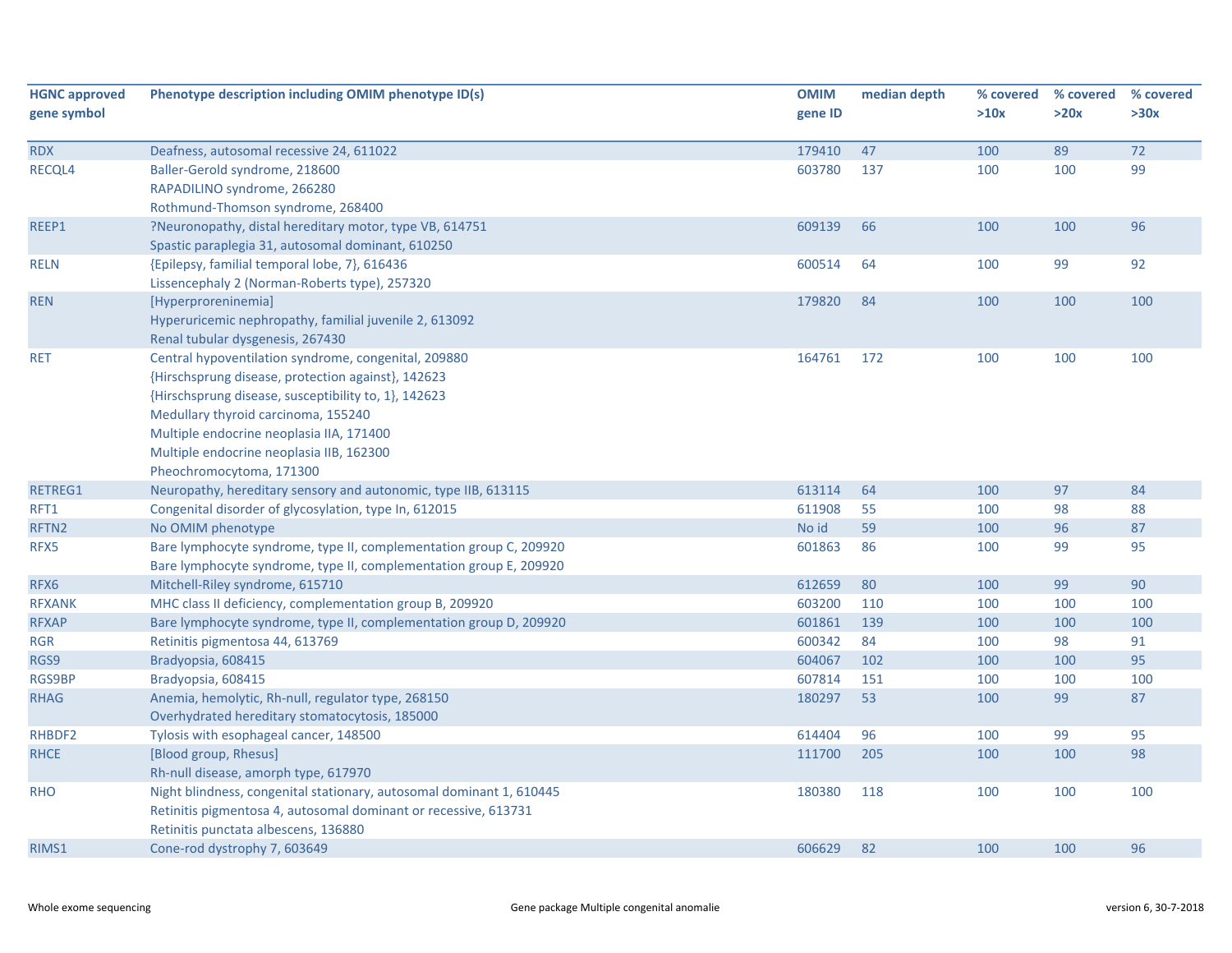| <b>HGNC approved</b> | Phenotype description including OMIM phenotype ID(s)                   | <b>OMIM</b> | median depth     | % covered | % covered | % covered |
|----------------------|------------------------------------------------------------------------|-------------|------------------|-----------|-----------|-----------|
| gene symbol          |                                                                        | gene ID     |                  | >10x      | >20x      | >30x      |
|                      |                                                                        |             |                  |           |           |           |
| RIN <sub>2</sub>     | Macrocephaly, alopecia, cutis laxa, and scoliosis, 613075              | 610222      | 94               | 100       | 100       | 98        |
| RIPK4                | Popliteal pterygium syndrome, Bartsocas-Papas type, 263650             | 605706      | 156              | 100       | 100       | 100       |
| RIT1                 | Noonan syndrome 8, 615355                                              | 609591      | 62               | 100       | 100       | 98        |
| RLBP1                | Bothnia retinal dystrophy, 607475                                      | 180090      | 102              | 100       | 100       | 99        |
|                      | Fundus albipunctatus, 136880                                           |             |                  |           |           |           |
|                      | Newfoundland rod-cone dystrophy, 607476                                |             |                  |           |           |           |
|                      | Retinitis punctata albescens, 136880                                   |             |                  |           |           |           |
| RMND1                | Combined oxidative phosphorylation deficiency 11, 614922               | 614917      | 60               | 100       | 99        | 86        |
| <b>RMRP</b>          | Anauxetic dysplasia 1, 607095                                          | 157660      | No coverage data |           |           |           |
|                      | Cartilage-hair hypoplasia, 250250                                      |             |                  |           |           |           |
|                      | Metaphyseal dysplasia without hypotrichosis, 250460                    |             |                  |           |           |           |
| RNASEH2A             | Aicardi-Goutieres syndrome 4, 610333                                   | 606034      | 98               | 100       | 100       | 100       |
| RNASEH2B             | Aicardi-Goutieres syndrome 2, 610181                                   | 610326      | 54               | 100       | 100       | 88        |
| RNASEH2C             | Aicardi-Goutieres syndrome 3, 610329                                   | 610330      | 279              | 100       | 100       | 100       |
| <b>RNASEL</b>        | Prostate cancer 1, 601518                                              | 180435      | 69               | 100       | 100       | 99        |
| RNASET2              | Leukoencephalopathy, cystic, without megalencephaly, 612951            | 612944      | 100              | 100       | 100       | 94        |
| <b>RNF123</b>        | No OMIM phenotype                                                      | 614472      | 105              | 100       | 100       | 100       |
| <b>RNF135</b>        | Macrocephaly, macrosomia, facial dysmorphism syndrome, 614192          | 611358      | 75               | 100       | 100       | 98        |
| <b>RNF139</b>        | Renal cell carcinoma, 144700                                           | 603046      | 81               | 100       | 100       | 99        |
| <b>RNF145</b>        | No OMIM phenotype                                                      | No id       | 44               | 99        | 84        | 60        |
| <b>RNF168</b>        | RIDDLE syndrome, 611943                                                | 612688      | 81               | 100       | 100       | 98        |
| <b>RNF170</b>        | Ataxia, sensory, 1, autosomal dominant, 608984                         | 614649      | 61               | 100       | 95        | 81        |
| <b>RNF212</b>        | Recombination rate QTL 1, 612042                                       | 612041      | 76               | 100       | 100       | 93        |
| <b>RNF216</b>        | Cerebellar ataxia and hypogonadotropic hypogonadism, 212840            | 609948      | 59               | 100       | 95        | 82        |
| RNF6                 | Esophageal carcinoma, somatic, 133239                                  | 604242      | 64               | 100       | 100       | 97        |
| ROBO <sub>2</sub>    | Vesicoureteral reflux 2, 610878                                        | 602431      | 65               | 100       | 100       | 94        |
| ROBO <sub>3</sub>    | Gaze palsy, familial horizontal, with progressive scoliosis, 1, 607313 | 608630      | 101              | 100       | 100       | 100       |
| ROBO4                | No OMIM phenotype                                                      | 607528      | 85               | 100       | 100       | 96        |
| <b>ROGDI</b>         | Kohlschutter-Tonz syndrome, 226750                                     | 614574      | 88               | 100       | 96        | 91        |
| ROM1                 | Retinitis pigmentosa 7, digenic, 608133                                | 180721      | 101              | 100       | 100       | 100       |
| ROR <sub>2</sub>     | Brachydactyly, type B1, 113000                                         | 602337      | 122              | 100       | 100       | 99        |
|                      | Robinow syndrome, autosomal recessive, 268310                          |             |                  |           |           |           |
| RP1                  | Retinitis pigmentosa 1, 180100                                         | 603937      | 62               | 100       | 99        | 95        |
| <b>RP1L1</b>         | Occult macular dystrophy, 613587                                       | 608581      | 161              | 100       | 100       | 100       |
| RP <sub>2</sub>      | Retinitis pigmentosa 2, 312600                                         | 300757      | 59               | 100       | 100       | 95        |
| <b>RPE65</b>         | Leber congenital amaurosis 2, 204100                                   | 180069      | 63               | 100       | 100       | 96        |
|                      | Retinitis pigmentosa 20, 613794                                        |             |                  |           |           |           |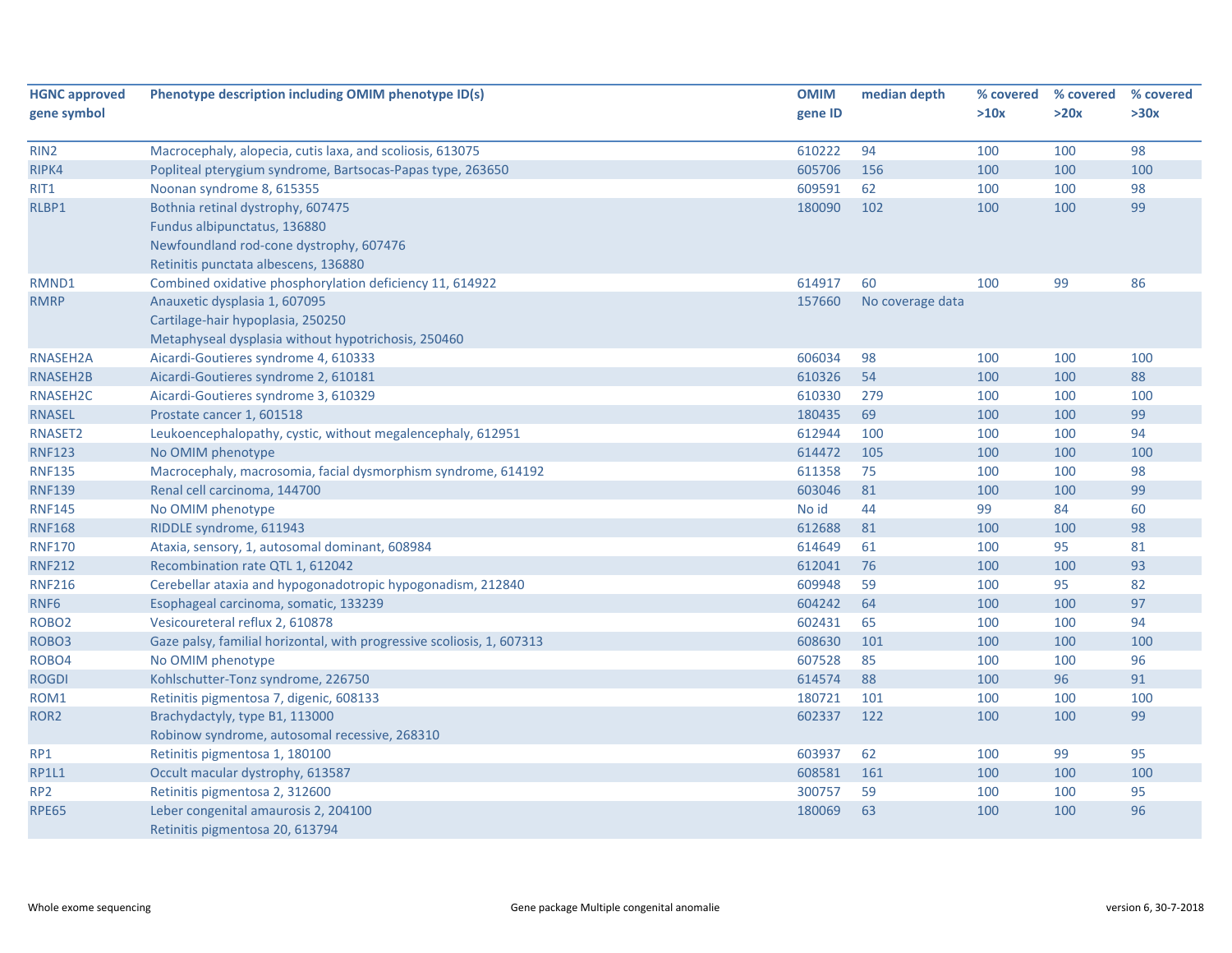| <b>HGNC approved</b><br>gene symbol | Phenotype description including OMIM phenotype ID(s)                                                                                                                                                                                                                    | <b>OMIM</b><br>gene ID | median depth | % covered<br>>10x | % covered<br>>20x | % covered<br>>30x |
|-------------------------------------|-------------------------------------------------------------------------------------------------------------------------------------------------------------------------------------------------------------------------------------------------------------------------|------------------------|--------------|-------------------|-------------------|-------------------|
| <b>RPGR</b>                         | Cone-rod dystrophy, X-linked, 1, 304020, X-linked<br>Macular degeneration, X-linked atrophic, 300834<br>Retinitis pigmentosa 3, 300029<br>Retinitis pigmentosa, X-linked, and sinorespiratory infections, with or without deafness, 300455                              | 312610                 | 33           | 79                | 67                | 53                |
| <b>RPGRIP1</b>                      | Cone-rod dystrophy 13, 608194<br>Leber congenital amaurosis 6, 613826                                                                                                                                                                                                   | 605446                 | 76           | 100               | 99                | 93                |
| <b>RPGRIP1L</b>                     | COACH syndrome, 216360<br>Joubert syndrome 7, 611560<br>Meckel syndrome 5, 611561                                                                                                                                                                                       | 610937                 | 52           | 98                | 94                | 81                |
| <b>RPIA</b>                         | ?Ribose 5-phosphate isomerase deficiency, 608611                                                                                                                                                                                                                        | 180430                 | 70           | 100               | 100               | 96                |
| <b>RPL11</b>                        | Diamond-Blackfan anemia 7, 612562                                                                                                                                                                                                                                       | 604175                 | 78           | 100               | 100               | 100               |
| RPL35A                              | Diamond-Blackfan anemia 5, 612528                                                                                                                                                                                                                                       | 180468                 | 89           | 100               | 100               | 100               |
| RPL5                                | Diamond-Blackfan anemia 6, 612561                                                                                                                                                                                                                                       | 603634                 | 56           | 99                | 94                | 85                |
| <b>RPS10</b>                        | Diamond-Blackfan anemia 9, 613308                                                                                                                                                                                                                                       | 603632                 | 56           | 100               | 100               | 94                |
| <b>RPS14</b>                        | Macrocytic anemia, refractory, due to 5q deletion, somatic, 153550                                                                                                                                                                                                      | 130620                 | 146          | 100               | 100               | 100               |
| <b>RPS17</b>                        | Diamond-Blackfan anemia 4, 612527                                                                                                                                                                                                                                       | 180472                 | 113          | 100               | 100               | 100               |
| <b>RPS19</b>                        | Diamond-Blackfan anemia 1, 105650                                                                                                                                                                                                                                       | 603474                 | 115          | 100               | 100               | 98                |
| <b>RPS24</b>                        | Diamond-blackfan anemia 3, 610629                                                                                                                                                                                                                                       | 602412                 | 102          | 100               | 100               | 100               |
| <b>RPS26</b>                        | Diamond-Blackfan anemia 10, 613309                                                                                                                                                                                                                                      | 603701                 | 77           | 100               | 100               | 100               |
| RPS6KA3                             | Coffin-Lowry syndrome, 303600<br>Mental retardation, X-linked 19, 300844                                                                                                                                                                                                | 300075                 | 40           | 99                | 85                | 58                |
| RPS7                                | Diamond-Blackfan anemia 8, 612563                                                                                                                                                                                                                                       | 603658                 | 53           | 100               | 99                | 83                |
| <b>RPSA</b>                         | Asplenia, isolated congenital, 271400                                                                                                                                                                                                                                   | 150370                 | 83           | 100               | 100               | 100               |
| RRAS2                               | Ovarian carcinoma                                                                                                                                                                                                                                                       | 600098                 | 57           | 100               | 98                | 80                |
| RRM2B                               | Mitochondrial DNA depletion syndrome 8A (encephalomyopathic type with renal tubulopathy), 612075<br>Mitochondrial DNA depletion syndrome 8B (MNGIE type), 612075<br>Progressive external ophthalmoplegia with mitochondrial DNA deletions, autosomal dominant 5, 613077 | 604712                 | 79           | 100               | 100               | 98                |
| RS1                                 | Retinoschisis, 312700                                                                                                                                                                                                                                                   | 300839                 | 38           | 100               | 96                | 65                |
| RSPH1                               | Ciliary dyskinesia, primary, 24, 615481                                                                                                                                                                                                                                 | 609314                 | 65           | 100               | 99                | 90                |
| RSPH4A                              | Ciliary dyskinesia, primary, 11, 612649                                                                                                                                                                                                                                 | 612647                 | 90           | 100               | 100               | 99                |
| RSPH9                               | Ciliary dyskinesia, primary, 12, 612650                                                                                                                                                                                                                                 | 612648                 | 121          | 100               | 100               | 100               |
| RSPO1                               | Palmoplantar hyperkeratosis and true hermaphroditism, 610644<br>Palmoplantar hyperkeratosis with squamous cell carcinoma of skin and sex reversal, 610644                                                                                                               | 609595                 | 86           | 100               | 100               | 100               |
| RSPO4                               | Anonychia congenita, 206800                                                                                                                                                                                                                                             | 610573                 | 117          | 100               | 100               | 100               |
| RTEL1                               | Dyskeratosis congenita, autosomal dominant 4, 615190<br>Dyskeratosis congenita, autosomal recessive 5, 615190                                                                                                                                                           | 608833                 | 132          | 100               | 100               | 99                |
|                                     | Pulmonary fibrosis and/or bone marrow failure, telomere-related, 3, 616373                                                                                                                                                                                              |                        |              |                   |                   |                   |
| RTN <sub>2</sub>                    | Spastic paraplegia 12, autosomal dominant, 604805                                                                                                                                                                                                                       | 603183                 | 133          | 100               | 100               | 100               |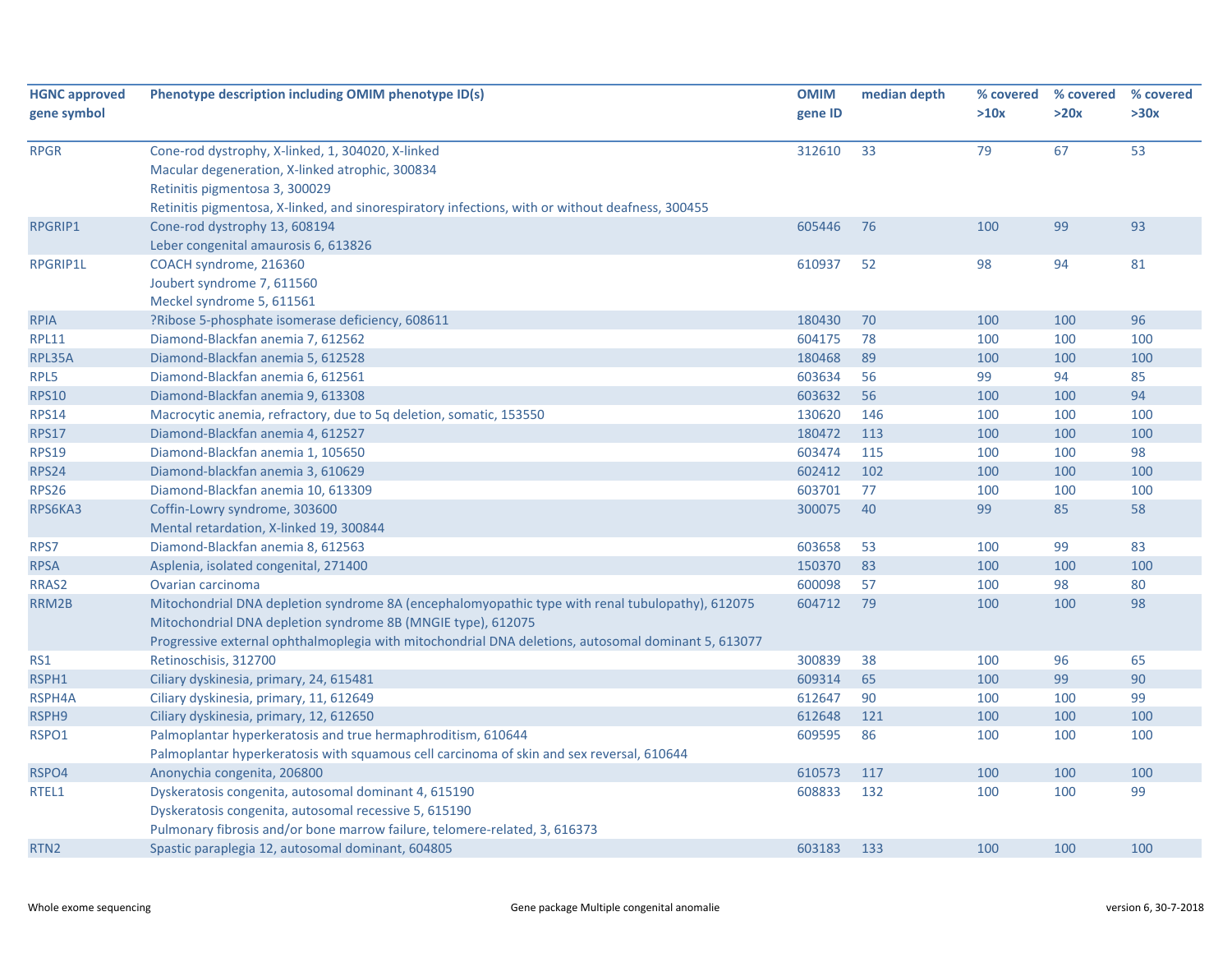| <b>HGNC approved</b> | Phenotype description including OMIM phenotype ID(s)                                  | <b>OMIM</b> | median depth | % covered | % covered | % covered |
|----------------------|---------------------------------------------------------------------------------------|-------------|--------------|-----------|-----------|-----------|
| gene symbol          |                                                                                       | gene ID     |              | >10x      | >20x      | >30x      |
|                      |                                                                                       |             |              |           |           | 88        |
| <b>RTTN</b>          | Microcephaly, short stature, and polymicrogyria with seizures, 614833                 | 610436      | 59           | 100       | 98        |           |
| RUNX1                | Leukemia, acute myeloid, 601626                                                       | 151385      | 80           | 100       | 100       | 93        |
|                      | Platelet disorder, familial, with associated myeloid malignancy, 601399               |             |              |           |           |           |
| RUNX2                | Cleidocranial dysplasia, 119600                                                       | 600211      | 83           | 100       | 100       | 97        |
|                      | Cleidocranial dysplasia, forme fruste, dental anomalies only, 119600                  |             |              |           |           |           |
|                      | Cleidocranial dysplasia, forme fruste, with brachydactyly, 119600                     |             |              |           |           |           |
|                      | Metaphyseal dysplasia with maxillary hypoplasia with or without brachydactyly, 156510 |             |              |           |           |           |
| RXFP2                | No OMIM phenotype                                                                     | 606655      | 46           | 100       | 97        | 83        |
| RYR1                 | Central core disease, 117000                                                          | 180901      | 147          | 99        | 99        | 98        |
|                      | King-Denborough syndrome, 145600                                                      |             |              |           |           |           |
|                      | {Malignant hyperthermia susceptibility 1}, 145600                                     |             |              |           |           |           |
|                      | Minicore myopathy with external ophthalmoplegia, 255320                               |             |              |           |           |           |
|                      | Neuromuscular disease, congenital, with uniform type 1 fiber, 117000                  |             |              |           |           |           |
| RYR <sub>2</sub>     | Arrhythmogenic right ventricular dysplasia 2, 600996                                  | 180902      | 116          | 100       | 99        | 95        |
|                      | Ventricular tachycardia, catecholaminergic polymorphic, 1, 604772                     |             |              |           |           |           |
| <b>SACS</b>          | Spastic ataxia, Charlevoix-Saguenay type, 270550                                      | 604490      | 58           | 100       | 100       | 97        |
| SAG                  | Oguchi disease-1, 258100                                                              | 181031      | 87           | 100       | 100       | 93        |
|                      | Retinitis pigmentosa 47, 613758                                                       |             |              |           |           |           |
| SALL1                | Townes-Brocks branchiootorenal-like syndrome, 107480                                  | 602218      | 113          | 100       | 100       | 99        |
|                      | Townes-Brocks syndrome 1, 107480                                                      |             |              |           |           |           |
| SALL4                | Duane-radial ray syndrome, 607323                                                     | 607343      | 149          | 100       | 100       | 97        |
|                      | IVIC syndrome, 147750                                                                 |             |              |           |           |           |
| SAMD9                | MIRAGE syndrome, 617053                                                               | 610456      | 59           | 100       | 100       | 99        |
|                      | Tumoral calcinosis, familial, normophosphatemic, 610455                               |             |              |           |           |           |
| SAMHD1               | Aicardi-Goutieres syndrome 5, 612952                                                  | 606754      | 58           | 100       | 97        | 80        |
|                      | ?Chilblain lupus 2, 614415                                                            |             |              |           |           |           |
| SAR1B                | Chylomicron retention disease, 246700                                                 | 607690      | 67           | 100       | 100       | 93        |
| SARS2                | Hyperuricemia, pulmonary hypertension, renal failure, and alkalosis, 613845           | 612804      | 83           | 100       | 100       | 99        |
| SART3                | No OMIM phenotype                                                                     | 611684      | 90           | 100       | 100       | 94        |
| SAT1                 | No OMIM phenotype                                                                     | 313020      | 61           | 100       | 100       | 97        |
| SATB <sub>2</sub>    | Glass syndrome, 612313                                                                | 608148      | 86           | 100       | 100       | 95        |
| <b>SBDS</b>          | {Aplastic anemia, susceptibility to}, 609135                                          | 607444      | 72           | 100       | 100       | 98        |
|                      | Shwachman-Diamond syndrome, 260400                                                    |             |              |           |           |           |
| SBF <sub>2</sub>     | Charcot-Marie-Tooth disease, type 4B2, 604563                                         | 607697      | 62           | 100       | 99        | 91        |
| SC5D                 | Lathosterolosis, 607330                                                               | 602286      | 70           | 100       | 100       | 98        |
| SCARB2               | Epilepsy, progressive myoclonic 4, with or without renal failure, 254900              | 602257      | 78           | 100       | 99        | 93        |
| SCARF2               | Van den Ende-Gupta syndrome, 600920                                                   | 613619      | 106          | 100       | 99        | 98        |
| SCN10A               | Episodic pain syndrome, familial, 2, 615551                                           | 604427      | 98           | 100       | 100       | 97        |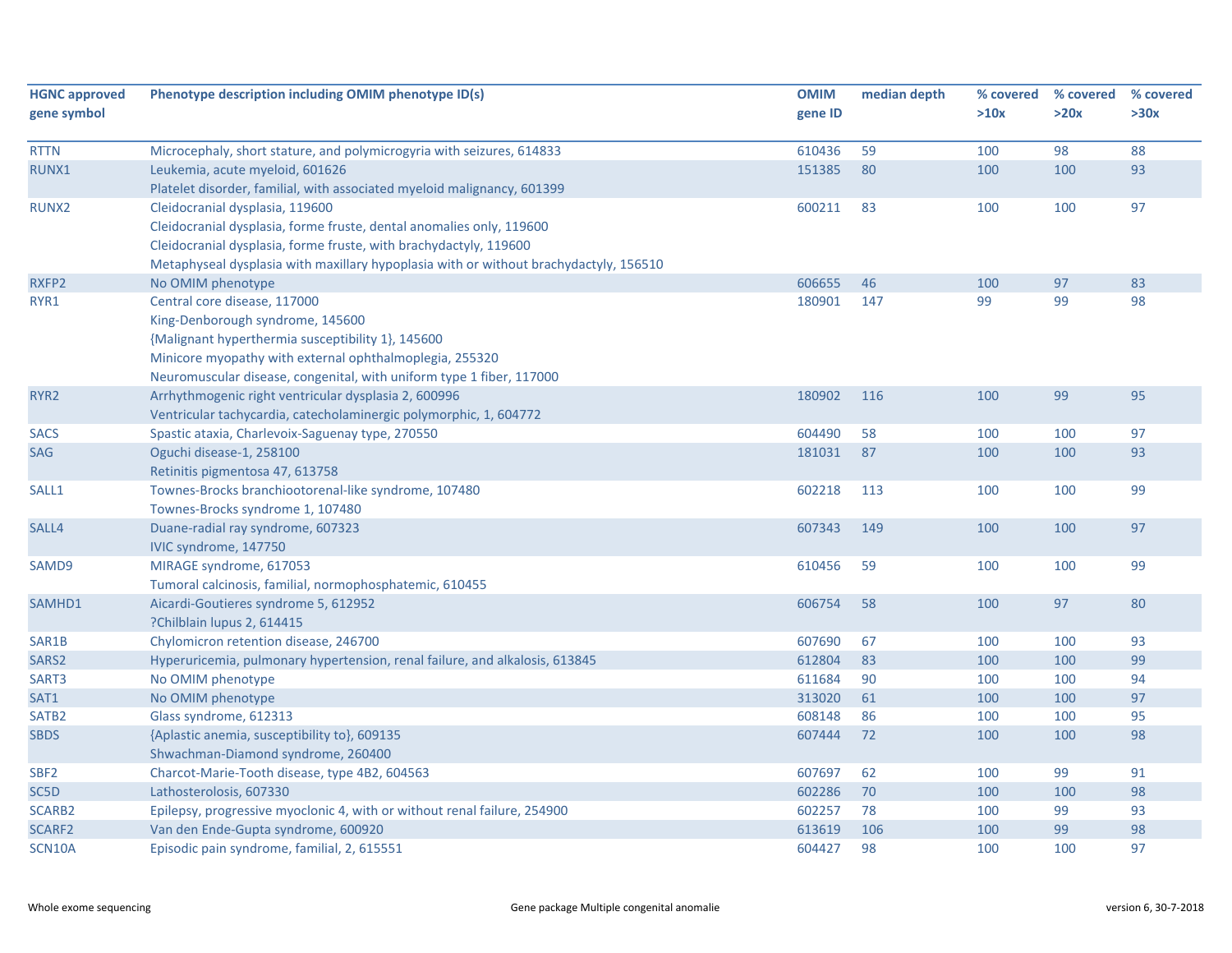| <b>HGNC approved</b><br>gene symbol | Phenotype description including OMIM phenotype ID(s)                                                                                                                                                                                                                                                                                                                            | <b>OMIM</b><br>gene ID | median depth | % covered<br>>10x | % covered<br>>20x | % covered<br>>30x |
|-------------------------------------|---------------------------------------------------------------------------------------------------------------------------------------------------------------------------------------------------------------------------------------------------------------------------------------------------------------------------------------------------------------------------------|------------------------|--------------|-------------------|-------------------|-------------------|
| <b>SCN11A</b>                       | Episodic pain syndrome, familial, 3, 615552                                                                                                                                                                                                                                                                                                                                     | 604385                 | 77           | 100               | 99                | 95                |
|                                     | Neuropathy, hereditary sensory and autonomic, type VII, 615548                                                                                                                                                                                                                                                                                                                  |                        |              |                   |                   |                   |
| SCN1A                               | Epilepsy, generalized, with febrile seizures plus, type 2, 604403<br>Epileptic encephalopathy, early infantile, 6 (Dravet syndrome), 607208<br>Febrile seizures, familial, 3A, 604403<br>Migraine, familial hemiplegic, 3, 609634                                                                                                                                               | 182389                 | 76           | 100               | 100               | 96                |
| SCN1B                               | Atrial fibrillation, familial, 13, 615377<br>Brugada syndrome 5, 612838<br>Cardiac conduction defect, nonspecific, 612838<br>Epilepsy, generalized, with febrile seizures plus, type 1, 604233<br>Epileptic encephalopathy, early infantile, 52, 617350                                                                                                                         | 600235                 | 165          | 100               | 100               | 94                |
| SCN <sub>2</sub> A                  | Epileptic encephalopathy, early infantile, 11, 613721<br>Seizures, benign familial infantile, 3, 607745                                                                                                                                                                                                                                                                         | 182390                 | 80           | 100               | 100               | 95                |
| SCN <sub>2B</sub>                   | Atrial fibrillation, familial, 14, 615378                                                                                                                                                                                                                                                                                                                                       | 601327                 | 100          | 100               | 100               | 100               |
| SCN3B                               | Atrial fibrillation, familial, 16, 613120<br>Brugada syndrome 7, 613120                                                                                                                                                                                                                                                                                                         | 608214                 | 80           | 100               | 100               | 100               |
| SCN4A                               | Hyperkalemic periodic paralysis, type 2, 170500<br>Hypokalemic periodic paralysis, type 2, 613345<br>Myasthenic syndrome, congenital, 16, 614198<br>Myotonia congenita, atypical, acetazolamide-responsive, 608390<br>Paramyotonia congenita, 168300                                                                                                                            | 603967                 | 137          | 100               | 100               | 100               |
| SCN4B                               | Atrial fibrillation, familial, 17, 611819<br>Long QT syndrome-10, 611819                                                                                                                                                                                                                                                                                                        | 608256                 | 109          | 100               | 100               | 100               |
| SCN5A                               | Atrial fibrillation, familial, 10, 614022<br>Brugada syndrome 1, 601144<br>Cardiomyopathy, dilated, 1E, 601154<br>Heart block, nonprogressive, 113900<br>Heart block, progressive, type IA, 113900<br>Long QT syndrome-3, 603830<br>Sick sinus syndrome 1, 608567<br>{Sudden infant death syndrome, susceptibility to}, 272120<br>Ventricular fibrillation, familial, 1, 603829 | 600163                 | 187          | 100               | 100               | 100               |
| SCN8A                               | ?Cognitive impairment with or without cerebellar ataxia, 614306<br>Epileptic encephalopathy, early infantile, 13, 614558<br>Seizures, benign familial infantile, 5, 617080                                                                                                                                                                                                      | 600702                 | 96           | 100               | 100               | 96                |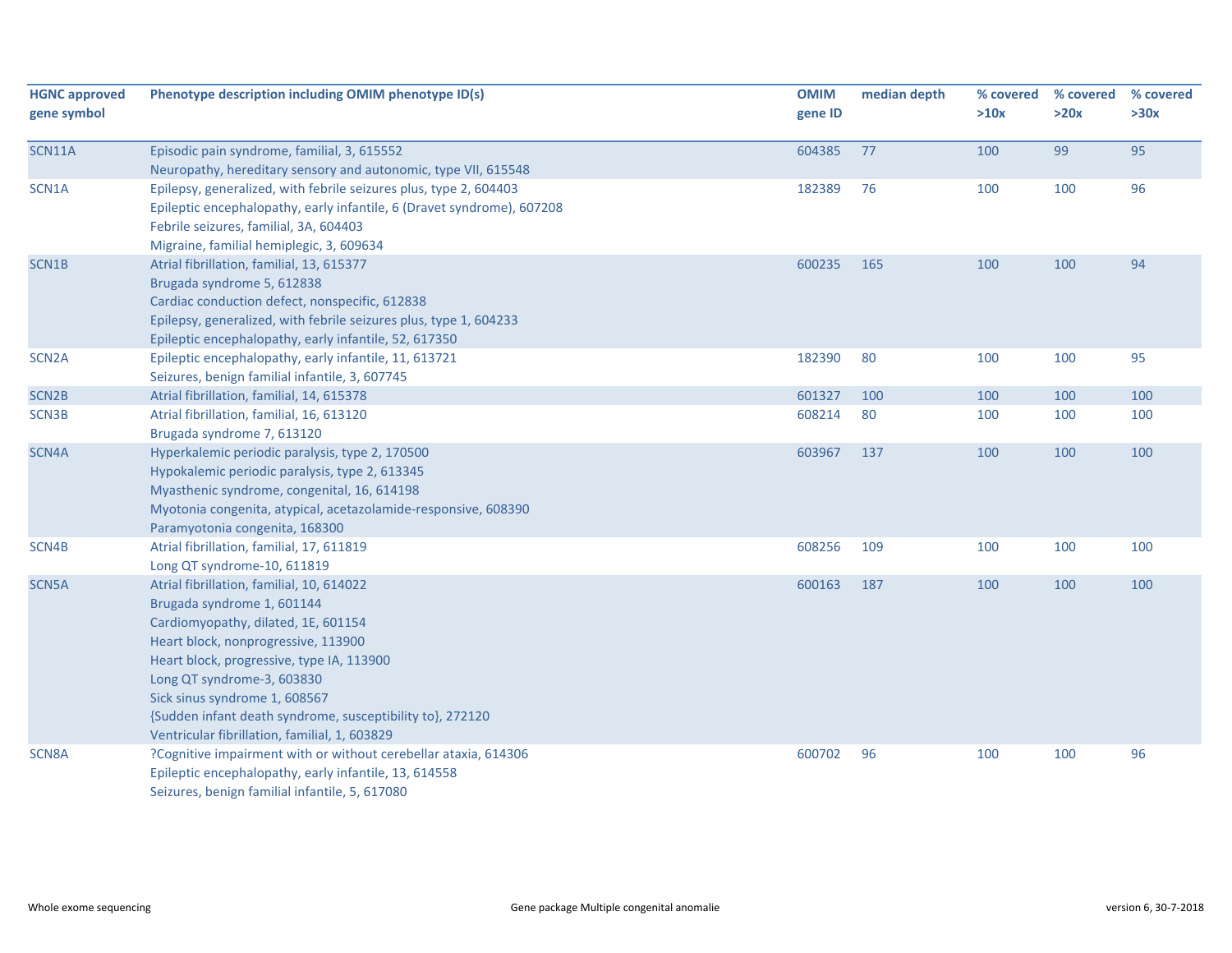| <b>HGNC approved</b><br>gene symbol | Phenotype description including OMIM phenotype ID(s)                                                                                                                                                                                                                                                                                                       | <b>OMIM</b><br>gene ID | median depth | % covered<br>>10x | % covered<br>>20x | % covered<br>>30x |
|-------------------------------------|------------------------------------------------------------------------------------------------------------------------------------------------------------------------------------------------------------------------------------------------------------------------------------------------------------------------------------------------------------|------------------------|--------------|-------------------|-------------------|-------------------|
| SCN9A                               | {Dravet syndrome, modifier of}, 607208<br>Epilepsy, generalized, with febrile seizures plus, type 7, 613863<br>Erythermalgia, primary, 133020<br>Febrile seizures, familial, 3B, 613863<br>HSAN2D, autosomal recessive, 243000<br>Insensitivity to pain, congenital, 243000<br>Paroxysmal extreme pain disorder,, 167400<br>Small fiber neuropathy, 133020 | 603415                 | 71           | 100               | 99                | 95                |
| SCNN1A                              | Bronchiectasis with or without elevated sweat chloride 2, 613021<br>Pseudohypoaldosteronism, type I, 264350                                                                                                                                                                                                                                                | 600228                 | 105          | 100               | 100               | 96                |
| SCNN1B                              | Bronchiectasis with or without elevated sweat chloride 1, 211400<br>Liddle syndrome, 177200<br>Pseudohypoaldosteronism, type I, 264350                                                                                                                                                                                                                     | 600760                 | 99           | 100               | 100               | 97                |
| SCNN1G                              | Bronchiectasis with or without elevated sweat chloride 3, 613071<br>Liddle syndrome, 177200<br>Pseudohypoaldosteronism, type I, 264350                                                                                                                                                                                                                     | 600761                 | 104          | 100               | 99                | 97                |
| SCO <sub>1</sub>                    | Mitochondrial complex IV deficiency, 220110                                                                                                                                                                                                                                                                                                                | 603644                 | 97           | 100               | 100               | 97                |
| SCO <sub>2</sub>                    | Cardioencephalomyopathy, fatal infantile, due to cytochrome c oxidase deficiency 1, 604377<br>Myopia 6, 608908                                                                                                                                                                                                                                             | 604272                 | 126          | 100               | 100               | 100               |
| SCP <sub>2</sub>                    | ?Leukoencephalopathy with dystonia and motor neuropathy, 613724                                                                                                                                                                                                                                                                                            | 184755                 | 47           | 100               | 99                | 87                |
| SDCCAG8                             | Bardet-Biedl syndrome 16, 615993<br>Senior-Loken syndrome 7, 613615                                                                                                                                                                                                                                                                                        | 613524                 | 78           | 100               | 99                | 90                |
| <b>SDHA</b>                         | Cardiomyopathy, dilated, 1GG, 613642<br>Leigh syndrome, 256000<br>Mitochondrial respiratory chain complex II deficiency, 252011<br>Paragangliomas 5, 614165                                                                                                                                                                                                | 600857                 | 128          | 100               | 97                | 90                |
| SDHAF1                              | Mitochondrial complex II deficiency, 252011                                                                                                                                                                                                                                                                                                                | 612848                 | 83           | 100               | 100               | 100               |
| SDHAF2                              | Paragangliomas 2, 601650                                                                                                                                                                                                                                                                                                                                   | 613019                 | 122          | 100               | 100               | 98                |
| <b>SDHB</b>                         | Cowden syndrome 2, 612359<br>Gastrointestinal stromal tumor, 606764<br>Paraganglioma and gastric stromal sarcoma, 606864<br>Paragangliomas 4, 115310<br>Pheochromocytoma, 171300                                                                                                                                                                           | 185470                 | 138          | 100               | 100               | 100               |
| <b>SDHC</b>                         | Gastrointestinal stromal tumor, 606764<br>Paraganglioma and gastric stromal sarcoma, 606864<br>Paragangliomas 3, 605373                                                                                                                                                                                                                                    | 602413                 | 162          | 100               | 100               | 100               |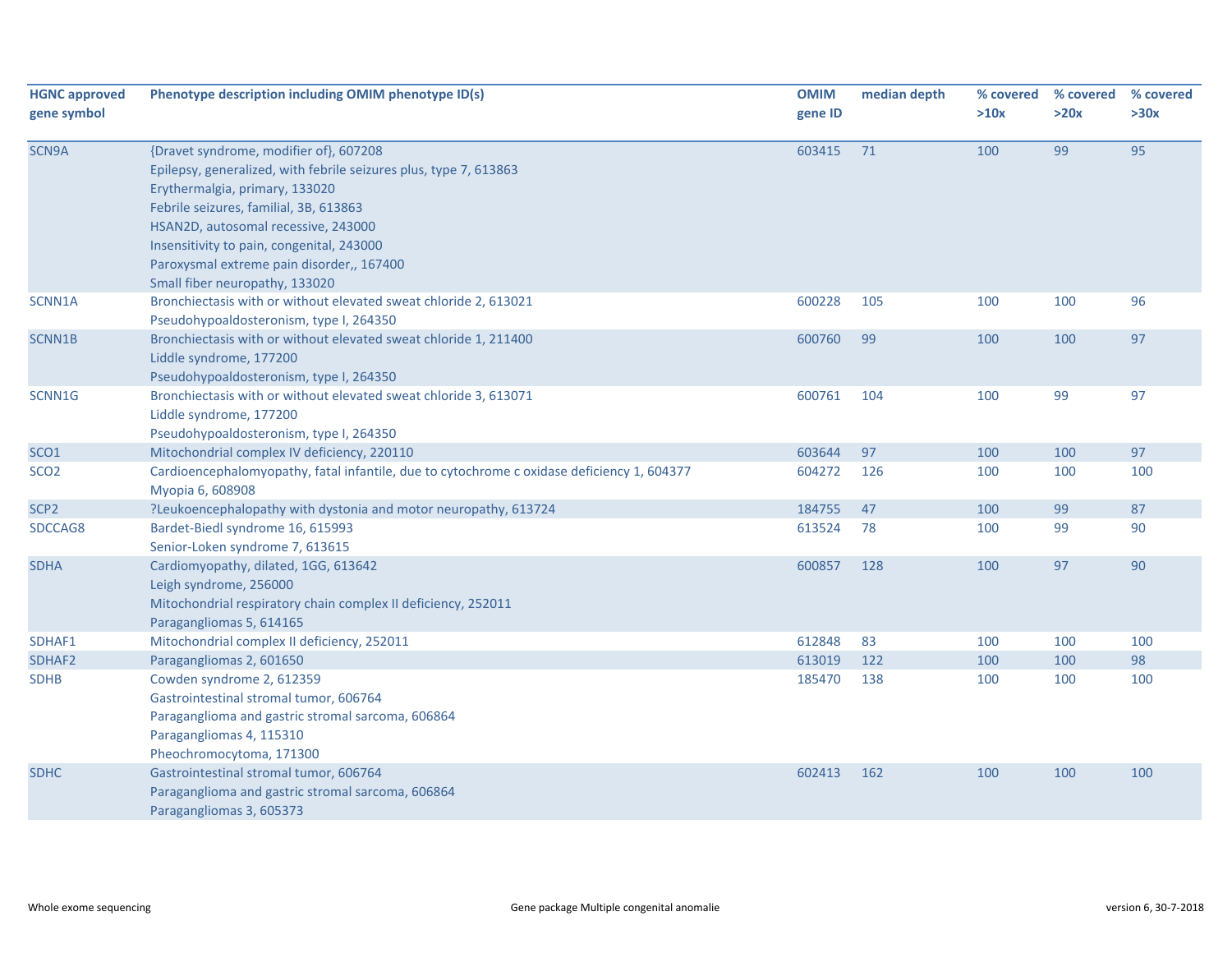| <b>HGNC approved</b><br>gene symbol | Phenotype description including OMIM phenotype ID(s)                                                                                                                                                                                                                                      | <b>OMIM</b><br>gene ID | median depth | % covered<br>>10x | % covered<br>>20x | % covered<br>>30x |
|-------------------------------------|-------------------------------------------------------------------------------------------------------------------------------------------------------------------------------------------------------------------------------------------------------------------------------------------|------------------------|--------------|-------------------|-------------------|-------------------|
| <b>SDHD</b>                         | Carcinoid tumors, intestinal, 114900<br>Cowden syndrome 3, 615106<br>Merkel cell carcinoma, somatic<br>Mitochondrial complex II deficiency, 252011<br>Paraganglioma and gastric stromal sarcoma, 606864<br>Paragangliomas 1, with or without deafness, 168000<br>Pheochromocytoma, 171300 | 602690                 | 155          | 100               | 100               | 100               |
| SEC23A                              | Craniolenticulosutural dysplasia, 607812                                                                                                                                                                                                                                                  | 610511                 | 52           | 100               | 97                | 85                |
| SEC23B                              | Cowden syndrome 7, 616858<br>Dyserythropoietic anemia, congenital, type II, 224100                                                                                                                                                                                                        | 610512                 | 62           | 100               | 99                | 91                |
| <b>SEC63</b>                        | Polycystic liver disease 2, 617004                                                                                                                                                                                                                                                        | 608648                 | 47           | 100               | 97                | 78                |
| SECISBP2                            | Thyroid hormone metabolism, abnormal, 609698                                                                                                                                                                                                                                              | 607693                 | 78           | 100               | 99                | 93                |
| <b>SELENON</b>                      | Muscular dystrophy, rigid spine, 1, 602771<br>Myopathy, congenital, with fiber-type disproportion, 255310                                                                                                                                                                                 | 606210                 | 121          | 90                | 90                | 90                |
| SEMA3E                              | ?CHARGE syndrome, 214800                                                                                                                                                                                                                                                                  | 608166                 | 53           | 100               | 99                | 87                |
| SEMA4A                              | Cone-rod dystrophy 10, 610283<br>Retinitis pigmentosa 35, 610282                                                                                                                                                                                                                          | 607292                 | 102          | 100               | 100               | 100               |
| <b>SEPSECS</b>                      | Pontocerebellar hypoplasia type 2D, 613811                                                                                                                                                                                                                                                | 613009                 | 65           | 100               | 99                | 91                |
| <b>SEPT12</b>                       | Spermatogenic failure 10, 614822                                                                                                                                                                                                                                                          | 611562                 | 75           | 100               | 100               | 96                |
| SEPT9                               | Amyotrophy, hereditary neuralgic, 162100<br>Leukemia, acute myeloid, therapy-related<br>Ovarian carcinoma                                                                                                                                                                                 | 604061                 | 111          | 100               | 100               | 100               |
| SERAC1                              | 3-methylglutaconic aciduria with deafness, encephalopathy, and Leigh-like syndrome, 614739                                                                                                                                                                                                | 614725                 | 56           | 100               | 95                | 79                |
| SERPINA1                            | Emphysema due to AAT deficiency, 613490<br>Emphysema-cirrhosis, due to AAT deficiency, 613490<br>Hemorrhagic diathesis due to antithrombin Pittsburgh, 613490<br>{Pulmonary disease, chronic obstructive, susceptibility to}, 606963                                                      | 107400                 | 79           | 100               | 100               | 99                |
| <b>SERPINA3</b>                     | Alpha-1-antichymotrypsin deficiency<br>Cerebrovascular disease, occlusive                                                                                                                                                                                                                 | 107280                 | 92           | 100               | 100               | 99                |
| SERPINA6                            | Corticosteroid-binding globulin deficiency, 611489                                                                                                                                                                                                                                        | 122500                 | 94           | 100               | 100               | 100               |
| <b>SERPINA7</b>                     | [Thyroxine-binding globulin QTL], 300932                                                                                                                                                                                                                                                  | 314200                 | 41           | 100               | 96                | 79                |
| SERPINB6                            | ?Deafness, autosomal recessive 91, 613453                                                                                                                                                                                                                                                 | 173321                 | 82           | 100               | 100               | 94                |
| <b>SERPINB7</b>                     | Palmoplantar keratoderma, Nagashima type, 615598                                                                                                                                                                                                                                          | 603357                 | 58           | 100               | 100               | 93                |
| SERPINC1                            | Thrombophilia due to antithrombin III deficiency, 613118                                                                                                                                                                                                                                  | 107300                 | 90           | 100               | 100               | 97                |
| SERPIND1                            | Thrombophilia due to heparin cofactor II deficiency, 612356                                                                                                                                                                                                                               | 142360                 | 63           | 100               | 100               | 97                |
| SERPINE1                            | Plasminogen activator inhibitor-1 deficiency, 613329<br>{Transcription of plasminogen activator inhibitor, modulator of}                                                                                                                                                                  | 173360                 | 123          | 100               | 100               | 100               |
| SERPINF1                            | Osteogenesis imperfecta, type VI, 613982                                                                                                                                                                                                                                                  | 172860                 | 99           | 100               | 98                | 94                |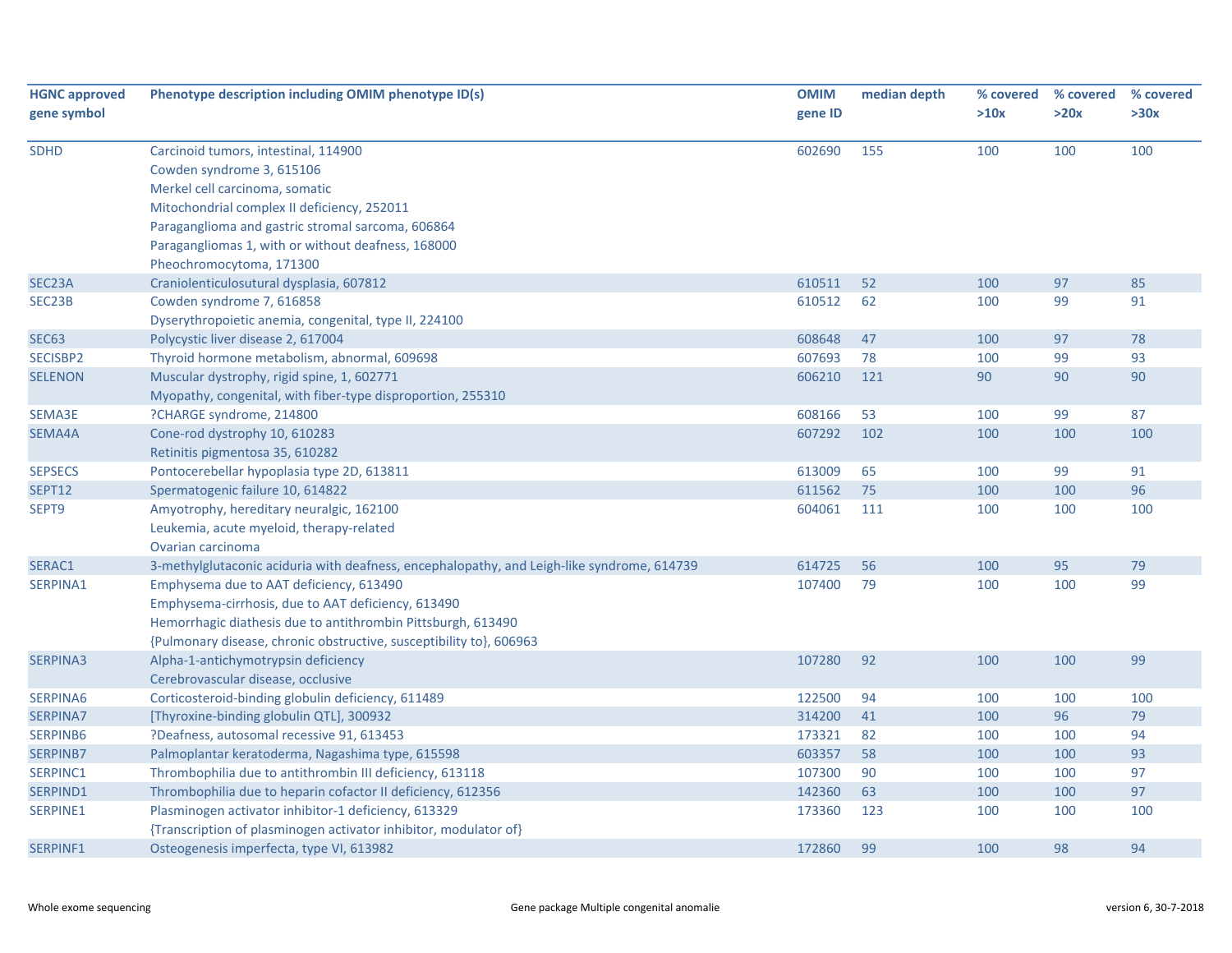| <b>HGNC approved</b> | Phenotype description including OMIM phenotype ID(s)                    | <b>OMIM</b> | median depth | % covered | % covered | % covered |
|----------------------|-------------------------------------------------------------------------|-------------|--------------|-----------|-----------|-----------|
| gene symbol          |                                                                         | gene ID     |              | >10x      | >20x      | >30x      |
|                      |                                                                         |             |              |           |           |           |
| SERPINF2             | Alpha-2-plasmin inhibitor deficiency, 262850                            | 613168      | 147          | 100       | 100       | 98        |
| SERPING1             | Angioedema, hereditary, types I and II, 106100                          | 606860      | 105          | 100       | 100       | 98        |
|                      | Complement component 4, partial deficiency of, 120790                   |             |              |           |           |           |
| SERPINH1             | Osteogenesis imperfecta, type X, 613848                                 | 600943      | 142          | 100       | 100       | 100       |
|                      | {Preterm premature rupture of the membranes, susceptibility to}, 610504 |             |              |           |           |           |
| SERPINI1             | Encephalopathy, familial, with neuroserpin inclusion bodies, 604218     | 602445      | 63           | 100       | 100       | 94        |
| SETBP1               | Mental retardation, autosomal dominant 29, 616078                       | 611060      | 87           | 99        | 98        | 97        |
|                      | Schinzel-Giedion midface retraction syndrome, 269150                    |             |              |           |           |           |
| SETD1A               | No OMIM phenotype                                                       | 611052      | 113          | 100       | 98        | 96        |
| SETD5                | Mental retardation, autosomal dominant 23, 615761                       | 615743      | 71           | 100       | 100       | 96        |
| <b>SETX</b>          | Amyotrophic lateral sclerosis 4, juvenile, 602433                       | 608465      | 60           | 100       | 99        | 94        |
|                      | Spinocerebellar ataxia, autosomal recessive 1, 606002                   |             |              |           |           |           |
| SF3B1                | Myelodysplastic syndrome, somatic, 614286                               | 605590      | 62           | 100       | 99        | 90        |
| SF3B4                | Acrofacial dysostosis 1, Nager type, 154400                             | 605593      | 78           | 100       | 100       | 97        |
| SFTPA2               | Pulmonary fibrosis, idiopathic, 178500                                  | 178642      | 209          | 100       | 100       | 100       |
| <b>SFTPB</b>         | Surfactant metabolism dysfunction, pulmonary, 1, 265120                 | 178640      | 82           | 100       | 100       | 100       |
| <b>SFTPC</b>         | Surfactant metabolism dysfunction, pulmonary, 2, 610913                 | 178620      | 94           | 100       | 100       | 100       |
| SFXN4                | Combined oxidative phosphorylation deficiency 18, 615578                | 615564      | 66           | 100       | 100       | 96        |
| <b>SGCA</b>          | Muscular dystrophy, limb-girdle, type 2D, 608099                        | 600119      | 143          | 100       | 97        | 96        |
| <b>SGCB</b>          | Muscular dystrophy, limb-girdle, type 2E, 604286                        | 600900      | 49           | 100       | 95        | 83        |
| <b>SGCD</b>          | Cardiomyopathy, dilated, 1L, 606685                                     | 601411      | 50           | 100       | 100       | 91        |
|                      | Muscular dystrophy, limb-girdle, type 2F, 601287                        |             |              |           |           |           |
| <b>SGCE</b>          | Dystonia-11, myoclonic, 159900                                          | 604149      | 71           | 100       | 100       | 90        |
| <b>SGCG</b>          | Muscular dystrophy, limb-girdle, type 2C, 253700                        | 608896      | 66           | 100       | 100       | 93        |
| <b>SGSH</b>          | Mucopolysaccharidosis type IIIA (Sanfilippo A), 252900                  | 605270      | 102          | 100       | 95        | 89        |
| <b>SH2B3</b>         | Erythrocytosis, somatic, 133100                                         | 605093      | 109          | 100       | 100       | 100       |
|                      | Myelofibrosis, somatic, 254450                                          |             |              |           |           |           |
|                      | Thrombocythemia, somatic, 187950                                        |             |              |           |           |           |
| SH2D1A               | Lymphoproliferative syndrome, X-linked, 1, 308240                       | 300490      | 51           | 100       | 94        | 81        |
| SH3BP2               | Cherubism, 118400                                                       | 602104      | 113          | 91        | 91        | 91        |
| SH3PXD2B             | Frank-ter Haar syndrome, 249420                                         | 613293      | 116          | 100       | 100       | 98        |
| SH3TC2               | Charcot-Marie-Tooth disease, type 4C, 601596                            | 608206      | 80           | 100       | 100       | 97        |
|                      | Mononeuropathy of the median nerve, mild, 613353                        |             |              |           |           |           |
| SHANK3               | Phelan-McDermid syndrome, 606232                                        | 606230      | 106          | 98        | 91        | 84        |
|                      | {Schizophrenia 15}, 613950                                              |             |              |           |           |           |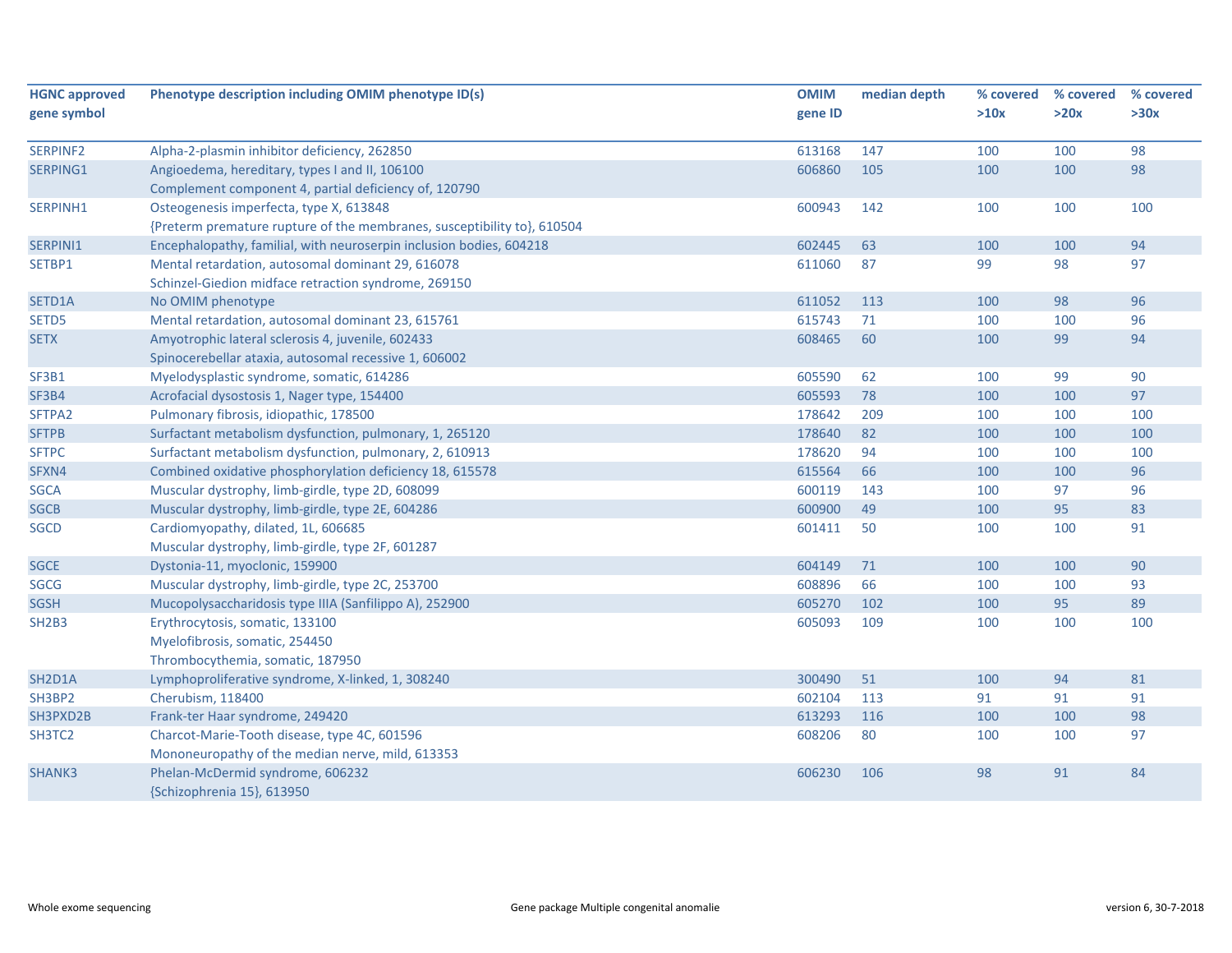| <b>HGNC approved</b><br>gene symbol | Phenotype description including OMIM phenotype ID(s)                                                                                                     | <b>OMIM</b><br>gene ID | median depth | % covered<br>>10x | % covered<br>>20x | % covered<br>>30x |
|-------------------------------------|----------------------------------------------------------------------------------------------------------------------------------------------------------|------------------------|--------------|-------------------|-------------------|-------------------|
| <b>SHH</b>                          | Holoprosencephaly 3, 142945<br>Microphthalmia with coloboma 5, 611638<br>Schizencephaly, 269160<br>Single median maxillary central incisor, 147250       | 600725                 | 116          | 100               | 100               | 99                |
| SHOC <sub>2</sub>                   | Noonan-like syndrome with loose anagen hair, 607721                                                                                                      | 602775                 | 51           | 100               | 98                | 89                |
| <b>SHOX</b>                         | Langer mesomelic dysplasia, 249700<br>Leri-Weill dyschondrosteosis, 127300<br>Short stature, idiopathic familial, 300582                                 | 312865                 | 62           | 100               | 100               | 93                |
| SHROOM4                             | Stocco dos Santos X-linked mental retardation syndrome, 300434                                                                                           | 300579                 | 57           | 100               | 99                | 95                |
| SI                                  | Sucrase-isomaltase deficiency, congenital, 222900                                                                                                        | 609845                 | 50           | 100               | 97                | 83                |
| SIGMAR1                             | ?Amyotrophic lateral sclerosis 16, juvenile, 614373<br>?Spinal muscular atrophy, distal, autosomal recessive, 2, 605726                                  | 601978                 | 121          | 100               | 100               | 100               |
| SIL <sub>1</sub>                    | Marinesco-Sjogren syndrome, 248800                                                                                                                       | 608005                 | 94           | 100               | 100               | 99                |
| SIM1                                | Obesity, severe, 601665                                                                                                                                  | 603128                 | 92           | 100               | 100               | 99                |
| SIX1                                | Branchiootic syndrome 3, 608389<br>Deafness, autosomal dominant 23, 605192                                                                               | 601205                 | 115          | 100               | 100               | 99                |
| SIX <sub>3</sub>                    | Holoprosencephaly 2, 157170<br>Schizencephaly, 269160                                                                                                    | 603714                 | 149          | 100               | 99                | 95                |
| SIX <sub>5</sub>                    | Branchiootorenal syndrome 2, 610896                                                                                                                      | 600963                 | 76           | 100               | 96                | 88                |
| SIX <sub>6</sub>                    | Optic disc anomalies with retinal and/or macular dystrophy, 212550                                                                                       | 606326                 | 210          | 100               | 100               | 100               |
| <b>SKI</b>                          | Shprintzen-Goldberg syndrome, 182212                                                                                                                     | 164780                 | 118          | 100               | 100               | 99                |
| SKIV2L                              | Trichohepatoenteric syndrome 2, 614602                                                                                                                   | 600478                 | 116          | 100               | 100               | 99                |
| <b>SLC10A2</b>                      | Bile acid malabsorption, primary, 613291                                                                                                                 | 601295                 | 67           | 100               | 99                | 93                |
| <b>SLC11A2</b>                      | Anemia, hypochromic microcytic, with iron overload 1, 206100                                                                                             | 600523                 | 46           | 100               | 97                | 81                |
| <b>SLC12A1</b>                      | Bartter syndrome, type 1, 601678                                                                                                                         | 600839                 | 62           | 100               | 100               | 94                |
| <b>SLC12A3</b>                      | Gitelman syndrome, 263800                                                                                                                                | 600968                 | 105          | 100               | 100               | 99                |
| <b>SLC12A6</b>                      | Agenesis of the corpus callosum with peripheral neuropathy, 218000                                                                                       | 604878                 | 56           | 100               | 98                | 89                |
| <b>SLC16A1</b>                      | Erythrocyte lactate transporter defect, 245340<br>Hyperinsulinemic hypoglycemia, familial, 7, 610021<br>Monocarboxylate transporter 1 deficiency, 616095 | 600682                 | 74           | 100               | 100               | 97                |
| <b>SLC16A12</b>                     | Cataract 47, juvenile, with microcornea, 612018                                                                                                          | 611910                 | 77           | 100               | 100               | 99                |
| <b>SLC16A2</b>                      | Allan-Herndon-Dudley syndrome, 300523                                                                                                                    | 300095                 | 66           | 100               | 100               | 93                |
| <b>SLC17A5</b>                      | Salla disease, 604369<br>Sialic acid storage disorder, infantile, 269920                                                                                 | 604322                 | 73           | 100               | 100               | 94                |
| <b>SLC17A8</b>                      | Deafness, autosomal dominant 25, 605583                                                                                                                  | 607557                 | 56           | 100               | 100               | 96                |
| <b>SLC19A2</b>                      | Thiamine-responsive megaloblastic anemia syndrome, 249270                                                                                                | 603941                 | 58           | 100               | 100               | 96                |
| <b>SLC19A3</b>                      | Thiamine metabolism dysfunction syndrome 2 (biotin- or thiamine-responsive encephalopathy type 2),<br>607483                                             | 606152                 | 61           | 100               | 100               | 96                |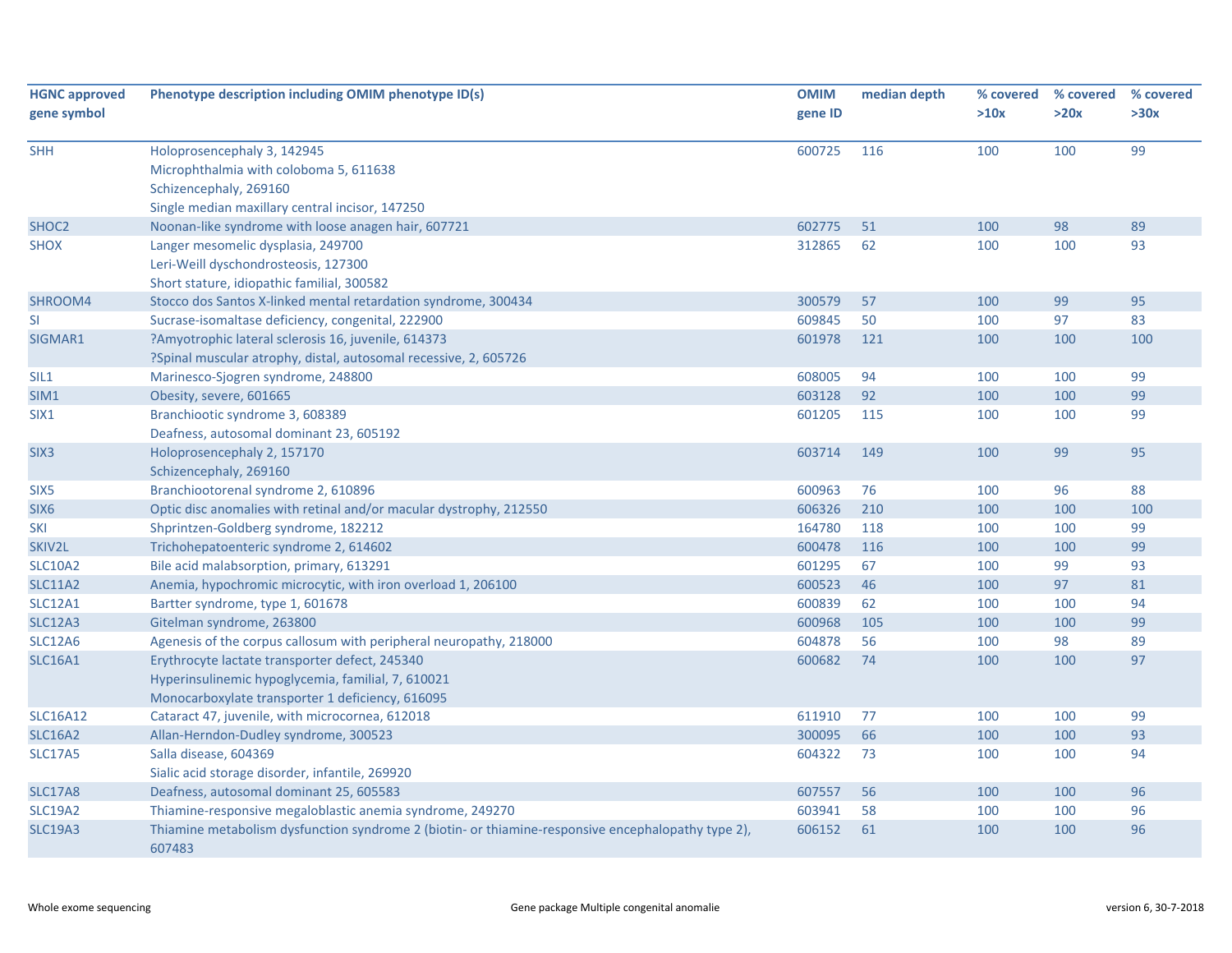| <b>HGNC approved</b>             | Phenotype description including OMIM phenotype ID(s)                                                | <b>OMIM</b> | median depth | % covered | % covered | % covered |
|----------------------------------|-----------------------------------------------------------------------------------------------------|-------------|--------------|-----------|-----------|-----------|
| gene symbol                      |                                                                                                     | gene ID     |              | >10x      | >20x      | >30x      |
| SLC1A3                           | Episodic ataxia, type 6, 612656                                                                     | 600111      | 90           | 100       | 100       | 100       |
| <b>SLC20A2</b>                   | Basal ganglia calcification, idiopathic, 1, 213600                                                  | 158378      | 90           | 100       | 99        | 92        |
| <b>SLC22A12</b>                  | Hypouricemia, renal, 220150                                                                         | 607096      | 115          | 100       | 100       | 95        |
| <b>SLC22A18</b>                  | Breast cancer, somatic, 114480                                                                      | 602631      | 104          | 100       | 100       | 99        |
|                                  | Lung cancer, somatic, 211980                                                                        |             |              |           |           |           |
|                                  | Rhabdomyosarcoma, somatic, 268210                                                                   |             |              |           |           |           |
| <b>SLC22A5</b>                   | Carnitine deficiency, systemic primary, 212140                                                      | 603377      | 97           | 100       | 100       | 99        |
| <b>SLC24A1</b>                   | Night blindness, congenital stationary (complete), 1D, autosomal recessive, 613830                  | 603617      | 87           | 100       | 100       | 98        |
| SLC <sub>24</sub> A <sub>5</sub> | Albinism, oculocutaneous, type VI, 113750                                                           | 609802      | 65           | 100       | 100       | 98        |
|                                  | [Skin/hair/eye pigmentation 4, fair/dark skin], 113750                                              |             |              |           |           |           |
| <b>SLC25A1</b>                   | Combined D-2- and L-2-hydroxyglutaric aciduria, 615182                                              | 190315      | 100          | 100       | 100       | 100       |
| <b>SLC25A12</b>                  | Epileptic encephalopathy, early infantile, 39, 612949                                               | 603667      | 79           | 100       | 100       | 96        |
| <b>SLC25A13</b>                  | Citrullinemia, adult-onset type II, 603471                                                          | 603859      | 87           | 100       | 98        | 87        |
|                                  | Citrullinemia, type II, neonatal-onset, 605814                                                      |             |              |           |           |           |
| <b>SLC25A15</b>                  | Hyperornithinemia-hyperammonemia-homocitrullinemia syndrome, 238970                                 | 603861      | 121          | 100       | 100       | 96        |
| <b>SLC25A19</b>                  | Microcephaly, Amish type, 607196                                                                    | 606521      | 99           | 100       | 100       | 99        |
|                                  | Thiamine metabolism dysfunction syndrome 4 (progressive polyneuropathy type), 613710                |             |              |           |           |           |
| <b>SLC25A20</b>                  | Carnitine-acylcarnitine translocase deficiency, 212138                                              | 613698      | 54           | 100       | 100       | 92        |
| <b>SLC25A22</b>                  | Epileptic encephalopathy, early infantile, 3, 609304                                                | 609302      | 111          | 100       | 100       | 100       |
| <b>SLC25A3</b>                   | Mitochondrial phosphate carrier deficiency, 610773                                                  | 600370      | 90           | 100       | 100       | 98        |
| <b>SLC25A38</b>                  | Anemia, sideroblastic, 2, pyridoxine-refractory, 205950                                             | 610819      | 103          | 100       | 100       | 100       |
| <b>SLC25A4</b>                   | Mitochondrial DNA depletion syndrome 12A (cardiomyopathic type) AD, 617184                          | 103220      | 96           | 100       | 100       | 100       |
|                                  | Mitochondrial DNA depletion syndrome 12B (cardiomyopathic type) AR, 615418                          |             |              |           |           |           |
|                                  | Progressive external ophthalmoplegia with mitochondrial DNA deletions, autosomal dominant 2, 609283 |             |              |           |           |           |
| <b>SLC26A2</b>                   | Achondrogenesis Ib, 600972                                                                          | 606718      | 59           | 100       | 100       | 99        |
|                                  | Atelosteogenesis, type II, 256050                                                                   |             |              |           |           |           |
|                                  | De la Chapelle dysplasia, 256050                                                                    |             |              |           |           |           |
|                                  | Diastrophic dysplasia, 222600                                                                       |             |              |           |           |           |
|                                  | Diastrophic dysplasia, broad bone-platyspondylic variant, 222600                                    |             |              |           |           |           |
|                                  | Epiphyseal dysplasia, multiple, 4, 226900                                                           |             |              |           |           |           |
| <b>SLC26A3</b>                   | Diarrhea 1, secretory chloride, congenital, 214700                                                  | 126650      | 63           | 100       | 99        | 91        |
| <b>SLC26A4</b>                   | Deafness, autosomal recessive 4, with enlarged vestibular aqueduct, 600791                          | 605646      | 60           | 100       | 99        | 87        |
|                                  | Pendred syndrome, 274600                                                                            |             |              |           |           |           |
| SLC <sub>26</sub> A <sub>5</sub> | ?Deafness, autosomal recessive 61, 613865                                                           | 604943      | 51           | 100       | 99        | 89        |
| <b>SLC26A8</b>                   | Spermatogenic failure 3, 606766                                                                     | 608480      | 54           | 100       | 98        | 87        |
| <b>SLC27A4</b>                   | Ichthyosis prematurity syndrome, 608649                                                             | 604194      | 129          | 100       | 100       | 100       |
| SLC <sub>29</sub> A <sub>3</sub> | Histiocytosis-lymphadenopathy plus syndrome, 602782                                                 | 612373      | 139          | 100       | 99        | 99        |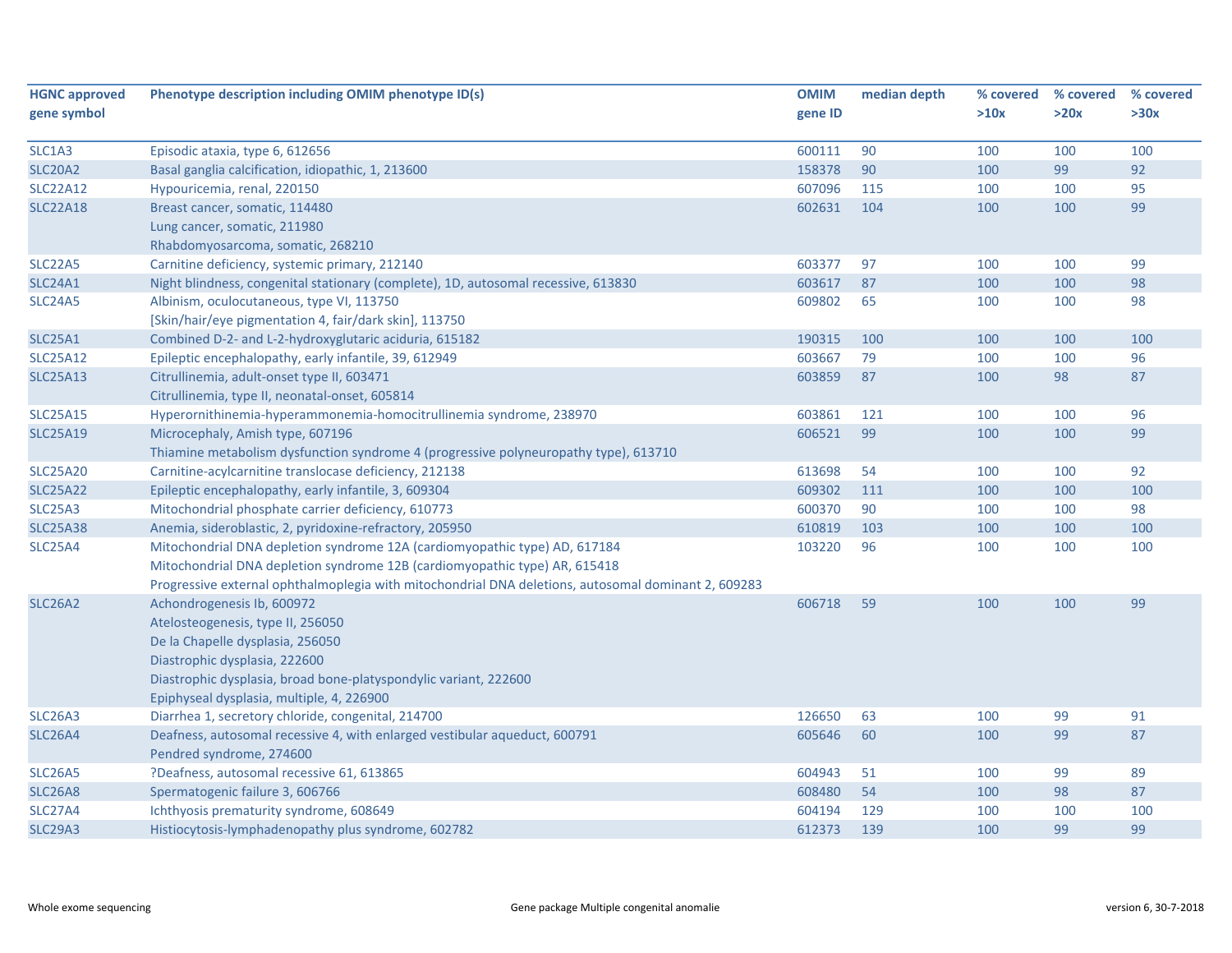| <b>HGNC approved</b>            | Phenotype description including OMIM phenotype ID(s)                                                   | <b>OMIM</b> | median depth | % covered | % covered<br>>20x | % covered<br>>30x |
|---------------------------------|--------------------------------------------------------------------------------------------------------|-------------|--------------|-----------|-------------------|-------------------|
| gene symbol                     |                                                                                                        | gene ID     |              | >10x      |                   |                   |
| SLC2A1                          | Dystonia 9, 601042                                                                                     | 138140      | 117          | 100       | 100               | 100               |
|                                 | {Epilepsy, idiopathic generalized, susceptibility to, 12}, 614847                                      |             |              |           |                   |                   |
|                                 | GLUT1 deficiency syndrome 1, infantile onset, severe, 606777                                           |             |              |           |                   |                   |
|                                 | GLUT1 deficiency syndrome 2, childhood onset, 612126                                                   |             |              |           |                   |                   |
|                                 | Stomatin-deficient cryohydrocytosis with neurologic defects, 608885                                    |             |              |           |                   |                   |
| <b>SLC2A10</b>                  | Arterial tortuosity syndrome, 208050                                                                   | 606145      | 117          | 100       | 100               | 100               |
| SLC <sub>2</sub> A <sub>2</sub> | {Diabetes mellitus, noninsulin-dependent}, 125853                                                      | 138160      | 54           | 100       | 99                | 92                |
|                                 | Fanconi-Bickel syndrome, 227810                                                                        |             |              |           |                   |                   |
| SLC <sub>2</sub> A <sub>9</sub> | Hypouricemia, renal, 2, 612076                                                                         | 606142      | 106          | 100       | 100               | 96                |
|                                 | {Uric acid concentration, serum, QTL 2}, 612076                                                        |             |              |           |                   |                   |
| <b>SLC30A10</b>                 | Hypermanganesemia with dystonia 1, 613280                                                              | 611146      | 127          | 100       | 100               | 99                |
| <b>SLC30A2</b>                  | Zinc deficiency, transient neonatal, 608118                                                            | 609617      | 87           | 100       | 100               | 99                |
| SLC33A1                         | Congenital cataracts, hearing loss, and neurodegeneration, 614482                                      | 603690      | 60           | 100       | 96                | 81                |
|                                 | Spastic paraplegia 42, autosomal dominant, 612539                                                      |             |              |           |                   |                   |
| <b>SLC34A1</b>                  | ?Fanconi renotubular syndrome 2, 613388                                                                | 182309      | 122          | 100       | 100               | 100               |
|                                 | Hypercalcemia, infantile, 2, 616963                                                                    |             |              |           |                   |                   |
|                                 | Nephrolithiasis/osteoporosis, hypophosphatemic, 1, 612286                                              |             |              |           |                   |                   |
| <b>SLC34A2</b>                  | Pulmonary alveolar microlithiasis, 265100                                                              | 604217      | 108          | 100       | 100               | 98                |
| <b>SLC34A3</b>                  | Hypophosphatemic rickets with hypercalciuria, 241530                                                   | 609826      | 120          | 100       | 95                | 91                |
| <b>SLC35A1</b>                  | Congenital disorder of glycosylation, type IIf, 603585                                                 | 605634      | 60           | 100       | 100               | 93                |
| <b>SLC35A2</b>                  | Congenital disorder of glycosylation, type IIm, 300896                                                 | 314375      | 68           | 100       | 100               | 99                |
| <b>SLC35C1</b>                  | Congenital disorder of glycosylation, type IIc, 266265                                                 | 605881      | 133          | 100       | 100               | 100               |
| <b>SLC35D1</b>                  | Schneckenbecken dysplasia, 269250                                                                      | 610804      | 51           | 100       | 97                | 77                |
| <b>SLC36A2</b>                  | Hyperglycinuria, 138500                                                                                | 608331      | 92           | 100       | 100               | 99                |
|                                 | Iminoglycinuria, digenic, 242600                                                                       |             |              |           |                   |                   |
| <b>SLC37A4</b>                  | Glycogen storage disease Ib, 232220                                                                    | 602671      | 87           | 100       | 99                | 93                |
|                                 | Glycogen storage disease Ic, 232240                                                                    |             |              |           |                   |                   |
| SLC38A8                         | Foveal hypoplasia 2, with or without optic nerve misrouting and/or anterior segment dysgenesis, 609218 | 615585      | 80           | 100       | 98                | 91                |
| <b>SLC39A13</b>                 | Ehlers-Danlos syndrome, spondylodysplastic type, 3, 612350                                             | 608735      | 124          | 100       | 100               | 100               |
| <b>SLC39A4</b>                  | Acrodermatitis enteropathica, 201100                                                                   | 607059      | 122          | 100       | 100               | 100               |
| SLC3A1                          | Cystinuria, 220100                                                                                     | 104614      | 79           | 100       | 99                | 94                |
| <b>SLC40A1</b>                  | Hemochromatosis, type 4, 606069                                                                        | 604653      | 54           | 100       | 99                | 93                |
| <b>SLC45A2</b>                  | Albinism, oculocutaneous, type IV, 606574                                                              | 606202      | 83           | 100       | 100               | 96                |
|                                 | [Skin/hair/eye pigmentation 5, black/nonblack hair], 227240                                            |             |              |           |                   |                   |
|                                 | [Skin/hair/eye pigmentation 5, dark/fair skin], 227240                                                 |             |              |           |                   |                   |
|                                 | [Skin/hair/eye pigmentation 5, dark/light eyes], 227240                                                |             |              |           |                   |                   |
| <b>SLC46A1</b>                  | Folate malabsorption, hereditary, 229050                                                               | 611672      | 113          | 100       | 100               | 100               |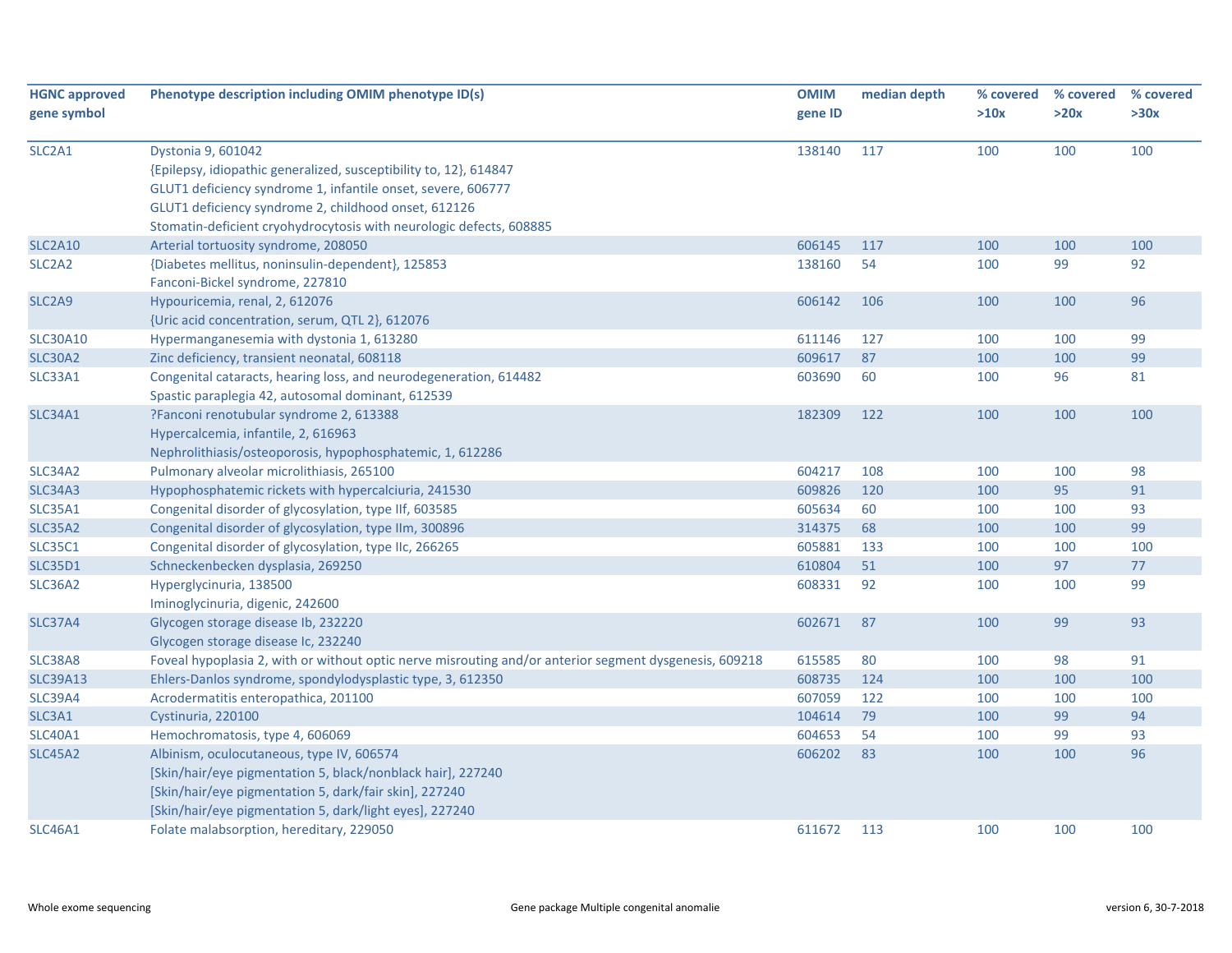| <b>HGNC approved</b><br>gene symbol | Phenotype description including OMIM phenotype ID(s)                                                                                                                                                                                                                                                                                                                                           | <b>OMIM</b><br>gene ID | median depth | % covered<br>>10x | % covered<br>>20x | % covered<br>>30x |
|-------------------------------------|------------------------------------------------------------------------------------------------------------------------------------------------------------------------------------------------------------------------------------------------------------------------------------------------------------------------------------------------------------------------------------------------|------------------------|--------------|-------------------|-------------------|-------------------|
| SLC4A1                              | [Blood group, Diego], 110500<br>[Blood group, Froese], 601551<br>[Blood group, Swann], 601550<br>[Blood group, Waldner], 112010<br>[Blood group, Wright], 112050<br>Cryohydrocytosis, 185020<br>[Malaria, resistance to], 611162<br>Ovalocytosis, SA type, 166900<br>Renal tubular acidosis, distal, AD, 179800<br>Renal tubular acidosis, distal, AR, 611590<br>Spherocytosis, type 4, 612653 | 109270                 | 114          | 100               | 100               | 100               |
| <b>SLC4A11</b>                      | Corneal dystrophy, Fuchs endothelial, 4, 613268<br>Corneal endothelial dystrophy and perceptive deafness, 217400<br>Corneal endothelial dystrophy, autosomal recessive, 217700                                                                                                                                                                                                                 | 610206                 | 114          | 100               | 100               | 99                |
| SLC4A4                              | Renal tubular acidosis, proximal, with ocular abnormalities, 604278                                                                                                                                                                                                                                                                                                                            | 603345                 | 51           | 100               | 99                | 91                |
| SLC52A3                             | Brown-Vialetto-Van Laere syndrome 1, 211530<br>?Fazio-Londe disease, 211500                                                                                                                                                                                                                                                                                                                    | 613350                 | 103          | 100               | 100               | 100               |
| SLC5A1                              | Glucose/galactose malabsorption, 606824                                                                                                                                                                                                                                                                                                                                                        | 182380                 | 94           | 100               | 99                | 93                |
| SLC5A2                              | Renal glucosuria, 233100                                                                                                                                                                                                                                                                                                                                                                       | 182381                 | 108          | 100               | 100               | 100               |
| SLC5A5                              | Thyroid dyshormonogenesis 1, 274400                                                                                                                                                                                                                                                                                                                                                            | 601843                 | 92           | 100               | 98                | 92                |
| SLC5A7                              | Myasthenic syndrome, congenital, 20, presynaptic, 617143<br>Neuronopathy, distal hereditary motor, type VIIA, 158580                                                                                                                                                                                                                                                                           | 608761                 | 72           | 100               | 100               | 96                |
| <b>SLC6A19</b>                      | Hartnup disorder, 234500<br>Hyperglycinuria, 138500<br>Iminoglycinuria, digenic, 242600                                                                                                                                                                                                                                                                                                        | 608893                 | 109          | 100               | 100               | 100               |
| SLC6A2                              | Orthostatic intolerance, 604715                                                                                                                                                                                                                                                                                                                                                                | 163970                 | 89           | 100               | 100               | 99                |
| <b>SLC6A20</b>                      | Hyperglycinuria, 138500<br>Iminoglycinuria, digenic, 242600                                                                                                                                                                                                                                                                                                                                    | 605616                 | 135          | 100               | 100               | 100               |
| SLC6A3                              | {Nicotine dependence, protection against}, 188890<br>Parkinsonism-dystonia, infantile, 613135                                                                                                                                                                                                                                                                                                  | 126455                 | 99           | 100               | 100               | 100               |
| SLC6A5                              | Hyperekplexia 3, 614618                                                                                                                                                                                                                                                                                                                                                                        | 604159                 | 80           | 100               | 99                | 95                |
| SLC6A8                              | Cerebral creatine deficiency syndrome 1, 300352                                                                                                                                                                                                                                                                                                                                                | 300036                 | 91           | 100               | 99                | 96                |
| <b>SLC7A14</b>                      | Retinitis pigmentosa 68, 615725                                                                                                                                                                                                                                                                                                                                                                | 615720                 | 97           | 100               | 100               | 99                |
| SLC7A7                              | Lysinuric protein intolerance, 222700                                                                                                                                                                                                                                                                                                                                                          | 603593                 | 67           | 100               | 99                | 94                |
| SLC7A9                              | Cystinuria, 220100                                                                                                                                                                                                                                                                                                                                                                             | 604144                 | 92           | 100               | 100               | 98                |
| SLC9A3R1                            | Nephrolithiasis/osteoporosis, hypophosphatemic, 2, 612287                                                                                                                                                                                                                                                                                                                                      | 604990                 | 121          | 100               | 100               | 100               |
| SLC9A6                              | Mental retardation, X-linked syndromic, Christianson type, 300243                                                                                                                                                                                                                                                                                                                              | 300231                 | 53           | 100               | 93                | $77\,$            |
| SLCO1B1                             | Hyperbilirubinemia, Rotor type, digenic, 237450                                                                                                                                                                                                                                                                                                                                                | 604843                 | 53           | 100               | 98                | 83                |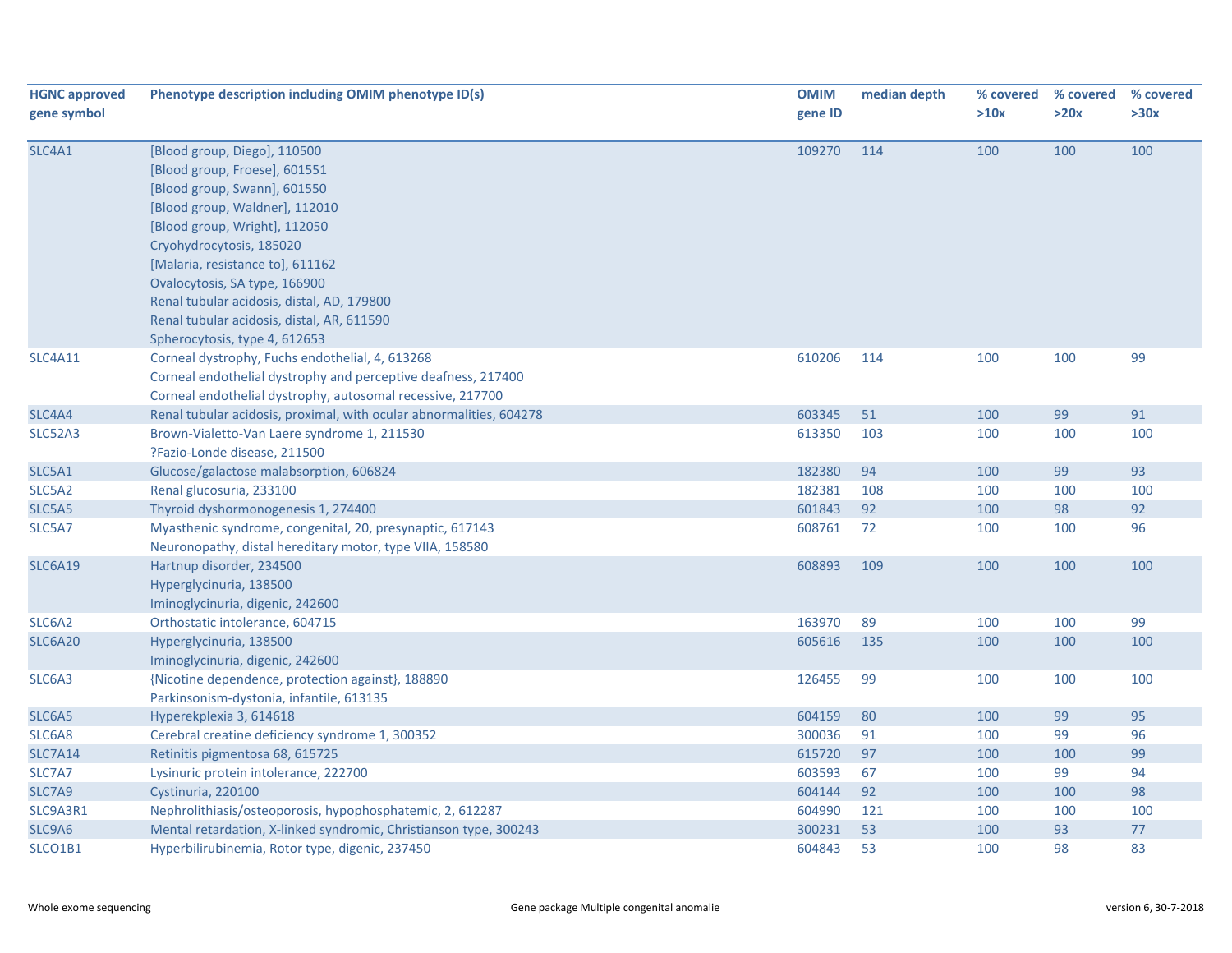| <b>HGNC approved</b> | Phenotype description including OMIM phenotype ID(s)                      | <b>OMIM</b> | median depth | % covered | % covered | % covered |
|----------------------|---------------------------------------------------------------------------|-------------|--------------|-----------|-----------|-----------|
| gene symbol          |                                                                           | gene ID     |              | >10x      | >20x      | >30x      |
| SLCO1B3              | Hyperbilirubinemia, Rotor type, digenic, 237450                           | 605495      | 58           | 100       | 96        | 88        |
| SLCO2A1              | Hypertrophic osteoarthropathy, primary, autosomal recessive 2, 614441     | 601460      | 94           | 100       | 100       | 98        |
| SLITRK1              | Tourette syndrome, 137580                                                 | 609678      | 74           | 100       | 100       | 100       |
|                      | ?Trichotillomania, 613229                                                 |             |              |           |           |           |
| SLITRK6              | Deafness and myopia, 221200                                               | 609681      | 62           | 100       | 100       | 97        |
| SLURP1               | Meleda disease, 248300                                                    | 606119      | 101          | 100       | 100       | 100       |
| SLX4                 | Fanconi anemia, complementation group P, 613951                           | 613278      | 113          | 100       | 100       | 99        |
| SMAD <sub>2</sub>    |                                                                           | 601366      | 59           | 100       | 99        | 93        |
|                      | No OMIM phenotype<br>Loeys-Dietz syndrome 3, 613795                       | 603109      | 177          |           | 100       | 100       |
| SMAD3                |                                                                           | 600993      | 69           | 100       |           | 96        |
| SMAD4                | Juvenile polyposis/hereditary hemorrhagic telangiectasia syndrome, 175050 |             |              | 100       | 100       |           |
|                      | Myhre syndrome, 139210                                                    |             |              |           |           |           |
|                      | Pancreatic cancer, somatic, 260350                                        |             |              |           |           |           |
| SMAD6                | Polyposis, juvenile intestinal, 174900<br>Aortic valve disease 2, 614823  | 602931      | 153          | 100       | 100       | 92        |
|                      |                                                                           |             |              |           |           |           |
|                      | {Craniosynostosis 7, susceptibility to}, 617439                           |             |              |           |           | 98        |
| SMAD9                | Pulmonary hypertension, primary, 2, 615342                                | 603295      | 72           | 100       | 100       |           |
| SMARCA2              | Nicolaides-Baraitser syndrome, 601358                                     | 600014      | 81           | 98        | 98        | 94        |
| SMARCA4              | Coffin-Siris syndrome 4, 614609                                           | 603254      | 119          | 100       | 100       | 100       |
|                      | {Rhabdoid tumor predisposition syndrome 2}, 613325                        |             |              |           |           |           |
| SMARCAD1             | Adermatoglyphia, 136000                                                   | 612761      | 53           | 100       | 96        | 83        |
|                      | Basan syndrome, 129200                                                    |             |              |           |           |           |
| SMARCAL1             | Schimke immunoosseous dysplasia, 242900                                   | 606622      | 77           | 100       | 100       | 96        |
| SMARCB1              | Coffin-Siris syndrome 3, 614608                                           | 601607      | 121          | 100       | 100       | 98        |
|                      | {Rhabdoid tumor predisposition syndrome 1}, 609322                        |             |              |           |           |           |
|                      | Rhabdoid tumors, somatic, 609322                                          |             |              |           |           |           |
|                      | {Schwannomatosis-1, susceptibility to}, 162091                            |             |              |           |           |           |
| SMC1A                | Cornelia de Lange syndrome 2, 300590                                      | 300040      | 62           | 100       | 99        | 91        |
| SMC <sub>3</sub>     | Cornelia de Lange syndrome 3, 610759                                      | 606062      | 59           | 100       | 94        | 79        |
| SMCHD1               | Bosma arhinia microphthalmia syndrome, 603457                             | 614982      | 57           | 100       | 97        | 82        |
|                      | Fascioscapulohumeral muscular dystrophy 2, digenic, 158901                |             |              |           |           |           |
| SMN1                 | Spinal muscular atrophy-1, 253300                                         | 600354      | 142          | 100       | 100       | 100       |
|                      | Spinal muscular atrophy-2, 253550                                         |             |              |           |           |           |
|                      | Spinal muscular atrophy-3, 253400                                         |             |              |           |           |           |
|                      | Spinal muscular atrophy-4, 271150                                         |             |              |           |           |           |
| <b>SMO</b>           | Basal cell carcinoma, somatic, 605462                                     | 601500      | 115          | 100       | 100       | 100       |
|                      | Curry-Jones syndrome, somatic mosaic, 601707                              |             |              |           |           |           |
| SMOC1                | Microphthalmia with limb anomalies, 206920                                | 608488      | 99           | 100       | 100       | 95        |
| SMOC <sub>2</sub>    | Dentin dysplasia, type I, with microdontia and misshapen teeth, 125400    | 607223      | 76           | 100       | 97        | 88        |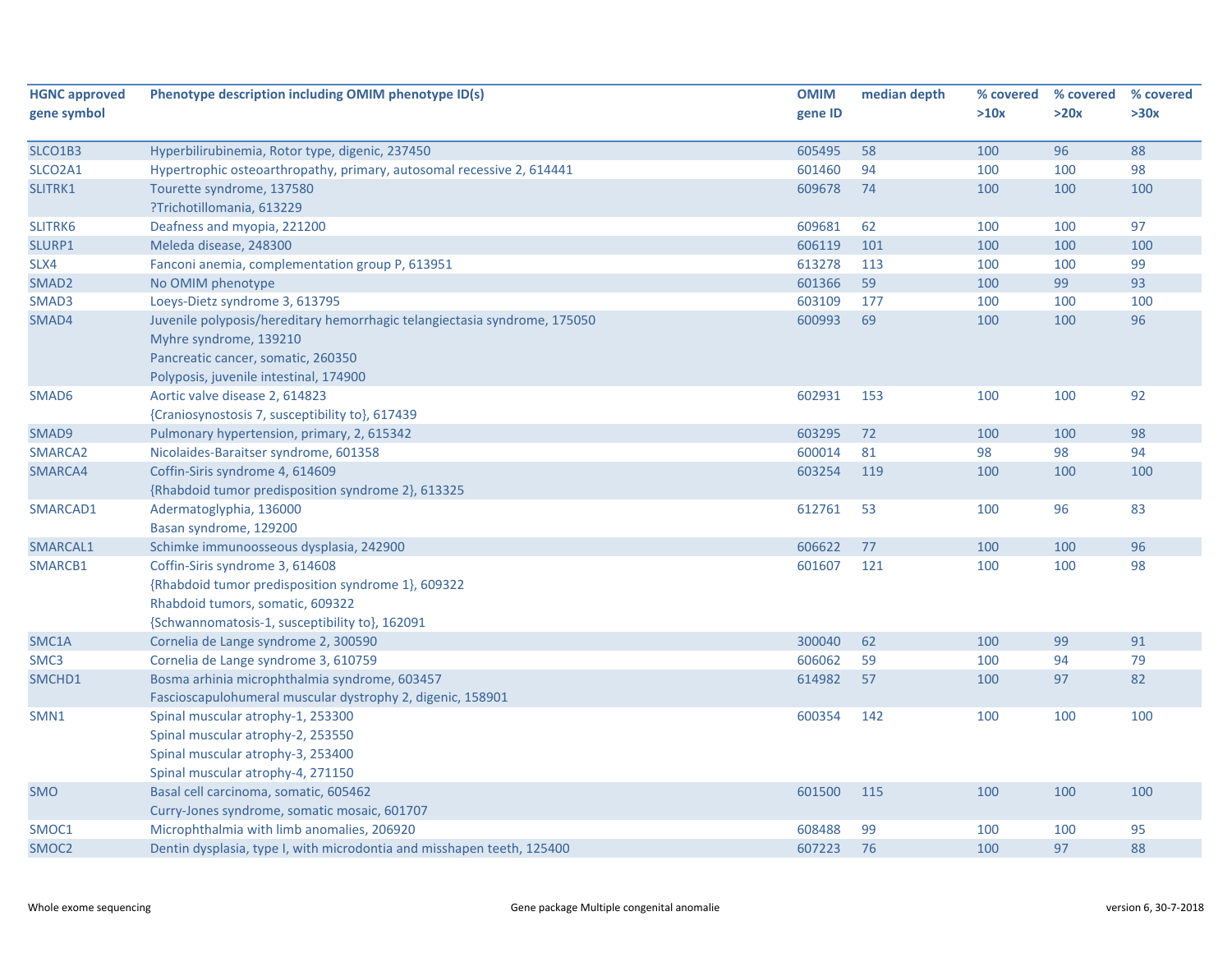| <b>HGNC approved</b><br>gene symbol | Phenotype description including OMIM phenotype ID(s)                                       | <b>OMIM</b><br>gene ID | median depth | % covered<br>>10x | % covered<br>>20x | % covered<br>>30x |
|-------------------------------------|--------------------------------------------------------------------------------------------|------------------------|--------------|-------------------|-------------------|-------------------|
|                                     |                                                                                            |                        |              |                   |                   |                   |
| SMPD1                               | Niemann-Pick disease, type A, 257200                                                       | 607608                 | 130          | 100               | 100               | 98                |
|                                     | Niemann-Pick disease, type B, 607616                                                       |                        |              |                   |                   |                   |
| <b>SMPX</b>                         | Deafness, X-linked 4, 300066                                                               | 300226                 | 43           | 100               | 100               | 75                |
| <b>SMS</b>                          | Mental retardation, X-linked, Snyder-Robinson type, 309583                                 | 300105                 | 36           | 95                | 80                | 59                |
| SNAI2                               | Piebaldism, 172800                                                                         | 602150                 | 56           | 100               | 100               | 100               |
|                                     | Waardenburg syndrome, type 2D, 608890                                                      |                        |              |                   |                   |                   |
| SNAP29                              | Cerebral dysgenesis, neuropathy, ichthyosis, and palmoplantar keratoderma syndrome, 609528 | 604202                 | 142          | 100               | 100               | 100               |
| <b>SNCA</b>                         | Dementia, Lewy body, 127750                                                                | 163890                 | 42           | 100               | 100               | 88                |
|                                     | Parkinson disease 1, 168601                                                                |                        |              |                   |                   |                   |
|                                     | Parkinson disease 4, 605543                                                                |                        |              |                   |                   |                   |
| <b>SNCB</b>                         | Dementia, Lewy body, 127750                                                                | 602569                 | 130          | 100               | 100               | 100               |
| SNIP1                               | Psychomotor retardation, epilepsy, and craniofacial dysmorphism, 614501                    | 608241                 | 86           | 100               | 100               | 100               |
| <b>SNRNP200</b>                     | Retinitis pigmentosa 33, 610359                                                            | 601664                 | 94           | 100               | 100               | 97                |
| <b>SNRPE</b>                        | Hypotrichosis 11, 615059                                                                   | 128260                 | 34           | 100               | 95                | 61                |
| <b>SNRPN</b>                        | Prader-Willi syndrome, 176270                                                              | 182279                 | 81           | 100               | 100               | 99                |
| SNTA1                               | Long QT syndrome 12, 612955                                                                | 601017                 | 112          | 100               | 94                | 85                |
| <b>SNX10</b>                        | Osteopetrosis, autosomal recessive 8, 615085                                               | 614780                 | 65           | 100               | 100               | 94                |
| SOBP                                | Mental retardation, anterior maxillary protrusion, and strabismus, 613671                  | 613667                 | 120          | 100               | 97                | 93                |
| SOD1                                | Amyotrophic lateral sclerosis 1, 105400                                                    | 147450                 | 67           | 100               | 100               | 99                |
| SOS1                                | ?Fibromatosis, gingival, 1, 135300                                                         | 182530                 | 62           | 100               | 99                | 89                |
|                                     | Noonan syndrome 4, 610733                                                                  |                        |              |                   |                   |                   |
| <b>SOST</b>                         | Craniodiaphyseal dysplasia, autosomal dominant, 122860                                     | 605740                 | 183          | 100               | 100               | 100               |
|                                     | Sclerosteosis 1, 269500                                                                    |                        |              |                   |                   |                   |
|                                     | Van Buchem disease, 239100                                                                 |                        |              |                   |                   |                   |
| <b>SOX10</b>                        | PCWH syndrome, 609136                                                                      | 602229                 | 67           | 100               | 96                | 86                |
|                                     | Waardenburg syndrome, type 2E, with or without neurologic involvement, 611584              |                        |              |                   |                   |                   |
|                                     | Waardenburg syndrome, type 4C, 613266                                                      |                        |              |                   |                   |                   |
| <b>SOX17</b>                        | Vesicoureteral reflux 3, 613674                                                            | 610928                 | 136          | 100               | 100               | 100               |
| <b>SOX18</b>                        | Hypotrichosis-lymphedema-telangiectasia syndrome, 607823                                   | 601618                 | 75           | 96                | 90                | 81                |
|                                     | Hypotrichosis-lymphedema-telangiectasia-renal defect syndrome, 137940                      |                        |              |                   |                   |                   |
| SOX <sub>2</sub>                    | Microphthalmia, syndromic 3, 206900                                                        | 184429                 | 161          | 100               | 100               | 100               |
|                                     | Optic nerve hypoplasia and abnormalities of the central nervous system, 206900             |                        |              |                   |                   |                   |
| SOX3                                | Mental retardation, X-linked, with isolated growth hormone deficiency, 300123              | 313430                 | 66           | 100               | 96                | 92                |
|                                     | Panhypopituitarism, X-linked, 312000                                                       |                        |              |                   |                   |                   |
| SOX9                                | Acampomelic campomelic dysplasia, 114290                                                   | 608160                 | 120          | 100               | 100               | 100               |
|                                     | Campomelic dysplasia, 114290                                                               |                        |              |                   |                   |                   |
|                                     | Campomelic dysplasia with autosomal sex reversal, 114290                                   |                        |              |                   |                   |                   |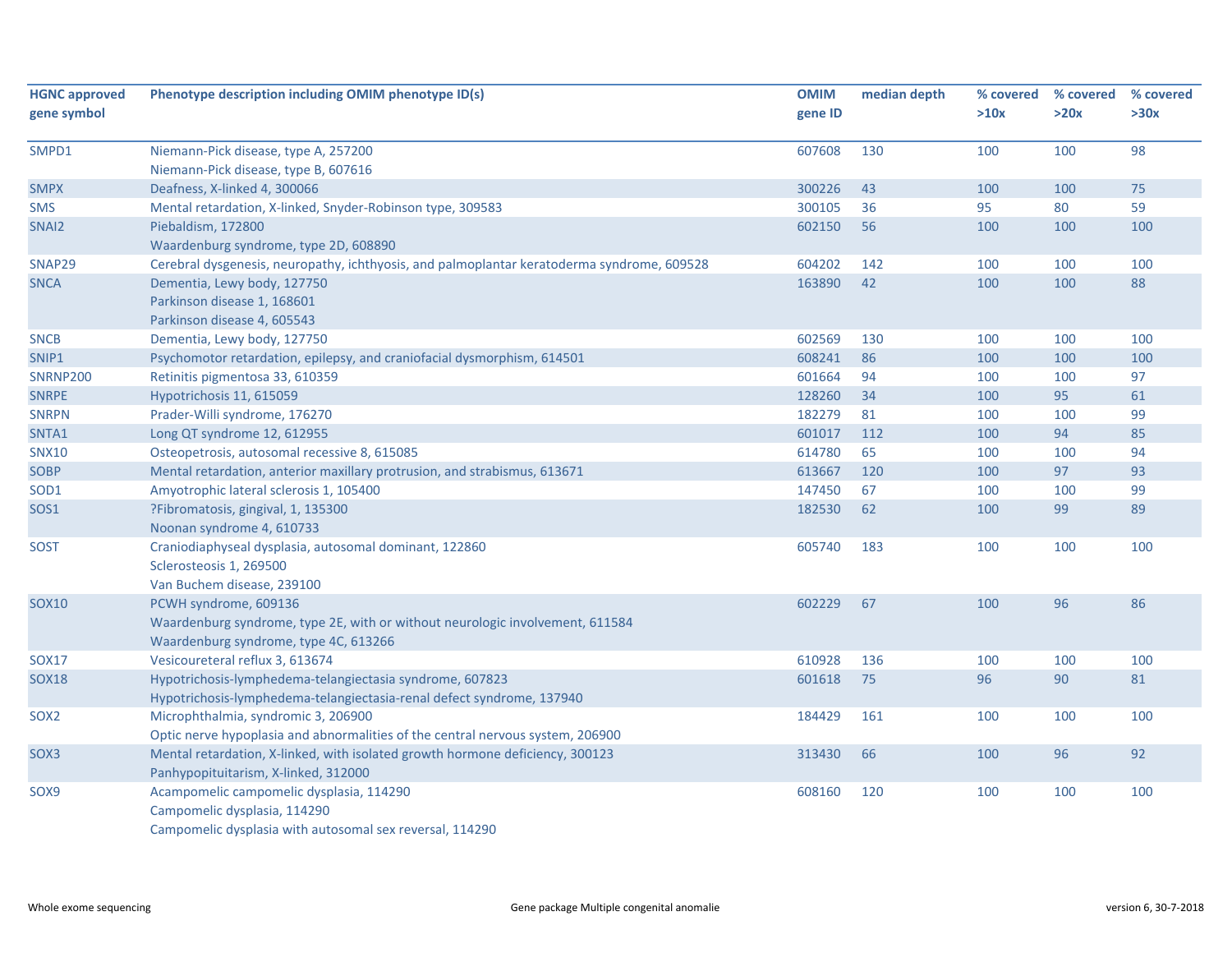| <b>HGNC approved</b> | Phenotype description including OMIM phenotype ID(s)                       | <b>OMIM</b> | median depth | % covered | % covered | % covered |
|----------------------|----------------------------------------------------------------------------|-------------|--------------|-----------|-----------|-----------|
| gene symbol          |                                                                            | gene ID     |              | >10x      | >20x      | >30x      |
|                      |                                                                            |             |              |           |           |           |
| SP110                | Hepatic venoocclusive disease with immunodeficiency, 235550                | 604457      | 52           | 100       | 99        | 90        |
|                      | {Mycobacterium tuberculosis, susceptibility to}, 607948                    |             |              |           |           |           |
| SP7                  | ?Osteogenesis imperfecta, type XII, 613849                                 | 606633      | 127          | 100       | 100       | 100       |
| SPAG1                | Ciliary dyskinesia, primary, 28, 615505                                    | 603395      | 58           | 100       | 97        | 86        |
| <b>SPART</b>         | Troyer syndrome, 275900                                                    | 607111      | 61           | 100       | 100       | 94        |
| <b>SPAST</b>         | Spastic paraplegia 4, autosomal dominant, 182601                           | 604277      | 55           | 100       | 99        | 88        |
| SPATA16              | ?Spermatogenic failure 6, 102530                                           | 609856      | 56           | 100       | 100       | 92        |
| SPATA7               | Leber congenital amaurosis 3, 604232                                       | 609868      | 55           | 100       | 98        | 90        |
|                      | Retinitis pigmentosa, juvenile, autosomal recessive, 604232                |             |              |           |           |           |
| SPECC1L              | ?Facial clefting, oblique, 1, 600251                                       | 614140      | 54           | 100       | 98        | 88        |
|                      | Opitz GBBB syndrome, type II, 145410                                       |             |              |           |           |           |
| <b>SPG11</b>         | Amyotrophic lateral sclerosis 5, juvenile, 602099                          | 610844      | 72           | 100       | 99        | 95        |
|                      | Charcot-Marie-Tooth disease, axonal, type 2X, 616668                       |             |              |           |           |           |
|                      | Spastic paraplegia 11, autosomal recessive, 604360                         |             |              |           |           |           |
| SPG21                | Mast syndrome, 248900                                                      | 608181      | 58           | 100       | 92        | 84        |
| SPG7                 | Spastic paraplegia 7, autosomal recessive, 607259                          | 602783      | 123          | 100       | 100       | 97        |
| SPINK1               | {Fibrocalculous pancreatic diabetes, susceptibility to}, 608189            | 167790      | 70           | 100       | 100       | 92        |
|                      | Pancreatitis, hereditary, 167800                                           |             |              |           |           |           |
|                      | Tropical calcific pancreatitis, 608189                                     |             |              |           |           |           |
| SPINK5               | Netherton syndrome, 256500                                                 | 605010      | 55           | 100       | 98        | 89        |
| SPINT2               | Diarrhea 3, secretory sodium, congenital, syndromic, 270420                | 605124      | 94           | 100       | 100       | 100       |
| <b>SPR</b>           | Dystonia, dopa-responsive, due to sepiapterin reductase deficiency, 612716 | 182125      | 100          | 100       | 100       | 100       |
| SPRED1               | Legius syndrome, 611431                                                    | 609291      | 49           | 100       | 96        | 87        |
| SPRY4                | Hypogonadotropic hypogonadism 17 with or without anosmia, 615266           | 607984      | 101          | 100       | 100       | 94        |
| SPTA1                | Elliptocytosis-2, 130600                                                   | 182860      | 58           | 100       | 98        | 90        |
|                      | Pyropoikilocytosis, 266140                                                 |             |              |           |           |           |
|                      | Spherocytosis, type 3, 270970                                              |             |              |           |           |           |
| SPTAN1               | Epileptic encephalopathy, early infantile, 5, 613477                       | 182810      | 86           | 100       | 100       | 97        |
| <b>SPTB</b>          | Anemia, neonatal hemolytic, fatal or near-fatal, 617948                    | 182870      | 119          | 100       | 100       | 99        |
|                      | Elliptocytosis-3, 617948                                                   |             |              |           |           |           |
|                      | Spherocytosis, type 2, 616649                                              |             |              |           |           |           |
| SPTBN2               | Spinocerebellar ataxia 5, 600224                                           | 604985      | 116          | 100       | 100       | 100       |
|                      | Spinocerebellar ataxia, autosomal recessive 14, 615386                     |             |              |           |           |           |
| SPTLC1               | Neuropathy, hereditary sensory and autonomic, type IA, 162400              | 605712      | 57           | 100       | 98        | 91        |
| SPTLC2               | Neuropathy, hereditary sensory and autonomic, type IC, 613640              | 605713      | 71           | 100       | 99        | 90        |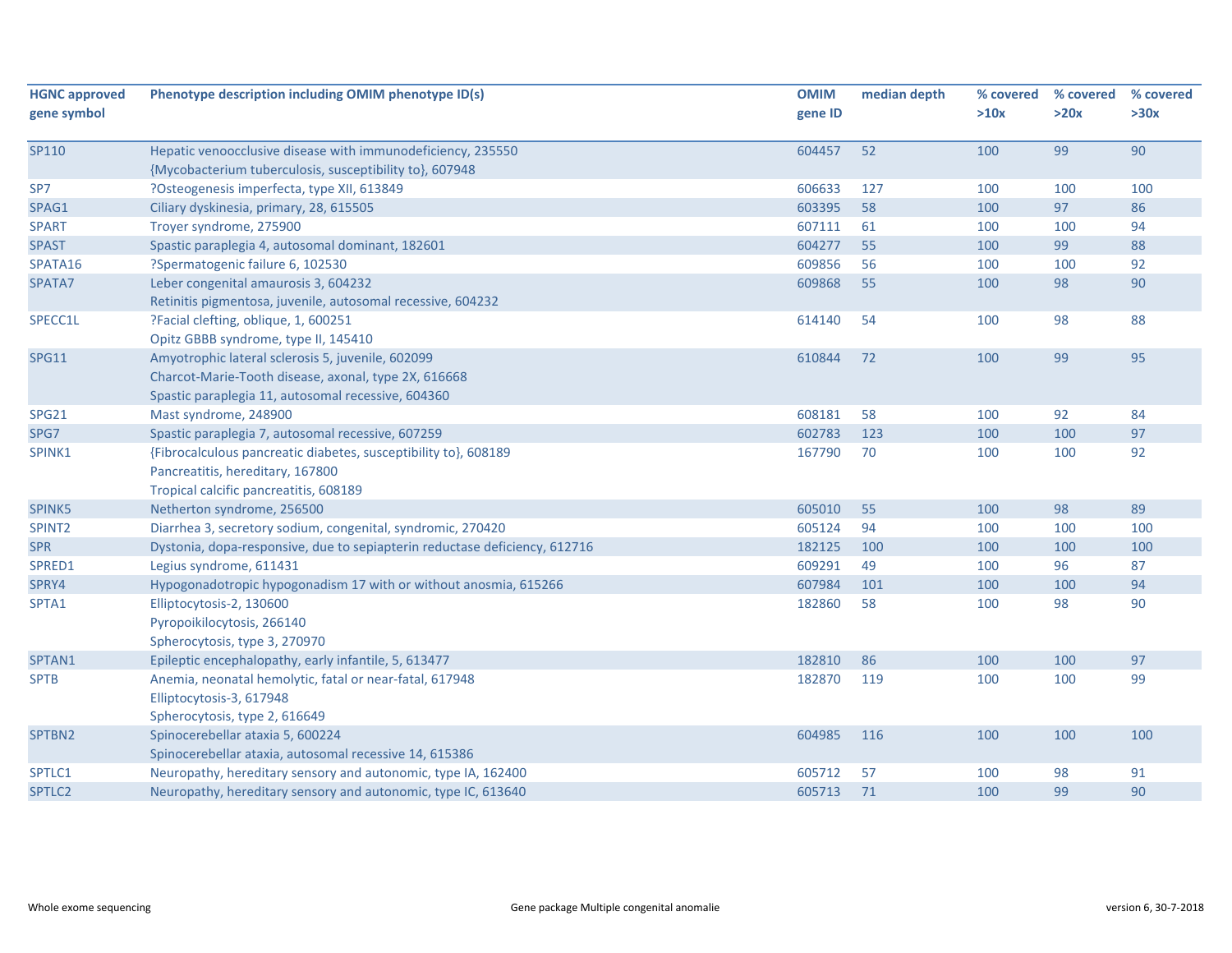| 100<br>95<br>Frontotemporal dementia and/or amyotrophic lateral sclerosis 3, 616437<br>601530<br>126<br>100<br>Myopathy, distal, with rimmed vacuoles, 617158<br>Neurodegeneration with ataxia, dystonia, and gaze palsy, childhood-onset, 617145<br>Paget disease of bone 3, 167250<br>Colon cancer, advanced, somatic, 114500<br>190090<br>112<br>100<br>100<br>100<br>?Thrombocytopenia 6, 616937<br>Floating-Harbor syndrome, 136140<br>611421<br>100<br>99<br>116<br>100<br>607306<br>55<br>94<br>82<br>Pseudovaginal perineoscrotal hypospadias, 264600<br>100<br>611715<br>107<br>99<br>95<br>Congenital disorder of glycosylation, type Iq, 612379<br>100<br>Kahrizi syndrome, 612713<br>Bone marrow failure syndrome 1, 614675<br>602122<br>50<br>98<br>84<br>100<br>?Rolandic epilepsy, mental retardation, and speech dyspraxia, 300643<br>300642<br>48<br>87<br>100<br>98<br>480000<br>155<br>100<br>100<br>46XX sex reversal 1, 400045<br>100<br>46XY sex reversal 1, 400044<br>Somatostatin analog, resistance to<br>182455<br>169<br>100<br>100<br>100<br>606797<br>102<br>99<br>Ichthyosis, congenital, autosomal recessive 11, 602400<br>100<br>100<br>?Epileptic encephalopathy, early infantile, 15, 615006<br>606494<br>71<br>100<br>99<br>94<br>Mental retardation, autosomal recessive 12, 611090<br>Salt and pepper developmental regression syndrome, 609056<br>604402<br>47<br>99<br>90<br>77<br>615521<br>95<br>Native American myopathy, 255995<br>71<br>100<br>100<br>93<br>Microcephaly-capillary malformation syndrome, 614261<br>606247<br>64<br>100<br>100<br>106<br>Lipoid adrenal hyperplasia, 201710<br>600617<br>100<br>100<br>100<br>99<br>91<br>Immunodeficiency 31A, mycobacteriosis, autosomal dominant, 614892<br>600555<br>57<br>100<br>Immunodeficiency 31B, mycobacterial and viral infections, autosomal recessive, 613796<br>Immunodeficiency 31C, autosomal dominant, 614162<br>Autoimmune disease, multisystem, infantile-onset, 1, 615952<br>102582<br>80<br>100<br>100<br>96<br>Hyper-IgE recurrent infection syndrome, 147060<br>Growth hormone insensitivity with immunodeficiency, 245590<br>604260<br>115<br>100<br>99<br>93<br>Leukemia, acute promyelocytic, somatic, 102578<br>181590<br>94<br>Microcephaly 7, primary, autosomal recessive, 612703<br>56<br>100<br>99<br>97<br>Immunodeficiency 10, 612783<br>605921<br>81<br>100<br>100<br>Myopathy, tubular aggregate, 1, 160565<br>Stormorken syndrome, 185070<br>100<br>Melanoma, malignant, somatic<br>602216<br>158<br>100<br>100<br>Pancreatic cancer, 260350<br>Peutz-Jeghers syndrome, 175200<br>Testicular tumor, somatic, 273300<br>97<br>STK4<br>T-cell immunodeficiency, recurrent infections, autoimmunity, and cardiac malformations, 614868<br>604965<br>71<br>100<br>100 | <b>HGNC approved</b><br>gene symbol | Phenotype description including OMIM phenotype ID(s) | <b>OMIM</b><br>gene ID | median depth | % covered<br>>10x | % covered<br>>20x | % covered<br>>30x |
|-----------------------------------------------------------------------------------------------------------------------------------------------------------------------------------------------------------------------------------------------------------------------------------------------------------------------------------------------------------------------------------------------------------------------------------------------------------------------------------------------------------------------------------------------------------------------------------------------------------------------------------------------------------------------------------------------------------------------------------------------------------------------------------------------------------------------------------------------------------------------------------------------------------------------------------------------------------------------------------------------------------------------------------------------------------------------------------------------------------------------------------------------------------------------------------------------------------------------------------------------------------------------------------------------------------------------------------------------------------------------------------------------------------------------------------------------------------------------------------------------------------------------------------------------------------------------------------------------------------------------------------------------------------------------------------------------------------------------------------------------------------------------------------------------------------------------------------------------------------------------------------------------------------------------------------------------------------------------------------------------------------------------------------------------------------------------------------------------------------------------------------------------------------------------------------------------------------------------------------------------------------------------------------------------------------------------------------------------------------------------------------------------------------------------------------------------------------------------------------------------------------------------------------------------------------------------------------------------------------------------------------------------------------------------------------------------------------------------------------------------------------------------------------------------------|-------------------------------------|------------------------------------------------------|------------------------|--------------|-------------------|-------------------|-------------------|
|                                                                                                                                                                                                                                                                                                                                                                                                                                                                                                                                                                                                                                                                                                                                                                                                                                                                                                                                                                                                                                                                                                                                                                                                                                                                                                                                                                                                                                                                                                                                                                                                                                                                                                                                                                                                                                                                                                                                                                                                                                                                                                                                                                                                                                                                                                                                                                                                                                                                                                                                                                                                                                                                                                                                                                                                     | SQSTM1                              |                                                      |                        |              |                   |                   |                   |
|                                                                                                                                                                                                                                                                                                                                                                                                                                                                                                                                                                                                                                                                                                                                                                                                                                                                                                                                                                                                                                                                                                                                                                                                                                                                                                                                                                                                                                                                                                                                                                                                                                                                                                                                                                                                                                                                                                                                                                                                                                                                                                                                                                                                                                                                                                                                                                                                                                                                                                                                                                                                                                                                                                                                                                                                     | <b>SRC</b>                          |                                                      |                        |              |                   |                   |                   |
|                                                                                                                                                                                                                                                                                                                                                                                                                                                                                                                                                                                                                                                                                                                                                                                                                                                                                                                                                                                                                                                                                                                                                                                                                                                                                                                                                                                                                                                                                                                                                                                                                                                                                                                                                                                                                                                                                                                                                                                                                                                                                                                                                                                                                                                                                                                                                                                                                                                                                                                                                                                                                                                                                                                                                                                                     | <b>SRCAP</b>                        |                                                      |                        |              |                   |                   |                   |
|                                                                                                                                                                                                                                                                                                                                                                                                                                                                                                                                                                                                                                                                                                                                                                                                                                                                                                                                                                                                                                                                                                                                                                                                                                                                                                                                                                                                                                                                                                                                                                                                                                                                                                                                                                                                                                                                                                                                                                                                                                                                                                                                                                                                                                                                                                                                                                                                                                                                                                                                                                                                                                                                                                                                                                                                     | SRD5A2                              |                                                      |                        |              |                   |                   |                   |
|                                                                                                                                                                                                                                                                                                                                                                                                                                                                                                                                                                                                                                                                                                                                                                                                                                                                                                                                                                                                                                                                                                                                                                                                                                                                                                                                                                                                                                                                                                                                                                                                                                                                                                                                                                                                                                                                                                                                                                                                                                                                                                                                                                                                                                                                                                                                                                                                                                                                                                                                                                                                                                                                                                                                                                                                     | SRD5A3                              |                                                      |                        |              |                   |                   |                   |
|                                                                                                                                                                                                                                                                                                                                                                                                                                                                                                                                                                                                                                                                                                                                                                                                                                                                                                                                                                                                                                                                                                                                                                                                                                                                                                                                                                                                                                                                                                                                                                                                                                                                                                                                                                                                                                                                                                                                                                                                                                                                                                                                                                                                                                                                                                                                                                                                                                                                                                                                                                                                                                                                                                                                                                                                     | <b>SRP72</b>                        |                                                      |                        |              |                   |                   |                   |
|                                                                                                                                                                                                                                                                                                                                                                                                                                                                                                                                                                                                                                                                                                                                                                                                                                                                                                                                                                                                                                                                                                                                                                                                                                                                                                                                                                                                                                                                                                                                                                                                                                                                                                                                                                                                                                                                                                                                                                                                                                                                                                                                                                                                                                                                                                                                                                                                                                                                                                                                                                                                                                                                                                                                                                                                     | SRPX2                               |                                                      |                        |              |                   |                   |                   |
|                                                                                                                                                                                                                                                                                                                                                                                                                                                                                                                                                                                                                                                                                                                                                                                                                                                                                                                                                                                                                                                                                                                                                                                                                                                                                                                                                                                                                                                                                                                                                                                                                                                                                                                                                                                                                                                                                                                                                                                                                                                                                                                                                                                                                                                                                                                                                                                                                                                                                                                                                                                                                                                                                                                                                                                                     | <b>SRY</b>                          |                                                      |                        |              |                   |                   |                   |
|                                                                                                                                                                                                                                                                                                                                                                                                                                                                                                                                                                                                                                                                                                                                                                                                                                                                                                                                                                                                                                                                                                                                                                                                                                                                                                                                                                                                                                                                                                                                                                                                                                                                                                                                                                                                                                                                                                                                                                                                                                                                                                                                                                                                                                                                                                                                                                                                                                                                                                                                                                                                                                                                                                                                                                                                     | SSTR5                               |                                                      |                        |              |                   |                   |                   |
|                                                                                                                                                                                                                                                                                                                                                                                                                                                                                                                                                                                                                                                                                                                                                                                                                                                                                                                                                                                                                                                                                                                                                                                                                                                                                                                                                                                                                                                                                                                                                                                                                                                                                                                                                                                                                                                                                                                                                                                                                                                                                                                                                                                                                                                                                                                                                                                                                                                                                                                                                                                                                                                                                                                                                                                                     | ST14                                |                                                      |                        |              |                   |                   |                   |
|                                                                                                                                                                                                                                                                                                                                                                                                                                                                                                                                                                                                                                                                                                                                                                                                                                                                                                                                                                                                                                                                                                                                                                                                                                                                                                                                                                                                                                                                                                                                                                                                                                                                                                                                                                                                                                                                                                                                                                                                                                                                                                                                                                                                                                                                                                                                                                                                                                                                                                                                                                                                                                                                                                                                                                                                     | ST3GAL3                             |                                                      |                        |              |                   |                   |                   |
|                                                                                                                                                                                                                                                                                                                                                                                                                                                                                                                                                                                                                                                                                                                                                                                                                                                                                                                                                                                                                                                                                                                                                                                                                                                                                                                                                                                                                                                                                                                                                                                                                                                                                                                                                                                                                                                                                                                                                                                                                                                                                                                                                                                                                                                                                                                                                                                                                                                                                                                                                                                                                                                                                                                                                                                                     | ST3GAL5                             |                                                      |                        |              |                   |                   |                   |
|                                                                                                                                                                                                                                                                                                                                                                                                                                                                                                                                                                                                                                                                                                                                                                                                                                                                                                                                                                                                                                                                                                                                                                                                                                                                                                                                                                                                                                                                                                                                                                                                                                                                                                                                                                                                                                                                                                                                                                                                                                                                                                                                                                                                                                                                                                                                                                                                                                                                                                                                                                                                                                                                                                                                                                                                     | STAC <sub>3</sub>                   |                                                      |                        |              |                   |                   |                   |
|                                                                                                                                                                                                                                                                                                                                                                                                                                                                                                                                                                                                                                                                                                                                                                                                                                                                                                                                                                                                                                                                                                                                                                                                                                                                                                                                                                                                                                                                                                                                                                                                                                                                                                                                                                                                                                                                                                                                                                                                                                                                                                                                                                                                                                                                                                                                                                                                                                                                                                                                                                                                                                                                                                                                                                                                     | <b>STAMBP</b>                       |                                                      |                        |              |                   |                   |                   |
|                                                                                                                                                                                                                                                                                                                                                                                                                                                                                                                                                                                                                                                                                                                                                                                                                                                                                                                                                                                                                                                                                                                                                                                                                                                                                                                                                                                                                                                                                                                                                                                                                                                                                                                                                                                                                                                                                                                                                                                                                                                                                                                                                                                                                                                                                                                                                                                                                                                                                                                                                                                                                                                                                                                                                                                                     | <b>STAR</b>                         |                                                      |                        |              |                   |                   |                   |
|                                                                                                                                                                                                                                                                                                                                                                                                                                                                                                                                                                                                                                                                                                                                                                                                                                                                                                                                                                                                                                                                                                                                                                                                                                                                                                                                                                                                                                                                                                                                                                                                                                                                                                                                                                                                                                                                                                                                                                                                                                                                                                                                                                                                                                                                                                                                                                                                                                                                                                                                                                                                                                                                                                                                                                                                     | STAT1                               |                                                      |                        |              |                   |                   |                   |
|                                                                                                                                                                                                                                                                                                                                                                                                                                                                                                                                                                                                                                                                                                                                                                                                                                                                                                                                                                                                                                                                                                                                                                                                                                                                                                                                                                                                                                                                                                                                                                                                                                                                                                                                                                                                                                                                                                                                                                                                                                                                                                                                                                                                                                                                                                                                                                                                                                                                                                                                                                                                                                                                                                                                                                                                     | STAT3                               |                                                      |                        |              |                   |                   |                   |
|                                                                                                                                                                                                                                                                                                                                                                                                                                                                                                                                                                                                                                                                                                                                                                                                                                                                                                                                                                                                                                                                                                                                                                                                                                                                                                                                                                                                                                                                                                                                                                                                                                                                                                                                                                                                                                                                                                                                                                                                                                                                                                                                                                                                                                                                                                                                                                                                                                                                                                                                                                                                                                                                                                                                                                                                     | STAT5B                              |                                                      |                        |              |                   |                   |                   |
|                                                                                                                                                                                                                                                                                                                                                                                                                                                                                                                                                                                                                                                                                                                                                                                                                                                                                                                                                                                                                                                                                                                                                                                                                                                                                                                                                                                                                                                                                                                                                                                                                                                                                                                                                                                                                                                                                                                                                                                                                                                                                                                                                                                                                                                                                                                                                                                                                                                                                                                                                                                                                                                                                                                                                                                                     | <b>STIL</b>                         |                                                      |                        |              |                   |                   |                   |
|                                                                                                                                                                                                                                                                                                                                                                                                                                                                                                                                                                                                                                                                                                                                                                                                                                                                                                                                                                                                                                                                                                                                                                                                                                                                                                                                                                                                                                                                                                                                                                                                                                                                                                                                                                                                                                                                                                                                                                                                                                                                                                                                                                                                                                                                                                                                                                                                                                                                                                                                                                                                                                                                                                                                                                                                     | STIM1                               |                                                      |                        |              |                   |                   |                   |
|                                                                                                                                                                                                                                                                                                                                                                                                                                                                                                                                                                                                                                                                                                                                                                                                                                                                                                                                                                                                                                                                                                                                                                                                                                                                                                                                                                                                                                                                                                                                                                                                                                                                                                                                                                                                                                                                                                                                                                                                                                                                                                                                                                                                                                                                                                                                                                                                                                                                                                                                                                                                                                                                                                                                                                                                     |                                     |                                                      |                        |              |                   |                   |                   |
|                                                                                                                                                                                                                                                                                                                                                                                                                                                                                                                                                                                                                                                                                                                                                                                                                                                                                                                                                                                                                                                                                                                                                                                                                                                                                                                                                                                                                                                                                                                                                                                                                                                                                                                                                                                                                                                                                                                                                                                                                                                                                                                                                                                                                                                                                                                                                                                                                                                                                                                                                                                                                                                                                                                                                                                                     | <b>STK11</b>                        |                                                      |                        |              |                   |                   |                   |
|                                                                                                                                                                                                                                                                                                                                                                                                                                                                                                                                                                                                                                                                                                                                                                                                                                                                                                                                                                                                                                                                                                                                                                                                                                                                                                                                                                                                                                                                                                                                                                                                                                                                                                                                                                                                                                                                                                                                                                                                                                                                                                                                                                                                                                                                                                                                                                                                                                                                                                                                                                                                                                                                                                                                                                                                     |                                     |                                                      |                        |              |                   |                   |                   |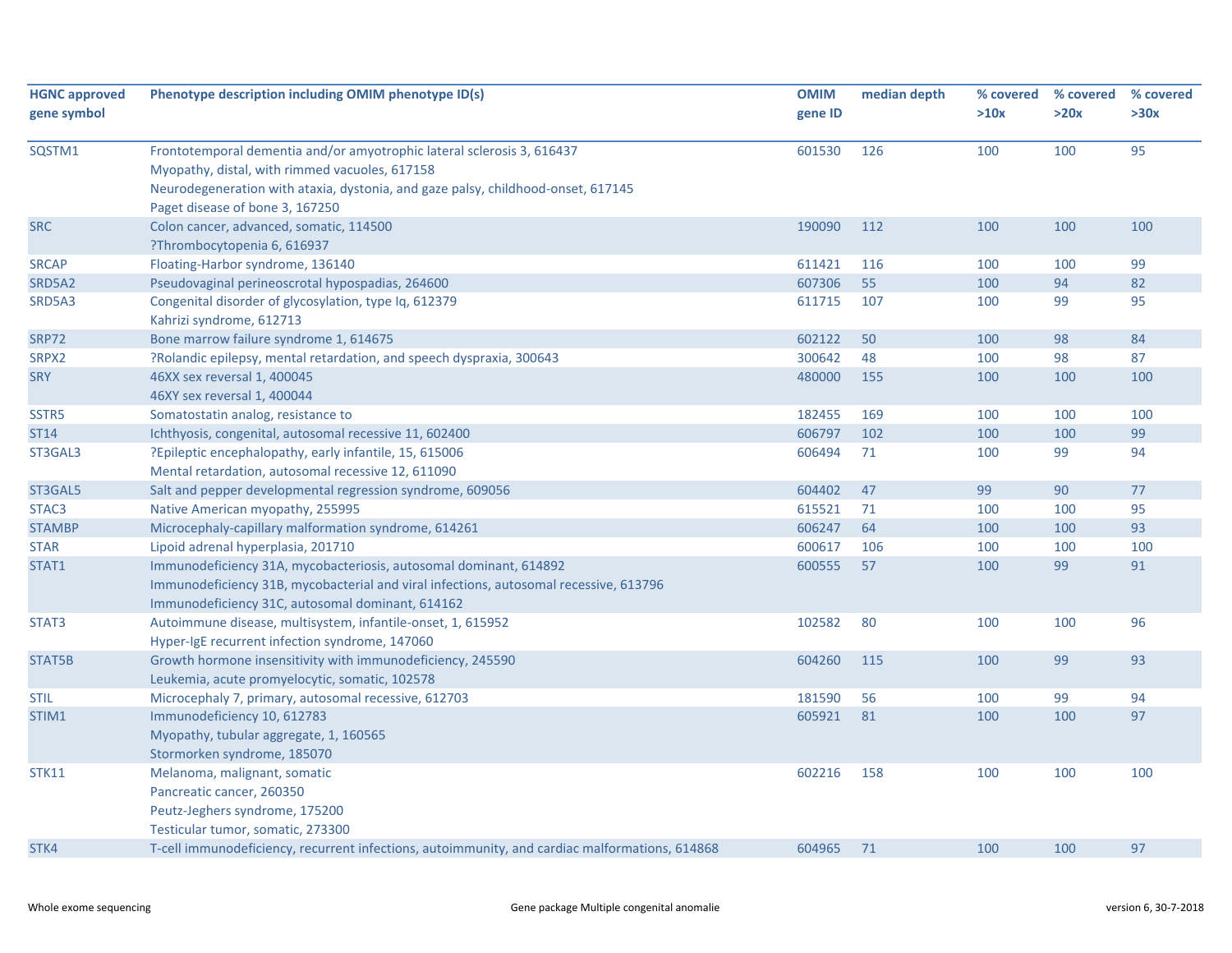| <b>HGNC approved</b> | Phenotype description including OMIM phenotype ID(s)                                                          | <b>OMIM</b> | median depth | % covered | % covered | % covered |
|----------------------|---------------------------------------------------------------------------------------------------------------|-------------|--------------|-----------|-----------|-----------|
| gene symbol          |                                                                                                               | gene ID     |              | >10x      | >20x      | >30x      |
| STOX1                | Preeclampsia/eclampsia 4, 609404                                                                              | 609397      | 51           | 89        | 89        | 88        |
| STRA6                | Microphthalmia, isolated, with coloboma 8, 601186                                                             | 610745      | 93           | 100       | 100       | 100       |
|                      | Microphthalmia, syndromic 9, 601186                                                                           |             |              |           |           |           |
| <b>STRADA</b>        | Polyhydramnios, megalencephaly, and symptomatic epilepsy, 611087                                              | 608626      | 91           | 100       | 100       | 97        |
| <b>STRC</b>          | Deafness, autosomal recessive 16, 603720                                                                      | 606440      | 158          | 100       | 100       | 99        |
| <b>STS</b>           | Ichthyosis, X-linked, 308100                                                                                  | 300747      | 77           | 97        | 97        | 91        |
| STXBP1               | Epileptic encephalopathy, early infantile, 4, 612164                                                          | 602926      | 69           | 100       | 100       | 96        |
| STXBP2               | Hemophagocytic lymphohistiocytosis, familial, 5, 613101                                                       | 601717      | 109          | 100       | 100       | 99        |
| <b>SUCLA2</b>        | Mitochondrial DNA depletion syndrome 5 (encephalomyopathic with or without methylmalonic aciduria),<br>612073 | 603921      | 51           | 100       | 96        | 81        |
| SUCLG1               | Mitochondrial DNA depletion syndrome 9 (encephalomyopathic type with methylmalonic aciduria), 245400          | 611224      | 82           | 100       | 100       | 99        |
| <b>SUFU</b>          | Basal cell nevus syndrome, 109400                                                                             | 607035      | 90           | 100       | 100       | 100       |
|                      | Joubert syndrome 32, 617757                                                                                   |             |              |           |           |           |
|                      | Medulloblastoma, desmoplastic, 155255                                                                         |             |              |           |           |           |
|                      | {Meningioma, familial, susceptibility to}, 607174                                                             |             |              |           |           |           |
| <b>SUGCT</b>         | Glutaric aciduria III, 231690                                                                                 | 609187      | 64           | 100       | 98        | 90        |
| SUMF1                | Multiple sulfatase deficiency, 272200                                                                         | 607939      | 83           | 100       | 100       | 96        |
| SUMO1                | ?Orofacial cleft 10, 613705                                                                                   | 601912      | 64           | 100       | 93        | 77        |
| <b>SUOX</b>          | Sulfite oxidase deficiency, 272300                                                                            | 606887      | 124          | 100       | 100       | 100       |
| SURF1                | Charcot-Marie-Tooth disease, type 4K, 616684                                                                  | 185620      | 78           | 95        | 89        | 87        |
|                      | Leigh syndrome, due to COX IV deficiency, 256000                                                              |             |              |           |           |           |
| SYCP3                | Pregnancy loss, recurrent, 4, 270960                                                                          | 604759      | 40           | 100       | 98        | 79        |
|                      | Spermatogenic failure 4, 270960                                                                               |             |              |           |           |           |
| SYN1                 | Epilepsy, X-linked, with variable learning disabilities and behavior disorders, 300491                        | 313440      | 55           | 100       | 99        | 89        |
| SYNE1                | Emery-Dreifuss muscular dystrophy 4, autosomal dominant, 612998                                               | 608441      | 67           | 100       | 99        | 93        |
|                      | Spinocerebellar ataxia, autosomal recessive 8, 610743                                                         |             |              |           |           |           |
| SYNE <sub>2</sub>    | Emery-Dreifuss muscular dystrophy 5, autosomal dominant, 612999                                               | 608442      | 67           | 100       | 99        | 92        |
| SYNE4                | Deafness, autosomal recessive 76, 615540                                                                      | 615535      | 107          | 100       | 100       | 100       |
| SYNGAP1              | Mental retardation, autosomal dominant 5, 612621                                                              | 603384      | 151          | 98        | 98        | 98        |
| SYNJ1                | Epileptic encephalopathy, early infantile, 53, 617389                                                         | 604297      | 53           | 100       | 98        | 88        |
|                      | Parkinson disease 20, early-onset, 615530                                                                     |             |              |           |           |           |
| <b>SYP</b>           | Mental retardation, X-linked 96, 300802                                                                       | 313475      | 67           | 100       | 100       | 95        |
| <b>SYT14</b>         | Spinocerebellar ataxia, autosomal recessive 11, 614229                                                        | 610949      | 51           | 99        | 93        | 81        |
| SZT2                 | Epileptic encephalopathy, early infantile, 18, 615476                                                         | 615463      | 105          | 100       | 100       | 99        |
| TAB <sub>2</sub>     | Congenital heart defects, nonsyndromic, 2, 614980                                                             | 605101      | 66           | 100       | 100       | 98        |
| TAC <sub>3</sub>     | Hypogonadotropic hypogonadism 10 with or without anosmia, 614839                                              | 162330      | 83           | 100       | 100       | 92        |
| TACR3                | Hypogonadotropic hypogonadism 11 with or without anosmia, 614840                                              | 162332      | 116          | 100       | 100       | 100       |
| <b>TACSTD2</b>       | Corneal dystrophy, gelatinous drop-like, 204870                                                               | 137290      | 223          | 100       | 100       | 100       |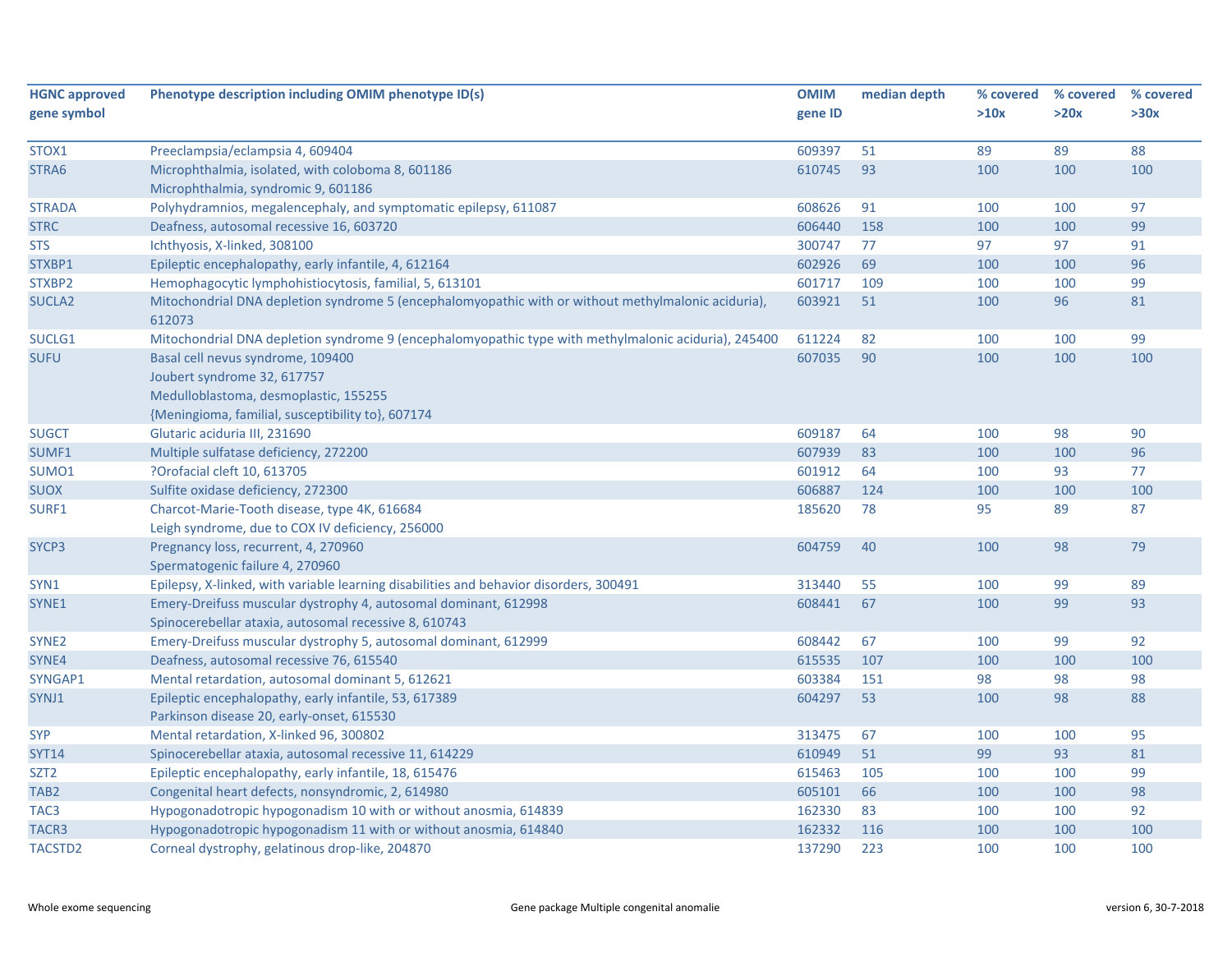| <b>HGNC approved</b><br>gene symbol | Phenotype description including OMIM phenotype ID(s)                   | <b>OMIM</b><br>gene ID | median depth | % covered<br>>10x | % covered<br>>20x | % covered<br>>30x |
|-------------------------------------|------------------------------------------------------------------------|------------------------|--------------|-------------------|-------------------|-------------------|
|                                     |                                                                        |                        |              |                   |                   |                   |
| TAF1                                | Dystonia-Parkinsonism, X-linked, 314250                                | 313650                 | 43           | 100               | 94                | 75                |
|                                     | Mental retardation, X-linked, syndromic 33, 300966                     |                        |              |                   |                   |                   |
| TAF <sub>2</sub>                    | Mental retardation, autosomal recessive 40, 615599                     | 604912                 | 55           | 100               | 97                | 84                |
| TAL1                                | Leukemia, T-cell acute lymphocytic, somatic, 613065                    | 187040                 | 65           | 98                | 90                | 83                |
| TAL <sub>2</sub>                    | Leukemia, T-cell acute lymphocytic, somatic, 613065                    | 186855                 | 77           | 100               | 100               | 100               |
| TALDO1                              | Transaldolase deficiency, 606003                                       | 602063                 | 128          | 100               | 100               | 100               |
| TAP1                                | Bare lymphocyte syndrome, type I, 604571                               | 170260                 | 119          | 100               | 100               | 100               |
| TAP <sub>2</sub>                    | Bare lymphocyte syndrome, type I, due to TAP2 deficiency, 604571       | 170261                 | 99           | 100               | 100               | 100               |
|                                     | Wegener-like granulomatosis                                            |                        |              |                   |                   |                   |
| <b>TAPBP</b>                        | Bare lymphocyte syndrome, type I, 604571                               | 601962                 | 102          | 100               | 100               | 100               |
| <b>TARDBP</b>                       | Amyotrophic lateral sclerosis 10, with or without FTD, 612069          | 605078                 | 108          | 100               | 100               | 90                |
|                                     | Frontotemporal lobar degeneration, TARDBP-related, 612069              |                        |              |                   |                   |                   |
| <b>TAT</b>                          | Tyrosinemia, type II, 276600                                           | 613018                 | 54           | 100               | 100               | 94                |
| <b>TAZ</b>                          | Barth syndrome, 302060                                                 | 300394                 | 89           | 100               | 97                | 90                |
| <b>TBC1D20</b>                      | Warburg micro syndrome 4, 615663                                       | 611663                 | 67           | 100               | 93                | 93                |
| <b>TBC1D24</b>                      | DOORS syndrome, 220500                                                 | 613577                 | 147          | 100               | 100               | 99                |
|                                     | Deafness, autosomal recessive 86, 614617                               |                        |              |                   |                   |                   |
|                                     | Deafness, autosomal dominant 65, 616044                                |                        |              |                   |                   |                   |
|                                     | Epileptic encephalopathy, early infantile, 16, 615338                  |                        |              |                   |                   |                   |
|                                     | Myoclonic epilepsy, infantile, familial, 605021                        |                        |              |                   |                   |                   |
| <b>TBCE</b>                         | Encephalopathy, progressive, with amyotrophy and optic atrophy, 617207 | 604934                 | 53           | 99                | 95                | 82                |
|                                     | Hypoparathyroidism-retardation-dysmorphism syndrome, 241410            |                        |              |                   |                   |                   |
|                                     | Kenny-Caffey syndrome, type 1, 244460                                  |                        |              |                   |                   |                   |
| <b>TBP</b>                          | {Parkinson disease, susceptibility to}, 168600                         | 600075                 | 63           | 100               | 99                | 92                |
|                                     | Spinocerebellar ataxia 17, 607136                                      |                        |              |                   |                   |                   |
| TBX1                                | Conotruncal anomaly face syndrome, 217095                              | 602054                 | 81           | 94                | 85                | 79                |
|                                     | DiGeorge syndrome, 188400                                              |                        |              |                   |                   |                   |
|                                     | Tetralogy of Fallot, 187500                                            |                        |              |                   |                   |                   |
|                                     | Velocardiofacial syndrome, 192430                                      |                        |              |                   |                   |                   |
| <b>TBX15</b>                        | Cousin syndrome, 260660                                                | 604127                 | 68           | 100               | 100               | 96                |
| <b>TBX19</b>                        | Adrenocorticotropic hormone deficiency, 201400                         | 604614                 | 117          | 100               | 100               | 96                |
| <b>TBX20</b>                        | Atrial septal defect 4, 611363                                         | 606061                 | 75           | 100               | 100               | 93                |
| <b>TBX21</b>                        | Asthma and nasal polyps, 208550                                        | 604895                 | 137          | 100               | 100               | 99                |
|                                     | {Asthma, aspirin-induced, susceptibility to}, 208550                   |                        |              |                   |                   |                   |
| <b>TBX22</b>                        | ?Abruzzo-Erickson syndrome, 302905                                     | 300307                 | 51           | 100               | 96                | 81                |
|                                     | Cleft palate with ankyloglossia, 303400                                |                        |              |                   |                   |                   |
| TBX3                                | Ulnar-mammary syndrome, 181450                                         | 601621                 | 103          | 100               | 100               | 99                |
| TBX4                                | Ischiocoxopodopatellar syndrome, 147891                                | 601719                 | 128          | 100               | 100               | 100               |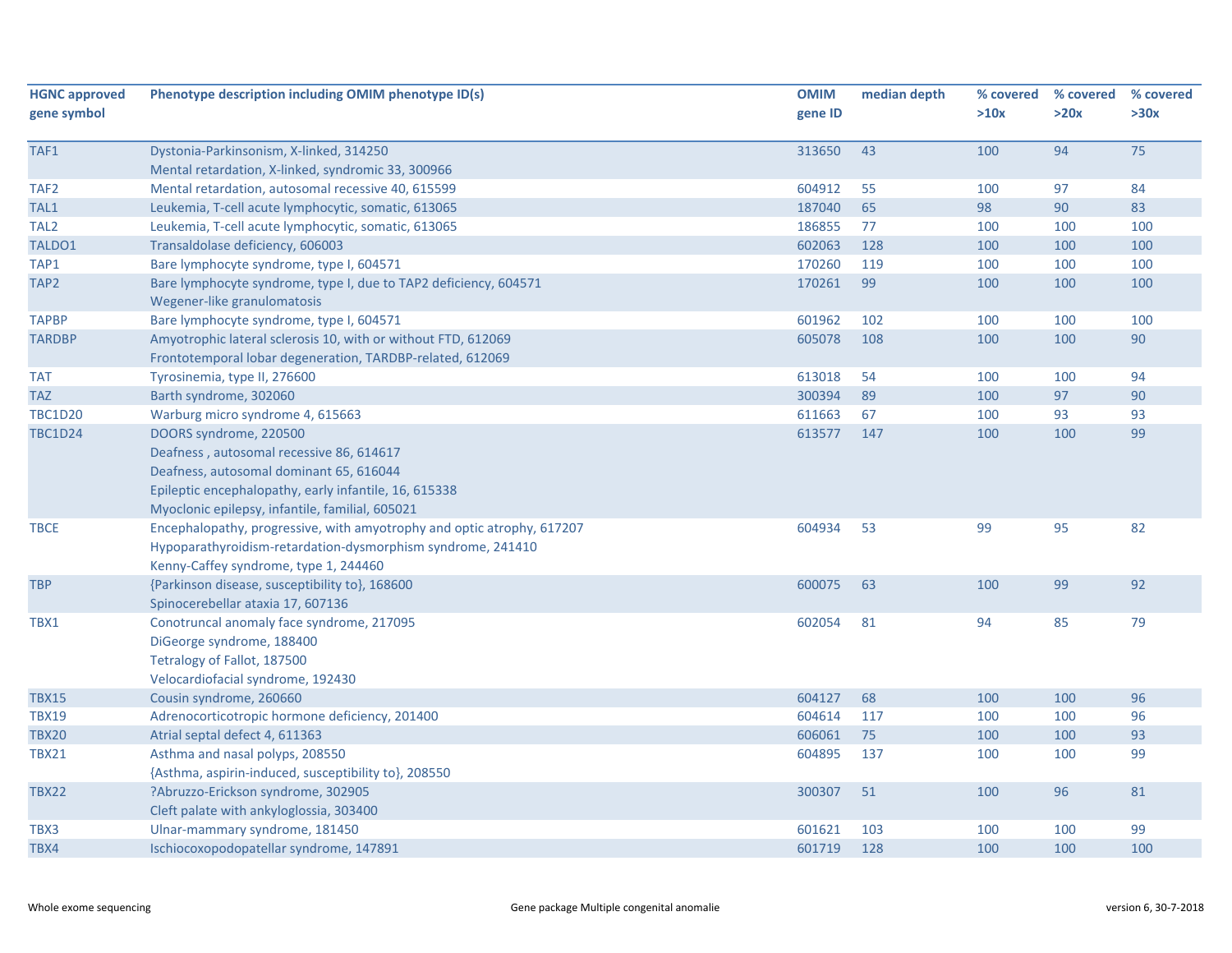| <b>HGNC approved</b> | Phenotype description including OMIM phenotype ID(s)                       | <b>OMIM</b> | median depth     | % covered | % covered | % covered |
|----------------------|----------------------------------------------------------------------------|-------------|------------------|-----------|-----------|-----------|
| gene symbol          |                                                                            | gene ID     |                  | >10x      | >20x      | >30x      |
|                      |                                                                            |             |                  |           |           |           |
| TBX5                 | Holt-Oram syndrome, 142900                                                 | 601620      | 72               | 100       | 100       | 98        |
| TBXAS1               | Ghosal hematodiaphyseal syndrome, 231095                                   | 274180      | 68               | 100       | 98        | 90        |
|                      | ?Thromboxane synthase deficiency, 614158                                   |             |                  |           |           |           |
| <b>TCAP</b>          | Cardiomyopathy, hypertrophic, 25, 607487                                   | 604488      | 108              | 100       | 100       | 100       |
|                      | Muscular dystrophy, limb-girdle, type 2G, 601954                           |             |                  |           |           |           |
| <b>TCF12</b>         | Craniosynostosis 3, 615314                                                 | 600480      | 61               | 100       | 100       | 95        |
| TCF4                 | Corneal dystrophy, Fuchs endothelial, 3, 613267                            | 602272      | 63               | 100       | 99        | 93        |
|                      | Pitt-Hopkins syndrome, 610954                                              |             |                  |           |           |           |
| TCIRG1               | Osteopetrosis, autosomal recessive 1, 259700                               | 604592      | 116              | 100       | 100       | 99        |
| TCN <sub>2</sub>     | Transcobalamin II deficiency, 275350                                       | 613441      | 107              | 100       | 100       | 100       |
| TCOF1                | Treacher Collins syndrome 1, 154500                                        | 606847      | 108              | 100       | 100       | 99        |
| TCTN1                | Joubert syndrome 13, 614173                                                | 609863      | 87               | 100       | 100       | 94        |
| TCTN2                | Joubert syndrome 24, 616654                                                | 613846      | 73               | 100       | 100       | 94        |
|                      | ?Meckel syndrome 8, 613885                                                 |             |                  |           |           |           |
| TCTN3                | Joubert syndrome 18, 614815                                                | 613847      | 59               | 100       | 100       | 94        |
|                      | Orofaciodigital syndrome IV, 258860                                        |             |                  |           |           |           |
| TDGF1                | Forebrain defects                                                          | 187395      | 115              | 100       | 100       | 100       |
| TDP1                 | Spinocerebellar ataxia, autosomal recessive with axonal neuropathy, 607250 | 607198      | 45               | 100       | 98        | 83        |
| TDRD7                | Cataract 36, 613887                                                        | 611258      | 57               | 100       | 99        | 94        |
| TEAD1                | Sveinsson chorioretinal atrophy, 108985                                    | 189967      | 71               | 100       | 100       | 96        |
| TECPR2               | Spastic paraplegia 49, autosomal recessive, 615031                         | 615000      | 92               | 100       | 100       | 99        |
| <b>TECR</b>          | Mental retardation, autosomal recessive 14, 614020                         | 610057      | 135              | 100       | 100       | 99        |
| <b>TECTA</b>         | Deafness, autosomal dominant 8/12, 601543                                  | 602574      | 115              | 100       | 100       | 97        |
|                      | Deafness, autosomal recessive 21, 603629                                   |             |                  |           |           |           |
| <b>TEK</b>           | Glaucoma 3, primary congenital, E, 617272                                  | 600221      | 69               | 100       | 100       | 96        |
|                      | Venous malformations, multiple cutaneous and mucosal, 600195               |             |                  |           |           |           |
| TENM3                | Microphthalmia, isolated, with coloboma 9, 615145                          | 610083      | 71               | 100       | 100       | 97        |
| <b>TERC</b>          | {Aplastic anemia}, 614743                                                  | 602322      | No coverage data |           |           |           |
|                      | Dyskeratosis congenita, autosomal dominant 1, 127550                       |             |                  |           |           |           |
|                      | {Pulmonary fibrosis, idiopathic, susceptibility to}, 614743                |             |                  |           |           |           |
| TET2                 | Myelodysplastic syndrome, somatic, 614286                                  | 612839      | 59               | 100       | 100       | 97        |
| <b>TEX28</b>         | No OMIM phenotype                                                          | 300092      | No coverage data |           |           |           |
| TF                   | Atransferrinemia, 209300                                                   | 190000      | 67               | 100       | 100       | 95        |
| TFAP2A               | Branchiooculofacial syndrome, 113620                                       | 107580      | 93               | 100       | 100       | 100       |
| TFAP2B               | Char syndrome, 169100                                                      | 601601      | 105              | 100       | 100       | 94        |
|                      | Patent ductus arteriosus 2, 617035                                         |             |                  |           |           |           |
| TFE3                 | Renal cell carcinoma, papillary, 1, 300854                                 | 314310      | 67               | 100       | 100       | 88        |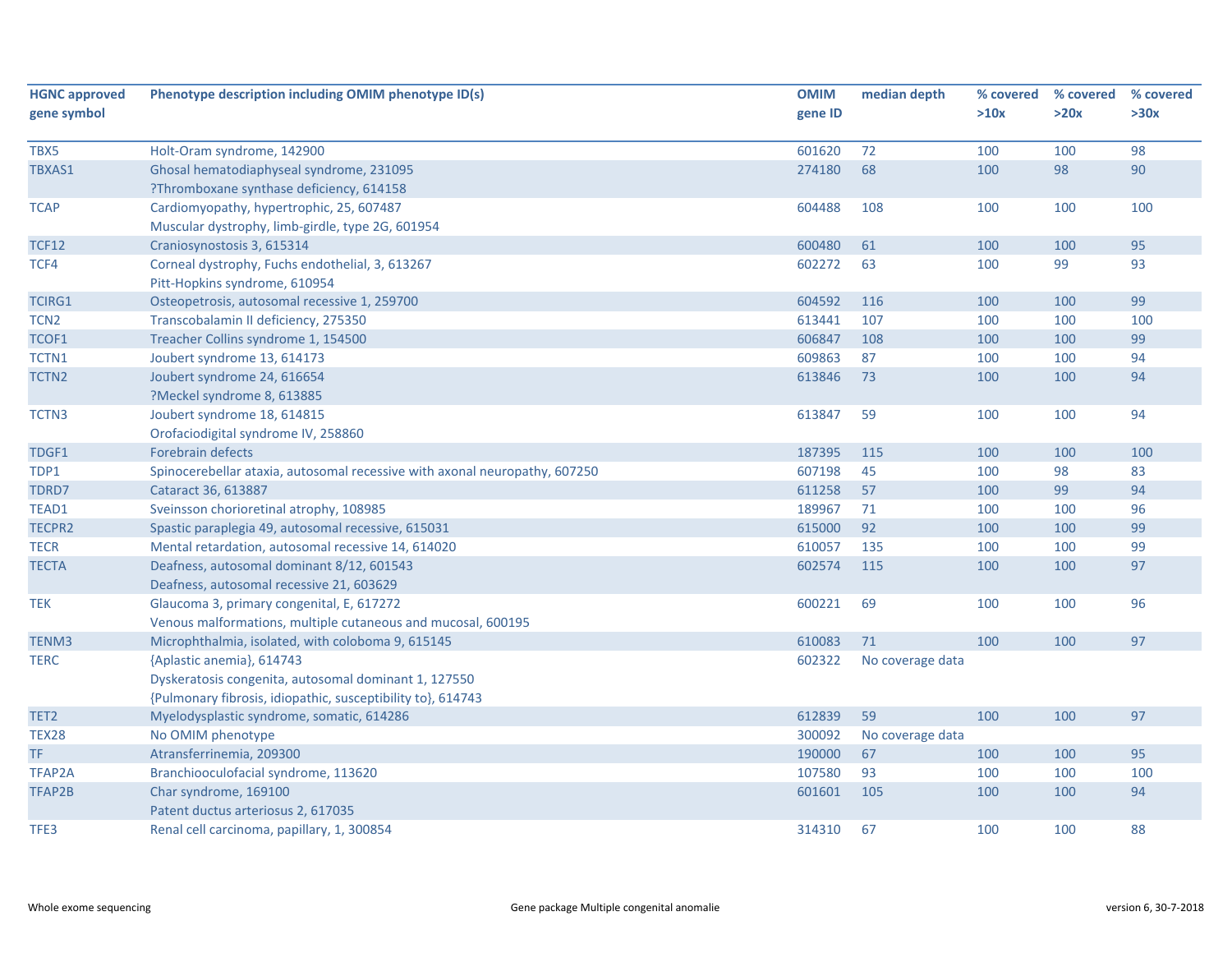| <b>HGNC approved</b><br>gene symbol | Phenotype description including OMIM phenotype ID(s)                                                                                                                                                                                                                                                                                            | <b>OMIM</b><br>gene ID | median depth | % covered<br>>10x | % covered<br>>20x | % covered<br>>30x |
|-------------------------------------|-------------------------------------------------------------------------------------------------------------------------------------------------------------------------------------------------------------------------------------------------------------------------------------------------------------------------------------------------|------------------------|--------------|-------------------|-------------------|-------------------|
| <b>TFG</b>                          | Hereditary motor and sensory neuropathy, Okinawa type, 604484<br>?Spastic paraplegia 57, autosomal recessive, 615658                                                                                                                                                                                                                            | 602498                 | 73           | 100               | 99                | 91                |
| TFR <sub>2</sub>                    | Hemochromatosis, type 3, 604250                                                                                                                                                                                                                                                                                                                 | 604720                 | 92           | 100               | 100               | 97                |
| <b>TG</b>                           | {Autoimmune thyroid disease, susceptibility to, 3}, 608175<br>Thyroid dyshormonogenesis 3, 274700                                                                                                                                                                                                                                               | 188450                 | 90           | 100               | 100               | 99                |
| TGFB1                               | Camurati-Engelmann disease, 131300<br>{Cystic fibrosis lung disease, modifier of}, 219700                                                                                                                                                                                                                                                       | 190180                 | 109          | 100               | 99                | 97                |
| TGFB2                               | Loeys-Dietz syndrome 4, 614816                                                                                                                                                                                                                                                                                                                  | 190220                 | 74           | 100               | 100               | 96                |
| TGFB3                               | Arrhythmogenic right ventricular dysplasia 1, 107970<br>Loeys-Dietz syndrome 5, 615582                                                                                                                                                                                                                                                          | 190230                 | 96           | 100               | 100               | 100               |
| <b>TGFBI</b>                        | Corneal dystrophy, Avellino type, 607541<br>Corneal dystrophy, Groenouw type I, 121900<br>Corneal dystrophy, Reis-Bucklers type, 608470<br>Corneal dystrophy, Thiel-Behnke type, 602082<br>Corneal dystrophy, epithelial basement membrane, 121820<br>Corneal dystrophy, lattice type I, 122200<br>Corneal dystrophy, lattice type IIIA, 608471 | 601692                 | 72           | 100               | 100               | 97                |
| TGFBR1                              | Loeys-Dietz syndrome 1, 609192<br>{Multiple self-healing squamous epithelioma, susceptibility to}, 132800                                                                                                                                                                                                                                       | 190181                 | 161          | 96                | 93                | 93                |
| TGFBR2                              | Colorectal cancer, hereditary nonpolyposis, type 6, 614331<br>Esophageal cancer, somatic, 133239<br>Loeys-Dietz syndrome 2, 610168                                                                                                                                                                                                              | 190182                 | 200          | 100               | 100               | 100               |
| TGIF1                               | Holoprosencephaly 4, 142946                                                                                                                                                                                                                                                                                                                     | 602630                 | 138          | 100               | 100               | 100               |
| TGM1                                | Ichthyosis, congenital, autosomal recessive 1, 242300                                                                                                                                                                                                                                                                                           | 190195                 | 119          | 100               | 100               | 100               |
| TGM5                                | Peeling skin syndrome 2, 609796                                                                                                                                                                                                                                                                                                                 | 603805                 | 111          | 100               | 100               | 99                |
| TGM6                                | Spinocerebellar ataxia 35, 613908                                                                                                                                                                                                                                                                                                               | 613900                 | 107          | 100               | 100               | 98                |
| TH                                  | Segawa syndrome, recessive, 605407                                                                                                                                                                                                                                                                                                              | 191290                 | 92           | 100               | 99                | 94                |
| THAP1                               | Dystonia 6, torsion, 602629                                                                                                                                                                                                                                                                                                                     | 609520                 | 78           | 100               | 100               | 96                |
| <b>THBD</b>                         | {Hemolytic uremic syndrome, atypical, susceptibility to, 6}, 612926<br>Thrombophilia due to thrombomodulin defect, 614486                                                                                                                                                                                                                       | 188040                 | 199          | 100               | 100               | 100               |
| THOC <sub>6</sub>                   | Beaulieu-Boycott-Innes syndrome, 613680                                                                                                                                                                                                                                                                                                         | 615403                 | 184          | 100               | 100               | 100               |
| <b>THPO</b>                         | Thrombocythemia 1, 187950                                                                                                                                                                                                                                                                                                                       | 600044                 | 106          | 100               | 100               | 100               |
| <b>THRA</b>                         | Hypothyroidism, congenital, nongoitrous, 6, 614450                                                                                                                                                                                                                                                                                              | 190120                 | 113          | 100               | 100               | 100               |
| <b>THRB</b>                         | Thyroid hormone resistance, 188570<br>Thyroid hormone resistance, autosomal recessive, 274300<br>Thyroid hormone resistance, selective pituitary, 145650                                                                                                                                                                                        | 190160                 | 75           | 100               | 100               | 97                |
| TIA1                                | Welander distal myopathy, 604454                                                                                                                                                                                                                                                                                                                | 603518                 | 67           | 100               | 100               | 92                |
| <b>TIMM8A</b>                       | Mohr-Tranebjaerg syndrome, 304700                                                                                                                                                                                                                                                                                                               | 300356                 | 131          | 100               | 100               | 100               |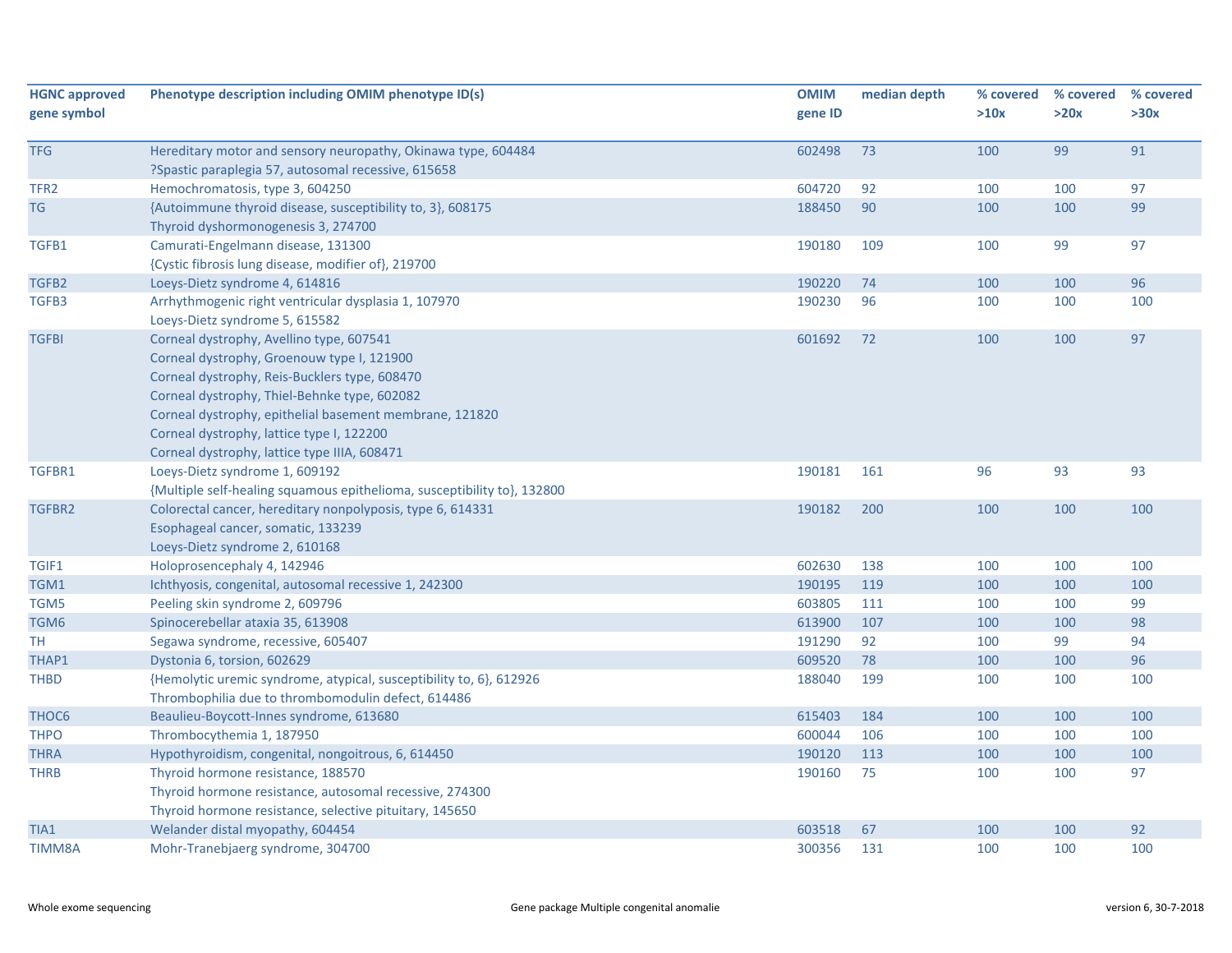| <b>HGNC approved</b> | Phenotype description including OMIM phenotype ID(s)                                                                                                                    | <b>OMIM</b> | median depth | % covered | % covered | % covered |
|----------------------|-------------------------------------------------------------------------------------------------------------------------------------------------------------------------|-------------|--------------|-----------|-----------|-----------|
| gene symbol          |                                                                                                                                                                         | gene ID     |              | >10x      | >20x      | >30x      |
| TIMP3                | Sorsby fundus dystrophy, 136900                                                                                                                                         | 188826      | 94           | 100       | 100       | 100       |
| TINF <sub>2</sub>    | Dyskeratosis congenita, autosomal dominant 3, 613990<br>Revesz syndrome, 268130                                                                                         | 604319      | 140          | 100       | 100       | 100       |
| TJP2                 | Cholestasis, progressive familial intrahepatic 4, 615878<br>Hypercholanemia, familial, 607748                                                                           | 607709      | 75           | 100       | 100       | 97        |
| TK <sub>2</sub>      | Mitochondrial DNA depletion syndrome 2 (myopathic type), 609560<br>Progressive external ophthalmoplegia with mitochondrial DNA deletions, autosomal recessive 3, 617069 | 188250      | 58           | 100       | 100       | 95        |
| TLL1                 | Atrial septal defect 6, 613087                                                                                                                                          | 606742      | 56           | 100       | 99        | 91        |
| TLR4                 | No OMIM phenotype                                                                                                                                                       | 603030      | 55           | 100       | 100       | 97        |
| TMC1                 | Deafness, autosomal dominant 36, 606705<br>Deafness, autosomal recessive 7, 600974                                                                                      | 606706      | 51           | 100       | 98        | 88        |
| TMC6                 | Epidermodysplasia verruciformis, 226400                                                                                                                                 | 605828      | 84           | 100       | 100       | 98        |
| TMC8                 | Epidermodysplasia verruciformis, 226400                                                                                                                                 | 605829      | 111          | 100       | 100       | 100       |
| TMCO1                | Craniofacial dysmorphism, skeletal anomalies, and mental retardation syndrome, 213980                                                                                   | 614123      | 98           | 100       | 99        | 90        |
| TMEM126A             | Optic atrophy 7, 612989                                                                                                                                                 | 612988      | 61           | 100       | 100       | 87        |
| <b>TMEM138</b>       | Joubert syndrome 16, 614465                                                                                                                                             | 614459      | 46           | 100       | 100       | 95        |
| <b>TMEM165</b>       | Congenital disorder of glycosylation, type IIk, 614727                                                                                                                  | 614726      | 109          | 100       | 100       | 98        |
| <b>TMEM181</b>       | No OMIM phenotype                                                                                                                                                       | 613209      | 70           | 100       | 100       | 95        |
| <b>TMEM216</b>       | Joubert syndrome 2, 608091                                                                                                                                              | 613277      | 89           | 100       | 100       | 89        |
|                      | Meckel syndrome 2, 603194                                                                                                                                               |             |              |           |           |           |
| <b>TMEM231</b>       | Joubert syndrome 20, 614970<br>Meckel syndrome 11, 615397                                                                                                               | 614949      | 101          | 100       | 100       | 99        |
| TMEM237              | Joubert syndrome 14, 614424                                                                                                                                             | 614423      | 48           | 100       | 96        | 83        |
| TMEM38B              | Osteogenesis imperfecta, type XIV, 615066                                                                                                                               | 611236      | 58           | 100       | 100       | 93        |
| TMEM67               | {Bardet-Biedl syndrome 14, modifier of}, 615991<br>COACH syndrome, 216360<br>Joubert syndrome 6, 610688<br>Meckel syndrome 3, 607361<br>Nephronophthisis 11, 613550     | 609884      | 68           | 100       | 99        | 87        |
| TMEM70               | Mitochondrial complex V (ATP synthase) deficiency, nuclear type 2, 614052                                                                                               | 612418      | 81           | 100       | 100       | 93        |
| <b>TMIE</b>          | Deafness, autosomal recessive 6, 600971                                                                                                                                 | 607237      | 77           | 100       | 99        | 99        |
| <b>TMLHE</b>         | {Autism, susceptibility to, X-linked 6}, 300872                                                                                                                         | 300777      | 35           | 100       | 93        | 65        |
| TMPRSS15             | Enterokinase deficiency, 226200                                                                                                                                         | 606635      | 57           | 99        | 96        | 84        |
| <b>TMPRSS3</b>       | Deafness, autosomal recessive 8/10, 601072                                                                                                                              | 605511      | 67           | 100       | 100       | 96        |
| <b>TMPRSS6</b>       | Iron-refractory iron deficiency anemia, 206200                                                                                                                          | 609862      | 110          | 100       | 100       | 100       |
| <b>TNC</b>           | Deafness, autosomal dominant 56, 615629                                                                                                                                 | 187380      | 98           | 100       | 99        | 97        |
| TNFRSF10B            | Squamous cell carcinoma, head and neck, 275355                                                                                                                          | 603612      | 84           | 100       | 100       | 99        |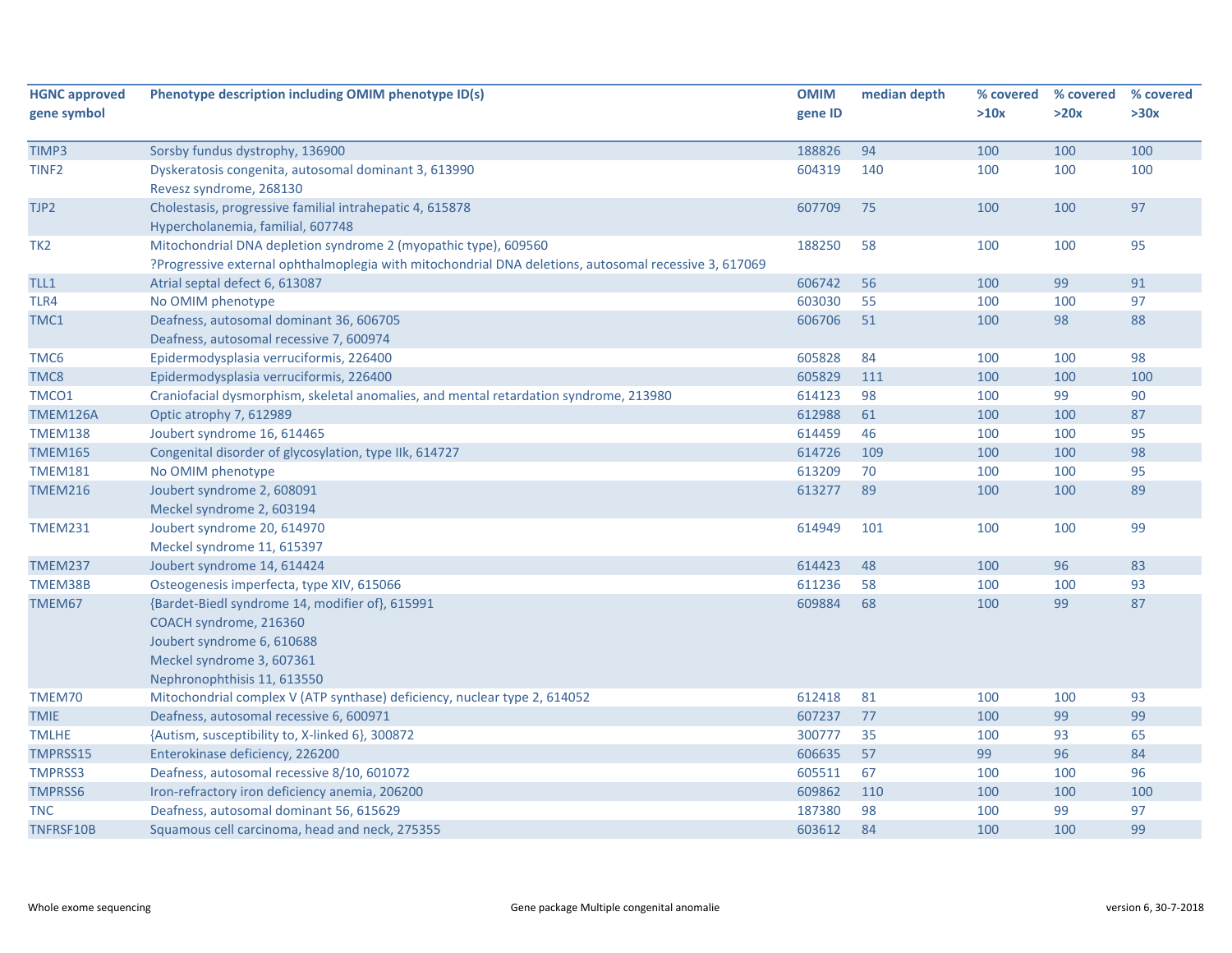| <b>HGNC approved</b> | Phenotype description including OMIM phenotype ID(s)            | <b>OMIM</b> | median depth | % covered | % covered | % covered |
|----------------------|-----------------------------------------------------------------|-------------|--------------|-----------|-----------|-----------|
| gene symbol          |                                                                 | gene ID     |              | >10x      | >20x      | >30x      |
| TNFRSF11A            | Osteolysis, familial expansile, 174810                          | 603499      | 90           | 95        | 95        | 95        |
|                      | Osteopetrosis, autosomal recessive 7, 612301                    |             |              |           |           |           |
|                      | {Paget disease of bone 2, early-onset}, 602080                  |             |              |           |           |           |
| TNFRSF11B            | Paget disease of bone 5, juvenile-onset, 239000                 | 602643      | 78           | 100       | 100       | 97        |
| TNFRSF13B            | Immunodeficiency, common variable, 2, 240500                    | 604907      | 89           | 100       | 100       | 100       |
|                      | Immunoglobulin A deficiency 2, 609529                           |             |              |           |           |           |
| TNFRSF13C            | Immunodeficiency, common variable, 4, 613494                    | 606269      | 70           | 100       | 98        | 80        |
| TNFRSF1A             | {Multiple sclerosis, susceptibility to, 5}, 614810              | 191190      | 85           | 100       | 97        | 94        |
|                      | Periodic fever, familial, 142680                                |             |              |           |           |           |
| TNFSF11              | Osteopetrosis, autosomal recessive 2, 259710                    | 602642      | 47           | 100       | 99        | 84        |
| TNNC1                | Cardiomyopathy, dilated, 1Z, 611879                             | 191040      | 117          | 100       | 100       | 100       |
|                      | Cardiomyopathy, hypertrophic, 13, 613243                        |             |              |           |           |           |
| TNN <sub>12</sub>    | Arthrogryposis multiplex congenita, distal, type 2B, 601680     | 191043      | 155          | 100       | 100       | 100       |
| TNN <sub>13</sub>    | Cardiomyopathy, dilated, 1FF, 613286                            | 191044      | 176          | 100       | 100       | 98        |
|                      | ?Cardiomyopathy, dilated, 2A, 611880                            |             |              |           |           |           |
|                      | Cardiomyopathy, familial restrictive, 1, 115210                 |             |              |           |           |           |
|                      | Cardiomyopathy, hypertrophic, 7, 613690                         |             |              |           |           |           |
| TNNT1                | Nemaline myopathy 5, Amish type, 605355                         | 191041      | 78           | 100       | 99        | 94        |
| TNNT <sub>2</sub>    | Cardiomyopathy, dilated, 1D, 601494                             | 191045      | 136          | 100       | 100       | 100       |
|                      | Cardiomyopathy, familial restrictive, 3, 612422                 |             |              |           |           |           |
|                      | Cardiomyopathy, hypertrophic, 2, 115195                         |             |              |           |           |           |
|                      | Left ventricular noncompaction 6, 601494                        |             |              |           |           |           |
| TNNT3                | Arthrogryposis, distal, type 2B, 601680                         | 600692      | 107          | 100       | 100       | 100       |
| <b>TNXB</b>          | Ehlers-Danlos syndrome, classic-like, 1, 606408                 | 600985      | 155          | 100       | 100       | 100       |
|                      | Vesicoureteral reflux 8, 615963                                 |             |              |           |           |           |
| TOP1                 | DNA topoisomerase I, camptothecin-resistant                     | 126420      | 67           | 100       | 98        | 87        |
| TOP2A                | DNA topoisomerase II, resistance to inhibition of, by amsacrine | 126430      | 61           | 100       | 99        | 92        |
| <b>TOPORS</b>        | Retinitis pigmentosa 31, 609923                                 | 609507      | 65           | 100       | 100       | 98        |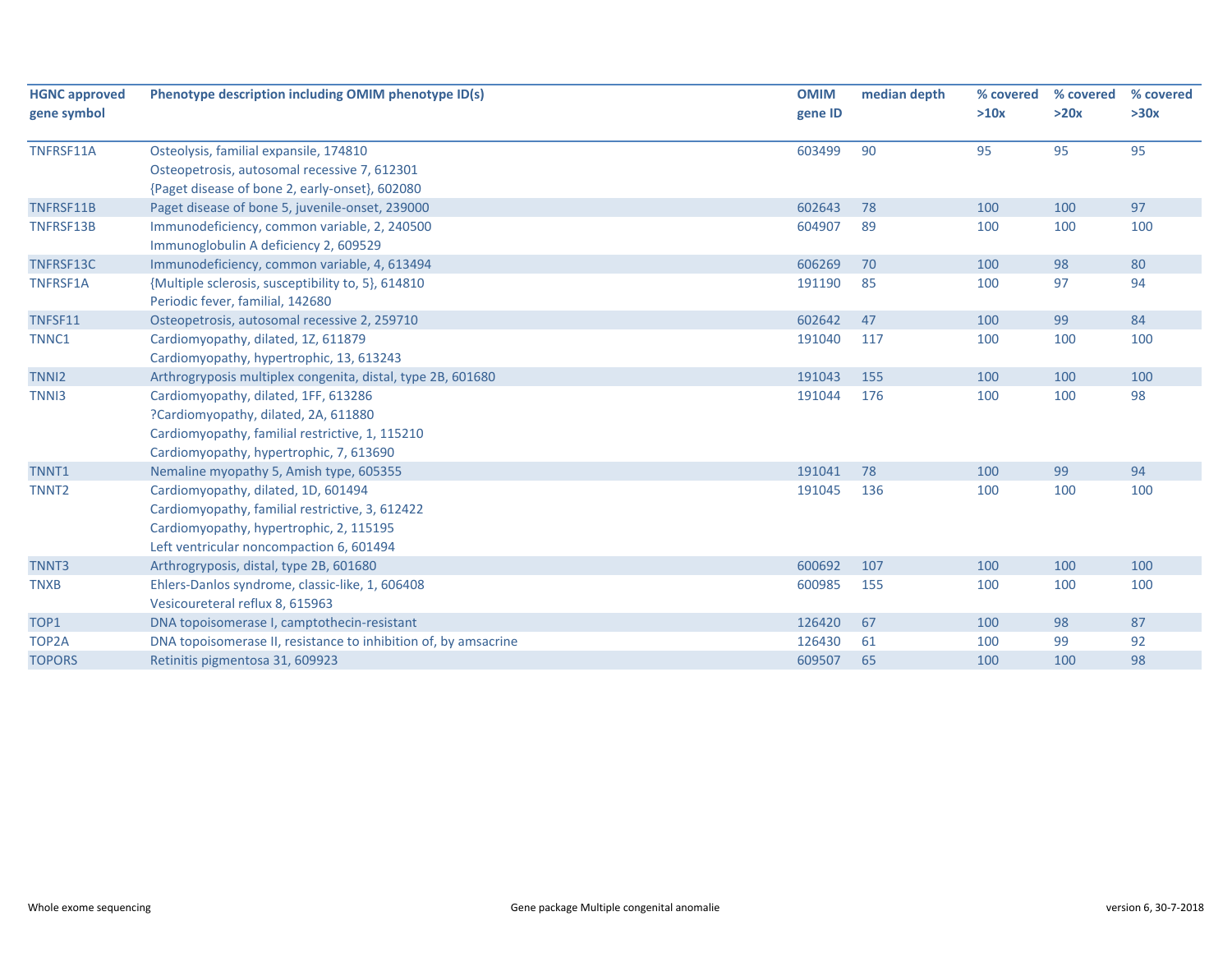| <b>HGNC approved</b><br>gene symbol | Phenotype description including OMIM phenotype ID(s)                                                                                                                                                                                                                                                                                  | <b>OMIM</b><br>gene ID | median depth | % covered<br>>10x | % covered<br>>20x | % covered<br>>30x |
|-------------------------------------|---------------------------------------------------------------------------------------------------------------------------------------------------------------------------------------------------------------------------------------------------------------------------------------------------------------------------------------|------------------------|--------------|-------------------|-------------------|-------------------|
| <b>TP53</b>                         | Adrenal cortical carcinoma, 202300<br>{Basal cell carcinoma 7}, 614740<br>Breast cancer, 114480<br>Choroid plexus papilloma, 260500<br>Colorectal cancer, 114500<br>{Glioma susceptibility 1}, 137800<br>Hepatocellular carcinoma, 114550<br>Li-Fraumeni syndrome, 151623<br>Nasopharyngeal carcinoma, 607107<br>Osteosarcoma, 259500 | 191170                 | 155          | 100               | 100               | 100               |
| <b>TP63</b>                         | Pancreatic cancer, 260350<br>ADULT syndrome, 103285<br>Ectrodactyly, ectodermal dysplasia, and cleft lip/palate syndrome 3, 604292<br>Hay-Wells syndrome, 106260<br>Limb-mammary syndrome, 603543<br>Orofacial cleft 8, 129400<br>Rapp-Hodgkin syndrome, 129400<br>Split-hand/foot malformation 4, 605289                             | 603273                 | 87           | 100               | 100               | 97                |
| TPI1                                | Hemolytic anemia due to triosephosphate isomerase deficiency, 615512                                                                                                                                                                                                                                                                  | 190450                 | 112          | 100               | 99                | 96                |
| TPK1                                | Thiamine metabolism dysfunction syndrome 5 (episodic encephalopathy type), 614458                                                                                                                                                                                                                                                     | 606370                 | 51           | 100               | 98                | 83                |
| TPM1                                | Cardiomyopathy, dilated, 1Y, 611878<br>Cardiomyopathy, hypertrophic, 3, 115196<br>Left ventricular noncompaction 9, 611878                                                                                                                                                                                                            | 191010                 | 136          | 100               | 100               | 100               |
| TPM2                                | Arthrogryposis multiplex congenita, distal, type 1, 108120<br>Arthrogryposis, distal, type 2B, 601680<br>CAP myopathy 2, 609285<br>Nemaline myopathy 4, autosomal dominant, 609285                                                                                                                                                    | 190990                 | 93           | 100               | 100               | 100               |
| TPM3                                | CAP myopathy 1, 609284<br>Myopathy, congenital, with fiber-type disproportion, 255310<br>Nemaline myopathy 1, autosomal dominant or recessive, 609284                                                                                                                                                                                 | 191030                 | 56           | 100               | 100               | 97                |
| <b>TPMT</b>                         | {Thiopurines, poor metabolism of, 1}, 610460                                                                                                                                                                                                                                                                                          | 187680                 | 73           | 100               | 100               | 81                |
| <b>TPO</b>                          | Thyroid dyshormonogenesis 2A, 274500                                                                                                                                                                                                                                                                                                  | 606765                 | 107          | 100               | 100               | 99                |
| TPP1                                | Ceroid lipofuscinosis, neuronal, 2, 204500<br>Spinocerebellar ataxia, autosomal recessive 7, 609270                                                                                                                                                                                                                                   | 607998                 | 87           | 100               | 100               | 99                |
| <b>TPRN</b>                         | Deafness, autosomal recessive 79, 613307                                                                                                                                                                                                                                                                                              | 613354                 | 100          | 91                | 85                | 78                |
| TRAPPC11                            | Muscular dystrophy, limb-girdle, type 2S, 615356                                                                                                                                                                                                                                                                                      | 614138                 | 51           | 100               | 96                | 84                |
| <b>TRAPPC2</b>                      | Spondyloepiphyseal dysplasia tarda, 313400                                                                                                                                                                                                                                                                                            | 300202                 | 43           | 100               | 91                | 70                |
| <b>TRAPPC9</b>                      | Mental retardation, autosomal recessive 13, 613192                                                                                                                                                                                                                                                                                    | 611966                 | 93           | 100               | 100               | 97                |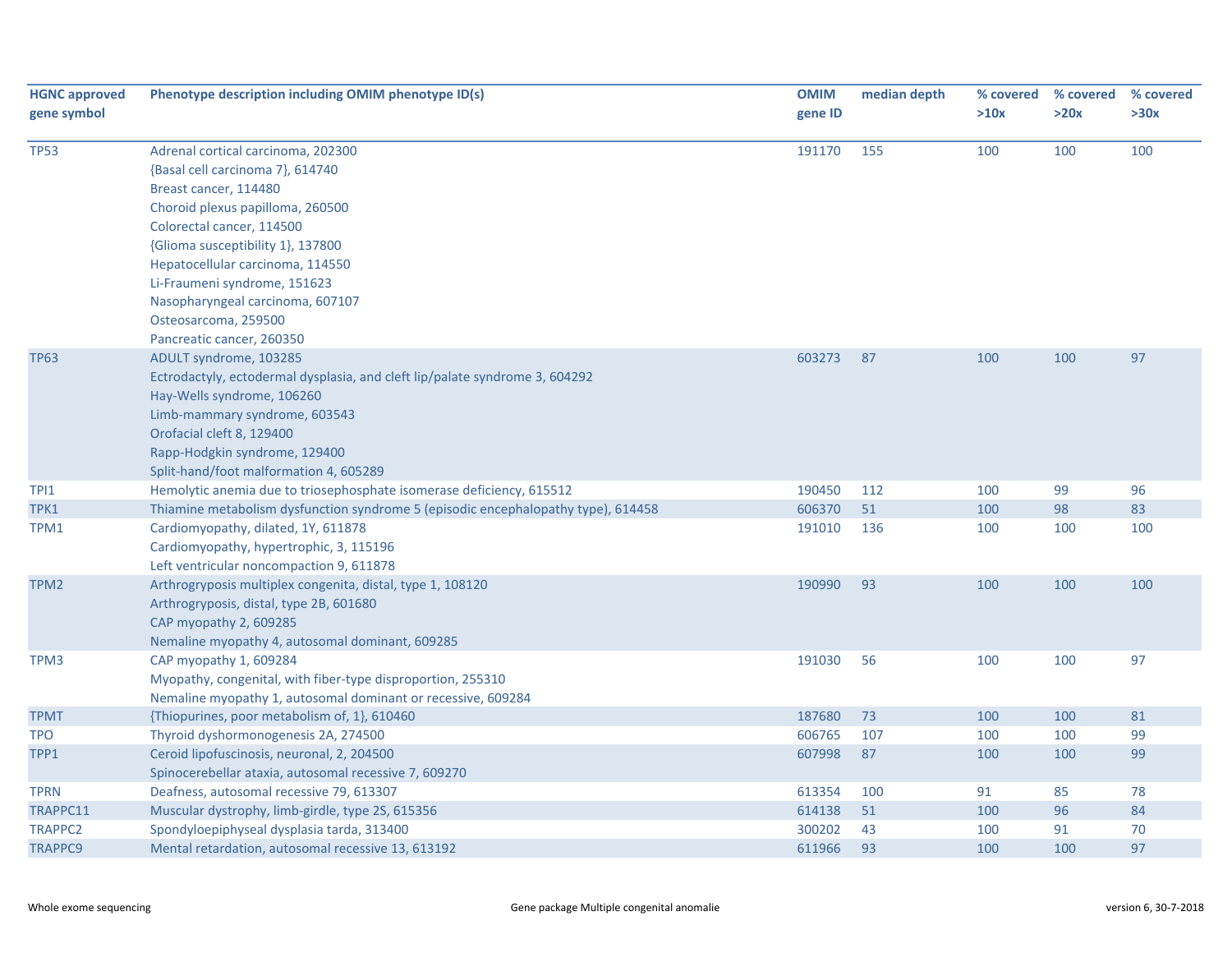| <b>HGNC approved</b> | Phenotype description including OMIM phenotype ID(s)                                               | <b>OMIM</b> | median depth | % covered | % covered | % covered |
|----------------------|----------------------------------------------------------------------------------------------------|-------------|--------------|-----------|-----------|-----------|
| gene symbol          |                                                                                                    | gene ID     |              | >10x      | >20x      | >30x      |
| <b>TRDN</b>          | Ventricular tachycardia, catecholaminergic polymorphic, 5, with or without muscle weakness, 615441 | 603283      | 44           | 100       | 90        | 71        |
| TREM2                | Nasu-Hakola disease, 221770                                                                        | 605086      | 101          | 100       | 100       | 100       |
| TREX1                | Aicardi-Goutieres syndrome 1, dominant and recessive, 225750                                       | 606609      | 217          | 100       | 100       | 100       |
|                      | Chilblain lupus, 610448                                                                            |             |              |           |           |           |
|                      | {Systemic lupus erythematosus, susceptibility to}, 152700                                          |             |              |           |           |           |
|                      | Vasculopathy, retinal, with cerebral leukodystrophy, 192315                                        |             |              |           |           |           |
| <b>TRHR</b>          | Thyrotropin-releasing hormone resistance, generalized                                              | 188545      | 79           | 100       | 100       | 100       |
| <b>TRIM24</b>        | No OMIM phenotype                                                                                  | 603406      | 63           | 100       | 100       | 94        |
| TRIM32               | ?Bardet-Biedl syndrome 11, 615988                                                                  | 602290      | 96           | 100       | 100       | 100       |
|                      | Muscular dystrophy, limb-girdle, type 2H, 254110                                                   |             |              |           |           |           |
| TRIM33               | No OMIM phenotype                                                                                  | 605769      | 59           | 100       | 98        | 88        |
| TRIM37               | Mulibrey nanism, 253250                                                                            | 605073      | 52           | 100       | 98        | 87        |
| <b>TRIOBP</b>        | Deafness, autosomal recessive 28, 609823                                                           | 609761      | 143          | 100       | 99        | 97        |
| <b>TRIP11</b>        | Achondrogenesis, type IA, 200600                                                                   | 604505      | 58           | 100       | 96        | 85        |
| <b>TRMU</b>          | {Deafness, mitochondrial, modifier of}, 580000                                                     | 610230      | 92           | 100       | 100       | 97        |
|                      | Liver failure, transient infantile, 613070                                                         |             |              |           |           |           |
| TRPA1                | ?Episodic pain syndrome, familial, 1, 615040                                                       | 604775      | 53           | 100       | 96        | 81        |
| TRPC6                | Glomerulosclerosis, focal segmental, 2, 603965                                                     | 603652      | 80           | 100       | 99        | 91        |
| TRPM1                | Night blindness, congenital stationary (complete), 1C, autosomal recessive, 613216                 | 603576      | 76           | 100       | 100       | 97        |
| TRPM4                | Progressive familial heart block, type IB, 604559                                                  | 606936      | 122          | 100       | 100       | 100       |
| TRPM6                | Hypomagnesemia 1, intestinal, 602014                                                               | 607009      | 62           | 100       | 99        | 92        |
| TRPS1                | Trichorhinophalangeal syndrome, type I, 190350                                                     | 604386      | 73           | 100       | 100       | 99        |
|                      | Trichorhinophalangeal syndrome, type III, 190351                                                   |             |              |           |           |           |
| TRPV3                | Olmsted syndrome, 614594                                                                           | 607066      | 96           | 100       | 100       | 95        |
|                      | ?Palmoplantar keratoderma, nonepidermolytic, focal 2, 616400                                       |             |              |           |           |           |
| TRPV4                | ?Avascular necrosis of femoral head, primary, 2, 617383                                            | 605427      | 102          | 100       | 100       | 100       |
|                      | Brachyolmia type 3, 113500                                                                         |             |              |           |           |           |
|                      | Digital arthropathy-brachydactyly, familial, 606835                                                |             |              |           |           |           |
|                      | Hereditary motor and sensory neuropathy, type IIc, 606071                                          |             |              |           |           |           |
|                      | Metatropic dysplasia, 156530                                                                       |             |              |           |           |           |
|                      | Parastremmatic dwarfism, 168400                                                                    |             |              |           |           |           |
|                      | SED, Maroteaux type, 184095                                                                        |             |              |           |           |           |
|                      | Scapuloperoneal spinal muscular atrophy, 181405                                                    |             |              |           |           |           |
|                      | [Sodium serum level QTL 1], 613508                                                                 |             |              |           |           |           |
|                      | Spinal muscular atrophy, distal, congenital nonprogressive, 600175                                 |             |              |           |           |           |
|                      | Spondylometaphyseal dysplasia, Kozlowski type, 184252                                              |             |              |           |           |           |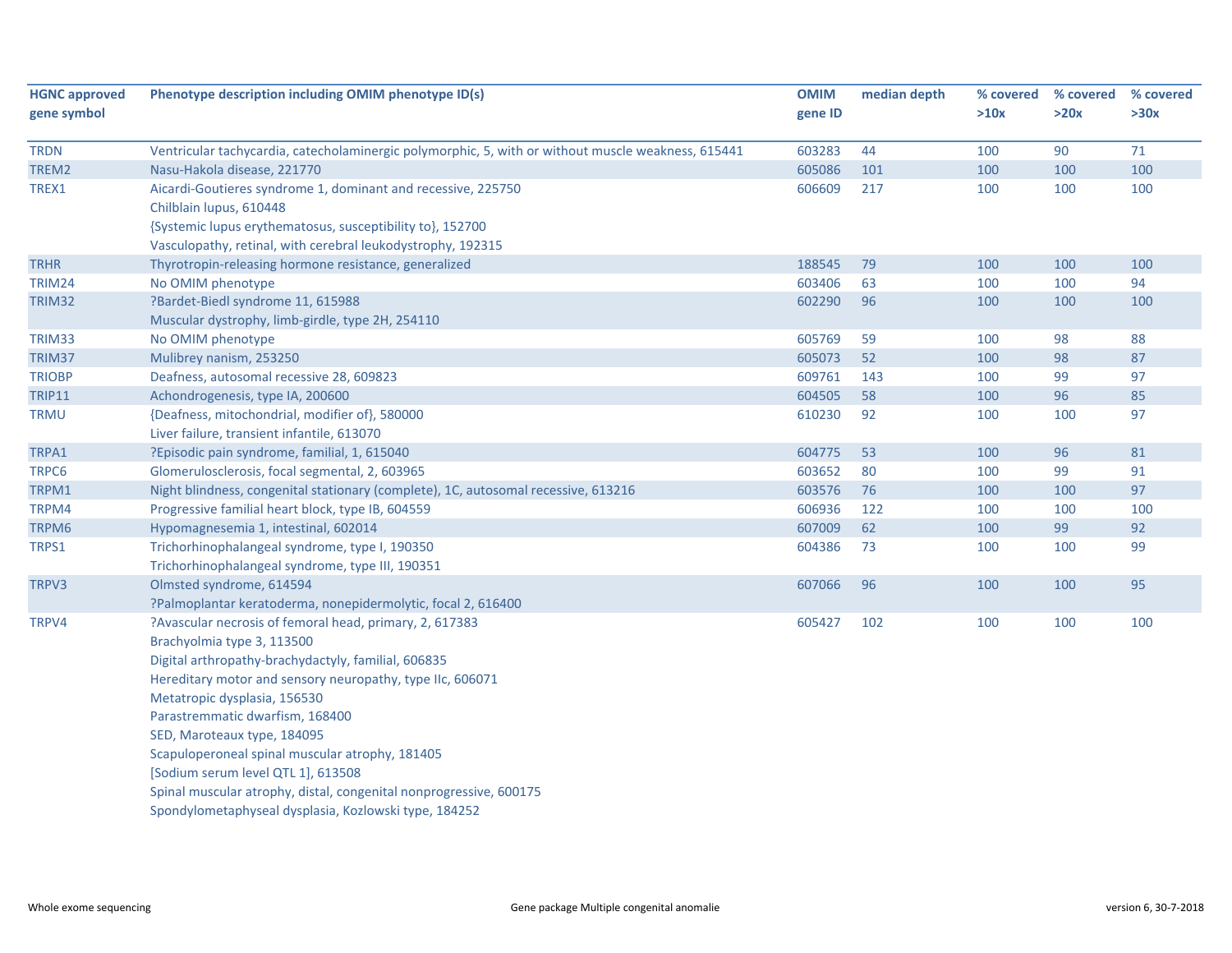| <b>HGNC approved</b> | Phenotype description including OMIM phenotype ID(s)               | <b>OMIM</b> | median depth | % covered | % covered | % covered |
|----------------------|--------------------------------------------------------------------|-------------|--------------|-----------|-----------|-----------|
| gene symbol          |                                                                    | gene ID     |              | >10x      | >20x      | >30x      |
| TSC1                 | Focal cortical dysplasia, type II, somatic, 607341                 | 605284      | 153          | 100       | 100       | 100       |
|                      | Lymphangioleiomyomatosis, 606690                                   |             |              |           |           |           |
|                      | Tuberous sclerosis-1, 191100                                       |             |              |           |           |           |
| TSC <sub>2</sub>     | ?Focal cortical dysplasia, type II, somatic, 607341                | 191092      | 189          | 100       | 100       | 100       |
|                      | Lymphangioleiomyomatosis, somatic, 606690                          |             |              |           |           |           |
|                      | Tuberous sclerosis-2, 613254                                       |             |              |           |           |           |
| TSEN <sub>2</sub>    | Pontocerebellar hypoplasia type 2B, 612389                         | 608753      | 55           | 87        | 85        | 74        |
| TSEN34               | ?Pontocerebellar hypoplasia type 2C, 612390                        | 608754      | 85           | 100       | 100       | 100       |
| <b>TSEN54</b>        | Pontocerebellar hypoplasia type 2A, 277470                         | 608755      | 103          | 99        | 96        | 96        |
|                      | Pontocerebellar hypoplasia type 4, 225753                          |             |              |           |           |           |
|                      | ?Pontocerebellar hypoplasia type 5, 610204                         |             |              |           |           |           |
| <b>TSFM</b>          | Combined oxidative phosphorylation deficiency 3, 610505            | 604723      | 70           | 100       | 100       | 100       |
| <b>TSG101</b>        | Breast cancer, somatic, 114480                                     | 601387      | 67           | 100       | 100       | 90        |
| <b>TSHB</b>          | Hypothyroidism, congenital, nongoitrous 4, 275100                  | 188540      | 79           | 100       | 100       | 100       |
| <b>TSHR</b>          | Hyperthyroidism, familial gestational, 603373                      | 603372      | 84           | 100       | 100       | 97        |
|                      | Hyperthyroidism, nonautoimmune, 609152                             |             |              |           |           |           |
|                      | Hypothyroidism, congenital, nongoitrous, 1, 275200                 |             |              |           |           |           |
|                      | Thyroid adenoma, hyperfunctioning, somatic                         |             |              |           |           |           |
|                      | Thyroid carcinoma with thyrotoxicosis                              |             |              |           |           |           |
| TSHZ1                | Aural atresia, congenital, 607842                                  | 614427      | 120          | 98        | 98        | 97        |
| TSPAN12              | Exudative vitreoretinopathy 5, 613310                              | 613138      | 60           | 100       | 100       | 88        |
| <b>TSPAN7</b>        | Mental retardation, X-linked 58, 300210                            | 300096      | 47           | 100       | 98        | 80        |
| <b>TSPEAR</b>        | ?Deafness, autosomal recessive 98, 614861                          | 612920      | 102          | 100       | 100       | 100       |
| TSPYL1               | Sudden infant death with dysgenesis of the testes syndrome, 608800 | 604714      | 123          | 100       | 100       | 100       |
| TTBK2                | Spinocerebellar ataxia 11, 604432                                  | 611695      | 63           | 100       | 100       | 97        |
| <b>TTC19</b>         | Mitochondrial complex III deficiency, nuclear type 2, 615157       | 613814      | 46           | 100       | 93        | 72        |
| TTC21B               | Nephronophthisis 12, 613820                                        | 612014      | 63           | 100       | 98        | 89        |
|                      | Short-rib thoracic dysplasia 4 with or without polydactyly, 613819 |             |              |           |           |           |
| TTC37                | Trichohepatoenteric syndrome 1, 222470                             | 614589      | 50           | 100       | 98        | 87        |
| TTC7A                | Gastrointestinal defects and immunodeficiency syndrome, 243150     | 609332      | 109          | 100       | 100       | 100       |
| TTC8                 | Bardet-Biedl syndrome 8, 615985                                    | 608132      | 57           | 100       | 99        | 87        |
|                      | ?Retinitis pigmentosa 51, 613464                                   |             |              |           |           |           |
| TTI <sub>2</sub>     | Mental retardation, autosomal recessive 39, 615541                 | 614426      | 57           | 100       | 100       | 94        |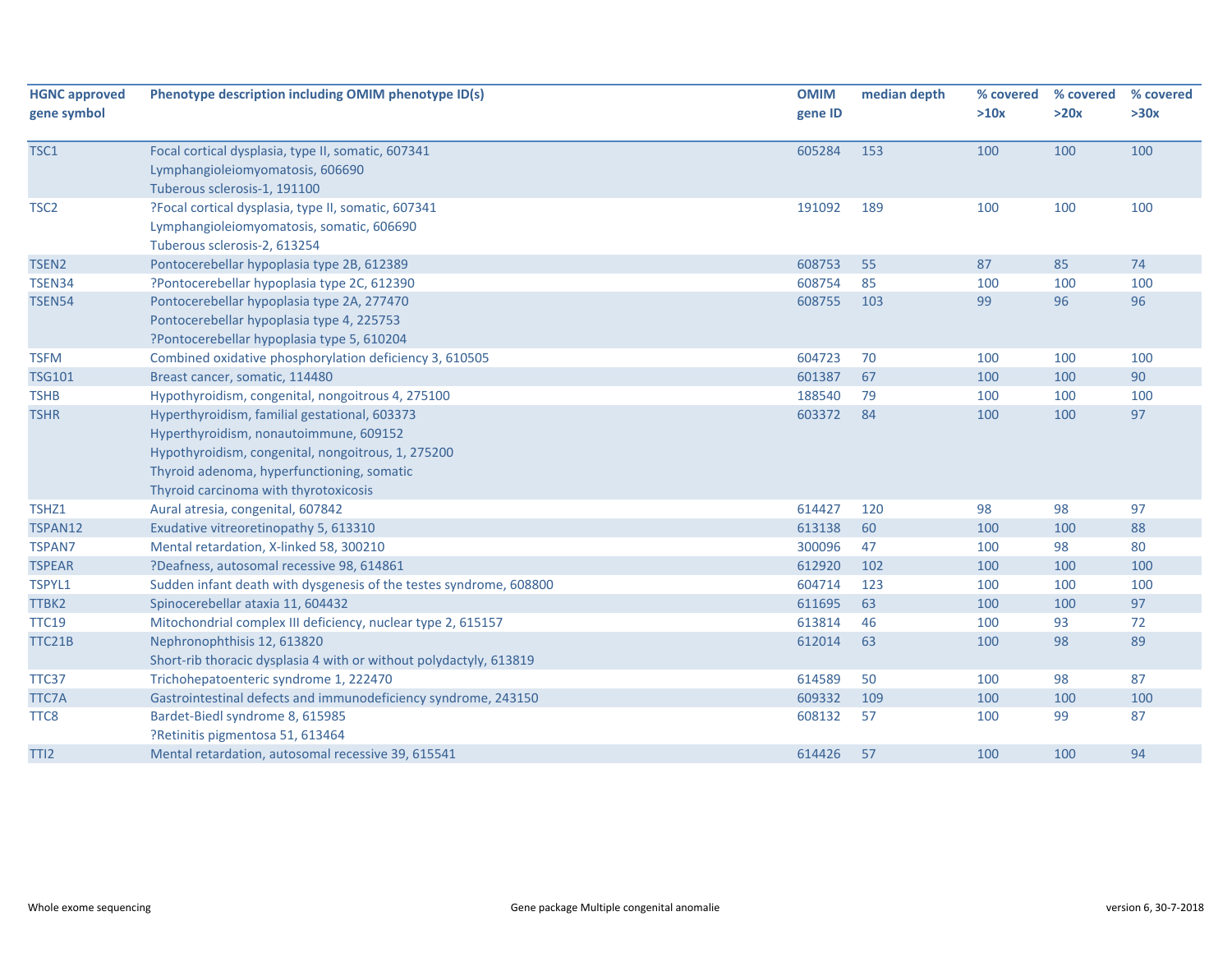| <b>HGNC approved</b> | Phenotype description including OMIM phenotype ID(s)                                                | <b>OMIM</b>      | median depth | % covered  | % covered  | % covered |
|----------------------|-----------------------------------------------------------------------------------------------------|------------------|--------------|------------|------------|-----------|
| gene symbol          |                                                                                                     | gene ID          |              | >10x       | >20x       | >30x      |
| <b>TTN</b>           | Cardiomyopathy, dilated, 1G, 604145                                                                 | 188840           | 59           | 100        | 99         | 95        |
|                      | Cardiomyopathy, familial hypertrophic, 9, 613765                                                    |                  |              |            |            |           |
|                      | Muscular dystrophy, limb-girdle, type 2J, 608807                                                    |                  |              |            |            |           |
|                      | Myopathy, proximal, with early respiratory muscle involvement, 603689                               |                  |              |            |            |           |
|                      | Salih myopathy, 611705                                                                              |                  |              |            |            |           |
|                      | Tibial muscular dystrophy, tardive, 600334                                                          |                  |              |            |            |           |
| <b>TTPA</b>          | Ataxia with isolated vitamin E deficiency, 277460                                                   | 600415           | 54           | 100        | 97         | 87        |
| TTR                  | Amyloidosis, hereditary, transthyretin-related, 105210                                              | 176300           | 75           | 100        | 100        | 100       |
|                      | Carpal tunnel syndrome, familial, 115430                                                            |                  |              |            |            |           |
|                      | [Dystransthyretinemic hyperthyroxinemia], 145680                                                    |                  |              |            |            |           |
| <b>TUBA1A</b>        | Lissencephaly 3, 611603                                                                             | 602529           | 101          | 100        | 100        | 100       |
| TUBA8                | Cortical dysplasia, complex, with other brain malformations 8, 613180                               | 605742           | 105          | 100        | 100        | 100       |
| TUBB1                | Macrothrombocytopenia, autosomal dominant, TUBB1-related, 613112                                    | 612901           | 130          | 100        | 100        | 98        |
| <b>TUBB2A</b>        | Cortical dysplasia, complex, with other brain malformations 5, 615763                               | 615101           | 242          | 100        | 99         | 95        |
| <b>TUBB2B</b>        | Cortical dysplasia, complex, with other brain malformations 7, 610031                               | 612850           | 250          | 100        | 100        | 100       |
| TUBB3                | Cortical dysplasia, complex, with other brain malformations 1, 614039                               | 602661           | 245          | 100        | 100        | 95        |
|                      | Fibrosis of extraocular muscles, congenital, 3A, 600638                                             |                  |              |            |            |           |
| <b>TUBB4A</b>        | Dystonia 4, torsion, autosomal dominant, 128101                                                     | 602662           | 216          | 100        | 100        | 99        |
|                      | Leukodystrophy, hypomyelinating, 6, 612438                                                          |                  |              |            |            |           |
| TUBG1                | Cortical dysplasia, complex, with other brain malformations 4, 615412                               | 191135           | 168          | 100        | 100        | 100       |
| <b>TUBGCP6</b>       | Microcephaly and chorioretinopathy, autosomal recessive, 1, 251270                                  | 610053           | 147          | 100        | 100        | 99        |
| <b>TUFM</b>          | Combined oxidative phosphorylation deficiency 4, 610678                                             | 602389           | 151          | 100        | 100        | 100       |
| TULP1                | Leber congenital amaurosis 15, 613843                                                               | 602280           | 103          | 100        | 100        | 100       |
|                      | Retinitis pigmentosa 14, 600132                                                                     |                  |              |            |            |           |
| TUSC <sub>3</sub>    | Mental retardation, autosomal recessive 7, 611093                                                   | 601385           | 64           | 100        | 100        | 91        |
| TWIST1               | Craniosynostosis 1, 123100                                                                          | 601622           | 137          | 100        | 100        | 97        |
|                      | Robinow-Sorauf syndrome, 180750                                                                     |                  |              |            |            |           |
|                      | Saethre-Chotzen syndrome with or without eyelid anomalies, 101400                                   |                  |              |            |            |           |
|                      | Sweeney-Cox syndrome, 617746                                                                        |                  |              |            |            |           |
| <b>TWIST2</b>        | Ablepharon-macrostomia syndrome, 200110                                                             | 607556           | 141          | 100        | 100        | 100       |
|                      | Barber-Say syndrome, 209885                                                                         |                  |              |            |            |           |
|                      | Focal facial dermal dysplasia 3, Setleis type, 227260                                               |                  |              |            |            |           |
| <b>TWNK</b>          | Mitochondrial DNA depletion syndrome 7 (hepatocerebral type), 271245                                | 606075           | 130          | 100        | 100        | 100       |
|                      | Perrault syndrome 5, 616138                                                                         |                  |              |            |            |           |
|                      | Progressive external ophthalmoplegia with mitochondrial DNA deletions, autosomal dominant 3, 609286 |                  |              |            |            | 99        |
| TYK2                 | Immunodeficiency 35, 611521<br>Mitochondrial DNA depletion syndrome 1 (MNGIE type), 603041          | 176941<br>131222 | 123<br>92    | 100<br>100 | 100<br>100 | 100       |
| <b>TYMP</b>          |                                                                                                     |                  |              |            |            |           |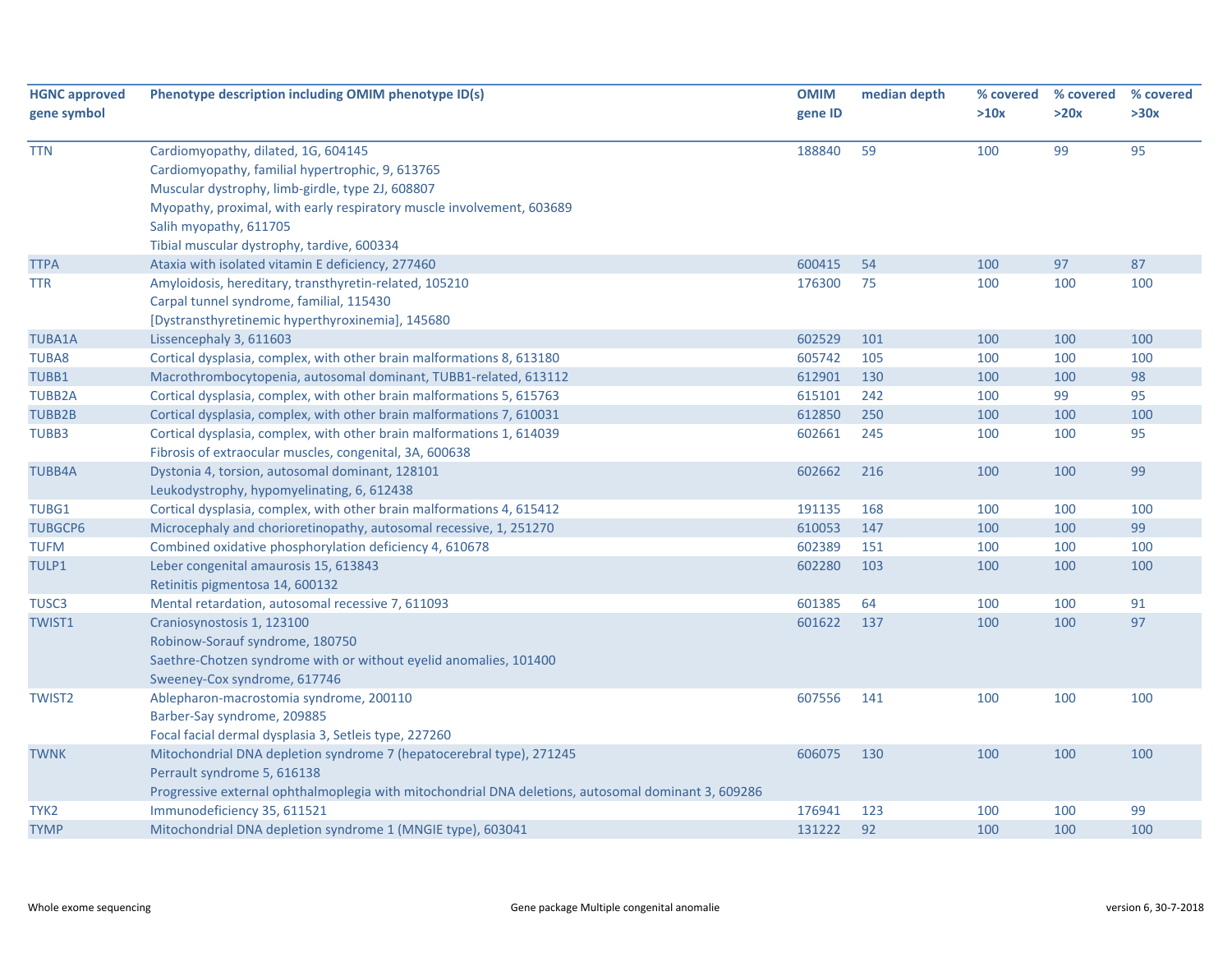| <b>HGNC approved</b><br>gene symbol | Phenotype description including OMIM phenotype ID(s)                                                                                                                                                                                                                                                                                      | <b>OMIM</b><br>gene ID | median depth | % covered<br>>10x | % covered<br>>20x | % covered<br>>30x |
|-------------------------------------|-------------------------------------------------------------------------------------------------------------------------------------------------------------------------------------------------------------------------------------------------------------------------------------------------------------------------------------------|------------------------|--------------|-------------------|-------------------|-------------------|
| <b>TYR</b>                          | Albinism, oculocutaneous, type IA, 203100<br>Albinism, oculocutaneous, type IB, 606952<br>{Melanoma, cutaneous malignant, susceptibility to, 8}, 601800<br>[Skin/hair/eye pigmentation 3, blue/green eyes], 601800<br>[Skin/hair/eye pigmentation 3, light/dark/freckling skin], 601800<br>Waardenburg syndrome/albinism, digenic, 103470 | 606933                 | 77           | 100               | 100               | 96                |
| <b>TYROBP</b>                       | Nasu-Hakola disease, 221770                                                                                                                                                                                                                                                                                                               | 604142                 | 93           | 100               | 100               | 100               |
| TYRP1                               | Albinism, oculocutaneous, type III, 203290<br>[Skin/hair/eye pigmentation, variation in, 11 (Melanesian blond hair)], 612271                                                                                                                                                                                                              | 115501                 | 65           | 100               | 100               | 96                |
| UBA1                                | Spinal muscular atrophy, X-linked 2, infantile, 301830                                                                                                                                                                                                                                                                                    | 314370                 | 80           | 100               | 100               | 99                |
| UBE2A                               | Mental retardation, X-linked syndromic, Nascimento-type, 300860                                                                                                                                                                                                                                                                           | 312180                 | 52           | 100               | 93                | 75                |
| UBE3A                               | Angelman syndrome, 105830                                                                                                                                                                                                                                                                                                                 | 601623                 | 54           | 100               | 100               | 94                |
| UBE3B                               | Kaufman oculocerebrofacial syndrome, 244450                                                                                                                                                                                                                                                                                               | 608047                 | 110          | 100               | 100               | 97                |
| UBIAD1                              | Corneal dystrophy, Schnyder type, 121800                                                                                                                                                                                                                                                                                                  | 611632                 | 144          | 100               | 100               | 100               |
| UBQLN2                              | Amyotrophic lateral sclerosis 15, with or without frontotemporal dementia, 300857                                                                                                                                                                                                                                                         | 300264                 | 68           | 100               | 100               | 100               |
| UBR1                                | Johanson-Blizzard syndrome, 243800                                                                                                                                                                                                                                                                                                        | 605981                 | 52           | 100               | 98                | 87                |
| UGT1A1                              | [Bilirubin, serum level of, QTL1], 601816<br>Crigler-Najjar syndrome, type I, 218800<br>Crigler-Najjar syndrome, type II, 606785<br>[Gilbert syndrome], 143500<br>Hyperbilirubinemia, familial transient neonatal, 237900                                                                                                                 | 191740                 | 111          | 100               | 100               | 100               |
| <b>UMOD</b>                         | Glomerulocystic kidney disease with hyperuricemia and isosthenuria, 609886<br>Hyperuricemic nephropathy, familial juvenile 1, 162000<br>Medullary cystic kidney disease 2, 603860                                                                                                                                                         | 191845                 | 85           | 100               | 100               | 93                |
| <b>UMPS</b>                         | Orotic aciduria, 258900                                                                                                                                                                                                                                                                                                                   | 613891                 | 63           | 100               | 100               | 95                |
| <b>UNG</b>                          | Immunodeficiency with hyper IgM, type 5, 608106                                                                                                                                                                                                                                                                                           | 191525                 | 104          | 100               | 100               | 100               |
| UPB1                                | Beta-ureidopropionase deficiency, 613161                                                                                                                                                                                                                                                                                                  | 606673                 | 91           | 100               | 100               | 99                |
| UPF3B                               | Mental retardation, X-linked, syndromic 14, 300676                                                                                                                                                                                                                                                                                        | 300298                 | 68           | 100               | 97                | 83                |
| <b>UQCRB</b>                        | Mitochondrial complex III deficiency, nuclear type 3, 615158                                                                                                                                                                                                                                                                              | 191330                 | 69           | 100               | 100               | 100               |
| UQCRC2                              | Mitochondrial complex III deficiency, nuclear type 5, 615160                                                                                                                                                                                                                                                                              | 191329                 | 91           | 100               | 100               | 92                |
| <b>UQCRQ</b>                        | Mitochondrial complex III deficiency, nuclear type 4, 615159                                                                                                                                                                                                                                                                              | 612080                 | 120          | 100               | 100               | 100               |
| UROC1                               | ?Urocanase deficiency, 276880                                                                                                                                                                                                                                                                                                             | 613012                 | 107          | 100               | 100               | 99                |
| <b>UROD</b>                         | Porphyria cutanea tarda, 176100<br>Porphyria, hepatoerythropoietic, 176100                                                                                                                                                                                                                                                                | 613521                 | 77           | 100               | 100               | 94                |
| <b>UROS</b>                         | Porphyria, congenital erythropoietic, 263700                                                                                                                                                                                                                                                                                              | 606938                 | 57           | 100               | 100               | 93                |
| USB1                                | Poikiloderma with neutropenia, 604173                                                                                                                                                                                                                                                                                                     | 613276                 | 90           | 100               | 100               | 97                |
| USH1C                               | Deafness, autosomal recessive 18A, 602092<br>Usher syndrome, type 1C, 276904                                                                                                                                                                                                                                                              | 605242                 | 71           | 100               | 95                | 86                |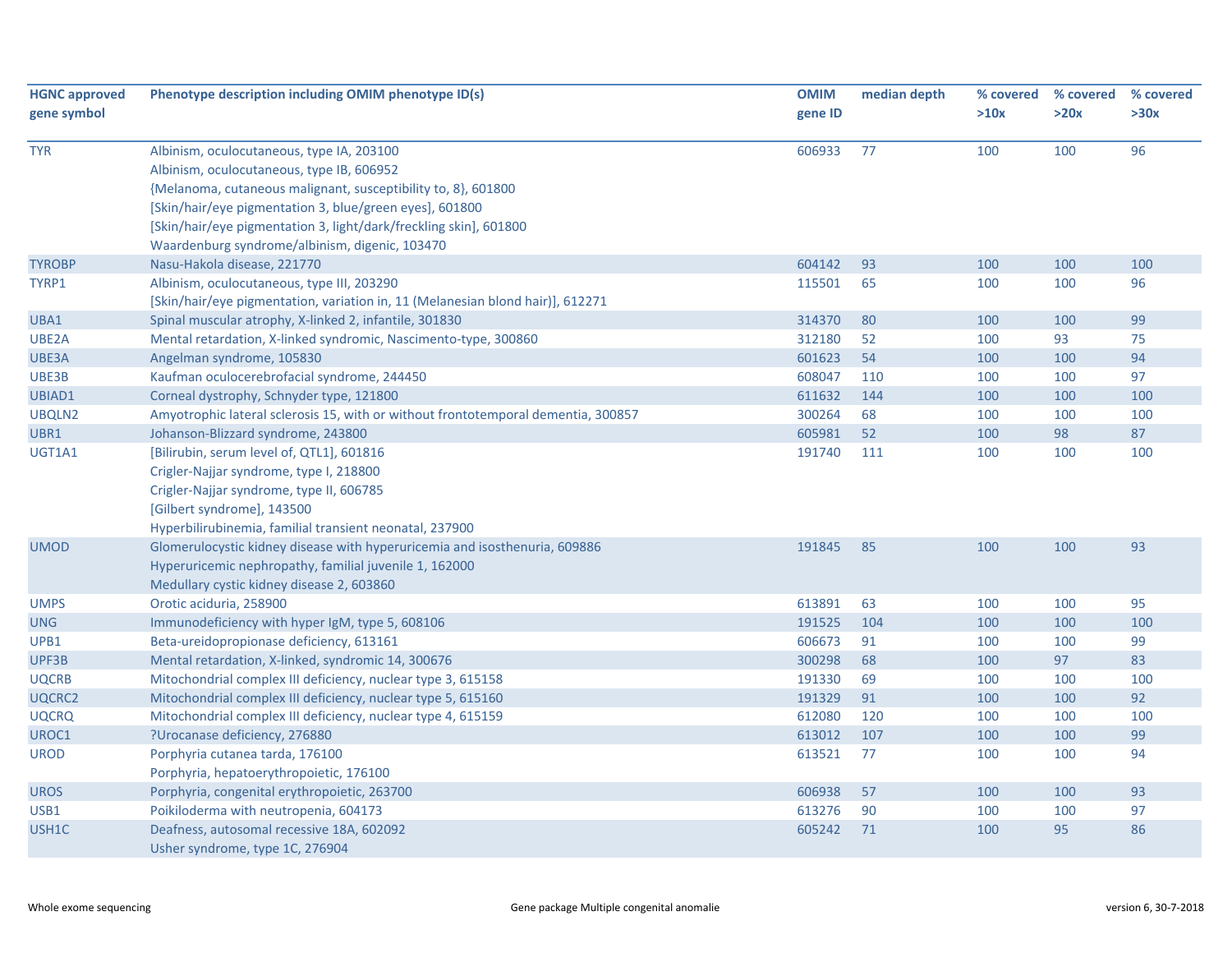| <b>HGNC approved</b> | Phenotype description including OMIM phenotype ID(s)                                          | <b>OMIM</b> | median depth | % covered | % covered | % covered |
|----------------------|-----------------------------------------------------------------------------------------------|-------------|--------------|-----------|-----------|-----------|
| gene symbol          |                                                                                               | gene ID     |              | >10x      | >20x      | >30x      |
|                      |                                                                                               |             |              |           |           |           |
| USH1G                | Usher syndrome, type 1G, 606943                                                               | 607696      | 181          | 100       | 100       | 100       |
| USH <sub>2</sub> A   | Retinitis pigmentosa 39, 613809                                                               | 608400      | 70           | 100       | 99        | 96        |
|                      | Usher syndrome, type 2A, 276901                                                               |             |              |           |           |           |
| <b>USP21</b>         | No OMIM phenotype                                                                             | 604729      | 134          | 100       | 100       | 97        |
| USP9Y                | Spermatogenic failure, Y-linked, 2, 415000                                                    | 400005      | 68           | 100       | 98        | 91        |
| UTP4                 | No OMIM phenotype                                                                             | 607456      | 76           | 100       | 100       | 93        |
| <b>UVSSA</b>         | UV-sensitive syndrome 3, 614640                                                               | 614632      | 123          | 100       | 100       | 99        |
| VANGL1               | Caudal regression syndrome, 600145                                                            | 610132      | 96           | 100       | 100       | 99        |
|                      | {Neural tube defects, susceptibility to}, 182940                                              |             |              |           |           |           |
| <b>VANGL2</b>        | Neural tube defects, 182940                                                                   | 600533      | 120          | 100       | 100       | 100       |
| <b>VAPB</b>          | Amyotrophic lateral sclerosis 8, 608627                                                       | 605704      | 64           | 100       | 100       | 94        |
|                      | Spinal muscular atrophy, late-onset, Finkel type, 182980                                      |             |              |           |           |           |
| VAX1                 | ?Microphthalmia, syndromic 11, 614402                                                         | 604294      | 96           | 96        | 90        | 86        |
| <b>VCAN</b>          | Wagner syndrome 1, 143200                                                                     | 118661      | 56           | 100       | 100       | 97        |
| <b>VCL</b>           | Cardiomyopathy, dilated, 1W, 611407                                                           | 193065      | 82           | 100       | 98        | 90        |
|                      | Cardiomyopathy, hypertrophic, 15, 613255                                                      |             |              |           |           |           |
| <b>VCP</b>           | Amyotrophic lateral sclerosis 14, with or without frontotemporal dementia, 613954             | 601023      | 81           | 100       | 100       | 96        |
|                      | Charcot-Marie-Tooth disease, type 2Y, 616687                                                  |             |              |           |           |           |
|                      | Inclusion body myopathy with early-onset Paget disease and frontotemporal dementia 1, 167320  |             |              |           |           |           |
| <b>VDR</b>           | ?Osteoporosis, involutional, 166710                                                           | 601769      | 78           | 100       | 100       | 100       |
|                      | Rickets, vitamin D-resistant, type IIA, 277440                                                |             |              |           |           |           |
| <b>VHL</b>           | Erythrocytosis, familial, 2, 263400                                                           | 608537      | 170          | 100       | 100       | 100       |
|                      | Hemangioblastoma, cerebellar, somatic                                                         |             |              |           |           |           |
|                      | Pheochromocytoma, 171300                                                                      |             |              |           |           |           |
|                      | Renal cell carcinoma, somatic, 144700                                                         |             |              |           |           |           |
|                      | von Hippel-Lindau syndrome, 193300                                                            |             |              |           |           |           |
| <b>VIM</b>           | Cataract 30, pulverulent, 116300                                                              | 193060      | 105          | 100       | 100       | 98        |
| VIPAS39              | Arthrogryposis, renal dysfunction, and cholestasis 2, 613404                                  | 613401      | 53           | 100       | 100       | 96        |
| VKORC1               | Vitamin K-dependent clotting factors, combined deficiency of, 2, 607473                       | 608547      | 94           | 100       | 100       | 100       |
|                      | Warfarin resistance, 122700                                                                   |             |              |           |           |           |
| <b>VLDLR</b>         | Cerebellar hypoplasia and mental retardation with or without quadrupedal locomotion 1, 224050 | 192977      | 59           | 100       | 100       | 93        |
| VPS13A               | Choreoacanthocytosis, 200150                                                                  | 605978      | 61           | 100       | 97        | 84        |
| VPS13B               | Cohen syndrome, 216550                                                                        | 607817      | 63           | 100       | 98        | 91        |
| VPS33B               | Arthrogryposis, renal dysfunction, and cholestasis 1, 208085                                  | 608552      | 65           | 100       | 100       | 96        |
| VPS35                | {Parkinson disease 17}, 614203                                                                | 601501      | 59           | 100       | 99        | 91        |
| VPS37A               | Spastic paraplegia 53, autosomal recessive, 614898                                            | 609927      | 39           | 100       | 97        | 73        |
| VPS45                | Neutropenia, severe congenital, 5, autosomal recessive, 615285                                | 610035      | 64           | 100       | 100       | 92        |
| VRK1                 | Pontocerebellar hypoplasia type 1A, 607596                                                    | 602168      | 46           | 100       | 97        | 84        |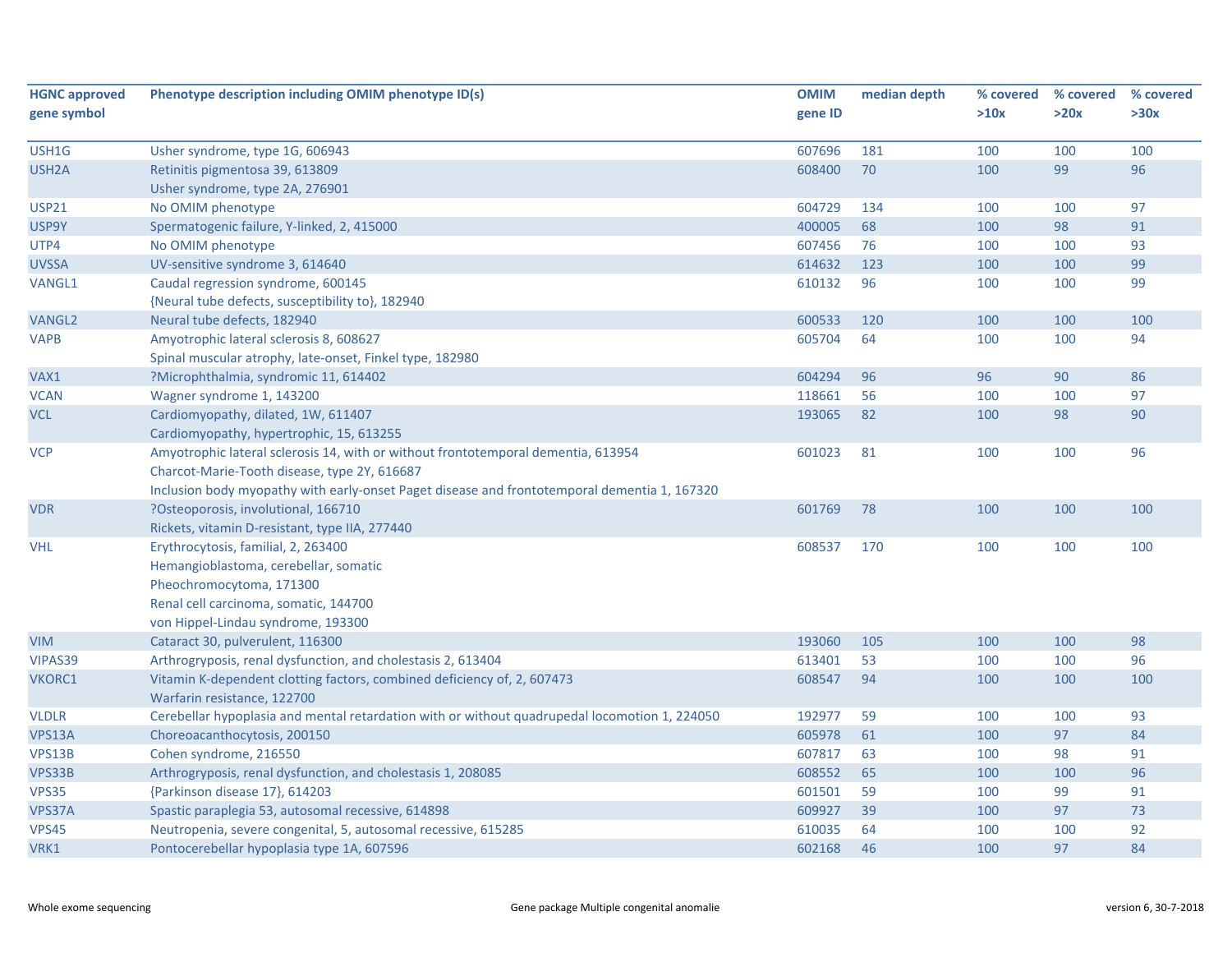| <b>HGNC approved</b><br>gene symbol | Phenotype description including OMIM phenotype ID(s)                                                                                                                                                                           | <b>OMIM</b><br>gene ID | median depth | % covered<br>>10x | % covered<br>>20x | % covered<br>>30x |
|-------------------------------------|--------------------------------------------------------------------------------------------------------------------------------------------------------------------------------------------------------------------------------|------------------------|--------------|-------------------|-------------------|-------------------|
| VSX1                                | ?Craniofacial anomalies and anterior segment dysgenesis syndrome, 614195<br>Keratoconus 1, 148300                                                                                                                              | 605020                 | 86           | 100               | 100               | 100               |
| VSX <sub>2</sub>                    | Microphthalmia with coloboma 3, 610092<br>Microphthalmia, isolated 2, 610093                                                                                                                                                   | 142993                 | 93           | 100               | 100               | 100               |
| <b>VWF</b>                          | von Willebrand disease, type 1, 193400<br>von Willebrand disease, types 2A, 2B, 2M, and 2N, 613554<br>von Willibrand disease, type 3, 277480                                                                                   | 613160                 | 85           | 100               | 100               | 96                |
| <b>WAS</b>                          | Neutropenia, severe congenital, X-linked, 300299<br>Thrombocytopenia, X-linked, 313900<br>Thrombocytopenia, X-linked, intermittent, 313900<br>Wiskott-Aldrich syndrome, 301000                                                 | 300392                 | 62           | 95                | 81                | 75                |
| <b>WASHC5</b>                       | Ritscher-Schinzel syndrome 1, 220210<br>Spastic paraplegia 8, autosomal dominant, 603563                                                                                                                                       | 610657                 | 52           | 100               | 98                | 86                |
| <b>WDPCP</b>                        | ?Bardet-Biedl syndrome 15, 615992<br>?Congenital heart defects, hamartomas of tongue, and polysyndactyly, 217085                                                                                                               | 613580                 | 65           | 100               | 98                | 88                |
| WDR11                               | Hypogonadotropic hypogonadism 14 with or without anosmia, 614858                                                                                                                                                               | 606417                 | 72           | 100               | 99                | 92                |
| WDR19                               | ?Cranioectodermal dysplasia 4, 614378<br>Nephronophthisis 13, 614377<br>Senior-Loken syndrome 8, 616307<br>?Short-rib thoracic dysplasia 5 with or without polydactyly, 614376                                                 | 608151                 | 62           | 100               | 99                | 92                |
| WDR34                               | Short-rib thoracic dysplasia 11 with or without polydactyly, 615633                                                                                                                                                            | 613363                 | 109          | 100               | 100               | 100               |
| WDR35                               | Cranioectodermal dysplasia 2, 613610<br>Short-rib thoracic dysplasia 7 with or without polydactyly, 614091                                                                                                                     | 613602                 | 52           | 100               | 98                | 86                |
| WDR36                               | Glaucoma 1, open angle, G, 609887                                                                                                                                                                                              | 609669                 | 65           | 100               | 98                | 88                |
| WDR45                               | Neurodegeneration with brain iron accumulation 5, 300894                                                                                                                                                                       | 300526                 | 80           | 100               | 100               | 99                |
| WDR60                               | Short-rib thoracic dysplasia 8 with or without polydactyly, 615503                                                                                                                                                             | 615462                 | 67           | 100               | 99                | 91                |
| WDR62                               | Microcephaly 2, primary, autosomal recessive, with or without cortical malformations, 604317                                                                                                                                   | 613583                 | 129          | 100               | 100               | 99                |
| WDR72                               | Amelogenesis imperfecta, type IIA3, 613211                                                                                                                                                                                     | 613214                 | 58           | 100               | 99                | 91                |
| <b>WDR81</b>                        | Cerebellar ataxia, mental retardation, and dysequilibrium syndrome 2, 610185<br>Hydrocephalus, nonsyndromic, autosomal recessive 3, 617967                                                                                     | 614218                 | 146          | 100               | 100               | 100               |
| WFS1                                | ?Cataract 41, 116400<br>Deafness, autosomal dominant 6/14/38, 600965<br>{Diabetes mellitus, noninsulin-dependent, association with}, 125853<br>Wolfram syndrome 1, 222300<br>Wolfram-like syndrome, autosomal dominant, 614296 | 606201                 | 175          | 100               | 100               | 100               |
| <b>WHRN</b>                         | Deafness, autosomal recessive 31, 607084<br>Usher syndrome, type 2D, 611383                                                                                                                                                    | 607928                 | 113          | 100               | 100               | 99                |
| WIPF1                               | ?Wiskott-Aldrich syndrome 2, 614493                                                                                                                                                                                            | 602357                 | 71           | 100               | 99                | 94                |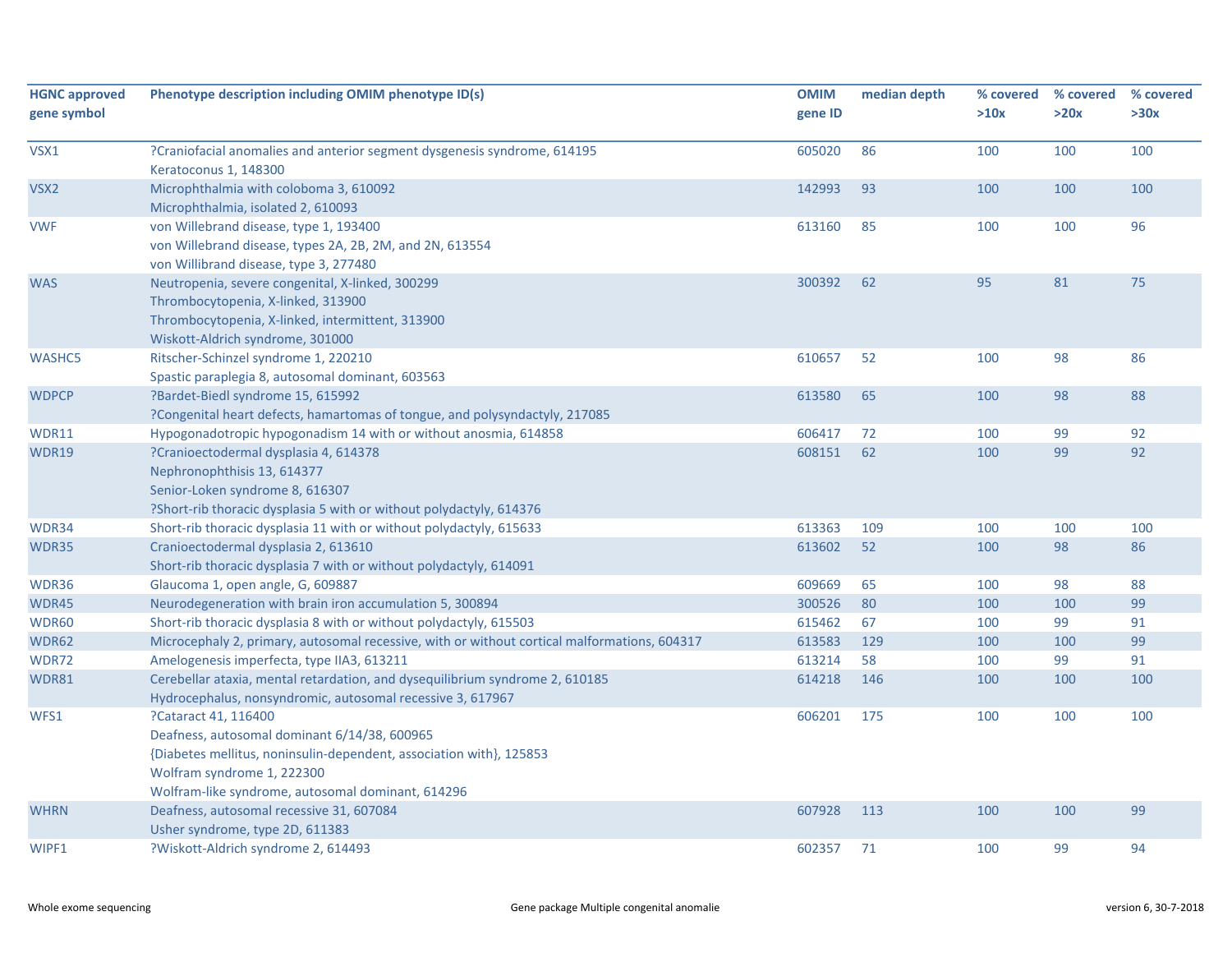| <b>HGNC approved</b><br>gene symbol | Phenotype description including OMIM phenotype ID(s)                                                                                                                                       | <b>OMIM</b><br>gene ID | median depth | % covered<br>>10x | % covered<br>>20x | % covered<br>>30x |
|-------------------------------------|--------------------------------------------------------------------------------------------------------------------------------------------------------------------------------------------|------------------------|--------------|-------------------|-------------------|-------------------|
| WISP3                               | Arthropathy, progressive pseudorheumatoid, of childhood, 208230<br>Spondyloepiphyseal dysplasia tarda with progressive arthropathy, 208230                                                 | 603400                 | 67           | 100               | 100               | 98                |
| WNK1                                | Neuropathy, hereditary sensory and autonomic, type II, 201300<br>Pseudohypoaldosteronism, type IIC, 614492                                                                                 | 605232                 | 78           | 100               | 100               | 98                |
| WNK4                                | Pseudohypoaldosteronism, type IIB, 614491                                                                                                                                                  | 601844                 | 115          | 100               | 100               | 100               |
| WNT1                                | Osteogenesis imperfecta, type XV, 615220<br>{Osteoporosis, early-onset, susceptibility to, autosomal dominant}, 615221                                                                     | 164820                 | 195          | 100               | 100               | 100               |
| WNT10A                              | Odontoonychodermal dysplasia, 257980<br>Schopf-Schulz-Passarge syndrome, 224750<br>Tooth agenesis, selective, 4, 150400                                                                    | 606268                 | 119          | 100               | 100               | 100               |
| WNT10B                              | Split-hand/foot malformation 6, 225300<br>Tooth agenesis, selective, 8, 617073                                                                                                             | 601906                 | 128          | 100               | 100               | 100               |
| WNT3                                | ?Tetra-amelia syndrome 1, 273395                                                                                                                                                           | 165330                 | 146          | 100               | 100               | 99                |
| WNT4                                | Mullerian aplasia and hyperandrogenism, 158330<br>?SERKAL syndrome, 611812                                                                                                                 | 603490                 | 216          | 100               | 92                | 92                |
| WNT5A                               | Robinow syndrome, autosomal dominant 1, 180700                                                                                                                                             | 164975                 | 113          | 100               | 100               | 97                |
| WNT7A                               | Fuhrmann syndrome, 228930<br>Ulna and fibula, absence of, with severe limb deficiency, 276820                                                                                              | 601570                 | 151          | 100               | 100               | 100               |
| WRAP53                              | Dyskeratosis congenita, autosomal recessive 3, 613988                                                                                                                                      | 612661                 | 144          | 100               | 100               | 100               |
| <b>WRN</b>                          | Werner syndrome, 277700                                                                                                                                                                    | 604611                 | 53           | 100               | 98                | 88                |
| WT1                                 | Denys-Drash syndrome, 194080<br>Frasier syndrome, 136680<br>Meacham syndrome, 608978<br>Mesothelioma, somatic, 156240<br>Nephrotic syndrome, type 4, 256370<br>Wilms tumor, type 1, 194070 | 607102                 | 114          | 100               | 100               | 99                |
| <b>WWOX</b>                         | Epileptic encephalopathy, early infantile, 28, 616211<br>Esophageal squamous cell carcinoma, somatic, 133239<br>Spinocerebellar ataxia, autosomal recessive 12, 614322                     | 605131                 | 85           | 100               | 100               | 98                |
| <b>XDH</b>                          | Xanthinuria, type I, 278300                                                                                                                                                                | 607633                 | 71           | 100               | 99                | 93                |
| XIAP                                | Lymphoproliferative syndrome, X-linked, 2, 300635                                                                                                                                          | 300079                 | 39           | 100               | 93                | 78                |
| XK                                  | McLeod syndrome with or without chronic granulomatous disease, 300842                                                                                                                      | 314850                 | 51           | 100               | 99                | 95                |
| <b>XPA</b>                          | Xeroderma pigmentosum, group A, 278700                                                                                                                                                     | 611153                 | 62           | 100               | 99                | 86                |
| <b>XPC</b>                          | Xeroderma pigmentosum, group C, 278720                                                                                                                                                     | 613208                 | 101          | 100               | 100               | 96                |
| XPNPEP3                             | Nephronophthisis-like nephropathy 1, 613159                                                                                                                                                | 613553                 | 56           | 100               | 99                | 92                |
| YAP1                                | Coloboma, ocular, with or without hearing impairment, cleft lip/palate, and/or mental retardation, 120433                                                                                  | 606608                 | 63           | 100               | 99                | 87                |
| <b>YARS</b>                         | Charcot-Marie-Tooth disease, dominant intermediate C, 608323                                                                                                                               | 603623                 | 85           | 100               | 100               | 98                |
| YARS2                               | Myopathy, lactic acidosis, and sideroblastic anemia 2, 613561                                                                                                                              | 610957                 | 117          | 100               | 100               | 98                |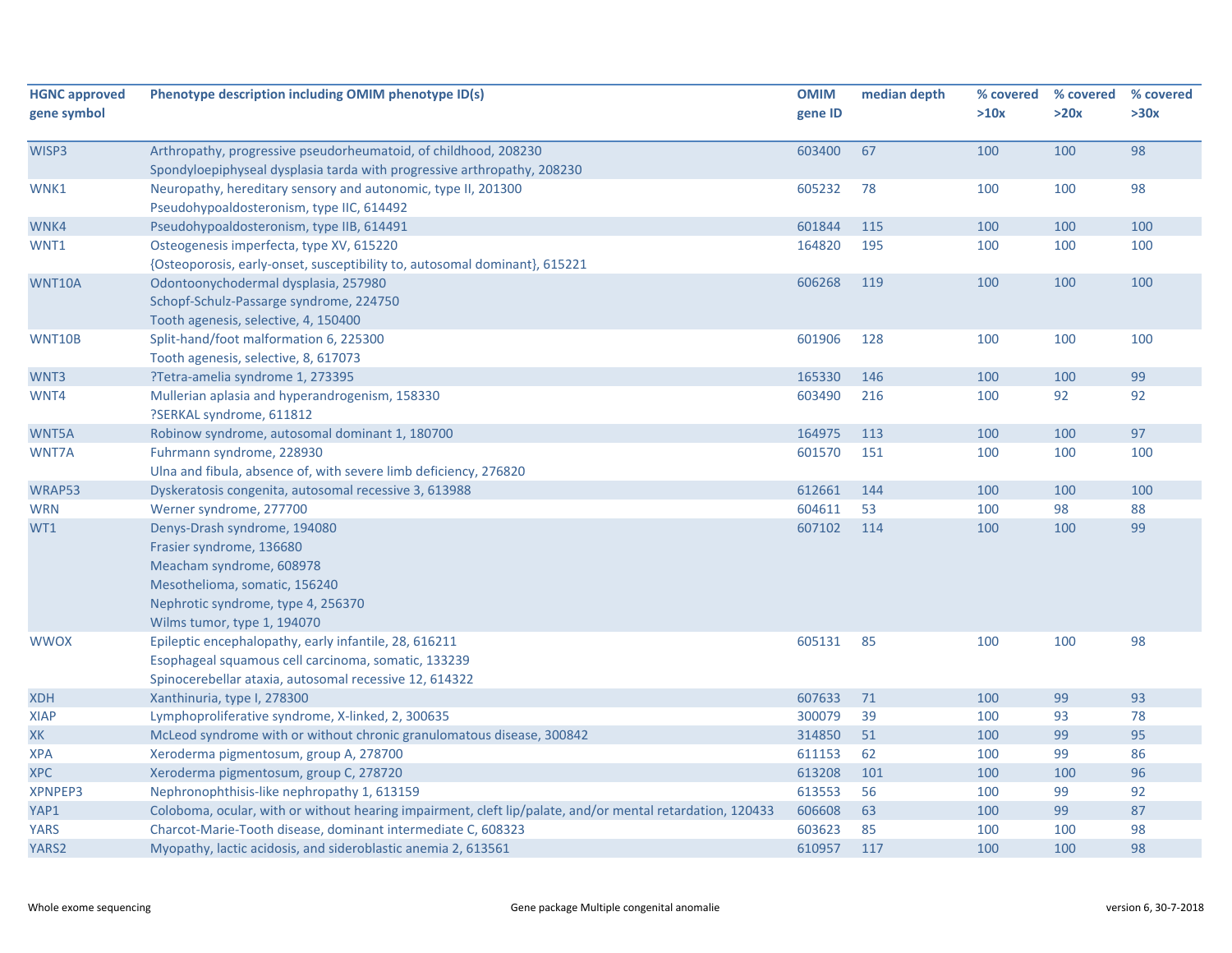| <b>HGNC approved</b> | Phenotype description including OMIM phenotype ID(s)                         | <b>OMIM</b> | median depth | % covered | % covered | % covered |
|----------------------|------------------------------------------------------------------------------|-------------|--------------|-----------|-----------|-----------|
| gene symbol          |                                                                              | gene ID     |              | >10x      | >20x      | >30x      |
| ZAP70                | Autoimmune disease, multisystem, infantile-onset, 2, 617006                  | 176947      | 149          | 100       | 100       | 100       |
|                      | Immunodeficiency 48, 269840                                                  |             |              |           |           |           |
| <b>ZBTB16</b>        | Leukemia, acute promyelocytic, PL2F/RARA type                                | 176797      | 114          | 100       | 100       | 100       |
|                      | Skeletal defects, genital hypoplasia, and mental retardation, 612447         |             |              |           |           |           |
| ZBTB24               | Immunodeficiency-centromeric instability-facial anomalies syndrome 2, 614069 | 614064      | 66           | 100       | 100       | 98        |
| ZC4H2                | Wieacker-Wolff syndrome, 314580                                              | 300897      | 76           | 100       | 100       | 94        |
| ZCCHC16              | No OMIM phenotype                                                            | No id       | 50           | 100       | 100       | 100       |
| ZDHHC9               | Mental retardation, X-linked syndromic, Raymond type, 300799                 | 300646      | 39           | 100       | 97        | 76        |
| ZEB1                 | Corneal dystrophy, Fuchs endothelial, 6, 613270                              | 189909      | 69           | 100       | 99        | 97        |
|                      | Corneal dystrophy, posterior polymorphous, 3, 609141                         |             |              |           |           |           |
| ZEB <sub>2</sub>     | Mowat-Wilson syndrome, 235730                                                | 605802      | 70           | 100       | 100       | 99        |
| ZFP57                | Diabetes mellitus, transient neonatal, 1, 601410                             | 612192      | 90           | 100       | 100       | 100       |
| ZFPM2                | Diaphragmatic hernia 3, 610187                                               | 603693      | 66           | 100       | 100       | 99        |
|                      | Tetralogy of Fallot, 187500                                                  |             |              |           |           |           |
|                      | 46XY sex reversal 9, 616067                                                  |             |              |           |           |           |
| ZFYVE26              | Spastic paraplegia 15, autosomal recessive, 270700                           | 612012      | 82           | 100       | 99        | 95        |
| ZFYVE27              | Spastic paraplegia 33, autosomal dominant, 610244                            | 610243      | 93           | 100       | 100       | 100       |
| ZIC <sub>2</sub>     | Holoprosencephaly 5, 609637                                                  | 603073      | 140          | 96        | 94        | 92        |
| ZIC <sub>3</sub>     | Congenital heart defects, nonsyndromic, 1, X-linked, 306955                  | 300265      | 87           | 100       | 100       | 95        |
|                      | Heterotaxy, visceral, 1, X-linked, 306955                                    |             |              |           |           |           |
|                      | VACTERL association, X-linked, 314390                                        |             |              |           |           |           |
| ZMPSTE24             | Mandibuloacral dysplasia with type B lipodystrophy, 608612                   | 606480      | 51           | 100       | 99        | 88        |
|                      | Restrictive dermopathy, lethal, 275210                                       |             |              |           |           |           |
| ZMYND10              | Ciliary dyskinesia, primary, 22, 615444                                      | 607070      | 118          | 100       | 100       | 100       |
| <b>ZNF335</b>        | ?Microcephaly 10, primary, autosomal recessive, 615095                       | 610827      | 111          | 100       | 100       | 100       |
| <b>ZNF423</b>        | Joubert syndrome 19, 614844                                                  | 604557      | 161          | 100       | 100       | 100       |
|                      | Nephronophthisis 14, 614844                                                  |             |              |           |           |           |
| <b>ZNF469</b>        | Brittle cornea syndrome 1, 229200                                            | 612078      | 149          | 100       | 100       | 100       |
| <b>ZNF513</b>        | ?Retinitis pigmentosa 58, 613617                                             | 613598      | 106          | 100       | 100       | 100       |
| <b>ZNF592</b>        | No OMIM phenotype                                                            | 613624      | 123          | 100       | 100       | 100       |
| <b>ZNF644</b>        | Myopia 21, autosomal dominant, 614167                                        | 614159      | 53           | 100       | 100       | 98        |
| ZNF711               | Mental retardation, X-linked 97, 300803                                      | 314990      | 44           | 100       | 95        | 74        |
| <b>ZNF750</b>        | Seborrhea-like dermatitis with psoriasiform elements, 610227                 | 610226      | 142          | 100       | 100       | 100       |
| <b>ZNF81</b>         | No OMIM phenotype                                                            | 314998      | 42           | 100       | 98        | 80        |

‐ Gene symbols according HGCN

‐ OMIM release used: 4‐7‐2018

‐ "No OMIM phenotypes" indicates <sup>a</sup> gene without <sup>a</sup> current OMIM association

‐ OMIM phenotypes between "[ ]", indicate "nondiseases," mainly genetic variations that lead to apparently abnormal laboratory test values

‐ OMIM phenotypes between "{}" indicate risk factors